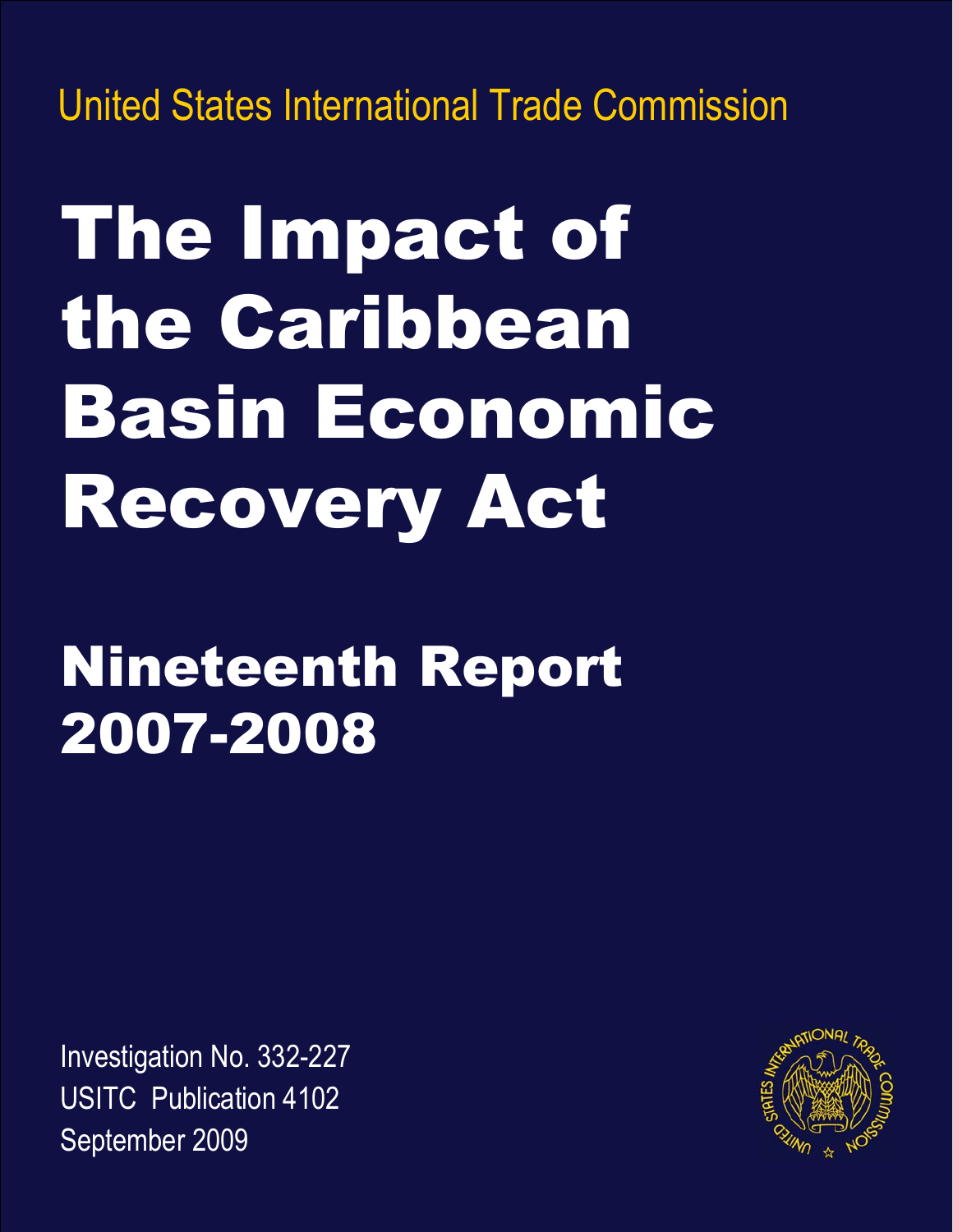### **U.S. International Trade Commission**

#### **COMMISSIONERS**

**Shara L. Aranoff, Chairman Daniel R. Pearson, Vice Chairman Deanna Tanner Okun Charlotte R. Lane Irving A. Williamson Dean A. Pinkert**

**Director of Operations** 

**Director of Economics** 

**Address all communications to Secretary to the Commission United States International Trade Commission Washington, DC 20436**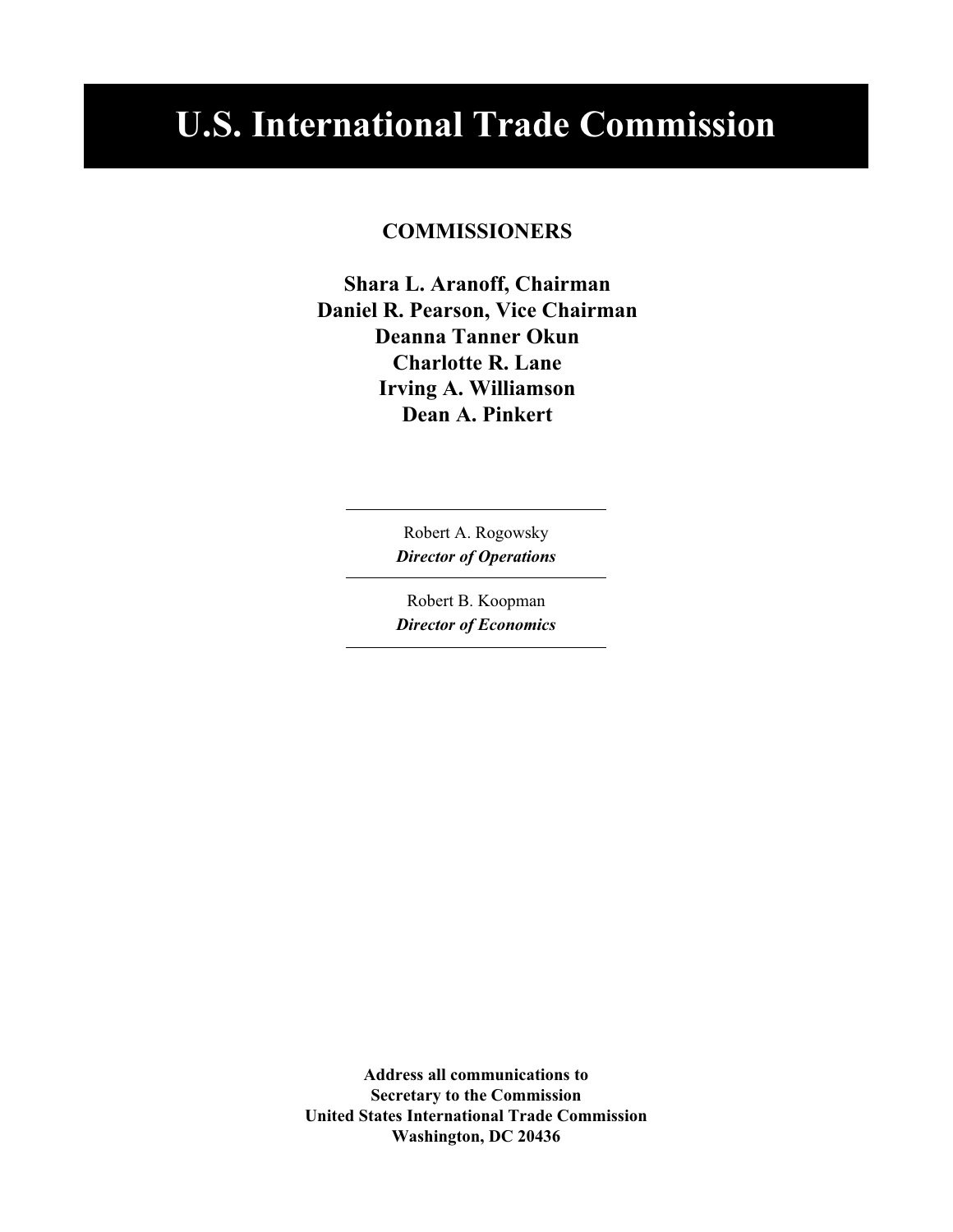### **U.S. International Trade Commission**

 $W$  is  $\frac{1}{2}$   $\frac{1}{2}$   $\frac{1}{2}$   $\frac{1}{2}$   $\frac{1}{2}$   $\frac{1}{2}$   $\frac{1}{2}$   $\frac{1}{2}$   $\frac{1}{2}$   $\frac{1}{2}$   $\frac{1}{2}$   $\frac{1}{2}$   $\frac{1}{2}$   $\frac{1}{2}$   $\frac{1}{2}$   $\frac{1}{2}$   $\frac{1}{2}$   $\frac{1}{2}$   $\frac{1}{2}$   $\frac{1}{2}$   $\frac{1}{2}$   $\frac{$ *www.usitc.gov*

### **The Impact of the Caribbean Basin Economic Recovery Act**

### **Nineteenth Report 2007-2008**

Investigation No. 332-227



**Publication 4102 September 2009**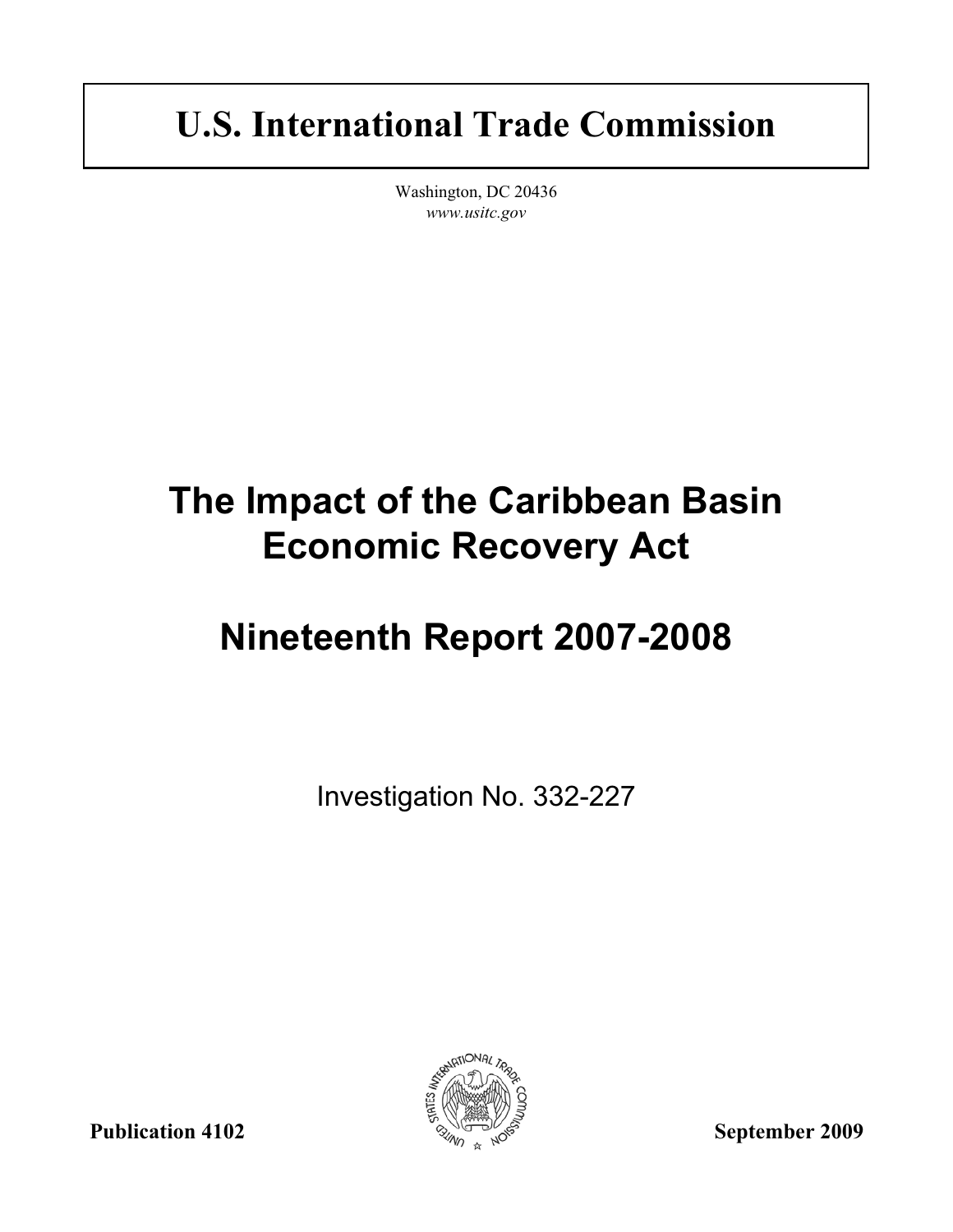*This report was prepared principally by the Office of Economics* 

*Project Leader*  Walker Pollard

*Deputy Project Leader*  James Stamps

*Office of Economics*  Nannette Christ and Nick Grossman

*Office of Industries* Jeffrey Clark, Vincent DeSapio, Douglas Newman, and Laura Rodriguez

> *Primary Reviewer*  John Giamalva

*Supporting assistance was provided by*  Terri L. Anderson and Eric Cardenas

#### *Office of Publishing*

*Under the direction of*  Arona Butcher, *Chief*, *Country and Regional Analysis Division*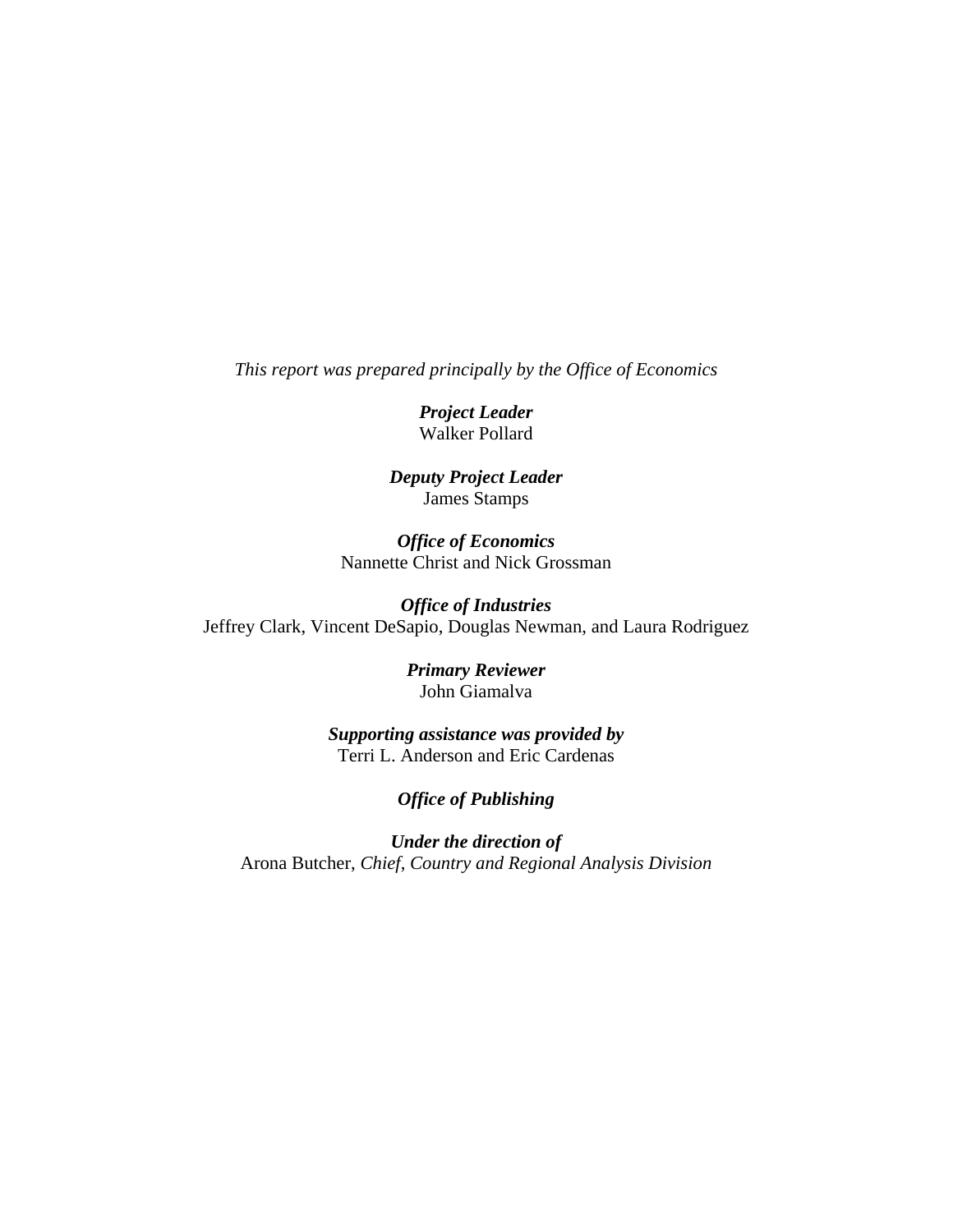### **PREFACE**

Section 215 of the Caribbean Basin Economic Recovery Act (CBERA), as amended (19 U.S.C. 2704) ("the Act"), requires the U.S. International Trade Commission to provide biennial reports in odd-numbered years to the Congress and the President on the economic impact of the Act on U.S. industries and consumers and on the economy of beneficiary Caribbean Basin countries. This report constitutes the Commission's report for 2009 and covers the period 2007–08.

CBERA was originally enacted on August 5, 1983 (Public Law 98-67, 97 Stat.384, 19 U.S.C. 2701 et seq.). It authorized the President to proclaim duty-free treatment or other preferential treatment for eligible articles from designated beneficiary countries. The act has been amended several times, including by the United States Caribbean Basin Trade Partnership Act (CBTPA) in 2000. Among other things, the CBTPA amended section 215 of CBERA to change the frequency of Commission reports from annual reports to the current biennial reports in odd-numbered years.

This is the Commission's 19th report under CBERA and the fifth report since the 2000 amendments. However, it is noted that the current report covers fewer Caribbean Basin countries than prior reports, as four Central American countries (El Salvador, Guatemala, Honduras, and Nicaragua) ceased to be designated beneficiary countries in 2006, and a fifth country (the Dominican Republic) ceased to be a designated beneficiary country in 2007. During those two years, the Dominican Republic-Central America-United States Free Trade Agreement (CAFTA-DR) entered into force with respect to those countries, and imports from those countries became eligible for U.S. duty-free or other preferential treatment under the free trade agreement.

The information provided in this report is for the purpose of this report only. Nothing in this report should be construed as indicating what the Commission's findings or determination would be in an investigation involving the same or similar subject matter conducted under another statutory authority.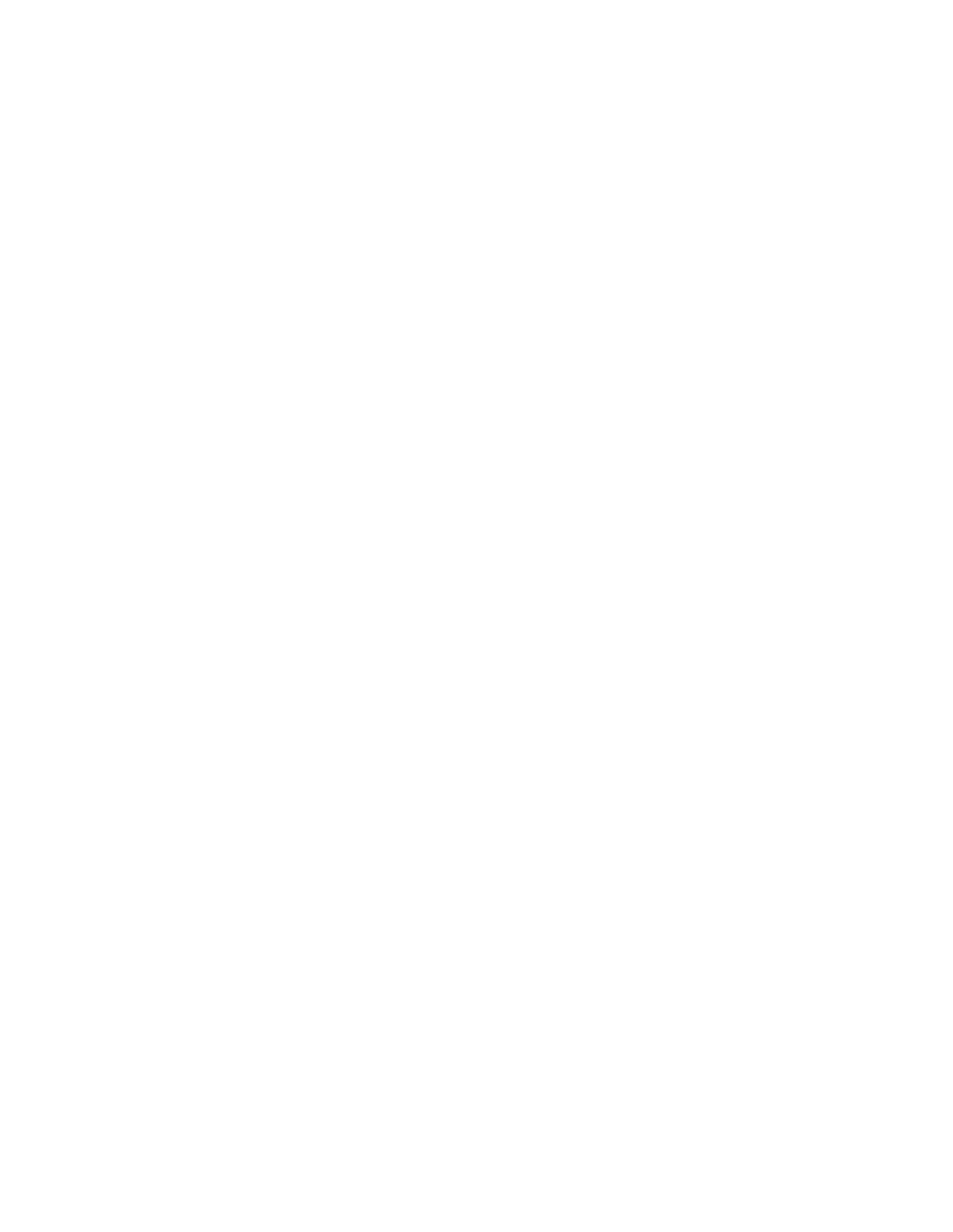### **ABSTRACT**

This report is the 19th in a series of reports prepared by the U.S. International Trade Commission pursuant to section 215 of the Caribbean Basin Economic Recovery Act (CBERA) (19 U.S.C. 2704) on the economic impact of the CBERA program on U.S. industries and consumers and on the economy of the beneficiary countries. The current study fulfills the Commission's reporting requirement for 2009 under the statute and covers the period 2007–08.

The overall effect of CBERA-exclusive imports (imports that could receive tariff preferences only under CBERA provisions), on the U.S. economy generally and on U.S. industries and consumers in particular, continued to be negligible in 2008. Based on the upper estimates and industry analysis, the Commission identified one U.S. industry methanol—as potentially facing significant negative effects from CBERA-exclusive imports. U.S. industries supplying inputs to apparel producers in CBERA countries are benefiting from the enhancements added by the United States Caribbean Basin Trade Partnership Act (CBTPA) in 2000. U.S. imports of the leading CBERA-exclusive items for which analysis was possible, including methanol, all produced net welfare gains for U.S. consumers in 2008.

The probable future effect of CBERA on the United States, judging by an examination of export-oriented investment in the beneficiary countries, is also expected to be minimal for most products, as CBERA countries generally are small suppliers relative to the U.S. market. Some U.S. sources have expressed concerns about increasing ethanol imports from CBERA countries under the program, although this increase occurred at the same time as higher U.S. domestic ethanol production, making the effect on U.S. producers and consumers uncertain.

The impact of CBERA preferences on the beneficiary countries continues to be small, but positive. Its effects in individual countries have tended to be narrow rather than broad, as shown by an examination of CBERA's impacts on the three countries that have made the heaviest use of CBERA preferences in the past two years—Haiti, Jamaica, and Trinidad and Tobago. In Haiti, the impact of CBERA has been almost exclusively focused on the apparel assembly sector. CBERA has played an important role in Haiti's ability to develop and diversify its export sector, especially for offshore apparel assembly operations. For Jamaica, CBERA preferences provide an important incentive for exports of ethanol to the U.S. market; they have become less important with respect to Jamaica's other exports to the United States. For Trinidad and Tobago, the impact of CBERA has been almost exclusively on the energy sector.

For most other CBERA countries, recent investment activity has been increasingly focused on export-oriented services, such as tourism, financial, and telecommunications services, rather than on the production of CBERA-eligible exports. This has tended to dilute the impact of the CBERA program, since its preferences apply exclusively to exports of goods.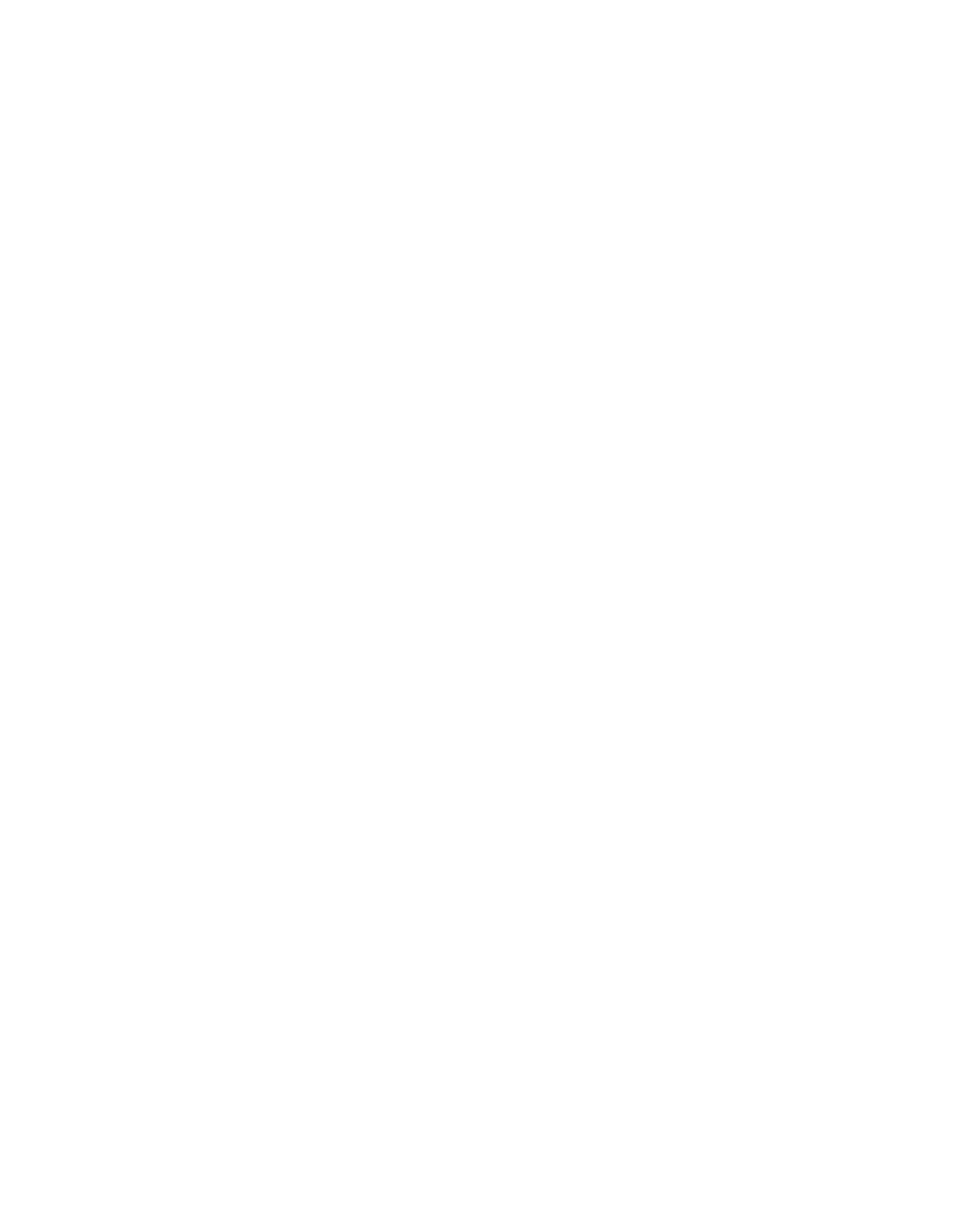### **TABLE OF CONTENTS**

#### Page

| $\mathbf{i}$ |
|--------------|
| iii          |
| ix           |
| xvii         |
| X1X          |
| $1 - 1$      |
| $1 - 2$      |
| $1 - 2$      |
| $1 - 4$      |
| $1-5$        |
| $1 - 7$      |
| $1 - 7$      |
| $1-9$        |
| $1-9$        |
| $1 - 12$     |
| $1 - 14$     |
| $1 - 14$     |
| $1 - 16$     |
|              |
| $2 - 1$      |
| $2 - 1$      |
| $2 - 1$      |
| $2 - 2$      |
| $2 - 2$      |
| $2 - 4$      |
| $2 - 5$      |
| $2 - 11$     |
| $2 - 11$     |
| $2 - 12$     |
| $2 - 12$     |
| $2 - 14$     |
| $2 - 16$     |
| $2 - 17$     |
| $2 - 19$     |
| $2 - 21$     |
| $2 - 23$     |
| $2 - 23$     |
| $2 - 23$     |
| $2 - 24$     |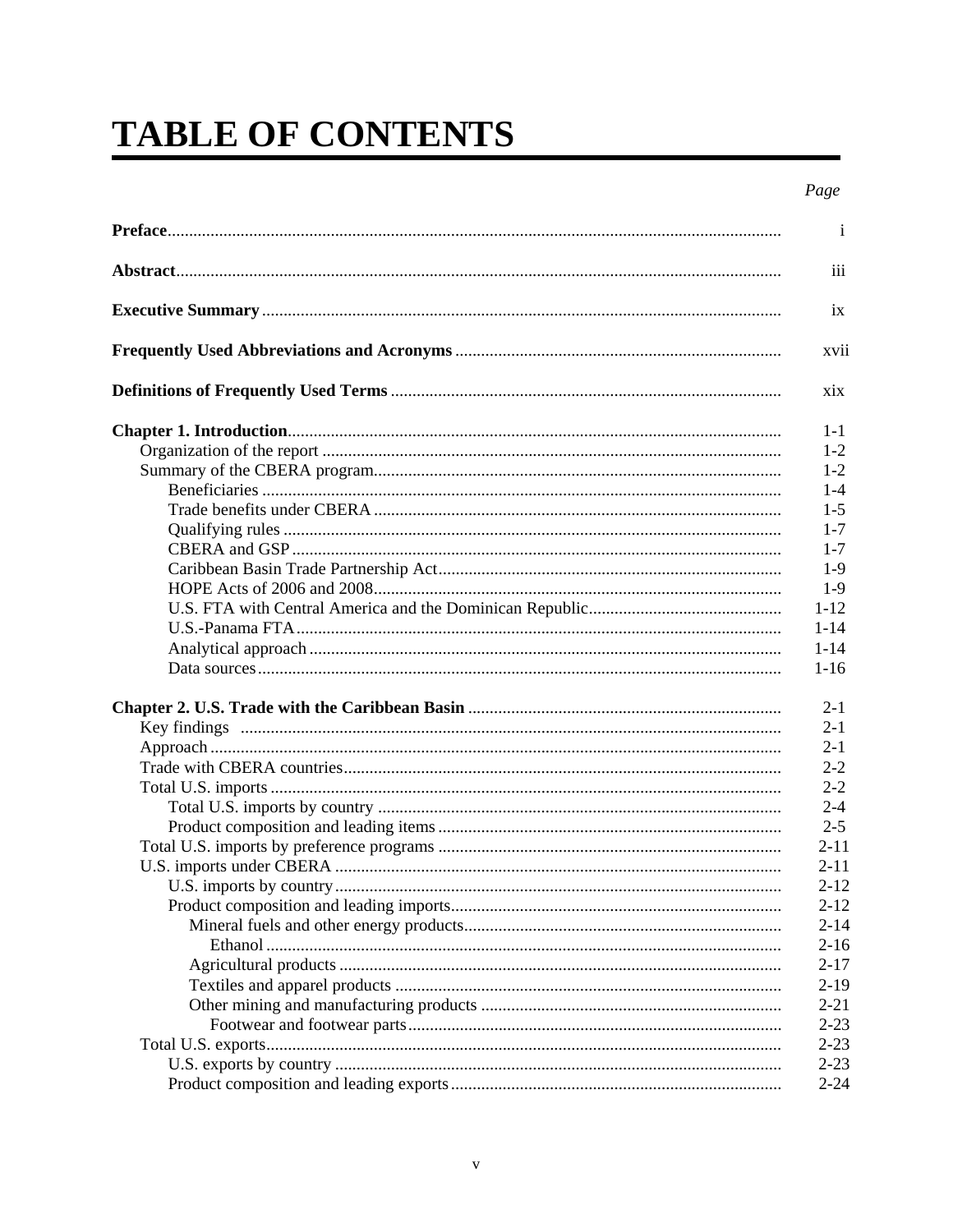### **TABLE OF CONTENTS-Continued**

| Welfare and displacement effects of CBERA on U.S. industries and consumers in 2008 |  |
|------------------------------------------------------------------------------------|--|
|                                                                                    |  |
|                                                                                    |  |
|                                                                                    |  |
|                                                                                    |  |
|                                                                                    |  |
|                                                                                    |  |
|                                                                                    |  |
|                                                                                    |  |
|                                                                                    |  |
|                                                                                    |  |
| Investment in selected CBERA countries and future effects of CBERA                 |  |
|                                                                                    |  |
|                                                                                    |  |
|                                                                                    |  |
|                                                                                    |  |
|                                                                                    |  |
|                                                                                    |  |
|                                                                                    |  |
|                                                                                    |  |
|                                                                                    |  |
| Key findings                                                                       |  |
|                                                                                    |  |
|                                                                                    |  |
|                                                                                    |  |
|                                                                                    |  |
|                                                                                    |  |
|                                                                                    |  |
|                                                                                    |  |
|                                                                                    |  |
|                                                                                    |  |
|                                                                                    |  |
| Trade profile                                                                      |  |
|                                                                                    |  |
|                                                                                    |  |
|                                                                                    |  |
|                                                                                    |  |
|                                                                                    |  |
|                                                                                    |  |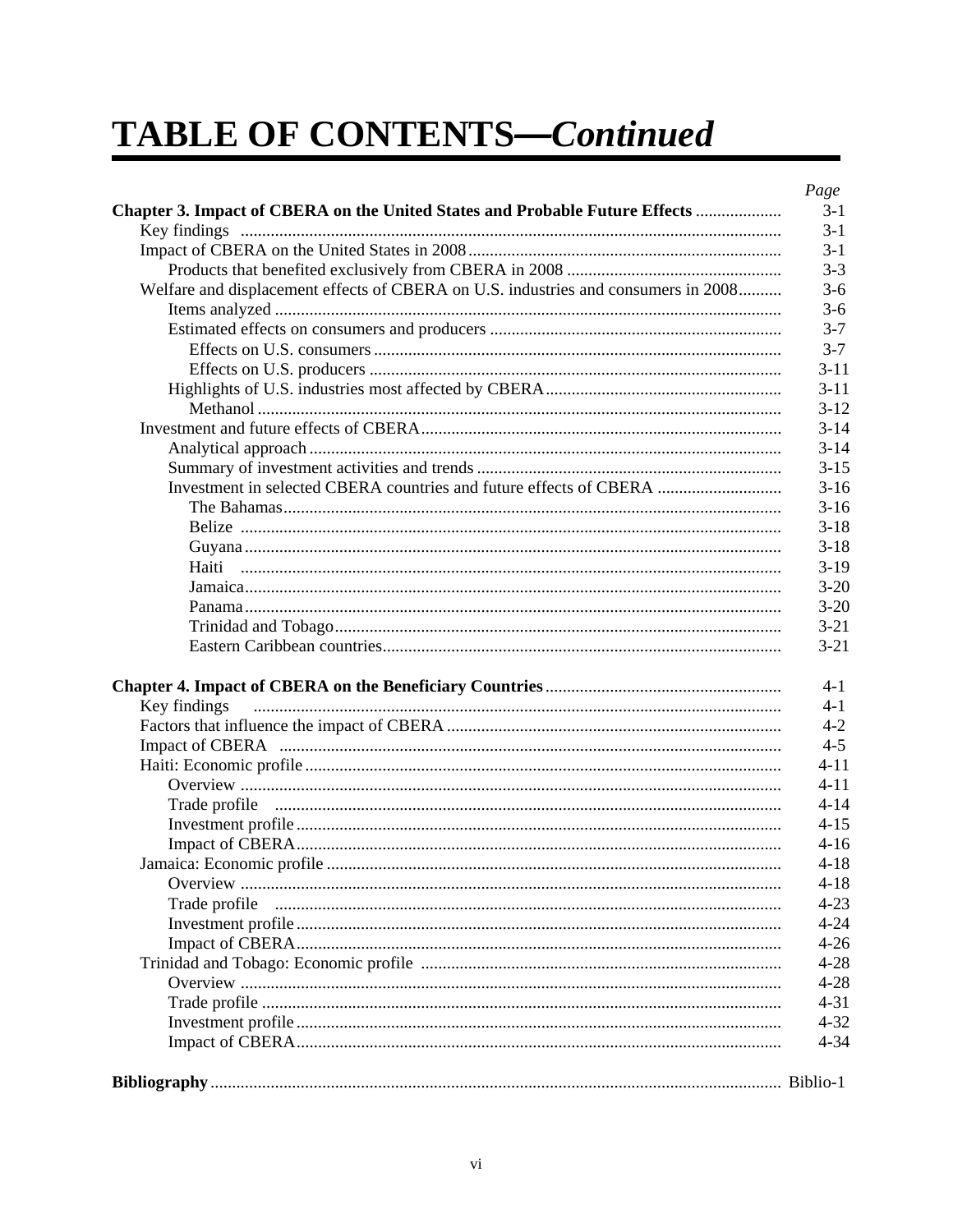### **TABLE OF CONTENTS—***Continued*

#### *Page*

| <b>Appendices</b> |                                                                                          |              |
|-------------------|------------------------------------------------------------------------------------------|--------------|
| A.                |                                                                                          | $A-1$        |
| <b>B.</b>         |                                                                                          | $B-1$        |
| C.                |                                                                                          | $C-1$        |
| D.                |                                                                                          | $D-1$        |
| Ε.                |                                                                                          | $E-1$        |
| F.                |                                                                                          | $F-1$        |
| <b>Boxes</b>      |                                                                                          |              |
| 1.1               | Comparison of the rules of origin for apparel under CBTPA and the HOPE Acts              | $1 - 11$     |
| 4.1               |                                                                                          | $4 - 4$      |
| <b>Figures</b>    |                                                                                          |              |
| ES.1              | U.S. imports from CBERA beneficiary countries, by import program, 2008                   | $\mathbf{X}$ |
| 2.1               |                                                                                          | $2 - 3$      |
| 2.2               |                                                                                          | $2 - 5$      |
| 2.3               |                                                                                          | $2 - 14$     |
| 2.4               |                                                                                          | $2 - 24$     |
| 4.1               |                                                                                          | $4 - 13$     |
| 4.2               |                                                                                          | $4 - 17$     |
| 4.3               |                                                                                          | $4 - 20$     |
| 4.4               |                                                                                          | $4 - 26$     |
| 4.5               |                                                                                          | $4 - 31$     |
| 4.6               | Trinidad and Tobago: total imports and imports under CBERA, 2004-08                      | $4 - 35$     |
| D.1               | Partial equilibrium analysis of the effects CBERA duty provisions on U.S. imports        | $D-4$        |
| <b>Tables</b>     |                                                                                          |              |
| 1.1               |                                                                                          | $1 - 3$      |
| 1.2               | Textiles and apparel made in CBERA countries that are eligible for duty-free entry under |              |
|                   |                                                                                          | $1 - 10$     |
| 2.1               |                                                                                          | $2 - 3$      |
| 2.2               | U.S. imports for consumption from CBERA countries, by source, 2004–08                    | $2 - 6$      |
| 2.3               | Leading U.S. imports for consumption from CBERA countries, by major product category,    | $2 - 8$      |
| 2.4               |                                                                                          | $2-9$        |
| 2.5               | U.S. imports for consumption of textiles and apparel from CBERA countries, 2004–08       | $2 - 10$     |
| 2.6               |                                                                                          | $2 - 12$     |
| 2.7               |                                                                                          | $2 - 13$     |
| 2.8               | Energy products: Leading U.S. imports for consumption under CBERA, by products and       | $2 - 15$     |
| 2.9               | Agriculture: Leading U.S. imports for consumption under CBERA, by product and source,    | $2 - 18$     |
| 2.10              | Textiles and apparel: Leading U.S. imports for consumption under CBERA, by product       | $2 - 20$     |
| 2.11              | Textile and apparel: U.S. general imports from CBERA countries, 2004–08                  | $2 - 21$     |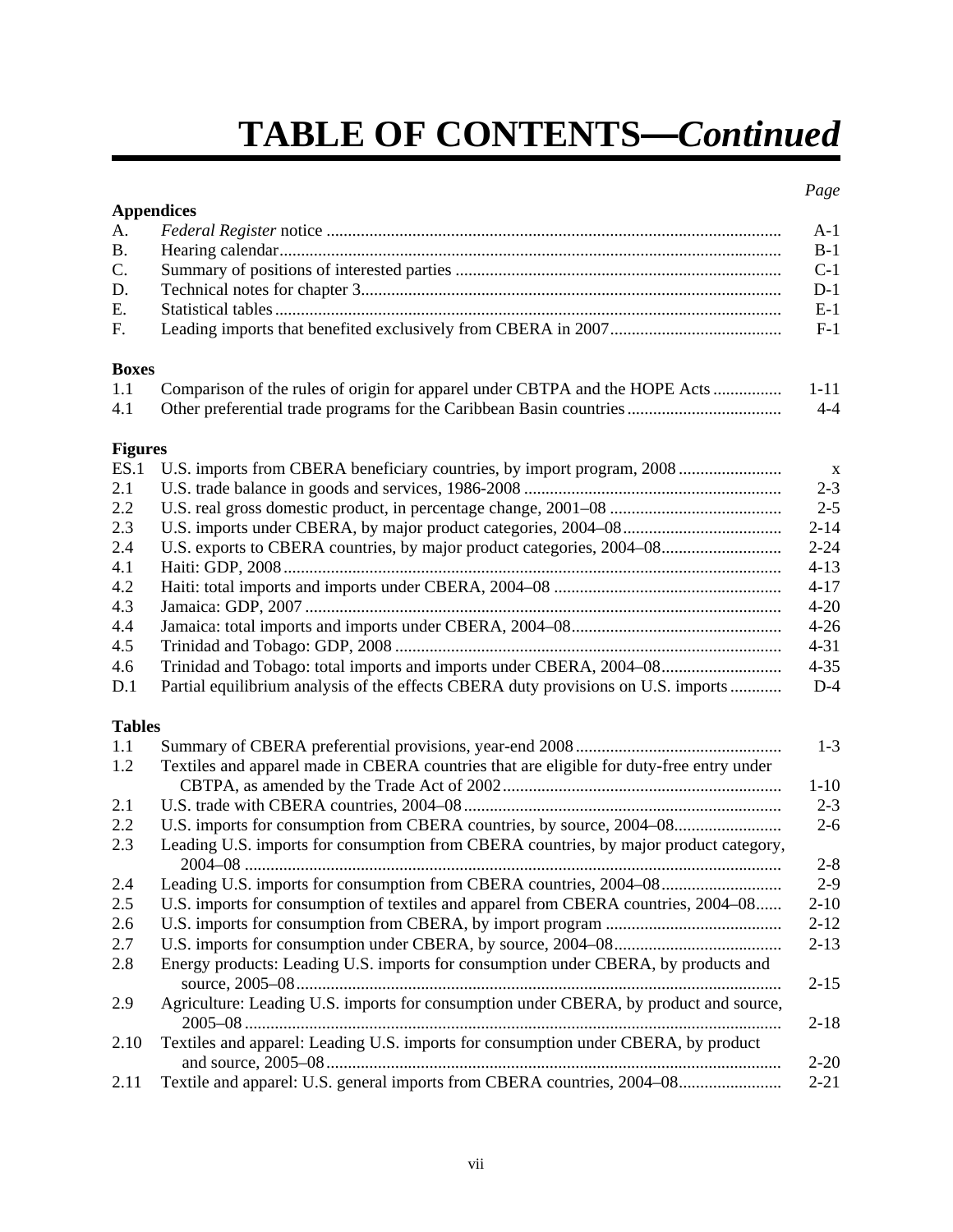### **TABLE OF CONTENTS—***Continued*

#### *Page*

|      | Tables-Continued                                                                         |          |
|------|------------------------------------------------------------------------------------------|----------|
| 2.12 | Other mining and manufacturing: Leading U.S. imports for consumption under CBERA,        |          |
|      |                                                                                          | $2 - 22$ |
| 2.13 |                                                                                          | $2 - 25$ |
| 2.14 | Leading U.S. exports to CBERA countries, by major product categories, 2004–08            | $2 - 27$ |
| 2.15 |                                                                                          | $2 - 28$ |
| 2.16 | U.S. textile and apparel sector exports to CBERA beneficiary countries, 2004–08          | $2-29$   |
| 3.1  | Total imports from CBERA beneficiaries, imports entered under CBERA provisions, and      |          |
|      | imports that benefited exclusively from CBERA provisions, 2004–08                        | $3 - 4$  |
| 3.2  | Value of leading imports that benefited exclusively from CBERA, 2008                     | $3 - 5$  |
| 3.3  | Value of leading imports that benefited exclusively from CBERA, apparent U.S.            |          |
|      |                                                                                          | $3 - 8$  |
| 3.4  | Estimated welfare effects on the United States of leading imports that benefited         | $3-9$    |
| 3.5  |                                                                                          |          |
|      | Estimated effects on the production of U.S. industries of leading imports that benefited | $3-10$   |
| 3.6  | Worldwide net foreign direct investment flows into CBERA countries, 2004-08              | $3 - 17$ |
| 4.1  |                                                                                          | $4 - 11$ |
| 4.2  |                                                                                          | $4 - 15$ |
| 4.3  |                                                                                          | $4 - 18$ |
| 4.4  |                                                                                          | $4 - 24$ |
| 4.5  |                                                                                          | $4 - 29$ |
| 4.6  |                                                                                          | $4 - 32$ |
| E.1  | Leading U.S. imports for consumption from CBERA countries, by major product              |          |
|      |                                                                                          | $E-3$    |
| E.2  |                                                                                          | $E-4$    |
| E.3  |                                                                                          | $E-5$    |
| E.4  |                                                                                          | $E-7$    |
| E.5  |                                                                                          | $E-9$    |
| E.6. | Leading U.S. imports for consumption under CBERA, by source, 2004–08                     | $E-11$   |
| F.1  | Value of leading imports that benefited exclusively from CBERA, 2007                     | $F-3$    |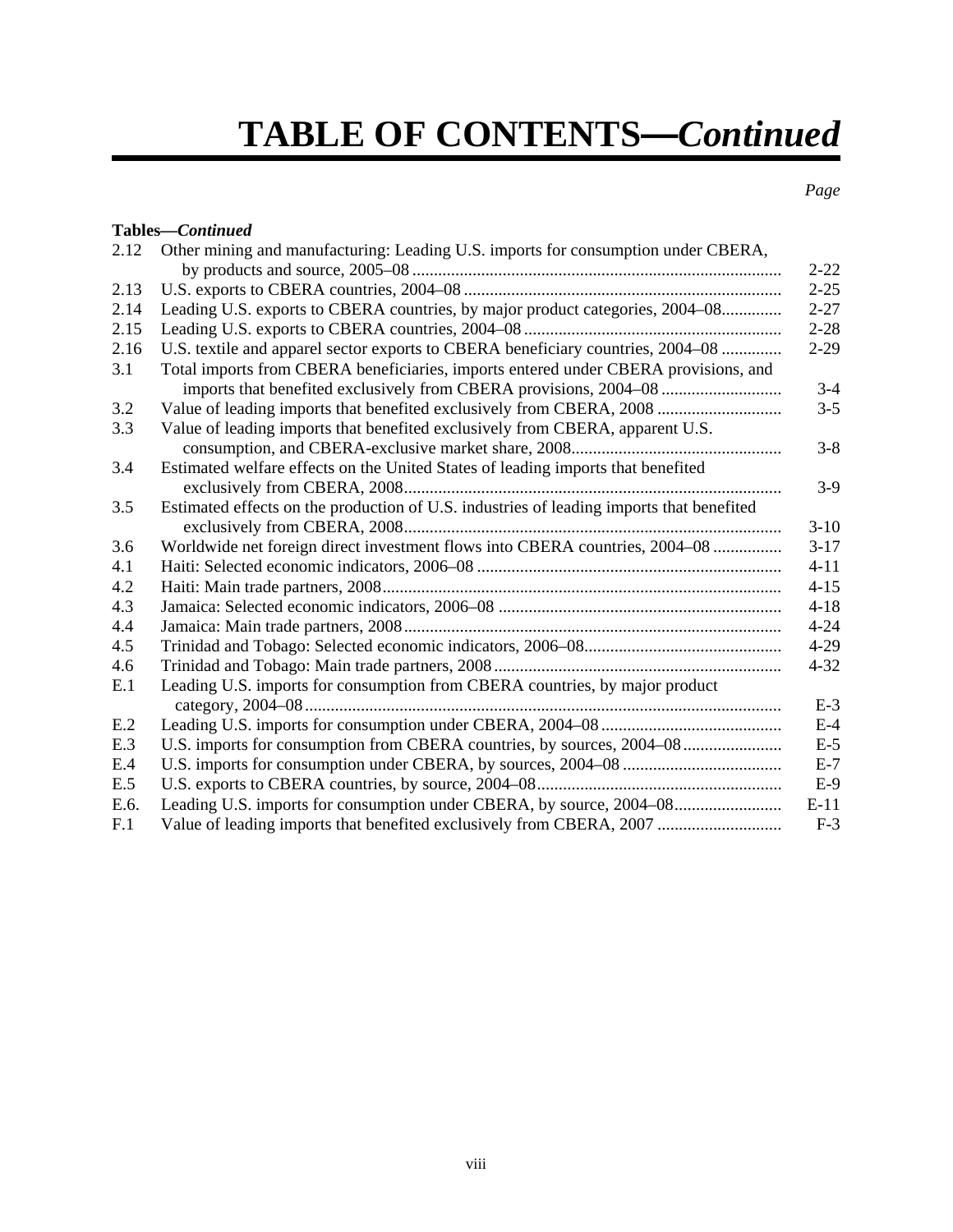### **EXECUTIVE SUMMARY**

The Caribbean Basin Economic Recovery Act (CBERA) became effective in 1984 as part of the Caribbean Basin Initiative (CBI) to encourage economic growth and development in the Caribbean Basin countries by promoting increased production and exports of nontraditional products. This report, the 19th in a series, assesses the actual and the probable future effect of CBERA on the U.S. economy generally, on U.S. industries and consumers, and on the economies of the Caribbean Basin beneficiary countries.1

The reduction in the number of CBERA beneficiary countries is a key factor driving the impact of CBERA on the U.S. economy during 2007–08 as well as the probable future effect of CBERA. The Dominican Republic-Central America-United States Free Trade Agreement (CAFTA-DR) entered into force for El Salvador, Guatemala, Honduras, and Nicaragua during 2006 and for the Dominican Republic in 2007, removing major sources of imports entered under the CBERA program and altering the composition of U.S. imports entered under CBERA provisions. Costa Rica implemented CAFTA-DR on January 1, 2009, and a bilateral U.S. free trade agreement (FTA) with Panama is awaiting consideration by the Congress—hence, total imports under CBERA most likely will continue to decline.

#### **Impact of CBERA on the United States in 2008**

#### *Overview*

- The overall effect of CBERA-exclusive imports (imports that could receive tariff preferences only under CBERA provisions) on the U.S. economy and U.S. consumers continued to be negligible in 2008. Total imports from CBERA countries represented a minor share (0.9 percent) of the total value of U.S. imports. CBERA-exclusive imports accounted for an even smaller share (0.2 percent) of the total value of U.S. imports.
- Of the \$4.7 billion in U.S. imports that were entered under CBERA in 2008, imports valued at \$4.1 billion could not have received tariff preferences under any other program. The remaining imports that were entered under CBERA could have been entered free of duty under the Generalized System of Preferences (GSP). U.S. imports from CBERA countries by import program are shown in figure ES.1. These CBERA-exclusive imports accounted for 21.1 percent of total U.S. imports from CBERA countries. The five leading items benefiting exclusively from CBERA in 2008 were methanol, light crude oil, fuel ethanol, fresh or dried pineapples, and knitted cotton T-shirts.

<sup>&</sup>lt;sup>1</sup> Throughout this report, the term "CBERA" refers to CBERA as amended by the Caribbean Basin Trade Partnership Act (CBTPA), the Haitian Hemispheric Opportunity through Partnership Encouragement Acts of 2006 (HOPE I) and 2008 (HOPE II) (jointly referred to in this report as the HOPE Acts), and other legislation.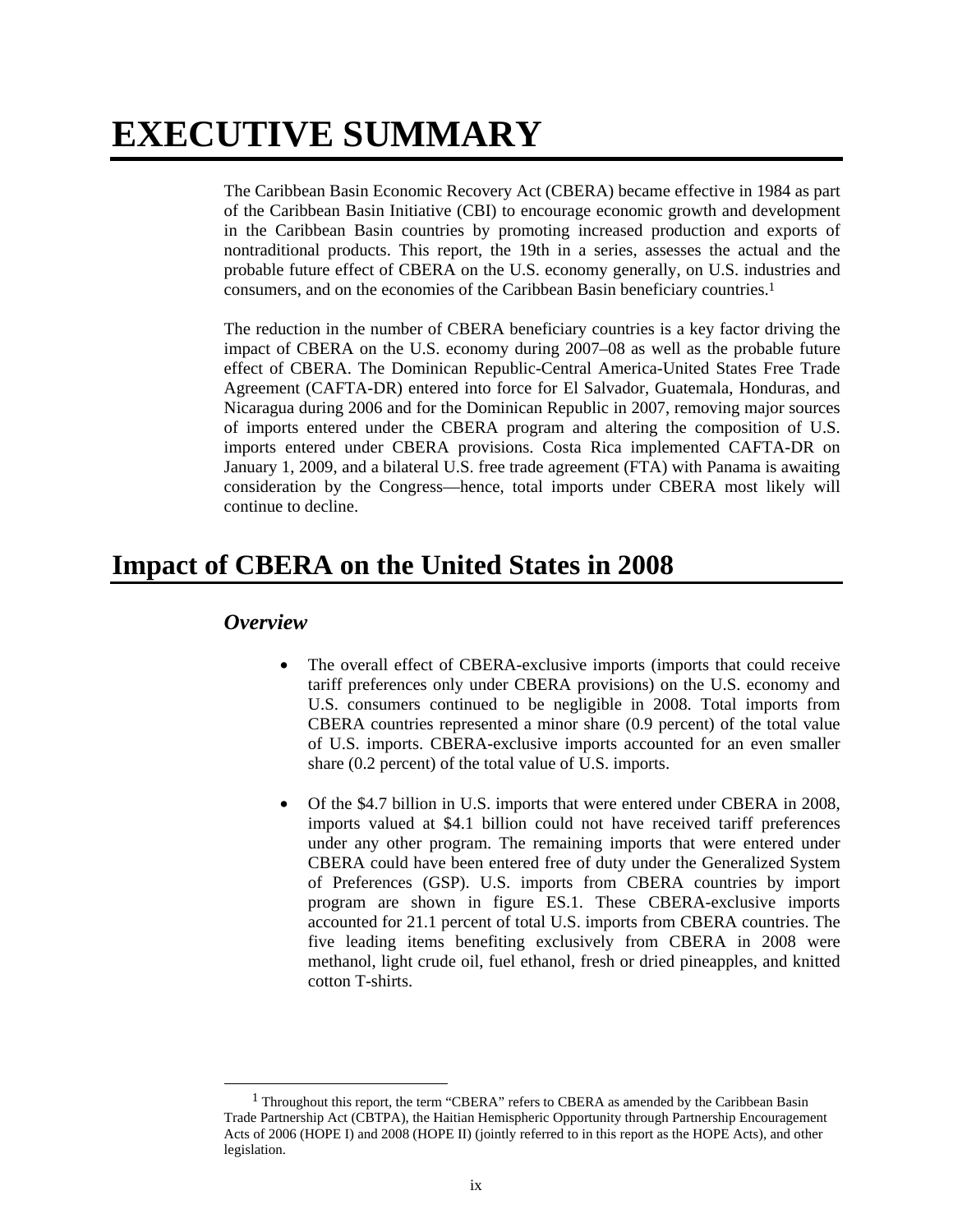

**FIGURE ES.1** U.S. imports from CBERA beneficiary countries, by import program, 2008

*Notes*: "CBERA exclusive" imports are imports that could only receive preferential entry under CBERA. "CBERA/GSP" imports are imports that were entered under CBERA but were also eligible for duty-free entry under GSP. "Avg. tariff" is the ad valorem equivalent tariff. Other imports included in "total imports," but not in programs designated above, amounted to 1 percent of the total.

#### *Consumer Surplus and Net Welfare Gains*

- Change in consumer surplus is a dollar measure of gains (or losses) to consumers resulting from lower (higher) prices. Fuel ethanol imported under CBERA provided the largest single gain in consumer surplus (between \$77.1 million and \$93.0 million), followed by methanol (between \$60.0 million and \$61.6 million).
- Net welfare gain is the gain in consumer surplus minus the loss of tariff revenues that result from duty-free treatment under CBERA. U.S. imports of each of the leading CBERA-exclusive items for which adequate data were available produced net welfare gains in 2008. Fuel ethanol yielded the largest net gain, valued at between \$25.7 million and \$32.9 million, followed by knitted cotton T-shirts and methanol.

#### *Effects on U.S. Producers*

The Commission's economic and industry analyses indicate that imports receiving CBERA preferences in 2008 in most cases had only minimal effects on competing U.S. industries, mainly because of low U.S. import market shares and/or low margins of preference. Methanol is the only U.S.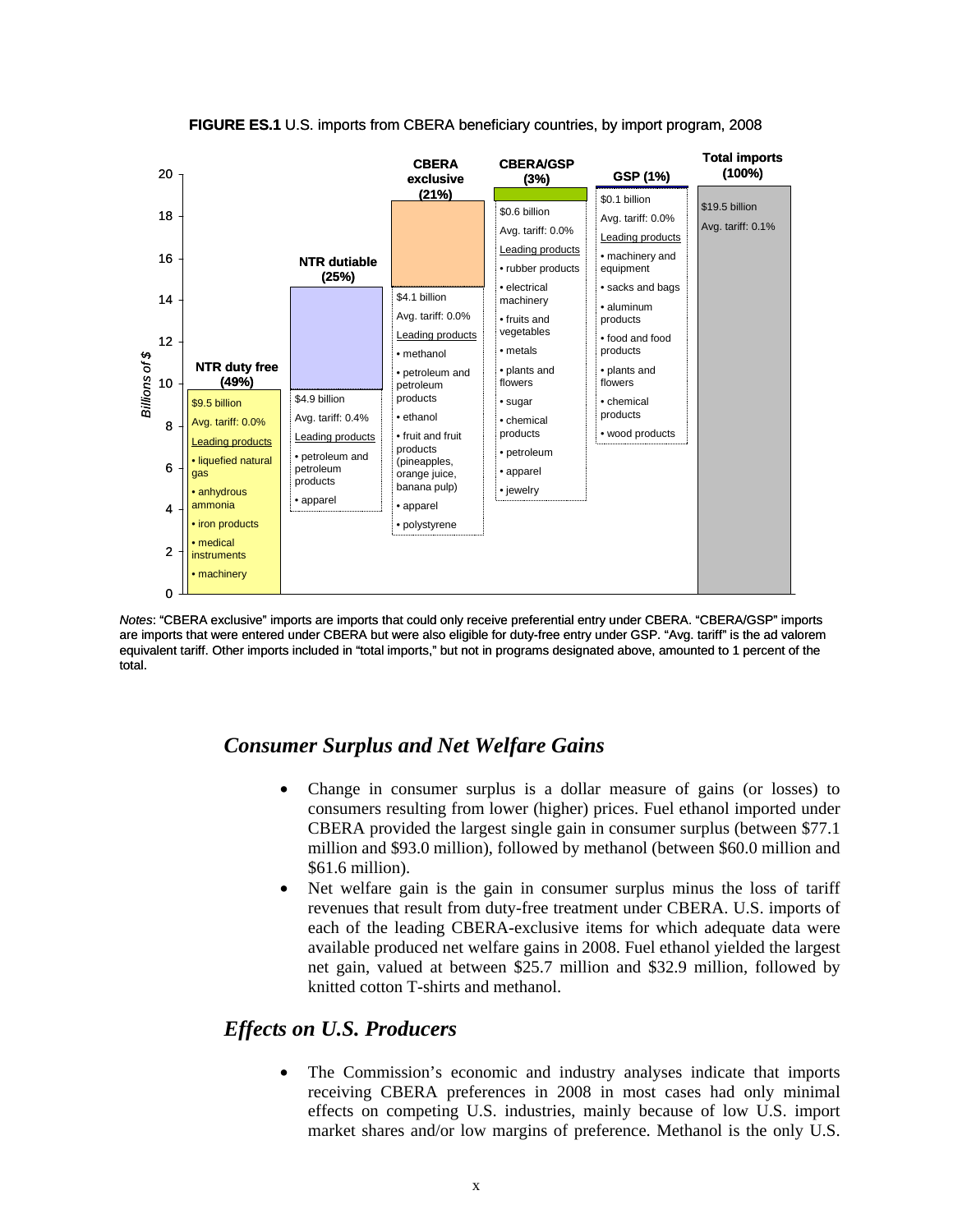industry that may have experienced displacement of more than 5 percent of the value of U.S. production in 2008. The Commission estimates that U.S. methanol producers experienced displacement of between 4.9 percent and 9.7 percent of production, valued at \$25.2 million to \$49.6 million. Further analysis indicates that a large difference in natural gas feedstock prices between the United States and Trinidad and Tobago is the primary driver behind the decline in U.S. industry production and the increase in imports from Trinidad and Tobago in recent years.

#### *CBERA and CAFTA-DR*

- During 2006 and 2007, CAFTA-DR entered into force for four Central American countries (El Salvador, Guatemala, Honduras, and Nicaragua in 2006) and the Dominican Republic (in 2007), at which time they ceased to be designated beneficiary countries under CBERA. CAFTA-DR did not enter into force for Costa Rica until January 1, 2009, so Costa Rica is included in the evaluation of the actual impact of CBERA in 2008; but not in the assessments of the probable future effects.
- In 2005, these five CAFTA-DR countries accounted for 62.7 percent of U.S. imports entered under CBERA provisions. The departure of the CAFTA-DR countries from CBERA was an important reason for the reduction in imports under CBERA provisions, from \$12.3 billion in 2005 to \$4.7 billion in 2008. However, even when these countries are excluded, imports under CBERA provisions decreased from \$5.2 billion to \$4.7 billion, or by 8.9 percent, from 2007 to 2008.
- CAFTA-DR also changed the product composition of U.S. imports entered under the CBERA program, and that change is expected to be more pronounced in future years. Apparel imports, which had come mainly from CAFTA-DR countries, have become less important, while energy-related imports originating in the remaining CBERA countries (nearly all from Trinidad and Tobago) have become more important, accounting for 59 percent of U.S. imports under CBERA in 2008.

#### *Probable Future Effects*

- The future effects of CBERA on the U.S. economy will likely remain small and diminish even further over time. The Commission identified limited investment in the CBERA countries during 2007–08 for the production and export of CBERA-eligible products. Moreover, CBERA countries generally are small suppliers relative to the U.S. market, and investments identified are not likely to result in the production of exports that will have a measurable future economic impact on U.S. consumers and producers. Most of the effects of CBERA on the U.S. economy occurred shortly after the program's implementation in 1984, or shortly after implementation of each of the major enhancements to CBERA, including the Caribbean Basin Trade Partnership Act (CBTPA) and the Haitian Hemispheric Opportunity through Partnership Encouragement Acts of 2006 (HOPE I) and 2008 (HOPE II).
- Future imports under CBERA preferences will likely decrease given that Costa Rica has moved from CBERA to CAFTA-DR, and an FTA with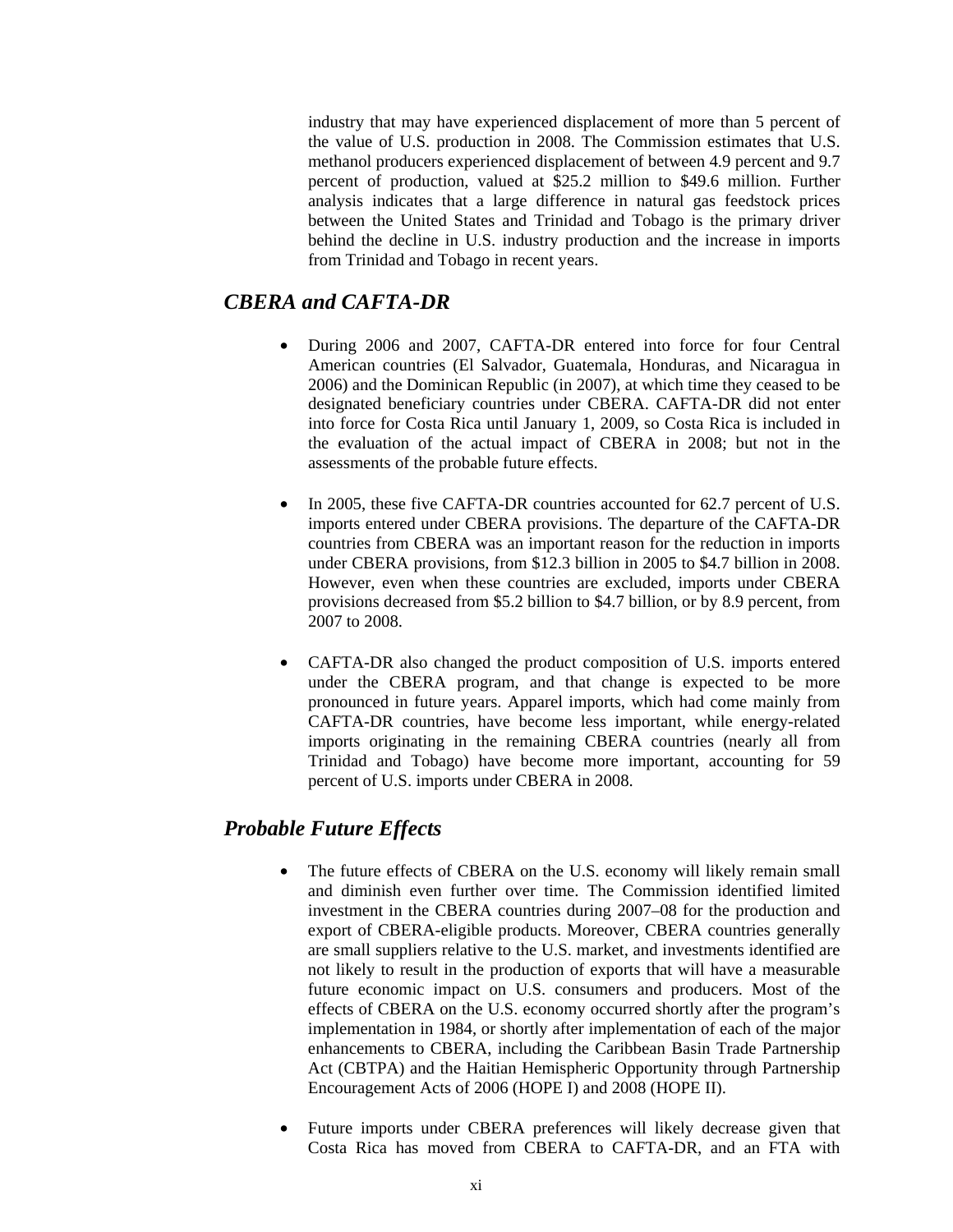Panama would have a similar but smaller effect. Costa Rica ranked as the second-leading supplier of imports under CBERA in 2008, accounting for 26.5 percent of imports under CBERA in that year. The country's January 1, 2009, shift from CBERA to CAFTA-DR is almost certain to result in a significant reduction in imports under CBERA beginning in 2009 compared to 2008. Panama ranked as the seventh-leading supplier of imports under CBERA in 2008, accounting for 1 percent of imports under CBERA in that year.

#### *Textiles, Apparel, and Footwear*

- U.S. imports of textile and apparel products under CBERA have declined sharply in recent years—valued at \$609 million in 2008, compared to \$3.2 billion in 2006 and \$6.6 billion in 2005. Most of the decline in imports can be attributed to implementation of CAFTA-DR during 2006–07 and to increased competition from lower-cost Asian suppliers.
- Haiti and Costa Rica were the leading suppliers of textiles and apparel imports under CBERA in 2008, accounting for 65 percent (\$394.4 million) and 32 percent (\$194.3 million), respectively. U.S. imports of textiles and apparel from Haiti declined by 9 percent during 2007–08, the first decline since 2002.
- The Dominican Republic was the longstanding leading supplier of footwear under CBERA. Since the Dominican Republic shifted from CBERA to CAFTA-DR in 2007, the total quantity and value of footwear imports under CBERA shrank to less than \$500,000 in 2008 from \$107 million in 2006.

#### **Impact of CBERA on the Beneficiary Countries**

• CBERA has had small, but positive effects on the beneficiary countries. The Commission examined the economies of the leading suppliers of imports under CBERA in 2008—Haiti, Jamaica, and Trinidad and Tobago—to assess the extent to which CBERA beneficiary countries are diversifying their exports and are using the production of CBERA-eligible exports as part of an overall strategy for attaining sustainable economic growth. The recent economic literature as well as this series of reports generally has found that CBERA has had a small positive effect on exports—and hence on economic growth in the CBERA countries. The small positive effects of CBERA primarily involve a few countries and a small number of products.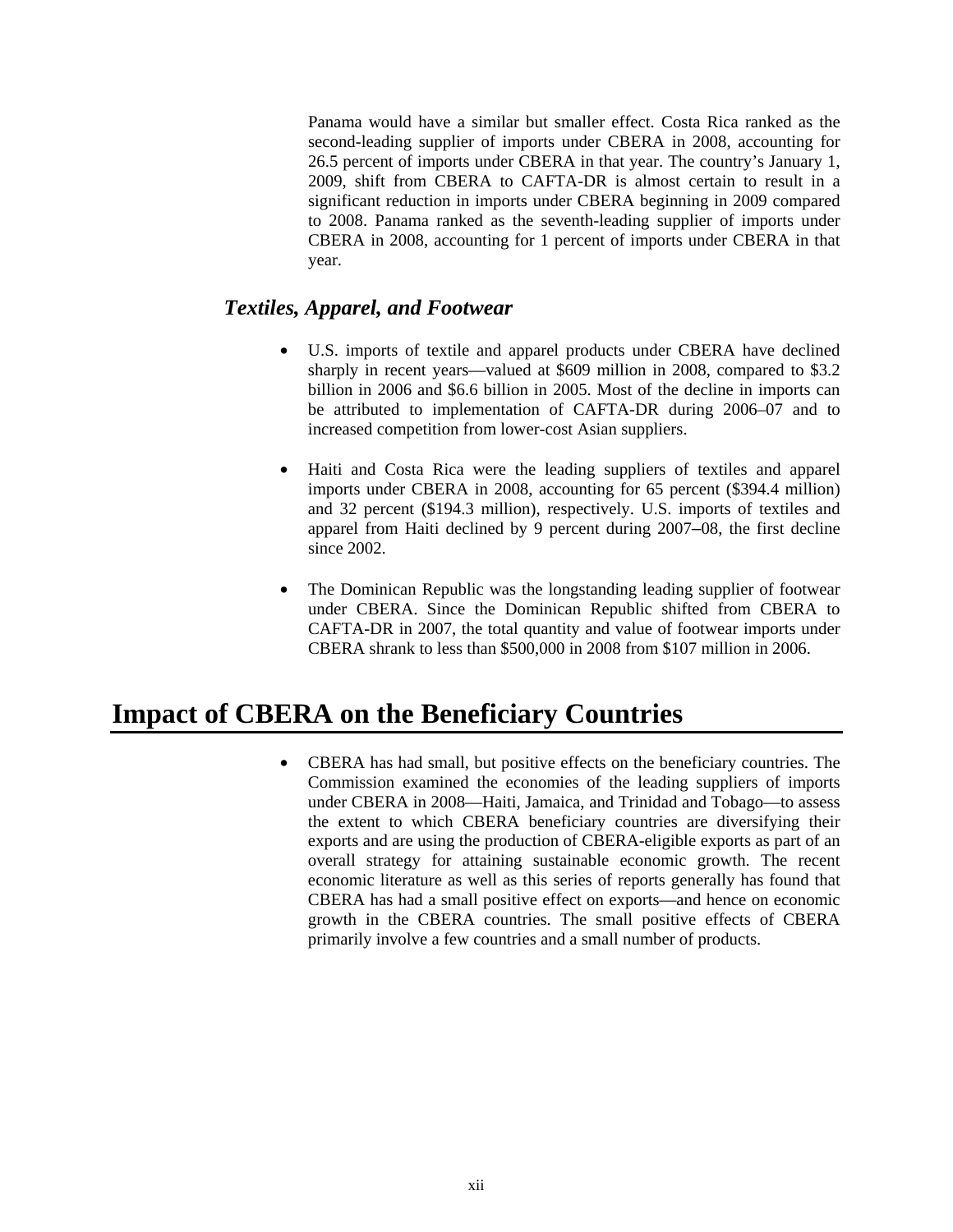• The effects of CBERA preferences were largely driven by: domestic economic policies; external factors such as fluctuations in the global—and especially the U.S.—business cycle; preferential trade programs offered by the European Union, Canada, and other countries; the erosion of CBERA tariff preference margins as a result of the phased reduction of tariffs under the Uruguay Round and U.S. free trade agreements with other partners; low international competitiveness, reflecting the high costs of doing business, labor market rigidities, and high transportation costs in the Caribbean region; and the fact that many CBERA countries have largely services-based economies.

#### *Haiti*

- CBERA, particularly as enhanced by CBTPA, HOPE I, and HOPE II, was an important factor promoting apparel production and exports in Haiti during 2007–08. CBERA preferences covered 90.1 percent of all U.S. imports from Haiti in 2008, with six apparel categories accounting for 91.6 percent of those imports. The impact of CBERA has been almost exclusively focused on Haiti's apparel assembly sector, which employs more than 30 percent of Haiti's manufacturing labor force.
- The HOPE Acts in particular helped Haiti offset its low global economic competitiveness. It is unlikely that Haiti would be a competitive producer of apparel without the preferential tariff access offered by the HOPE Acts. However, Haiti's limited physical infrastructure, insufficient access to water and electricity, high bank interest rates, lack of spinning and weaving facilities, and lack of managerial expertise continue to discourage investors. Moreover, foreign investment in other sectors of the economy remained constrained by the country's prolonged political instability and economic stagnation.

#### *Jamaica*

- The range of imports from Jamaica under CBERA remained limited and, since 2006, has been dominated by ethanol processed (dehydrated) from Brazilian hydrous ethanol feedstock. Fuel ethanol accounted for 79.3 percent of U.S. imports under CBERA from Jamaica in 2008. The value of U.S. fuel ethanol imports from Jamaica increased by 54 percent since 2006, largely as a result of increased U.S. demand. Textiles and apparel accounted for just 5.3 percent of imports under CBERA in 2008, down from 20.0 percent in 2006. Jamaica's apparel assembly sector has contracted sharply in recent years in the face of increasing global competition. Other imports under CBERA from Jamaica included fresh produce, processed foods, alcoholic and nonalcoholic beverages, and electrical parts; U.S. imports of these items, however, were low in value as many are niche products with limited demand in the United States.
- Foreign investment in Jamaica largely has been directed at the country's dynamic services industries and, more recently, at the ethanol industry. CBERA remains an important incentive for export diversification in Jamaica.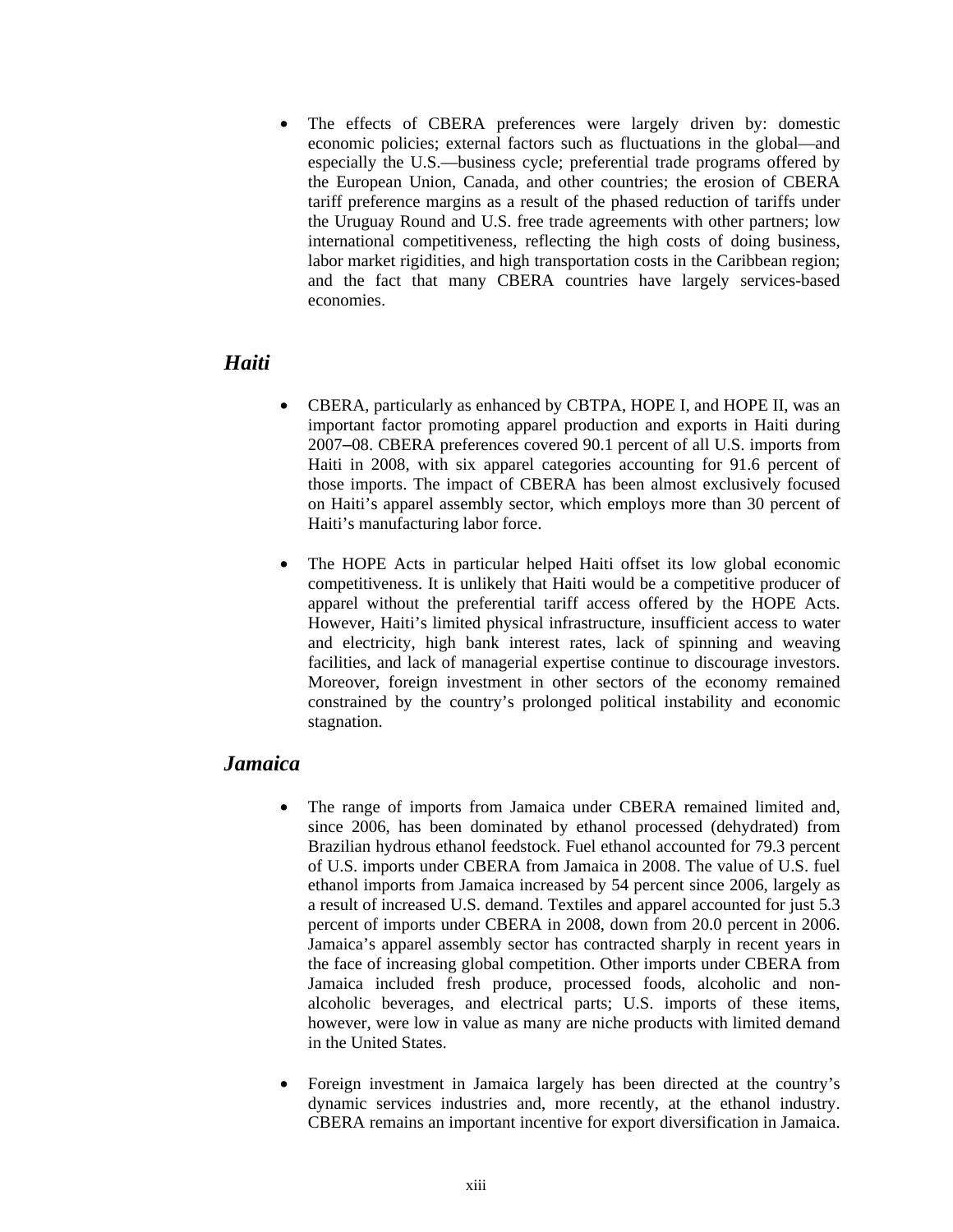However, apart from fuel ethanol, CBERA-eligible exports make up a small part of Jamaica's largely services-based economy.

#### *Trinidad and Tobago*

- Just 26.3 percent of total U.S. imports from Trinidad and Tobago entered under CBERA in 2008. Of these, 98.4 percent were energy products, including methanol, crude petroleum, and naphthas. Trinidad and Tobago was the sole supplier of methanol, supplied 90.0 percent of crude petroleum, and was the sole supplier of naphthas entered under CBERA in 2008. Thus, the impact of CBERA was almost exclusively on the country's energy sector.
- With a few notable exceptions, investment in Trinidad and Tobago has focused largely on the energy sector. However, government policies in Trinidad and Tobago have also sought to develop non-energy exports to promote greater diversification of the economy. Trinidad and Tobago has one of the most developed industrial manufacturing sectors in the Caribbean region, and it is the leading Caribbean supplier to other Caribbean countries. With an export-oriented manufacturing sector already supplying other Caribbean countries, Trinidad and Tobago appears to be well positioned to develop a more diversified range of exports for the U.S. market.

#### **Other Import and Export Information**

- CBERA countries account for a very small share of U.S. trade. In 2008, total U.S. trade (exports plus imports) with CBERA countries was 1.3 percent of total U.S. trade with the world. CBERA countries accounted for 2.0 percent of total U.S. exports and 0.9 percent of total U.S. imports in 2008.
- In 2008, total U.S. imports of goods from CBERA countries (with and without trade preferences) increased 5.6 percent from 2007. Of the \$19.5 billion in total imports from CBERA countries in 2008, energy products accounted for 53.2 percent, agricultural products 9.3 percent, textiles and apparel products 3.9 percent, and other mining and manufacturing products 29.4 percent. Trinidad and Tobago, Costa Rica, and Aruba were the leading sources of imports, accounting for more than 80 percent of all U.S. imports from CBERA countries in 2008.
- In 2008, imports of goods benefiting from CBERA preferences decreased 8.9 percent from 2007. Of the \$4.7 billion in imports under CBERA in 2008, energy products accounted for 58.6 percent, agricultural products 18.3 percent, textiles and apparel (almost all apparel) products 12.9 percent, and other mining and manufacturing products 10.2 percent. Trinidad and Tobago, Costa Rica, Haiti, and Jamaica were the leading sources of imports, accounting for more than 90 percent of U.S. imports under CBERA in 2008.
- Imports of energy products under CBERA were valued at \$2.8 billion in 2008. Methanol and light crude oil accounted for about 75 percent of all imports of energy products under CBERA in 2008. Trinidad and Tobago was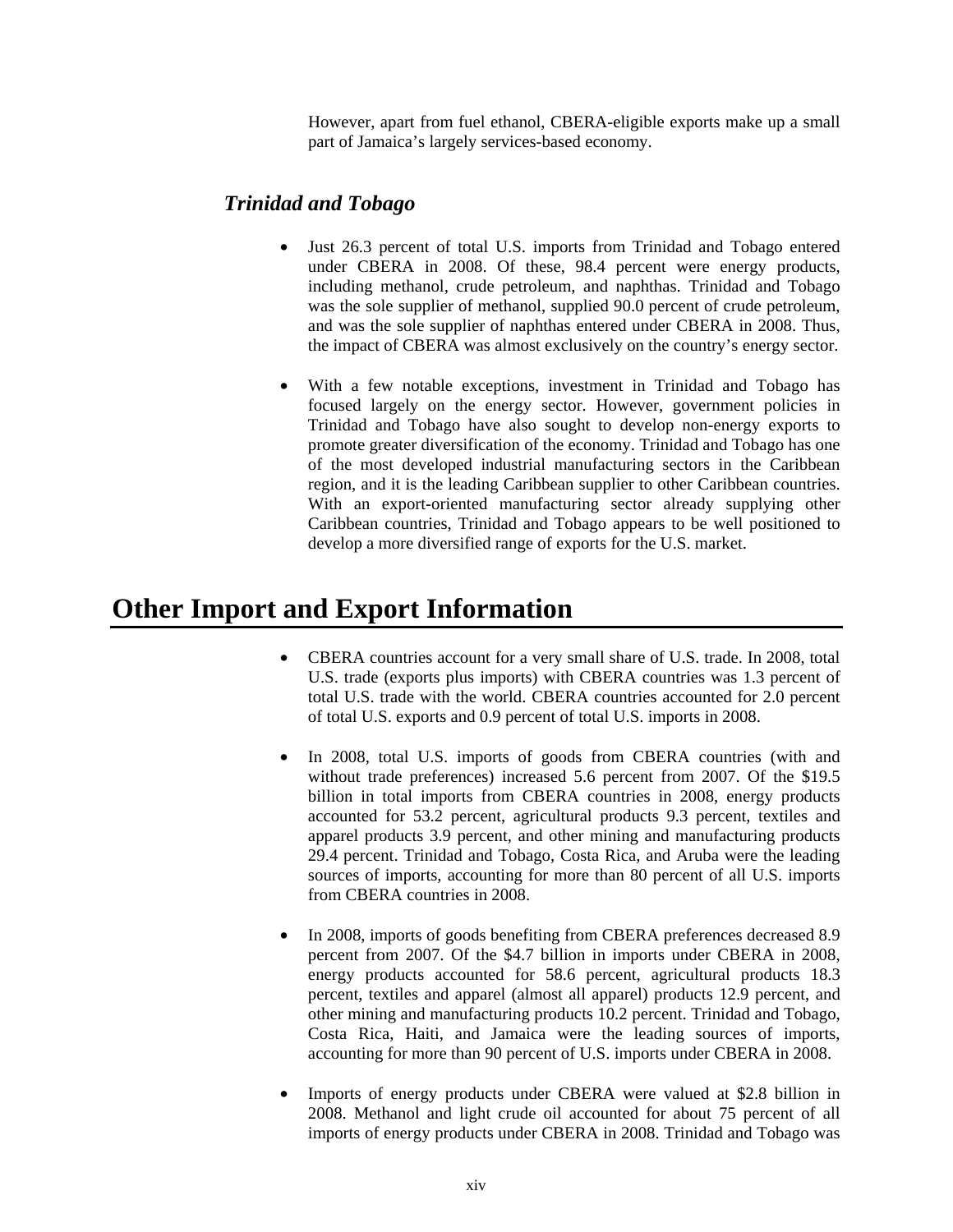the principal source of imports of energy products under CBERA, accounting for more than 80 percent of these imports.

- Imports of edible fruits and nuts, edible vegetables and roots, and prepared vegetables, fruits, and nuts accounted for 80 percent of all U.S. imports of agriculture products under CBERA in 2008. Costa Rica was the principal source of imports of agricultural products under CBERA, accounting for more than 80 percent of these imports.
- U.S. exports to CBERA beneficiaries totaled \$23.5 billion in 2008, a 24.6 percent increase from \$18.9 billion in 2007. Costa Rica and Panama were the main CBERA country markets for the United States in 2008. Energy products accounted for 26.9 percent of U.S. exports to the region, agricultural products 12.0 percent, textiles and apparel products 1.3 percent, and other mining and manufacturing products 51.3 percent. U.S. exports of textiles and apparel products to CBERA countries, mostly fabric and other inputs for producing apparel, have declined sharply in recent years. These exports declined because the largest apparel-producing CBERA countries, which use U.S. fabric and other U.S. apparel inputs, have moved to CAFTA-DR.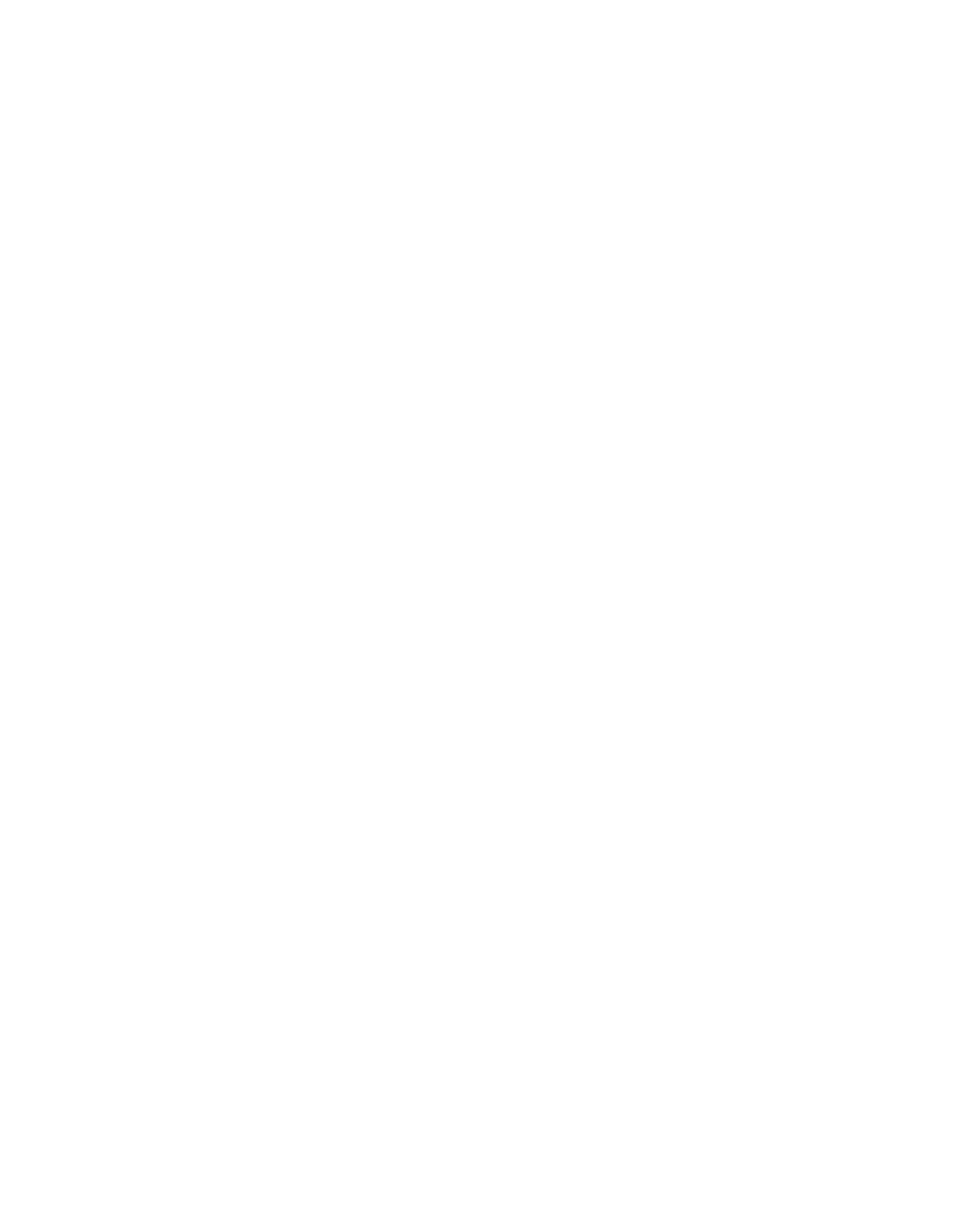### **FREQUENTLY USED ABBREVIATIONS AND ACRONYMS**

| <b>ATC</b>       | Agreement on Textiles and Clothing                                               |
|------------------|----------------------------------------------------------------------------------|
| <b>ATPA</b>      | Andean Trade Preference Act                                                      |
| <b>CAFTA-DR</b>  | Dominican Republic-Central America-United States Free Trade Agreement            |
| <b>CARICOM</b>   | <b>Caribbean Community</b>                                                       |
| <b>CBERA</b>     | Caribbean Basin Economic Recovery Act                                            |
| <b>CBI</b>       | Caribbean Basin Initiative                                                       |
| <b>CBTPA</b>     | Caribbean Basin Trade Partnership Act                                            |
| <b>ECCU</b>      | Eastern Caribbean Currency Unit                                                  |
| <b>ECLAC</b>     | United Nations Economic Commission for Latin America and the Caribbean           |
| EIU              | Economist Intelligence Unit                                                      |
| EU               | European Union                                                                   |
| <b>FDI</b>       | Foreign direct investment                                                        |
| <b>FTA</b>       | Free trade agreement                                                             |
| <b>FTAA</b>      | Free Trade Area of the Americas                                                  |
| <b>GATT</b>      | General Agreement on Tariffs and Trade                                           |
| <b>GDP</b>       | Gross domestic product                                                           |
| <b>GSP</b>       | Generalized System of Preferences                                                |
| <b>HOPE Acts</b> | HOPE I and HOPE II (see below)                                                   |
| <b>HOPE I</b>    | Haitian Hemispheric Opportunity through Partnership Encouragement Act<br>of 2006 |
| HOPE II          | Haitian Hemispheric Opportunity through Partnership Encouragement Act<br>of 2008 |
| HS               | Harmonized System                                                                |
| <b>HTS</b>       | Harmonized Tariff Schedule (of the United States)                                |
| <b>IADB</b>      | <b>Inter-American Development Bank</b>                                           |
| <b>IMF</b>       | <b>International Monetary Fund</b>                                               |
| <b>IPR</b>       | Intellectual property rights                                                     |
| <b>LNG</b>       | Liquefied natural gas                                                            |
| <b>NAFTA</b>     | North American Free Trade Agreement                                              |
| $n.e.s.$ $o.i.$  | Not elsewhere specified or otherwise included                                    |
| <b>NTR</b>       | Normal trade relations (same as "most-favored-nation")                           |
| <b>OAS</b>       | Organization of American States                                                  |
| <b>OECS</b>      | Organization of Eastern Caribbean States                                         |
| <b>OTEXA</b>     | Office of Textiles and Apparel, U.S. Department of Commerce                      |
| <b>SMEs</b>      | Square meter equivalents                                                         |
| <b>TRQ</b>       | Tariff rate quota                                                                |
| UN               | <b>United Nations</b>                                                            |
| <b>UNCTAD</b>    | United Nations Conference on Trade and Development                               |
| <b>USAID</b>     | United States Agency for International Development                               |
| <b>USITC</b>     | United States International Trade Commission                                     |
| <b>USTR</b>      | United States Trade Representative                                               |
| <b>WTO</b>       | World Trade Organization                                                         |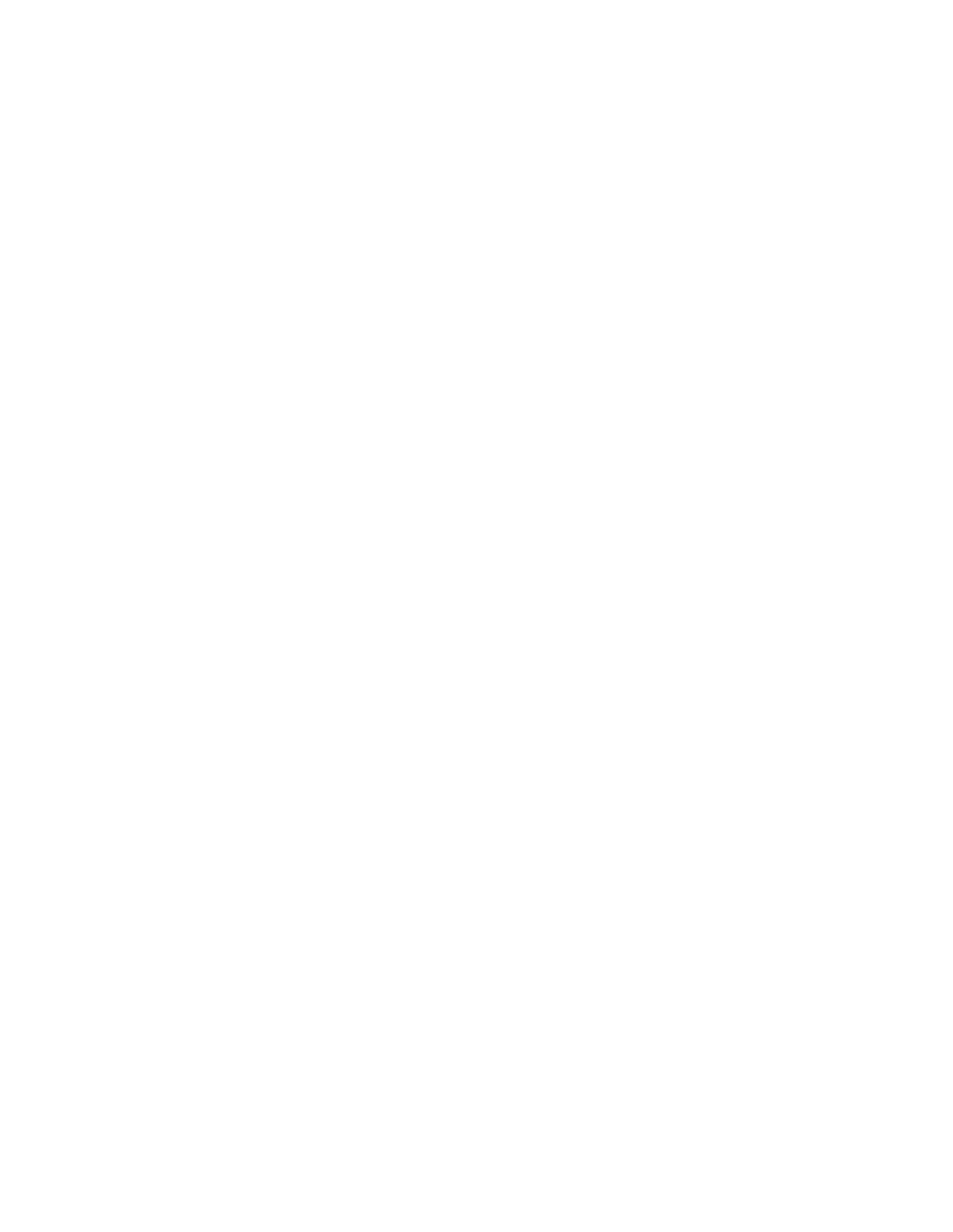### **DEFINITIONS OF FREQUENTLY USED TERMS**

The following terms are presented in order of their use in the report:

**CBERA:** Caribbean Basin Economic Recovery Act, as amended by the Caribbean Basin Trade Partnership Act (CBTPA); the Haitian Hemispheric Opportunity through Partnership Encouragement Acts of 2006 and 2008, and other legislation.

**CBERA-exclusive imports (or imports benefiting exclusively from CBERA):** Imports that enter the United States under either CBERA duty-free or CBERA reduced-duty provisions and are not eligible to enter free of duty under NTR rates or under other programs, such as GSP.

**Original CBERA:** The non-expiring provisions of CBERA.

**CBERA beneficiary countries (or CBERA countries):** Countries designated by the President as eligible for CBERA benefits. There were 19 CBERA beneficiary countries as of December 31, 2008. Those 19 countries were: Antigua and Barbuda, Aruba, The Bahamas, Barbados, Belize, British Virgin Islands, Costa Rica, Dominica, Grenada, Guyana, Haiti, Jamaica, Montserrat, Netherlands Antilles, Panama, St. Kitts and Nevis, St. Lucia, St. Vincent and the Grenadines, and Trinidad and Tobago.

**Current CBERA countries:** The 19 CBERA beneficiary countries as of December 31, 2008. See also the definition "former CBERA countries" below.

**Former CBERA countries:** Countries that were no longer eligible for CBERA benefits during 2008 because they had entered into a free trade agreement with the United States—namely, CAFTA-DR. Countries ceased being CBERA beneficiary countries upon entry into force of CAFTA-DR. For 2008, these countries (and date of entry into force of CAFTA-DR) were: El Salvador (March 1, 2006); Honduras and Nicaragua (April 1, 2006); Guatemala (July 1, 2006); and Dominican Republic (March 1, 2007). In this report, Costa Rica is considered a "current CBERA country" because CAFTA-DR did not enter into force for Costa Rica until January 1, 2009.

**CBTPA beneficiary countries (or CBTPA countries):** CBERA countries designated by the President as eligible for CBTPA benefits, and found by USTR to satisfy customs-related requirements established in the CBTPA. In 2008, those countries were: Barbados, Belize, Costa Rica, Guyana, Haiti, Jamaica, Panama, St. Lucia, and Trinidad and Tobago. CBTPA benefits are currently scheduled to expire on September 30, 2010.

**Fuel ethanol:** Includes the product categories: (1) undenatured ethyl alcohol of 80 percent volume alcohol or higher, for nonbeverage purposes (HTS 2207.10.60), and (2) ethyl alcohol and other sprits, denatured, of any strength (HTS 2207.20.00).

**Textiles and apparel**: Products classified in HTS Chapters 50–63.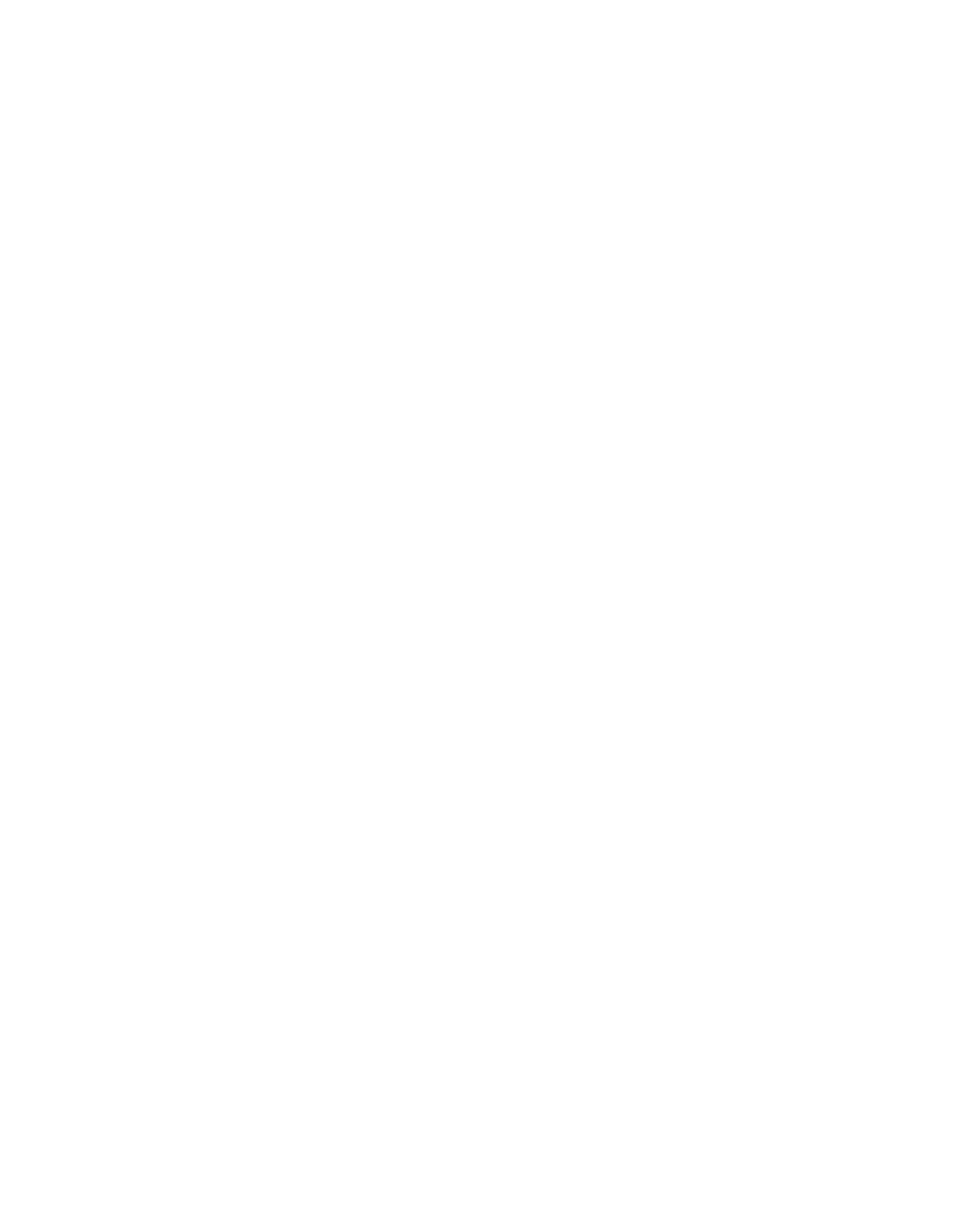### **CHAPTER 1 Introduction**

The Caribbean Basin Economic Recovery Act (CBERA)<sup>1</sup> became effective in 1984 as part of the Caribbean Basin Initiative (CBI) to encourage economic growth and development in the Caribbean Basin countries by promoting increased production and exports of nontraditional products.<sup>2</sup> CBERA authorizes the President to proclaim preferential rates of duty on many products entering the United States from the region. The U.S. International Trade Commission (USITC or "the Commission") has issued reports on the impact of CBERA preferences on the U.S. economy since 1986.

This report fulfills a statutory mandate under CBERA, as amended, that the Commission report biennially on CBERA's economic impact on U.S. industries, consumers, the U.S. economy in general, and the economies of the beneficiary countries.<sup>3</sup> This report, the 19th in the series, covers the period 2007–08 but focuses mainly on developments in calendar year 2008. Throughout this report, the term "CBERA" refers to CBERA as amended by the Caribbean Basin Trade Partnership Act (CBTPA); the Haitian Hemispheric Opportunity through Partnership Encouragement Acts of 2006 (HOPE I) and 2008 (HOPE II) (jointly referred to as the HOPE Acts); and other legislation. To identify the non-expiring provisions of CBERA, the term "original CBERA" will be used.<sup>4</sup> Table 1.1 summarizes the major provisions of CBERA.

The Dominican Republic-Central America-United States Free Trade Agreement (CAFTA-DR) entered into force during 2006 and 2007 for five CBERA/CBTPA beneficiaries: El Salvador (March 1, 2006), Honduras (April 1, 2006), Nicaragua (April 1, 2006), Guatemala (July 1, 2006), and the Dominican Republic (March 1, 2007). At that time they ceased to be beneficiary countries under CBERA and CBTPA.<sup>5</sup> Unless otherwise noted, tables in this report referring to trade with CBERA countries do not include data for these five countries after they moved from CBERA to CAFTA-DR.

 $\frac{1}{1}$ <sup>1</sup> CBERA was enacted August 5, 1983, as Pub. L. 98-67, title II, 97 Stat. 384, 19 U.S.C. 2701 et seq., and became effective January 1, 1984 (Proclamation No. 5133, 48 Fed. Reg. 54453). Minor amendments to CBERA were made by Pub. Laws 98-573, 99-514, 99-570, and 100-418. Major amendments were made to CBERA by Pub. L. 106-200, the Caribbean Basin Trade Partnership Act. Further modifications were made by Pub. L. 107-210, the Trade Act of 2002; Pub. L. 109-53, the Dominican Republic-Central America-United States Free Trade Agreement Implementation Act; Pub. L. 109-432, § 5001 et seq., the Haitian Hemispheric Opportunity through Partnership Encouragement Act of 2006 (HOPE I); and Pub. L. 110-234, § 15401 et seq., the Haitian Hemispheric Opportunity through Partnership Encouragement Act of 2008 (HOPE II). CBERA beneficiary countries are listed in table 1.1. 2

 $2$ <sup>2</sup> The principal components of the CBI were CBERA and a program of preferential access for certain apparel assembled in the region, described below.

The reporting requirement is set forth in section 215(a) of CBERA (19 U.S.C. 2704(a)).

<sup>&</sup>lt;sup>4</sup> Preferences provided in the CBTPA and the HOPE Acts have expiration dates, as detailed below, whereas preferences provided in other parts of CBERA, including provisions related to fuel ethanol, have no expiration date.

 $5$  Proclamations Nos. 7987 (February 28, 2006), 7996 (March 31, 2006), 8034 (June 30, 2006), and 8111 (February 28, 2007). Note that CAFTA-DR entered into force for a sixth country, Costa Rica, on January 1, 2009, whereupon Costa Rica ceased to be a CBERA/CBTPA beneficiary (Proclamation No. 8331, December 23, 2008).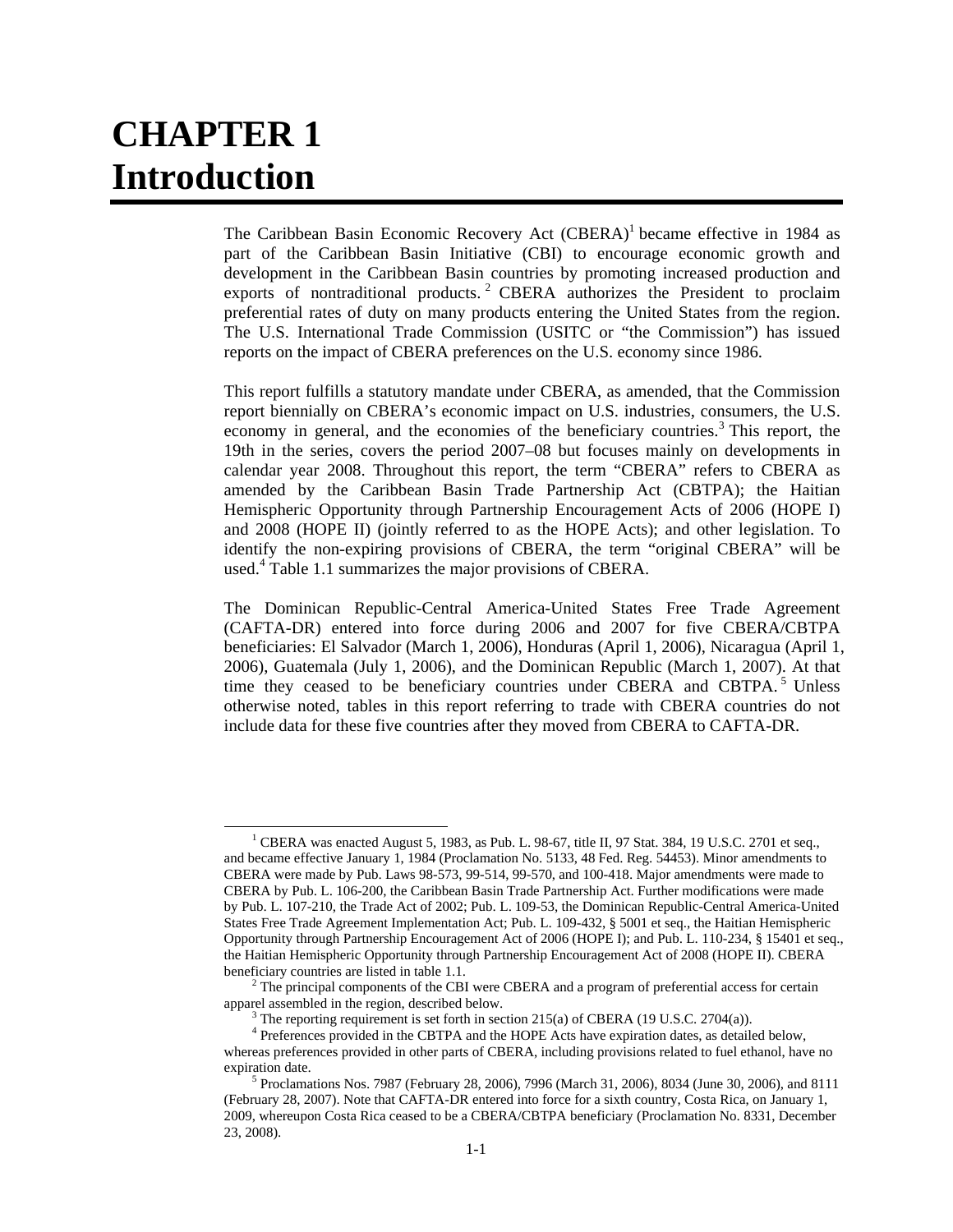Chapter 1 summarizes the CBERA program, including amendments to the original CBERA by CBTPA, the Trade Act of 2002, and the HOPE Acts of 2006 and 2008, and describes the analytical approach used in the report. Chapter 2 analyzes U.S. trade with CBERA beneficiaries through 2008. Chapter 3 addresses the estimated effects of CBERA in 2008 on the U.S. economy generally, as well as on U.S. industries and consumers. Chapter 3 also examines the probable future effects of CBERA. Chapter 4 assesses the economic impact of CBERA on the beneficiary countries.

Appendix A reproduces the *Federal Register* notice by which the Commission solicited public comment on the CBERA program, and appendix B contains the hearing calendar. Appendix C contains a summary of the positions of interested parties. Appendix D explains the economic model used to derive certain of the findings presented in chapter 3. Appendix E includes tables presenting the data underlying some of the analysis of trade trends in chapter 2. Appendix F contains a listing of leading U.S. imports benefiting exclusively from CBERA in 2007.

#### **Summary of the CBERA Program**

CBERA authorizes the President to grant certain unilateral preferential trade benefits to Caribbean Basin countries and territories. The program permits shippers from designated beneficiaries to claim duty-free or reduced-duty treatment for eligible products imported into the customs territory of the United States. If importers do not claim this status, the goods are dutiable under the general rates of duty column accorded to countries having normal trade relations (NTR) and generally known as NTR rates of duty.<sup>6</sup>

CBERA as initially enacted authorized the President to provide duty-free treatment to qualifying goods from beneficiary Caribbean Basin countries through September 30, 1995. The Caribbean Basin Economic Recovery Expansion Act (CBEREA) of  $1990^7$ repealed that termination date, made the program permanent, and expanded CBERA benefits in several respects.<sup>8</sup> In May 2000, the United States-Caribbean Basin Trade Partnership Act (CBTPA) further expanded the CBERA program and extended trade preferences to textiles and apparel from eligible countries in the region.<sup>9</sup> In August 2002, the Trade Act of 2002 amended CBERA to clarify and modify several CBTPA provisions.10 In December 2006, HOPE I enhanced benefits under CBERA for Haiti. In May 2008, HOPE II extended and further enhanced benefits for Haiti.

 <sup>6</sup> This is nondiscriminatory tariff treatment, which is commonly and historically called "most-favorednation" (MFN) status and is called NTR status in the United States. 7

The Caribbean Basin Economic Recovery Expansion Act of 1990 was signed into law on August 20, 1990, as part of the Customs and Trade Act of 1990 (Pub. L. 101-382, title II, 104 Stat. 629, 19 U.S.C. 2101).

Among other things, the 1990 act provided duty reductions for certain products previously excluded from such treatment. For a comprehensive description of the 1990 act, see USITC, *The Impact of CBERA: Sixth Report*, 1991, 1-1 to 1-5.

<sup>&</sup>lt;sup>9</sup> A description of CBTPA and the enhancement of the preference program is contained in a separate section of this chapter.<br><sup>10</sup> Modifications to CBERA were made in section 3107 of the Trade Act of 2002 (Pub. L. 107-210).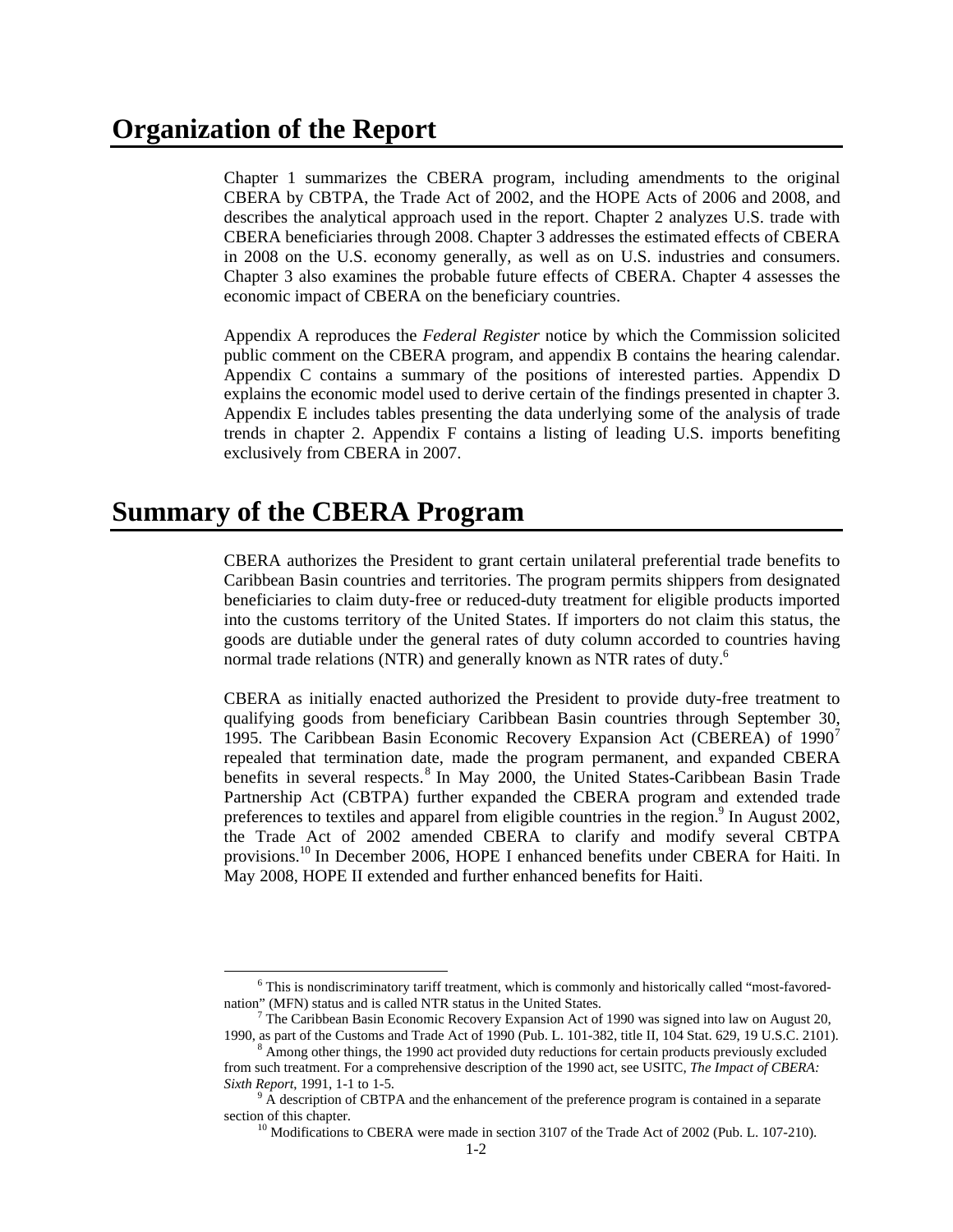|                                                                                                                             | Enacted 8/5/83, effective 1/1/84: CBERA<br>Expanded and made permanent 8/20/90: CBEREA <sup>a</sup><br>Enhanced 5/18/00: CBTPA, <sup>b</sup> CBTPA extended, 5/22/08 <sup>c</sup><br>Modified 8/6/02: Trade Act of 2002 <sup>d</sup><br>Enhanced for Haiti: HOPE Act 12/20/06, <sup>e</sup> .HOPE II 5/22/08 <sup>t</sup>                                                                                                                                          |
|-----------------------------------------------------------------------------------------------------------------------------|--------------------------------------------------------------------------------------------------------------------------------------------------------------------------------------------------------------------------------------------------------------------------------------------------------------------------------------------------------------------------------------------------------------------------------------------------------------------|
|                                                                                                                             | Duty-free entry and reduced-duty entry granted on a non-reciprocal, non-<br><b>MFN</b> basis                                                                                                                                                                                                                                                                                                                                                                       |
| Exclusions under original CBERA <sup>9</sup>                                                                                | Most textiles/apparel, leather, canned tuna, petroleum and derivatives,<br>certain footwear, certain watches/parts; over-TRQ agricultural<br>goods                                                                                                                                                                                                                                                                                                                 |
|                                                                                                                             | Originally 12 years, until 9/30/95<br>CBEREA: removed expiration date for original CBERA<br>CBTPA: until 9/30/10 <sup>h</sup><br>HOPE Acts: until 9/30/18                                                                                                                                                                                                                                                                                                          |
|                                                                                                                             | Full-year beneficiaries in 2008: Antigua and Barbuda, Aruba, The Bahamas,<br>Barbados,* Belize,* British Virgin Islands, Costa Rica* (move to CAFTA-DR<br>effective 1/1/09), Dominica, Grenada, Guyana,* Haiti,* Jamaica,* Montserrat,<br>Netherlands Antilles, Panama,* St. Kitts and Nevis, St. Lucia,* St. Vincent<br>and the Grenadines, and Trinidad and Tobago*<br>Part-year beneficiary in 2007: Dominican Republic* (move to CAFTA-DR<br>effective 3/1/07) |
| Coverage (eligible provisions)                                                                                              | Approximately 5,700 8-digit tariff lines                                                                                                                                                                                                                                                                                                                                                                                                                           |
| Value of imports under the                                                                                                  |                                                                                                                                                                                                                                                                                                                                                                                                                                                                    |
| Significance in terms of U.S. trade:                                                                                        |                                                                                                                                                                                                                                                                                                                                                                                                                                                                    |
| U.S. imports from the region as a<br>share of total U.S. imports                                                            | 0.9%                                                                                                                                                                                                                                                                                                                                                                                                                                                               |
| U.S. imports from beneficiaries<br>that receive program<br>preferences as a share of total<br>U.S. imports from beneficiary |                                                                                                                                                                                                                                                                                                                                                                                                                                                                    |

**TABLE 1.1** Summary of CBERA preferential provisions, year-end 2008

*Source*: Commission compilation.

<sup>a</sup> Caribbean Basin Economic Recovery Expansion Act of 1990.

<sup>b</sup> Caribbean Basin Trade Partnership Act, title II of the Trade and Development Act of 2000, effective October 2000. The measure gives certain preferential treatment to goods originally excluded from CBERA preferences.

 $\degree$  Pub. L. 110-234, § 15408.

<sup>d</sup> Pub. L. 107-210, § 3107.

<sup>i</sup>

<sup>e</sup> HOPE Act of 2006 (Pub. L. 109-432, § 5001 et seq.)

 $\frac{1}{2}$  HOPE Act of 2008 (Pub. L. 110-234, § 15401 et seq.)

<sup>9</sup> The CBTPA provides for the application of Mexico's NAFTA rates, where goods from CBTPA countries meet NAFTA rule-of-origin criteria, for most goods excluded from CBERA except for agricultural and textile/apparel products. Certain apparel and textile luggage made from U.S. inputs are eligible for duty-free entry. (See subchapter XX (20) of chapter 98 of the Harmonized Tariff Schedule. No other CBTPA benefits apply to excluded agricultural and textile/apparel products; that is, NAFTA parity is not accorded.)

 $h$ <sup>h</sup> The CBTPA benefits expire on either September 30, 2010, or the date on which the Free Trade Area of the Americas or comparable agreement enters into force, whichever is earlier. When an FTA such as CAFTA-DR enters into effect for a country, that country loses its status as a CBTPA or CBERA beneficiary country, although for specific purposes, they are given special status as former beneficiaries.

Asterisk (\*) indicates CBTPA beneficiary countries.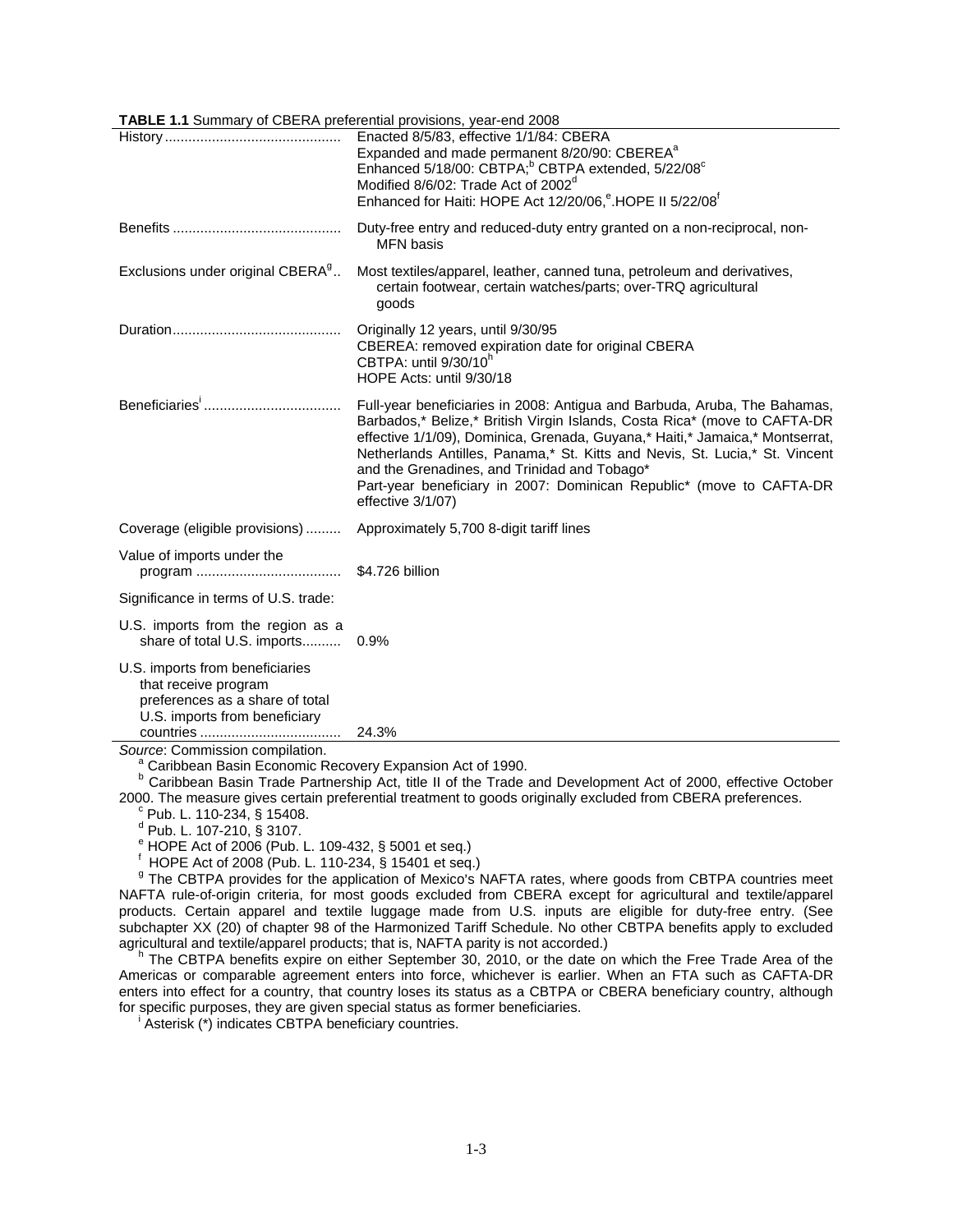For almost three and a half years, the United States operated CBERA without a waiver of U.S. obligations under Article I of the General Agreement on Tariffs and Trade (GATT) (nondiscriminatory treatment) from the World Trade Organization (WTO) after a prior waiver expired at the end of 2005. A renewal of the waiver was granted on May 27, 2009, effective through December 31,  $2014$ <sup>11</sup>

The following sections summarize CBERA provisions concerning beneficiaries, trade benefits, qualifying rules, and the relationship between CBERA and the U.S. Generalized System of Preferences (GSP) program. A description of the provisions of CBERA added by CBTPA concludes this chapter.

#### *Beneficiaries*

Eligible imports from 19 countries (collectively referred to in this report as "CBERA beneficiary countries" or "CBERA countries"<sup>12</sup>) received CBERA tariff preferences during 2008.<sup>13</sup> Four other countries—Anguilla, Cayman Islands, Suriname, and Turks and Caicos Islands—are potentially eligible for CBERA benefits but have not requested that status. 14 The President can terminate beneficiary status or suspend or limit a country's CBERA benefits at any time as explained below.15

CBERA countries are required to afford internationally recognized worker rights under the definition used in the GSP program<sup>16</sup> and to provide effective protection of intellectual property rights (IPR), including copyrights for film and television material. The President may waive either condition if the President determines, and so reports to Congress, that designating a particular country as a beneficiary would be in the economic or security interest of the United States.17 To date, the United States has withdrawn CBERA benefits from only one country, Honduras, on the basis of worker rights or U.S. intellectual property rights violations, and benefits were subsequently restored.<sup>18</sup>

In April 2008, the Office of the U.S. Trade Representative (USTR) released its annual review of country practices pertaining to IPR protection under the Special 301 provisions of the Trade Act of 1974, listing 46 countries that deny adequate and effective IPR protection.19 Of countries that were CBERA beneficiaries in 2008, Belize was moved from USTR's Priority Watch List to its Watch List in 2007 and was removed from the

<sup>&</sup>lt;sup>11</sup> Decision of the WTO General Council of May 27, 2009 (WT/L/753).<br><sup>12</sup> For additional information, see the list of Acronyms and Abbreviations in the front of this report. <sup>13</sup> Those were Antigua and Barbuda, Aruba, The Bahamas, Barbados, Belize, British Virgin Islands, Costa Rica, Dominica, Grenada, Guyana, Haiti, Jamaica, Montserrat, Netherlands Antilles, Panama, St. Kitts and Nevis, St. Lucia, St. Vincent and the Grenadines, and Trinidad and Tobago. See Harmonized Tariff Schedule (HTS) general note 7. El Salvador, Honduras, Nicaragua, and Guatemala moved from CBERA to CAFTA-DR during 2006, as did the Dominican Republic in 2007. Dates of the moves are given in the text.

CAFTA-DR provisions are set out in HTS general note 29.<br><sup>14</sup> The Caribbean, Central American, and South American countries and territories potentially eligible for CBERA benefits are listed in 19 U.S.C. 2702(b).<br><sup>15</sup> 19 U.S.C. 2702(e).

<sup>&</sup>lt;sup>16</sup> 19 U.S.C. 2462.

<sup>&</sup>lt;sup>17</sup> 19 U.S.C. 2702(b).

<sup>&</sup>lt;sup>18</sup> Benefits were withdrawn on a limited number of products. See USTR, "USTR Barshefsky Announces Action to Address Honduran Failure to Protect Intellectual Property Rights," press release 97-94, Nov. 4, 1997, and 63 Fed. Reg. 16607–16608 (April 3, 1998); USTR, "Trade Preferences for Honduras Suspended," press release 98-36, Mar. 30, 1998; and USTR, "Trade Preferences for Honduras Restored," press release 98-65, July 1, 1998, and 63 Fed. Reg. 35633-35634 (June 30, 1998). 19 USTR, *2008 Special 301 Report*.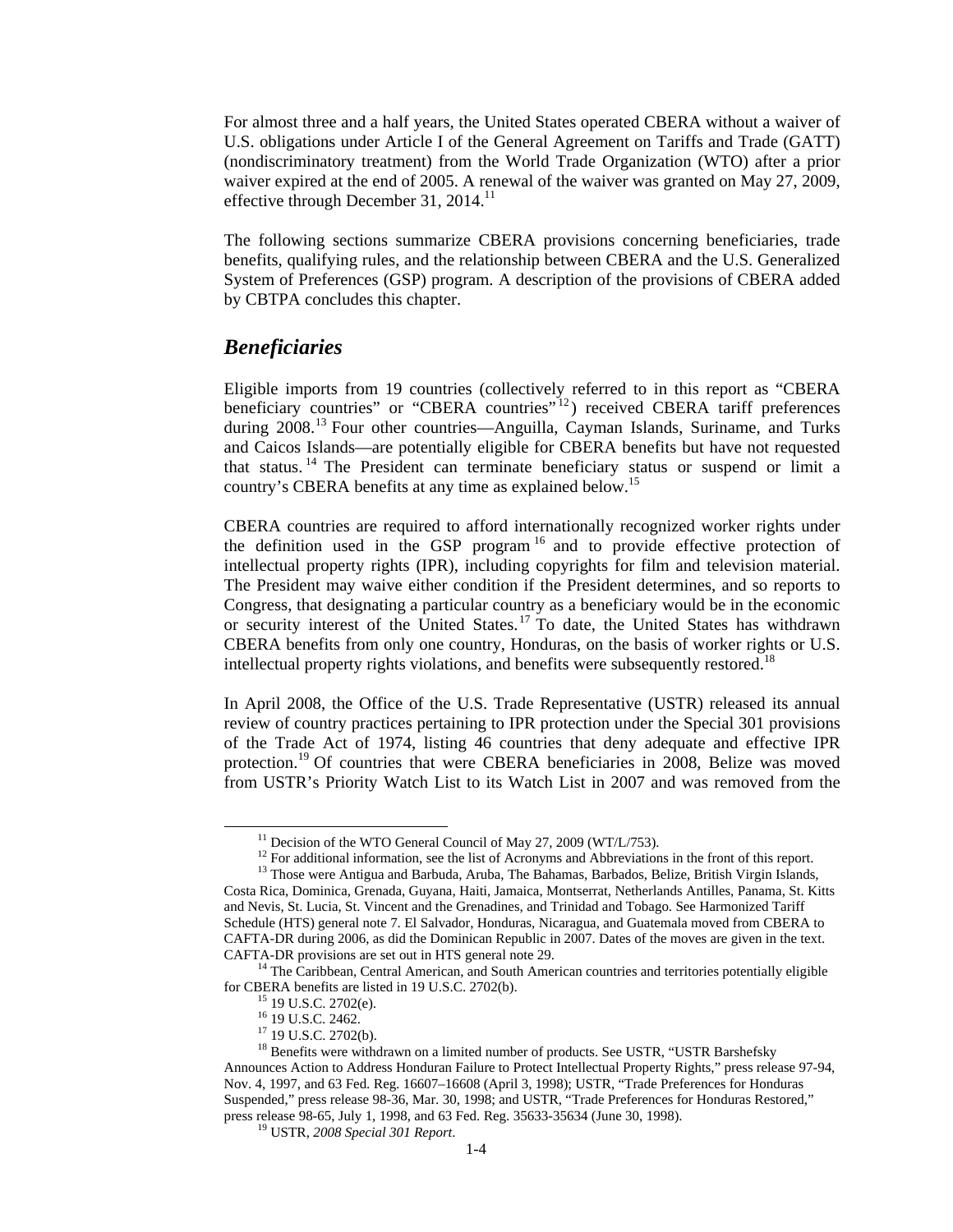Watch List in 2008. The Bahamas was removed from the "Watch List" in 2007; Costa Rica and Jamaica were among the countries that remained on the Watch List in 2008.<sup>20</sup>

CBERA countries must be separately designated by the President for the enhanced benefits of CBTPA—they are not automatically eligible for CBTPA preferences. In considering the eligibility of these countries for CBTPA beneficiary country status, the CBTPA requires the President to take into account certain criteria in addition to those normally required for CBERA eligibility, including the extent to which the country has carried out its WTO commitments, participated in the Free Trade Area of the Americas (FTAA) negotiation process, protected intellectual property rights, provided internationally recognized workers' rights, implemented its commitments to eliminate the worst forms of child labor, cooperated with the United States on counter-narcotics initiatives, implemented an international anticorruption convention, and applied transparent, nondiscriminatory, and competitive procedures in government procurement.<sup>21</sup>

During the summer of 2000, USTR conducted an extensive review of CBERA beneficiaries' compliance with the CBTPA requirements.<sup>22</sup> Based on this review, on October 2, 2000, President Clinton designated all 24 then-current CBERA beneficiaries as eligible for CBTPA preferences.<sup>23</sup> USTR subsequently found that only 10 countries satisfied the additional customs-related requirements established in the CBTPA.<sup>24</sup>. These 10 countries (Belize, Costa Rica, the Dominican Republic, El Salvador, Guatemala, Haiti, Honduras, Jamaica, Nicaragua, and Panama) thus became fully eligible for benefits under the new legislation pursuant to USTR notices. Subsequently, Barbados, Guyana, St. Lucia, and Trinidad and Tobago have also qualified.<sup>25</sup>

When CAFTA-DR entered into force for El Salvador, Honduras, Nicaragua, and Guatemala in 2006, and for the Dominican Republic in 2007, they ceased to be CBTPA beneficiaries.<sup>26</sup>

#### *Trade Benefits under CBERA*

CBERA provides duty-free or reduced-duty treatment to qualifying imports from designated beneficiary countries.<sup>27</sup> For some products, duty-free entry under CBERA is subject to statutory conditions in addition to normal program rules. In addition to these

 <sup>20</sup> Ibid. and USTR, *2007 Special 301 Report*. The Television Association of Programmers (TAP) Latin America believes that the IPR provisions of CBERA are being violated by The Bahamas. The HBO Latin America Group (HBO LAG) supports TAP's position. The government of The Bahamas disagrees with their allegations. See the summary of their submissions and hearing testimony in appendix C.  $^{21}$  19 U.S.C. 2703(b)(5)(B).

 $^{22}$  65 Fed. Reg. 60236-60237 (October 10, 2000).

<sup>&</sup>lt;sup>23</sup> Proclamation No. 7351, To Implement the United States-Caribbean Basin Trade Partnership Act, 65<br>Fed. Reg. 59329-59338 (October 4, 2000).

<sup>&</sup>lt;sup>24</sup>  $\overline{65}$  Fed. Reg. 60236-60237 (October 10, 2000). The additional customs-related requirements are set forth in 19 U.S.C. 2703(b)(4).

<sup>&</sup>lt;sup>25</sup> See HTS general note 17 and U.S. notes in subchapters II and XX of chapter 98 of the HTS. Although the list of eligible countries is currently the same in both the general note and in chapter 98, countries can be added to the general note list, dealing with nonapparel goods, without qualifying for the apparel articles benefits of chapter 98.<br><sup>26</sup> See § 201 of the Dominican Republic-Central America-United States Free Trade Agreement

Implementation Act (Pub. L. 109-53). The same holds true for Costa Rica as of January 1, 2009.<br><sup>27</sup> General note 3(c) to the HTS summarizes the special tariff treatment for eligible products of covered

countries under various U.S. trade programs, including CBERA. General note 7 covers CBERA in detail.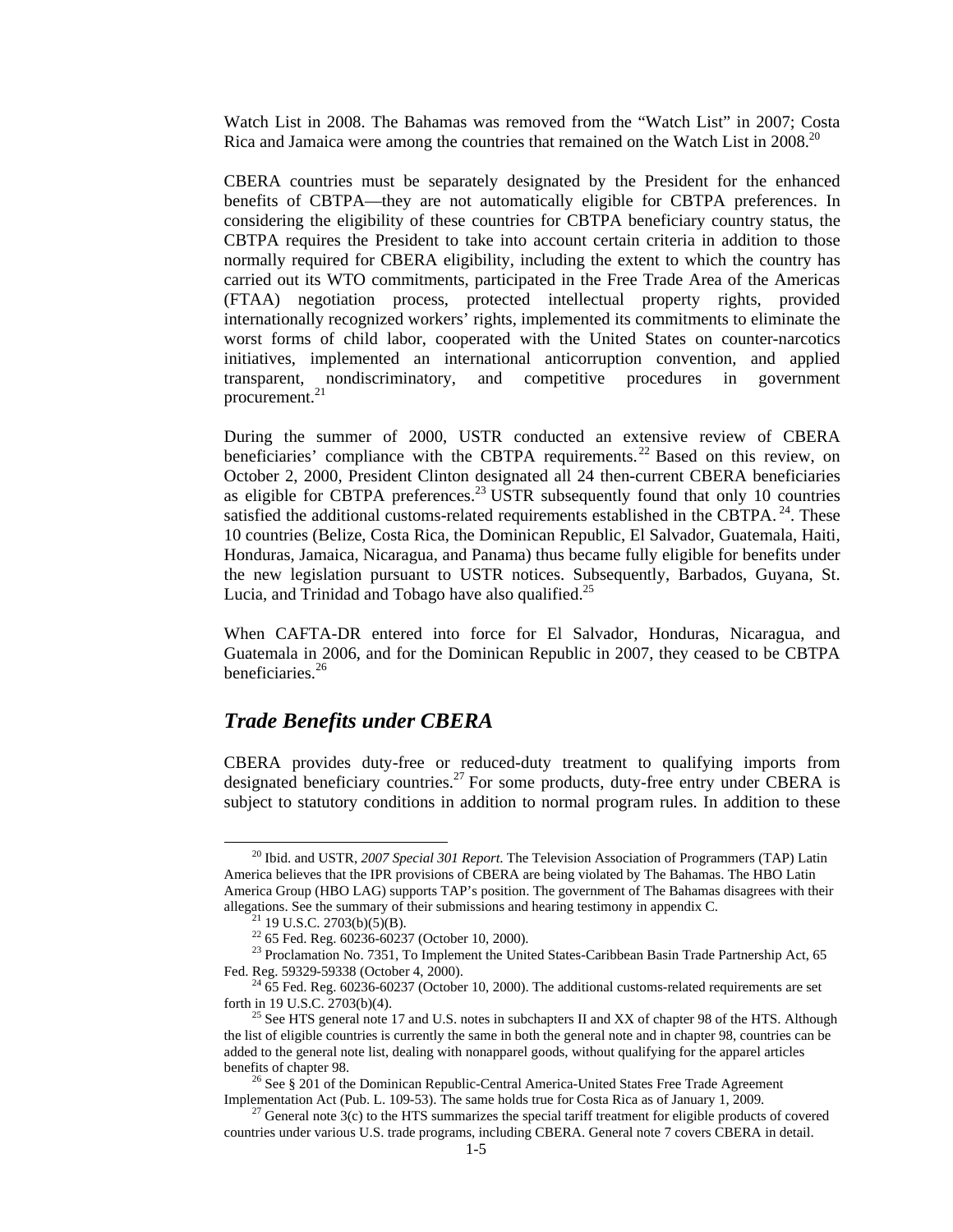basic preference-eligibility rules, certain conditions apply to CBERA duty-free entries of sugar, beef, $28$  and ethyl alcohol.<sup>29</sup> Imports of sugar and beef, like those of some other agricultural products, remain subject to any applicable and generally imposed U.S. tariffrate quotas (TRQs) and food-safety requirements.<sup>30</sup> Under the original CBERA, certain leather handbags, luggage, flat goods (such as wallets and portfolios), work gloves, and leather wearing apparel were eligible to enter at reduced rates of duty.<sup>31</sup> Not eligible for any preferential duty treatment under the original CBERA were cotton, wool, and manmade fiber textiles and apparel; certain footwear; canned tuna; petroleum and petroleum derivatives; and certain watches and parts.<sup>32</sup>

The CBTPA amended CBERA to authorize duty-free treatment during a transitional period described in the section on CBTPA for some products previously ineligible for CBERA preferences, most notably certain apparel. It also authorized treatment equivalent to that given Mexico under NAFTA for other products previously ineligible for duty-free treatment, including certain footwear; canned tuna; the above-mentioned handbags, luggage, flat goods, work gloves, and leather wearing apparel; petroleum and petroleum derivatives; and certain watches and watch parts.<sup>33</sup> Roughly 5,700 8-digit tariff lines or products are now covered by CBERA trade preferences, of which about 387 were added by CBTPA. The products that continue to be excluded by statute from receiving preferential treatment are textile and apparel articles not otherwise eligible for preferential treatment under CBTPA, certain footwear, and above-quota imports of certain agricultural products subject to tariff-rate quotas.

<sup>&</sup>lt;sup>28</sup> Sugar (including syrups and molasses) and beef (including yeal) are eligible for duty-free entry only if the exporting CBERA country submits a stable food production plan to the United States, assuring that its agricultural exports do not interfere with its domestic food supply and its use and ownership of land. See 19 U.S.C. 2703(c)(1)(B).

 $29$  Ethyl alcohol produced from agricultural feedstock grown in a CBERA country is admitted free of duty; however, preferential treatment for ethyl alcohol dehydrated from non-CBERA agricultural feedstock is restricted to 60 million gallons (227.1 million liters) or 7 percent of the U.S. domestic ethanol market, whichever is greater. An additional 35 million gallons can enter free of duty if it contains at least 30 percent ethyl alcohol produced from local feedstock, and an unlimited amount can enter free of duty if it contains at least 50 percent ethyl alcohol produced from local feedstock. See 19 U.S.C. 2703(a)(1) and section 423 of the Tax Reform Act of 1986, as amended by section 7 of the Steel Trade Liberalization Program Implementation Act of 1989 (19 U.S.C. 2703 nt; Pub. L. 99-514, as amended by Pub. L. 101-221). CAFTA-DR countries are counted as CBERA countries in determining the quantity of non-local-feedstock ethanol they can export to the United States free of duty. El Salvador has a preferential access level that is subtracted from the total to determine what can be imported from other CBERA/CAFTA-DR countries. Effective January 1, 2009, Costa

Rica also has a preferential access level. See U.S. note 3, subchapter I of chapter 99 of the HTS.<br><sup>30</sup> These U.S. measures include tariff-rate quotas on imports of sugar and beef, established pursuant to sections 401 and 404 of the Uruguay Round Agreements Act (URAA). These provisions replaced absolute quotas on imports of certain agricultural products imported under section 22 of the Agricultural Adjustment Act of 1933 (7 U.S.C. 624), the Meat Import Act of 1979 (Pub. L. 88-482), and other authority. The URAA also amended CBERA by excluding from tariff preferences any imports from beneficiary countries in quantities exceeding the new tariff-rate quotas' global trigger levels or individual country allocations. Imports of agricultural products from beneficiary countries remain subject to sanitary and phytosanitary restrictions, such as those administered by the U.S. Animal and Plant Health Inspection Service.<br><sup>31</sup> These are articles that were not designated for GSP duty-free entry as of August 5, 1983. Under

CBERA, beginning in 1992, duties on these goods were reduced slightly in five equal annual stages. See 19 U.S.C. 2703(h). 32 See 19 U.S.C. 2703(b)(1). For discussions of products originally excluded from CBERA and

subsequent modifications to the list of excluded products, see USITC, *The Impact of CBERA: Ninth Report*, 1994, 2-9, and *The Impact of CBERA: 10th Report*, 1995, 3-4. 33 19 U.S.C. 2703(b)(3).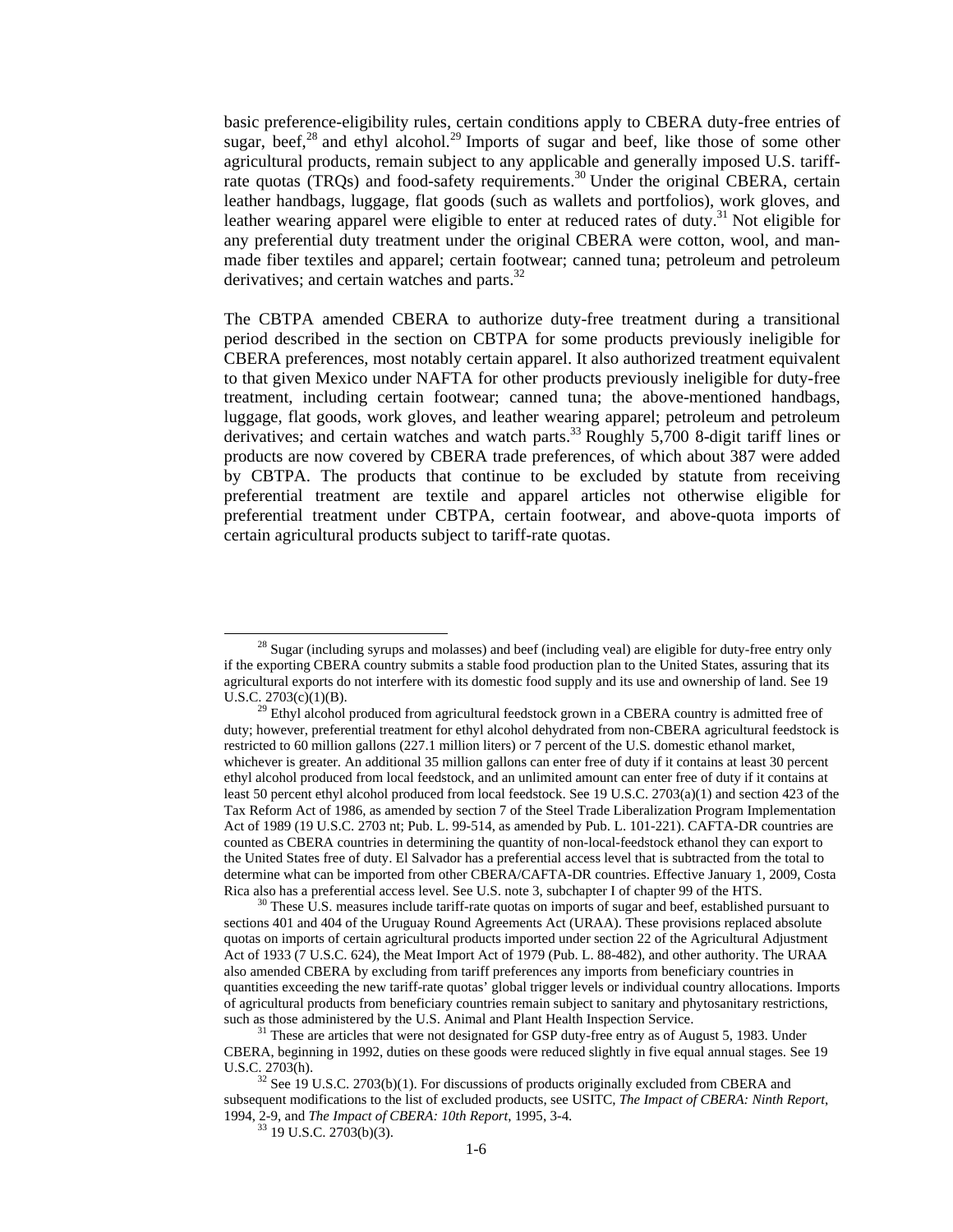#### *Qualifying Rules*

CBERA generally provides that eligible products must either be wholly grown, produced, or manufactured in a designated CBERA country or be "new or different" articles made from substantially transformed non-CBERA inputs in order to receive duty-free entry into the United States.<sup>34</sup> The cost or value of the local (CBERA region) materials plus the direct cost of processing in one or more CBERA countries must total at least 35 percent of the appraised customs value of the product at the time of entry. These rules of origin allow goods incorporating value from multiple CBERA countries to meet the local-valuecontent requirement on an aggregated basis.<sup>35</sup> Also, inputs from Puerto Rico, the U.S. Virgin Islands, and former CBERA countries<sup>36</sup> may count in full toward the value threshold. As an advantage over the GSP program's 35 percent local-value-content requirements, the CBERA local-value-content requirement can also be met when the CBERA content is 20 percent of the customs value and the remaining 15 percent is attributable to U.S.-made (excluding Puerto Rican) materials or components. 37 To encourage production sharing between Puerto Rico and CBERA countries, CBERA allows duty-free entry for articles produced in Puerto Rico that are "by any means advanced in value or improved in condition" in a CBERA country.<sup>38</sup>

Qualifying rules for duty-free importation of apparel are complex and are discussed in the CBTPA section of this chapter.

#### *CBERA and GSP*

All CBERA countries except Aruba, The Bahamas, Netherlands Antilles, Antigua and Barbuda, and Barbados are also GSP beneficiaries.<sup>39</sup> CBERA and GSP are similar in

<sup>&</sup>lt;sup>34</sup> Certain products do not qualify. These include products that undergo simple combining or packaging operations, dilution with water, or dilution with another substance that does not materially alter the characteristics of the article. See 19 U.S.C. 2703(a)(2). However, articles, other than textiles and apparel or petroleum and petroleum products, that are assembled or processed in CBERA countries wholly from U.S. components or materials also are eligible for duty-free entry pursuant to note 2 to subchapter II, chapter 98, of the HTS. Articles produced through operations such as enameling, simple assembly or finishing, and certain repairs or alterations may qualify for CBERA duty-free entry pursuant to changes made in 1990. For a more detailed discussion, see USITC, The Impact of CBERA Seventh Report, 1992, 1-4.

<sup>&</sup>lt;sup>35</sup> The Commission is not aware of any articles imported under CBERA that take advantage of the aggregated local-content requirement.

 $36$  The term "former beneficiary country" means a country that ceases to be designated as a beneficiary country under this title because the country has become a party to a free trade agreement with the United States. Pub. L. 109-53, § 402.<br><sup>37</sup> See 19 U.S.C. 2703(a)(1).

<sup>&</sup>lt;sup>38</sup> Any materials added to such Puerto Rican articles must be of U.S. or CBERA-country origin. The final product must be imported directly into the customs territory of the United States from the CBERA country. See 19 U.S.C. 2703(a)(5). A number of products have been entered in large volumes under the "Puerto Rico-CBI" coding in import data collected by the U.S. customs service in recent years, most notably fresh pineapples and seasonal cantaloupes in 2004 and 2005. Imports entered under the "Puerto Rico-CBI" coding are counted in this report as having entered under the original CBERA. See chapters 2 and 3 for additional information.<br><sup>39</sup> The U.S. GSP program was originally enacted pursuant to title V of the Trade Act of 1974, Pub. L.

<sup>93-618, 88</sup> Stat. 2066 et seq. and was renewed for an additional 10 years pursuant to title V of the Trade and Tariff Act of 1984, Pub. L. 98-573, 98 Stat. 3018 et seq. as amended by 19 U.S.C. 2461 et seq. Since that time, the GSP program has expired and been renewed several times. GSP expiration and renewal issues are discussed later in this section. Trinidad and Tobago will be graduated from GSP beneficiary status at the beginning of 2010 because the President has determined that it has become a "high income" country. See 73 Fed. Reg. 38300 (July 3, 2008). El Salvador, the Dominican Republic, Honduras, and Guatemala lost GSP beneficiary status when they moved from CBERA to CAFTA-DR. See Pub. L. 109-53 § 201. Costa Rica lost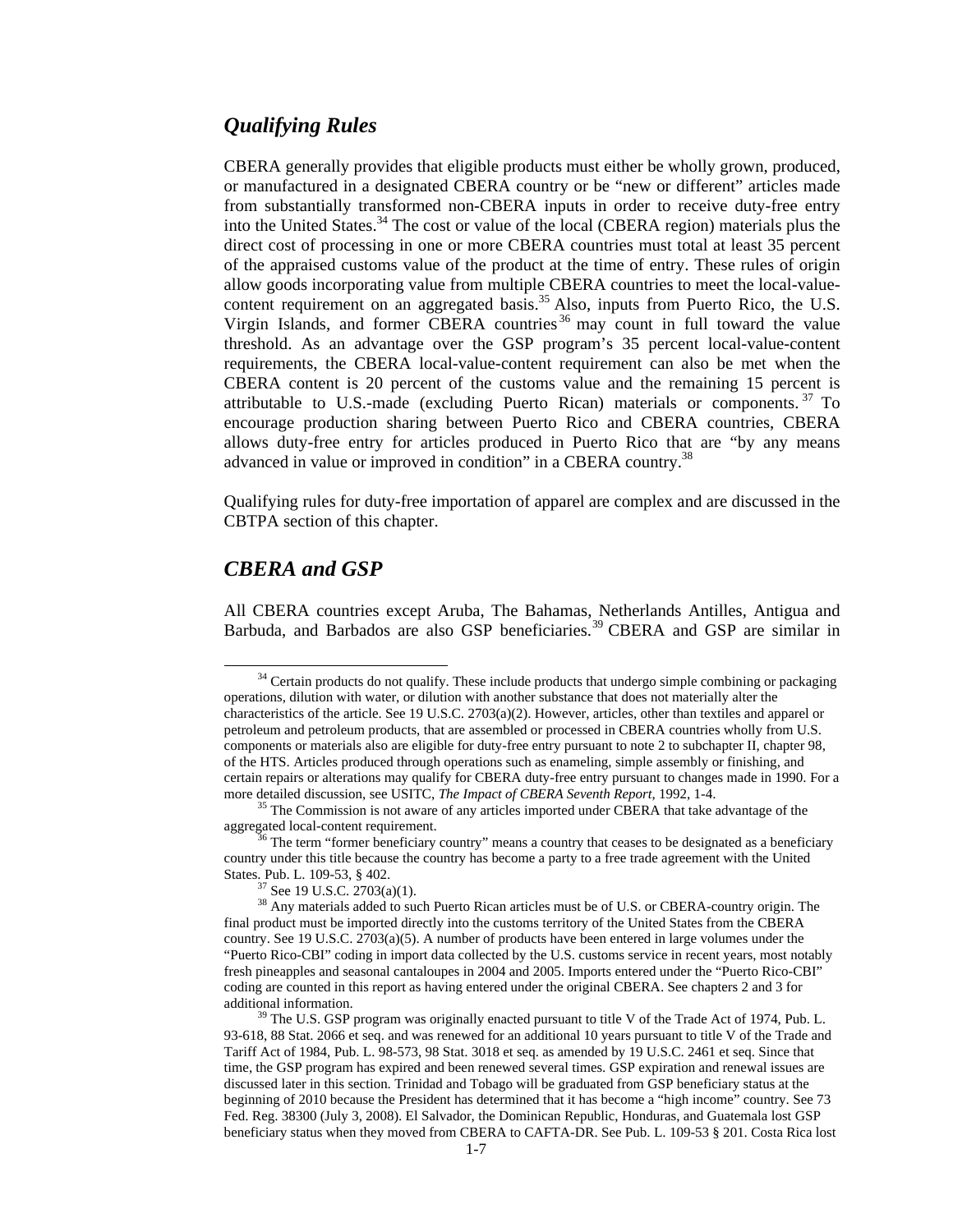many ways, and many products may enter the United States free of duty under either program at the choice of the importer. Both programs offer increased access to the U.S. market. Like CBERA, GSP requires that eligible imports (1) be imported directly from beneficiaries into the customs territory of the United States, (2) meet the substantial transformation requirement for any foreign inputs,  $40$  and (3) contain a minimum of 35 percent local-value content.

However, the programs differ in several ways that make U.S. importers of products from CBERA countries more likely to enter them under CBERA than under GSP. First, CBERA preferences apply to more tariff categories and products than the GSP program. CBERA extends duty-free or reduced-duty treatment to all tariff categories, except for certain categories excluded by statute (assuming that the imported good meets certain country of origin and other requirements). The GSP program, on the other hand, is more limited in scope and applies only to products in tariff categories designated as eligible for duty-free treatment after a review process. For example, certain textile and apparel products are eligible for duty-free treatment under CBERA but not under GSP. Second, U.S. imports under CBERA are not subject to GSP competitive-need limits and countryincome graduation requirements. Under GSP, products that achieve a specified market penetration in the United States (the competitive-need limit) may be excluded from GSP eligibility.41 Products so restricted may continue to enter free of duty under CBERA. Moreover, a country may lose all of its GSP privileges once its per capita income grows beyond a specified amount,<sup>42</sup> but it would retain its CBERA eligibility, because there are no income limits in CBERA. Third, CBERA qualifying rules for individual products are more liberal than those of GSP. GSP requires that 35 percent of the value of the product be added in a single beneficiary or in a specified association of eligible GSP countries,<sup>43</sup> whereas CBERA allows regional aggregation within CBERA (including former CBERA beneficiaries) plus the counting of limited U.S. content.

Fourth, the President's authority to provide duty-free and reduced duty treatment under original CBERA is permanent, whereas his authority to provide duty-free treatment under GSP has lapsed several times in recent years, with gaps between expiration and (always retroactive) renewal of one to 15 months.<sup>44</sup> Most recently, GSP was to expire on December 31, 2008, but in October 2008 it was extended through the end of 2009.<sup>45</sup> All imports claiming the GSP tariff preference that entered during periods when GSP was not in effect were subject to ordinary NTR duties at the time of entry unless other preferential treatment, such as CBERA, was claimed. Duties paid on such articles were eligible for refund after the GSP became operative again. During the lapses in GSP, however, suppliers in CBERA countries could use the preferential tariff provisions of CBERA that were known to be in force, rather than anticipating a retroactive extension of GSP. As a result, there was a marked shift away from using GSP to CBERA, particularly in 1995

GSP beneficiary status on January 1, 2009, when it moved from CBERA to CAFTA-DR. Nicaragua, a

CAFTA-DR country, was not a GSP beneficiary in recent years while it was a CBERA beneficiary country. 40 In the GSP program a double substantial transformation standard is used. It involves transforming foreign material into a new or different product that, in turn, becomes the constituent material used to

A beneficiary developing country loses GSP benefits for an eligible product when U.S. imports of the product exceed the competitive-need limit, which is defined as either a specific annually adjusted value (\$135 million in 2008) or 50 percent of the value of total U.S. imports of the product in the preceding calendar year (19 U.S.C. 2463(c)(2)).<br><sup>42</sup> See 19 U.S.C. 2462(e).

<sup>43</sup> See 19 U.S.C. 2463(a)(2)(A)(ii).

<sup>44</sup> See USITC, *The Impact of CBERA: 17th Report*, 2007, 1-8. 45 Pub. L. 110-436 § 4.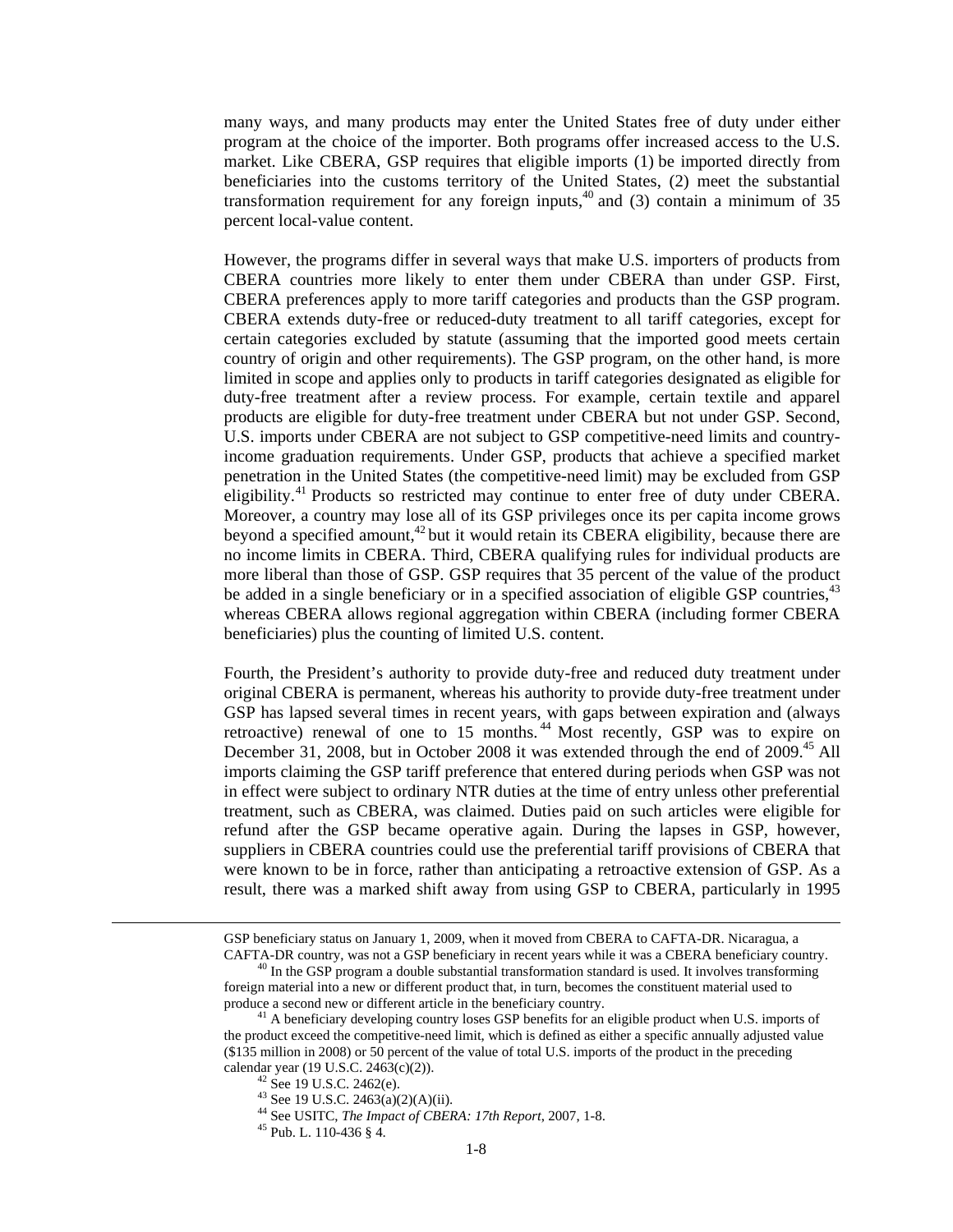and 1996, and many Caribbean Basin suppliers continued to enter goods under CBERA even after GSP was reauthorized.<sup>46</sup>

#### *Caribbean Basin Trade Partnership Act*

The United States-Caribbean Basin Trade Partnership Act (CBTPA), enacted May 18, 2000, was a major enhancement of the CBERA program.<sup>47</sup> Additional modifications and clarifications were made in the Trade Act of 2002, enacted August 6, 2002.<sup>48</sup> CBTPA became effective on October 2, 2000, as a transitional measure through September 30, 2008, or until the FTAA or a comparable free trade agreement (FTA) between the United States and individual CBERA countries enters into force.

The legislation authorized, for the first time, duty-free treatment for imports of qualifying cotton, wool, and man-made fiber apparel from CBERA countries. Key apparel provisions are summarized in table 1.2. For the most part, these CBTPA apparel goods must be made wholly of U.S. or regional inputs and assembled in an eligible CBTPA country listed in chapter 98 of the HTS.<sup>49</sup> The CBTPA also extended preferential treatment to a number of other products previously excluded from CBERA, including certain tuna, petroleum and petroleum products, certain footwear, and certain watches and watch parts. The rates of duty for these are identical to those accorded to like goods of Mexico, under the same rules of origin applicable under NAFTA pursuant to HTS general note 12. CBTPA also provided duty-free treatment for textile luggage assembled from U.S. fabrics made of U.S. yarns.<sup>50</sup>

A substantial apparel industry was developed in CBERA countries in the 1980s and 1990s, based on special U.S. production-sharing policies for CBERA countries that allowed virtually quota-free entry of apparel assembled in the region from U.S. formed and cut apparel components.<sup>51</sup> Such imports are dutiable only on the value added abroad. At their peak in 1997, apparel imports (defined as imports under HS chapters 61 and 62) from CBERA countries accounted for 17.0 percent of U.S. imports of apparel. However, production sharing in CBERA countries is no longer important because of the opportunities for duty-free entry of apparel under CBTPA, the HOPE Acts, and CAFTA- $\overline{DR}$ <sup>52</sup>

#### *HOPE Acts of 2006 and 2008*

Special new provisions for Haiti were added to CBERA by the Haitian Hemispheric Opportunity through Partnership Encouragement Act of 2006 (HOPE I).<sup>53</sup> The tariff provisions proclaimed under HOPE I (section 5002), which differ significantly from those in the CBTPA (box 1.1), make Haiti eligible for new trade benefits for apparel

<sup>&</sup>lt;sup>46</sup> See USITC, *The Impact of CBERA:*  $13^{th}$  *Report*, 1998, 22–23.<br><sup>47</sup> See Trade and Development Act of 2000 (Pub. L. 106-200, title II).<br><sup>48</sup> See Trade Act of 2002 (Pub. L. 107-210).

<sup>49</sup> Costa Rica, Barbados, Belize, Guyana, Haiti, Jamaica, Panama, Saint Lucia, and Trinidad and Tobago were eligible CBTPA beneficiary countries in 2008.<br><sup>50</sup> See HTS 9820.11.21.<br><sup>51</sup> See USITC, *The Impact of CBERA: 18th Report*, 2007, 1-12–1-13.

<sup>&</sup>lt;sup>52</sup> The vast majority of pre-CBTPA production sharing occurred in countries that are now part of CAFTA-DR.<br><sup>53</sup> Pub. L. 109-432, § 5001 et seq.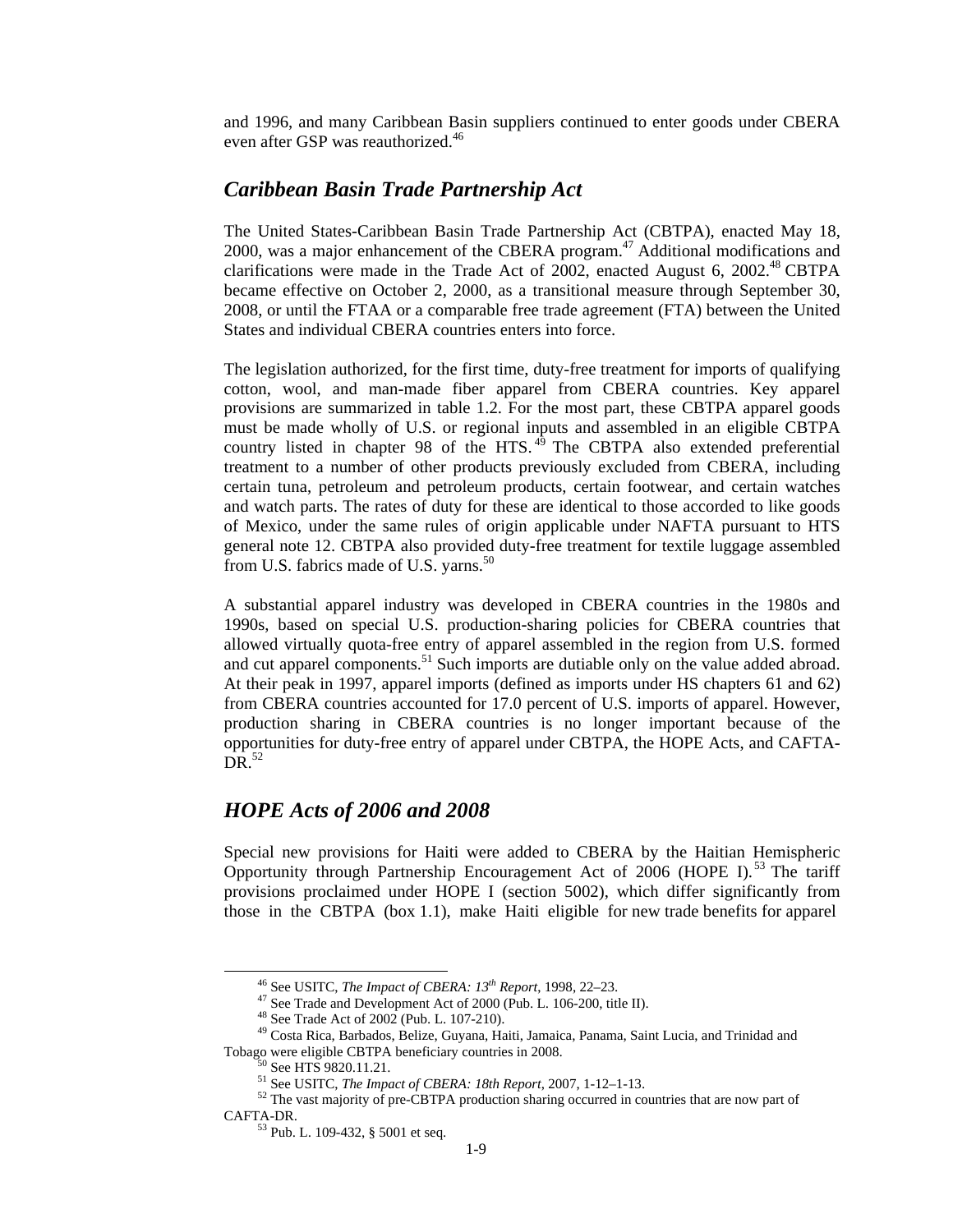**TABLE 1.2** Textiles and apparel made in CBERA countries that are eligible for duty-free entry under CBTPA, as amended by the Trade Act of 2002

| Brief description of article <sup>a</sup>                                                                                                                                                                                                                                                                                                                | Brief description of criteria and related information                                                                                                                                                                                                                                                                                                                                                                                      |
|----------------------------------------------------------------------------------------------------------------------------------------------------------------------------------------------------------------------------------------------------------------------------------------------------------------------------------------------------------|--------------------------------------------------------------------------------------------------------------------------------------------------------------------------------------------------------------------------------------------------------------------------------------------------------------------------------------------------------------------------------------------------------------------------------------------|
| Apparel assembled from U.S.-formed and -cut fabric<br>HTS 9802.00.8044 and 9820.11.03 (the latter provision is<br>for apparel that underwent further processing, such as<br>embroidering or stone-washing)                                                                                                                                               | Unlimited duty-free treatment<br>$\star$<br>Fabric must be made wholly of U.S. yarn and cut or<br>knit-to-shape in the United States<br>$\star$<br>Fabric, whether knit or woven, must be dyed,<br>printed, and finished in the United States                                                                                                                                                                                              |
| Apparel cut and assembled from U.S. fabric<br>HTS 9820.11.06 Knit and woven apparel<br>HTS 9820.11.18 Knit apparel                                                                                                                                                                                                                                       | $\star$<br>Unlimited duty-free treatment<br>$\ast$<br>Fabric must be made wholly of U.S. yarn<br>$\star$<br>Fabric, whether knit or woven, must be dyed,<br>printed, and finished in the United States<br>$\star$<br>Apparel must be sewn together with U.S. thread                                                                                                                                                                        |
| Certain apparel of "regional knit fabrics" - includes apparel<br>knit to shape directly from U.S. yarn (other than socks) and<br>knit apparel cut and assembled from regional or regional<br>and U.S. fabrics                                                                                                                                            | $\star$<br>Fabric must be made wholly of U.S. yarn<br>Preferential treatment subject to "caps" for 12-month<br>period beginning on October 1 of each year:<br>HTS 9820.11.09<br>970 million SMEs                                                                                                                                                                                                                                           |
| HTS 9820.11.09<br>Knit apparel except outerwear T-shirts                                                                                                                                                                                                                                                                                                 | HTS 9820.11.12<br>12,000,000 dozen                                                                                                                                                                                                                                                                                                                                                                                                         |
| HTS 9820.11.12<br><b>Outerwear T-shirts</b>                                                                                                                                                                                                                                                                                                              | Note: SMEs are square meter equivalents. The caps<br>apply to subsequent 12-month periods through<br>September 30, 2010.                                                                                                                                                                                                                                                                                                                   |
| Brassieres cut and assembled in the United States and/or<br>the region from U.S. fabric (HTS 9820.11.15)                                                                                                                                                                                                                                                 | Producer must satisfy rule that, in each of seven one-<br>year periods starting on October 1, 2001, at least 75<br>percent of the value of the fabric contained in the firm's<br>brassieres in the preceding year was attributed to fabric<br>components formed in the United States (the 75<br>percent standard rises to 85 percent for a producer<br>found by Customs to have not met the 75 percent<br>standard in the preceding year). |
| Textile luggage assembled from U.S.-formed and -cut<br>fabric (HTS 9802.00.8046) or from U.S.-formed fabric cut<br>in eligible CBTPA countries (HTS 9820.11.21)                                                                                                                                                                                          | $\star$<br>Fabric must be made wholly of U.S. yarn                                                                                                                                                                                                                                                                                                                                                                                         |
| Socks in which the sock toes are sewn together (HTS<br>6115.95.60;<br>6115.95.90;<br>6115.96.60;<br>6115.94.00;<br>6115.96.90; 6115.99.14; 6115.99.19; 6115.99.90)                                                                                                                                                                                       | Knit to shape in the United States                                                                                                                                                                                                                                                                                                                                                                                                         |
| Apparel cut and assembled in eligible CBTPA countries,<br>otherwise deemed to be "originating goods" under NAFTA<br>rules of origin in HTS general note 12(t) but containing<br>fabrics or yarns determined under annex 401 to the<br>NAFTA as being not available in commercial quantities (in<br>"short supply") in the United States (HTS 9820.11.24) | The fabrics and yarn include fine-count cotton knitted<br>fabrics for certain apparel; linen; silk; cotton velveteen;<br>fine wale corduroy; Harris Tweed; certain woven fabrics<br>made with animal hairs; certain lightweight, high thread<br>count polyester/cotton woven fabrics; and certain<br>lightweight, high thread count broadwoven fabrics in<br>production of men's and boys' shirts. <sup>b</sup>                            |
| Apparel cut and assembled from additional fabrics or yarns<br>designated as not available in commercial quantities in the<br>United States (HTS 9820.11.27)                                                                                                                                                                                              | On request of an interested party, the President may<br>proclaim preferential treatment for apparel made from<br>additional fabrics or yarn if the President determines<br>that such fabrics or yarn cannot be supplied by the<br>domestic industry in commercial quantities in a timely<br>manner. <sup>c</sup>                                                                                                                           |
| Handloomed,<br>handmade,<br>and folklore articles<br>(HTS<br>9820.11.30)                                                                                                                                                                                                                                                                                 | Must be certified as such by exporting country under an<br>agreement with OTEXA                                                                                                                                                                                                                                                                                                                                                            |

Source: United States-Caribbean Basin Trade Partnership Act, as amended by the Trade Act of 2002.<br><sup>a</sup> Includes articles ineligible for duty-free treatment under the 1983 CBERA (those of cotton, wool, and man-made fibers).<br>

<sup>b</sup> See U.S. House of Representatives, Trade and Development Act of 2000: Conference Report to Accompany H.R. 434, 106th Cong., 2d sess., H. Rept. 106-606, p. 77, which explains a substantially identical provision of the African Growth and Opportunity Act that is contained in CBTPA.

<sup>c</sup> Since the implementation of CAFTA-DR beginning in 2006, the ITC has not provided advice under the "commercial availability" provisions of the CBTPA. We note that CAFTA-DR parties (treated as "former CBTPA beneficiary countries") accounted for over 90 percent of U.S. imports of textiles and apparel under the CBTPA.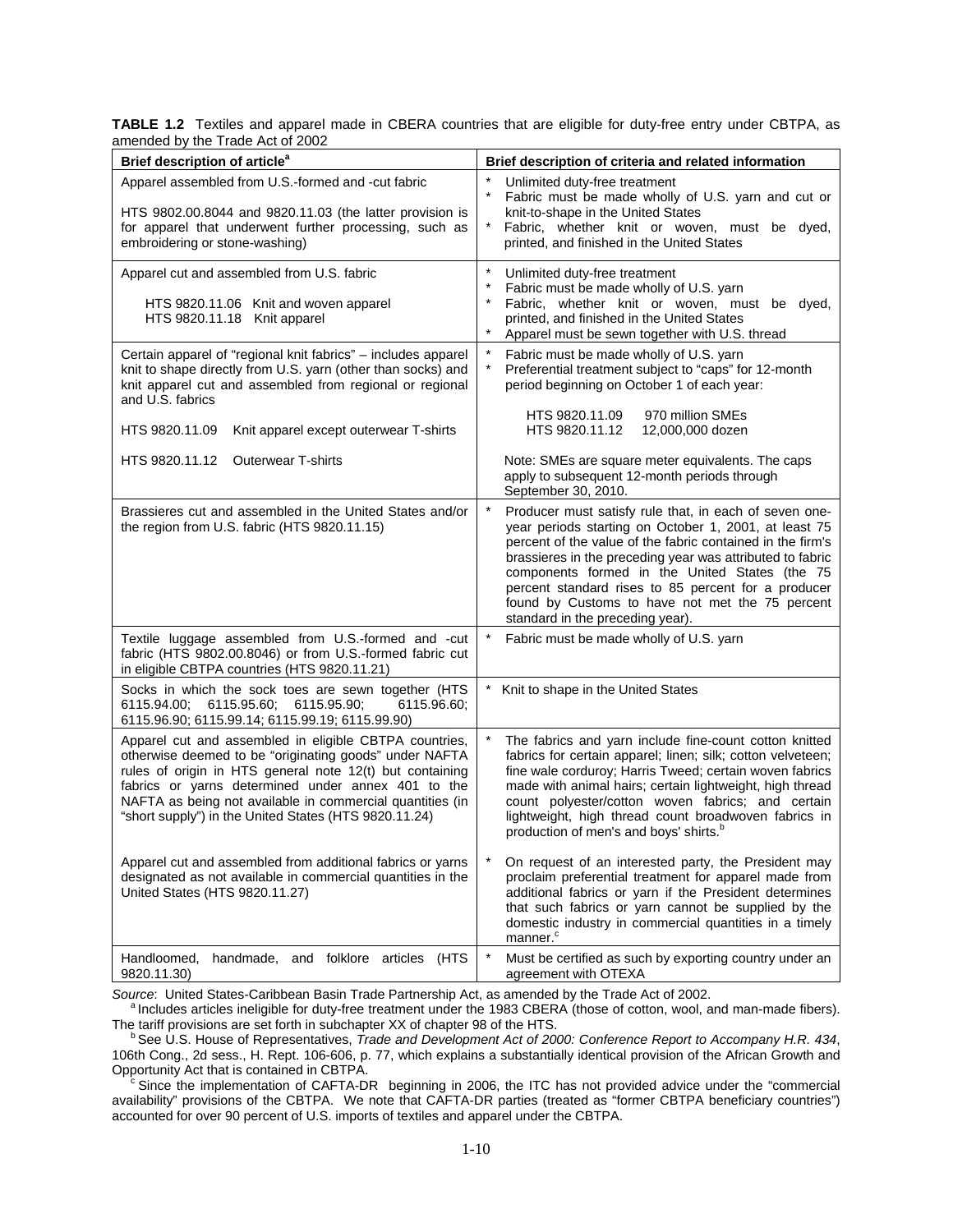#### **BOX 1.1** Comparison of the rules of origin for apparel under CBTPA and the HOPE Acts of 2006 and 2008<sup>a</sup>

In general, apparel imported into the United States under CBTPA must be made from U.S. yarn that is made into fabric in either the United States or a beneficiary country. The approach of HOPE I is to allow inputs from beneficiary or nonbeneficiary countries, as long as a portion of the value-added content of the garment is from Haiti, the United States, or other beneficiary countries. The value-added requirement increases in subsequent years of the Act. Both programs allow certain exceptions, as noted below. Amendments under HOPE II allow for coproduction arrangements between Haiti and the Dominican Republic and indirect shipment to the United States and as permitted under the CBTPA.

| CBTPA: Requirements concerning origin of inputs and processes, value added, and quantitative limits     |             |               |                         |              |                                                               |                       |
|---------------------------------------------------------------------------------------------------------|-------------|---------------|-------------------------|--------------|---------------------------------------------------------------|-----------------------|
| <b>Article</b>                                                                                          | Yarn        | <b>Fabric</b> | Cutting                 | Assembly     | Value added                                                   | Quantitative<br>Limit |
| Apparel                                                                                                 | U.S.        | U.S.          | U.S./CBTPA <sup>b</sup> | <b>CBTPA</b> | N/A                                                           | <b>No</b>             |
| Knit apparel                                                                                            | U.S.        | U.S. or CBTPA | <b>CBTPA</b>            | <b>CBTPA</b> | N/A                                                           | Yes                   |
| T-shirts                                                                                                | U.S.        | <b>CBTPA</b>  | <b>CBTPA</b>            | <b>CBTPA</b> | N/A                                                           | Yes                   |
| <b>Brassieres</b>                                                                                       | Any country | U.S. (75%)    | U.S./CBTPA              | U.S./CBTPA   | N/A                                                           | No.                   |
| of<br>Apparel<br>yarns/fabrics in<br>short supply                                                       | Any country | Any country   | <b>CBTPA</b>            | <b>CBTPA</b> | N/A                                                           | No.                   |
| HOPE Acts: Requirements concerning origin of inputs and processes, value added, and quantitative limits |             |               |                         |              |                                                               |                       |
| <b>Article</b>                                                                                          | Yarn        | <b>Fabric</b> | Cutting                 | Assembly     | Value added                                                   | Quantitative<br>Limit |
| Apparel                                                                                                 | Any country | Any country   | Any country             | Haiti        | 50% or more<br>beneficiary<br>country<br>content <sup>c</sup> | Yes                   |
| Woven apparel                                                                                           | Any country | Any country   | Any country             | Haiti        | <b>No</b>                                                     | Yes                   |

<sup>a</sup> The tariff provisions are set forth in subchapter XX of chapter 98 of the HTS.

Brassieres Any country Any country Haiti/U.S. Haiti/U.S. No No<sup>d</sup>

**\_\_\_\_\_\_\_\_\_\_\_\_\_\_\_\_\_\_\_\_\_\_\_\_\_** 

<sup>b</sup> The use of U.S. thread is also required if the articles are cut and sewn or otherwise assembled in one or more CBTPA countries.

**<sup>c</sup>** As noted in the discussion of HOPE I below, the value-added requirement increases from 50 percent to 55 percent in year four of the Act, and then to 60 percent in year five of the Act. Beneficiary countries include the United States, Haiti, and any country with which the United States has an FTA or preferential trading arrangement.

<sup>d</sup> As long as the brassieres (as well as luggage, headwear, and certain sleepwear) are wholly assembled or knit-to-shape in Haiti.

imports and give Haitian apparel producers more flexibility in sourcing. HOPE I became effective March 20, 2007. HOPE I grants duty-free treatment for a limited amount of apparel imported from Haiti if at least 50 percent of the value of inputs and/or costs of processing (i.e., being wholly assembled or knit-to-shape) are from Haiti, the United States, or any country that is an FTA partner with the United States during years one through three (through December 20, 2009) after HOPE I became effective. In year four, the percentage requirement for originating inputs rises to 55 percent or more, and in year five it increases to 60 percent or more. HOPE I includes a single-transformation rule of origin for apparel articles entering under subheading 6212.10 (brassieres) of the Harmonized Tariff Schedule, which allows the components of these garments to be sourced from anywhere as long as the garments are both cut and sewn or otherwise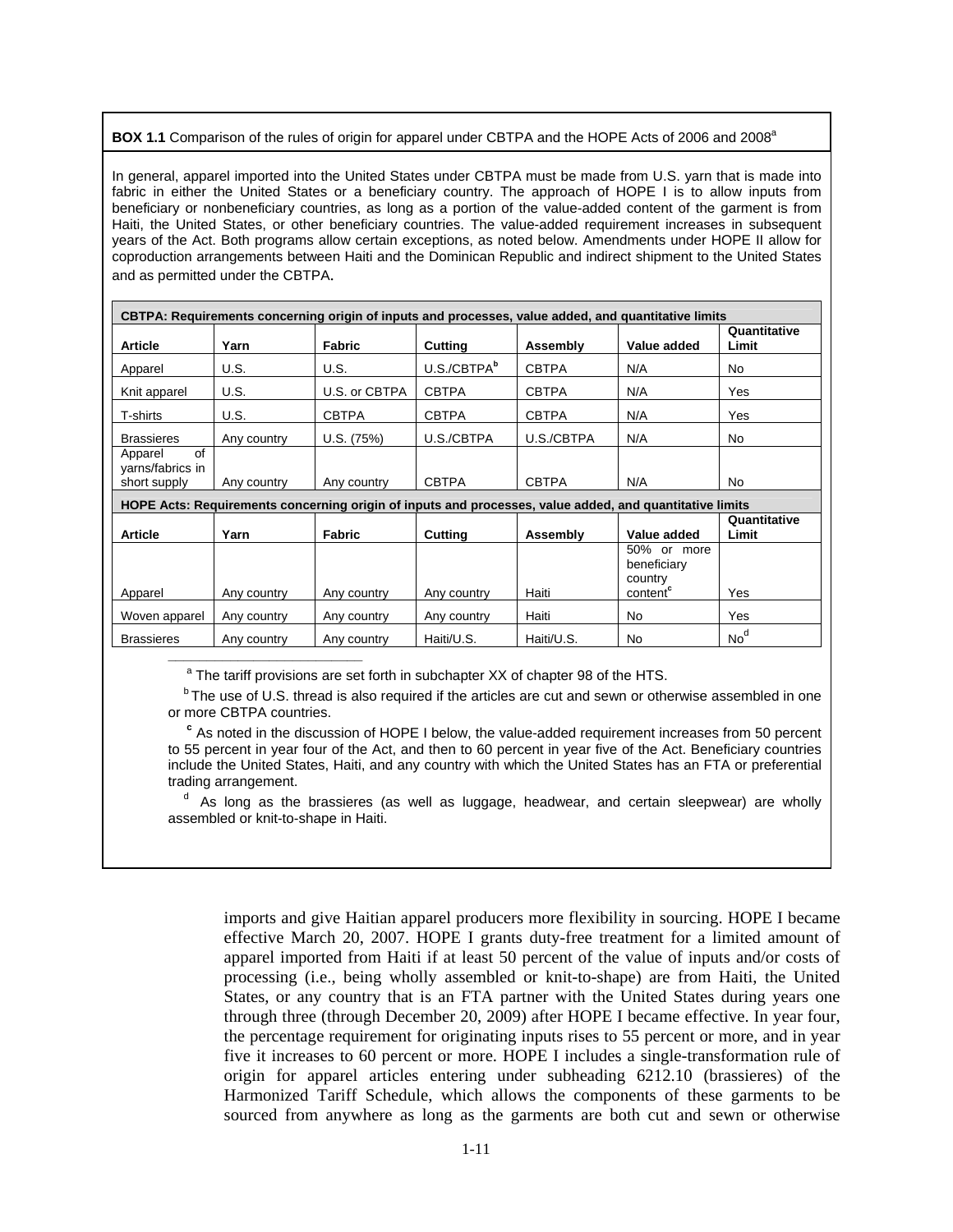assembled in Haiti. HOPE I also authorizes duty-free treatment for three years for a specified quantity of woven apparel imports from Haiti made from fabric produced anywhere in the world—up to 50 million square meter equivalents (SMEs) in years one and two of the Act, and up to 33.5 million SMEs in year three.

On May 22, 2008, Congress passed HOPE  $II<sub>1</sub><sup>54</sup>$  which amends the special provisions for apparel and other textiles from Haiti in section 213A(b) of CBERA, including provisions specified by HOPE I. On September 30, 2008, President Bush issued a proclamation to implement the amended tariff treatment for apparel and textiles under HOPE II.<sup>55</sup> The amended tariff treatment was designed to address the concerns raised about HOPE I. The provisions have been simplified and provide additional ways that Haitian apparel can qualify for duty-free treatment. They also authorize a new apparel-sector capacitybuilding and monitoring program to benefit labor (the Technical Assistance Improvement and Compliance Needs Assessment and Remediation Program or "TAICNAR program"). $56$ 

The principal provisions in HOPE II relating to apparel and textile trade with Haiti amend section 213A(b) of CBERA as follows: (1) most apparel preferences are extended for 10 years, until September 30, 2018; (2) the existing value-added rule (50 percent of the value of the finished product must be of U.S., Haitian, FTA, or preference program origin in years one through three and so forth as previously explained) is retained until the original five-year expiration date, but the quantitative cap is changed to 1.25 percent of total U.S. apparel imports for the duration of the provision; (3) the cap for woven apparel in HOPE I is expanded from 50 million SMEs to 70 million SMEs; (4) a new knit apparel cap of 70 million SMEs is created, subject to exclusions for certain men's/boys' T-shirts and sweatshirts; (5) an uncapped benefit for certain articles (brassieres, luggage, headwear, and certain sleepwear) is created for apparel wholly assembled or knit-to-shape in Haiti without regard to the source of the fabric; (6) an uncapped benefit is created for apparel wholly assembled or knit-to-shape in Haiti that meets a "3 for 1" earned import allowance (i.e., for every 3 SMEs of qualifying fabric purchased for apparel production by producers in Haiti, a 1-SME credit is received that can be used in the manufacture of apparel using non-qualifying fabric; the latter may enter the United States free of duty and not be subject to quantitative limitations); (7) an uncapped benefit is created for apparel made from non-U.S. fabrics deemed to be in "short supply"; and (8) direct shipment from and co-production in the Dominican Republic is allowed.

#### *U.S. FTA with Central America and the Dominican Republic*

The United States completed negotiations for an FTA with five Central American countries (Costa Rica, El Salvador, Guatemala, Honduras, and Nicaragua) and the Dominican Republic during  $2004$ <sup>57</sup> President Bush signed legislation implementing the

<sup>&</sup>lt;sup>54</sup> The Haitian Hemispheric Opportunity through Partnership Encouragement Act of 2008 or HOPE I,.<br>Pub. L. 110-234 § 15401 et seq.

<sup>73</sup> Fed. Reg. 57475 (October 3, 2008).

 $56$  See section 15403 of HOPE II.

<sup>57</sup> The United States completed FTA negotiations with El Salvador, Guatemala, Honduras, and Nicaragua on December 17, 2003; with Costa Rica on January 25, 2004; and with the Dominican Republic on March 15, 2004. The U.S. FTA with the five Central American countries was signed on May 28, 2004, and the FTA with the Dominican Republic was signed on August 5, 2004, integrating that country into the FTA with the Central American countries. USTR, "U.S., Central American Nations to Sign Free Trade Agreement," press release, May 13, 2004; "United States and Central America Sign Historic Free Trade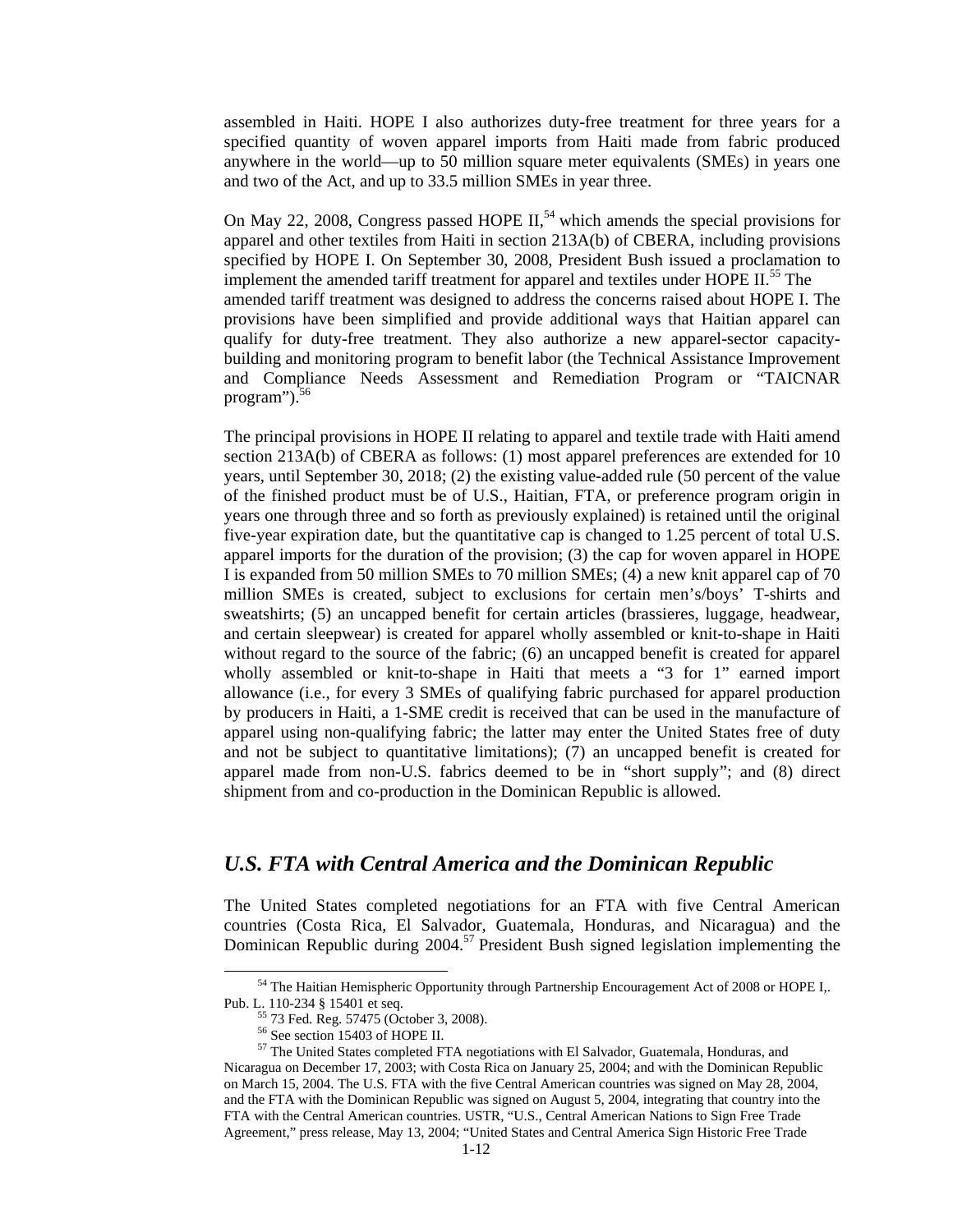Dominican Republic-Central America-United States FTA (CAFTA-DR) on August 2, 2005. 58 CAFTA-DR entered into force for El Salvador, Honduras, Nicaragua, and Guatemala during 2006, and pursuant to section 201 of the CAFTA-DR implementing legislation, these countries ceased to be CBERA beneficiaries. CAFTA-DR entered into force for the Dominican Republic on March 1, 2007,<sup>59</sup> and for Costa Rica on January 1, 2009.<sup>60</sup> CAFTA-DR provides market access that is the same as or better than the access provided under CBERA.<sup>61</sup> It offers reciprocal access for U.S. products and services and will not be subject to periodic renewal.<sup>62</sup> CAFTA-DR also provides for significant and permanent enhancements of product eligibility relative to CBTPA as it relates to textiles and apparel. It provides for the immediate elimination of duties on textiles and apparel that meet the rules of origin specified in the FTA, retroactive to January 1, 2004.<sup>63</sup> Other key provisions include:

- A yarn-forward rule of origin applicable to most apparel articles and woven fabrics under the FTA, meaning that only apparel using yarn and fabric from the United States, the Central American countries, and the Dominican Republic qualifies for duty-free benefits;
- A de minimis foreign content rule that permits up to 10 percent of the total weight of the "essential character component" determining the good's tariff classification to consist of non-originating fibers or yarns (excluding elastomeric yarns, which must be made entirely in an FTA partner); and
- A cumulation provision for woven apparel allowing a limited amount of inputs from Mexico and Canada to be used in Central American/Dominican apparel that will still qualify for duty-free benefits in the United States, subject to a 100 million SME annual cap in the first calendar year of the FTA and as much as 200 million SMEs in succeeding years, based on the growth of FTA country exports of qualifying apparel made of woven fabrics.<sup>64</sup>

Agreement," press release, May 28, 2004; and "CAFTA Policy Brief—Free Trade with Central America and the Dominican Republic: Highlights of the CAFTA," February 2005, http://www.ustr.gov (accessed June 1, 2005). The Commission also issued a report in accordance with section 2104(f) of the Trade Act of 2002. USITC, *Dominican Republic-Central America-United States Free Trade Agreement*, 2004. 58 Pub. L. 109-53 (119 Stat. 462) (August 2, 2005).

<sup>59</sup> Proclamation No. 8111, 72 Fed. Reg. 10023–10028 (March 6, 2007).

<sup>60</sup> Proclamation No. 8331, 73 Fed. Reg. 79585–79587 (December 30, 2008).

<sup>61</sup> USTR, "Bilateral and Regional Negotiations," *2005 Trade Policy Agenda and 2004 Annual Report*,

<sup>&</sup>lt;sup>62</sup> USTR, "CAFTA Facts–CAFTA Benefits the American Family," CAFTA Policy Brief, May 2005, www.ustr.gov (accessed June 1, 2005).

 $^{63}$  Ibid. and "CAFTA Facts–Textiles: United to Compete with Asia," CAFTA Policy Brief, April 2005, www.ustr.gov, accessed June 1, 2005. Additional information was obtained from USTR, "The Dominican Republic-Central America- United States Free Trade Agreement: Summary of the Agreement," www.ustr.gov (accessed August 8, 2005). 64 Ibid.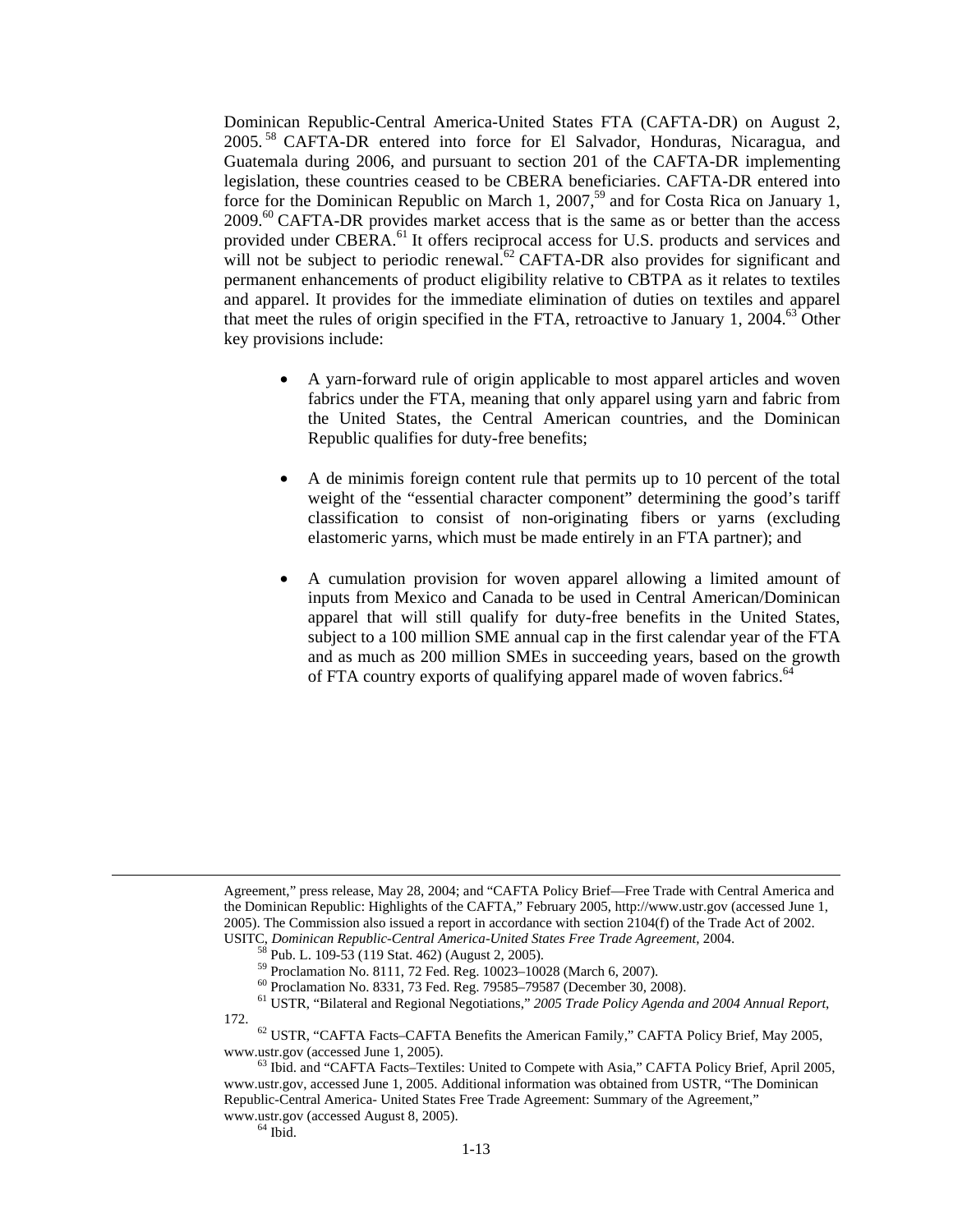#### *U.S.-Panama FTA*

The United States and Panama completed negotiations on a free trade agreement on December 19, 2006, with the understanding that discussions would continue regarding labor. The agreement was signed on June 28, 2007, and is awaiting U.S. legislative consideration.<sup>65</sup>

#### *Analytical Approach*

The core of the original CBERA is the duty-free treatment importers can claim when entering qualifying products of designated beneficiary countries (where goods are not specifically excluded from the program). In each case, the duty elimination for all eligible products occurred at once as countries were designated as beneficiaries. While there was generally no phase-in of duty preferences, the duty reductions for a few goods were phased in over five years.<sup>66</sup> Direct effects of such a one-time duty elimination can be expected to consist primarily of increased U.S. imports from beneficiary countries resulting from trade and resource diversion to take advantage of lower duties in the U.S. market, including (1) a diversion of beneficiary-country production away from domestic sales and non-U.S. foreign markets, and (2) a diversion of variable resources (such as labor and materials) away from production for domestic and non-U.S. foreign markets. In general, these direct effects are likely to occur within a short time (probably a year or two) after the duty elimination. It is therefore likely that these effects have been fully realized for the original CBERA program, which has been in effect since 1984, as well as for most provisions of CBTPA, implemented in October 2000, and minor changes added by the 2002 Trade Act.

The direct, short-term effects of the CBTPA provisions phased in starting in 2008 (the tariff elimination for canned tuna and footwear) are currently ongoing. Over a longer period, the effects of CBERA will flow mostly from investment in industries in beneficiary countries that benefit from the duty elimination or reduction. Both short-term and long-term effects are limited by the small size of the CBERA country economies, and the long-term effects are likely to be difficult to distinguish from other market forces in play since the program was initiated. Investment, however, has been tracked in past CBERA reports in order to examine the trends in, and composition of, investment in the region.

The effects of CBERA on the U.S. economy, industries, and consumers are assessed through an analysis of (1) imports entered under each program and trends in U.S. consumption of those imports; (2) estimates of gains to U.S. consumers, losses to the U.S. Treasury resulting from reduced tariff revenues, and potential displacement in U.S. industries competing with the leading U.S. imports that benefited exclusively from the CBERA program in  $2008$ ,  $67$  as well as gains to U.S. industries that supply inputs to CBERA-country producers; and (3) an examination of trends in production and other economic factors in the industries identified as likely to be particularly affected by such imports.

<sup>&</sup>lt;sup>65</sup> Panama approved the agreement on July 11, 2007. USTR, "Panama TPA," www.ustr.gov (accessed August 20, 2009).<br><sup>66</sup> A number of previously excluded products were added for reduced-duty treatment under the

Caribbean Basin Economic Recovery Expansion Act of 1990.<br><sup>67</sup> That is, those that are not excluded or do not receive unconditional NTR duty-free treatment or duty-

free treatment under other preference programs such as GSP.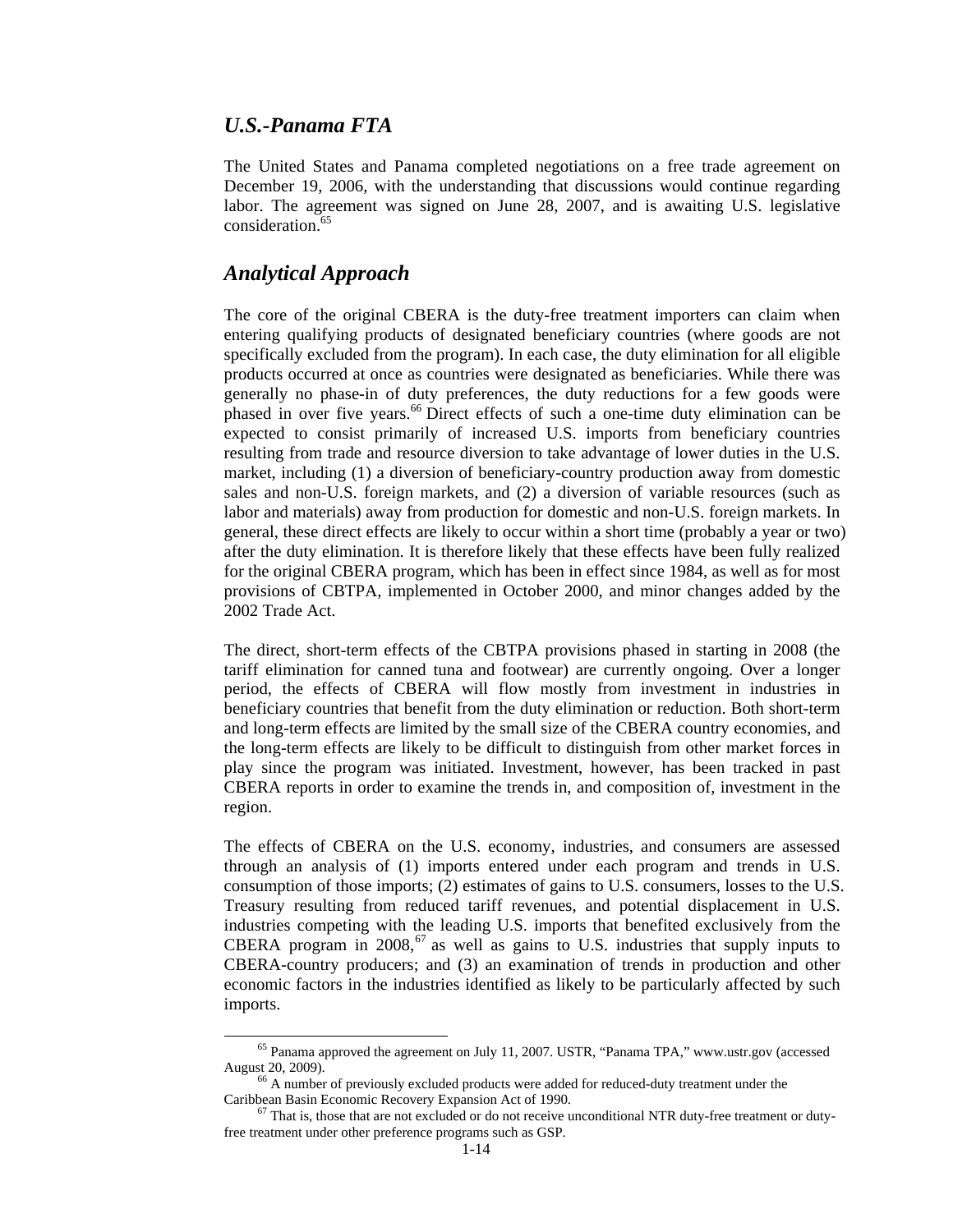As in previous reports in this series, the effects of CBERA are analyzed by estimating the differences in benefits to U.S. consumers, U.S. tariff revenues, and U.S. industry production that would likely have occurred if the tariffs had been in place for beneficiary countries in 2008. Actual 2008 market conditions are compared with a hypothetical case in which NTR duties were imposed for the year. The effects of CBERA duty reductions for 2008 are estimated by using a standard economic approach for measuring the impact of a change in the prices of one or more goods. Specifically, a partial-equilibrium model is used to estimate gains to consumers, losses in tariff revenues, and industry displacement or gains.<sup>68</sup> Previous analyses in this series have shown that since CBERA has been in effect, U.S. consumers have benefited from lower prices and higher consumption, competing U.S. producers have had lower sales, and tariff revenues to the U.S. Treasury have been lower.

Generally, the net welfare effect is measured by adding three components: (1) the change in consumer surplus, (2) the change in tariff revenues to the U.S. Treasury resulting from the CBERA duty reduction, and  $(3)$  the change in producer surplus.<sup>69</sup> The model used in this analysis assumes that the supply of U.S. domestic production is perfectly elastic; that is, U.S. domestic prices do not fall in response to CBERA duty reductions. Decreases in U.S. producer surplus are therefore not captured in this analysis. The effects of CBERA duty reductions on most U.S. industries are expected to be small.

Ranges of potential net welfare and industry displacement estimates are reported, which reflect a range of assumed substitutabilities between CBERA products and competing U.S. output. The upper estimates reflect the assumption of high substitution elasticities.<sup>70</sup> The lower estimates reflect the assumption of low substitution elasticities. Upper estimates are used to identify items that could be most affected by CBERA.

The analysis was conducted on the 20 leading product categories that benefited exclusively from CBERA tariff preferences in  $2008$  (see chapter 3).<sup>71</sup> Estimates of welfare and potential U.S. industry displacement and/or gains were made. Further analysis is done on industries for which the upper estimate of displacement is more than 5 percent of the value of U.S. production, the threshold traditionally used in this series for

<sup>&</sup>lt;sup>68</sup> A more detailed explanation of the approach can be found in appendix D.<br><sup>69</sup> Consumer surplus is a dollar measure of the total net gain to U.S. consumers from lower prices. It is defined as the difference between the total value consumers receive from the consumption of a particular good and the total amount they pay for the good.

Producer surplus is a dollar measure of the total net loss to competing U.S. producers from increased competition with imports. It is defined as the return to entrepreneurs and owners of capital above what they would have earned in their next-best opportunities. See Walter Nicholson, *Microeconomic Theory*, for further discussion of consumer and producer surplus.

The welfare effects do not include short-run adjustment costs to the economy from reallocating resources among different industries.<br><sup>70</sup> Commission industry analysts provided evaluations of the substitutability of CBERA products and

competing U.S. products, which were translated into a range of substitution elasticities: 3 to 5 for high substitutability, 2 to 4 for medium, and 1 to 3 for low. Although there is no theoretical upper limit to elasticities of substitution, a substitution elasticity of 5 is consistent with the upper range of estimates in the economics literature. Estimates in the literature tend to be predominantly lower. See, for example, Clinton R. Shiells, Robert M. Stern, and Alan V. Deardorff, "Estimates of the Elasticities of Substitution Between Imports and Home Goods for the United States," 1986, 497–519; and Michael P. Gallaway, Christine A. McDaniel, and Sandra A. Rivera, "Short-Run and Long-Run Estimates of U.S. Armington Elasticities," 2003, 49–68. <sup>71</sup> Commission industry analysts provided estimates of U.S. production and exports for the 20 leading

items that benefited exclusively from CBERA, as well as evaluations of the substitutability of CBERAexclusive imports and competing U.S. products.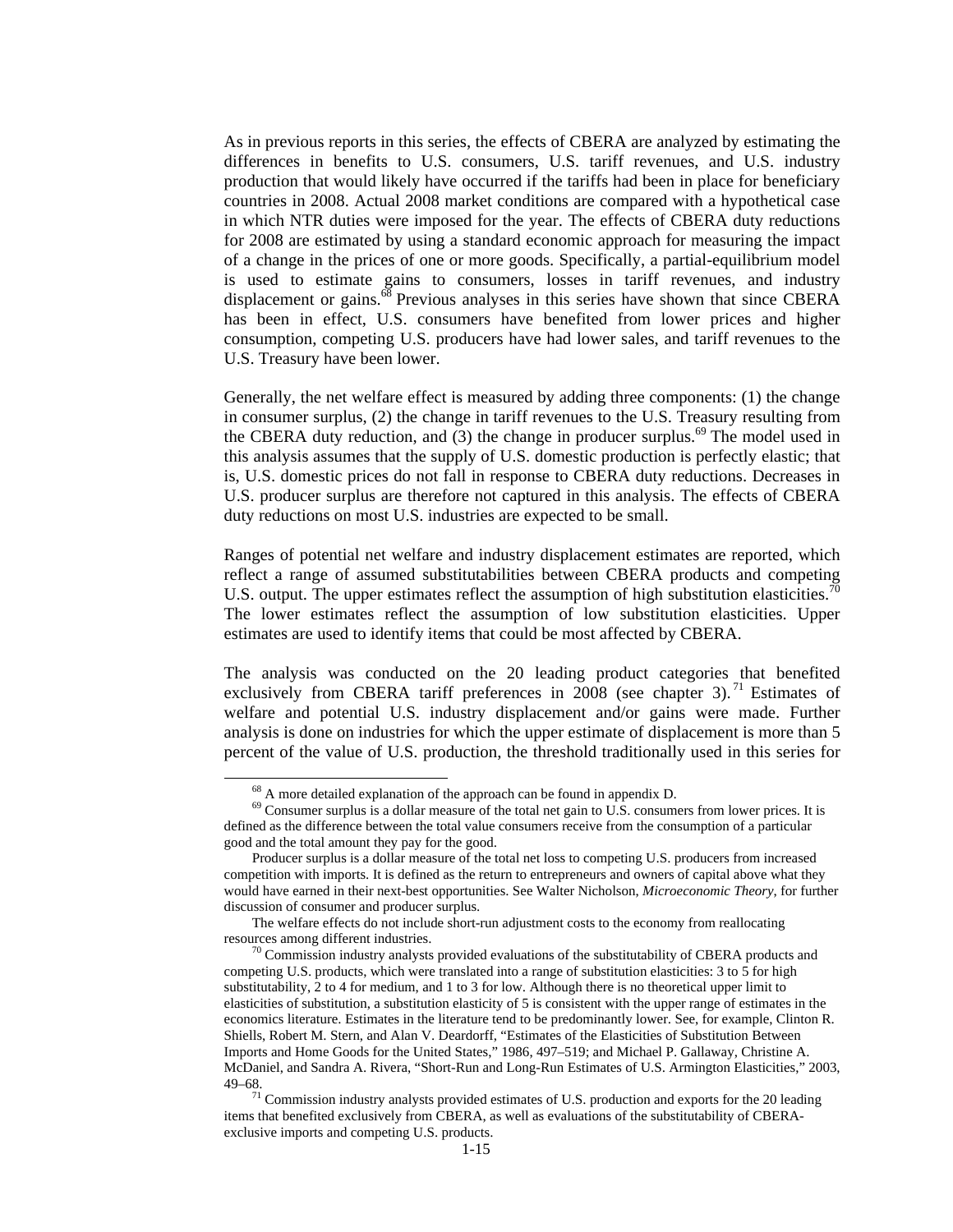selecting industries for further analysis. One U.S. industry—methanol—met that criterion in 2008.

Probable future effects of CBERA are assessed on the basis of a qualitative analysis of economic trends and investment patterns in beneficiary countries and in competing U.S. industries. Information on investment in CBERA-related production facilities was obtained mainly from U.S. embassies in the regions and other public sources.

CBTPA requires the Commission to report on the impact of CBERA on the economies of the beneficiary countries. The impact of CBERA is assessed in the context of the CBI goals of encouraging economic growth, economic development, and export diversification by assessing the extent to which CBERA beneficiary countries are diversifying their economies and using the production of CBERA-eligible exports as part of an overall strategy for attaining sustainable economic growth.

### *Data Sources*

General economic and trade data come from official statistics of the U.S. Department of Commerce and from relevant information developed by country/regional and industry analysts of the Commission. Other primary sources of information include U.S. embassies in the CBERA countries and reports by other U.S. government departments and offices, including the U.S. Department of Commerce and the U.S. Department of State; reports by international nongovernmental organizations, including the Inter-American Development Bank, the International Monetary Fund, the Organization of American States, the United Nations (UN), the UN Economic Commission for Latin America and the Caribbean (ECLAC), and the World Bank; official government sources of the CBERA countries; and other published sources for information on CBERA-related investment, production, and exports. The report also incorporates testimony presented at the Commission's June 23, 2009, public hearing for this investigation, as well as written public comments received in response to the Commission's *Federal Register* notice regarding the investigation.<sup>72</sup>

 $72$  A copy of the notice appears in appendix A of this report. The hearing calendar appears in appendix B of this report and summaries of the positions of interested parties appear in appendix C of this report.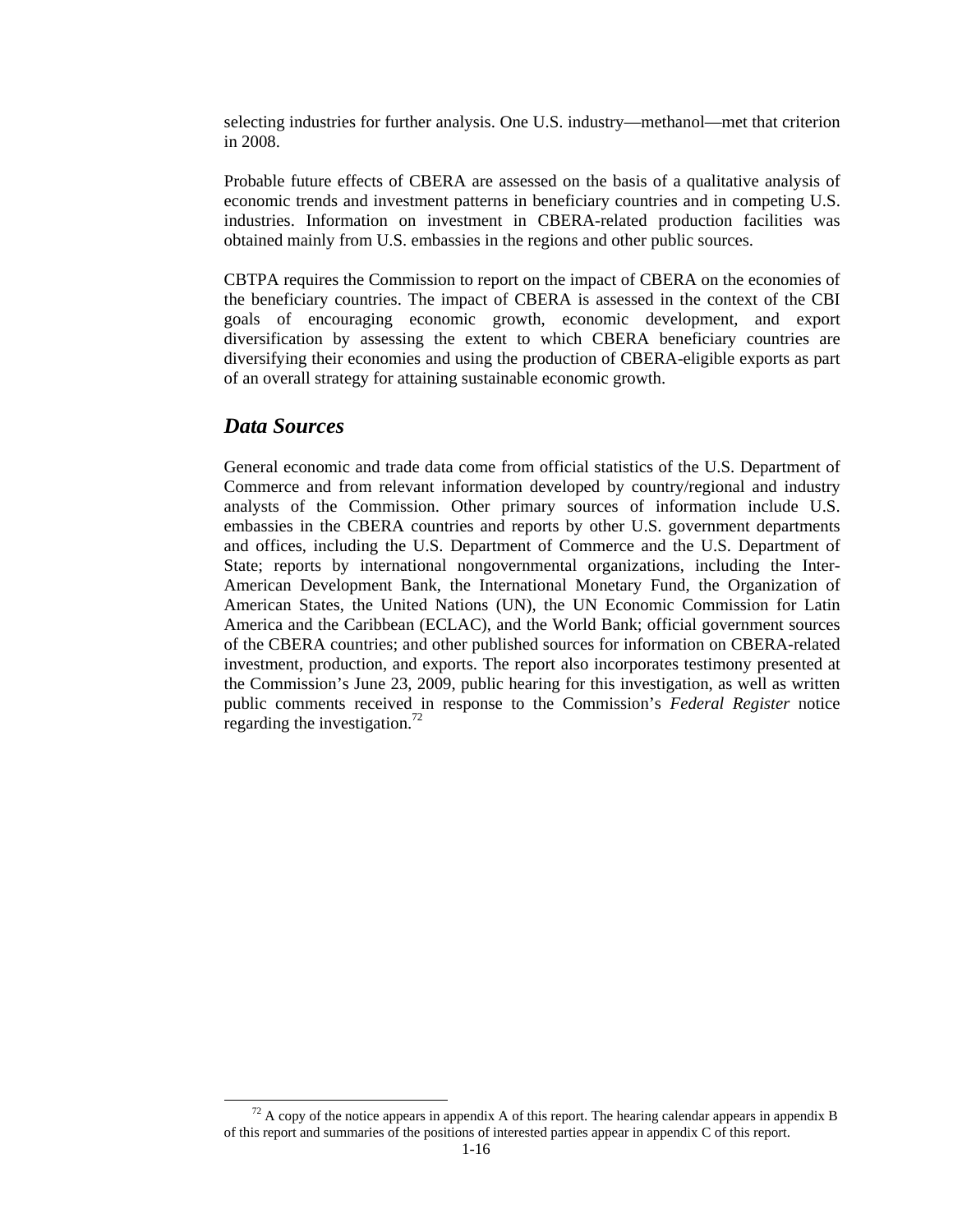# **CHAPTER 2 U.S. Trade with the Caribbean Basin**

This chapter covers trade with the countries that were designated CBERA beneficiary countries (CBERA countries) for all or part of 2004-2008. Its principal purpose is to examine imports that entered under CBERA preferential tariff provisions (under CBERA) during 2007 and 2008, the 2-year period since the previous report. The analysis concentrates primarily on 2008, although trends or changes with respect to other years are highlighted when appropriate.

## **Key Findings**

The value of total U.S. imports from the 19 CBERA beneficiary countries was \$19.5 billion in 2008, compared to \$31.8 billion in 2005 (the last full calendar year in which there were 24 CBERA beneficiary countries). The departure of five countries from CBERA—the Dominican Republic, El Salvador, Guatemala, Honduras, and Nicaragua that had been the leading CBERA suppliers of textiles and apparel, reduced the share of imports of apparel from CBERA countries to 1.0 percent of all U.S. imports of apparel in 2008, compared to 13.6 percent in 2005.

Imports under CBERA from the 19 current CBERA beneficiary countries amounted to \$4.7 billion in 2008, compared to \$12.3 billion in 2005 (when there were 24 CBERA beneficiary countries). Continuing the trend observed in the Commission's previous report in this series, $<sup>1</sup>$  apparel imports make up a far smaller proportion of total U.S.</sup> imports under CBERA, while energy products make up a much larger one. Energy products, supplied mainly by Trinidad and Tobago, accounted for almost 60 percent of imports under CBERA in 2008. Textiles and apparel accounted for about 13 percent of imports under CBERA in 2008, down from more than one-half of imports under CBERA in 2005. Haiti was the leading supplier of textiles and apparel under CBERA in 2008 primarily apparel entering under CBTPA and the HOPE Acts. U.S. exports of textiles and apparel to CBERA countries (mostly fabric and other inputs for assembling apparel) are a small fraction of what they once were because in recent years the largest apparelproducing CBERA countries, which used U.S. fabric and other U.S. apparel inputs, have lost their CBERA eligibility upon accession to CAFTA-DR.

## **Approach**

The approach used by the Commission in this chapter typically compares trade with CBERA beneficiary countries during the most recent year (2008) to trade in previous years. Because of the staggered implementation of CAFTA-DR during 2006–07, the year 2005 is a particularly important benchmark for comparison, as this was the last full calendar year before CAFTA-DR began to enter into force. Hence, this chapter occasionally compares trade in 2005 (when there were 24 CBERA countries) with trade

<sup>&</sup>lt;sup>1</sup> USITC, *The Impact of CBERA: 18th Report*, 2007, xiii.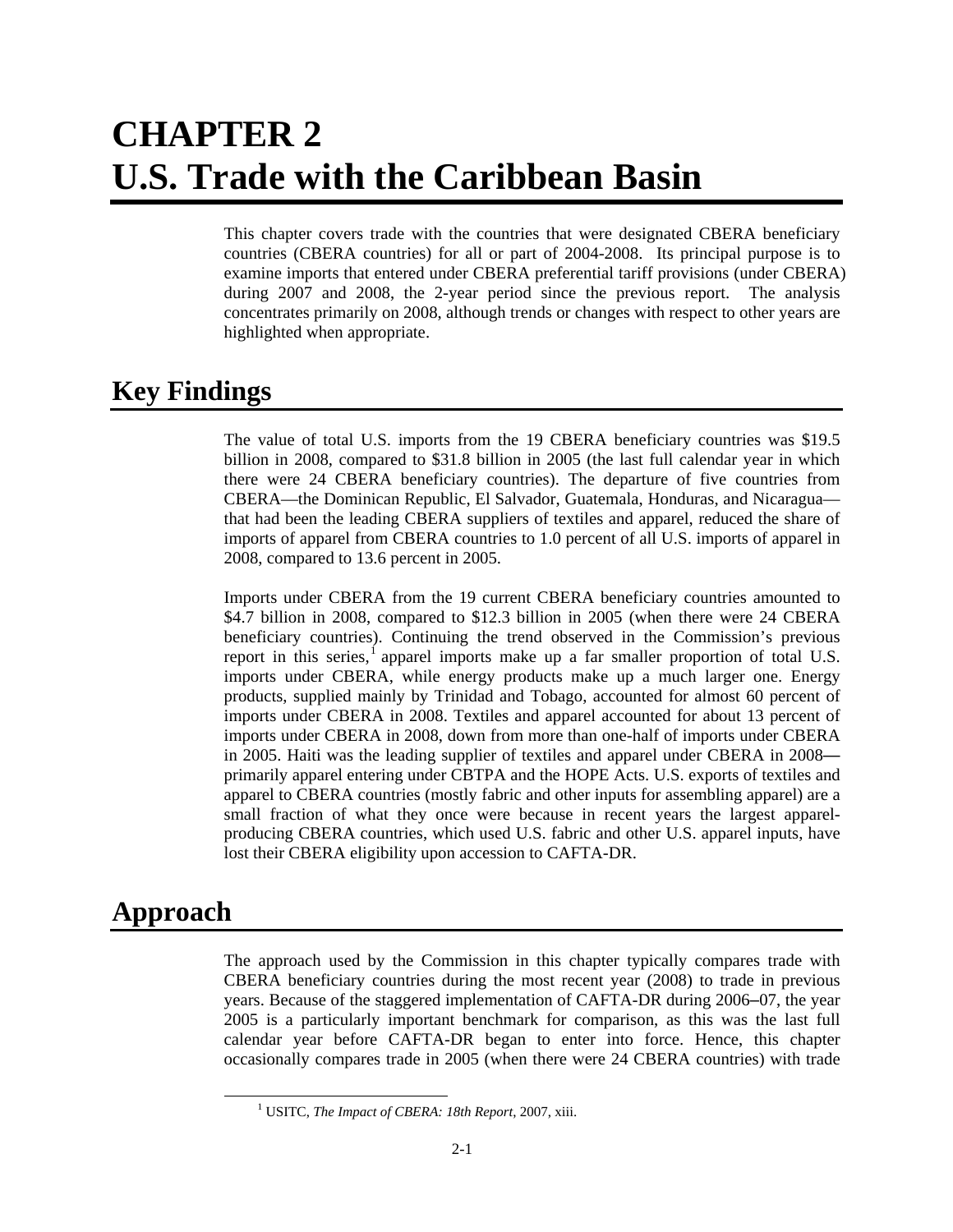in 2008 (when there were 19 CBERA countries) to highlight the extent to which the nature of trade with CBERA countries has changed now that the CAFTA-DR countries are no longer CBERA beneficiaries. Trade data for the CAFTA-DR countries ("former CBERA countries") are included in this chapter and appear in the tables and figures, but only for the period when these countries were eligible for CBERA benefits before CAFTA-DR entered into force. $2$ 

## **Trade with CBERA Countries**

Total U.S. trade (exports plus imports) with CBERA countries as a percentage of U.S. trade with the world was 1.3 percent in 2007 and 2008, compared to 2.4 percent in 2005. In 2008, CBERA countries accounted for 2.0 percent of total U.S. exports and 0.9 percent of total U.S. imports (table 2.1 and figure 2.1). Total U.S. trade with CBERA countries increased 10.8 percent to \$43.0 billion in 2008 compared to 2007, but was still about 25 percent less than in 2005. The United States had a merchandise trade surplus with CBERA countries of \$4.0 billion in 2008, an increase of \$3.3 billion since 2007.

In 2008, 38.8 percent of total trade (exports plus imports) with CBERA countries was in energy products, while energy products accounted for 16.9 percent of U.S. total trade with the world, indicating that U.S. trade with CBERA countries was more than twice as concentrated in energy products as U.S. trade with the world. In 2005, energy products were 23.3 percent of U.S. trade with CBERA countries, compared to 12.2 percent for U.S. trade with the world.

### **Total U.S. Imports**

The value of total U.S. imports from CBERA countries was \$19.1 billion in 2007 and \$19.5 billion in 2008, compared to \$31.8 billion in 2005. In 2008, U.S. imports from CBERA countries fell to 0.9 percent of U.S. imports from the world, from 1.0 percent in 2007 and 1.9 percent in 2005. In 2008, U.S. imports from current CBERA beneficiaries increased 5.6 percent—less than the increase for total U.S. imports, which was 7.6 percent. U.S. imports from CBERA countries were increasingly concentrated in energy products. Of the \$19.5 billion in imports from CBERA countries in 2008, energy products accounted for 53.2 percent, agricultural products 9.3 percent, textiles and apparel 3.9 percent, and other mining and manufacturing products 29.4 percent. In contrast, in 2005 energy products accounted for 32.3 percent and textiles and apparel

 <sup>2</sup> <sup>2</sup> See the "Definitions of Frequently Used Terms" at the beginning of this report for the conventions used to describe CBERA country composition during 2006–08. CAFTA-DR is discussed in chap. 1 of this report.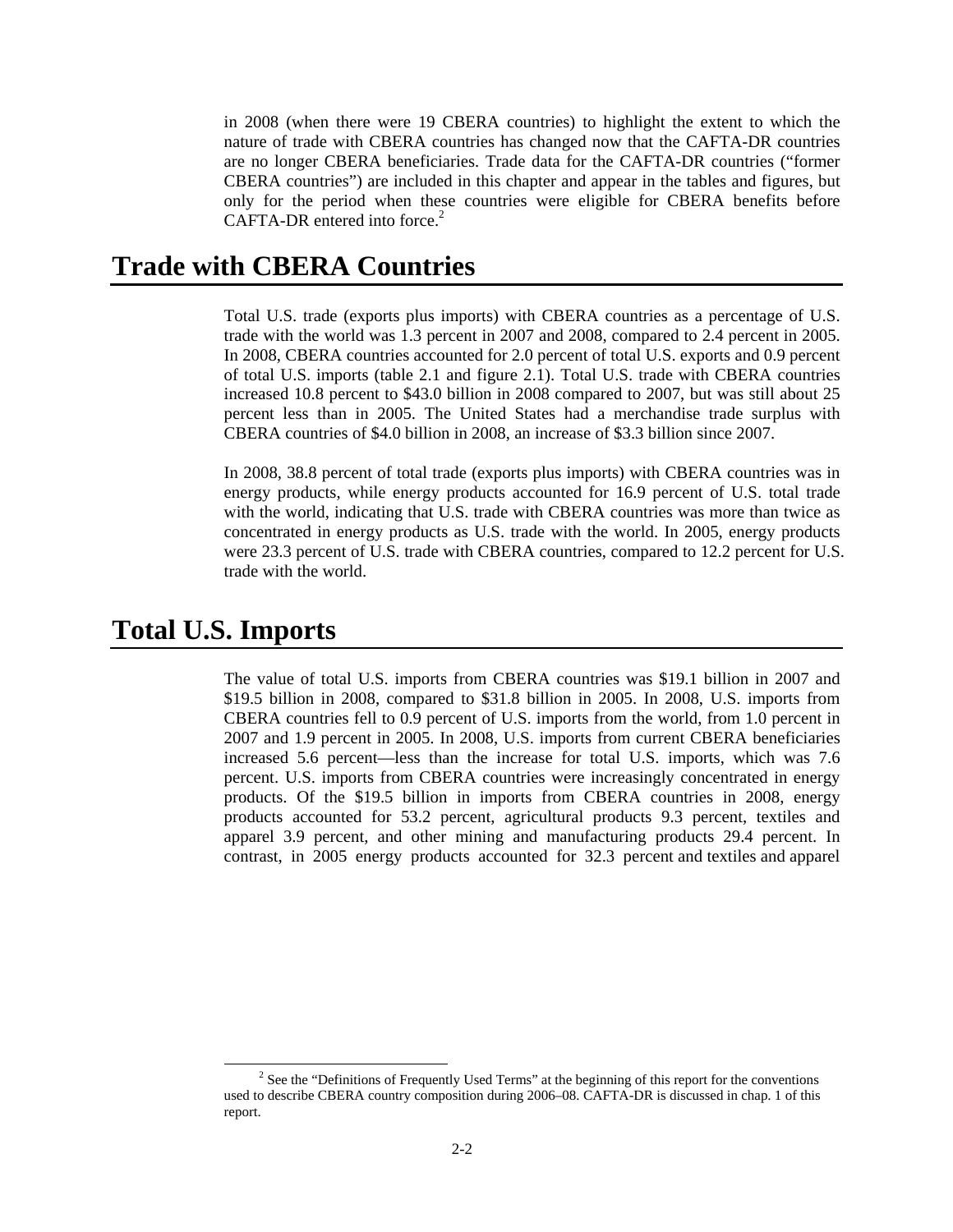|      |                                          | Share of U.S.  |                         | Share of U.S.    |                          |
|------|------------------------------------------|----------------|-------------------------|------------------|--------------------------|
|      |                                          | exports to the |                         | imports from the |                          |
| Year | $U.S.$ exports <sup><math>a</math></sup> | world          | U.S. imports $^{\rm b}$ |                  | world U.S. trade balance |
|      | Millions of \$                           | Percent        | Millions of \$          | Percent          | Millions of \$           |
| 2004 | 22,999                                   | 3.2            | 27,555                  | 1.9              | $-4,557$                 |
| 2005 | 26.061                                   | 3.2            | 31.814                  | 1.9              | $-5,753$                 |
| 2006 | 24.293                                   | 2.6            | 25,755                  | 1.4              | $-1,462$                 |
| 2007 | 19.724                                   | 1.9            | 19.058                  | 1.0              | 666                      |
| 2008 | 23.497                                   | 2.0            | 19.486                  | 0.9              | 4,011                    |

|--|

*Note*: CAFTA-DR entered into force for El Salvador on March 1, 2006; for Honduras and Nicaragua on April 1, 2006; for Guatemala on July 1, 2006; and for the Dominican Republic on March 1, 2007. CAFTA-DR entered into force for Costa Rica on January 1, 2009. Figures for U.S. trade with CBERA countries include trade with El Salvador, Dominican Republic, Guatemala, Honduras, and Nicaragua only for the part of the period 2004–08 during which those countries were eligible for CBERA benefits.

<sup>a</sup>Domestic exports, f.a.s. basis.<br><sup>b</sup>Imports for consumption, customs value.



**FIGURE 2.1** U.S. trade with CBERA countries, 2004–08

*Source*: Compiled from official statistics of the U.S. Department of Commerce.

*Note*: CAFTA-DR entered into force for El Salvador on March 1, 2006; for Honduras and Nicaragua on April 1, 2006; for Guatemala on July 1, 2006; and for the Dominican Republic on March 1, 2007. CAFTA-DR entered into force for Costa Rica on January 1, 2009. Figures for U.S. trade with CBERA countries include trade with El Salvador, Dominican Republic, Guatemala, Honduras, and Nicaragua only for the part of the period 2004–08 during which those countries were eligible for CBERA benefits.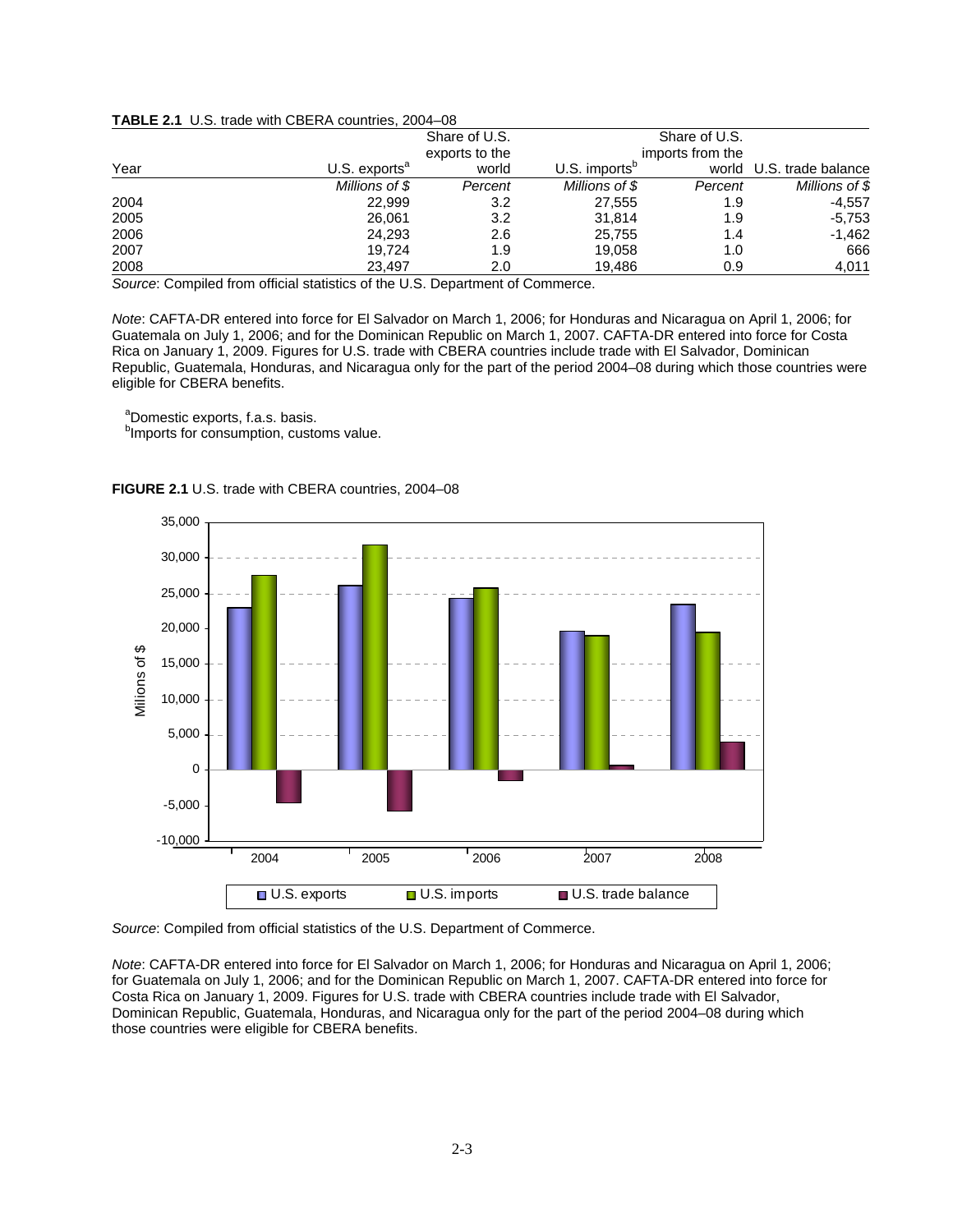were 30.8 percent (figure 2.2).<sup>3</sup> This significant change in the composition of imports can be attributed to four main factors: the largest apparel-producing countries in CBERA acceding to CAFTA-DR; higher prices for energy products; the general decline in U.S. imports of apparel as a result of the 2008 economic downturn; and increased capacity to dehydrate ethanol in CBERA countries.

This section focuses on total U.S. imports from CBERA countries—that is, all goods regardless of CBERA eligibility. U.S. imports entering under CBERA preferences will be discussed in a later section (including those products that are also eligible for GSP). U.S. imports benefiting exclusively from CBERA are analyzed in chapter 3. Most of the discussion in the remainder of this chapter will focus on changes in U.S. trade with CBERA countries individually in order to avoid repeatedly accounting for the countries that have moved to CAFTA-DR.

### *Total U.S. Imports by Country*

Table 2.2 shows total U.S. imports from CBERA countries from 2004 to 2008. Countries are grouped into those that were CBERA beneficiaries for the entire period (current CBERA beneficiaries), and those that moved from CBERA to CAFTA-DR before the end of 2008 (former CBERA beneficiaries). Trinidad and Tobago, Costa Rica, and Aruba were the leading CBERA country sources of imports, accounting for more than 80 percent of all U.S. imports from CBERA countries in 2008. The largest increases in the value of U.S. imports from CBERA countries from 2007 to 2008 were from Aruba, Trinidad and Tobago, The Bahamas, the Netherlands Antilles, and Belize.

Trinidad and Tobago accounted for almost half (46.2 percent) of U.S. imports from CBERA countries in 2008. U.S. imports from Trinidad and Tobago consisted mostly of petroleum and natural gas and their derivatives. U.S. imports from Trinidad and Tobago increased 2.6 percent to \$9.0 billion in 2008, mainly because of the increase in the value of imports of natural gas derivatives, petroleum products, and iron and steel, and despite decreases in the value of imports of liquefied natural gas (LNG) and crude oil.

U.S. imports from Costa Rica were 20.2 percent of U.S. imports from CBERA countries and principally consisted of agricultural and manufactured products. U.S. imports from Costa Rica increased only slightly in 2008. U.S. imports from Aruba accounted for 16.3 percent of the value of U.S. imports from CBERA countries and consisted almost entirely of refined petroleum products. U.S. imports from Aruba increased 15.9 percent to \$3.2 billion, almost exclusively because of the increase in the value of imports of refined petroleum products.

 <sup>3</sup> <sup>3</sup> Trade with CBERA countries has been grouped into four main categories: agricultural products (HTS chapters 1-24, excluding HTS 2207.10.60 and 2207.20.00 (fuel ethanol)); energy products (HTS chapter 27, HTS 2207.10.60 and 2207.20.00 (fuel ethanol) and HTS 2905.11.20 (methanol)); textiles and apparel (HTS chapters 50-63); and other mining and manufacturing (all others except HTS chapters 98 and 99). HTS chapters 98 and 99 are kept separate and are referred to as other/special because they are not easily classified. HTS chapters 98 and 99 (unique to the HTS) contain provisions that may provide additional duty treatment for the goods falling in the permanent tariff categories cited above, but do not alter their classification; importers must use both applicable tariff numbers on entry documents for shipments of eligible goods to benefit from any lower duty rates that might apply under chapters 98 or 99. Trade data as published do not readily indicate which special provision from chapter 98 or 99 might have been used for each shipment, and entries are designated with particular "rate provision codes" in the data collected by Census so that they can be identified.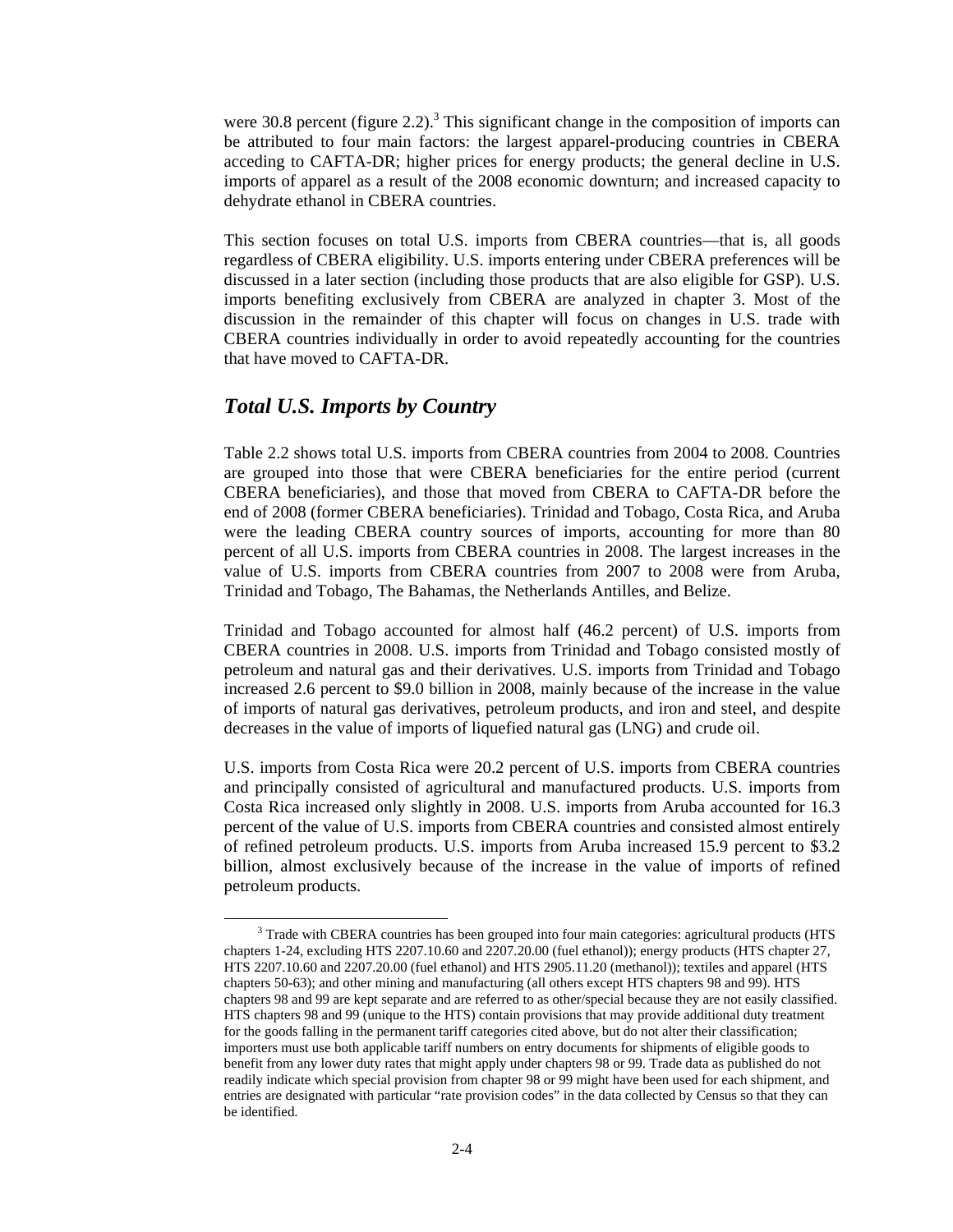

**FIGURE 2.2** U.S. imports from CBERA countries, by major product categories, 2004–08

*Note*: CAFTA-DR entered into force for El Salvador on March 1, 2006; for Honduras and Nicaragua on April 1, 2006; for Guatemala on July 1, 2006; and for the Dominican Republic on March 1, 2007. CAFTA-DR entered into force for Costa Rica on January 1, 2009. Figures for U.S. trade with CBERA countries include trade with El Salvador, Dominican Republic, Guatemala, Honduras, and Nicaragua only for the part of the period 2004–08 during which those countries were eligible for CBERA benefits.

> The 10.8 percent increase in U.S. imports from the Netherlands Antilles of \$77.1 million to \$788 million can be largely attributed to an increase in imports of naphthas. U.S. imports from Belize increased 81.2 percent to \$157 million, largely due to an \$80.5 million increase in U.S. crude oil imports from Belize.

### *Product Composition and Leading Items*

Table 2.3 shows the leading U.S. imports from CBERA countries by major product categories (HTS chapters). Mineral fuels (HTS chapter 27) accounted for almost half (44.5 percent) of U.S. imports from CBERA countries in 2008. The five leading categories of U.S. imports from CBERA countries in 2008—mineral fuels (HTS chapter 27), inorganic chemicals (HTS chapter 28), organic chemicals (HTS chapter 29), instruments and precision manufactures (HTS chapter 90), and edible fruits and nuts (HTS chapter 08)—accounted for more than 70 percent of U.S. imports from CBERA countries. In 2008, increases in imports from CBERA countries of inorganic chemicals (HTS chapter 28), organic chemicals (HTS chapter 29), instruments and precision manufactures (HTS chapter 90, mostly medical equipment), and fuel ethanol (HTS 2207.10.60 and 2207.20.00) were partially offset by a small decrease in imports of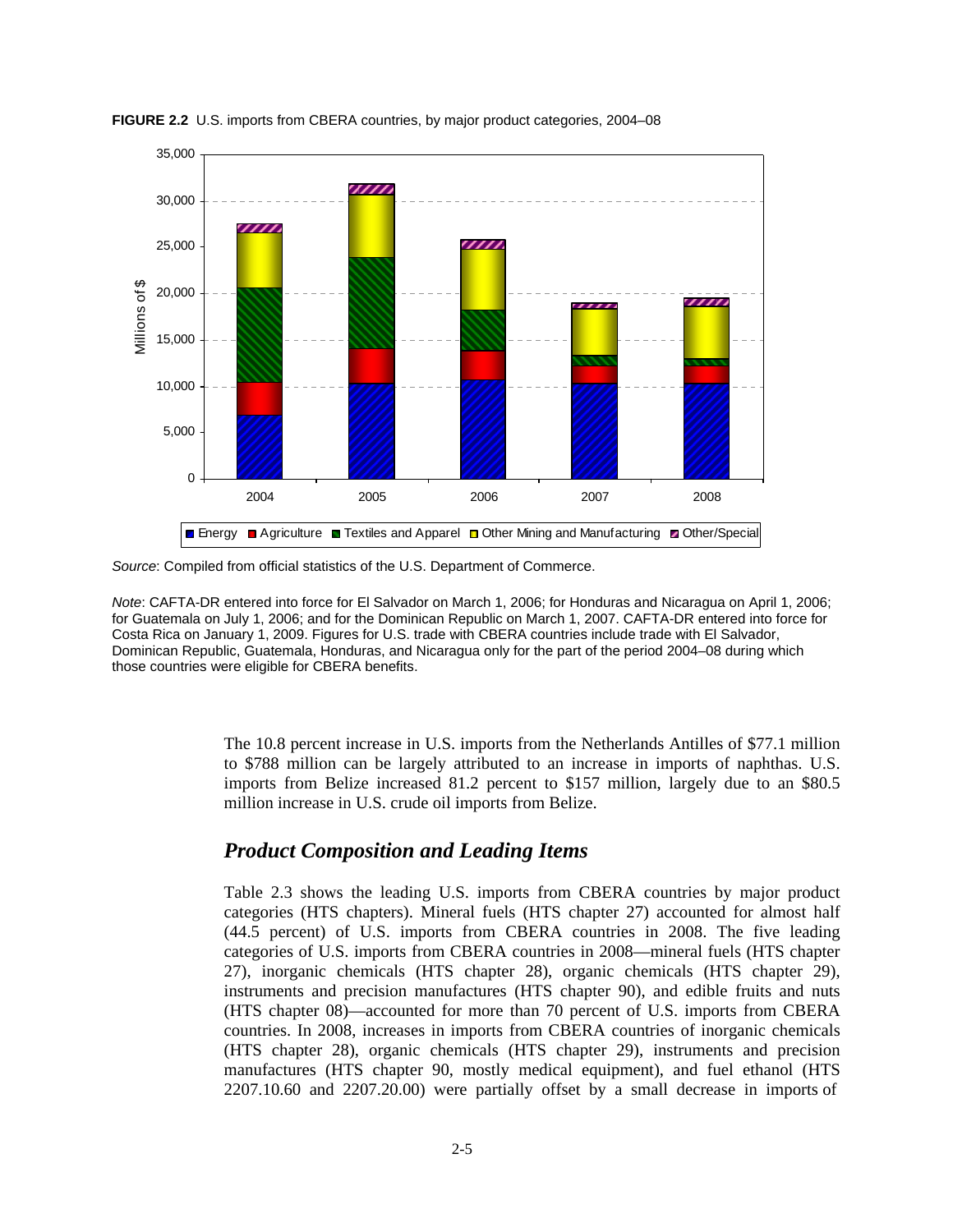|                                           |          |          |                  |                  |          | $\overline{\%}$ change, |
|-------------------------------------------|----------|----------|------------------|------------------|----------|-------------------------|
| Source                                    | 2004     | 2005     | 2006             | 2007             | 2008     | 2007-08                 |
|                                           |          |          | Millions of \$   |                  |          |                         |
| Current CBERA beneficiaries: <sup>a</sup> |          |          |                  |                  |          |                         |
| Trinidad and Tobago                       | 5,842.3  | 7,792.6  | 8,398.5          | 8,764.2          | 8,996.4  | 2.6                     |
| Costa Rica                                | 3,297.3  | 3,377.3  | 3,813.5          | 3,915.7          | 3,926.4  | 0.3                     |
| Aruba                                     | 1,642.1  | 2,817.2  | 2,605.7          | 2,747.4          | 3,185.5  | 15.9                    |
| <b>Netherlands Antilles</b>               | 445.8    | 944.5    | 1,100.6          | 710.7            | 787.7    | 10.8                    |
| Jamaica                                   | 308.1    | 341.4    | 470.9            | 685.4            | 704.2    | 2.8                     |
| <b>Bahamas</b>                            | 632.7    | 697.7    | 435.7            | 394.4            | 595.7    | 51.0                    |
| Haiti                                     | 370.5    | 447.1    | 496.1            | 487.6            | 449.7    | $-7.8$                  |
| Panama                                    | 297.5    | 319.9    | 337.6            | 361.4            | 373.7    | 3.4                     |
| <b>Belize</b>                             | 107.2    | 98.4     | 146.4            | 86.7             | 157.1    | 81.2                    |
| Guyana                                    | 119.9    | 119.9    | 125.0            | 122.9            | 145.8    | 18.6                    |
| All other                                 | 126.8    | 210.2    | 162.8            | 180.3            | 163.3    | $-9.4$                  |
| Total                                     | 13,190.2 | 17,166.1 | 18,092.7         | 18,456.7         | 19,485.5 | $\overline{5.6}$        |
| Former CBERA beneficiaries: <sup>b</sup>  |          |          |                  |                  |          |                         |
| Dominican Republic                        | 4,529.0  | 4,602.6  | 4,540.0          | 601.5            | 0.0      | $-100.0$                |
| Guatemala                                 | 3,156.2  | 3,123.2  | 1,560.8          | 0.0              | 0.0      | N/A                     |
| Honduras                                  | 3,636.7  | 3,758.4  | 903.3            | 0.0              | 0.0      | N/A                     |
| Nicaragua                                 | 990.2    | 1,181.6  | 383.9            | 0.0              | 0.0      | N/A                     |
| El Salvador                               | 2,053.1  | 1,982.4  | 274.5            | 0.0              | 0.0      | N/A                     |
| Total                                     | 14,365.3 | 14,648.2 | 7,662.5          | 601.5            | 0.0      | $-100.0$                |
| <b>Grand Total</b>                        | 27,555.5 | 31,814.3 | 25,755.2         | 19,058.2         | 19,485.5 | 2.2                     |
|                                           |          |          | Percent of total |                  |          |                         |
| Current CBERA beneficiaries: <sup>a</sup> |          |          |                  |                  |          |                         |
| <b>Trinidad and Tobago</b>                | 21.2     | 24.5     | 32.6             | 46.0             | 46.2     | 0.2                     |
| Costa Rica                                | 12.0     | 10.6     | 14.8             | 20.5             | 20.2     | $-0.4$                  |
| Aruba                                     | 6.0      | 8.9      | 10.1             | 14.4             | 16.3     | 1.9                     |
| <b>Netherlands Antilles</b>               | 1.6      | 3.0      | 4.3              | 3.7              | 4.0      | 0.3                     |
| Jamaica                                   | 1.1      | 1.1      | 1.8              | 3.6              | 3.6      | $\binom{c}{ }$          |
| <b>Bahamas</b>                            | 2.3      | 2.2      | 1.7              | 2.1              | 3.1      | 1.0                     |
| Haiti                                     | 1.3      | 1.4      | 1.9              | 2.6              | 2.3      | $-0.3$                  |
| Panama                                    | 1.1      | 1.0      | 1.3              | 1.9              | 1.9      | $(^\circ)$              |
| <b>Belize</b>                             | 0.4      | 0.3      | 0.6              | 0.5              | 0.8      | 0.4                     |
| Guyana                                    | 0.4      | 0.4      | 0.5              | 0.6              | 0.7      | 0.1                     |
| All other                                 | 0.5      | 0.7      | 0.6              | 0.9              | 0.8      | $-9.4$                  |
| Total                                     | 47.9     | 54.0     | 70.2             | 96.8             | 100.0    | $\overline{3.2}$        |
| Former CBERA beneficiaries: <sup>b</sup>  |          |          |                  |                  |          |                         |
| Dominican Republic                        | 16.4     | 14.5     | 17.6             | 3.2              | 0.0      | $-3.2$                  |
| Guatemala                                 | 11.5     | 9.8      | 6.1              | 0.0              | 0.0      | 0.0                     |
| Honduras                                  | 13.2     | 11.8     | 3.5              | 0.0              | 0.0      | 0.0                     |
| Nicaragua                                 | 3.6      | 3.7      | 1.5              | 0.0              | 0.0      | 0.0                     |
| El Salvador                               | 7.5      | 6.2      | 1.1              | 0.0              | 0.0      | 0.0                     |
| Total                                     | 52.1     | 46.0     | 29.8             | $\overline{3.2}$ | 0.0      | $-3.2$                  |
| <b>Grand Total</b>                        | 100.0    | 100.0    | 100.0            | 100.0            | 100.0    | $\overline{0.0}$        |
|                                           |          |          |                  |                  |          |                         |

*Note*: CAFTA-DR entered into force for El Salvador on March 1, 2006; for Honduras and Nicaragua on April 1, 2006; for Guatemala on July 1, 2006; and for the Dominican Republic on March 1, 2007. CAFTA-DR entered into force for Costa Rica on January 1, 2009. Figures for U.S. trade with CBERA countries include trade with El Salvador, Dominican Republic, Guatemala, Honduras, and Nicaragua only for the part of the period 2004–08 during which those countries were eligible for CBERA benefits. Table E.3 of appendix E is a longer version of this table which includes all 24 current and former CBERA beneficiaries.

 $a^a$  Countries that were CBERA beneficiaries as of December 31, 2008.

<sup>b</sup> Countries for which U.S.-CAFTA-DR entered into force before January 1, 2009.

 $\textdegree$  Absolute value less than 0.05 percent.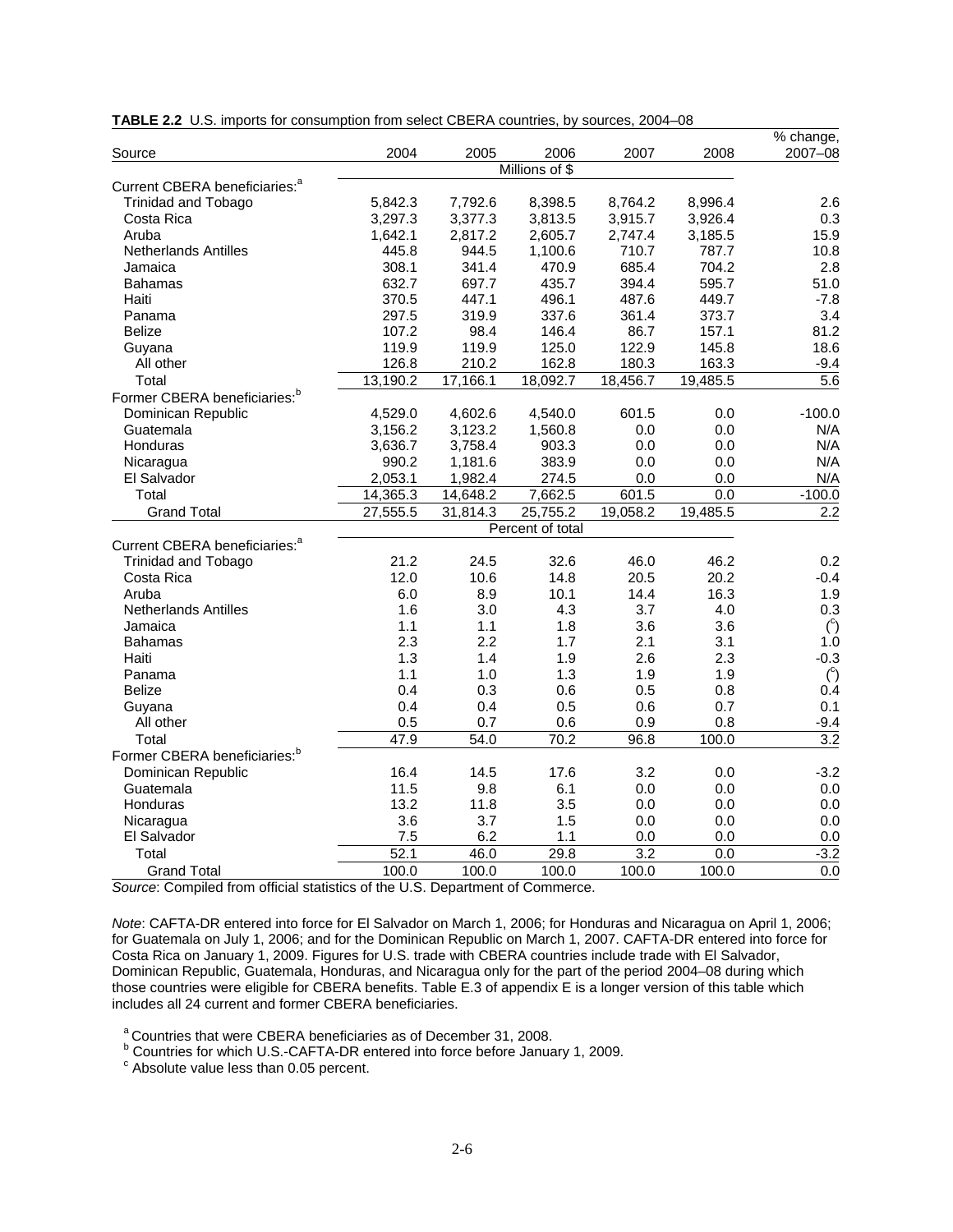mineral fuels (HTS chapter 27) and a large decline in imports of knitted apparel (HTS chapter 61).

Table 2.4 shows the 20 leading items on an 8-digit HTS basis, ranked by their 2008 import value. The following discussion focuses on products that were mainly imported at NTR rates of duty. Those products that entered mostly under CBERA provisions are discussed in later sections.

More than one-half of the imports of mineral fuels from Trinidad and Tobago in 2008 were LNG (HTS 2711.11.00), and more than two-thirds of total U.S. imports of LNG came from Trinidad and Tobago. The value of imports of LNG from Trinidad and Tobago increased 9.4 percent in 2007 and fell 15.5 percent in 2008. The decline in import value in 2008 occurred despite a more than 20 percent increase in the unit value after the unit value was relatively unchanged in 2007. The quantity of imports of LNG from Trinidad and Tobago increased 9.7 percent in 2007 and decreased 30.3 percent in 2008. LNG has an NTR duty rate of free.

The value of imports of anhydrous ammonia (HTS 2814.10.00) from Trinidad and Tobago increased 59.2 percent to \$2.0 billion after increasing 7.8 percent in 2007. These increases occurred despite a decline in volume of 12.5 percent in 2008 and an increase in volume of only 7.0 percent in 2007. Unit values for anhydrous ammonia, which is produced from natural gas, increased more than 80 percent between 2007 and 2008. Anhydrous ammonia has an NTR duty rate of free.

The value of U.S. imports of heavy fuel oil (HTS 2710.19.05) from CBERA countries increased 16.3 percent in 2008 after decreasing 6.5 percent in 2007, with virtually all imports entering at NTR rates of duty. Heavy fuel oil is eligible for duty-free entry under CBERA, but only from countries that are designated CBTPA beneficiaries. The NTR duty rate on heavy fuel oil of 5.25 cents per barrel is well below 0.1 percent ad valorem equivalent, so the effects of CBTPA preferences are minuscule compared to supply and demand forces. In 2008 the value of U.S. imports of heavy fuel oil from Aruba, which is not a CBTPA beneficiary, increased 13.4 percent to \$1.8 billion due to unit values that were more than 35 percent higher than in 2007. The value of U.S. imports of heavy fuel oil from the Netherlands Antilles, also not a CBTPA beneficiary, declined 8.7 percent to \$191 million on 35.8 percent lower quantities.

More than 80 percent of imports of naphthas (HTS 2710.11.25) and all imports of light fuel oil (HTS 2710.19.10) also entered at NTR rates of duty (10.5 cents/bbl). Other leading imports in table 2.4 that entered NTR duty free in 2008 were agricultural products such as bananas (HTS 0803.00.20) and coffee (HTS 0901.11.00), and manufactured products such as medical instruments (HTS 9018.90.80), semiconductors (HTS 8542.31.00), and artificial body parts (HTS 9021.39.00). Imports of artificial body parts from Costa Rica increased fourfold in 2008.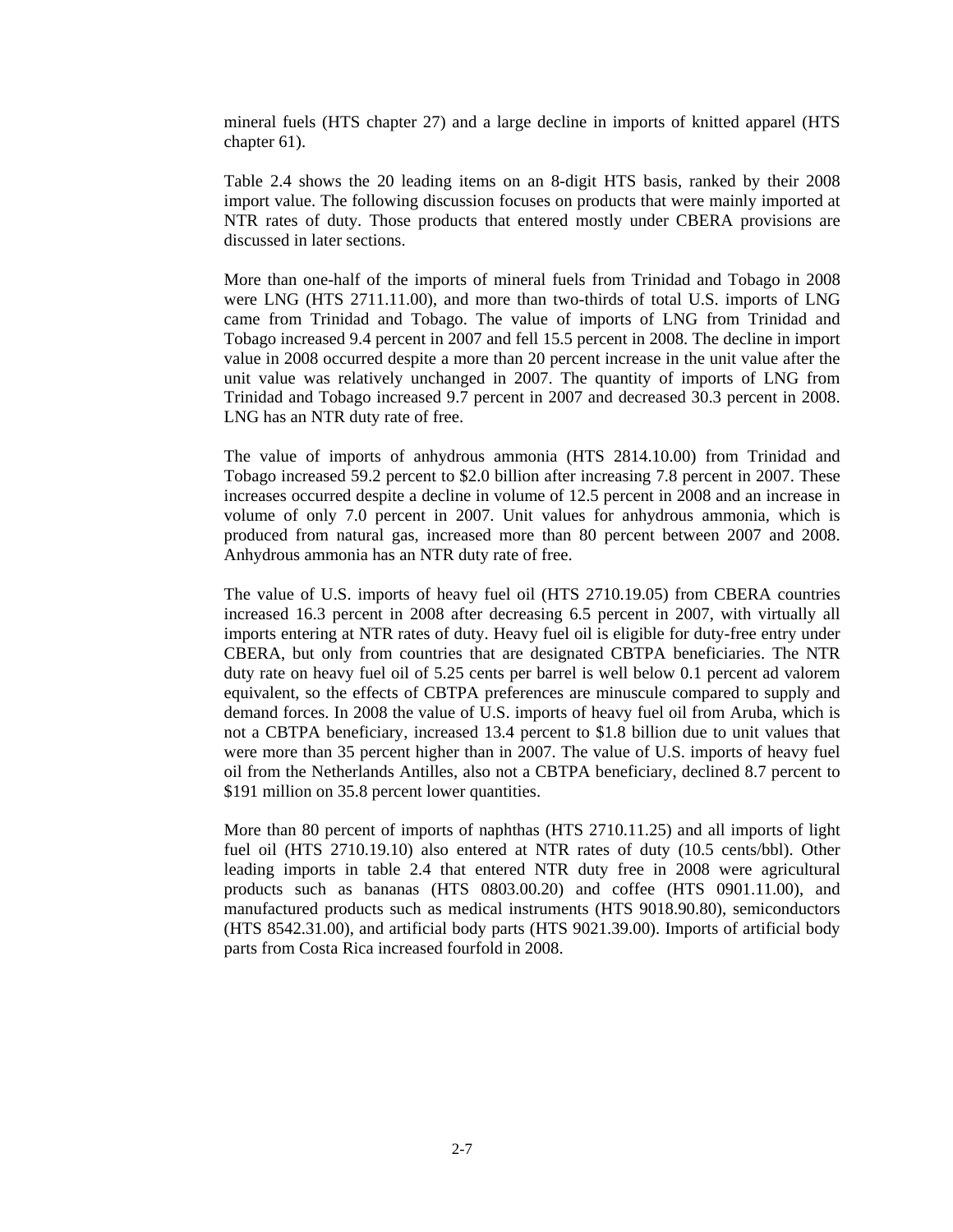| <b>HTS</b> |                                                                                                              |                  |        |                |        |        |
|------------|--------------------------------------------------------------------------------------------------------------|------------------|--------|----------------|--------|--------|
| chapter    | Description                                                                                                  | 2004             | 2005   | 2006           | 2007   | 2008   |
|            |                                                                                                              |                  |        | Millions of \$ |        |        |
| 27         | Mineral fuels, mineral oils and products of their distillation; bituminous substances; mineral waxes         | 6,349            | 9,385  | 9,385          | 8,980  | 8,670  |
| 28         | Inorganic chemicals; organic or inorganic compounds of precious metals, of rare-earth metals, of radioactive |                  |        |                |        |        |
|            | elements or of isotopes                                                                                      | 955              | 1,300  | 1,232          | 1,512  | 2,179  |
| 29         | Organic chemicals                                                                                            | 532              | 797    | 1,147          | 1,110  | 1,268  |
| 90         | Optical, photographic, cinematographic, measuring, checking, precision, medical or surgical instruments and  |                  |        |                |        |        |
|            | apparatus; parts and accessories thereof                                                                     | 919              | 980    | 1,042          | 722    | 814    |
| 08         | Edible fruit and nuts; peel of citrus fruit or melons                                                        | 1,094            | 1,137  | 1,058          | 778    | 738    |
| 22         | Beverages, spirits and vinegar <sup>a</sup>                                                                  | 183              | 295    | 394            | 423    | 606    |
| 61         | Articles of apparel and clothing accessories, knitted or crocheted                                           | 6,376            | 6,444  | 2,772          | 750    | 555    |
| 72         | Iron and steel                                                                                               | 408              | 264    | 418            | 435    | 530    |
| 85         | Electrical machinery and equipment and parts thereof; sound recorders and reproducers, television recorders  |                  |        |                |        |        |
|            | and reproducers, parts and accessories                                                                       | 1,456            | 1,475  | 1.186          | 574    | 504    |
| 84         | Nuclear reactors, boilers, machinery and mechanical appliances; parts thereof                                | 190              | 475    | 469            | 464    | 464    |
|            | All other                                                                                                    | 9,095            | 9,263  | 6,653          | 3,308  | 3,159  |
|            | Total                                                                                                        | 27,555           | 31,814 | 25,755         | 19,058 | 19,486 |
|            |                                                                                                              | Percent of total |        |                |        |        |
| 27         | Mineral fuels, mineral oils and products of their distillation; bituminous substances; mineral waxes         | 23.0             | 29.5   | 36.4           | 47.1   | 44.5   |
| 28         | Inorganic chemicals; organic or inorganic compounds of precious metals, of rare-earth metals, of radioactive |                  |        |                |        |        |
|            | elements or of isotopes                                                                                      | 3.5              | 4.1    | 4.8            | 7.9    | 11.2   |
| 29         | Organic chemicals                                                                                            | 1.9              | 2.5    | 4.5            | 5.8    | 6.5    |
| 90         | Optical, photographic, cinematographic, measuring, checking, precision, medical or surgical instruments and  |                  |        |                |        |        |
|            | apparatus; parts and accessories thereof                                                                     | 3.3              | 3.1    | 4.0            | 3.8    | 4.2    |
| 08         | Edible fruit and nuts; peel of citrus fruit or melons                                                        | 4.0              | 3.6    | 4.1            | 4.1    | 3.8    |
| 22         | Beverages, spirits and vinegar <sup>a</sup>                                                                  | 0.7              | 0.9    | 1.5            | 2.2    | 3.1    |
| 61         | Articles of apparel and clothing accessories, knitted or crocheted                                           | 23.1             | 20.3   | 10.8           | 3.9    | 2.8    |
| 72         | Iron and steel                                                                                               | 1.5              | 0.8    | 1.6            | 2.3    | 2.7    |
| 85         | Electrical machinery and equipment and parts thereof; sound recorders and reproducers, television recorders  |                  |        |                |        |        |
|            | and reproducers, parts and accessories                                                                       | 5.3              | 4.6    | 4.6            | 3.0    | 2.6    |
| 84         | Nuclear reactors, boilers, machinery and mechanical appliances; parts thereof                                | 0.7              | 1.5    | 1.8            | 2.4    | 2.4    |
|            | All other                                                                                                    | 33.0             | 29.1   | 25.8           | 17.4   | 16.2   |
|            | Total                                                                                                        | 100.0            | 100.0  | 100.0          | 100.0  | 100.0  |

**TABLE 2.3** Leading U.S. imports for consumption from CBERA countries, by major product category, 2004–08

*Note*: CAFTA-DR entered into force for El Salvador on March 1, 2006; for Honduras and Nicaragua on April 1, 2006; for Guatemala on July 1, 2006; and for the Dominican Republic on March 1, 2007. CAFTA-DR entered into force for Costa Rica on January 1, 2009. Figures for U.S. trade with CBERA countries include trade with El Salvador, Dominican Republic, Guatemala, Honduras, and Nicaragua only for the part of the period 2004–08 during which those countries were eligible for CBERA benefits.

a Includes fuel ethanol.

2-8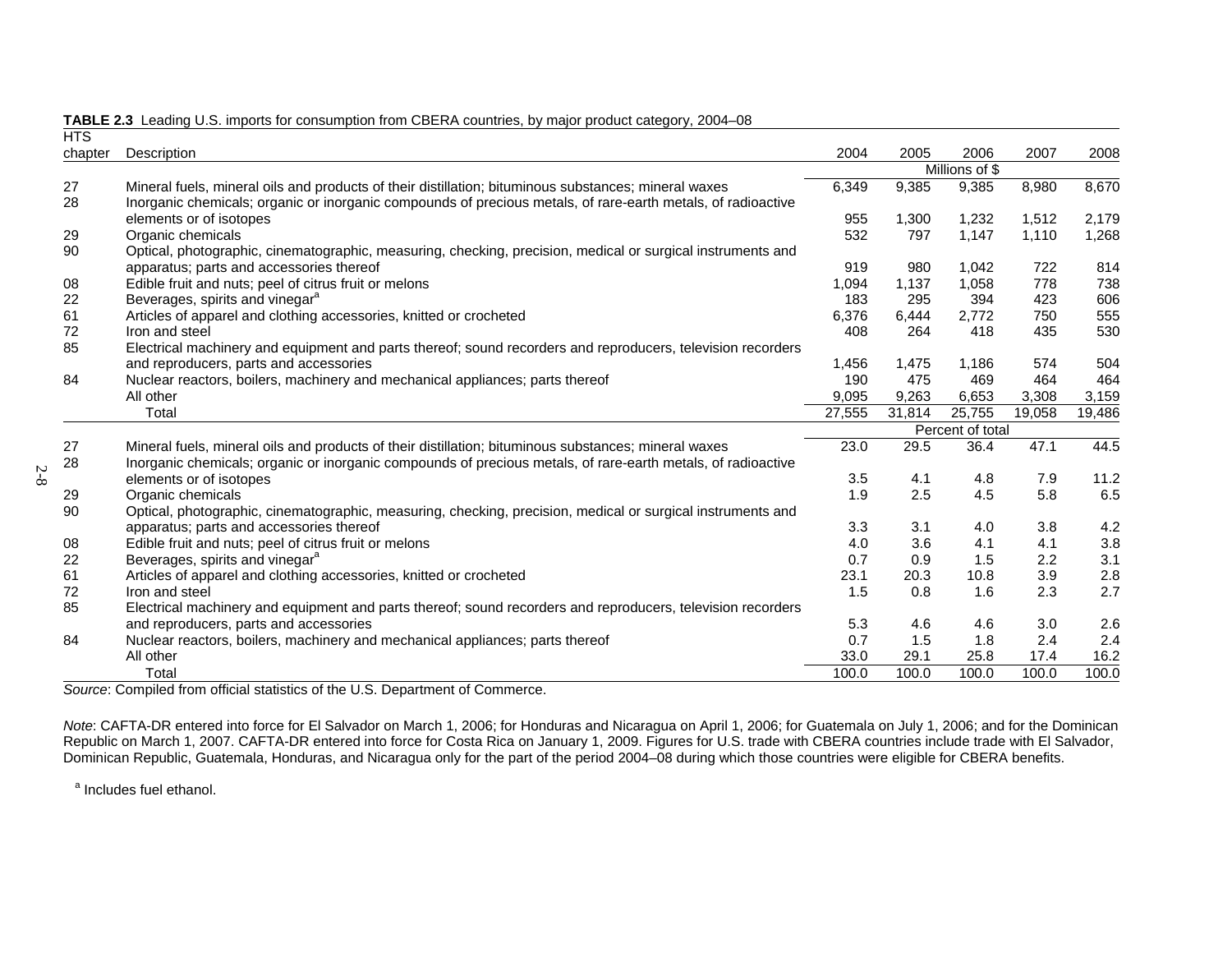|            |                                                                                                                                                 |                |                |                        |        |        | % change,        |
|------------|-------------------------------------------------------------------------------------------------------------------------------------------------|----------------|----------------|------------------------|--------|--------|------------------|
| HTS number | Description                                                                                                                                     | 2004           | 2005           | 2006<br>Millions of \$ | 2007   | 2008   | 2007-08          |
| 2710.19.05 |                                                                                                                                                 |                |                |                        |        |        |                  |
|            | Distillate and residual fuel oil (including blends) derived from petroleum or oils from<br>bituminous minerals, testing under 25 degrees a.p.i. | 1,446          | 2,484          | 2,697                  | 2,523  | 2,934  | 16.3             |
| 2711.11.00 | Natural gas, liquefied                                                                                                                          | 2,630          | 3,293          | 2,918                  | 3,187  | 2,692  | $-15.5$          |
| 2814.10.00 |                                                                                                                                                 | 939            | 1,261          | 1,169                  |        |        | 59.2             |
|            | Anhydrous ammonia                                                                                                                               |                |                |                        | 1,260  | 2,006  |                  |
| 2905.11.20 | Methanol (methyl alcohol), other than imported only for use in producing synthetic natural gas                                                  |                |                |                        |        |        | 16.1             |
| 2710.11.25 | (sng) or for direct use as fuel                                                                                                                 | 465            | 713            | 1,038                  | 1,030  | 1,196  |                  |
|            | Naphthas (exc. motor fuel/mtr fuel blend. stock) fr petroleum oils & bituminous minerals                                                        |                |                |                        |        |        |                  |
|            | (o/than crude) or preps 70%+ by wt. fr petroleum oils                                                                                           | 450            | 647            | 736                    | 1,017  | 1,107  | 8.9              |
| 2709.00.20 | Petroleum oils and oils from bituminous minerals, crude, testing 25 degrees a.p.i. or more                                                      | 848            | 1,135          | 1,747                  | 1,309  | 904    | $-31.0$          |
| 2710.19.10 | Distillate and residual fuel oil (including blends) derived from petroleum oils or oil of                                                       |                |                |                        |        |        |                  |
|            | bituminous minerals, testing 25 degree a.p.i. or >                                                                                              | 494            | 1,000          | 516                    | 351    | 588    | 67.3             |
| 7203.10.00 | Ferrous products obtained by direct reduction of iron ore                                                                                       | 58             | 20             | 39                     | 332    | 493    | 48.5             |
| 2207.10.60 | Undenatured ethyl alcohol of 80 percent vol. alcohol or higher, for nonbeverage purposes                                                        | 97             | 184            | 277                    | 263    | 483    | 83.4             |
| 9018.90.80 | Instruments and appliances used in medical, surgical, dental or veterinary sciences, n.e.s.o.i.,                                                |                |                |                        |        |        |                  |
|            | and parts and accessories thereof                                                                                                               | 793            | 793            | 786                    | 519    | 467    | $-10.2$          |
| 8473.30.11 | Printed circuit assemblies, not incorporating a cathode ray tube, of the machines of 8471                                                       | $\binom{a}{b}$ | $\binom{a}{b}$ | $\binom{a}{b}$         | 402    | 411    | 2.3              |
| 0804.30.40 | Pineapples, fresh or dried, not reduced in size, in crates or other packages                                                                    | 99             | 223            | 246                    | 378    | 394    | 4.1              |
| 0803.00.20 | Bananas, fresh or dried                                                                                                                         | 640            | 632            | 415                    | 286    | 258    | $-10.0$          |
| 8542.31.00 | Processors and controllers, whether or not combined with memories, converters, logic                                                            |                |                |                        |        |        |                  |
|            | circuits, amplifiers, clock and timing circuits, or other                                                                                       | $b$            | $b$            | $\binom{b}{b}$         | 178    | 205    | 15.5             |
| 3102.10.00 | Urea, whether or not in aqueous solution                                                                                                        | 65             | 101            | 84                     | 159    | 197    | 24.3             |
| 0901.11.00 | Coffee, not roasted, not decaffeinated                                                                                                          | 472            | 565            | 341                    | 156    | 189    | 20.9             |
| 6109.10.00 | T-shirts, singlets, tank tops and similar garments, knitted or crocheted, of cotton                                                             | 1,486          | 1,546          | 705                    | 198    | 173    | $-12.7$          |
| 9021.39.00 | Artificial parts of the body (other than artificial joints) and parts and accessories thereof,                                                  |                |                |                        |        |        |                  |
|            | n.e.s.o.i.                                                                                                                                      | 4              | 30             | 34                     | 40     | 167    | 322.5            |
| 2818.20.00 | Aluminum oxide, other than artificial corundum                                                                                                  | 14             | 36             | 60                     | 250    | 165    | $-34.0$          |
| 2710.19.15 | Kerosene-type jet fuel from petroleum oils and oils of bituminous minerals (o/than crude) or                                                    |                |                |                        |        |        |                  |
|            | preps. 70%+ by wt. from petroleum oils                                                                                                          | 60             | 164            | 202                    | 122    | 159    | 30.8             |
|            | All other                                                                                                                                       | 16,496         | 16,987         | 11,745                 | 5,099  | 4,300  | $-15.7$          |
|            | Total                                                                                                                                           | 27,555         | 31,814         | 25,755                 | 19,058 | 19.486 | $\overline{2.2}$ |

#### **TABLE 2.4** Leading U.S. imports for consumption from CBERA countries, 2004–08

*Source*: Compiled from official statistics of the U.S. Department of Commerce.

*Note*: CAFTA-DR entered into force for El Salvador on March 1, 2006; for Honduras and Nicaragua on April 1, 2006; for Guatemala on July 1, 2006; and for the Dominican Republic on March 1, 2007. CAFTA-DR entered into force for Costa Rica on January 1, 2009. Figures for U.S. trade with CBERA countries include trade with El Salvador, Dominican Republic, Guatemala, Honduras, and Nicaragua only for the part of the period 2004-08 during which those countries were eligible for CBERA benefits. The abbreviation, "n.e.s.o.i." stands for "not elsewhere specified or included."

 $^{\text{a}}$  Trade in 2004-06 reported under parts of item HTS 8473.30.10.<br> $^{\text{b}}$  Trade in 2004-06 reported under parts of items contained in HTS 8542.21 and HTS 8543.89.93.

2-9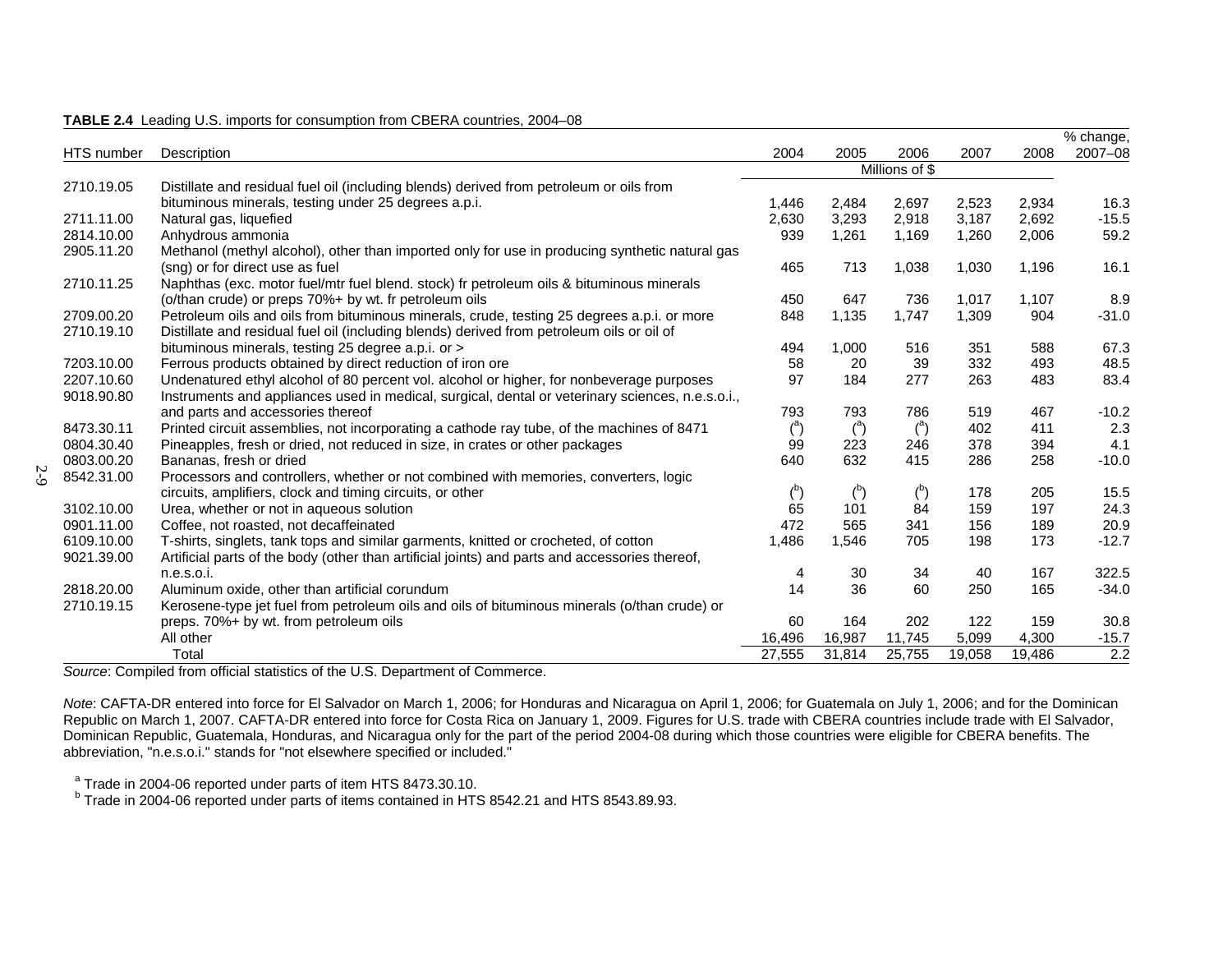| Country                                   | 2004     | 2005    | 2006           | 2007    | 2008  |
|-------------------------------------------|----------|---------|----------------|---------|-------|
|                                           |          |         | Millions of \$ |         |       |
| Current CBERA beneficiaries: <sup>b</sup> |          |         |                |         |       |
| Haiti                                     | 330.5    | 410.1   | 451.7          | 452.8   | 412.8 |
| Costa Rica                                | 527.5    | 492.7   | 474.7          | 430.4   | 314.4 |
| Jamaica                                   | 85.5     | 56.4    | 49.0           | 36.7    | 16.8  |
| All other                                 | 32.3     | 28.8    | 27.8           | 18.3    | 9.1   |
| Total                                     | 975.8    | 988.0   | 1,003.2        | 938.2   | 753.1 |
| Former CBERA beneficiaries <sup>c</sup>   |          |         |                |         |       |
| Dominican Republic                        | 2,114.8  | 1,922.0 | 1,623.7        | 179.9   | 0.0   |
| Guatemala                                 | 1,962.9  | 1,833.5 | 847.3          | 0.0     | 0.0   |
| <b>Honduras</b>                           | 2,753.0  | 2,700.2 | 594.7          | 0.0     | 0.0   |
| El Salvador                               | 1,756.4  | 1,645.8 | 214.9          | 0.0     | 0.0   |
| Nicaragua                                 | 595.8    | 716.7   | 191.3          | 0.0     | 0.0   |
| Total                                     | 9,182.8  | 8,818.3 | 3,472.0        | 179.9   | 0.0   |
| <b>Grand total</b>                        | 10,158.6 | 9,806.3 | 4,475.2        | 1,118.1 | 753.1 |

|  |  |  |  | TABLE 2.5 U.S. imports for consumption of textiles and apparel <sup>a</sup> from CBERA countries, 2004–08 |  |
|--|--|--|--|-----------------------------------------------------------------------------------------------------------|--|
|--|--|--|--|-----------------------------------------------------------------------------------------------------------|--|

*Note*: Because of rounding, figures may not add to totals shown.

<sup>a</sup>U.S. textile and apparel imports and exports in this table are classified in HTS chapters 50-63.

<sup>b</sup>Countries that were CBERA beneficiaries as of December 31, 2008.

<sup>c</sup>Countries for which CAFTA-DR entered into force before January 1, 2009.

The value of U.S. imports of textiles and apparel<sup>4</sup> from CBERA countries was \$753 million in 2008 compared to \$9.8 billion in 2005. CBERA countries accounted for 0.8 percent of the value of total U.S. textiles and apparel imports in 2008 (1.0 percent for apparel), compared to 10.6 percent in 2005 (13.6 percent for apparel). As mentioned earlier, much but not all of the decline is due to the shift of five leading apparel-supplying countries from the CBERA program to CAFTA-DR. In 2008, 16 percent of U.S. imports of textile and apparel from CBERA countries were dutiable at NTR duty rates.

Haiti and Costa Rica were the leading CBERA suppliers of textiles and apparel in 2008. Imports from Haiti were valued at \$413 million, and accounted for 54.8 percent of U.S. imports of textiles and apparel from the region in 2008. U.S. imports from Haiti declined 8.8 percent from \$453 million 2007 to \$413 million in 2008, after steady increases from 2002 to 2007. Imports from Costa Rica were valued at \$314 million in 2008, and accounted for 41.7 percent of U.S. imports from CBERA (table 2.5). Imports from Costa Rica dropped more sharply, plunging 36.3 percent between 2007 and 2008. Industry sources attribute most, if not all, of this decline to the general downturn in the U.S. economy in 2008.<sup>5</sup>

 $\frac{1}{4}$  Defined as products classified in HTS Chapters 50–63. Apparel traditionally has accounted for nearly all imports in this sector from the CBERA countries, rising to 99 percent of the total in 2008.

Apparel goods assembled in Haiti are shipped almost exclusively to the U.S. market for companies like Sara Lee (United States) and Gildan (Canada) that have had long-term contracts in Haiti. *Just-style.com*, "Gildan Q3 Profit Rise," August 13, 2008.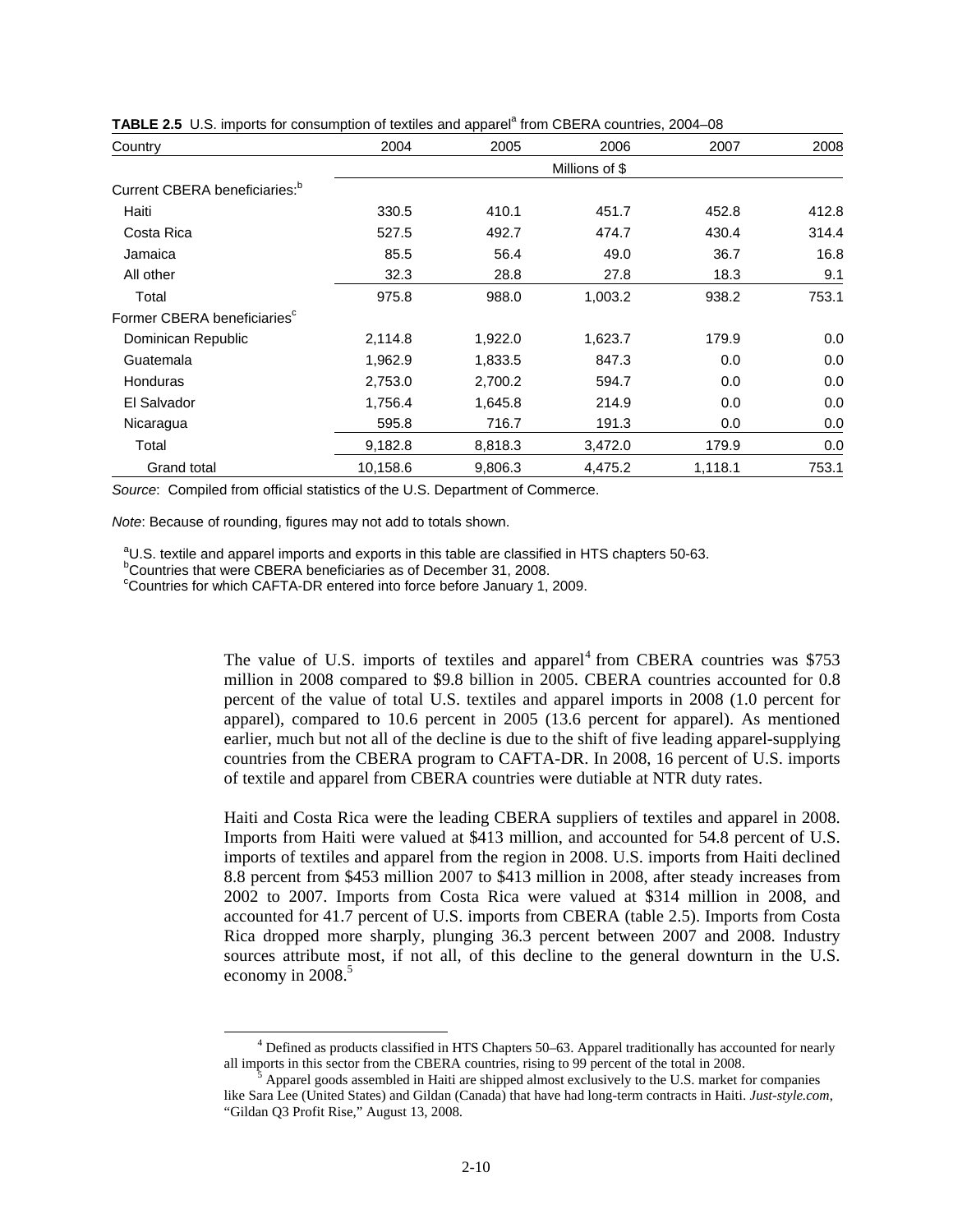## **Total U.S. Imports Classified by Import Program**

In addition to resulting in a decline in U.S. imports of apparel from CBERA countries, the movement of CBERA's five large apparel producers to CAFTA-DR has also caused a major shift in the distribution of imports among the trade promotion programs (table 2.6). In 2008, imports entered under CBTPA were only 8.7 percent of total imports from CBERA countries compared to 27.6 percent in 2005, the last year before CBERA beneficiaries began to move from CBERA to CAFTA-DR. Imports of apparel (HTS chapters 61 and 62) from now former CBERA beneficiaries had previously accounted for 75 percent or more of total imports under CBTPA. Though this change is mostly the result of the largest apparel-producing countries in CBERA moving to CAFTA-DR, the end of apparel quotas in 2005 and the general decline in U.S. imports of apparel as a result of the 2008 economic downturn have also contributed to this decline.

In 2008, NTR duty-free imports from CBERA countries were 48.7 percent of total imports from CBERA countries compared to 34.5 percent in 2005. This was due mostly to imports of ammonia (HTS 2814.10.00) from Trinidad and Tobago, which have nearly doubled in value since 2005, more than offsetting the decline in the value of imports of LNG (HTS 2711.11.00) from Trinidad and Tobago.

Imports entered under CBERA (excluding CBTPA) increased to 15.5 percent of total imports from CBERA countries in 2008 from 11.2 percent in 2005, because of increases in imports of methanol (HTS 2905.11.20) and fuel ethanol (HTS 2207.10.60 and 2207.20.00).

As noted above, imports of petroleum products were a larger share of total imports from CBERA countries in 2007 and 2008 than in previous years, partly because of the changes with respect to apparel, but also because of higher global energy prices. NTR dutiable imports from CBERA countries increased 16.1 percent to \$4.9 billion, or 25.2 percent of total imports from CBERA countries, mostly due to an increase in the value of imports of dutiable refined petroleum products (HTS 2710) of 19.6 percent to \$4.6 billion in 2008. Part of this increase in imports of dutiable refined petroleum products is a result of a major increase in the share imported at NTR rates of duty rather than under CBTPA in 2008, while total imports of those products were virtually unchanged.

## **U.S. Imports under CBERA**

In 2008, U.S. imports under CBERA preferences decreased 14.0 percent to \$4.7 billion from \$5.5 billion in 2007, partly as a result of the Dominican Republic's accession to CAFTA-DR during 2007, and partly because of decreases in imports under CBERA from Trinidad and Tobago, Costa Rica, and Haiti; these three countries accounted for more than 85 percent of imports under CBERA in 2008. U.S. imports under CBERA from current CBERA beneficiaries decreased 8.9 percent in 2008, whereas total U.S. imports from current CBERA countries increased 5.6 percent and total U.S. imports from all countries increased 7.6 percent. This section focuses on U.S. imports entering under the CBERA preferences.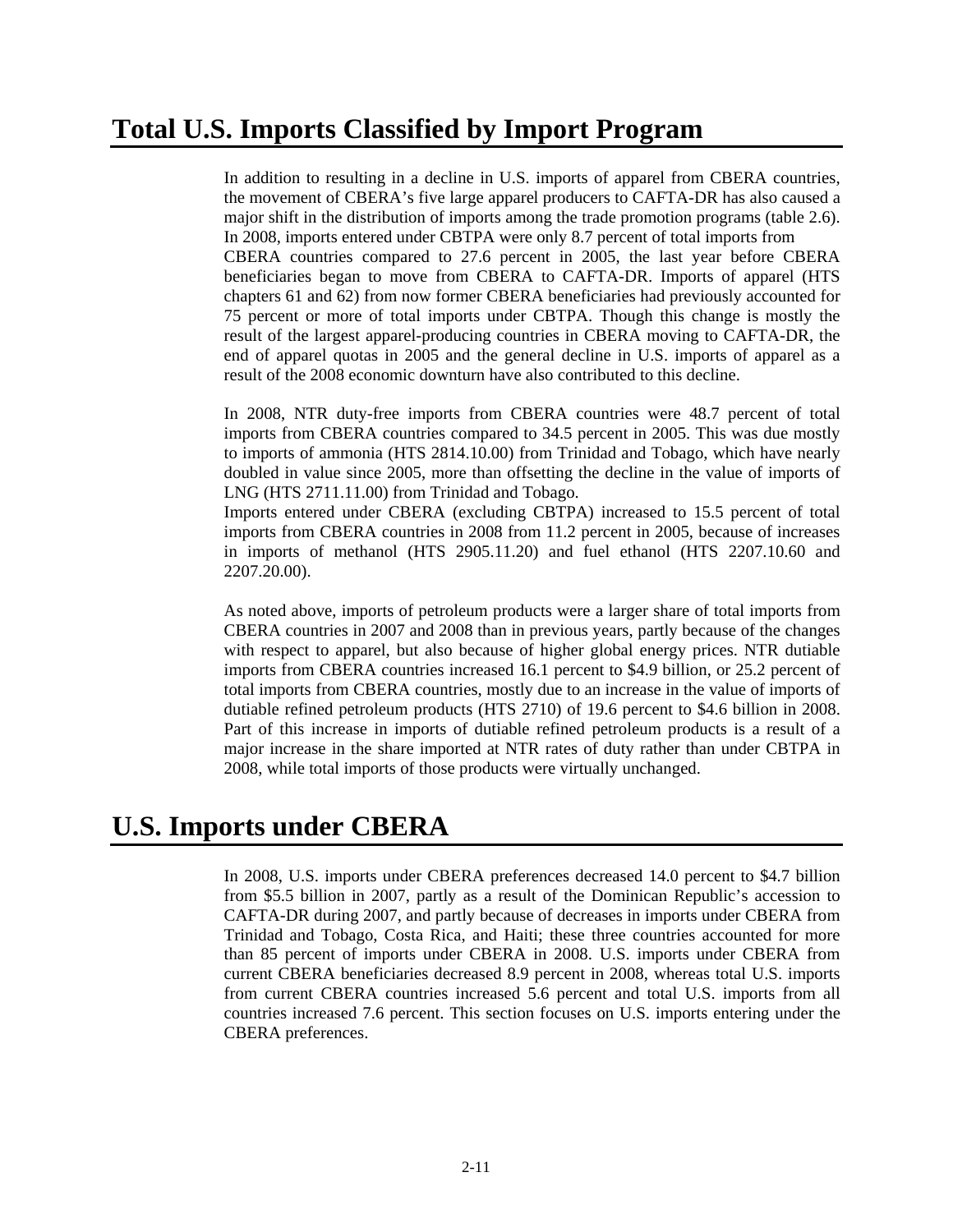| <b>TABLE 2.6</b> U.S. imports for consumption from CBERA countries, by import program, 2004–08 |  |  |  |  |  |
|------------------------------------------------------------------------------------------------|--|--|--|--|--|
|                                                                                                |  |  |  |  |  |

| Program                          | 2004   | 2005             | 2006   | 2007   | 2008   |  |  |  |  |
|----------------------------------|--------|------------------|--------|--------|--------|--|--|--|--|
|                                  |        | Millions of \$   |        |        |        |  |  |  |  |
| <b>NTR</b>                       |        |                  |        |        |        |  |  |  |  |
| <b>Dutiable</b>                  | 6,261  | 7,580            | 5,214  | 4,224  | 4,906  |  |  |  |  |
| Duty-free                        | 9,669  | 10,989           | 9,848  | 8,972  | 9,498  |  |  |  |  |
| CBERA (excluding CBTPA)          | 3,029  | 3,563            | 3,955  | 2,834  | 3,024  |  |  |  |  |
| <b>CBTPA</b>                     | 7,908  | 8,773            | 5,961  | 2,662  | 1,702  |  |  |  |  |
| <b>GSP</b>                       | 349    | 465              | 382    | 154    | 129    |  |  |  |  |
| Other (including U.S. Virgin Is) | 340    | 444              | 395    | 212    | 227    |  |  |  |  |
| Total                            | 27,555 | 31,814           | 25.755 | 19,058 | 19,486 |  |  |  |  |
|                                  |        | Percent of total |        |        |        |  |  |  |  |
| <b>NTR</b>                       |        |                  |        |        |        |  |  |  |  |
| <b>Dutiable</b>                  | 22.7   | 23.8             | 20.2   | 22.2   | 25.2   |  |  |  |  |
| Duty-free                        | 35.1   | 34.5             | 38.2   | 47.1   | 48.7   |  |  |  |  |
| CBERA (excluding CBTPA)          | 11.0   | 11.2             | 15.4   | 14.9   | 15.5   |  |  |  |  |
| <b>CBTPA</b>                     | 28.7   | 27.6             | 23.1   | 14.0   | 8.7    |  |  |  |  |
| <b>GSP</b>                       | 1.3    | 1.5              | 1.5    | 0.8    | 0.7    |  |  |  |  |
| Other (including U.S. Virgin Is) | 1.2    | 1.4              | 1.5    | 1.1    | 1.2    |  |  |  |  |
| Total                            | 100.0  | 100.0            | 100.0  | 100.0  | 100.0  |  |  |  |  |

*Note*: CAFTA-DR entered into force for El Salvador on March 1, 2006; for Honduras and Nicaragua on April 1, 2006; for Guatemala on July 1, 2006; and for the Dominican Republic on March 1, 2007. CAFTA-DR entered into force for Costa Rica on January 1, 2009. Figures for U.S. trade with CBERA countries include trade with El Salvador, Dominican Republic, Guatemala, Honduras, and Nicaragua only for the part of the period 2004–08 during which those countries were eligible for CBERA benefits.

### *U.S. Imports by Country under CBERA*

Table 2.7 shows total U.S. imports under CBERA by country from 2004 to 2008. Trinidad and Tobago, Costa Rica, Haiti, and Jamaica were the principal sources of imports under CBERA, accounting for more than 90 percent of all U.S. imports under CBERA in 2008. Of these four countries, only Jamaica experienced and increase in imports under CBERA in 2008.

### *Product Composition and Leading Imports*

In figure 2.3, changes in imports under CBERA by country are indicated in terms of four major product categories. Of the \$4.7 billion in imports under CBERA in 2008, energy products accounted for 58.6 percent, agricultural products 18.3 percent, textiles and apparel (almost all apparel) 12.9 percent, and other mining and manufacturing 10.2 percent. The composition of imports under CBERA in 2008 was very different from that for 2005. Apparel accounted for more than one-half (53.4 percent) of imports under CBERA in 2005; energy products, for only 24.3 percent. This shift in the composition of imports under CBERA towards energy products and away from apparel was mainly due to apparel-producing countries losing their CBERA eligibility upon accession to CAFTA-DR; through higher prices for energy products; the general decline in U.S. imports of apparel as a result of the 2008 economic downturn; and increased capacity to dehydrate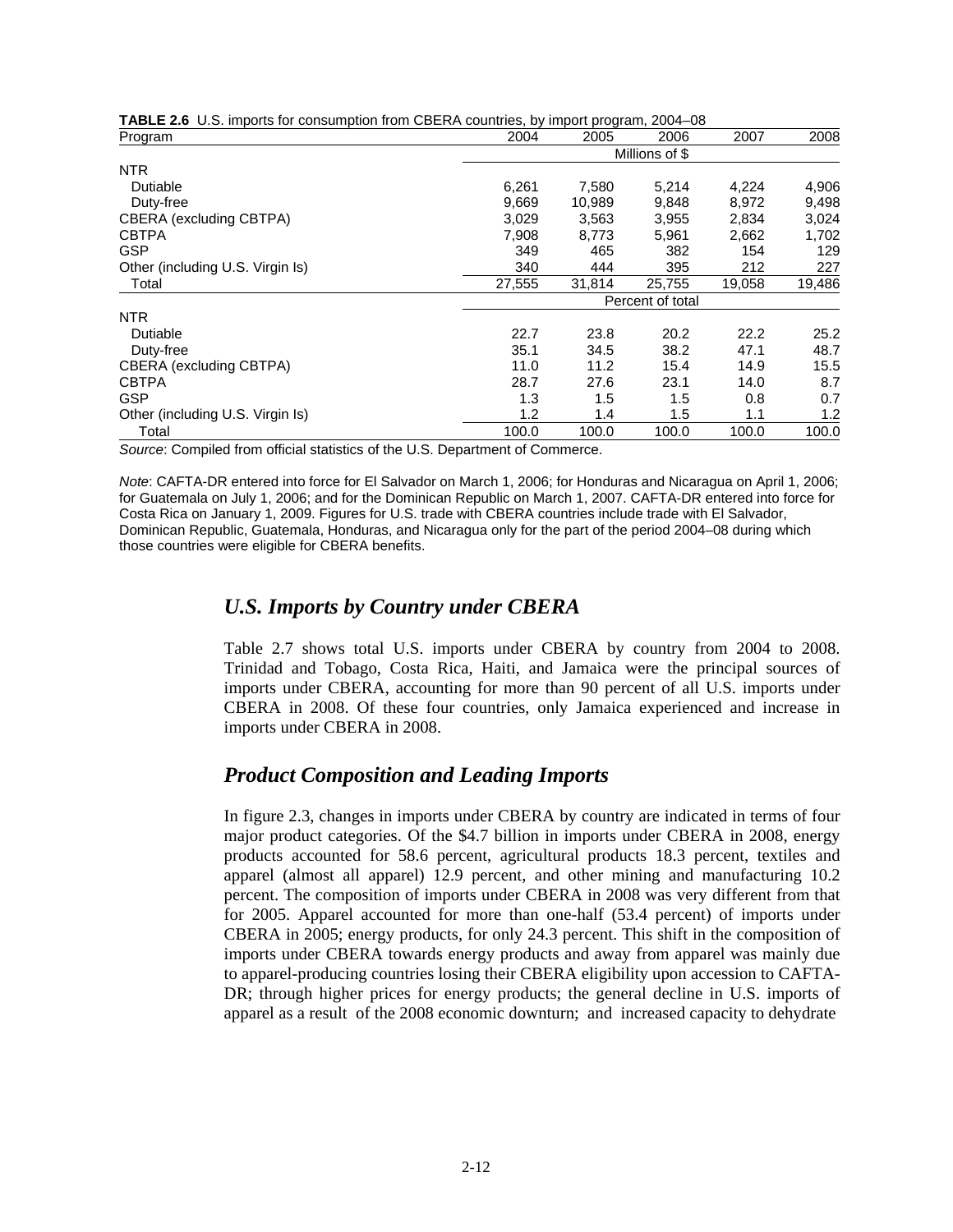| $\overline{\%}$ change,<br>2004<br>2007<br>2007-08<br>2005<br>2006<br>2008<br>Source<br>Millions of \$<br>Current CBERA beneficiaries: <sup>a</sup><br><b>Trinidad and Tobago</b><br>3,677.7<br>2,365.4<br>$-16.5$<br>1,674.4<br>2,734.5<br>2,832.3<br>Costa Rica<br>1,079.0<br>1,157.8<br>1,382.1<br>1,417.9<br>1,252.8<br>$-11.6$<br>379.3<br>430.4<br>405.1<br>$-5.9$<br>Haiti<br>218.3<br>303.4<br>35.5<br>166.7<br>152.2<br>245.8<br>235.9<br>319.6<br>Jamaica<br>92.7<br>111.3<br>125.1<br>137.4<br>141.0<br>2.7<br><b>Bahamas</b><br>44.5<br>137.8<br><b>Belize</b><br>54.7<br>72.2<br>54.5<br>129.5<br>32.8<br>40.8<br>33.8<br>31.2<br>46.5<br>49.0<br>Panama<br>21.0<br>6.7<br>5.1<br>10.1<br>20.6<br>104.1<br>Guyana<br>St. Kitts and Nevis<br>29.7<br>25.2<br>24.8<br>16.2<br>$-13.1$<br>14.1<br>5.2<br>6.8<br>2.2<br>3.6<br>11.9<br>231.6<br><b>Netherlands Antilles</b><br>13.1<br>12.6<br>All other<br>11.1<br>16.5<br>19.3<br>16.9<br>Total<br>3,377.3<br>4,604.5<br>5,960.6<br>5,185.9<br>4,725.7<br>$-8.9$<br>Former CBERA beneficiaries: <sup>b</sup><br>Dominican Republic<br>2,598.3<br>2,483.6<br>310.1<br>0.0<br>$-100.0$<br>2,481.0<br>1,189.5<br>1,246.2<br>652.8<br>0.0<br>0.0<br>N/A<br>Guatemala<br>N/A<br>Honduras<br>2,314.5<br>2,372.3<br>555.9<br>0.0<br>0.0<br>El Salvador<br>1,125.8<br>1,226.0<br>154.1<br>0.0<br>0.0<br>N/A<br>331.2<br>403.8<br>111.0<br>0.0<br>0.0<br>N/A<br>Nicaragua<br>7,559.3<br>7,731.9<br>3,954.9<br>310.1<br>0.0<br>$-100.0$<br>Total<br>10,936.6<br>12,336.4<br>9,915.5<br>5,496.0<br>Grand total<br>4,725.7<br>$-14.0$<br>Percent of total<br>Current CBERA beneficiaries: <sup>a</sup><br><b>Trinidad and Tobago</b><br>15.3<br>22.2<br>51.5<br>$-1.5$<br>37.1<br>50.1<br>25.8<br>Costa Rica<br>9.9<br>9.4<br>13.9<br>26.5<br>0.7 |
|--------------------------------------------------------------------------------------------------------------------------------------------------------------------------------------------------------------------------------------------------------------------------------------------------------------------------------------------------------------------------------------------------------------------------------------------------------------------------------------------------------------------------------------------------------------------------------------------------------------------------------------------------------------------------------------------------------------------------------------------------------------------------------------------------------------------------------------------------------------------------------------------------------------------------------------------------------------------------------------------------------------------------------------------------------------------------------------------------------------------------------------------------------------------------------------------------------------------------------------------------------------------------------------------------------------------------------------------------------------------------------------------------------------------------------------------------------------------------------------------------------------------------------------------------------------------------------------------------------------------------------------------------------------------------------------------------------------------------------------------------------------------------------------------------|
|                                                                                                                                                                                                                                                                                                                                                                                                                                                                                                                                                                                                                                                                                                                                                                                                                                                                                                                                                                                                                                                                                                                                                                                                                                                                                                                                                                                                                                                                                                                                                                                                                                                                                                                                                                                                  |
|                                                                                                                                                                                                                                                                                                                                                                                                                                                                                                                                                                                                                                                                                                                                                                                                                                                                                                                                                                                                                                                                                                                                                                                                                                                                                                                                                                                                                                                                                                                                                                                                                                                                                                                                                                                                  |
|                                                                                                                                                                                                                                                                                                                                                                                                                                                                                                                                                                                                                                                                                                                                                                                                                                                                                                                                                                                                                                                                                                                                                                                                                                                                                                                                                                                                                                                                                                                                                                                                                                                                                                                                                                                                  |
|                                                                                                                                                                                                                                                                                                                                                                                                                                                                                                                                                                                                                                                                                                                                                                                                                                                                                                                                                                                                                                                                                                                                                                                                                                                                                                                                                                                                                                                                                                                                                                                                                                                                                                                                                                                                  |
|                                                                                                                                                                                                                                                                                                                                                                                                                                                                                                                                                                                                                                                                                                                                                                                                                                                                                                                                                                                                                                                                                                                                                                                                                                                                                                                                                                                                                                                                                                                                                                                                                                                                                                                                                                                                  |
|                                                                                                                                                                                                                                                                                                                                                                                                                                                                                                                                                                                                                                                                                                                                                                                                                                                                                                                                                                                                                                                                                                                                                                                                                                                                                                                                                                                                                                                                                                                                                                                                                                                                                                                                                                                                  |
|                                                                                                                                                                                                                                                                                                                                                                                                                                                                                                                                                                                                                                                                                                                                                                                                                                                                                                                                                                                                                                                                                                                                                                                                                                                                                                                                                                                                                                                                                                                                                                                                                                                                                                                                                                                                  |
|                                                                                                                                                                                                                                                                                                                                                                                                                                                                                                                                                                                                                                                                                                                                                                                                                                                                                                                                                                                                                                                                                                                                                                                                                                                                                                                                                                                                                                                                                                                                                                                                                                                                                                                                                                                                  |
|                                                                                                                                                                                                                                                                                                                                                                                                                                                                                                                                                                                                                                                                                                                                                                                                                                                                                                                                                                                                                                                                                                                                                                                                                                                                                                                                                                                                                                                                                                                                                                                                                                                                                                                                                                                                  |
|                                                                                                                                                                                                                                                                                                                                                                                                                                                                                                                                                                                                                                                                                                                                                                                                                                                                                                                                                                                                                                                                                                                                                                                                                                                                                                                                                                                                                                                                                                                                                                                                                                                                                                                                                                                                  |
|                                                                                                                                                                                                                                                                                                                                                                                                                                                                                                                                                                                                                                                                                                                                                                                                                                                                                                                                                                                                                                                                                                                                                                                                                                                                                                                                                                                                                                                                                                                                                                                                                                                                                                                                                                                                  |
|                                                                                                                                                                                                                                                                                                                                                                                                                                                                                                                                                                                                                                                                                                                                                                                                                                                                                                                                                                                                                                                                                                                                                                                                                                                                                                                                                                                                                                                                                                                                                                                                                                                                                                                                                                                                  |
|                                                                                                                                                                                                                                                                                                                                                                                                                                                                                                                                                                                                                                                                                                                                                                                                                                                                                                                                                                                                                                                                                                                                                                                                                                                                                                                                                                                                                                                                                                                                                                                                                                                                                                                                                                                                  |
|                                                                                                                                                                                                                                                                                                                                                                                                                                                                                                                                                                                                                                                                                                                                                                                                                                                                                                                                                                                                                                                                                                                                                                                                                                                                                                                                                                                                                                                                                                                                                                                                                                                                                                                                                                                                  |
|                                                                                                                                                                                                                                                                                                                                                                                                                                                                                                                                                                                                                                                                                                                                                                                                                                                                                                                                                                                                                                                                                                                                                                                                                                                                                                                                                                                                                                                                                                                                                                                                                                                                                                                                                                                                  |
|                                                                                                                                                                                                                                                                                                                                                                                                                                                                                                                                                                                                                                                                                                                                                                                                                                                                                                                                                                                                                                                                                                                                                                                                                                                                                                                                                                                                                                                                                                                                                                                                                                                                                                                                                                                                  |
|                                                                                                                                                                                                                                                                                                                                                                                                                                                                                                                                                                                                                                                                                                                                                                                                                                                                                                                                                                                                                                                                                                                                                                                                                                                                                                                                                                                                                                                                                                                                                                                                                                                                                                                                                                                                  |
|                                                                                                                                                                                                                                                                                                                                                                                                                                                                                                                                                                                                                                                                                                                                                                                                                                                                                                                                                                                                                                                                                                                                                                                                                                                                                                                                                                                                                                                                                                                                                                                                                                                                                                                                                                                                  |
|                                                                                                                                                                                                                                                                                                                                                                                                                                                                                                                                                                                                                                                                                                                                                                                                                                                                                                                                                                                                                                                                                                                                                                                                                                                                                                                                                                                                                                                                                                                                                                                                                                                                                                                                                                                                  |
|                                                                                                                                                                                                                                                                                                                                                                                                                                                                                                                                                                                                                                                                                                                                                                                                                                                                                                                                                                                                                                                                                                                                                                                                                                                                                                                                                                                                                                                                                                                                                                                                                                                                                                                                                                                                  |
|                                                                                                                                                                                                                                                                                                                                                                                                                                                                                                                                                                                                                                                                                                                                                                                                                                                                                                                                                                                                                                                                                                                                                                                                                                                                                                                                                                                                                                                                                                                                                                                                                                                                                                                                                                                                  |
|                                                                                                                                                                                                                                                                                                                                                                                                                                                                                                                                                                                                                                                                                                                                                                                                                                                                                                                                                                                                                                                                                                                                                                                                                                                                                                                                                                                                                                                                                                                                                                                                                                                                                                                                                                                                  |
|                                                                                                                                                                                                                                                                                                                                                                                                                                                                                                                                                                                                                                                                                                                                                                                                                                                                                                                                                                                                                                                                                                                                                                                                                                                                                                                                                                                                                                                                                                                                                                                                                                                                                                                                                                                                  |
|                                                                                                                                                                                                                                                                                                                                                                                                                                                                                                                                                                                                                                                                                                                                                                                                                                                                                                                                                                                                                                                                                                                                                                                                                                                                                                                                                                                                                                                                                                                                                                                                                                                                                                                                                                                                  |
|                                                                                                                                                                                                                                                                                                                                                                                                                                                                                                                                                                                                                                                                                                                                                                                                                                                                                                                                                                                                                                                                                                                                                                                                                                                                                                                                                                                                                                                                                                                                                                                                                                                                                                                                                                                                  |
|                                                                                                                                                                                                                                                                                                                                                                                                                                                                                                                                                                                                                                                                                                                                                                                                                                                                                                                                                                                                                                                                                                                                                                                                                                                                                                                                                                                                                                                                                                                                                                                                                                                                                                                                                                                                  |
|                                                                                                                                                                                                                                                                                                                                                                                                                                                                                                                                                                                                                                                                                                                                                                                                                                                                                                                                                                                                                                                                                                                                                                                                                                                                                                                                                                                                                                                                                                                                                                                                                                                                                                                                                                                                  |
| Haiti<br>2.0<br>2.5<br>3.8<br>7.8<br>8.6<br>0.7                                                                                                                                                                                                                                                                                                                                                                                                                                                                                                                                                                                                                                                                                                                                                                                                                                                                                                                                                                                                                                                                                                                                                                                                                                                                                                                                                                                                                                                                                                                                                                                                                                                                                                                                                  |
| 1.5<br>1.2<br>2.5<br>4.3<br>6.8<br>2.5<br>Jamaica                                                                                                                                                                                                                                                                                                                                                                                                                                                                                                                                                                                                                                                                                                                                                                                                                                                                                                                                                                                                                                                                                                                                                                                                                                                                                                                                                                                                                                                                                                                                                                                                                                                                                                                                                |
| 0.9<br>3.0<br>0.8<br>1.3<br>2.5<br>0.5<br><b>Bahamas</b>                                                                                                                                                                                                                                                                                                                                                                                                                                                                                                                                                                                                                                                                                                                                                                                                                                                                                                                                                                                                                                                                                                                                                                                                                                                                                                                                                                                                                                                                                                                                                                                                                                                                                                                                         |
| 2.7<br>0.7<br>1.0<br>1.7<br><b>Belize</b><br>0.4<br>0.4                                                                                                                                                                                                                                                                                                                                                                                                                                                                                                                                                                                                                                                                                                                                                                                                                                                                                                                                                                                                                                                                                                                                                                                                                                                                                                                                                                                                                                                                                                                                                                                                                                                                                                                                          |
| 0.3<br>0.3<br>1.0<br>0.4<br>Panama<br>0.3<br>0.6                                                                                                                                                                                                                                                                                                                                                                                                                                                                                                                                                                                                                                                                                                                                                                                                                                                                                                                                                                                                                                                                                                                                                                                                                                                                                                                                                                                                                                                                                                                                                                                                                                                                                                                                                 |
| 0.3<br>0.2<br>0.2<br>0.4<br>0.1<br>0.1<br>Guyana                                                                                                                                                                                                                                                                                                                                                                                                                                                                                                                                                                                                                                                                                                                                                                                                                                                                                                                                                                                                                                                                                                                                                                                                                                                                                                                                                                                                                                                                                                                                                                                                                                                                                                                                                 |
| $\binom{c}{ }$<br>0.3<br>0.3<br>St. Kitts and Nevis<br>0.2<br>0.2<br>0.3                                                                                                                                                                                                                                                                                                                                                                                                                                                                                                                                                                                                                                                                                                                                                                                                                                                                                                                                                                                                                                                                                                                                                                                                                                                                                                                                                                                                                                                                                                                                                                                                                                                                                                                         |
| $\binom{c}{ }$<br>$\binom{c}{c}$<br>0.1<br>0.3<br>0.2<br><b>Netherlands Antilles</b><br>0.1                                                                                                                                                                                                                                                                                                                                                                                                                                                                                                                                                                                                                                                                                                                                                                                                                                                                                                                                                                                                                                                                                                                                                                                                                                                                                                                                                                                                                                                                                                                                                                                                                                                                                                      |
| 0.3<br>0.1<br>All other<br>0.1<br>0.1<br>0.1<br>0.4                                                                                                                                                                                                                                                                                                                                                                                                                                                                                                                                                                                                                                                                                                                                                                                                                                                                                                                                                                                                                                                                                                                                                                                                                                                                                                                                                                                                                                                                                                                                                                                                                                                                                                                                              |
| 30.9<br>37.3<br>60.1<br>94.4<br>100.0<br>$\overline{5.6}$<br>Total                                                                                                                                                                                                                                                                                                                                                                                                                                                                                                                                                                                                                                                                                                                                                                                                                                                                                                                                                                                                                                                                                                                                                                                                                                                                                                                                                                                                                                                                                                                                                                                                                                                                                                                               |
| Former CBERA beneficiaries: <sup>b</sup>                                                                                                                                                                                                                                                                                                                                                                                                                                                                                                                                                                                                                                                                                                                                                                                                                                                                                                                                                                                                                                                                                                                                                                                                                                                                                                                                                                                                                                                                                                                                                                                                                                                                                                                                                         |
| Dominican Republic<br>23.8<br>20.1<br>25.0<br>0.0<br>$-5.6$<br>5.6                                                                                                                                                                                                                                                                                                                                                                                                                                                                                                                                                                                                                                                                                                                                                                                                                                                                                                                                                                                                                                                                                                                                                                                                                                                                                                                                                                                                                                                                                                                                                                                                                                                                                                                               |
| Guatemala<br>10.9<br>10.1<br>0.0<br>0.0<br>0.0<br>6.6                                                                                                                                                                                                                                                                                                                                                                                                                                                                                                                                                                                                                                                                                                                                                                                                                                                                                                                                                                                                                                                                                                                                                                                                                                                                                                                                                                                                                                                                                                                                                                                                                                                                                                                                            |
| Honduras<br>21.2<br>19.2<br>5.6<br>0.0<br>0.0<br>0.0                                                                                                                                                                                                                                                                                                                                                                                                                                                                                                                                                                                                                                                                                                                                                                                                                                                                                                                                                                                                                                                                                                                                                                                                                                                                                                                                                                                                                                                                                                                                                                                                                                                                                                                                             |
| 10.3<br>9.9<br>1.6<br>0.0<br>0.0<br>0.0<br>El Salvador                                                                                                                                                                                                                                                                                                                                                                                                                                                                                                                                                                                                                                                                                                                                                                                                                                                                                                                                                                                                                                                                                                                                                                                                                                                                                                                                                                                                                                                                                                                                                                                                                                                                                                                                           |
| 3.0<br>3.3<br>1.1<br>0.0<br>0.0<br>0.0<br>Nicaragua                                                                                                                                                                                                                                                                                                                                                                                                                                                                                                                                                                                                                                                                                                                                                                                                                                                                                                                                                                                                                                                                                                                                                                                                                                                                                                                                                                                                                                                                                                                                                                                                                                                                                                                                              |
| Total<br>69.1<br>62.7<br>39.9<br>5.6<br>0.0<br>$-5.6$                                                                                                                                                                                                                                                                                                                                                                                                                                                                                                                                                                                                                                                                                                                                                                                                                                                                                                                                                                                                                                                                                                                                                                                                                                                                                                                                                                                                                                                                                                                                                                                                                                                                                                                                            |
| 100.0<br>100.0<br>100.0<br>100.0<br>100.0<br>$\overline{0.0}$<br>Grand total                                                                                                                                                                                                                                                                                                                                                                                                                                                                                                                                                                                                                                                                                                                                                                                                                                                                                                                                                                                                                                                                                                                                                                                                                                                                                                                                                                                                                                                                                                                                                                                                                                                                                                                     |

**TABLE 2.7** U.S. imports for consumption under CBERA, by source, 2004–08

*Note*: CAFTA-DR entered into force for El Salvador on March 1, 2006; for Honduras and Nicaragua on April 1, 2006; for Guatemala on July 1, 2006; and for the Dominican Republic on March 1, 2007. CAFTA-DR entered into force for Costa Rica on January 1, 2009. Figures for U.S. trade with CBERA countries include trade with El Salvador, Dominican Republic, Guatemala, Honduras, and Nicaragua only for the part of the period 2004–08 during which those countries were eligible for CBERA benefits. Table E.4 of appendix E is a longer version of this table which includes all 24 current and former CBERA beneficiaries.

a Countries that were CBERA beneficiaries as of December 31, 2008.

<sup>b</sup> Countries for which U.S.-CAFTA-DR entered into force before January 1, 2009.

 $\textdegree$  Absolute value less than 0.05 percent.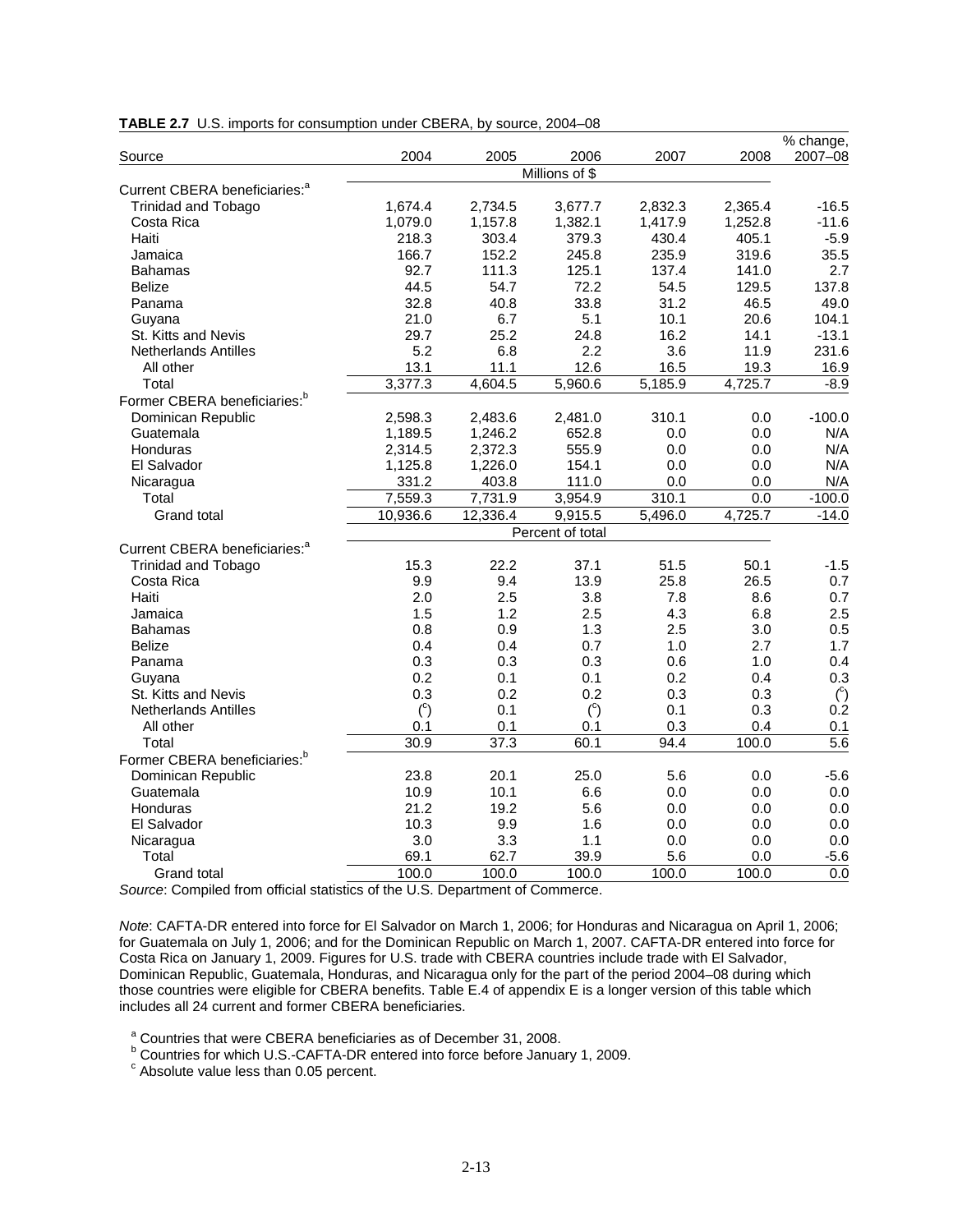

**FIGURE 2.3** U.S. imports under CBERA, by major product categories, 2004–08

*Note*: CAFTA-DR entered into force for El Salvador on March 1, 2006; for Honduras and Nicaragua on April 1, 2006; for Guatemala on July 1, 2006; and for the Dominican Republic on March 1, 2007. CAFTA-DR entered into force for Costa Rica on January 1, 2009. Figures for U.S. trade with CBERA countries include trade with El Salvador, Dominican Republic, Guatemala, Honduras, and Nicaragua only for the part of the period 2004–08 during which those countries were eligible for CBERA benefits.

> ethanol in CBERA countries were also contributing factors. These factors are discussed in more detail in the relevant sections below as well as in chapter  $3<sup>6</sup>$

#### **Mineral Fuels and Other Energy Products**

The value of U.S. imports of energy products under CBERA was \$3.1 billion in 2007 and \$2.8 billion in 2008, compared to \$3.0 billion in 2005 (table 2.8). In 2008, U.S. imports of energy products under CBERA from current CBERA beneficiaries increased 0.3 percent, whereas total U.S. imports of energy products increased 37.5 percent. Imports of  $methanol<sup>7</sup> (HTS 2905.11.20)$  and light crude oil (HTS 2709.00.20) accounted for about 75 percent of all U.S. imports of energy products under CBERA in 2008. Trinidad and Tobago was the principal source of imports of energy products under CBERA, accounting for more than 80 percent of these imports. The largest increases in U.S. imports of energy products under CBERA in 2008 were from Jamaica, Belize, and Costa Rica; imports from Trinidad and Tobago, however, declined.

 <sup>6</sup> Tables showing imports for consumption under CBERA by major product categories (HTS chapter) and product (HTS subheading) can be found in appendix E (tables E.1 and E.2.). Additionally, table E.6 of appendix E gives imports for consumption under CBERA by product (HTS subheading) and source country.

 $\frac{7}{1}$  Methanol is discussed in more detail in chap. 3 of this report.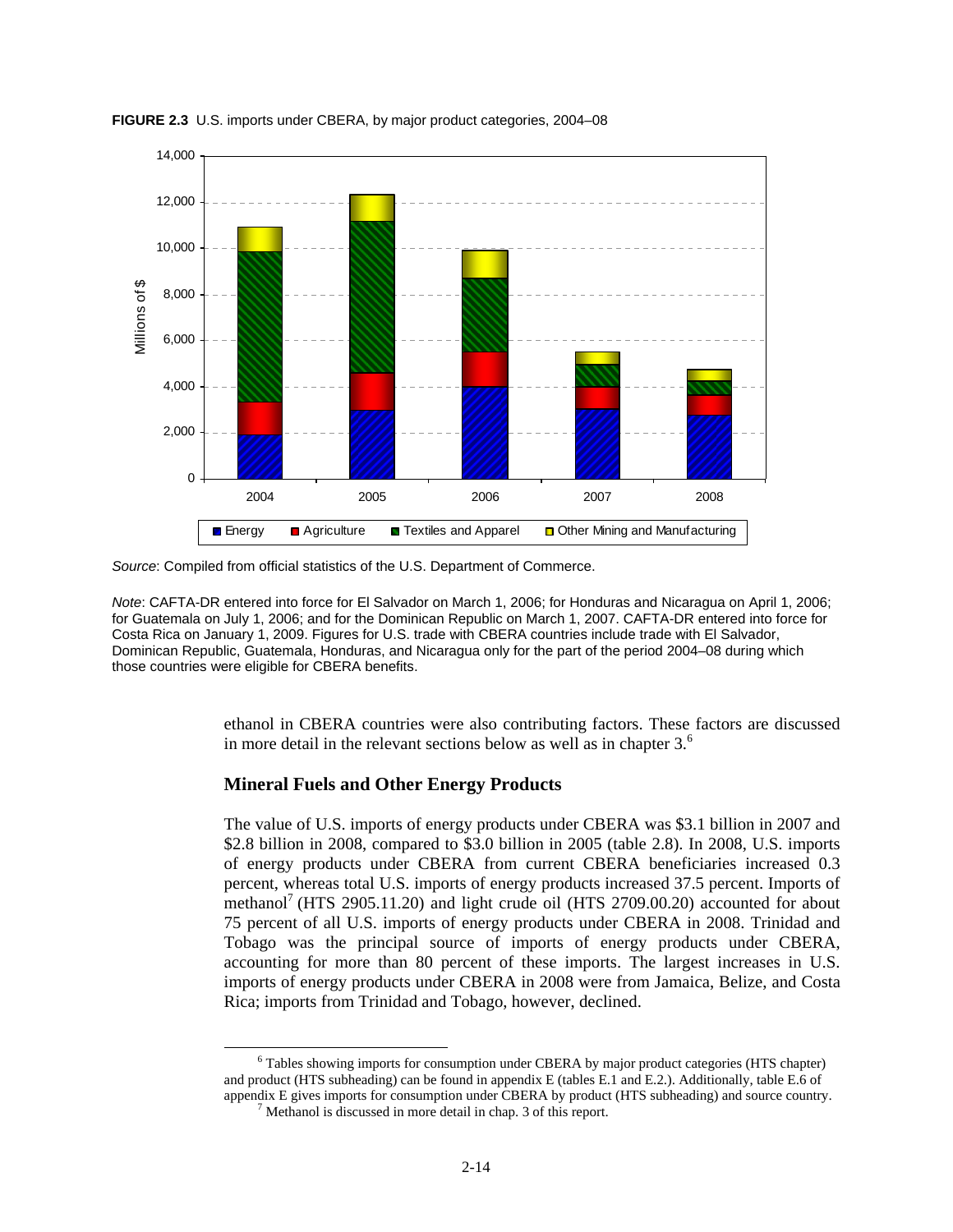|                                                                                                                                                             |                                                                      |                                       |                                         |                                                 |                                        | % change,                                   |
|-------------------------------------------------------------------------------------------------------------------------------------------------------------|----------------------------------------------------------------------|---------------------------------------|-----------------------------------------|-------------------------------------------------|----------------------------------------|---------------------------------------------|
| Product Category (HS/HTS code)                                                                                                                              | Source                                                               | 2005                                  | 2006                                    | 2007                                            | 2008                                   | $2007 - 08$                                 |
|                                                                                                                                                             |                                                                      |                                       | Millions of \$                          |                                                 |                                        |                                             |
| Methanol (methyl alcohol), other than<br>imported only for use in producing synthetic<br>natural gas (sng) or for direct use as fuel<br>(HTS 2905.11.20)    | Trinidad and Tobago<br>Dominican Republic<br>Total                   | 0.0<br>700.6                          | 1,029.7                                 | 700.6 1,029.7 1,004.2 1,175.2<br>0.0<br>1,004.2 | 0.0<br>1,175.2                         | 17.0<br>N/A<br>17.0                         |
| Petroleum oils and oils from bituminous<br>minerals, crude (HTS 2709.00)                                                                                    | Trinidad and Tobago<br><b>Belize</b><br>Guatemala<br>Total           | 0.0<br>131.9<br>1,207.9               | 1,076.0 1,678.3 1,299.3<br>15.5<br>76.5 | 10.2<br>0.0<br>1,770.4 1,309.5                  | 813.3<br>90.7<br>0.0<br>904.0          | $-37.4$<br>792.8<br>N/A<br>$-31.0$          |
| Fuel ethanol (HTS 2207.10.60 and<br>2207.20.00)                                                                                                             | Jamaica<br>Trinidad and Tobago<br>Costa Rica<br>El Salvador<br>Total | 63.0<br>19.1<br>61.3<br>40.4<br>183.8 | 164.6<br>37.0<br>77.4<br>10.2<br>289.2  | 161.9<br>83.8<br>82.7<br>0.0<br>328.4           | 253.5<br>160.4<br>89.1<br>0.0<br>503.1 | 56.6<br>91.5<br>7.7<br>N/A<br>53.2          |
| Light oils and preparations from petroleum<br>oils & oils from bituminous min. or preps<br>70%+ by wt. from petro. oils or bituminous<br>min. (HTS 2710.11) | Trinidad and Tobago<br>All other<br>Total                            | 381.4<br>381.5                        | 316.8<br>316.8                          | 333.1<br>0.0<br>333.1                           | 165.0<br>0.0<br>165.0                  | $-50.5$<br>N/A<br>$-50.5$                   |
| Petroleum oils & oils (not light) from<br>bituminous minerals or preps n.e.s.o.i.<br>70%+ by wt. from petroleum oils or<br>bituminous min. (HTS 2710.19)    | Trinidad and Tobago<br>Panama<br>All other<br>Total                  | 517.9<br>0.0<br>0.5<br>518.3          | 577.4<br>0.0<br>9.3<br>586.7            | 76.9<br>$^{\text{a}}$<br>0.0<br>77.0            | 13.9<br>6.3<br>0.0<br>20.2             | $-81.9$<br>$\binom{b}{b}$<br>N/A<br>$-73.8$ |
| Waste petroleum oils & oils from bituminous<br>min. or preps n.e.s.o.i. 70%+ by wt. from<br>petro. oils or bituminous min., n.e.s.o.i.<br>(HTS 2710.99)     | All countries<br>Grand total                                         | 0.0                                   | 0.1                                     | 0.1<br>2,992.1 3,992.8 3,052.2 2,767.8          | 0.3                                    | 356.8<br>$-9.3$                             |
|                                                                                                                                                             |                                                                      |                                       |                                         |                                                 |                                        |                                             |

|  |  |  |  |  |  |  | TABLE 2.8 Energy products: leading U.S. imports for consumption under CBERA, by product and source, 2005-08 |  |
|--|--|--|--|--|--|--|-------------------------------------------------------------------------------------------------------------|--|
|--|--|--|--|--|--|--|-------------------------------------------------------------------------------------------------------------|--|

*Note*: The abbreviation "n.e.s.o.i." stands for "not elsewhere specified or otherwise included."

 $^{\circ}$  Less than \$50,000.

**b** Greater than 10,000 percent.

U.S. imports of energy products under CBERA from Trinidad and Tobago decreased 16.8 percent from \$2.8 billion in 2007 to \$2.3 billion in 2008. However, imports of methanol (HTS 2905.11.20) from Trinidad and Tobago increased 17.0 percent to \$1.2 billion because of higher prices. Methanol accounted for more than one-half of all imports of energy products under CBERA from Trinidad and Tobago. Trinidad and Tobago was also the source for more than 90 percent of the imports of petroleum and petroleum products (HTS 2709 and 2710) under CBERA. Imports of light crude oil (HTS 2709.00.20) under CBERA from Trinidad and Tobago decreased 37.4 percent to \$813 million due primarily to a more than 50 percent decline in quantity, while imports of fuel oil (HTS 2710.11 and 2710.19) from Trinidad and Tobago also declined sharply.<sup>8</sup>

 <sup>8</sup> Although imports of fuel oil (HTS 2710.11 and 2710.19) under CBERA from Trinidad and Tobago were far lower in 2008 than they were in 2007, total imports of light and heavy oils from bituminous minerals from Trinidad and Tobago actually increased 1.6 percent. The reason for the difference in CBERA preference utilization from 2007 to 2008 has not been determined.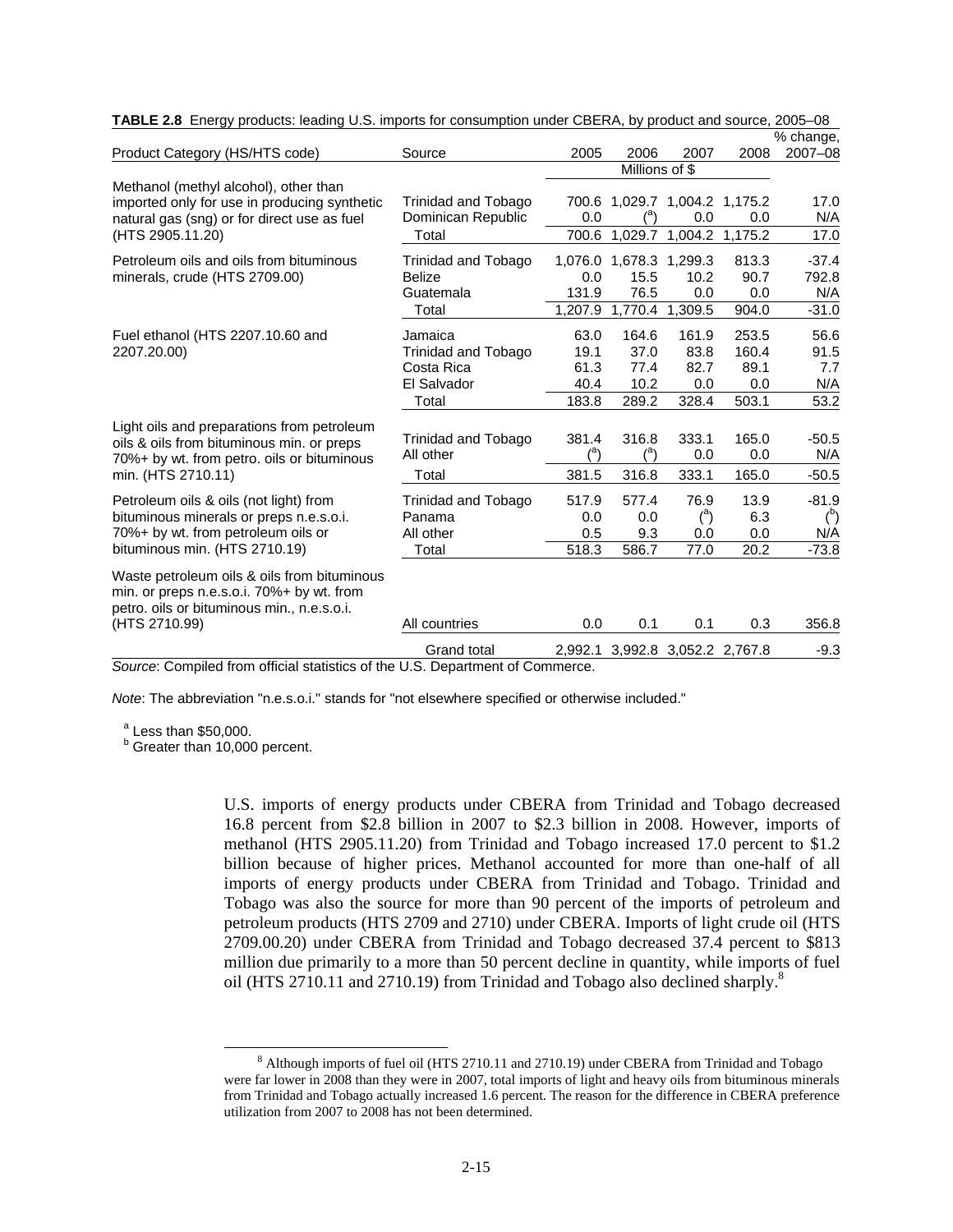Besides Trinidad and Tobago, Belize was the only other source for imports of crude oil under CBERA in 2008. U.S. imports of light crude oil (HTS 2709.00.20) from Belize increased almost eight-fold to \$90.7 million in 2008 because of increased Belizean production.<sup>9</sup>

#### *Ethanol*

The United States provides a volumetric ethanol excise tax credit (VEETC) of 45 cents per gallon to U.S. companies that produce gasoline-ethanol blends using either domestically produced or imported ethanol.<sup>10</sup> The NTR ad valorem tariff rates for ethanol are 1.9 percent (denatured) and 2.5 percent (undenatured). There is an additional duty of 54 cents per gallon on imports of fuel ethanol entered nonpreferentially.<sup>11</sup> Section 7 of the Steel Trade Liberalization Program Implementation Act of 1989 allows CBERA countries to process (dehydrate) ethanol from non-indigenous feedstocks and ship it to the United States free of all duties.<sup>12</sup> Such imports are subject to a quota of 7 percent of U.S. consumption; U.S. consumption was 453 million gallons in 2008. The quota has never been filled. There is an additional quota (which has never been used) of 35 million gallons for ethanol processed from at least 30 percent indigenous feedstocks, and unlimited duty-free access is granted to ethanol processed from at least 50 percent indigenous feedstocks. However, it is believed that CBERA countries have yet to use indigenous feedstocks to process ethanol for shipment to the United States. Virtually all non-indigenous feedstocks in recent years have been hydrous ethanol from Brazil, though the government of Jamaica has indicated that it intends to process ethanol from locally grown sugarcane feedstock for shipment to the United States some time in the future.<sup>13</sup>

U.S. imports of fuel ethanol (HTS 2207.10.60 and 2207.20.00) under CBERA increased 53.2 percent from \$328 million in 2007 to \$503 million in 2008 due to mandated consumption in the United States, higher prices, and increased regional processing capacity. In Jamaica, a new dehydration plant came on line in the second half of 2007. The new plant increased Jamaica's processing capacity from 90 million gallons per year (mgy) to 150 mgy, increasing U.S. imports of fuel ethanol from Jamaica by 56.6 percent to \$254 million in 2008.<sup>14</sup> In late 2007, Trinidad and Tobago doubled its annual ethanol dehydration capacity to 100 mgy through expansion of its processing facility.<sup>15</sup> As a result, imports of fuel ethanol from Trinidad and Tobago increased 91.5 percent to \$160 million in 2008. Imports from Trinidad and Tobago are expected to increase further in the future after a new 100 mgy dehydration expansion is completed in the second half of 2009.16 Costa Rica maintains a 60 mgy dehydration facility. Higher prices increased the value of U.S. imports of fuel ethanol from Costa Rica by 7.7 percent to \$89.1 million in 2008, despite a 9.3 percent decline in volume. $^{17}$ 

 $\overline{9}$ 

<sup>&</sup>lt;sup>9</sup> Department of Energy, Energy Information Administration, "Country Energy Profiles: Belize."<br><sup>10</sup> The VEETC was 51 cents per gallon during 2008. Pub. L. 110-234 § 15331.<br><sup>11</sup> This additional duty must be renewed period L. 110-234 § 15331. See HTS headings 9901.00.50 and 9901.00.52.<br><sup>12</sup> Pub. L. 101-221, § 7(a).<br><sup>13</sup> Embassy of Jamaica. written testimony to the USITC. June 30, 2009, 4–5.

 $14$  Industry representative, e-mail message to Commission staff, July 15, 2009. 15 Ibid.

<sup>16</sup> Ibid.

<sup>&</sup>lt;sup>17</sup> Costa Rica, like other CAFTA-DR beneficiaries, will continue to have access to the U.S. ethanol market on beneficial terms post accession to CAFTA-DR.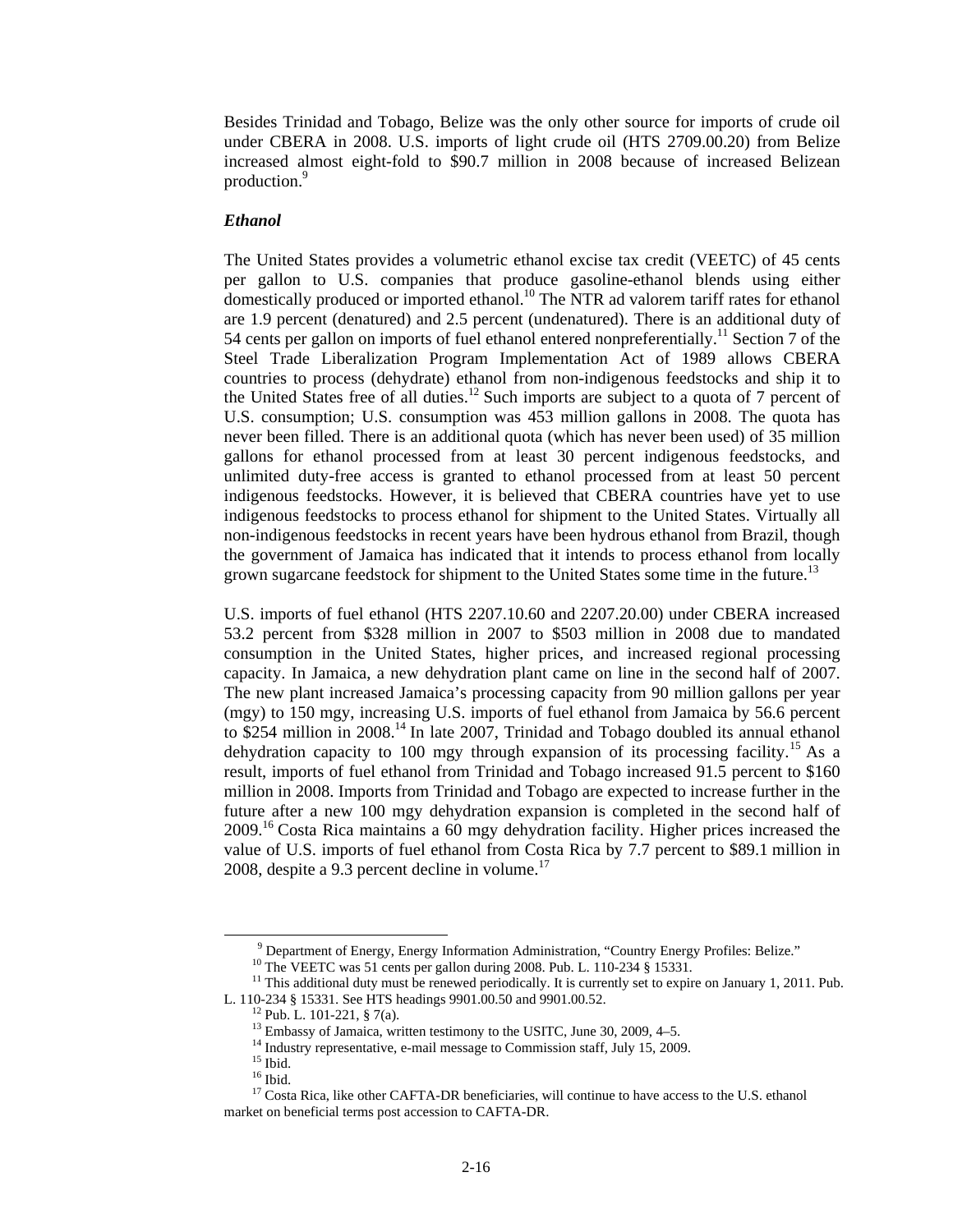Several major ethanol policy changes during 2007–08 served to increase U.S. demand for ethanol and prompt increases in processing capacity in CBERA countries. In 2007, the Energy Independence and Security Act (EISA) substantially increased mandatory blending quantities for ethanol in motor fuels, created new categories of renewable fuels based on feedstocks, and established environmental restrictions, including greenhouse gas reduction standards.18 In 2008, the Food, Conservation, and Energy Act of 2008 extended the additional fuel ethanol duty until January 1, 2011, and effectively eliminated a duty drawback provision that allowed duty-free imports of ethanol directly from Brazil.<sup>19</sup>

#### **Agricultural Products**

The value of U.S. imports of agricultural products under CBERA was \$957 million in 2007 and \$866 million in 2008, compared to \$1.6 billion in 2005 (table 2.9). In 2008, U.S. imports of agriculture products under CBERA from current CBERA beneficiaries decreased 9.5 percent, whereas total global U.S. imports of agricultural products increased 8.3 percent. Imports of edible fruits and nuts (HTS chapter 08), edible vegetables and roots (HTS chapter 07), and prepared vegetables, fruits, and nuts (HTS chapter 20) accounted for 80 percent of all U.S. imports of agriculture products under CBERA in 2008. Costa Rica was the principal source of imports of agricultural products under CBERA, accounting for more than 80 percent of these imports. The largest increases in U.S. imports of agricultural products under CBERA in 2008 were from Jamaica, Panama, and Belize, whereas imports from Costa Rica and Trinidad and Tobago decreased.

U.S. imports of agricultural products under CBERA from Costa Rica decreased 5.0 percent from \$748 million in 2007 to \$711 million in 2008. In 2008, imports of pineapples from Costa Rica increased 4.1 percent to \$389 million and accounted for more than 80 percent of all U.S. imports of pineapples. More than one-half of U.S. imports of agricultural products under CBERA from Costa Rica were pineapples (HTS 0804.30). Other agricultural CBERA imports from Costa Rica experiencing growth in 2008 included cassavas (HTS 0714.10), yams (HTS 0714.90.20), and prepared bananas (HTS 2008.99.13). Imports of frozen orange juice (HTS 2009.11.00), however, decreased by more than one-half compared to 2007, dropping to \$38.9 million or about their 2006 levels. In 2007, imports of frozen orange juice had increased by more than 100 percent to \$80.7 million because U.S. crop damage from hurricanes, citrus canker disease, and a freeze increased the need for imports. 20 Imports under CBERA from Costa Rica of cantaloupes (HTS 0807.19.20), cane sugar (HTS 1701.11), and unrooted cuttings and slips of live plants (HTS 0602.10.00) all also decreased in 2008.

U.S. imports of agricultural products under CBERA from Jamaica increased 23.0 percent from \$35.6 million in 2007 to \$43.8 million in 2008. Yam imports (HTS 0714.90.20) increased 28.8 percent to \$15.6 million, or more than one-third of imports of agricultural

 $18$  Pub. L. 110-140,  $8$  202

<sup>&</sup>lt;sup>19</sup> Pub. L. 110-234, §§ 15333–4. According to one source from Trinidad and Tobago, the current ethanol regime is critical to the survival of the ethanol industry in the Caribbean, because "an open and duty-free ethanol regime for all producers/exporters" would "seriously hinder the CBI/CBERA ethanol industry which cannot compete with Brazilian ethanol." Trinidad Bulk Traders, Ltd., written submission to the USITC, June

<sup>30, 2009, 8–9.&</sup>lt;br><sup>20</sup> Ellis, "Fla. Orange Crop Expected To Be Lower This Year," Savannah Morning News, March 11, 2007.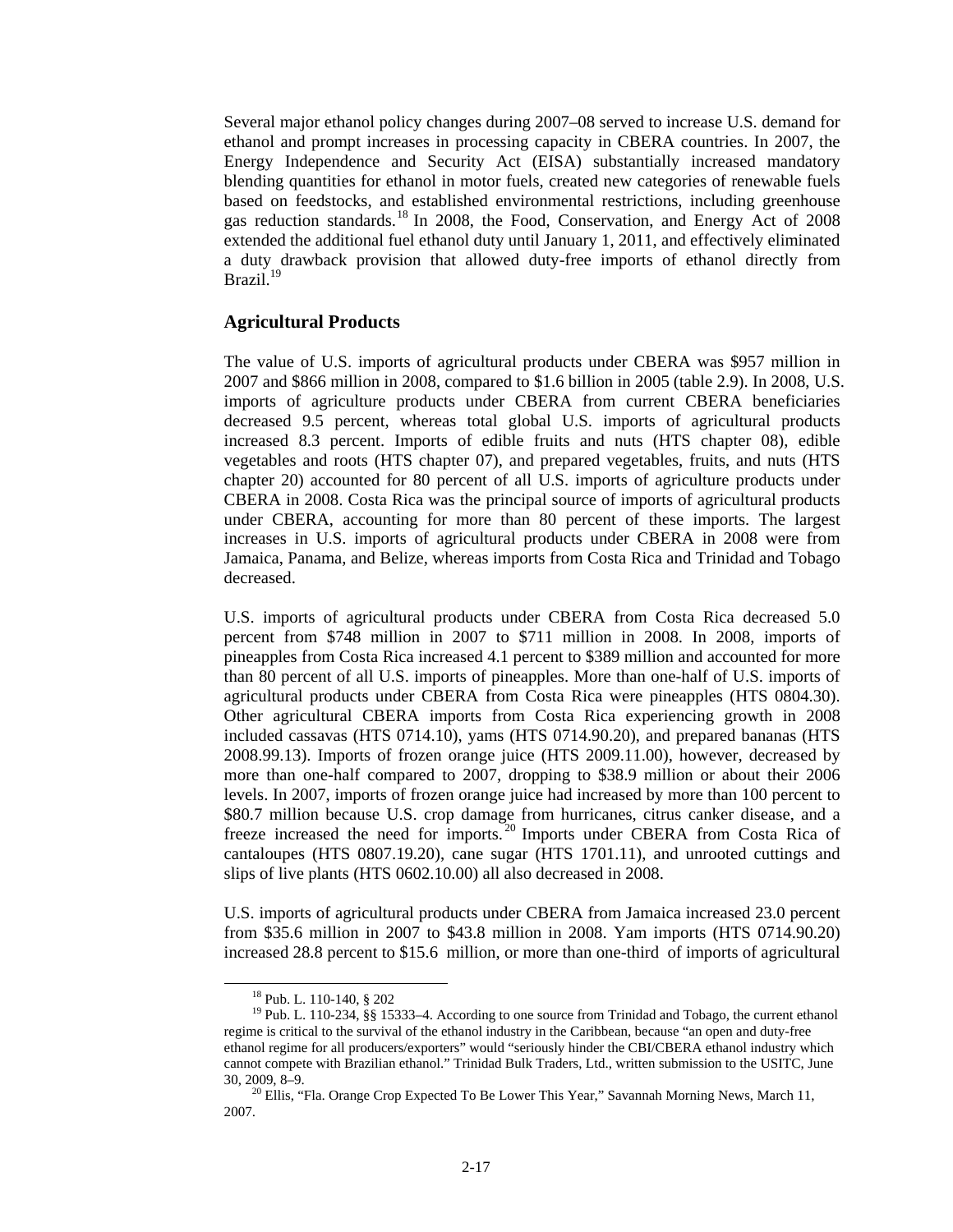|                       |                                                                                                                        |                 |                 |       |       | % change, |
|-----------------------|------------------------------------------------------------------------------------------------------------------------|-----------------|-----------------|-------|-------|-----------|
| Source                | Product Category (HS/HTS number)                                                                                       | 2005            | 2006            | 2007  | 2008  | 2007-08   |
|                       |                                                                                                                        |                 | Millions of $$$ |       |       |           |
| Costa Rica            | Pineapples, fresh or dried (HTS 0804.30)                                                                               | 206.2           | 390.1           | 373.4 | 388.9 | 4.1       |
|                       | Cassava (manioc) fresh, chilled, frozen or dried,<br>whether or not sliced or in the form of pellets (HTS              |                 |                 |       |       |           |
|                       | 0714.10)                                                                                                               | 33.9            | 25.6            | 28.2  | 43.7  | 54.8      |
|                       | Orange juice, frozen, unfermented and not containing                                                                   |                 |                 |       |       |           |
|                       | added spirit (HTS 2009.11.00)                                                                                          | 25.0            | 38.1            | 80.7  | 38.9  | $-51.8$   |
|                       | Cantaloupes, fresh, if entered during the periods from                                                                 |                 |                 |       |       |           |
|                       | January 1 through July 31 or September 16 to                                                                           |                 |                 |       |       |           |
|                       | December 31, inclusive (HTS 0807.19.20)                                                                                | 41.0            | 39.8            | 39.1  | 27.8  | $-28.9$   |
|                       | Unrooted cuttings and slips of live plants (HTS                                                                        |                 |                 |       |       |           |
|                       | 0602.10.00)<br>Fresh cut, anthuriums, alstroemeria, gypsophilia, lilies,                                               | 20.1            | 24.2            | 24.5  | 22.7  | $-7.4$    |
|                       | snapdragons and flowers, n.e.s.o.i. (HTS                                                                               |                 |                 |       |       |           |
|                       | $0603.19.00^a$ )                                                                                                       | 22.0            | 27.7            | 23.3  | 20.7  | $-11.1$   |
|                       | Banana pulp, otherwise prepared or preserved,                                                                          |                 |                 |       |       |           |
|                       | n.e.s.o.i. (HTS 2008.99.13)                                                                                            | 9.2             | 12.5            | 15.1  | 17.1  | 13.1      |
|                       | Cane sugar, raw, in solid form, not containing added                                                                   |                 |                 |       |       |           |
|                       | flavoring or coloring matter (HTS 1701.11)                                                                             | 3.5             | 8.8             | 37.2  | 17.1  | $-54.0$   |
|                       | Meat of bovine animals, boneless, frozen (HTS                                                                          |                 |                 |       |       |           |
|                       | 0202.30)<br>Fresh or chilled yams, whether or not sliced or in the                                                     | 14.3            | 11.7            | 10.3  | 15.1  | 46.5      |
|                       | form of pellets (HTS 0714.90.20)                                                                                       | 10.7            | 7.9             | 10.7  | 13.9  | 30.0      |
|                       | All other                                                                                                              | 91.1            | 95.5            | 105.6 | 104.8 | $-0.8$    |
|                       | Total                                                                                                                  | 477.1           | 681.9           | 748.1 | 710.6 | $-5.0$    |
|                       |                                                                                                                        |                 |                 |       |       |           |
| Jamaica               | Fresh or chilled yams, whether or not sliced or in the<br>form of pellets (HTS 0714.90.20)                             | 10.6            | 10.1            | 12.1  | 15.6  | 28.8      |
|                       | All other                                                                                                              | 23.9            | 21.2            | 23.5  | 28.3  | 20.0      |
|                       | Total                                                                                                                  | 34.5            | 31.4            | 35.6  | 43.8  | 23.0      |
|                       |                                                                                                                        |                 |                 |       |       |           |
| Belize                | Orange juice, frozen, unfermented and not containing<br>added spirit (HTS 2009.11.00)                                  | 16.6            | 13.3            | 19.2  | 25.6  | 33.0      |
|                       | Papayas (papaws), fresh (HTS 0807.20.00)                                                                               | 12.9            | 15.6            | 13.4  | 10.9  | $-18.7$   |
|                       | All other                                                                                                              | 8.6             | 9.8             | 1.0   | 1.3   | 29.1      |
|                       | Total                                                                                                                  | 38.1            | 38.7            | 33.7  | 37.8  | 12.3      |
| Panama                |                                                                                                                        |                 |                 |       |       |           |
|                       | Cane sugar, raw, in solid form, not containing added<br>flavoring or coloring matter (HTS 1701.11)                     | 15.7            | 8.2             | 7.9   | 15.9  | 102.2     |
|                       | All other                                                                                                              | 14.7            | 17.0            | 18.5  | 14.8  | $-20.3$   |
|                       | Total                                                                                                                  | 30.4            | 25.2            | 26.4  | 30.7  | 16.2      |
|                       |                                                                                                                        |                 |                 |       |       |           |
| Tobago                | Trinidad and Tunas, skipjack and bonito (sarda spp), prepared or<br>preserved, whole or in pieces, but not minced (HTS |                 |                 |       |       |           |
|                       | 1604.14)                                                                                                               | 19.4            | 19.3            | 15.7  | 15.1  | $-3.5$    |
|                       | All other                                                                                                              | 7.1             | 5.7             | 8.4   | 6.7   | $-19.7$   |
|                       | Total                                                                                                                  | 26.5            | 25.0            | 24.0  | 21.8  | $-9.2$    |
|                       |                                                                                                                        |                 |                 |       |       |           |
| CAFTA-DR<br>countries | Total                                                                                                                  | 962.9           | 711.0           | 69.0  | 0.0   | $-100.0$  |
|                       |                                                                                                                        |                 |                 |       |       |           |
| All other             |                                                                                                                        |                 |                 |       |       |           |
| CBERA                 |                                                                                                                        |                 |                 |       |       |           |
| countries             | Total                                                                                                                  | 15.8            | 16.4            | 19.8  | 21.4  | 8.3       |
|                       | Grand total                                                                                                            | 1,585.5 1,529.6 |                 | 956.6 | 866.1 | $-9.5$    |
|                       | Source: Compiled from official statistics of the U.S. Department of Commerce.                                          |                 |                 |       |       |           |

**TABLE 2.9** Agriculture: Leading U.S. imports for consumption under CBERA, by product and source, 2005–08

*Note*: The abbreviation "n.e.s.o.i." stands for "not elsewhere specified or otherwise included."

<sup>a</sup> Trade in 2005 and 2006 reported under HTS items 0603.10.70 and 0603.10.80.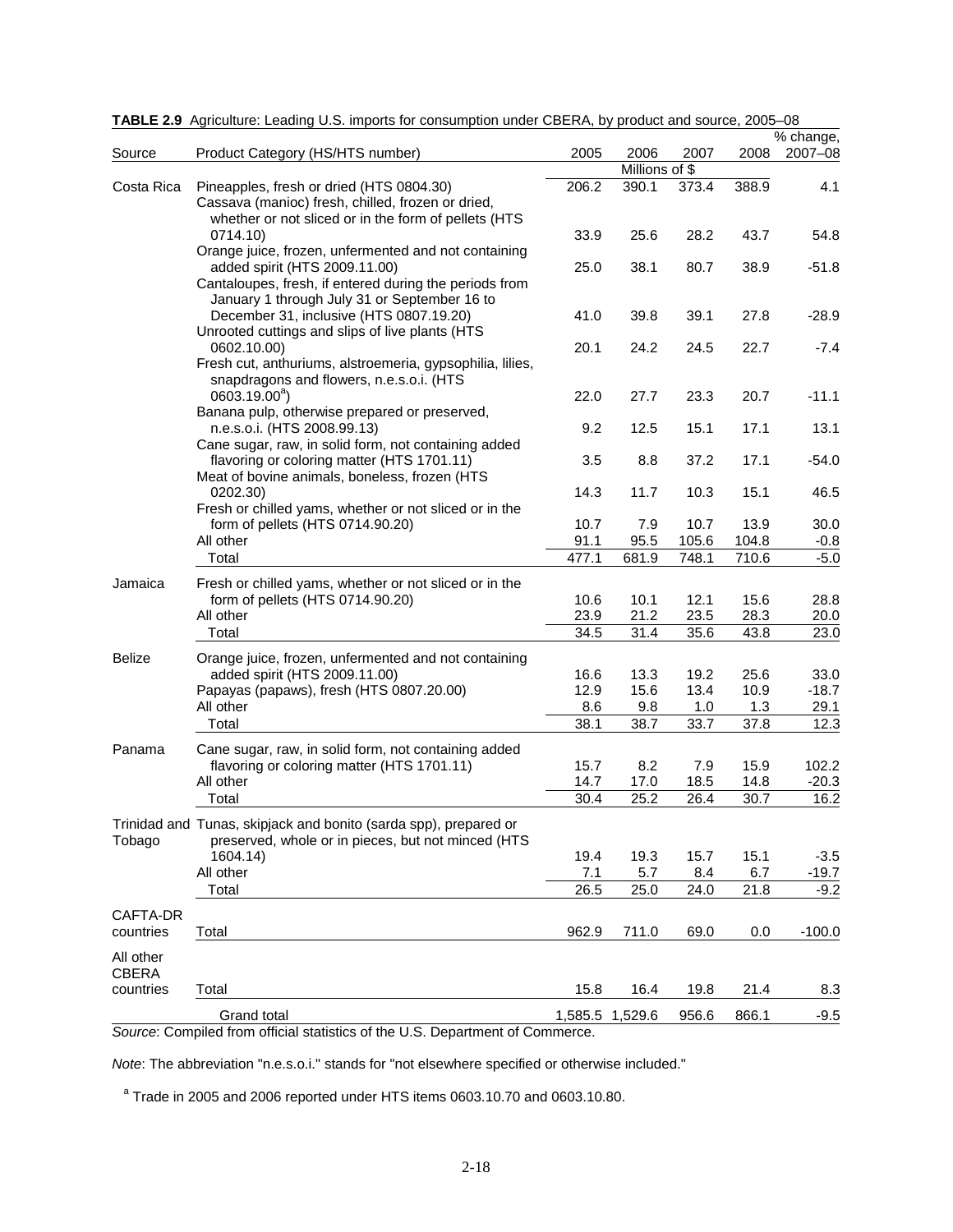products under CBERA from Jamaica. Imports of prepared sauces (HTS 2103.90) under CBERA from Jamaica increased 39.8 percent to \$4.9 million.

U.S. imports of agricultural products under CBERA from Belize increased 12.3 percent from \$33.7 million in 2007 to \$37.8 million in 2008. Two-thirds of imports of agricultural products under CBERA from Belize were frozen orange juice (HTS 2009.11.00), which increased 33.0 percent to \$25.6 million in 2008. There were also \$1.2 million in new imports of unfrozen orange juice (HTS 2009.19.00) under CBERA from Belize in 2008.

#### **Textiles and Apparel Products 21**

The value of U.S. imports of textile and apparel products under CBERA (primarily CBTPA) was \$609 million in 2008, down significantly from \$927 million in 2007 and \$6.6 billion in 2005 (table 2.10). As noted earlier, much of the change can be attributed to the movement of five leading suppliers of textiles and apparel to CAFTA-DR.<sup>22</sup> In addition, imports under CBERA faced increased competition from lower-cost Asian suppliers and lower U.S. demand due to the U.S. economic downturn in 2008.

Haiti and Costa Rica were the leading suppliers of textiles and apparel imports under CBERA in 2008 (table 2.10), with imports from Haiti accounting for 64.7 percent of the total. Imports from Haiti have increased modestly since 2005, rising to \$421 million in 2007 before declining to \$394 million in 2008 due mainly to a 71.1 percent decline in imports of man-made fiber T-shirts (HTS 6109.90.10) during 2007–08. Imports from Costa Rica accounted for 31.9 percent of all textile and apparel imports under CBERA in 2008. Imports from Costa Rica declined 36.3 percent to \$194 million in 2008 from \$305 million in 2007. Costa Rica's labor rates are among the highest in the CBERA region, making its textile and apparel sector less competitive than its Central American and Caribbean neighbors. Jamaica, the third leading CBERA supplier of textiles and apparel to the United States, whose exports have been declining for over the past decade,  $^{23}$ accounted for 2.2 percent of U.S. imports of textiles and apparel under CBERA in 2008. A 56.0 percent decline in imports from Jamaica from \$35.8 million in 2007 to \$15.7 million in 2008 can likely be attributed to the downturn in the U.S. economy in 2008 and decline in demand for apparel.

 Table 2.11 shows U.S. imports of textiles and apparel from CBERA countries by duty treatment. Imports that entered free of duty under CBTPA and the HOPE Acts totaled \$620.4 million in 2008 and represented 83 percent of total U.S. imports of textiles and apparel goods from the region. About 50 percent of the duty-free imports under CBTPA and the HOPE Acts consisted of apparel articles made from regional knit fabrics; and about 24 percent of the duty-free imports under CBTPA and the HOPE Acts consisted of apparel articles cut and assembled from U.S. fabrics. About 12 percent of the apparel

<sup>&</sup>lt;sup>21</sup> Defined as products classified in HTS Chapters 50–63.<br><sup>22</sup> In 2005, apparel accounted for more than one-half (53.3 percent) of imports under CBERA, of which 89.1 percent were imports from former CBERA beneficiaries Honduras (\$2.2 billion), the Dominican

Republic (\$1.5 billion), El Salvador (\$1.1 billion), Guatemala (\$765 million), and Nicaragua (\$259 million). 23 According to a representative of the Government of Jamaica, the country's textile and apparel sector began losing much of its competitive advantage in 1994 when NAFTA went into effect. Marcia E. Thomas, Senior Director, Foreign Trade Department, Ministry of Foreign Affairs and Foreign Trade, "Written statement submitted to the U.S. International Trade Commission in connection with Public Hearing on the Caribbean Region: Review of Economic Growth and Development, Washington, DC. January 29, 2008."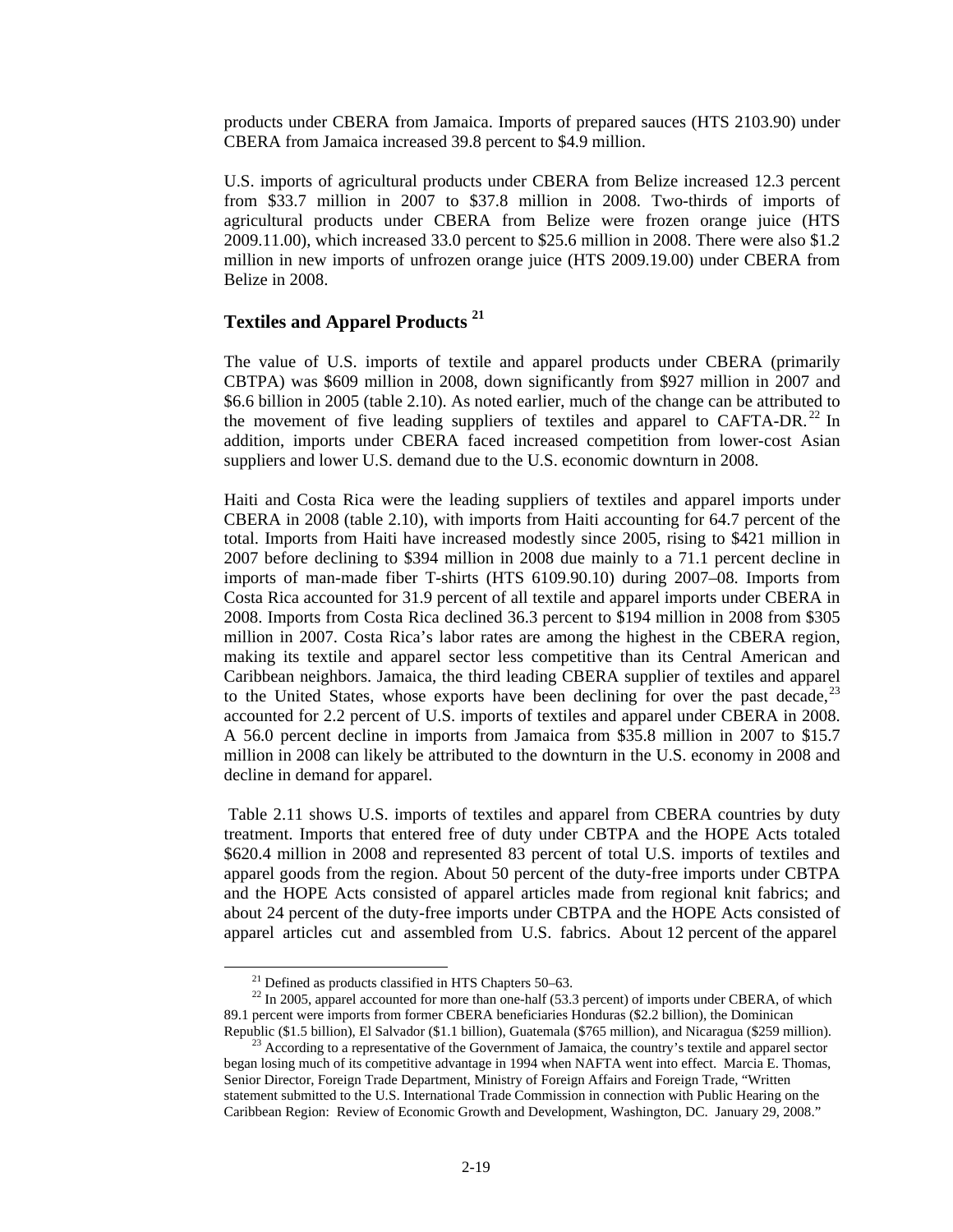| ∠ບບວ−ບ໐                   |                                                                                                                                                                                                      |                |                |              |              | $\overline{\%}$ change, |
|---------------------------|------------------------------------------------------------------------------------------------------------------------------------------------------------------------------------------------------|----------------|----------------|--------------|--------------|-------------------------|
| Source                    | Product Category (HS/HTS number)                                                                                                                                                                     | 2005           | 2006           | 2007         | 2008         | 2007-08                 |
| Haiti                     |                                                                                                                                                                                                      |                | Millions of \$ |              |              |                         |
|                           | T-shirts, singlets, tank tops and similar garments,<br>knitted or crocheted, of cotton (HTS 6109.10.00)<br>Sweaters, pullovers and similar articles, knitted or                                      | 99.8           | 159.6          | 148.9        | 154.7        | 3.8                     |
|                           | crocheted, of cotton, nesoi (HTS 6110.20.20)<br>Men's or boys' trousers, bib and brace overalls,<br>breeches and shorts of cotton, not knitted or                                                    | 88.2           | 83.6           | 132.8        | 144.3        | 8.6                     |
|                           | crocheted (HTS 6203.42)<br>T-shirts, singlets, tank tops and similar garments,<br>knitted or crocheted, of man-made fibers (HTS                                                                      | 17.8           | 22.7           | 27.8         | 32.7         | 17.7                    |
|                           | 6109.90.10)<br>Men's or boys' trousers, bib and brace overalls,<br>breeches and shorts of synthetic fibers, not knitted                                                                              | 34.5           | 67.8           | 60.1         | 17.4         | $-71.1$                 |
|                           | or crocheted (HTS 6203.43)                                                                                                                                                                           | 13.0           | 16.6           | 18.3         | 14.3         | $-22.0$                 |
|                           | All other                                                                                                                                                                                            | 35.6           | 14.7           | 32.9         | 31.1         | $-5.5$                  |
|                           | Total                                                                                                                                                                                                | 289.0          | 365.0          | 420.8        | 394.4        | $-6.3$                  |
| Costa Rica                | Stockings, socks, etc. nesoi (not surgical and not<br>containing lace or net), knitted or crocheted, of<br>cotton (HTS 6115.95.90 <sup>a</sup> )<br>Men's or boys' trousers, bib and brace overalls, | $\binom{a}{b}$ | $\binom{a}{b}$ | 58.6         | 64.0         | 9.1                     |
|                           | breeches and shorts of cotton, not knitted or<br>crocheted (HTS 6203.42)<br>Men's or boys' underpants and briefs, knitted or                                                                         | 74.7           | 75.6           | 72.4         | 18.2         | $-74.9$                 |
|                           | crocheted, of cotton (HTS 6107.11.00)<br>Girdles and panty-girdles (HTS 6212.20.00)<br>Brassieres, whether or not knitted or crocheted                                                               | 23.5<br>20.1   | 22.1<br>16.0   | 16.2<br>17.7 | 16.4<br>11.2 | 1.0<br>$-36.7$          |
|                           | (HTS 6212.10)                                                                                                                                                                                        | 8.8            | 9.0            | 7.4          | 10.9         | 46.4                    |
|                           | All other                                                                                                                                                                                            | 225.4          | 213.1          | 132.7        | 73.7         | $-44.5$                 |
|                           | Total                                                                                                                                                                                                | 352.4          | 335.8          | 305.1        | 194.3        | $-36.3$                 |
| Jamaica                   | Total                                                                                                                                                                                                | 52.0           | 46.6           | 35.8         | 15.7         | $-56.0$                 |
| CAFTA-DR                  |                                                                                                                                                                                                      |                |                |              |              |                         |
| countries                 | Total                                                                                                                                                                                                | 5,869.9        | 2,418.1        | 150.4        | 0.0          | $-100.0$                |
| All other<br><b>CBERA</b> |                                                                                                                                                                                                      |                |                |              |              |                         |
| countries                 | Total                                                                                                                                                                                                | 21.4           | 22.1           | 15.0         | 4.9          | $-67.4$                 |
|                           | Grand total                                                                                                                                                                                          | 6,584.7        | 3,187.6        | 927.1        | 609.3        | $-34.3$                 |

**TABLE 2.10** Textiles and Apparel: Leading U.S. imports for consumption under CBERA, by product and source, 2005–08

*Source*: Compiled from official statistics of the U.S. Department of Commerce.

*Note*: The abbreviation "n.e.s.o.i." stands for "not elsewhere specified or otherwise included."

<sup>a</sup> Trade in 2005 and 2006 reported under part of HTS 6115.92.90.

articles that entered the United States duty-free in 2008 entered under the HOPE Acts. Imports under HOPE I began in July 2007, and accounted for 3 percent (\$13.6 million) of total U.S. imports of apparel from Haiti by year-end 2007. In 2008, the first full calendar year of operation of HOPE I and the first partial year of HOPE II, apparel imports entered under the Acts increased more than fivefold to almost \$75 million and accounted for 18.2 percent of total U.S apparel imports from Haiti.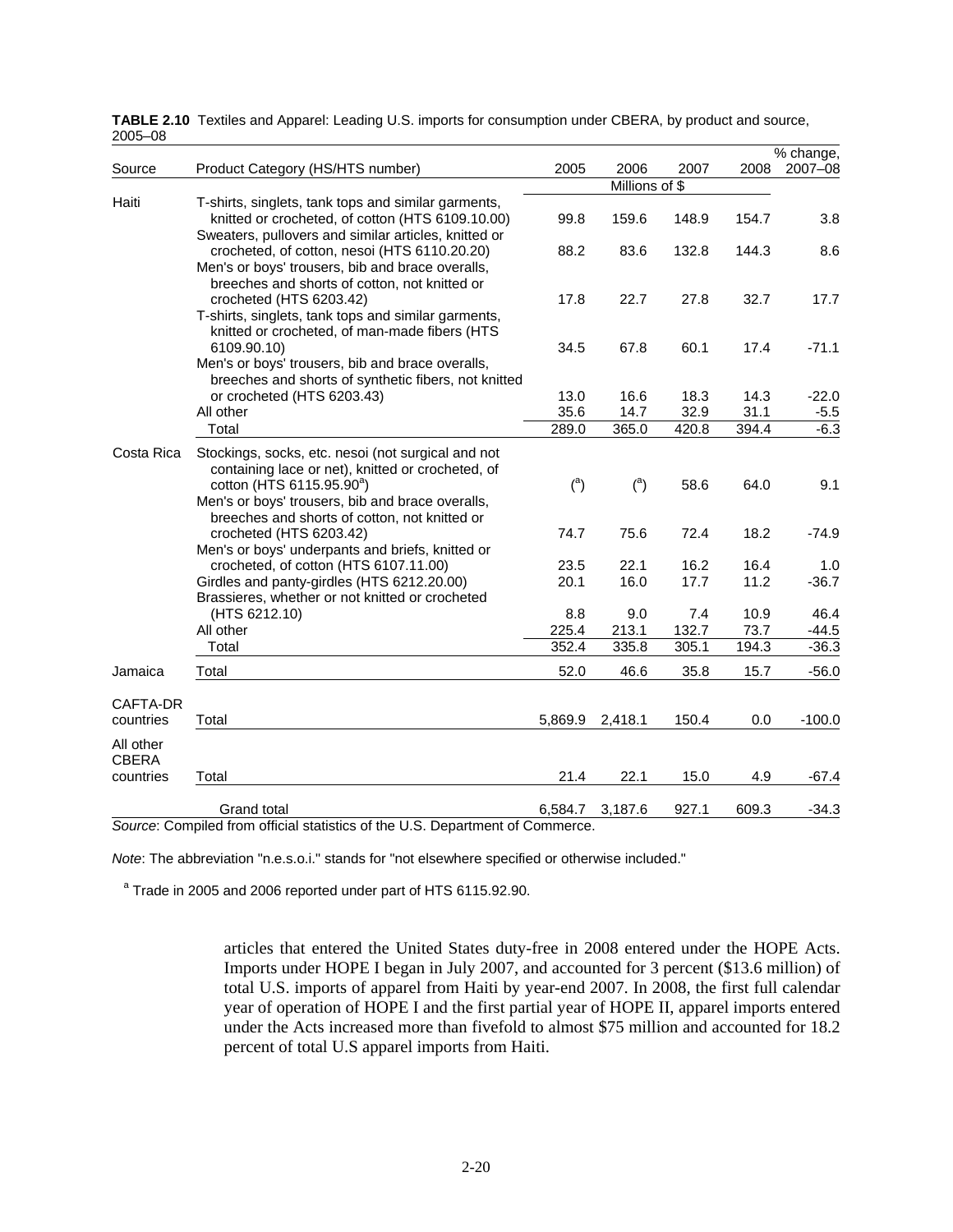|                                                         | Costa Rica <sup>a</sup> | Haiti <sup>b</sup> | Jamaica | All other | Total |  |  |  |
|---------------------------------------------------------|-------------------------|--------------------|---------|-----------|-------|--|--|--|
|                                                         |                         | Millions of \$     |         |           |       |  |  |  |
| Duty-free under CBTPA, HOPE I, and HOPE II:             |                         |                    |         |           |       |  |  |  |
| Apparel assembled from U.S.-formed and -cut             |                         |                    |         |           |       |  |  |  |
| fabric <sup>c</sup>                                     | 67.8                    | 1.2                | 0.1     | 0.3       | 69.3  |  |  |  |
| Apparel cut and assembled from U.S. fabric <sup>a</sup> | 91.9                    | 40.4               | 12.1    | 4.3       | 148.7 |  |  |  |
| Certain apparel of "regional knit fabrics" <sup>e</sup> | 22.1                    | 288.7              | 3.6     | 0.0       | 314.3 |  |  |  |
| <b>HOPE Acts</b>                                        |                         | 75.0               |         |           | 75.0  |  |  |  |
| All other                                               | 10.6                    | 2.5                | 0.0     | 0.0       | 13.1  |  |  |  |
| Total                                                   | 192.4                   | 407.7              | 15.7    | 4.6       | 620.5 |  |  |  |
| Non-preferential imports:                               |                         |                    |         |           |       |  |  |  |
| Under HTS 9802.00.80                                    | 99.5                    | 0.4                | 0.8     | 0.6       | 101.3 |  |  |  |
| At NTR duty rates                                       | 15.3                    | 4.3                | 0.0     | 4.4       | 24.0  |  |  |  |
| Total                                                   | 114.8                   | 4.7                | 0.8     | 5.0       | 125.3 |  |  |  |
| Grand total                                             | 307.2                   | 412.4              | 16.6    | 9.6       | 745.8 |  |  |  |

**TABLE 2.11** Textiles and apparel: U.S. general imports from CBERA countries, by duty treatment 2008

*Source:* Compiled from official statistics of the U.S. Department of Commerce, found at http://otexa.ita.doc.gov*.*

*Note*: Because of rounding, figures may not add to totals shown (except as noted in footnotes a, b, and c). Data in this table (U.S. general imports) are not comparable to data in table 2.10 (U.S. imports for consumption).

<sup>a</sup> Does not include imports under original CBERA, which are included in table 2.10.

 $^{\circ}$  Includes imports under HOPE Acts not entered under CBTPA, which are not included in table 2.10.<br>  $^{\circ}$  HTS 9802.00.8044 and 9820.11.03. See table 1.2 for more detail.<br>  $^{\circ}$  HTS 9820.11.06 and 9820.11.18. See tab

 $'$  Under HTS 9802.00.8068 (articles assembled from any fabric cut in the United States) and 9802.00.8015 (apparel assembled from U.S.-formed and -cut fabric), U.S. importers receive a partial duty exemption for articles assembled abroad in whole or in part of U.S. components. In general, the duty is assessed only on the value added abroad (mainly the cost of sewing the garment parts together). The fabric for making the garment parts can be of either U.S. or foreign origin as long as the fabric was cut to shape (components) in the United States, exported ready for assembly, and not advanced in value abroad except by assembly and incidental operations. Imports under this program have decreased substantially in recent years because of preferential treatment offered under the CBTPA and most recently under the HOPE Acts and also because of increased sourcing from Asian suppliers. Because CAFTA-DR entered into force for Costa Rica (previously the largest beneficiary under this provision) on January 1, 2009, U.S. imports entering under this provision from CBERA countries in the future will likely be negligible.

#### **Other Mining and Manufacturing Products [4]**

U.S. imports of other mining and manufacturing products under CBERA preferences were \$561 million in 2007 and \$483 million in 2008, compared to \$1.2 billion in 2005 (table 2.12). However, in 2008, the value of U.S. imports of other mining and manufacturing products under CBERA from current CBERA beneficiaries increased 2.8 percent, slightly outpacing growth in the value of total global U.S. imports of other mining and manufacturing products, which increased 2.2 percent. Imports of plastic products (HTS chapter 39) and rubber products (HTS chapter 40) accounted for more than one-half of all U.S. imports of other mining and manufacturing products under CBERA in 2008. Costa Rica and The Bahamas were the principal sources of imports of other mining and manufacturing products under CBERA, accounting for more than 80 percent of these imports. The largest increases in U.S. imports of other mining and manufacturing products under CBERA in 2008 were from Guyana and the Netherlands Antilles; imports from Costa Rica and St. Kitts and Nevis decreased.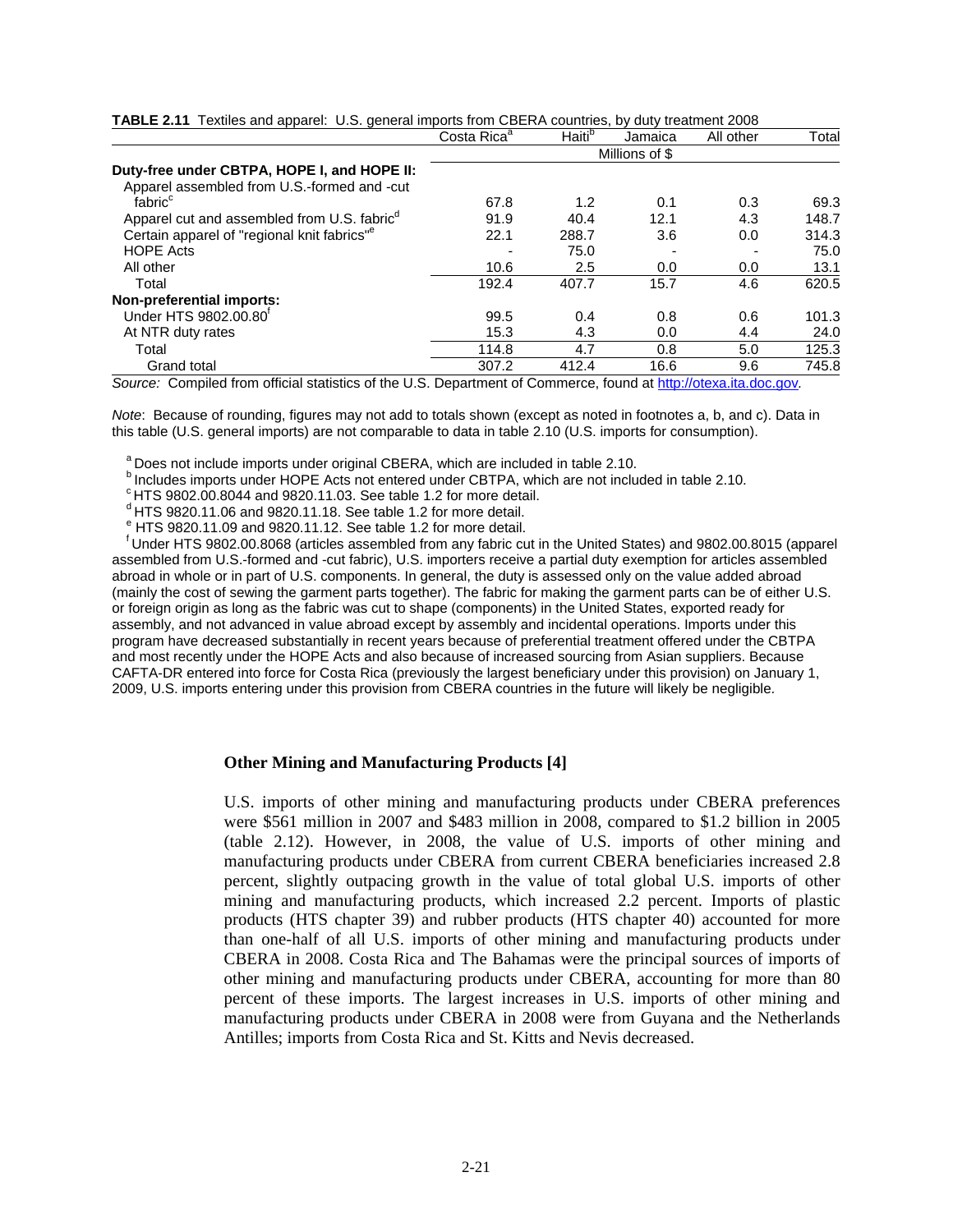| Source                    | Product Category (HS/HTS number)                                                                                                                                                                        | 2005                    | 2006           | 2007       | 2008        | % change,<br>2007-08 |
|---------------------------|---------------------------------------------------------------------------------------------------------------------------------------------------------------------------------------------------------|-------------------------|----------------|------------|-------------|----------------------|
|                           |                                                                                                                                                                                                         |                         | Millions of \$ |            |             |                      |
| Costa Rica                | New pneumatic radial tires, of rubber, of a kind used on<br>motor cars (including station wagons and racing cars)<br>(HTS 4011.10.10)<br>Electrical apparatus for protecting electrical circuits, for a | 58.7                    | 63.7           | 79.6       | 91.7        | 15.3                 |
|                           | voltage not exceeding 1,000 v, n.e.s.o.i. (HTS<br>8536.30.80)<br>Nonadhesive plates, sheets, film, foil and strip, cellular, of                                                                         | 0.0                     | 0.0            | 27.1       | 29.4        | 8.3                  |
|                           | polymers of vinyl chloride, combined with textile<br>materials, n.e.s.o.i. (HTS 3921.12.19)<br>Gaskets, washers and other seals, of noncellular                                                         | 5.4                     | 17.7           | 19.9       | 20.7        | 3.9                  |
|                           | vulcanized rubber other than hard rubber (HTS<br>4016.93.50)<br>Precious metal (o/than silver) articles of jewelry and parts                                                                            | 49.9                    | 51.3           | 34.9       | 12.2        | $-65.1$              |
|                           | thereof, whether or not plated or clad with precious<br>metal n.e.s.o.i. (HTS 7113.19.50)<br>Pencils & crayons, with leads encased in a rigid sheath                                                    | 17.4                    | 20.4           | 12.2       | 9.8         | $-19.8$              |
|                           | (HTS 9609.10.00)<br>Jewelry articles of precious or semiprecious stones,                                                                                                                                | 11.4                    | 10.9           | 8.8        | 9.2         | 5.1                  |
|                           | valued over \$40 per piece (HTS 7116.20.15)                                                                                                                                                             | 7.2                     | 9.5            | 11.9       | 8.3         | $-30.2$              |
|                           | All other                                                                                                                                                                                               | 116.9                   | 108.1          | 87.6       | 77.6        | $-11.4$              |
|                           | Total                                                                                                                                                                                                   | 266.9                   | 281.5          | 281.9      | 258.8       | $-8.2$               |
| <b>Bahamas</b>            | Polystyrene, expandable, in primary forms (HTS<br>3903.11.00)                                                                                                                                           | 107.5                   | 121.5          | 133.2      | 135.5       | 1.8                  |
|                           | All other                                                                                                                                                                                               | 0.5                     | 0.5            | 0.4        | 0.3         | $-34.5$              |
|                           | Total                                                                                                                                                                                                   | 108.0                   | 122.0          | 133.6      | 135.8       | 1.6                  |
| Guyana                    | Gold, nonmonetary, unwrought (o/than gold bullion and                                                                                                                                                   |                         |                |            |             |                      |
|                           | ore) (HTS 7108.12.50)<br>All other                                                                                                                                                                      | 0.0                     | 0.0            | 0.0        | 13.1        | N/A                  |
|                           | Total                                                                                                                                                                                                   | 1.3<br>$\overline{1.3}$ | 0.2<br>0.2     | 2.5<br>2.5 | 3.0<br>16.1 | 18.2<br>538.7        |
|                           |                                                                                                                                                                                                         |                         |                |            |             |                      |
| CAFTA-DR<br>countries     | Total                                                                                                                                                                                                   | 726.4                   | 735.2          | 90.7       | 0.0         | $-100.0$             |
| All other<br><b>CBERA</b> |                                                                                                                                                                                                         |                         |                |            |             |                      |
| countries                 | Total                                                                                                                                                                                                   | 71.7                    | 66.5           | 51.3       | 71.9        | 40.2                 |
|                           | Grand total<br>$a$ f <sub>tha</sub> $H$ C D <sub>on</sub>                                                                                                                                               | 1,174.1                 | 1,205.5        | 560.1      | 482.5       | $-13.8$              |

**TABLE 2.12** Other mining and manufacturing: Leading U.S. imports for consumption under CBERA, by product and source, 2005–08

*Source*: Compiled from official statistics of the U.S. Department of Commerce.

*Note*: The abbreviation "n.e.s.o.i." stands for "not elsewhere specified or otherwise included."

U.S. imports of other mining and manufacturing products under CBERA from Costa Rica decreased 8.2 percent, from \$282 million in 2007 to \$259 million in 2008. Imports of automobile tires (HTS 4011.10.10) increased 15.3 percent to \$91.7 million, mainly because of higher prices. Imports under CBERA of electrical circuit protectors (HTS 8536.30.80) from Costa Rica increased 8.3 percent to \$29.4 million, while polymers of vinyl chloride combined with textile materials (HTS 3921.12.19) increased 3.9 percent to \$20.7 million in 2008.

Essentially all U.S. imports of other mining and manufacturing products under CBERA from The Bahamas were expandable polystyrene in primary forms (HTS 3903.11.00),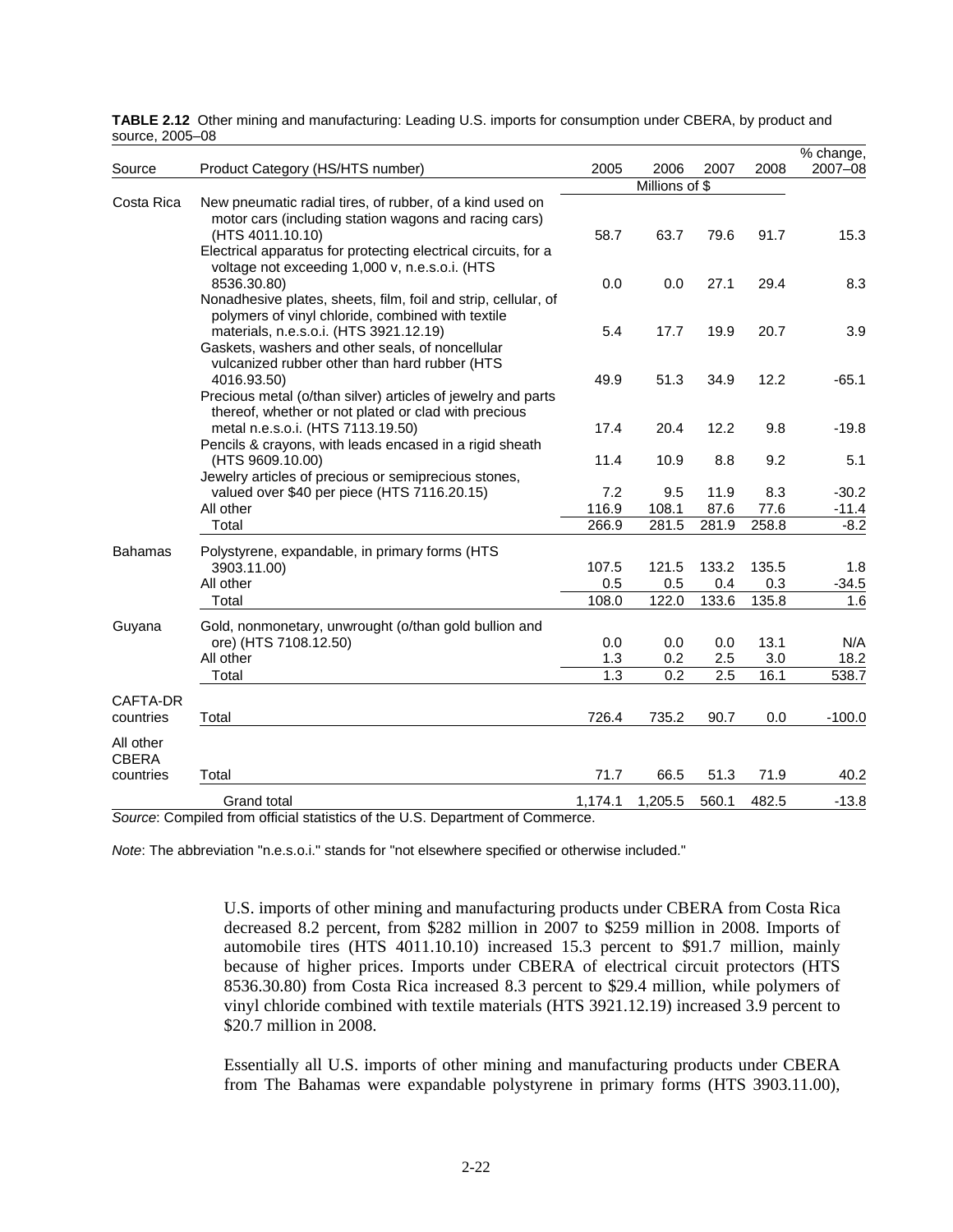which increased 1.7 percent from \$133 million in 2007 to \$136 million in 2008, mainly because of higher prices.

#### *Footwear and footwear parts*

The CBTPA granted NAFTA-equivalent tariff treatment to most footwear and certain other articles that were ineligible for duty-free treatment under the original CBERA.<sup>24</sup> U.S. imports of footwear (except footwear uppers and parts) from CBERA countries have traditionally been small, accounting for less than 1 percent of the total quantity and value of total U.S. footwear imports in recent years. For years, the Dominican Republic accounted for over 90 percent of all of the footwear imported into the United States from the CBERA region. Since the Dominican Republic moved from CBERA to CAFTA-DR in March 2007, the total quantity and value of U.S. footwear imports under CBERA has contracted substantially, totaling less than \$50,000 in 2008.

### **Total U.S. Exports**

Total U.S. exports to CBERA beneficiary countries were \$19.7 billion in 2007 and \$23.5 billion in 2008, compared to \$26.0 billion in 2005 (figure 2.4). In 2008, U.S. exports to CBERA countries were 2.0 percent of all U.S. exports, compared to 1.8 percent for current CBERA beneficiary countries in 2007. In 2005, CBERA countries accounted for 3.2 percent of U.S. exports. In 2008, U.S. exports to CBERA countries grew 19.1 percent—more than total global U.S. exports, which grew 11.8 percent. Of the \$23.5 billion in exports to CBERA countries in 2008, energy products accounted for 26.9 percent, agricultural products 12.0 percent, textile and apparel 1.3 percent, and other mining and manufacturing 51.3 percent.

The composition of exports to CBERA countries in 2008 contrasts greatly with that of 2005. Energy products more than doubled as a share of total exports, from 12.4 percent of exports in 2005 to 26.9 percent in 2008, mainly due to increased prices and consumption. Meanwhile, U.S. exports of textiles and apparel to CBERA countries (mostly fabric and other inputs for producing apparel) were only a small fraction of what they once were because the largest apparel-producing CBERA countries (which use U.S. fabric and other U.S. apparel inputs) lost their CBERA eligibility upon accession to CAFTA-DR. In 2005, exports of textiles and apparel were 16.6 percent of U.S. exports to CBERA countries.

### *U.S. Exports by Country*

Table 2.13 shows total U.S. exports to CBERA countries from 2004 to 2008. Costa Rica, Panama, the Netherlands Antilles, The Bahamas, Jamaica, and Trinidad and Tobago were the leading CBERA country destinations for U.S. exports, accounting for more than 80 percent of all U.S. exports to CBERA countries in 2008. The largest dollar value increases in U.S. exports to CBERA countries in 2008 were to Panama, the Netherlands Antilles, Costa Rica, Trinidad and Tobago, and Jamaica. U.S. exports to Panama increased 32.1 percent to \$4.6 billion, owing mainly to increased exports of refined petroleum products (HS 2710.11 and 2710.19) and corn (HS 1005.90). U.S. exports to the Netherlands Antilles increased 43.8 percent to \$2.7 billion, primarily due to increased exports of refined petroleum products (HS 2710.11 and 2710.19) and jewelry (HS

 $24$  Zoris (thonged sandals), disposable footwear, and most footwear uppers and parts, however, were eligible for duty-free treatment under NTR duty rates or the original CBERA.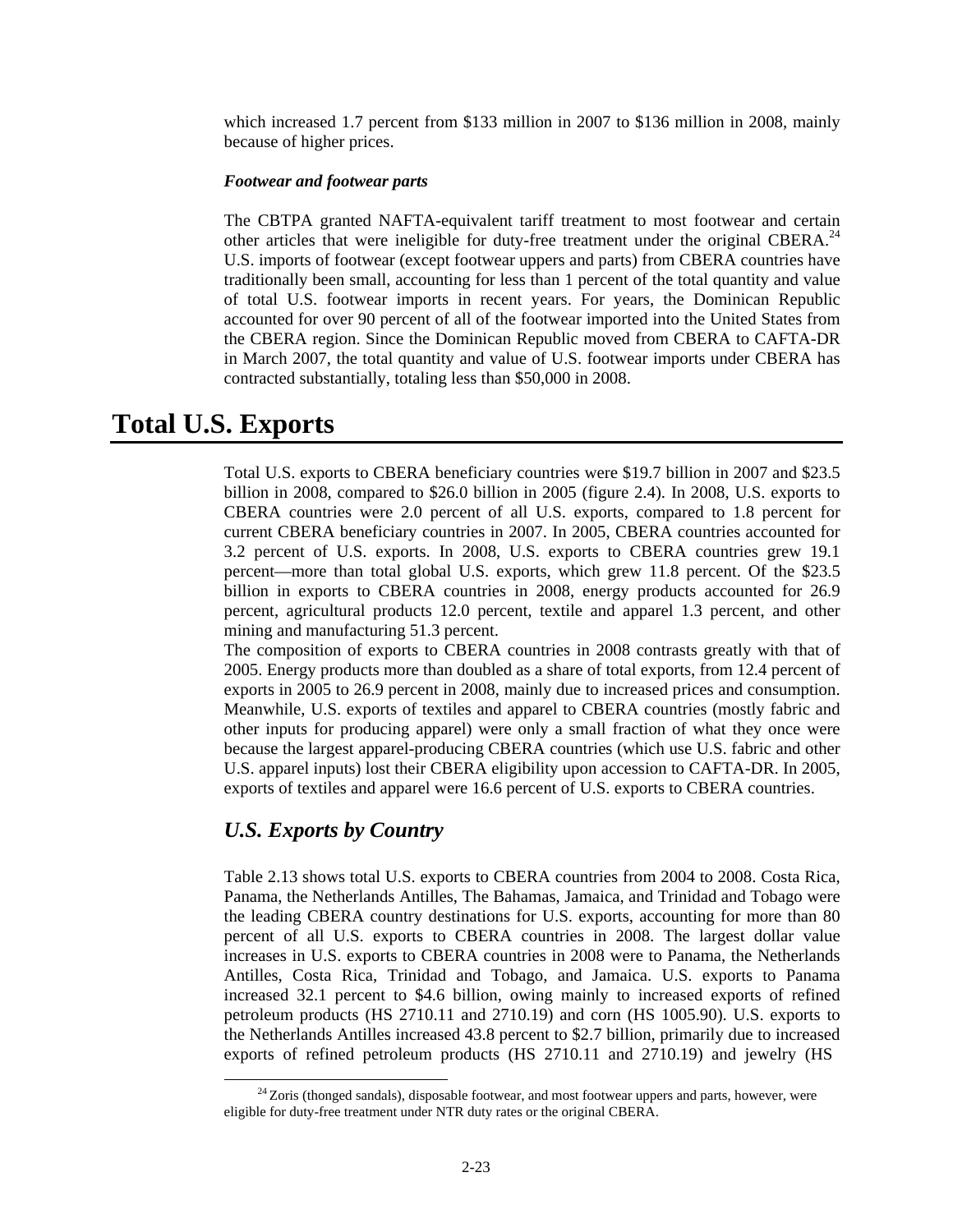

**FIGURE 2.4** U.S. exports to CBERA countries, by major product categories, 2004–08

*Note*: CAFTA-DR entered into force for El Salvador on March 1, 2006; for Honduras and Nicaragua on April 1, 2006; for Guatemala on July 1, 2006; and for the Dominican Republic on March 1, 2007. CAFTA-DR entered into force for Costa Rica on January 1, 2009. Figures for U.S. trade with CBERA countries include trade with El Salvador, Dominican Republic, Guatemala, Honduras, and Nicaragua only for the part of the period 2004–08 during which those countries were eligible for CBERA benefits.

> 7113.19). The 19.5 percent increase in U.S. exports to Costa Rica to \$5.0 billion was mainly due to increased exports of processors or controllers (HS 8542.31), fuel oil (HS 2710.19), and corn (HS 1005.90). U.S. exports to Trinidad and Tobago increased 27.8 percent to \$2.1 billion due to higher exports of parts for boring or sinking machinery (HS 8431.43) and wheat (HS 1001.90). The 14.3 percent increase in U.S. exports to Jamaica of \$321 million to \$2.6 billion was driven mostly by increased exports of fuel oil (HS 2710.19), sodium hydroxide (HS 2815.12), and wheat (HS 1001.90).

### *Product Composition and Leading Exports*

Table 2.14 shows the leading U.S. exports to CBERA countries by major product category, while table 2.15 shows exports by individual product. In 2008, the largest product categories of U.S. exports to CBERA countries were mineral fuels (HS chapter 27), non-electrical machinery (HS chapter 84), electrical machinery (HS chapter 85), cereals (HS chapter 10), and plastics (HS chapter 39). Collectively, these product categories accounted for more than half of all U.S. exports to CBERA countries in 2008. Mineral fuels accounted for 26.9 percent of U.S. exports to CBERA countries in 2008, up from 21.3 percent in 2007.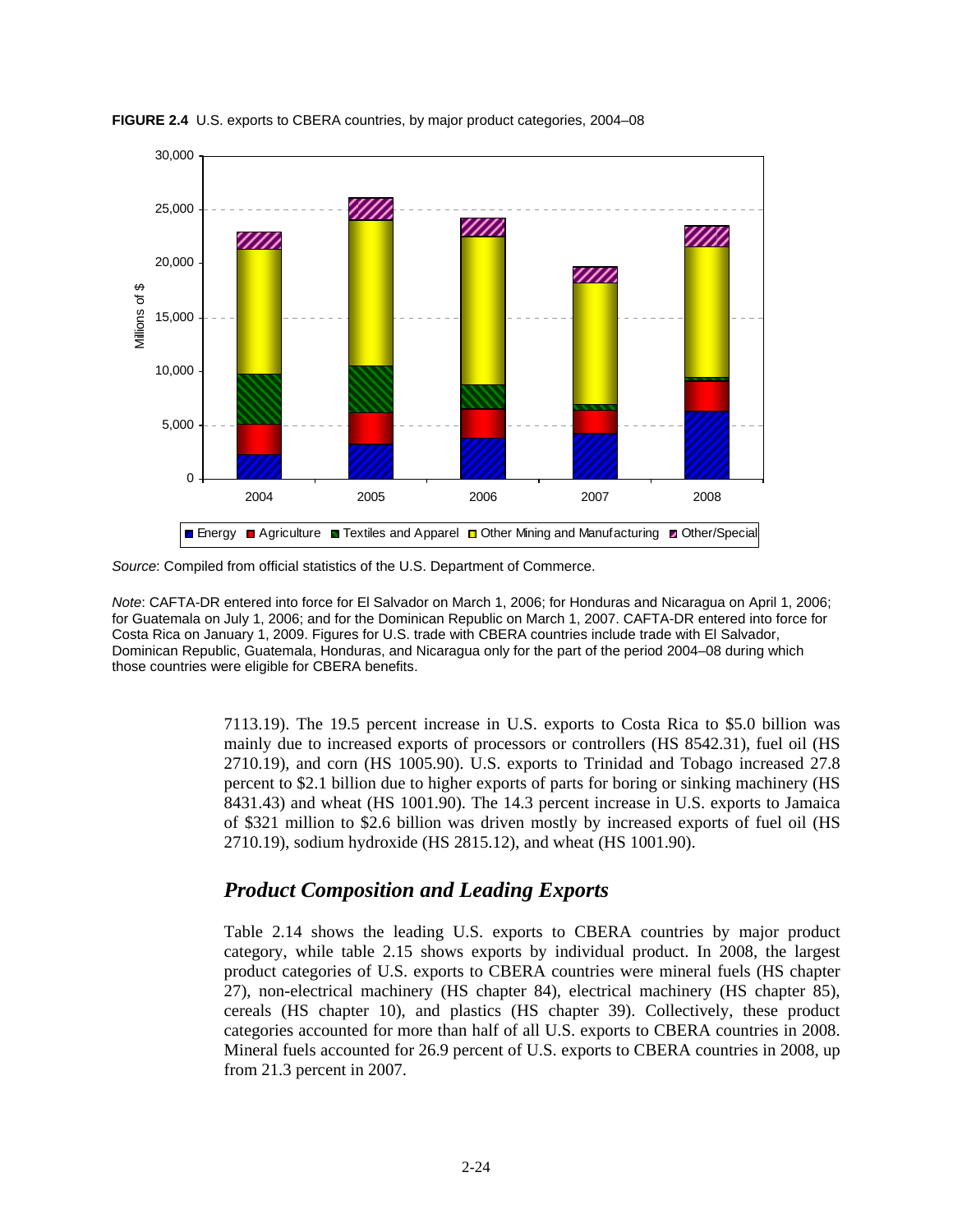|                                           |          |          |                  |          |          | $%$ change,        |
|-------------------------------------------|----------|----------|------------------|----------|----------|--------------------|
| Market                                    | 2004     | 2005     | 2006             | 2007     | 2008     | 2007-08            |
|                                           |          |          | Millions of \$   |          |          |                    |
| Current CBERA beneficiaries: <sup>a</sup> |          |          |                  |          |          |                    |
| Costa Rica                                | 3,028.8  | 3,296.8  | 3,877.1          | 4,224.3  | 5,047.8  | 19.5               |
| Panama                                    | 1,642.7  | 1,981.9  | 2,523.6          | 3,492.4  | 4,614.6  | 32.1               |
| <b>Netherlands Antilles</b>               | 717.5    | 974.8    | 1,324.4          | 1,897.0  | 2,728.6  | 43.8               |
| <b>Bahamas</b>                            | 1,121.4  | 1,703.4  | 2,224.5          | 2,422.8  | 2,697.0  | 11.3               |
| Jamaica                                   | 1,320.6  | 1,595.6  | 1,944.4          | 2,236.7  | 2,557.4  | 14.3               |
| <b>Trinidad and Tobago</b>                | 1,150.5  | 1,366.5  | 1,511.6          | 1,679.1  | 2,146.0  | 27.8               |
| Haiti                                     | 649.9    | 674.7    | 772.9            | 696.2    | 921.7    | 32.4               |
| Aruba                                     | 338.5    | 502.4    | 481.9            | 492.5    | 629.2    | 27.8               |
| <b>Barbados</b>                           | 303.1    | 355.2    | 402.2            | 418.3    | 454.6    | 8.7                |
| <b>Belize</b>                             | 143.7    | 209.8    | 230.0            | 227.9    | 342.6    | 50.3               |
| All other                                 | 630.9    | 859.7    | 1,030.4          | 1,063.0  | 1,357.2  | 27.7               |
| Total                                     | 11,047.6 | 13,520.8 | 16,322.9         | 18,850.3 | 23,496.7 | $\overline{2}$ 4.6 |
| Former CBERA beneficiaries: <sup>b</sup>  |          |          |                  |          |          |                    |
| Dominican Republic                        | 4,116.1  | 4,351.2  | 5,033.1          | 874.1    | 0.0      | N/A                |
| Guatemala                                 | 2,436.9  | 2,665.8  | 1,627.3          | 0.0      | 0.0      | N/A                |
| Honduras                                  | 3,019.2  | 3,155.1  | 831.5            | 0.0      | 0.0      | N/A                |
| El Salvador                               | 1,811.5  | 1,778.4  | 308.6            | 0.0      | 0.0      | N/A                |
| Nicaragua                                 | 567.5    | 589.5    | 169.4            | 0.0      | 0.0      | N/A                |
| Total                                     | 11,951.2 | 12,540.2 | 7,970.0          | 874.1    | 0.0      | $-100.0$           |
| <b>Grand Total</b>                        | 22,998.8 | 26,061.0 | 24,292.9         | 19,724.4 | 23,496.7 | 19.1               |
|                                           |          |          | Percent of total |          |          |                    |
| Current CBERA beneficiaries: <sup>a</sup> |          |          |                  |          |          |                    |
| Costa Rica                                | 13.2     | 12.7     | 16.0             | 21.4     | 21.5     | 0.1                |
| Panama                                    | 7.1      | 7.6      | 10.4             | 17.7     | 19.6     | 1.9                |
| <b>Netherlands Antilles</b>               | 3.1      | 3.7      | 5.5              | 9.6      | 11.6     | 2.0                |
| <b>Bahamas</b>                            | 4.9      | 6.5      | 9.2              | 12.3     | 11.5     | $-0.8$             |
| Jamaica                                   | 5.7      | 6.1      | 8.0              | 11.3     | 10.9     | $-0.5$             |
| <b>Trinidad and Tobago</b>                | 5.0      | 5.2      | 6.2              | 8.5      | 9.1      | 0.6                |
| Haiti                                     |          | 2.6      | 3.2              | 3.5      | 3.9      | 0.4                |
|                                           | 2.8      |          |                  |          |          |                    |
| Aruba                                     | 1.5      | 1.9      | 2.0              | 2.5      | 2.7      | 0.2                |
| <b>Barbados</b>                           | 1.3      | 1.4      | 1.7              | 2.1      | 1.9      | $-0.2$             |
| <b>Belize</b>                             | 0.6      | 0.8      | 0.9              | 1.2      | 1.5      | 0.3                |
| All other                                 | 2.7      | 3.3      | 4.2              | 5.4      | 5.8      | 0.4                |
| Total                                     | 48.0     | 51.9     | 67.2             | 95.6     | 100.0    | $\overline{4.4}$   |
| Former CBERA beneficiaries: <sup>b</sup>  |          |          |                  |          |          |                    |
| Dominican Republic                        | 17.9     | 16.7     | 20.7             | 4.4      | 0.0      | $-4.4$             |
| Guatemala                                 | 10.6     | 10.2     | 6.7              | 0.0      | 0.0      | 0.0                |
| Honduras                                  | 13.1     | 12.1     | 3.4              | 0.0      | 0.0      | 0.0                |
| El Salvador                               | 7.9      | 6.8      | 1.3              | 0.0      | 0.0      | 0.0                |
| Nicaragua                                 | 2.5      | 2.3      | 0.7              | 0.0      | 0.0      | 0.0                |
| Total                                     | 52.0     | 48.1     | 32.8             | 4.4      | 0.0      | $-4.4$             |
| <b>Grand total</b>                        | 100.0    | 100.0    | 100.0            | 100.0    | 100.0    | 0.0                |

**TABLE 2.13** U.S. exports to select CBERA countries, by source, 2004–08

*Note*: CAFTA-DR entered into force for El Salvador on March 1, 2006; for Honduras and Nicaragua on April 1, 2006; for Guatemala on July 1, 2006; and for the Dominican Republic on March 1, 2007. CAFTA-DR entered into force for Costa Rica on January 1, 2009. Figures for U.S. trade with CBERA countries include trade with El Salvador, Dominican Republic, Guatemala, Honduras, and Nicaragua only for the part of the period 2004–08 during which those countries were eligible for CBERA benefits. The abbreviation, "n.e.s.o.i." stands for "not elsewhere specified or included." Table E.5 of appendix E is a longer version of this table which includes all 24 current and former CBERA beneficiaries.

a Countries that were CBERA beneficiaries as of December 31, 2008.

<sup>b</sup> Countries for which U.S.-CAFTA-DR entered into force before January 1, 2009.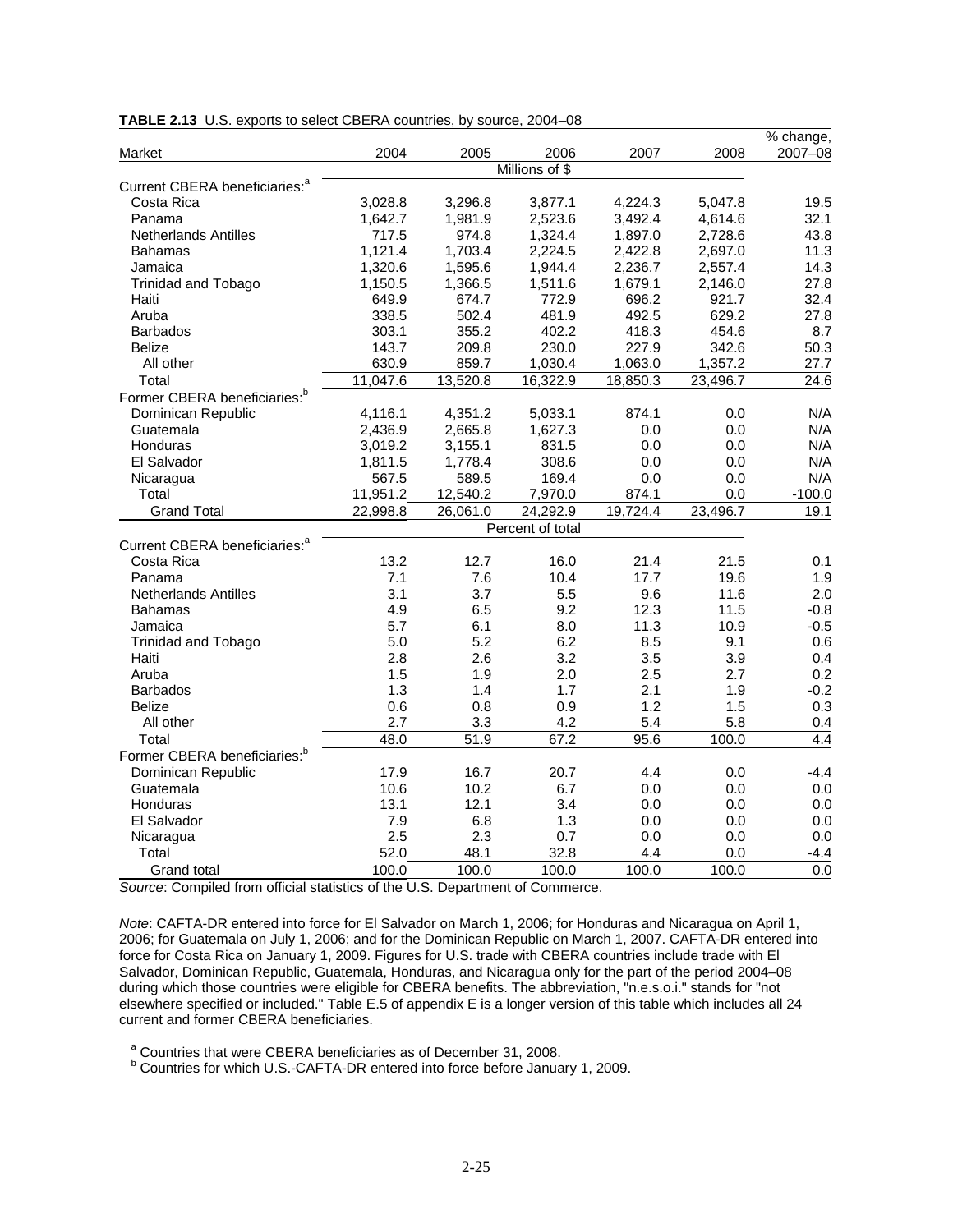Exports of mineral fuels (HS chapter 27) increased \$2.1 billion, or 50.0 percent, to \$6.3 billion in 2008. This increase is due mainly to the increased exports of fuel oil (HS 2710.19), which increased 51.0 percent to \$5.5 billion, and light oils (HS 2710.11), which increased 40.3 percent to \$749 million (table 2.15). Non-electrical machinery (HS chapter 84) increased 12.7 percent to \$2.4 billion. Aircraft exports (HS chapter 88) increased 44.4 percent to \$514 million. Electrical machinery exports (HS chapter 85) increased 1.5 percent to \$2.2 billion, due to an increase in exports of processors or controllers (HS 8542.31), which increased 28.6 percent to \$931 million. Exports of cereals (HS chapter 10) increased 44.2 percent to \$1.1 billion, primarily due to large increases in exports of both wheat (HS 1001.90) and corn (HS 1005.90). Exports of wheat (HS 1001.90) increased 74.7 percent to \$367 million, while exports of corn (HS 1005.90) increased 25.8 percent to \$352 million.

Exports of textiles and apparel (consisting primarily of yarns, fabrics, and cut garment parts for use in producing apparel for export to the United States) declined 43.2 percent from \$556 million in 2007 to \$316 million in 2008 (table 2.16) due to the Dominican Republic acceding to CAFTA-DR on March 1, 2007.

U.S. exports of cut garment pieces, yarns, and fabrics to Haiti fell sharply in 2008, by 43.3 percent from \$65.6 million in 2007 to \$37.2 million in 2008. One industry source in Haiti attributes this decline to a shift in the location of manufacturing activities.<sup>25</sup> Although Haiti used to assemble many T-shirts from fabric wholly formed and cut in the United States or fleece products from fabric made in Canada and cut in the United States, some of the textile mills producing this fabric have recently relocated to Honduras and the Dominican Republic.<sup>26</sup> Also, even before the implementation of HOPE,  $^{27}$  yarnspinning capacity to produce fabric had been growing in the region, especially in the Dominican Republic. Fabric produced in the Dominican Republic from U.S. yarn is likely shipped to Haiti, where it is cut and sewn into apparel.<sup>28</sup>

<sup>&</sup>lt;sup>25</sup> Industry representative, e-mail to Commission staff, June 30, 2009.<br><sup>26</sup> Industry representative, e-mail to Commission staff, June 30, 2009.<br><sup>27</sup> U.S. exports of yarn to the Dominican Republic more than quadrupled be

<sup>&</sup>lt;sup>28</sup> USITC, Textiles and Apparel: Effects of Special Rules for Haiti on Trade Markets and Industries, 2008, 2-7.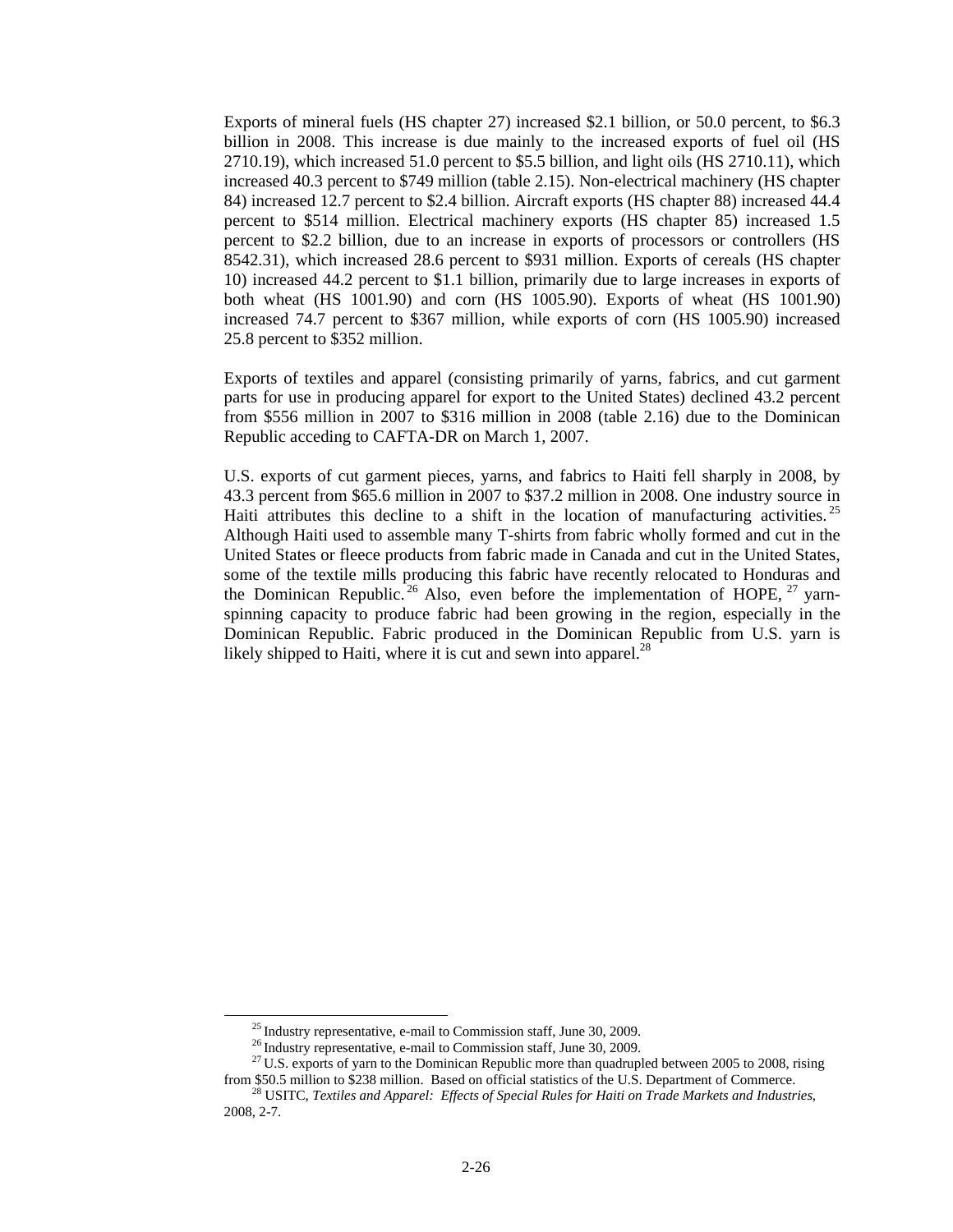| HS                      |                                                                                                      |        |        |                  |        |        |
|-------------------------|------------------------------------------------------------------------------------------------------|--------|--------|------------------|--------|--------|
|                         | chapter Description                                                                                  | 2004   | 2005   | 2006             | 2007   | 2008   |
|                         |                                                                                                      |        |        | Millions of \$   |        |        |
| 27                      | Mineral fuels, mineral oils and products of their distillation; bituminous substances; mineral waxes | 2,291  | 3,216  | 3,842            | 4,209  | 6,315  |
| 84                      | Nuclear reactors, boilers, machinery and mechanical appliances; parts thereof                        | 2,068  | 2,637  | 2,455            | 2,145  | 2,417  |
| 85                      | Electrical machinery and equipment and parts thereof; sound recorders and reproducers,               |        |        |                  |        |        |
|                         | television recorders and reproducers, parts and accessories                                          | 2,534  | 2,693  | 2,973            | 2,186  | 2,219  |
| 10                      | Cereals                                                                                              | 1,066  | 1,095  | 942              | 746    | 1,076  |
| 39                      | Plastics and articles thereof                                                                        | 1,098  | 1,216  | 1,074            | 722    | 750    |
| 87                      | Vehicles, other than railway or tramway rolling stock, and parts and accessories thereof             | 585    | 759    | 810              | 705    | 728    |
| 71                      | Natural or cultured pearls, precious or semiprecious stones, precious metals; precious metal clad    |        |        |                  |        |        |
|                         | metals, articles thereof; imitation jewelry; coin                                                    | 577    | 708    | 866              | 682    | 621    |
| 90                      | Optical, photographic, cinematographic, measuring, checking, precision, medical or surgical          |        |        |                  |        |        |
|                         | instruments and apparatus; parts and accessories thereof                                             | 535    | 676    | 709              | 564    | 533    |
| 88                      | Aircraft, spacecraft, and parts thereof                                                              | 329    | 360    | 428              | 356    | 514    |
| 48                      | Paper and paperboard; articles of paper pulp, paper or paperboard                                    | 711    | 761    | 672              | 464    | 472    |
|                         | All other                                                                                            | 11,204 | 11,940 | 9,521            | 6,945  | 7,851  |
|                         | Total                                                                                                | 22,999 | 26,061 | 24,293           | 19,724 | 23,497 |
|                         |                                                                                                      |        |        | Percent of total |        |        |
| 27                      | Mineral fuels, mineral oils and products of their distillation; bituminous substances; mineral waxes | 10.0   | 12.3   | 15.8             | 21.3   | 26.9   |
| $~10$ $~\mathrm{\odot}$ | Nuclear reactors, boilers, machinery and mechanical appliances; parts thereof                        | 9.0    | 10.1   | 10.1             | 10.9   | 10.3   |
| $\frac{1}{2}$ 85        | Electrical machinery and equipment and parts thereof; sound recorders and reproducers,               |        |        |                  |        |        |
|                         | television recorders and reproducers, parts and accessories                                          | 11.0   | 10.3   | 12.2             | 11.1   | 9.4    |
| 10                      | Cereals                                                                                              | 4.6    | 4.2    | 3.9              | 3.8    | 4.6    |
| 39                      | Plastics and articles thereof                                                                        | 4.8    | 4.7    | 4.4              | 3.7    | 3.2    |
| 87                      | Vehicles, other than railway or tramway rolling stock, and parts and accessories thereof             | 2.5    | 2.9    | 3.3              | 3.6    | 3.1    |
| 71                      | Natural or cultured pearls, precious or semiprecious stones, precious metals; precious metal clad    |        |        |                  |        |        |
|                         | metals, articles thereof; imitation jewelry; coin                                                    | 2.5    | 2.7    | 3.6              | 3.5    | 2.6    |
| 90                      | Optical, photographic, cinematographic, measuring, checking, precision, medical or surgical          |        |        |                  |        |        |
|                         | instruments and apparatus; parts and accessories thereof                                             | 2.3    | 2.6    | 2.9              | 2.9    | 2.3    |
| 88                      | Aircraft, spacecraft, and parts thereof                                                              | 1.4    | 1.4    | 1.8              | 1.8    | 2.2    |
| 48                      | Paper and paperboard; articles of paper pulp, paper or paperboard                                    | 3.1    | 2.9    | 2.8              | 2.4    | 2.0    |
|                         | All other                                                                                            | 48.7   | 45.8   | 39.2             | 35.2   | 33.4   |
|                         | Total                                                                                                | 100.0  | 100.0  | 100.0            | 100.0  | 100.0  |

**TABLE 2.14** Leading U.S. exports to CBERA countries, by major product categories, 2004–08

*Source*: Compiled from official statistics of the U.S. Department of Commerce.

*Note*: CAFTA-DR entered into force for El Salvador on March 1, 2006; for Honduras and Nicaragua on April 1, 2006; for Guatemala on July 1, 2006; and for the Dominican Republic on March 1, 2007. CAFTA-DR entered into force for Costa Rica on January 1, 2009. Figures for U.S. trade with CBERA countries include trade with El Salvador, Dominican Republic, Guatemala, Honduras, and Nicaragua only for the part of the period 2004–08 during which those countries were eligible for CBERA benefits.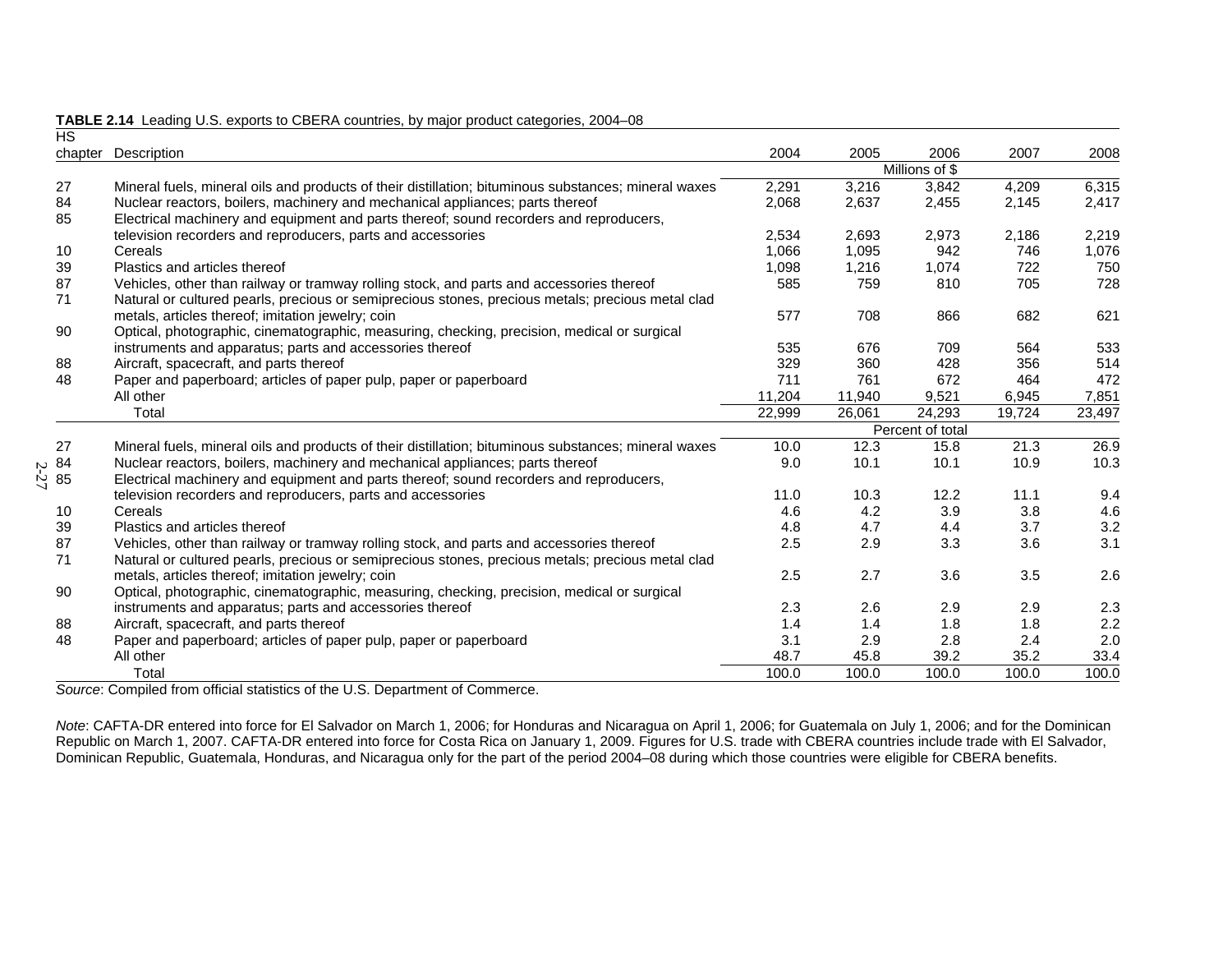| TABLE 2.15 Leading U.S. exports to CBERA countries, 2004-08 |  |  |  |  |
|-------------------------------------------------------------|--|--|--|--|
|-------------------------------------------------------------|--|--|--|--|

| HS number | Description                                                                            | 2004           | 2005           | 2006         | 2007     | 2008     |  |  |
|-----------|----------------------------------------------------------------------------------------|----------------|----------------|--------------|----------|----------|--|--|
|           |                                                                                        |                | Millions of \$ |              |          |          |  |  |
| 2710.19   | Petroleum oils & oils (not light) from bituminous minerals or preps n.e.s.o.i. 70%+ by |                |                |              |          |          |  |  |
|           | wt. from petroleum oils or bituminous min.                                             | 1,805.7        | 2,714.6        | 3,281.1      | 3,611.7  | 5,454.5  |  |  |
| 8542.31   | Processors or controllers                                                              | $\binom{a}{b}$ | $^{\rm (a)}$   | $^{\rm (a)}$ | 724.6    | 931.4    |  |  |
| 2710.11   | Light oils and preparations from petroleum oils & oils from bituminous min. or preps   |                |                |              |          |          |  |  |
|           | 70%+ by wt. from petro. oils or bituminous min.                                        | 397.6          | 404.4          | 430.5        | 533.4    | 748.6    |  |  |
| 1001.90   | Wheat and meslin (other than durum wheat)                                              | 335.5          | 358.4          | 283.5        | 209.9    | 366.7    |  |  |
| 1005.90   | Corn (maize), other than seed corn                                                     | 396.5          | 412.8          | 380.6        | 280.1    | 352.4    |  |  |
| 7113.19   | Jewelry and parts thereof, of precious metal other than silver                         | 262.6          | 289.2          | 394.7        | 320.7    | 315.0    |  |  |
| 8802.40   | Airplanes and other aircraft n.e.s.o.i., of an unladen weight exceeding 15,000 kg      | 187.6          | 109.3          | 163.9        | 189.5    | 240.3    |  |  |
| 1006.30   | Rice, semi-milled or wholly milled, whether or not polished or glazed                  | 137.8          | 127.9          | 148.7        | 135.1    | 219.2    |  |  |
| 8431.43   | Parts for boring or sinking machinery, n.e.s.o.i.                                      | 157.8          | 150.7          | 143.1        | 189.8    | 216.6    |  |  |
| 7116.20   | Articles of precious or semiprecious stones (natural, synthetic or reconstructed)      | 114.7          | 239.0          | 256.0        | 218.0    | 201.7    |  |  |
| 8517.12   | Telephones for cellular networks or for other wireless networks                        | $\binom{b}{b}$ | $b$            | $b$          | 184.3    | 170.1    |  |  |
| 4804.11   | Kraftliner, uncoated, unbleached, in rolls or sheets                                   | 181.0          | 195.0          | 210.6        | 156.0    | 158.1    |  |  |
| 2304.00   | Soybean oilcake and other solid residues resulting from the extraction of soybean      |                |                |              |          |          |  |  |
|           | oil, whether or not ground or in the form of pellets                                   | 143.5          | 221.9          | 186.0        | 108.9    | 149.5    |  |  |
| 2815.12   | Sodium hydroxide (caustic soda), in aqueous solution (soda lye or liquid soda)         | 52.7           | 131.0          | 137.2        | 123.4    | 146.2    |  |  |
| 8703.23   | Passenger motor vehicles with spark-ignition internal combustion reciprocating         |                |                |              |          |          |  |  |
|           | piston engine, cylinder capacity over 1,500 cc but not over 3,000 cc                   | 170.5          | 273.4          | 261.0        | 159.5    | 144.6    |  |  |
| 8802.30   | Airplanes and other aircraft n.e.s.o.i., of an unladen weight exceeding 2,000 kg but   |                |                |              |          |          |  |  |
|           | not exceeding 15,000 kg                                                                | 33.7           | 126.4          | 137.6        | 61.3     | 144.1    |  |  |
| 3901.10   | Polyethylene having a specific gravity of less than 0.94, in primary forms             | 184.6          | 202.1          | 168.0        | 114.5    | 125.6    |  |  |
| 1201.00   | Soybeans, whether or not broken                                                        | 75.7           | 85.3           | 71.5         | 106.8    | 121.5    |  |  |
| 9018.90   | Instruments and appliances for medical, surgical or veterinary sciences, n.e.s.o.i.,   |                |                |              |          |          |  |  |
|           | and parts and accessories thereof                                                      | 123.3          | 137.6          | 142.4        | 141.7    | 120.0    |  |  |
| 8473.30   | Parts and accessories for automatic data processing machines and units thereof,        |                |                |              |          |          |  |  |
|           | magnetic or optical readers, transcribing machines, etc., n.e.s.o.i.                   | 228.3          | 269.8          | 256.5        | 94.8     | 109.9    |  |  |
|           | All other                                                                              | 18,009.5       | 19,612.1       | 17,240.1     | 12,060.2 | 13,060.8 |  |  |
|           | Total                                                                                  | 22,998.8       | 26,061.0       | 24,292.9     | 19,724.4 | 23,496.7 |  |  |

*Note*: CAFTA-DR entered into force for El Salvador on March 1, 2006; for Honduras and Nicaragua on April 1, 2006; for Guatemala on July 1, 2006; and for the Dominican Republic on March 1, 2007. CAFTA-DR entered into force for Costa Rica on January 1, 2009. Figures for U.S. trade with CBERA countries include trade with El Salvador, Dominican Republic, Guatemala, Honduras, and Nicaragua only for the part of the period 2004–08 during which those countries were eligible for CBERA benefits. The abbreviation, "n.e.s.o.i." stands for "not elsewhere specified or otherwise included."

 $a$  Trade in 2004-06 reported under parts of items contained in HS subheadings 8542.21, 8542.29, and 8542.60.<br> $b$  Trade in 2004-06 reported under parts of items contained in HS subheading 8425.20.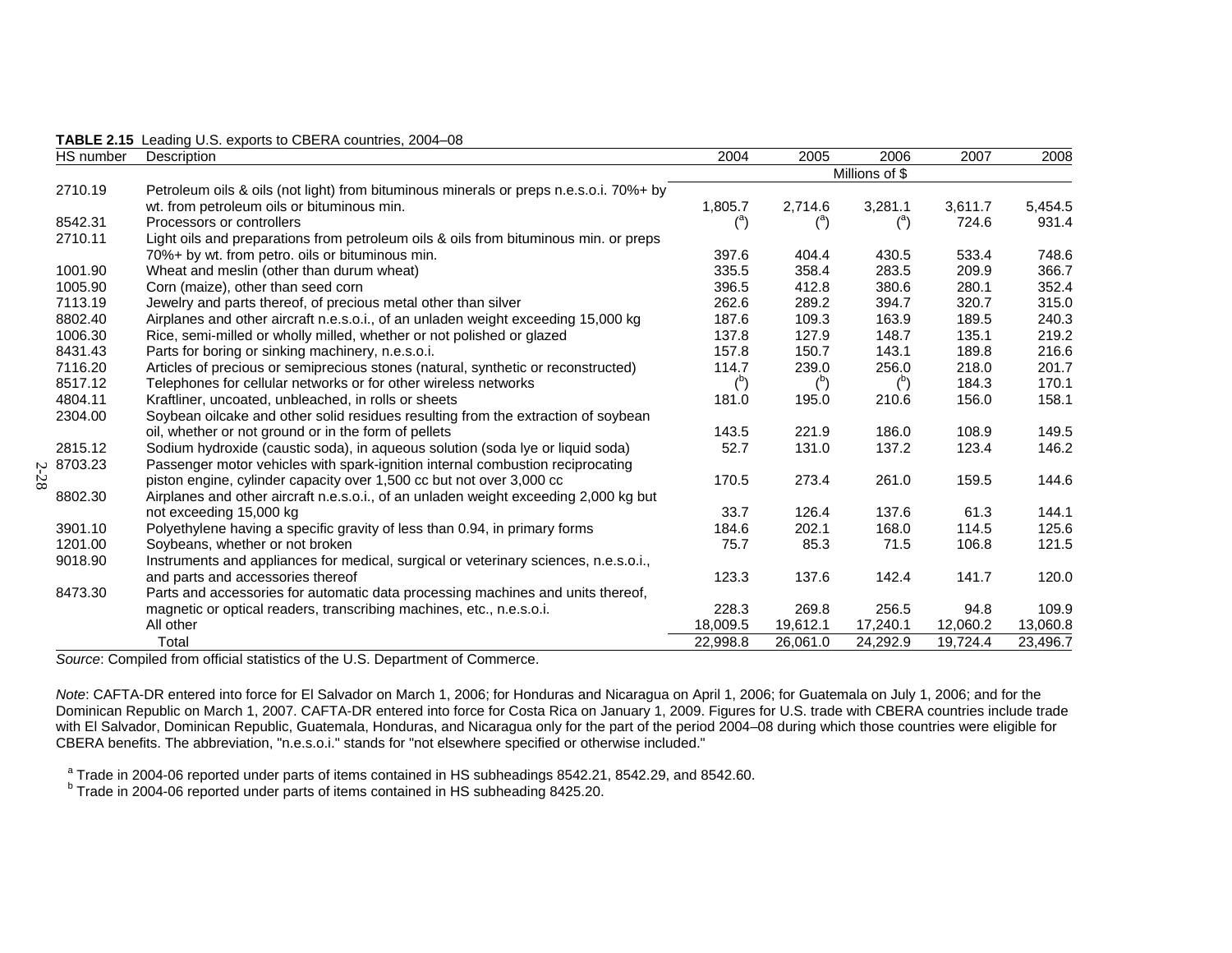| Item                | 2004           | 2005    | 2006             | 2007  | 2008  |  |  |  |
|---------------------|----------------|---------|------------------|-------|-------|--|--|--|
|                     | Millions of \$ |         |                  |       |       |  |  |  |
| Apparel             | 1,785.9        | 1,514.3 | 820.3            | 194.2 | 89.2  |  |  |  |
| <b>Textiles</b>     | 2.911.7        | 2,808.1 | 1,455.0          | 362.1 | 227.1 |  |  |  |
| <b>Total sector</b> | 4,697.6        | 4,322.4 | 2,275.3          | 556.4 | 316.2 |  |  |  |
|                     |                |         | Percent of total |       |       |  |  |  |
| Apparel             | 38.0           | 35.0    | 36.1             | 34.9  | 28.2  |  |  |  |
| <b>Textiles</b>     | 62.0           | 65.0    | 63.9             | 65.1  | 71.8  |  |  |  |

TABLE 2.16 U.S. textile and apparel<sup>a</sup> sector exports to CBERA beneficiary countries, 2004–08

*Note*:Data for 2006 include U.S. exports to El Salvador, Guatemala, Honduras, and Nicaragua only for the period during which those countries were eligible for CBERA benefits before CAFTA-DR entered into force. Data for 2007 include U.S. exports to the Dominican Republic only for the first two months of the year during which the Dominican Republic was eligible for CBERA benefits before CAFTA-DR entered into force in March 2007.

<sup>a</sup> U.S. apparel exports are classified in HTS chapters 61-62. U.S. textile exports are classified in HTS chapters 50-60 and 63.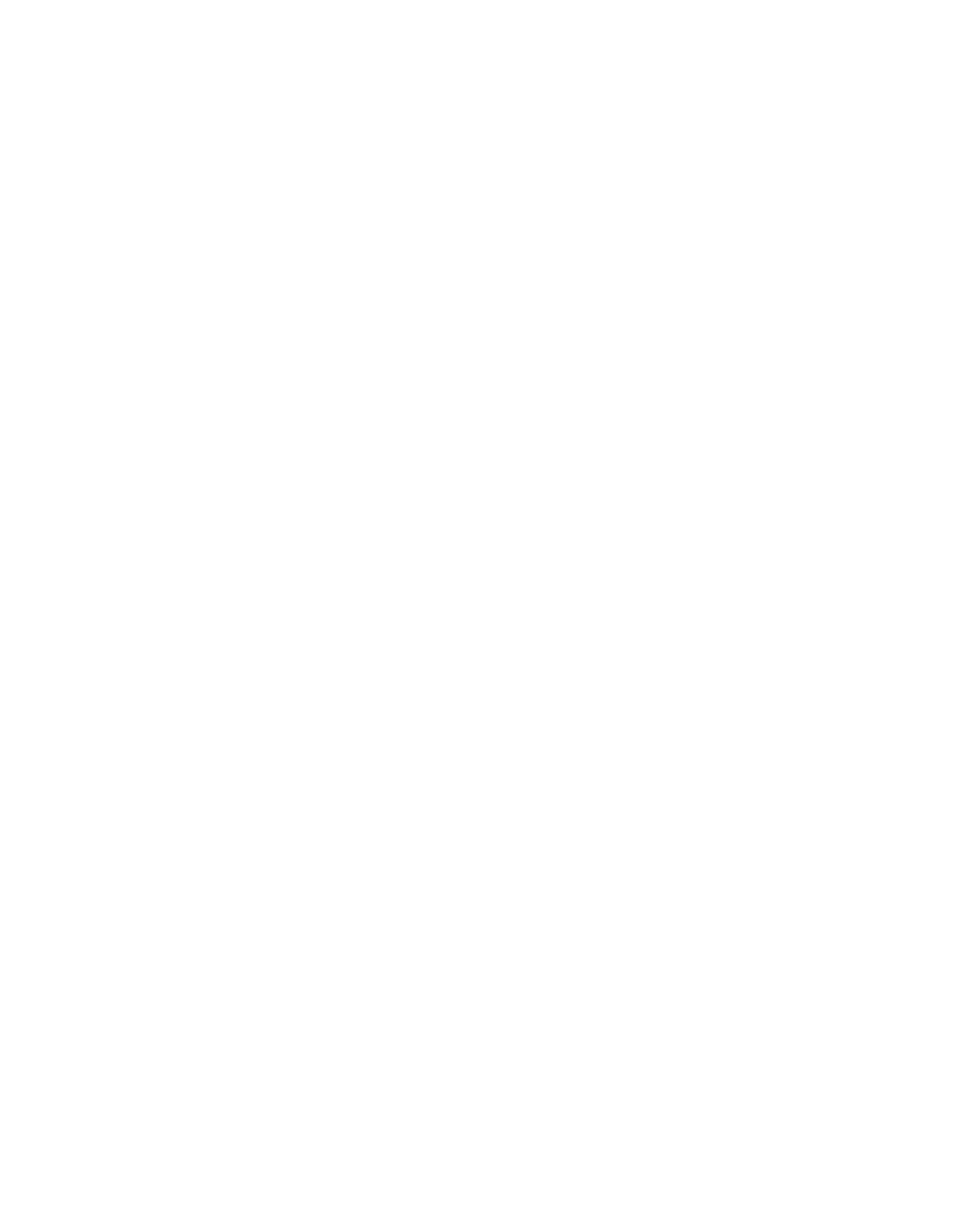# **CHAPTER 3 Impact of CBERA on the United States and Probable Future Effects**

This chapter addresses the impact of the CBERA preference program on the economy of the United States in 2008, as well as its probable future effects. Products most affected by CBERA preferences in 2008 are identified in an impact analysis, focusing on products that can enter free of duty only under CBERA preferences. The main basis for the analysis of probable future effects is information on CBERA-related investment in the beneficiary countries. Most of the information on investment has been collected from U.S. embassies in the countries of the region.

## **Key Findings**

The overall effect of CBERA-exclusive imports (imports that can receive tariff preferences only under CBERA provisions) on the U.S. economy and on U.S. industries and consumers continued to be negligible in 2008. The five leading products benefiting exclusively from CBERA in 2008 were methanol, light crude oil, fuel ethanol, fresh or dried pineapples, and knitted cotton Tshirts. Fuel ethanol provided the largest single gain in consumer surplus and the largest net welfare gain. Methanol is the only U.S. industry that may have experienced displacement of more than 5 percent of the value of U.S. production in 2008. A large difference in natural gas feedstock prices between the United States and Trinidad and Tobago was the prime driver behind the decline in U.S. industry production and the increase in imports from Trinidad and Tobago in recent years.

The Commission analyzed 2007–08 investment trends in the CBERA countries for the near-term production and export of CBERA-eligible products. The Commission finds that this investment is not likely to result in imports that will have a measurable economic impact on U.S. consumers and producers, as CBERA countries generally are small suppliers relative to the U.S. market. Most of the effects of CBERA on the U.S. economy happened shortly after the program's implementation in 1984, or shortly after implementation of each of the major enhancements to CBERA, including CBTPA. Moreover, several countries that historically have been leading suppliers of imports under CBERA are no longer eligible for CBERA benefits, as those countries have implemented CAFTA-DR.

## **Impact of CBERA on the United States in 2008**

CBERA has had a minimal effect on the overall economy of the United States since its implementation in 1984. The value of U.S. imports entered under CBERA remained less than 0.04 percent of U.S. gross domestic product (GDP) in each year from 1984 through 2000. Starting in 2001, CBERA country producers took advantage of expanded opportunities under CBTPA and imports under CBERA increased considerably. However, even at their peak (2002–2005), they came to only 0.10 percent of U.S. GDP. Imports under CBERA fell to 0.03 percent of GDP in 2008, reflecting the movement of five countries from CBERA to CAFTA-DR during 2006 and 2007. As pointed out in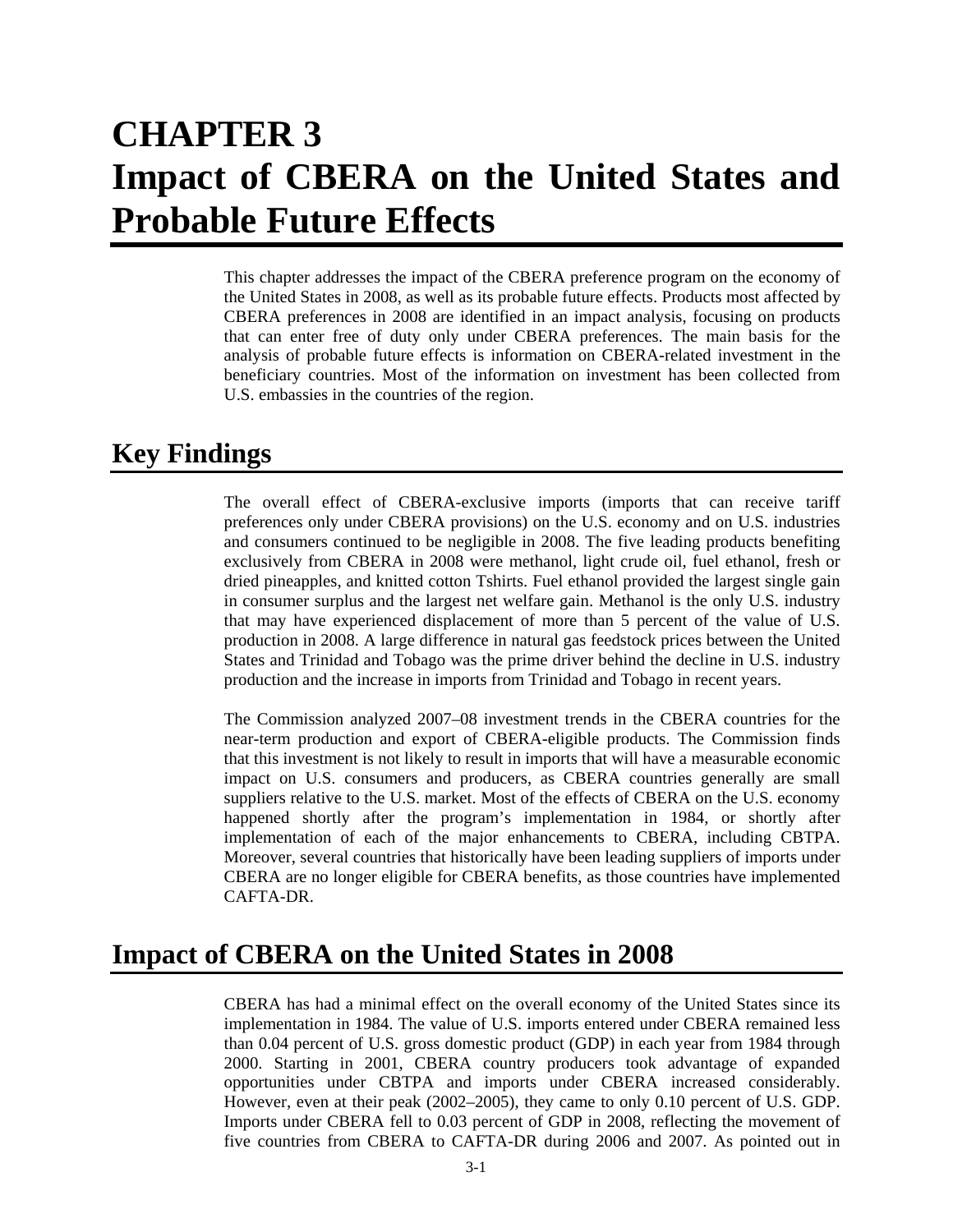chapter 2, the total value of U.S. imports from CBERA countries remained small in 2008, amounting to 0.9 percent of total U.S. imports. The impact of CBERA on U.S. industries and consumers was also minimal in 2008, as it has been in recent years.

CBTPA increased the number of products and sharply increased the value of imports benefiting from CBERA, especially apparel and petroleum and petroleum products. However, the value of the CBERA program to beneficiary countries and its potential to affect the U.S. economy, consumers, and industries has declined since implementation because the margin of preference for many products has eroded as NTR duty rates have fallen (to free in some instances) on many products produced in the region. In addition, the advantages of preferential access to the U.S. market have been diluted as more countries have received preferential access under other programs or FTAs, and as apparel quotas under the Agreement on Textiles and Clothing (ATC) ended in 2005.<sup>1</sup>

To evaluate the impact of CBERA, it is appropriate to consider only the portion of U.S. imports that can receive preferential treatment *only* under CBERA. Because some CBERA-eligible products are also eligible for duty-free entry under GSP, they were excluded from the analysis. Many apparel articles that became eligible for CBERA dutyfree entry as a result of CBTPA contain U.S.-cut parts that are not dutiable under production-sharing arrangements (HTS heading 9802.00.80). The value of U.S.-cut parts incorporated in such articles, therefore, does not benefit exclusively from CBERA. In addition, because El Salvador, Honduras, Nicaragua, Guatemala, and the Dominican Republic lost CBERA eligibility upon acceding to CAFTA-DR during 2006 and 2007, data are included for these countries only for the period for which they were still CBERA beneficiaries in those years.

Because tariff preferences under the original CBERA legislation are permanent, this ensures that products from CBERA beneficiary countries that are also eligible for GSP can continue to enter the United States free of duty, making investment in such products more attractive than would be the case in the absence of CBERA.<sup>2</sup> Investment that depends solely on GSP for duty-free preferences can be seen as riskier because of the uncertainties surrounding the periodic renewals of GSP and because certain products from particular countries may exceed competitive-need limits and may therefore lose GSP eligibility, as was discussed in chapter 1. Quantifying these effects is beyond the scope of this study.

This section defines products that benefit exclusively from CBERA; presents quantitative estimates of the impact of CBERA on U.S. consumers, the U.S. Treasury, and U.S. industries whose goods compete with CBERA imports; and describes the U.S. imports that benefited exclusively from CBERA in 2008 and had the largest potential impact on competing U.S. industries.

 $\frac{1}{1}$  For most intents and purposes, CBERA countries were not subject to apparel quotas. See USITC, *The Impact of CBERA: 17th Report*, 2005, chap. 3, for more detail on the erosion of the margin of preference.

With the exception of 11 tariff lines, none of the products excluded from permanent CBERA provisions are eligible for normal GSP treatment. A limited number of products excluded from permanent CBERA provisions—mostly canned tuna and petroleum and petroleum products—are eligible for GSP treatment if they originate in least-developed GSP beneficiary countries. Haiti is the only such leastdeveloped country among CBERA countries.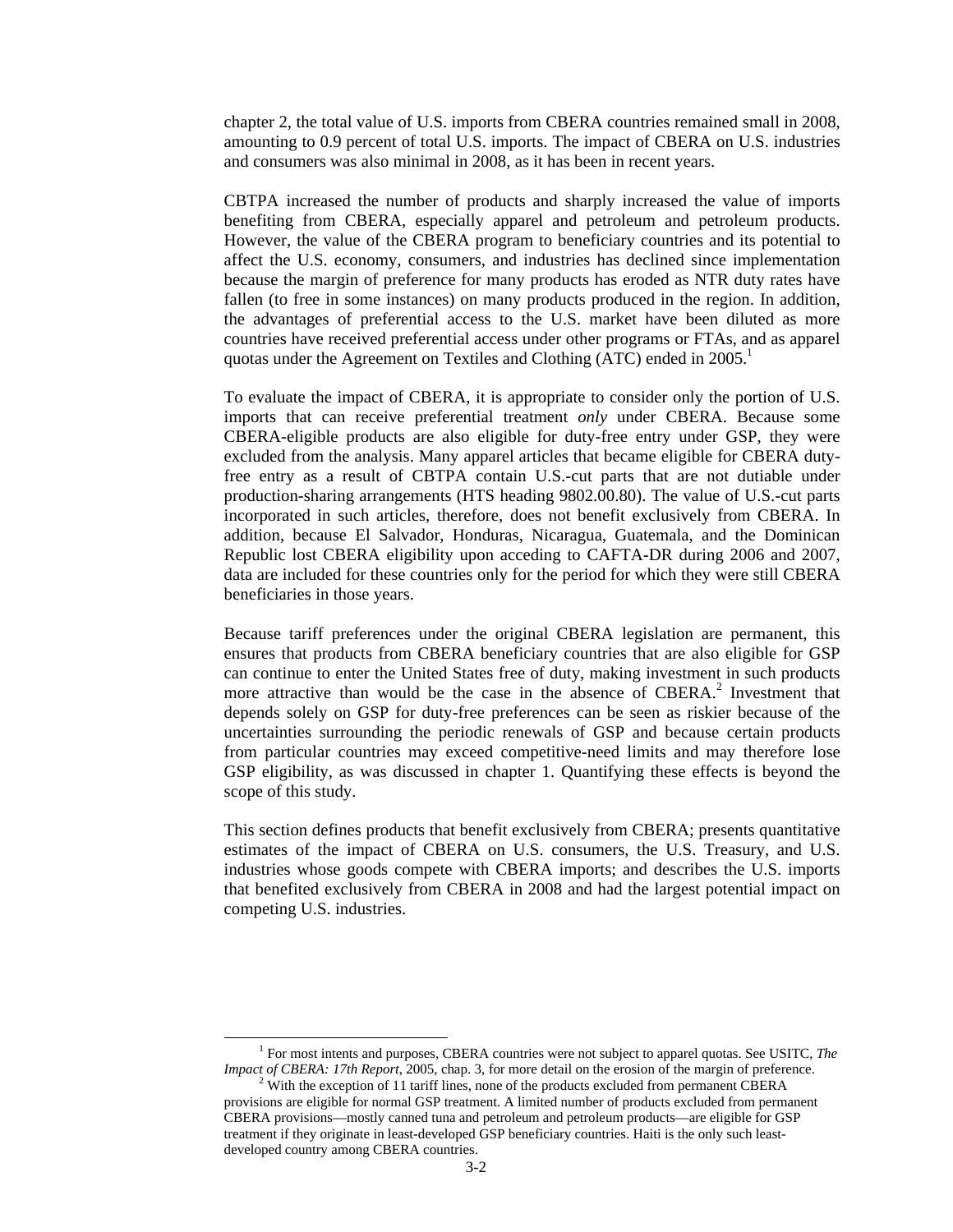### *Products That Benefited Exclusively from CBERA in 2008*

U.S. imports of products benefiting exclusively from CBERA are defined as those that enter under either CBERA duty-free or CBERA reduced-duty provisions and are not eligible to enter free of duty under NTR rates or under other programs, such as GSP.<sup>3</sup> Consistent with this definition, GSP-eligible items imported from CBERA countries that entered under CBERA preferences are considered to benefit exclusively from CBERA only if they originated in a country that is not currently a designated GSP beneficiary or if imports of the item from a certain country exceeded GSP competitive-need limits.<sup>4</sup>

From the implementation of CBERA in 1984 until 2000, U.S. imports that benefited exclusively from CBERA accounted for a relatively small portion of total U.S. imports from CBERA countries. This portion rose steadily through 1993, mainly through growth in imports of products that had exceeded GSP competitive-need limits. From 1993 onward, with the exception of 1995 and 1996, the portion ranged from 8.4 to 10.1 percent before dropping significantly in 1999 to less than  $7.0$  percent.<sup>5</sup> Starting in 2001, the first full year that CBTPA was in effect, the share of U.S. imports benefiting exclusively from CBERA rose significantly and increased again in 2002 before stabilizing around 30–32 percent during 2002–2006, as CBERA-country textile and apparel producers adjusted production patterns and petroleum importers took greater advantage of CBERA provisions (table 3.1).

The value of U.S. imports that benefited exclusively from CBERA decreased from \$4.9 billion in 2007 to \$4.1 billion in 2008, or by 15.3 percent (table 3.1). Such imports accounted for 21.1 percent of total U.S. imports from CBERA countries in 2008, compared with 25.5 percent in 2007. The reduction is partly as a result of a shift in imports of refined petroleum products from Trinidad and Tobago from CBERA to NTR.

 $\frac{1}{3}$ <sup>3</sup> Since the CBTPA amended CBERA, the two categories—"imports under CBERA" and "imports benefiting exclusively from CBERA"—include imports made eligible for preferential treatment by CBTPA. 4

 $4$  In 2008, Antigua and Barbuda, Aruba, The Bahamas, Barbados, and the Netherlands Antilles, were the only CBERA countries that were not designated GSP-beneficiary countries. Trinidad and Tobago is slated to lose its GSP-beneficiary status effective January 1, 2010.

A beneficiary developing country loses GSP benefits for an eligible product when U.S. imports of the product exceed either a specific annually adjusted value or 50 percent of the value of total U.S. imports of the product in the preceding calendar year—the so-called competitive-need limit (sec. 503(c)(2) of the Trade Act of 1974, as amended). CBERA has no competitive-need limits. Thus, eligible products that are excluded from duty-free entry under GSP because their competitive-need limits have been exceeded can still receive dutyfree entry under CBERA. Statistics reported for the customs value of U.S. imports generally include the U.S. value of items imported under production-sharing provisions (HTS heading 9802.00.80). Such U.S. value is generally free of duty. As such, it is excluded from the value of imports that benefit exclusively from CBERA in 2008. In addition, items that are free of duty under NTR rates are sometimes erroneously recorded as entering under CBERA provisions. Such items have been excluded from the total value of imports benefiting exclusively from CBERA in table 3.1 in 2004–08.

 $5$  The "exclusively benefiting" shares were markedly higher in 1995 and 1996, mainly because of the lapse in the GSP program from August 1, 1995, through September 30, 1996, and subsequent increased use of CBERA provisions to ensure duty-free entry. See USITC, *The Impact of CBERA: 12th Report*, 1997, 35– 36, for further explanation of the assumptions and analysis used to deal with the lapse in GSP. Because of the assumptions about GSP made in the 1995 and 1996 CBERA reports, the findings derived from the analysis in those reports are not strictly comparable to the findings in subsequent reports in this series or in reports previous to the 1995 report, despite the similar analytical approach used.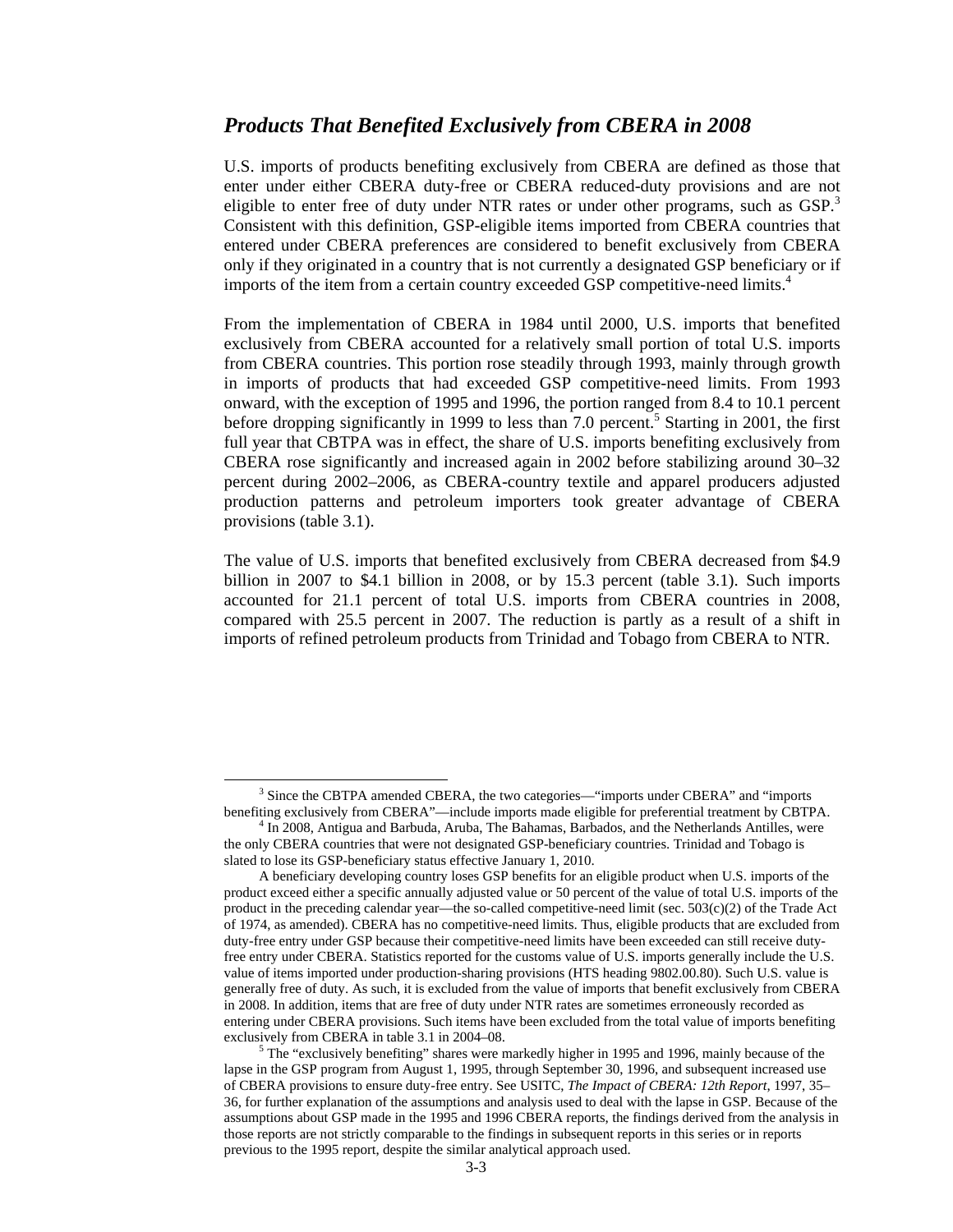| Item                                                      | 2004   | 2005   | 2006   | 2007   | 2008   |
|-----------------------------------------------------------|--------|--------|--------|--------|--------|
| Total imports from CBERA beneficiaries:                   | 27.555 | 31.814 | 25.755 | 19.058 | 19.486 |
| Imports entered under CBERA provisions: <sup>b</sup>      | 10.937 | 12.336 | 9.915  | 5.496  | 4.726  |
|                                                           | 39.7   | 38.8   | 38.5   | 28.8   | 24.3   |
| Imports that benefited exclusively from CBERA provisions: | 8.304  | 9.834  | 8.175  | 4.862  | 4.120  |
|                                                           | 30.1   | 30.9   | 31.7   | 25.5   | 21.1   |

**TABLE 3.1** Total imports from CBERA beneficiaries, imports entered under CBERA provisions, and imports that benefited exclusively from CBERA provisions, 2004–08

*Source*: Estimated by the U.S. International Trade Commission from official statistics of the U.S. Department of Commerce.

<sup>a</sup> Customs value.

<sup>b</sup> Includes articles entered free of duty or at reduced duties under CBERA provisions.

The 20 leading items that benefited exclusively from CBERA are shown in table 3.2. The most notable change in the value of such imports was for fuel ethanol (HTS 2207.10.60). Imports of fuel ethanol increased by 83.4 percent from 2007 to 2008.<sup>6</sup> Other notable changes occurred with respect to light crude oil (HTS 2709.00.20), down 31.0 percent, and methanol (HTS 2905.11.20) from Trinidad and Tobago, up 17 percent. All of the apparel items, except knitted cotton tops, experienced substantial drops in CBERAexclusive imports, reflecting the movement of the Dominican Republic, a major apparelproducing country, from CBERA to CAFTA-DR during 2007.

Eight products not on the list in 2006 were added to it in 2008: naphthas (HTS 2710.11.25); frozen orange juice (HTS 2009.11.00); fresh, chilled, or dried cassava (HTS 0714.10.20) from Costa Rica; knitted cotton socks (HTS 6115.95.90); banana pulp (HTS 2008.99.13) from Costa Rica; denatured fuel ethanol (HTS 2207.20.00); frozen cassava (HTS 0714.10.10) from Costa Rica; and frozen boneless beef (HTS 0202.30.50). Costa Rica is the sole or main source of all of these imports except naphthas and denatured ethanol, both of which come from Trinidad and Tobago. The eight products that were replaced were light oil mixtures (HTS 2710.19.50); precious metal jewelry (HTS 7113.19.50) from the Dominican Republic, The Bahamas, Aruba, and the Netherlands Antilles; higher priced cigars (HTS 2403.10.80) from the Dominican Republic, The Bahamas, and Nicaragua; raw cane sugar (HTS 1701.11.10) from the Dominican Republic; brassieres not containing lace (HTS 6216.10.90); women's or girls' woven cotton pants (HTS 6204.62.40); and fresh pineapples, reduced in size (HTS 0801.30.60). The Dominican Republic was the sole or main source of all of these products except light oil mixtures and pineapples.

CAFTA-DR countries were the main source of imports under CBERA in past years, and the departure of these countries from CBERA has removed products that came from these countries from the list of products benefiting exclusively from CBERA. As a result, only

 <sup>6</sup>  $6$  The leading imports benefiting exclusively from CBERA in 2007 are reported in table F.1. The large change in exclusively benefiting imports of fuel ethanol (undenatured) under HTS 2207.10.60 reflects price increases common to most energy-related products and also an increase in total import volume. When imports of denatured fuel ethanol (HTS 2207.20.00) are included, imports of fuel ethanol under both HTS numbers increased 53.2 percent.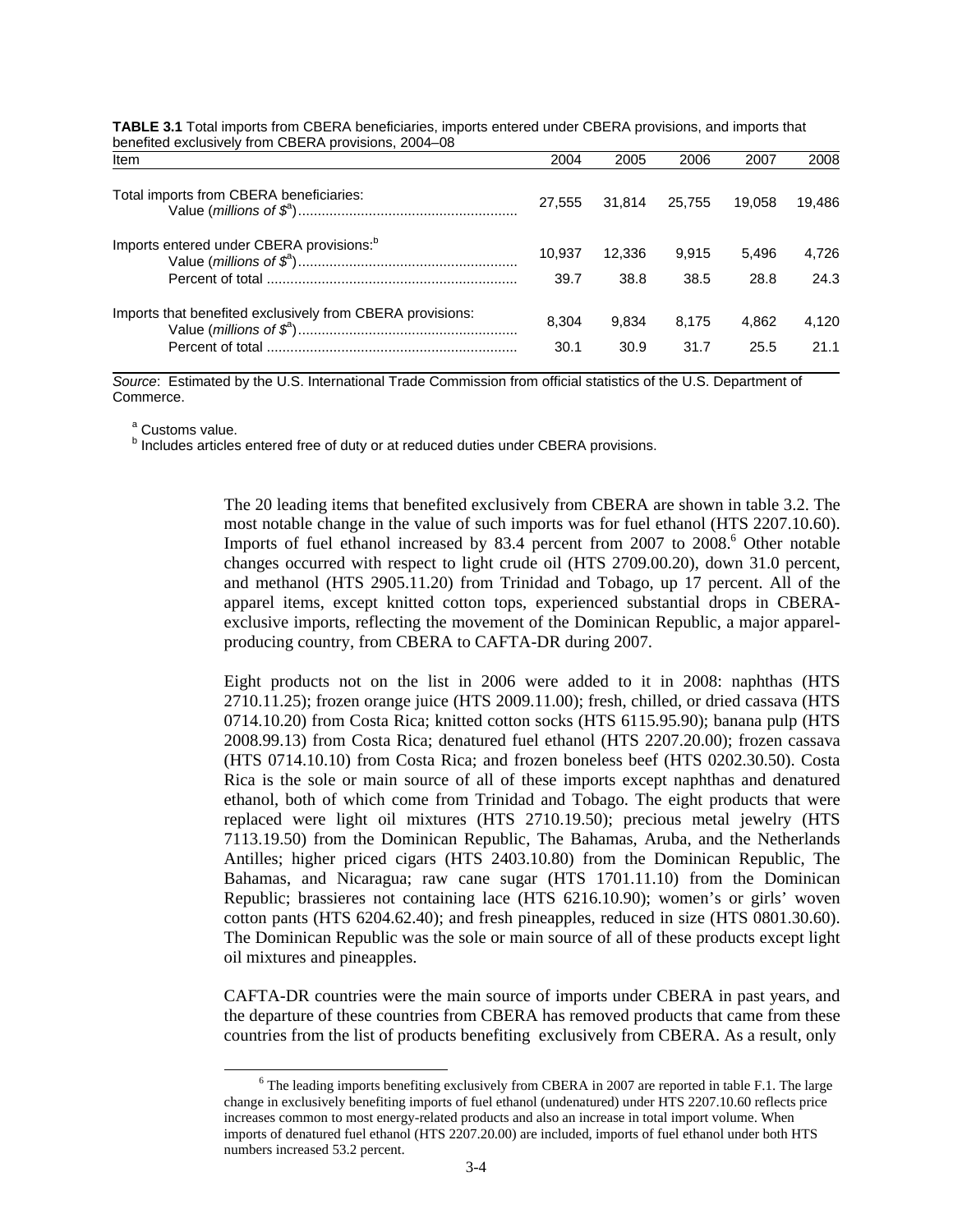| <b>HTS</b>              |                                                                                                                                                 | Customs             | C.i.f.  |
|-------------------------|-------------------------------------------------------------------------------------------------------------------------------------------------|---------------------|---------|
| number                  | Description                                                                                                                                     | value               | value   |
| 2905.11.20 <sup>a</sup> | Methanol (Methyl alcohol), other than imported only for use in producing synthetic<br>natural gas (SNG) or for direct use as fuel               | 1,175,155 1,260,465 |         |
| 2709.00.20              | Petroleum oils and oils from bituminous minerals, crude, testing 25 degrees A.P.I.<br>or more                                                   | 903,986             | 925,635 |
| 2207.10.60              | Undenatured ethyl alcohol of 80 percent vol. alcohol or higher, for nonbeverage<br>purposes                                                     | 483,064             | 507,289 |
| 0804.30.40              | Pineapples, fresh or dried, not reduced in size, in crates or other packages                                                                    | 393,138             | 455,369 |
| 6109.10.00              | T-shirts, singlets, tank tops and similar garments, knitted or crocheted, of cotton                                                             | 168,880             | 172,232 |
| 6110.20.20              | Sweaters, pullovers and similar articles, knitted or crocheted, of cotton, n.e.s.o.i.                                                           | 145,801             | 149,711 |
| 2710.11.25              | Naphthas (exc. motor fuel/mtr fuel blend. stock) fr petroleum oils & bitumin<br>minerals (o/than crude) or preps 70%+ by wt. fr petroleum oils  | 143,645             | 147,653 |
| 3903.11.00 <sup>b</sup> | Polystyrene, expandable, in primary forms                                                                                                       | 135,522             | 138,774 |
| 2009.11.00              | Orange juice, frozen, unfermented and not containing added spirit                                                                               | 64,689              | 66,978  |
| 6203.42.40              | Men's or boys' trousers and shorts, not bibs, not knitted or crocheted, of cotton,<br>not containing 15% or more by weight of down, etc         | 50,873              | 52,133  |
| 0714.10.20 <sup>c</sup> | Cassava (manioc), fresh, chilled or dried, whether or not sliced or in the form of<br>pellets                                                   | 25,500              | 30,774  |
| 6115.95.90              | Stockings, socks, etc. n.e.s.o.i. (not surgical and not containing lace or net),<br>knitted or crocheted, of cotton                             | 22,496              | 24,111  |
| 6109.90.10              | T-shirts, singlets, tank tops and similar garments, knitted or crocheted, of man-<br>made fibers                                                | 22,105              | 22,496  |
| 2008.99.13 <sup>c</sup> | Banana pulp, otherwise prepared or preserved, n.e.s.o.i.                                                                                        | 17,116              | 22,420  |
| 2207.20.00              | Ethyl alcohol and other spirits, denatured, of any strength                                                                                     | 20,003              | 21,549  |
| 0714.10.10 <sup>c</sup> | Cassava (manioc), frozen, whether or not sliced or in the form of pellets                                                                       | 18,222              | 20,938  |
| 6107.11.00              | Men's or boys' underpants and briefs, knitted or crocheted, of cotton                                                                           | 20,407              | 20,834  |
| 2710.19.05              | Distillate and residual fuel oil (including blends) derived from petroleum or oils<br>from bituminous minerals, testing under 25 degrees A.P.I. | 19,571              | 20,347  |
| 6203.43.40              | Men's or boys' trousers, breeches & shorts, of synthetic fibers, con under 15% wt<br>down etc, cont under 36% wt wool, n/water resist, not k/c  | 18,998              | 19,380  |
| 0202.30.50              | Bovine meat cuts, boneless, not processed, frozen, descr in add. US note 3 to<br>Ch. 2<br>$\cdots$ $\sim$                                       | 15,066              | 15,893  |

|  |  | TABLE 3.2 Value of leading imports that benefited exclusively from CBERA, 2008 |  |
|--|--|--------------------------------------------------------------------------------|--|
|--|--|--------------------------------------------------------------------------------|--|

(*1,000 dollars*)

*Source*: Estimated by the U.S. International Trade Commission from official statistics of the U.S. Department of Commerce.

*Note*: The abbreviation n.e.s.o.i. stands for "not elsewhere specified or otherwise included."

<sup>a</sup> Includes only imports from Trinidad and Tobago. Item is GSP-eligible, but imports from Trinidad and Tobago exceeded the competitive-need limit and thus were eligible for duty-free entry only under CBERA.

**b** Includes only imports from The Bahamas. Item is GSP-eligible, but imports from The Bahamas

exceeded the competitive-need limit and thus were eligible for duty-free entry only under CBERA.

<sup>c</sup> Includes only imports from Costa Rica. Item is GSP-eligible, but imports from Costa Rica exceeded the competitive-need limit and thus were eligible for duty-free entry only under CBERA.

> one leading import that was identified in previous annual CBERA reports as benefiting exclusively from CBERA in each year between 1984 and 2007 continued to rank among the 20 leading U.S. imports in 2008. That product was fresh or dried pineapples in crates (HTS 0804.30.40).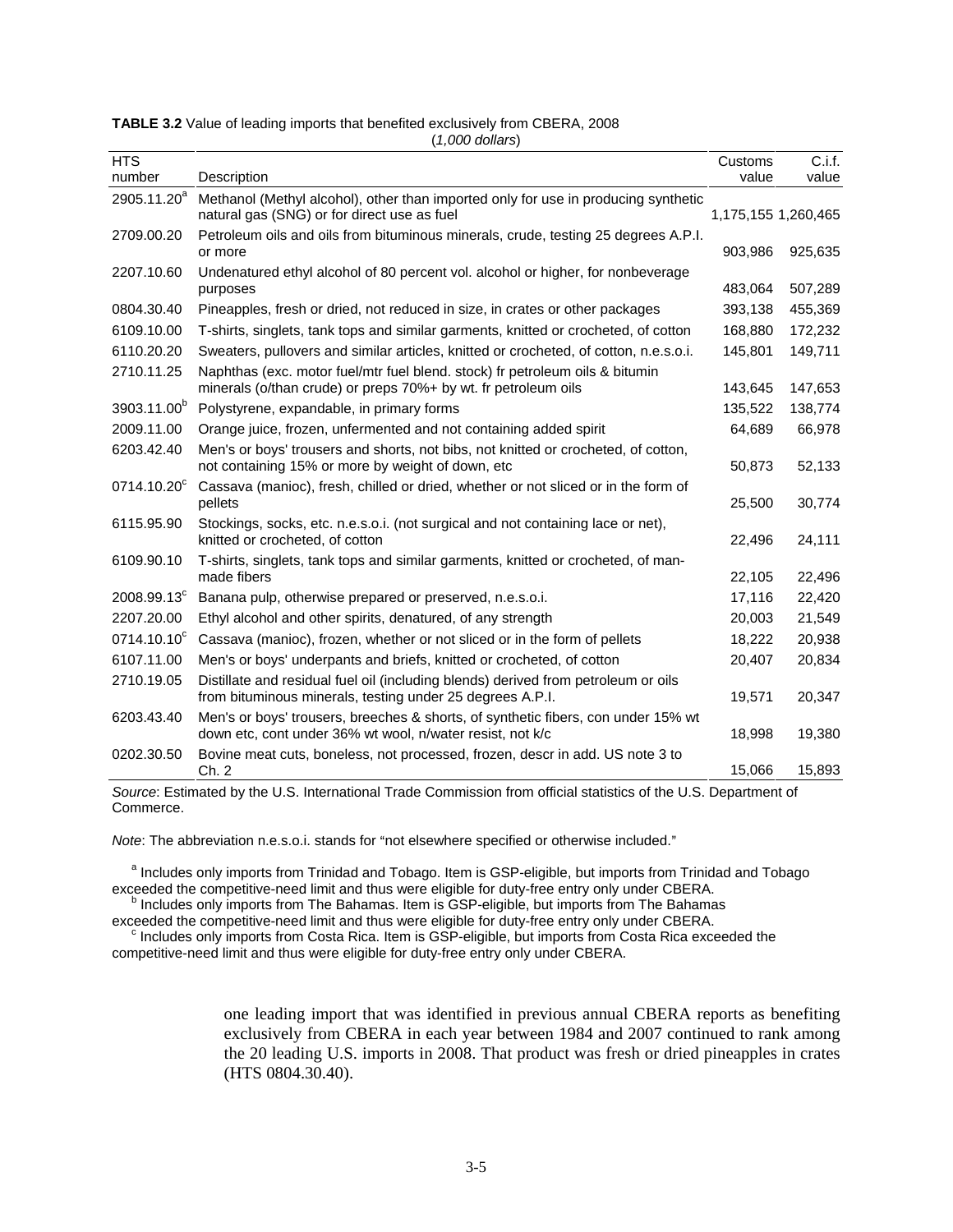## *Welfare and Displacement Effects of CBERA on U.S. Industries and Consumers in 2008*

The analytical approach for estimating the welfare and displacement effects of CBERA is described in the introduction to this report and is discussed in more detail in appendix D. A range of estimates is reported, reflecting those made assuming higher substitution elasticities (upper estimate) and those made assuming lower substitution elasticities (lower estimate).

The analysis was conducted on the 20 leading items that benefited exclusively from CBERA (table 3.2).<sup>7</sup> Estimates of welfare effects and potential effects on U.S. industry were calculated. Estimates of potential U.S. industry displacement effects were small, with only one industry—methanol—having an upper estimate of displacement of more than 5.0 percent, the cutoff traditionally used in this series for selecting industries for further analysis. A number of U.S. producers benefited from CBERA preferences because they supplied inputs to apparel assembled in CBERA countries. Those U.S. producers supplying cut apparel parts are included in the welfare and industry effects analysis. Those supplying fabric and yarn are not explicitly analyzed because of data limitations.<sup>8</sup>

#### **Items Analyzed**

Although a large number of products are eligible for duty-free or reduced-duty entry under CBERA, a relatively small group of products accounts for most of the imports that benefit exclusively from CBERA. As noted previously, table 3.2 presents the 20 leading items that benefited exclusively from CBERA in 2008. They are ranked on the basis of their c.i.f. (customs value plus insurance and freight charges) import values that benefited exclusively from CBERA. $^9$  Those products represented 93.8 percent of the \$3.9 billion in imports that benefited exclusively from CBERA during 2008.10 The five leading CBERA-exclusive imports in 2008 were: (1) methanol from Trinidad and Tobago, (2) light crude oil, (3) undenatured fuel ethanol, (4) fresh or dried pineapples in crates, and  $(5)$  knitted cotton T-shirts.<sup>11</sup> Light crude oil and methanol ranked first and second, respectively, in 2006.

 $\frac{1}{7}$  $\frac{7}{1}$  USITC industry analysts provided estimates of U.S. production and exports for the 20 leading items that benefited exclusively from CBERA, as well as evaluations of the substitutability of CBERA-exclusive imports and competing U.S. products.

<sup>&</sup>lt;sup>8</sup> To estimate the impact of CBERA on U.S. textile producers, it would be necessary to separate imports of apparel made with U.S. fabric and yarn from imports made from regional fabric. Data necessary to allow this distinction to be made are not available.

 $9$  In the analysis, U.S. market expenditure shares were used to compute estimates of welfare and domestic production displacement effects. U.S. expenditures on imports necessarily include freight and insurance charges and duties, when applicable. Therefore, where indicated in the text and supporting tables, the analysis used c.i.f. values for duty-free items and landed, duty-paid values for reduced-duty items benefiting exclusively from CBERA and for the remaining imports. Technically, landed, duty-paid values are equal to c.i.f. values for items entering free of duty. Because no duty is assessed on the U.S. value of imports entered under the production-sharing provisions of HTS heading 9802.00.80, such value is excluded from the value benefiting exclusively in table 3.2. To compute the market expenditure shares reported in table 3.3 and used in the analysis, the U.S. value was included.<br><sup>10</sup> The import values reported in tables 3.2 and 3.3 do not include imports under each HTS provision on

which full duties were paid. Even though all these products were eligible for CBERA tariff preferences, full duties were paid on a certain portion of imports under each HTS provision for a variety of reasons, such as failure to claim preferences, insufficient documentation, or because CBTPA requirements were not met.<br><sup>11</sup> Leading CBERA suppliers are shown in tables 2.7–2.10.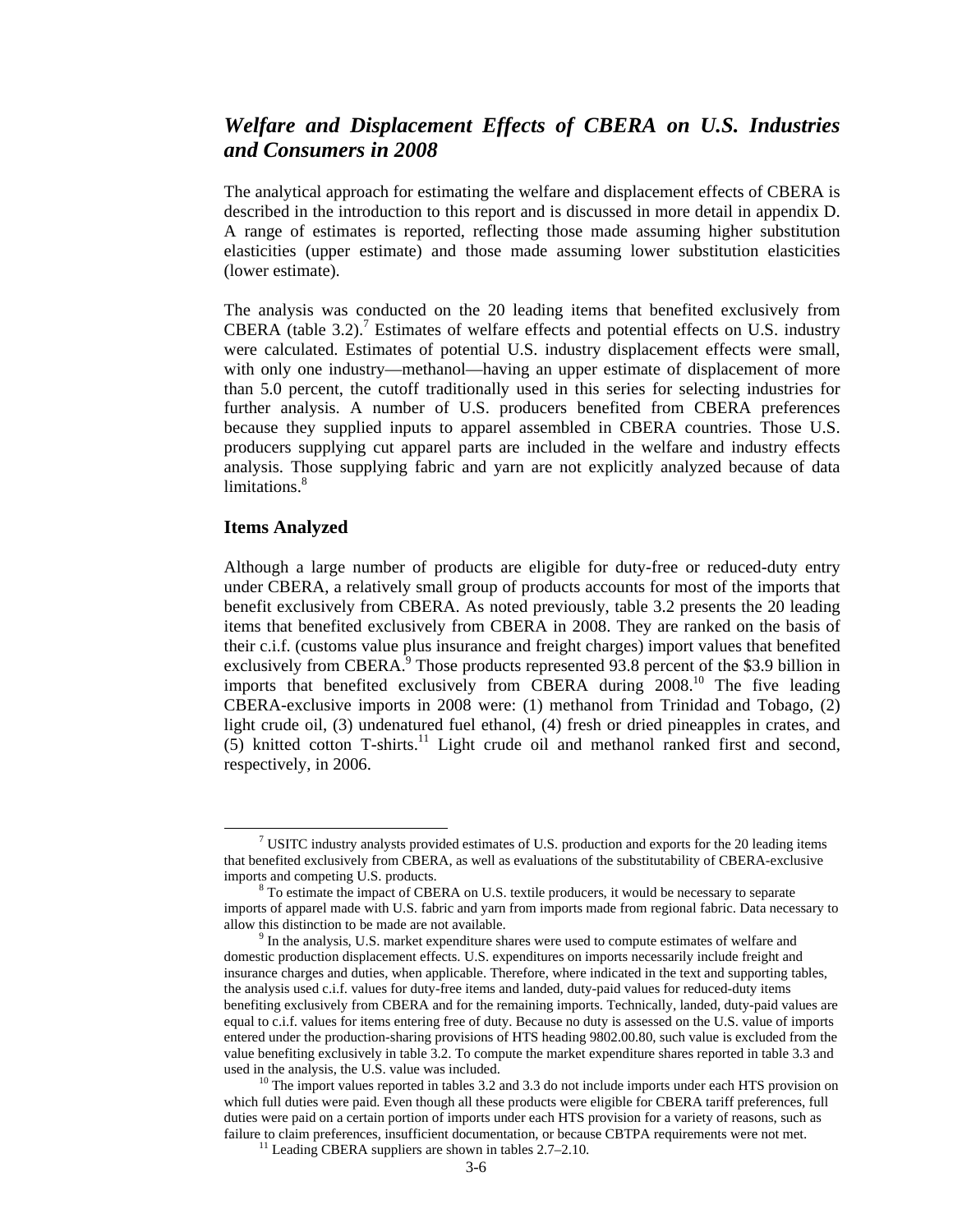For any particular item, the size of the U.S. market share accounted for by CBERAexclusive imports (value of imports benefiting exclusively from CBERA relative to apparent consumption) was a major factor in determining the estimated impact on competing domestic producers.<sup>12</sup> Market shares varied considerably in 2008 (table 3.3). For instance, the market share of CBERA-exclusive imports of fresh pineapples (HTS 0804.30.40) was approximately 80 percent, whereas the market share of CBERAexclusive imports of two of the three petroleum items was less than 1.0 percent.

#### **Estimated Effects on Consumers and Producers**

Tables 3.4 and 3.5 present the estimated impact of CBERA tariff preferences on the U.S. economy in 2008.<sup>13</sup> Estimates of the gains in consumer surplus and the losses in tariff revenue, as well as measures of the potential displacement of U.S. production, are discussed below.

#### *Effects on U.S. consumers*

In 2008, fuel ethanol (both denatured and undenatured) provided the largest gain in consumer surplus (\$77.1–\$93.0 million) resulting exclusively from CBERA tariff preferences (table 3.4). The price U.S. consumers would have paid for imports of such ethanol from CBERA countries would have been about 24 percent higher (the ad valorem equivalent duty rate, adjusted for freight and insurance charges) without CBERA. Methanol from Trinidad and Tobago provided the second-largest gain in consumer surplus (\$60.0–\$61.6 million). Without CBERA, the import price of methanol from CBERA countries would have been about 5 percent higher. In general, items providing the largest gains in consumer surplus also have either the highest NTR tariff rates or the largest volumes of imports from CBERA countries, or both.

CBERA preferences also reduced U.S. tariff revenues, offsetting much of the gain in consumer surplus. For example, for fuel ethanol, reduced tariff revenues offset 57–72 percent of the gain in consumer surplus; for frozen orange juice, the offset was 61–75 percent. For many of the other items listed in table 3.4, especially those items with low NTR duty rates, lower tariff revenues offset nearly all of the gain in consumer surplus.

Overall, the estimated net welfare effects of CBERA were small. The gain in consumer surplus (column A of table 3.4) was greater than the corresponding decline in tariff revenue (column B) for all of the products analyzed for which data were available. Of the resulting net welfare gains, the largest for 2008 were for fuel ethanol (\$25.7–\$32.9 million) and methanol from Trinidad and Tobago (\$2.9 –\$4.3 million). Fuel ethanol also had the largest net welfare gain in  $2006$ .<sup>14</sup>

 $12$  Other factors include the ad valorem equivalent tariff rate; the substitutability among beneficiary imports, nonbeneficiary imports, and domestic production; and the overall demand elasticity for the product category.<br><sup>13</sup> The methodology is described in appendix D.

<sup>14</sup> See USITC, *The Impact of CBERA: 18th Report*, 2007, table 3-4, 3-9.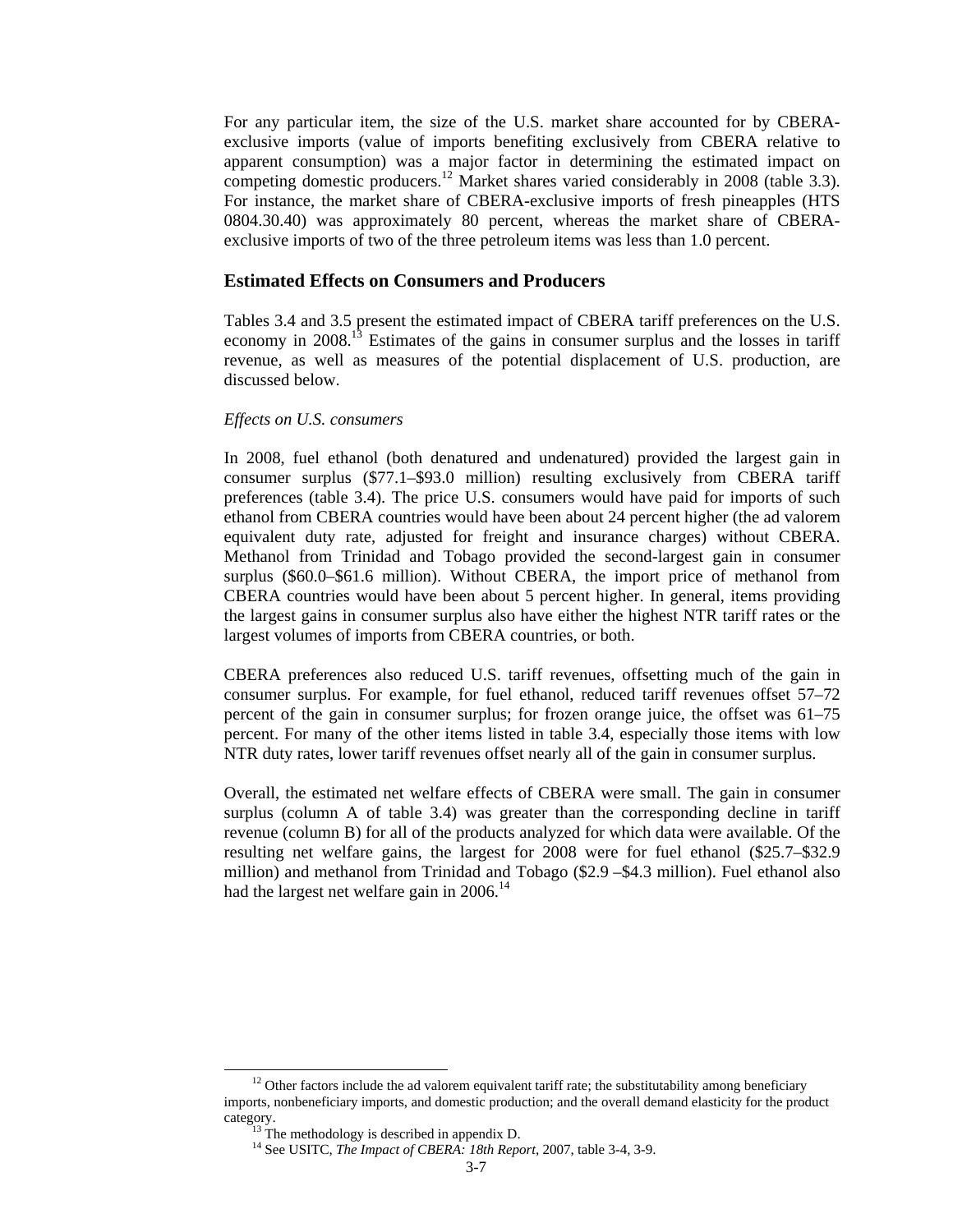|             |                                                                                                   | Imports from<br><b>CBERA</b><br>countries | Apparent<br>U.S. | Market         |
|-------------|---------------------------------------------------------------------------------------------------|-------------------------------------------|------------------|----------------|
| <b>HTS</b>  |                                                                                                   | (c.i.f. value)                            | consumption      | share          |
| number      | Description                                                                                       | Aª                                        | B <sup>b</sup>   | (A/B)          |
|             |                                                                                                   |                                           | Thousands of \$  | Percent        |
| 2905.11.20  | Methanol (Methyl alcohol), other than imported only for use                                       |                                           |                  |                |
|             | in producing synthetic natural gas (SNG) or for direct use as                                     |                                           |                  |                |
|             | fuel                                                                                              | 1,260,465                                 | 2,599,478        | 48.49          |
| 2709.00.20  | Petroleum oils and oils from bituminous minerals, crude,                                          |                                           |                  |                |
|             | testing 25 degrees A.P.I. or more                                                                 | 925,635                                   | 298,114,581      | 0.31           |
| 2207.10.60° | Undenatured ethyl alcohol of 80 percent vol. alcohol or                                           |                                           |                  |                |
| 0804.30.40  | higher, for nonbeverage purposes<br>Pineapples, fresh or dried, not reduced in size, in crates or | 507,289                                   | 22,954,363       | 2.30           |
|             | other packages                                                                                    | 455,369                                   | 566,676          | 80.36          |
| 6109.10.00  | T-shirts, singlets, tank tops and similar garments, knitted or                                    |                                           |                  |                |
|             | crocheted, of cotton                                                                              | 172,262                                   | 4,253,439        | 4.05           |
| 6110.20.20  | Sweaters, pullovers and similar articles, knitted or crocheted,                                   |                                           |                  |                |
|             | of cotton, n.e.s.o.i.                                                                             | 149,711                                   | 10,375,920       | 1.44           |
| 2710.11.25  | Naphthas (exc. motor fuel/mtr fuel blend. stock) fr petroleum                                     |                                           |                  |                |
|             | oils & bitumin minerals (o/than crude) or preps 70%+ by wt.                                       |                                           |                  |                |
| 3903.11.00  | fr petroleum oils<br>Polystyrene, expandable, in primary forms                                    | 147,653                                   | 13,115,514       | 1.13           |
|             |                                                                                                   | 138,774                                   | 679,862          | 20.41          |
| 2009.11.00  | Orange juice, frozen, unfermented and not containing added<br>spirit                              | 66,978                                    | 1,706,995        | 3.92           |
| 6203.42.40  | Men's or boys' trousers and shorts, not bibs, not knitted or                                      |                                           |                  |                |
|             | crocheted, of cotton, not containing 15% or more by weight                                        |                                           |                  |                |
|             | of down, etc                                                                                      | 52,133                                    | $\binom{d}{ }$   | $\binom{d}{ }$ |
| 0714.10.20  | Cassava (manioc), fresh, chilled or dried, whether or not                                         |                                           |                  |                |
|             | sliced or in the form of pellets                                                                  | 30,774                                    | $\binom{d}{ }$   | $\binom{d}{ }$ |
| 6115.95.90  | Stockings, socks, etc. n.e.s.o.i. (not surgical and not                                           |                                           |                  |                |
|             | containing lace or net), knitted or crocheted, of cotton                                          | 65,578                                    | $\binom{d}{ }$   | $\binom{d}{ }$ |
| 6109.90.10  | T-shirts, singlets, tank tops and similar garments, knitted or<br>crocheted, of man-made fibers   | 22,497                                    | 1,163,471        | 1.93           |
| 2008.99.13  | Banana pulp, otherwise prepared or preserved, n.e.s.o.i.                                          |                                           |                  |                |
| 2207.20.00° | Ethyl alcohol and other spirits, denatured, of any strength                                       | 22,420                                    | $\binom{d}{ }$   | $\binom{d}{ }$ |
|             |                                                                                                   | 21,549                                    |                  |                |
| 0714.10.10  | Cassava (manioc), frozen, whether or not sliced or in the<br>form of pellets                      | 20,938                                    | $\binom{d}{ }$   | $\binom{d}{ }$ |
| 6107.11.00  | Men's or boys' underpants and briefs, knitted or crocheted,                                       |                                           |                  |                |
|             | of cotton                                                                                         | 20,834                                    | $\binom{d}{ }$   | $\binom{d}{ }$ |
| 2710.19.05  | Distillate and residual fuel oil (including blends) derived from                                  |                                           |                  |                |
|             | petroleum or oils from bituminous minerals, testing under 25                                      |                                           |                  |                |
|             | degrees A.P.I.                                                                                    | 20,347                                    | 184,805,302      | 0.01           |
| 6203.43.40  | Men's or boys' trousers, breeches & shorts, of synthetic                                          |                                           |                  |                |
|             | fibers, con under 15% wt down etc, cont under 36% wt wool,                                        |                                           | $\binom{d}{ }$   | $\binom{d}{ }$ |
| 0202.30.50  | n/water resist, not k/c<br>Bovine meat cuts, boneless, not processed, frozen, descr in            | 19,444                                    |                  |                |
|             | add. US note 3 to Ch. 2                                                                           | 15,893                                    | 40,717,947       | 0.04           |
|             |                                                                                                   |                                           |                  |                |

**TABLE 3.3** Value of leading imports that benefited exclusively from CBERA, apparent U.S. consumption, and CBERA-exclusive market share, 2008

*Source*: Estimated by the U.S. International Trade Commission from official statistics of the U.S. Department of Commerce.

*Note*: The abbreviation, n.e.s.o.i., stands for "not elsewhere specified or otherwise included."

<sup>a</sup> Includes value of U.S. components incorporated in imports entered under HTS heading 9802.00.80.

<sup>b</sup> Apparent U.S. consumption defined as U.S. production plus total imports (landed, duty-paid basis) minus exports.

 $\cdot$ <sup>c</sup> Apparent consumption for HTS 2207.10.60 and 2207.20.00 was aggregated into one category and reported under HTS 2207.10.60.

 $d$  U.S. production and/or export data not available.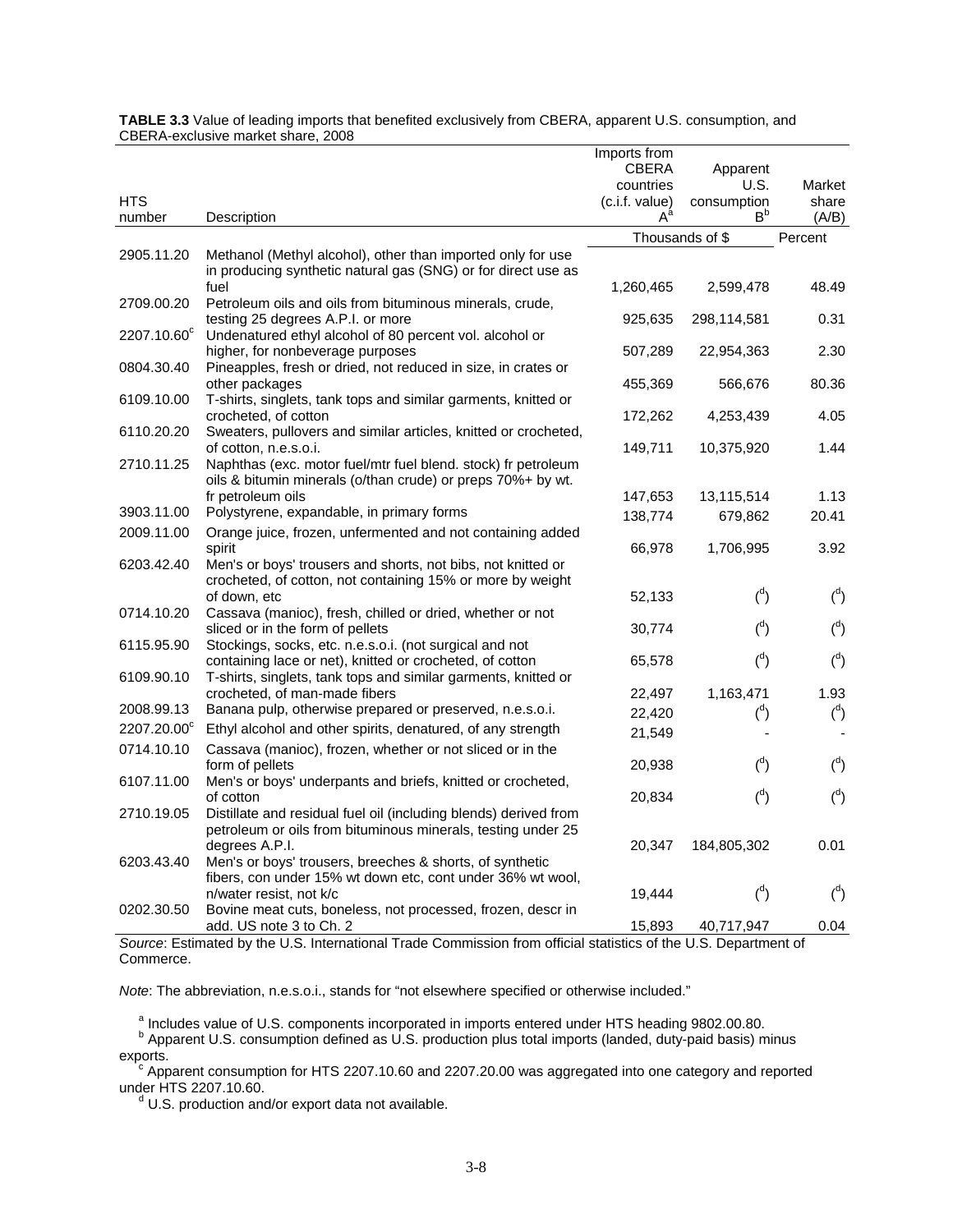|            |                                                                                                                                                 | Gain in consumer<br>surplus (A) |                | Loss in tariff revenue<br>(B) |                | Net welfare effect<br>$(A-B)$ |                |
|------------|-------------------------------------------------------------------------------------------------------------------------------------------------|---------------------------------|----------------|-------------------------------|----------------|-------------------------------|----------------|
| <b>HTS</b> |                                                                                                                                                 | Upper                           | Lower          | Upper                         | Lower          | Upper                         | Lower          |
| number     | Description                                                                                                                                     | estimate                        | estimate       | estimate                      | estimate       | estimate                      | estimate       |
|            |                                                                                                                                                 |                                 |                | Thousands of \$               |                |                               |                |
| 2905.11.20 | Methanol (Methyl alcohol), other than imported only for use in producing synthetic<br>natural gas (SNG) or for direct use as fuel               | 60,021                          | 61,568         | 55,704                        | 58,649         | 4,317                         | 2,919          |
| 2709.00.20 | Petroleum oils and oils from bituminous minerals, crude, testing 25 degrees A.P.I. or                                                           |                                 |                |                               |                |                               |                |
|            | more                                                                                                                                            | 902                             | 903            | 900                           | 901            | 2                             |                |
| 2207.10.60 | Undenatured ethyl alcohol of 80 percent vol. alcohol or higher, for nonbeverage<br>purposes                                                     | 77,050                          | 93,040         | 44,176                        | 67,314         | 32,873                        | 25,727         |
| 0804.30.40 | Pineapples, fresh or dried, not reduced in size, in crates or other packages                                                                    | 6,645                           | 6,664          | 6,608                         | 6,646          | 38                            | 19             |
| 6109.10.00 | T-shirts, singlets, tank tops and similar garments, knitted or crocheted, of cotton                                                             | 22,440                          | 24,916         | 17,980                        | 22,311         | 4,460                         | 2,605          |
| 6110.20.20 | Sweaters, pullovers and similar articles, knitted or crocheted, of cotton, n.e.s.o.i.                                                           | 19,330                          | 21,508         | 15,449                        | 19,257         | 3,881                         | 2,252          |
| 2710.11.25 | Naphthas (exc. motor fuel/mtr fuel blend. stock) fr petroleum oils & bitumin minerals<br>(o/than crude) or preps 70%+ by wt. fr petroleum oils  | 143                             | 143            | 143                           | 143            | $\binom{a}{b}$                | $\binom{a}{b}$ |
| 3903.11.00 | Polystyrene, expandable, in primary forms                                                                                                       | 7,765                           | 8,145          | 6,825                         | 7,527          | 940                           | 618            |
| 2009.11.00 | Orange juice, frozen, unfermented and not containing added spirit                                                                               | 9,197                           | 10,901         | 5,615                         | 8,169          | 3,582                         | 2,733          |
| 6203.42.40 | Men's or boys' trousers and shorts, not bibs, not knitted or crocheted, of cotton, not<br>containing 15% or more by weight of down, etc.        | $b$                             | $b$            | $\binom{b}{b}$                | $b$            | $b$                           | $b$            |
| 0714.10.20 | Cassava (manioc), fresh, chilled or dried, whether or not sliced or in the form of<br>pellets                                                   | $b$                             | $b$            | $b$                           | $b$            | $b$                           | $b$            |
| 6115.95.90 | Stockings, socks, etc. n.e.s.o.i. (not surgical and not containing lace or net), knitted or<br>crocheted, of cotton                             | $\binom{b}{b}$                  | $b$            | $\binom{b}{b}$                | $b$            | $b$                           | $\binom{b}{b}$ |
| 6109.90.10 | T-shirts, singlets, tank tops and similar garments, knitted or crocheted, of man-made<br>fibers                                                 |                                 | $\binom{b}{b}$ | $\binom{b}{b}$                | $\binom{b}{b}$ | $\binom{b}{b}$                | $\binom{b}{b}$ |
| 2008.99.13 | Banana pulp, otherwise prepared or preserved, n.e.s.o.i.                                                                                        | $\binom{b}{b}$                  | $\binom{b}{b}$ | $\binom{b}{b}$                | $\binom{b}{b}$ | $\binom{b}{b}$                | $\binom{b}{b}$ |
| 2207.20.00 | Ethyl alcohol and other spirits, denatured, of any strength                                                                                     | $(\mathcal{C})$                 | $\binom{c}{ }$ | $\binom{c}{ }$                | $(^\circ)$     | $\binom{c}{ }$                | $\binom{c}{ }$ |
| 0714.10.10 | Cassava (manioc), frozen, whether or not sliced or in the form of pellets                                                                       | $\binom{b}{b}$                  | $\binom{b}{b}$ | $b$                           | $\binom{b}{b}$ | $\binom{b}{b}$                | $\binom{b}{b}$ |
| 6107.11.00 | Men's or boys' underpants and briefs, knitted or crocheted, of cotton                                                                           | $\binom{b}{b}$                  | $\binom{b}{b}$ | $\binom{b}{b}$                | $b$            | $b$                           | $b$            |
| 2710.19.05 | Distillate and residual fuel oil (including blends) derived from petroleum or oils from<br>bituminous minerals, testing under 25 degrees A.P.I. | 20                              | 20             | 19                            | 20             | $\binom{a}{b}$                | $\binom{a}{ }$ |
| 6203.43.40 | Men's or boys' trousers, breeches & shorts, of synthetic fibers, con under 15% wt<br>down etc, cont under 36% wt wool, n/water resist, not k/c  | 3,734                           | 4,420          | 2,594                         | 3,699          | 1,140                         | 721            |
| 0202.30.50 | Bovine meat cuts, boneless, not processed, frozen, descr in add. US note 3 to Ch. 2                                                             | 204                             | 207            | 197                           | 203            | $\overline{7}$                | 4              |

| TABLE 3.4 Estimated welfare effects on the United States of leading imports that benefited exclusively from CBERA, 2008 |
|-------------------------------------------------------------------------------------------------------------------------|
|-------------------------------------------------------------------------------------------------------------------------|

*Source*: Estimated by the U.S. International Trade Commission from official statistics of the U.S. Department of Commerce.

*Note*: The abbreviation n.e.s.o.i. stands for "not elsewhere specified or otherwise included." a Less than \$500.

 $^{\rm b}$  Welfare and displacement effects were not calculated because of the unavailability of U.S. production and/or export data.<br><sup>c</sup> Analysis for HTS 2207.10.60 and 2207.20.00 is combined under HTS 2207.10.60.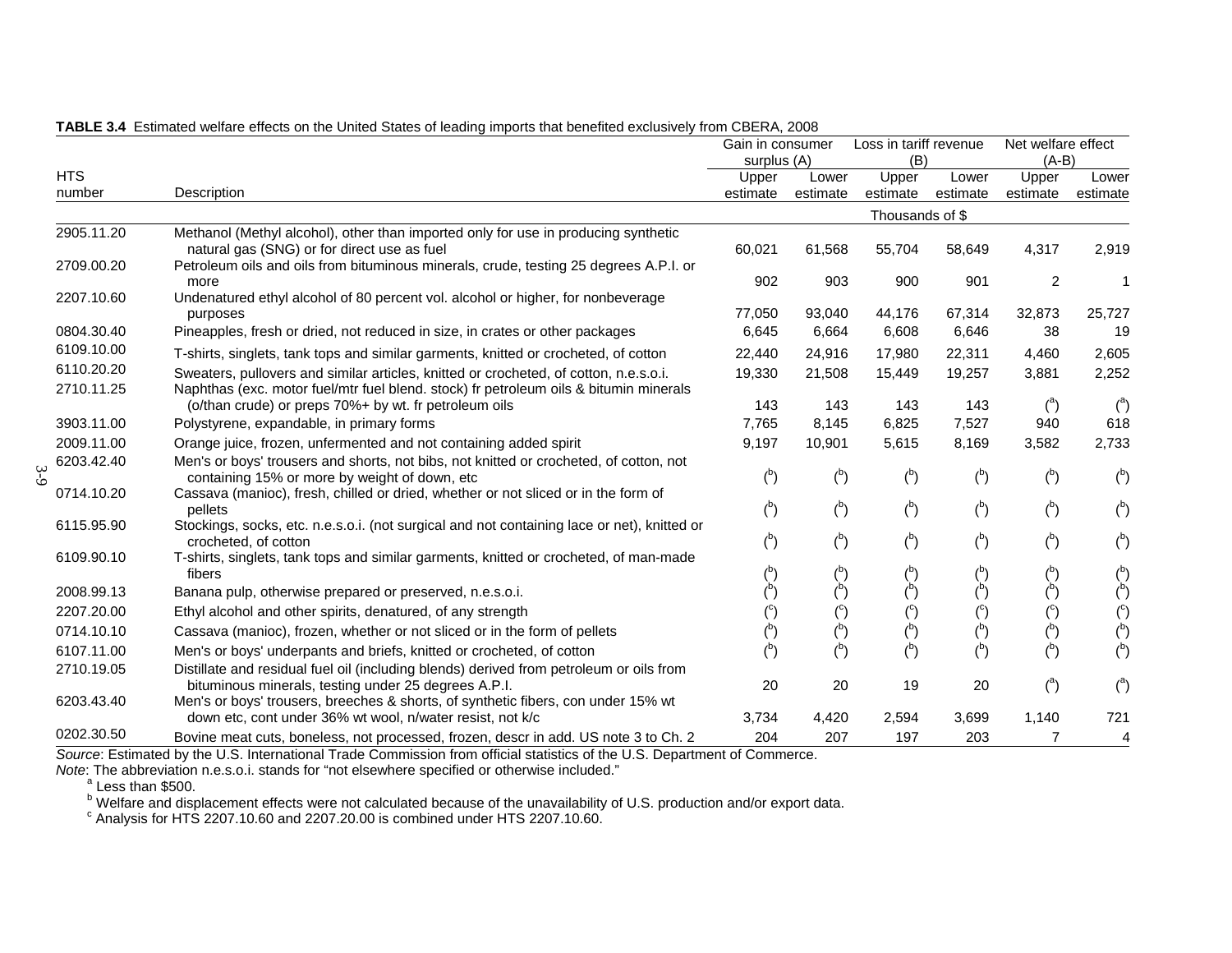|                      |                                                                                                              |                 |                   |                   | Change in U.S. production |                                    |
|----------------------|--------------------------------------------------------------------------------------------------------------|-----------------|-------------------|-------------------|---------------------------|------------------------------------|
|                      |                                                                                                              |                 | Value             |                   | Share                     |                                    |
| <b>HTS</b><br>number | Description                                                                                                  | U.S. production | Upper<br>estimate | Lower<br>estimate | Upper<br>estimate         | Lower<br>estimate                  |
|                      |                                                                                                              |                 | Thousands of \$   |                   | --------Percent--------   |                                    |
| 2905.11.20           | Methanol (Methyl alcohol), other than imported only for use in producing synthetic natural gas               |                 |                   |                   |                           |                                    |
|                      | (SNG) or for direct use as fuel                                                                              | 510,000         | $-49,558$         | $-25,219$         | $-9.72$                   | $-4.94$                            |
| 2709.00.20           | Petroleum oils and oils from bituminous minerals, crude, testing 25 degrees A.P.I. or more                   | 129,226,505     | $-1.608$          | $-839$            | $\binom{a}{b}$            | $\binom{a}{b}$                     |
| 2207.10.60           | Undenatured ethyl alcohol of 80 percent vol. alcohol or higher, for nonbeverage purposes                     | 22,000,000      | $-439,352$        | $-221,284$        | $-2.00$                   | $-1.01$                            |
|                      | 0804.30.40 Pineapples, fresh or dried, not reduced in size, in crates or other packages                      | 60,000          | $-1,530$          | -416              | $-2.55$                   | $-0.69$                            |
|                      | 6109.10.00 T-shirts, singlets, tank tops and similar garments, knitted or crocheted, of cotton               | 69.600          | $-279$            | $-63$             | $-0.40$                   | $-0.09$                            |
| 6110.20.20           | Sweaters, pullovers and similar articles, knitted or crocheted, of cotton, n.e.s.o.i.                        | 6.700           | $-28$             | -6                | $-0.42$                   | $-0.09$                            |
| 2710.11.25           | Naphthas (exc. motor fuel/mtr fuel blend. stock) fr petroleum oils & bitumin minerals (o/than                |                 |                   |                   |                           |                                    |
|                      | crude) or preps 70%+ by wt. fr petroleum oils                                                                | 5,178,830       | $-235$            | $-123$            | $\binom{a}{b}$            | $\binom{a}{b}$                     |
| 3903.11.00           | Polystyrene, expandable, in primary forms                                                                    | 420,000         | $-14,518$         | $-7,477$          | $-3.46$                   | $-1.78$                            |
|                      | 2009.11.00 Orange juice, frozen, unfermented and not containing added spirit                                 | 1,400,000       | $-41,243$         | $-21,203$         | $-2.95$                   | $-1.51$                            |
|                      | 6203.42.40 Men's or boys' trousers and shorts, not bibs, not knitted or crocheted, of cotton, not containing |                 |                   |                   |                           |                                    |
|                      | 15% or more by weight of down, etc                                                                           |                 |                   |                   |                           |                                    |
| 0714.10.20           | Cassava (manioc), fresh, chilled or dried, whether or not sliced or in the form of pellets                   |                 |                   |                   |                           |                                    |
| 6115.95.90           | Stockings, socks, etc. n.e.s.o.i. (not surgical and not containing lace or net), knitted or crocheted,       |                 |                   |                   |                           |                                    |
|                      | of cotton                                                                                                    |                 |                   |                   |                           |                                    |
|                      | 6109.90.10 T-shirts, singlets, tank tops and similar garments, knitted or crocheted, of man-made fibers      |                 |                   |                   |                           |                                    |
| 2008.99.13           | Banana pulp, otherwise prepared or preserved, n.e.s.o.i.                                                     |                 |                   |                   |                           |                                    |
|                      | 2207.20.00 Ethyl alcohol and other spirits, denatured, of any strength                                       |                 |                   |                   |                           |                                    |
| 0714.10.10           | Cassava (manioc), frozen, whether or not sliced or in the form of pellets                                    |                 |                   |                   |                           |                                    |
| 6107.11.00           | Men's or boys' underpants and briefs, knitted or crocheted, of cotton                                        |                 |                   |                   |                           |                                    |
| 2710.19.05           | Distillate and residual fuel oil (including blends) derived from petroleum or oils from bituminous           |                 |                   |                   |                           |                                    |
|                      | minerals, testing under 25 degrees A.P.I.                                                                    | 142,500,000     | $-61$             | $-32$             | $\binom{a}{b}$            | $({}^{\rm a})$                     |
| 6203.43.40           | Men's or boys' trousers, breeches & shorts, of synthetic fibers, con under 15% wt down etc, cont             |                 |                   |                   |                           |                                    |
|                      | under 36% wt wool, n/water resist, not k/c                                                                   |                 | $\binom{b}{b}$    | $\binom{b}{b}$    |                           | $(\overline{\phantom{a}}^{\rm b})$ |
| 0202.30.50           | Bovine meat cuts, boneless, not processed, frozen, descr in add. US note 3 to Ch. 2                          | 39,876,100      | $-883$            | $-480$            |                           |                                    |

#### **TABLE 3.5** Estimated effects on the production of U.S. industries of leading imports that benefited exclusively from CBERA, 2008

*Source*: Estimated by the U.S. International Trade Commission from official statistics of the U.S. Department of Commerce.

*Note*: The abbreviation, n.e.s.o.i., stands for 'not elsewhere specified or otherwise included." a Absolute value less than 0.005 percent.

<sup>b</sup> Welfare and displacement effects were not calculated because of the unavailability of U.S. production and/or export data.<br><sup>c</sup> Analysis for HTS 2207.10.60 and 2207.20.00 is combined under HTS 2207.10.60.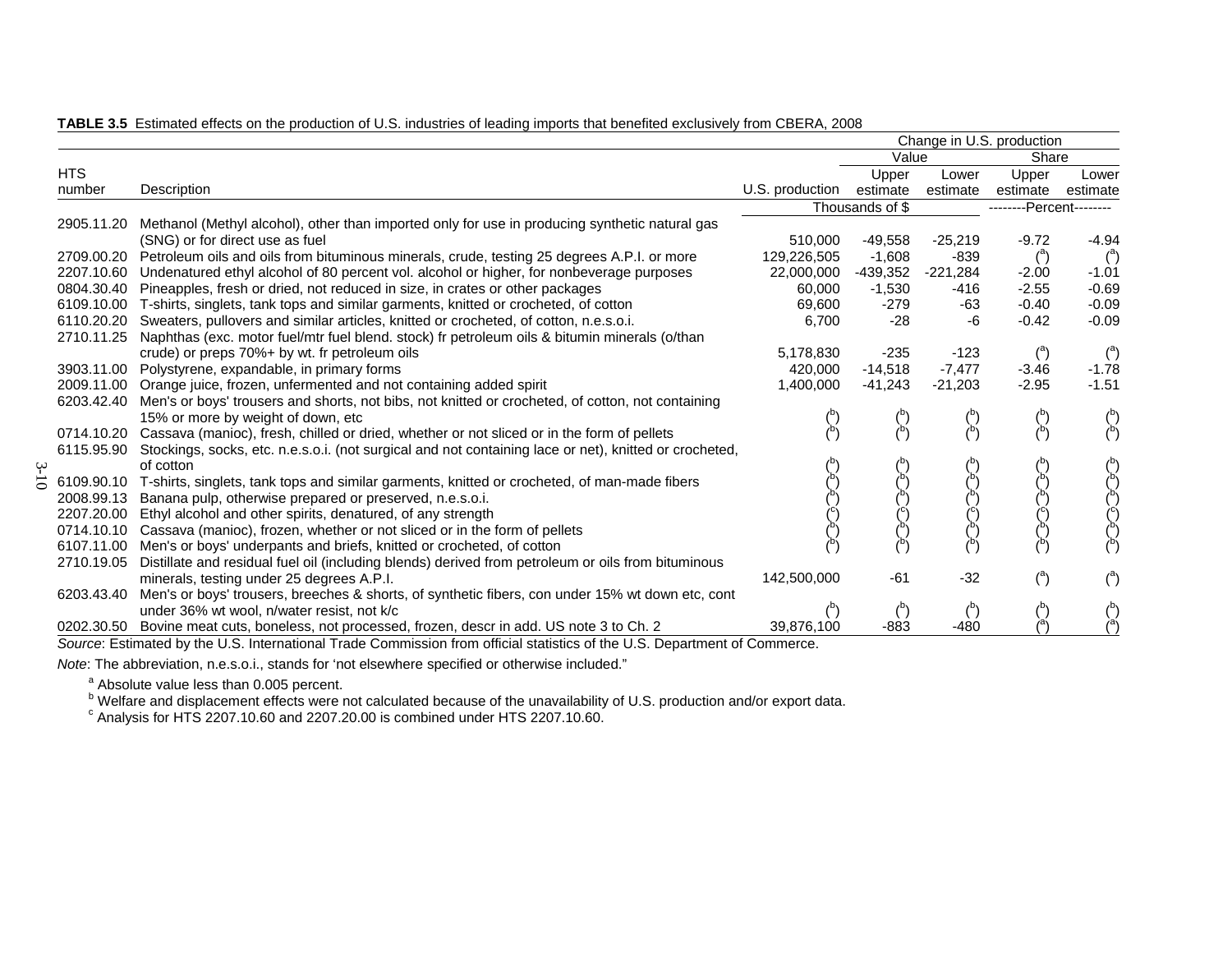#### *Effects on U.S. producers*

Estimates of the potential effects of CBERA on domestic production are shown in table 3.5.15 Estimates of the potential displacement of domestic production were small for most of the individual sectors.16 The analysis indicates that the largest potential displacement effects were for methanol (4.9–9.7 percent displaced, valued at \$25.2–\$49.6 million); polystyrene (1.8–3.5 percent displaced, valued at \$7.5–\$14.5 million); frozen orange juice (1.5–3.0 percent displaced, valued at \$21.2– \$41.2 million); fresh or dried pineapples (0.7–2.6 percent displaced, valued at \$0.4–\$1.5 million); and knitted cotton Tshirts (1.0–2.0 percent displaced, valued at \$63,000–\$279,000). The estimated displacement share for other products experiencing net displacement was around 1.0 percent or less, even in the upper range of estimates.

In addition, the U.S. textile industry benefits from CBERA by supplying yarn and fabric directly to beneficiary country apparel producers, as well as to the U.S. producers of exported cut fabric parts.<sup>17</sup>

Overall, the above estimates suggest that the impact of CBERA in 2008 on the U.S. economy, industries, and consumers was minimal, mainly because of the very small portion of U.S. imports that come from CBERA countries. Only one of the items that benefit exclusively from CBERA (methanol) had any significant displacement impact on U.S. production. On the other hand, some U.S. producers benefit from CBERA preferences, most notably producers of yarn, fabric, thread, and cut apparel parts, although estimates of the impact of CBERA on U.S. production have been possible only for apparel parts.

## *Highlights of U.S. Industries Most Affected by CBERA*

Industries having estimated displacements of 5 percent or more, based on upper estimates, were chosen for further analysis. In 2008, as mentioned above, only one product that benefited exclusively from CBERA met this criterion—methanol from Trinidad and Tobago. Methanol is discussed in greater detail in the following section.

<sup>&</sup>lt;sup>15</sup> CBERA requires the Commission to assess the effect of CBERA on the "domestic industries which produce articles that are like, or directly competitive with, articles being imported into the United States from beneficiary countries." Defining these industries is not always clear cut, especially in the apparel sector. Resources used in the apparel sector, such as sewing machines, fabric cutters, and operators of these machines, can, for the most part, be easily reallocated from one type of apparel to another. This is due both to the nature of the machinery and operators and to frequent changes in consumer fashion preferences, which requires flexibility. For analytical purposes, industries have been defined in terms of estimated production of particular types of apparel, but the number of apparel "industries" is actually much smaller than this analysis implies.<br><sup>16</sup> U.S. market share, ad valorem equivalent tariff rate, and elasticity of substitution between beneficiary

imports and competing U.S. production are the main factors that affect the estimated displacement of U.S. domestic shipments. In general, the larger the CBERA share of the U.S. market, ad valorem equivalent tariff rate, and substitution elasticity, the larger the displacement of domestic shipments. 17 In principle, it is possible for a U.S. industry or firms within an industry to experience a positive net

effect as a result of CBERA preferences. The positive net effect could occur for firms that produce cut apparel parts that are assembled in beneficiary countries. These firms experience a negative effect (displacement) from competition with imports from beneficiary countries and a positive effect from their exports of apparel parts to the beneficiary countries. There were no industries that experienced a positive net effect in 2008. Estimates of the impact of CBERA on U.S. textile producers are not possible because of data limitations.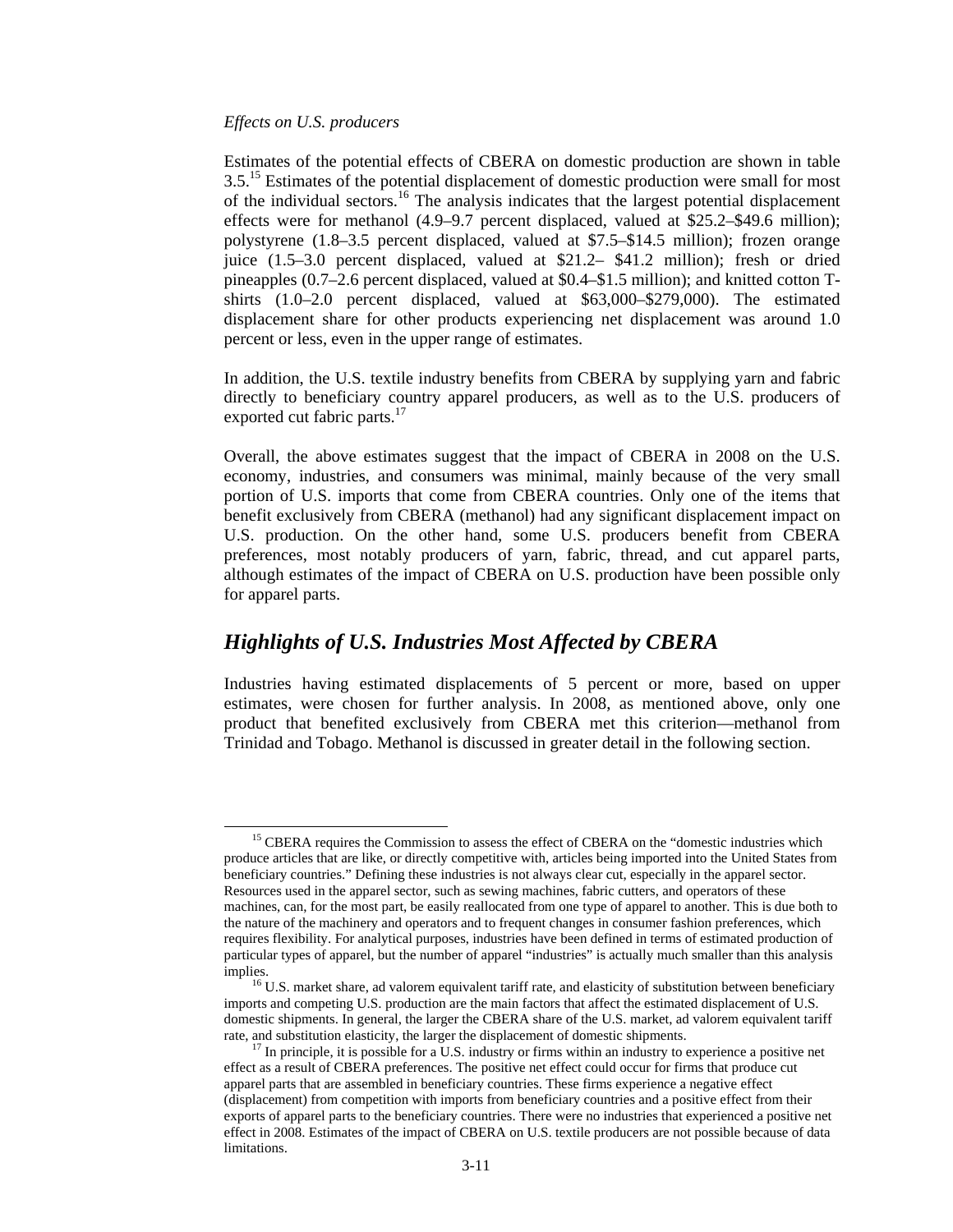#### **Methanol**

In 2008, U.S. imports of methanol under HTS 2905.11.20 (methanol other than for use in producing synthetic natural gas or for direct use as a fuel) were dutiable at the NTR rate of 5.5 percent ad valorem or were eligible for duty-free or reduced-duty treatment under a number of preferential programs and FTAs, including CBERA.<sup>18</sup> U.S. imports of methanol under HTS 2905.11.10 (methanol for use in producing synthetic natural gas or for direct use as a fuel) were subject to an NTR duty rate of free.

U.S. imports of methanol under HTS 2905.11.20 from all sources increased 15.3 percent to \$1.96 billion in 2008. The 16.1 percent (\$165.8 million) increase in imports from Trinidad and Tobago accounted for 63.8 percent of the increase (\$259.7 million) in imports of methanol from all sources in 2008 as that nation maintained its share of the expanding U.S. import market. Trinidad and Tobago became the primary source of methanol imports under HTS 2905.11.20 in 1998, and between 2004 and 2006 it greatly expanded its share of U.S. imports, peaking at 64.0 percent in 2006 before declining slightly to 61 percent in 2007 and  $2008$ .<sup>19</sup>

U.S. production of methanol was estimated at 0.89 million metric tons (mt) in 2008.<sup>20</sup> After peaking at 5.98 million mt in 1997, U.S. production declined rapidly.<sup>21</sup> The number of operating U.S. plants followed a similar trend, falling from 17 in the late 1990s to 4 in  $2008<sup>22</sup>$  High North American prices for natural gas (the primary input for methanol) and increased competition in the methanol industry made it unprofitable for many U.S. producers to remain operating. In 2008, all U.S. production of methanol was for captive consumption.<sup>23</sup>

Other countries with significant natural gas resources have transformed the geographic composition of this industry by investing in new, large-scale production facilities to leverage their access to cheap natural gas and to take advantage of the fact that it is more cost-effective and easier to ship methanol than to ship natural gas. In Trinidad and Tobago and the Middle East, new megafacilities with capacities of 1–2 million mt have been added; this has shifted the bulk of global production from the developed economies of Europe and North America to these areas. $24$  In general, these producers are supplying the merchant market rather than captively consuming the methanol.

The driving force in the geographic redistribution of methanol production is the relative cost of natural gas, the main input for most methanol production processes. Even Methanex, the world's largest methanol producer, shuttered its North American methanol plant in 2005 when U.S. natural gas prices reached a level more than five times the level in Trinidad and Tobago. Although this price multiple for natural gas has fallen to around three or four, the feedstock cost disparity ensures that Trinidad and Tobago will continue to supply a large share of the U.S. methanol market.  $25$  Even in the absence of imports

<sup>&</sup>lt;sup>18</sup> Imports entered under 2905.11.20 were eligible for duty-free treatment under GSP (from all designated beneficiary developing countries except Trinidad and Tobago in 2008), ATPA, CBERA, CAFTA-DR, NAFTA, and free trade agreements with Australia, Bahrain, Chile, Israel, Jordan, and Morocco, and were eligible for reduced-duty treatment under the FTA with Singapore.<br><sup>19</sup> USITC, Dataweb.<br><sup>20</sup> Staff correspondence with Dick Simmons, DeWitt Consulting, May 15, 2009.<br><sup>21</sup> Chemical Economics Handbook Program, *Methanol* 

<sup>&</sup>lt;sup>25</sup> American Chemistry Council, "Testimony of the American Chemistry Council on the Impact of High Energy Costs," May 19, 2005.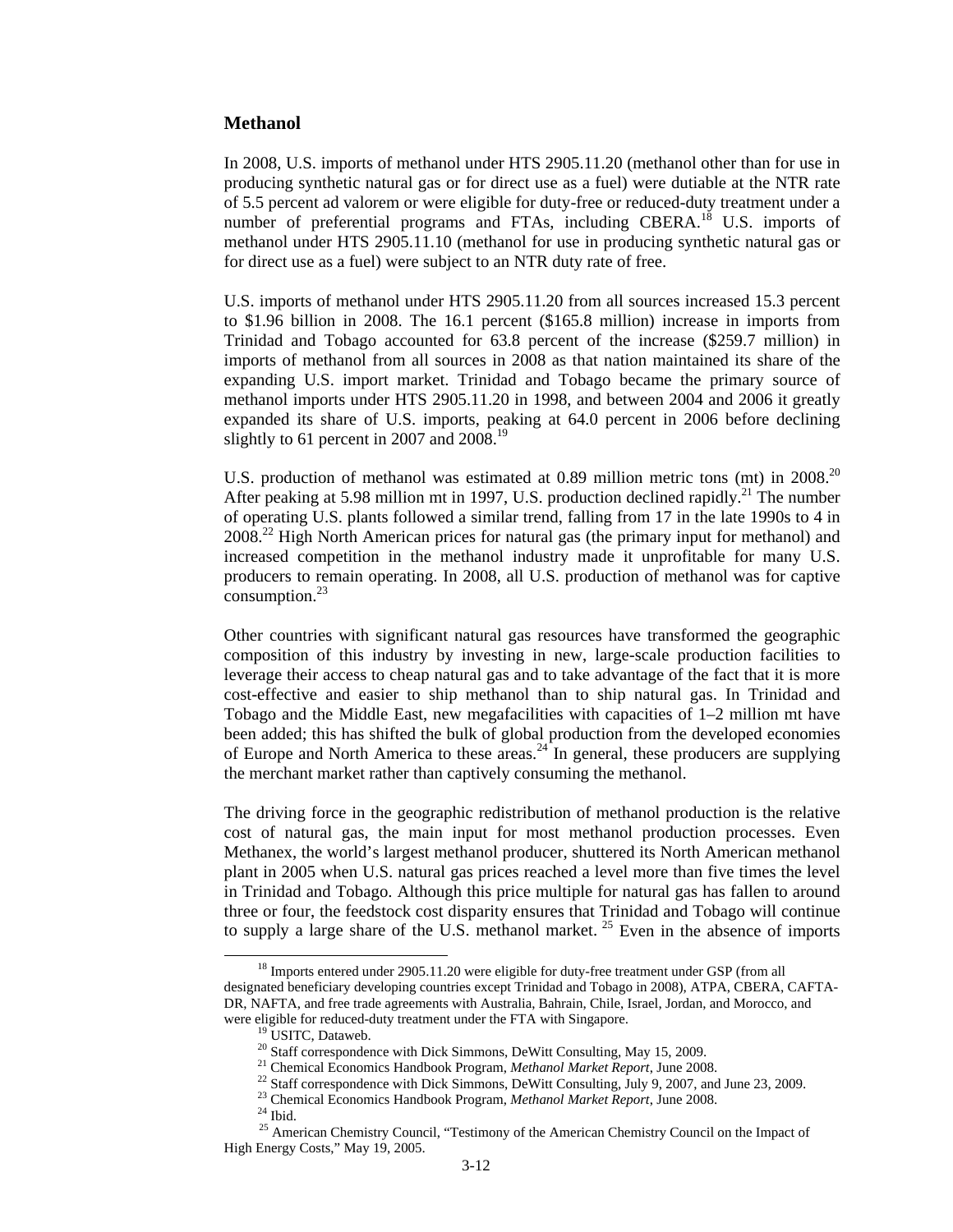from Trinidad and Tobago, other producers with access to natural gas at costs comparable to those of Trinidad and Tobago (e.g., Bolivia, the countries bordering the Persian Gulf, Russia) would be able to supply the U.S. market with methanol at prices well below those of domestic producers. Therefore, the impact of CBERA is minimal on the U.S. methanol industry.

Another factor contributing to the geographic redistribution is the lower cost and relative ease of transporting methanol compared to natural gas. The transition from natural gas exports to methanol exports is logical because it is cheaper to ship methanol than natural gas, and the countries with the natural gas reserves get to retain the extra value added.

Methanex is the world's largest methanol producer, with capacities of 3.8 million mt per year in Chile, 1.9 million mt per year in Trinidad and Tobago, and 530,000–1.4 million mt per year in New Zealand, as well as a projected capacity of 1.3 million mt per year at a plant under construction in Egypt that is expected to become operational in  $2010^{26}$  In addition to Methanex, one other company produces methanol in Trinidad and Tobago: Methanol Holdings (Trinidad) Ltd., which has five methanol plants in the country with a total capacity of over 4 million mt.<sup>27</sup> The Saudi Basic Industries Corporation (SABIC) now produces more than 3 million mt of methanol per year in its four plants.<sup>28</sup> In total, the Middle Eastern countries have increased their annual methanol capacity by over 4 million mt since the end of 2005.<sup>29</sup> Russia also has some large-scale producers, and other countries such as China have numerous smaller producers. 30

U.S. consumption of methanol peaked at 8.77 million mt in 2000 before beginning a gradual decline to 6.47 million mt in  $2007$ <sup>31</sup>. The demand for methanol to produce methyl tert-butyl ether (MTBE) increased throughout the 1990s, as MTBE was used to enhance octane in fuels. However, this pattern reversed in 1999 when California and other states began to phase out MTBE in fuel due to groundwater contamination, and methanol demand has been declining ever since.<sup>32</sup> Although tert-amyl methyl ether (TAME), one of the fuel additives used to replace MTBE, can also be produced from methanol, the use of methanol to produce TAME has been insufficient to fully offset the MTBE-related decline in methanol demand. $33$ 

Other major uses of methanol in the United States include formaldehyde and acetic acid production. Formaldehyde production has become the primary use of methanol in the United States. Formaldehyde resins are used in the production of plywood, particle board, paints, and adhesives. Acetic acid is an input for other intermediate chemicals that go into plastic bottles, paints, adhesives, and synthetic fibers. Smaller quantities of methanol are used to manufacture dimethyl terephthalate, methyl methacrylate, methylene chloride, solvents, and windshield washer fluid.<sup>34</sup>

<sup>&</sup>lt;sup>26</sup> Methanex, "Company Profile" (accessed July 25, 2009).<br><sup>27</sup> Methanol Holdings (Trinidad), Ltd., Web site.

<sup>&</sup>lt;sup>28</sup> SABIC, *Report and Accounts 2008*.<br><sup>29</sup> Chemical Economics Handbook Program, *Methanol Market Report*, June 2008.<br><sup>30</sup> Ibid.

 $31$  Ibid.

<sup>&</sup>lt;sup>32</sup> California Energy Commission, "Energy Commission MTBE Study"; and Department of Energy, Energy Information Administration, "Status and Impact of State MTBE Bans," revised March 27, 2003. 33 Chemical Economics Handbook Program, *Methanol Market Report*, June 2008; and Department of

Energy, Energy Information Administration, "MTBE, Oxygenates, and Motor Gasoline," modified March 6, 2000. 34 Chemical Economics Handbook Program, *Methanol Market Report*, June 2008.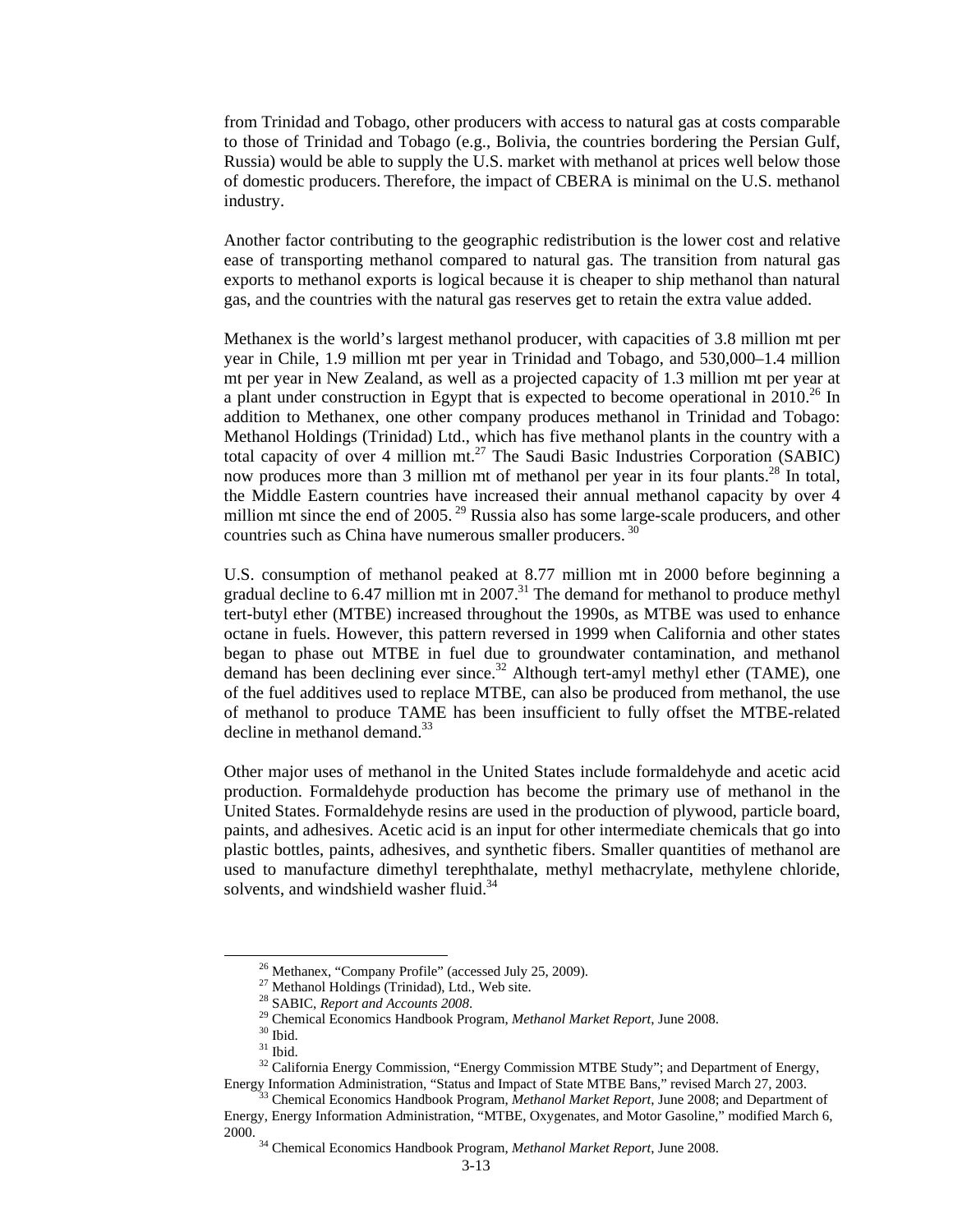# **Investment and Future Effects of CBERA**

Based on an analysis of CBERA-related investment activity in the Caribbean Basin region and an assessment of the impact that investment might have on future imports under the program, the future effects of CBERA on the U.S. economy are likely to be minimal for the U.S. economy as a whole. As discussed earlier, most of the program's effects on the U.S. economy happened shortly after its implementation in 1984, or shortly after each of the major enhancements to CBERA. In addition, as indicated above, the economic impact of CBERA on the U.S economy, industries, and consumers is—and will likely continue to be—minimal. The effect is likely to be minimal because with respect to most products, the CBERA countries are relatively small global producers, small exporters, and small suppliers of U.S. imports. Moreover, several countries that historically have been leading suppliers of imports to the United States under CBERA are no longer eligible for CBERA benefits, as those countries have implemented CAFTA-DR.

This section begins with a discussion of the analytical approach used for the analysis, followed by a summary of investment activities and trends in the CBERA region and a description of CBERA-related investments in selected CBERA countries during 2007– 08. This section focuses on investment directed at the production of exports that qualify for CBERA preferences, and it describes CBERA-related investments with a focus on the effects these investments may have on U.S. imports in the near term. Data sources are provided below.

## *Analytical Approach*

Previous reports in this series have found that most of the effects of CBERA on the U.S. economy and consumers of the one-time elimination of import duties under CBERA occurred within two years of the program's implementation in 1984. Other one-time effects on the U.S. economy and consumers likely occurred within two years after each of the major expansions of CBERA, as described in chapter 1 of this report. Remaining effects have occurred over time as a result of increased export-oriented investment in the region in response to the cutting of tariffs for certain CBERA-eligible products. Consequently, the analysis in this section uses recent CBERA-related investment as a barometer of future trade flows under the program. That is, this analysis considers whether new or increased recent investment in certain CBERA-eligible sectors could lead to increased exports to the United States, which could have future effects on the U.S. economy and consumers.

The Commission used a number of sources for the analysis in this section. With the assistance of U.S. embassies in the Caribbean Basin region, the Commission conducted its biennial Caribbean Basin investment survey during June–July 2009. Data collected and provided by U.S. embassies in response to the Commission's biennial investment survey served as a primary source of information for this analysis.<sup>35</sup> Other primary sources of information included testimony presented at the Commission's June 23, 2009, public hearing for this investigation and public comments received in response to the

<sup>&</sup>lt;sup>35</sup> Responses to the Commission's biennial Caribbean Basin investment survey were provided by the following U.S. embassies: Belmopan, Belize; Bridgetown, Barbados (the U.S. embassy in Bridgetown, Barbados is responsible for foreign relations with Antigua and Barbuda, Barbados, Dominica, Grenada, St. Kitts and Nevis, St. Lucia, and St. Vincent and the Grenadines); Georgetown, Guyana; Kingston, Jamaica; Nassau, The Bahamas; Panama City, Panama; and Port of Spain, Trinidad and Tobago.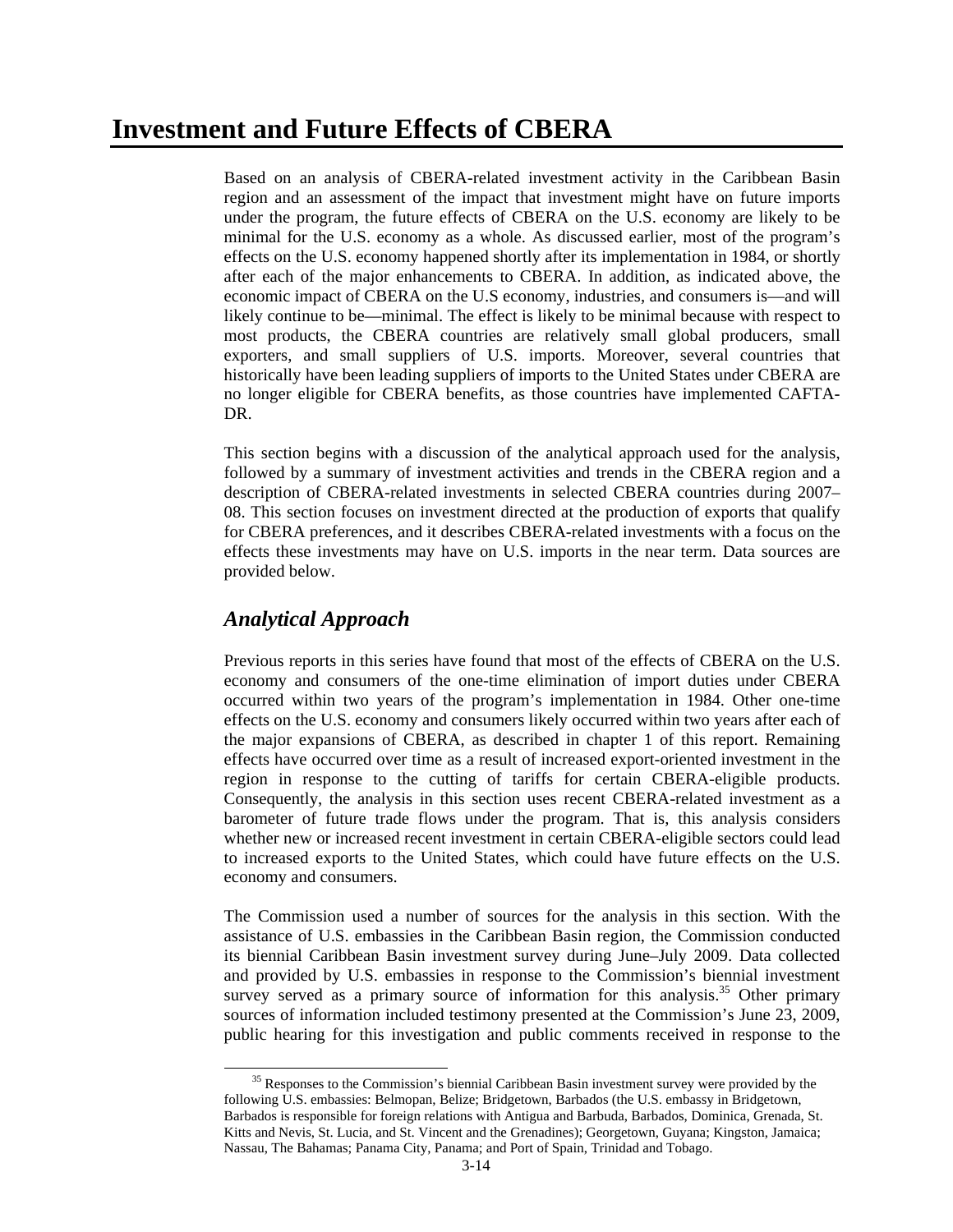Commission's Federal Register notice.<sup>36</sup> Additional data and other information on investment were obtained from various sources published by U.S. and foreign government agencies; international organizations, including the Economic Commission for Latin America and the Caribbean (ECLAC), the United Nations Conference on Trade and Development (UNCTAD), and the World Bank; and other cited publications.

This section generally addresses changes in investment in the CBERA countries that have occurred since 2006, the last reporting year for this series of reports.37 Costa Rica is not included in this analysis because Costa Rica implemented CAFTA-DR effective January 1, 2009, and is no longer eligible for CBERA benefits.<sup>38</sup>

## *Summary of Investment Activities and Trends*

In 2008, worldwide foreign direct investment (FDI) flows into Latin America and the Caribbean totaled \$128.3 billion—a record high—despite the global economic downturn that year.<sup>39</sup> This constituted a 38 percent increase from \$92.9 billion in 2006 (table 3.6). However, the flows were not distributed evenly. While FDI into Central America and South America increased, FDI into Mexico and most of the Caribbean countries fell, even though an increase in FDI in the Dominican Republic<sup>40</sup> and Trinidad and Tobago offset a decline in investment in most of the Caribbean countries. ECLAC reported that the 2008 U.S. economic downturn had a direct negative impact on the economies of Mexico and the Caribbean Basin, and hence on U.S. FDI in those countries, because those countries are more closely integrated with the U.S. economy than the Central American and South American countries.<sup>41</sup> Worldwide FDI flows into CBERA countries totaled \$2.5 billion in 2008, almost triple the investment of \$883 million in 2006. The leading recipients of worldwide FDI inflows among CBERA beneficiaries in 2008 were Trinidad and Tobago, Panama, The Bahamas, and Jamaica (table 3.6). The large increase in FDI flows into CBERA countries in 2008 was mainly a result of the large increase in non-CBERA-

<sup>&</sup>lt;sup>36</sup> A copy of the notice appears in appendix A of this report.

<sup>&</sup>lt;sup>37</sup> See USITC, *The Impact of the Caribbean Basin Economic Recovery Act, Eighteenth Report, 2005– 2006*.

<sup>&</sup>lt;sup>38</sup> Additional information on the implementation of CAFTA-DR by Costa Rica is provided in chap. 1 of this report. Costa Rica's absence from CBERA will likely have a significant impact on the value and the composition of future imports under the program as Costa Rica was the second leading supplier of a diverse range of nonenergy products in 2008. Without Costa Rica, imports under CBERA in 2008 would have only been \$3.5 billion—or almost \$1.3 billion lower (table 2.7). Moreover, the composition of total imports under CBERA without Costa Rica in 2008 would have registered smaller shares for agricultural products, other mining and manufacturing products, and textile and apparel products, while the share of energy products would have been much larger—expanding from 59 percent to 77 percent of total imports under CBERA.

Imports under CBERA by leading product categories are discussed in chap. 2 of this report. Costa Rica was the leading supplier of agricultural products (including fresh or dried pineapples, fresh or dried cassava, frozen orange juice, and cantaloupes) imported under CBERA in 2008 (table 2.9). Agricultural products made up more than 18 percent of imports under CBERA in 2008; without Costa Rica, agricultural products would have made up just 5 percent of imports. Costa Rica was the leading supplier of other mining and manufacturing products (including radial tires, certain electrical circuit protectors, nonadhesive plates, gaskets, and jewelry) in 2008 (table 2.12). Other mining and manufacturing products accounted for 10 percent of imports under CBERA in 2008; without Costa Rica, other mining and manufacturing products would have accounted for about 6 percent of imports. Costa Rica was the second leading supplier of textile and apparel products in 2008 (table 2.10). Textile and apparel products made up 13 percent of imports under CBERA in 2008; without Costa Rica that share would have been 12 percent of imports. Costa Rica was not a significant supplier of energy products under CBERA in 2008 (table 2.8). 39 ECLAC, *Foreign Direct Investment in Latin America and the Caribbean*, 2008, 1. ECLAC data

exclude investment in regional in financial centers.<br>
<sup>40</sup> Although not shown in table 3.6, FDI inflows into the Dominican Republic increased from \$1.5<br>
billion in 2006 to \$1.6 billion in 2007 and to \$2.9 billion in 2008.

<sup>&</sup>lt;sup>41</sup> ECLAC, *Foreign Direct Investment in Latin America and the Caribbean*, 2008, 3.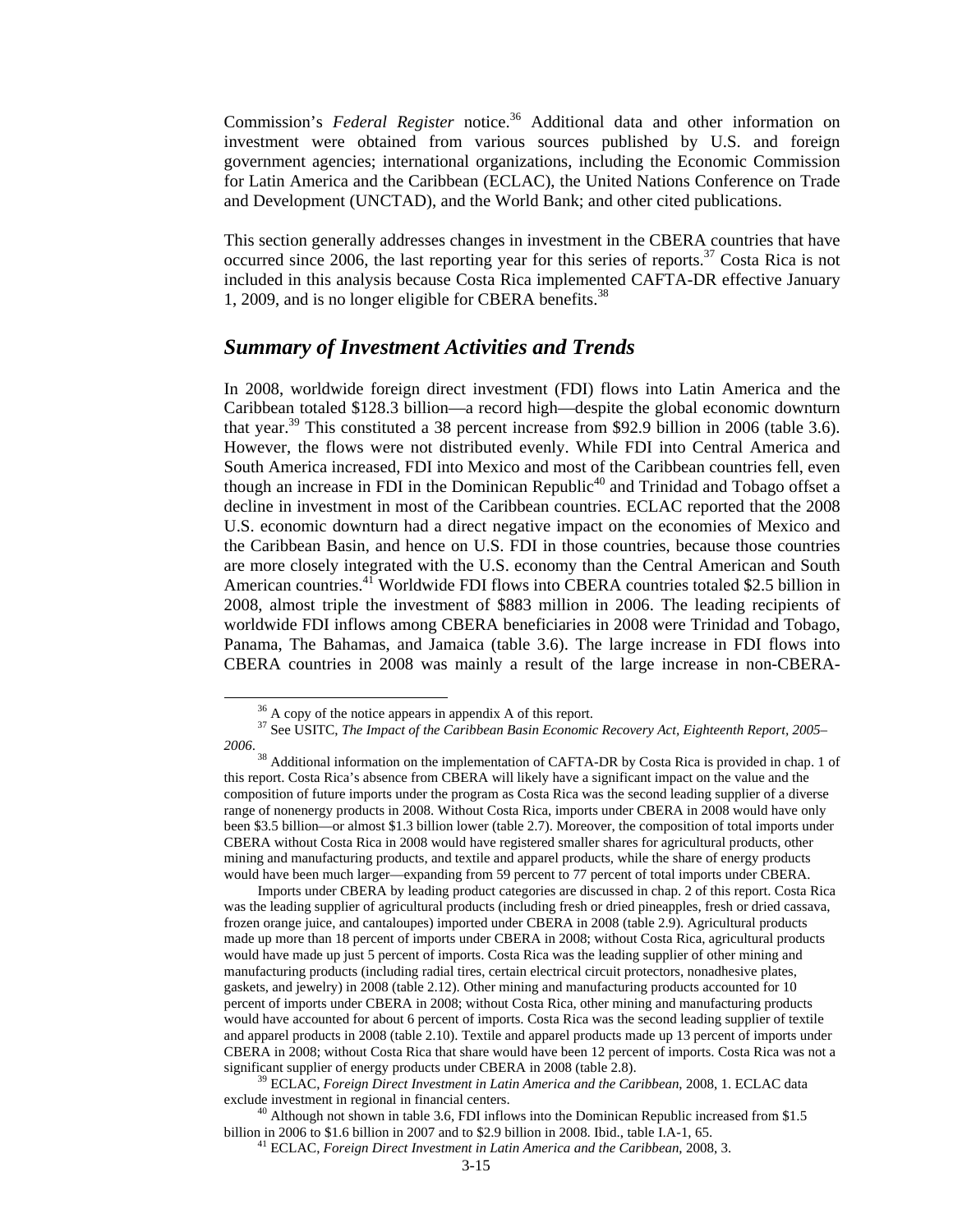related investments in Panama and Trinidad and Tobago. Panama was the recipient of a single large financial transfer stemming from an investment project originating in Brazil, while Trinidad and Tobago was the recipient of a single large investment in that country's banking sector in 2008.<sup>42</sup> The bulk of FDI in these two countries historically has been in the services sector.<sup>43</sup>

Much of the export-oriented FDI in the Caribbean countries has been characterized as "efficiency-seeking"—that is, investment seeking to benefit from low-cost assembly operations to produce goods for export mainly to the United States.44 This motivation means that export-oriented assembly manufacturing in the Caribbean region is closely linked to the U.S. business cycle and explains why FDI in manufacturing and production for export during 2008 was curtailed by the U.S. economic downturn.<sup>45</sup>

## *Investment in Selected CBERA Countries and Future Effects of CBERA*

In general, and as summarized below, increases in investment in the production and export of CBERA-eligible products in the near term are not likely to have a significant economic impact on U.S. consumers and producers.<sup>46</sup> This section provides detailed descriptions of CBERA-related investment activities identified by the Commission in selected CBERA countries, as well as the likely future effects of any increase in imports under CBERA on U.S. consumers and producers as a result of that investment. The descriptions emphasize investments to produce CBERA-eligible exports even though services, such as tourism, financial services, and call center operations, have become increasingly important in many CBERA countries.

#### **The Bahamas**

The future effects of any increase in imports under CBERA from The Bahamas on the U.S. economy are likely to be minimal largely because The Bahamas is, and is likely to remain in the near term, a very small supplier to the U.S. market. The Bahamas was the fifth largest supplier of imports under CBERA in 2008. Polystyrene (HTS 3909.11.00, i.e., cup grade expandable polystyrene pellets<sup>47</sup>) accounted for 96 percent of imports from The Bahamas under CBERA in 2008, with imports valued at \$135 million in that year (table E.6). Polystyrene has accounted for more than 96 percent of the value of imports from The Bahamas under CBERA since 2005. Other imports under CBERA in 2008

 <sup>42</sup> Ibid., 30 and 59.

<sup>43</sup> Ibid., table I.A-2, 67.

<sup>44 &</sup>quot;Efficiency-seeking FDI in export sectors has helped to transform the industry in a number of economies, mainly in Mexico and some Caribbean Basin countries, by making their manufactures more internationally competitive. It also helps to transfer knowledge and technology and so contributes to enhancing human resources. But efficiency-seeking FDI is not without its difficulties. This type of investment can risk being trapped in low-value-added activities, which generate few production linkages and are based on static comparative advantages (low cost) rather than on dynamic advantages (innovation) in the host economy." Ibid., 42.<br><sup>45</sup> Ibid.

<sup>&</sup>lt;sup>46</sup> The Commission's assessment of the current effects of CBERA on U.S. consumers and producers is presented earlier in this chapter. 47 U.S. Department of State, U.S. Embassy, Nassau, "Bahamas: USITC Biennial CBI Survey," August

<sup>11, 2009.</sup>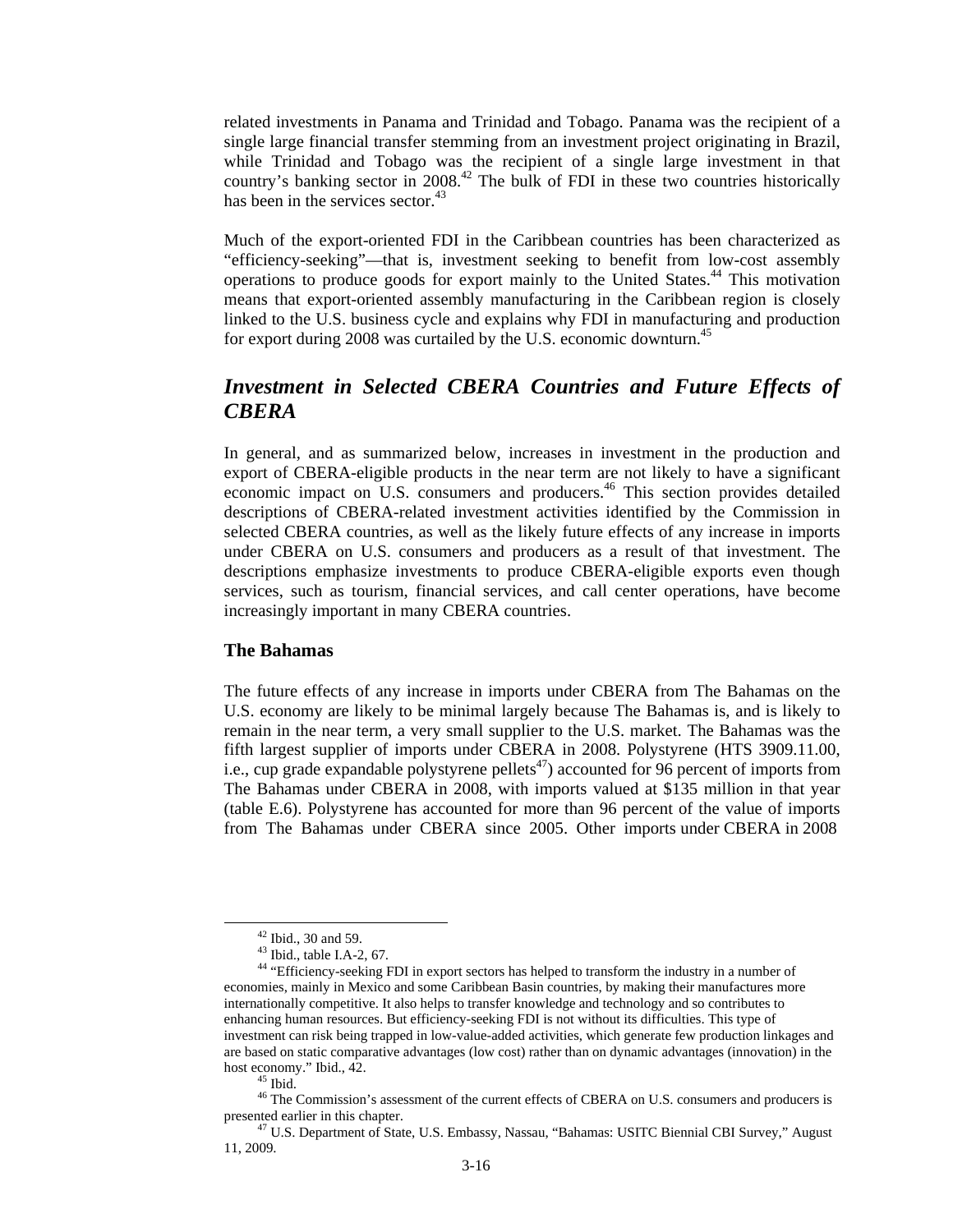| Host region/economy             | 2004   | 2005   | 2006           | 2007      | 2008           |
|---------------------------------|--------|--------|----------------|-----------|----------------|
|                                 |        |        | Millions of \$ |           |                |
| Latin America and the Caribbean | 61,503 | 76,412 | 92,945         | 126,266   | 128,301        |
| <b>CBERA</b> countries:         | 3,669  | 4,080  | 6,540          | 6,206     | 8,015          |
| Antigua and Barbuda             | 95     | 230    | 359            | 358       | 302            |
| Aruba                           | 153    | 116    | 610            | $-116$    | Na             |
| <b>Bahamas</b>                  | 529    | 641    | 843            | 854       | 886            |
| <b>Barbados</b>                 | $-12$  | 62     | 105            | 233       | 133            |
| <b>Belize</b>                   | 111    | 127    | 117            | 148       | 189            |
| Dominica                        | 27     | 32     | 29             | 61        | 60             |
| Grenada                         | 66     | 73     | 97             | 186       | 147            |
| Guyana                          | 30     | 77     | 102            | 152       | 178            |
| Haiti                           | 6      | 26     | 160            | 74        | 30             |
| Jamaica                         | 601    | 682    | 882            | 866       | 810            |
| Montserrat                      | 3      | 1      | 2              | 6         | $\overline{2}$ |
| <b>Netherlands Antilles</b>     | $-26$  | 48     | <b>NA</b>      | <b>NA</b> | <b>NA</b>      |
| Panama                          | 1,012  | 962    | 2,498          | 1,907     | 2,402          |
| St. Kitts and Nevis             | 53     | 104    | 115            | 164       | 94             |
| St. Lucia                       | 81     | 82     | 238            | 248       | 185            |
| St. Vincent and the Grenadines  | 66     | 41     | 110            | 119       | 97             |
| Trinidad and Tobago             | 1,001  | 940    | 883            | 830       | 2,500          |

#### **TABLE 3.6** Worldwide net foreign direct investment flows into CBERA countries, 2004–08

*Source*: Compiled from multiple sources. Data for Latin America and the Caribbean are from UNCTAD, *World Investment Report, 2008*, annex table B.1, 254, and prior reports in this series. Country data (except for Aruba) are from ECLAC, *Foreign Direct Investment in Latin America and the Caribbean, 2008*, table I.A-1, 65. Data for Aruba from UNCTAD, *World Investment Report 2008, Country Fact Sheet: Aruba*. Aggregated data for CBERA countries calculated as a sum of country data. Data are not reported for major Caribbean financial centers, the British Virgin Islands and the Netherlands Antilles.

*Note*: Data shown in the table are rounded. Negative signs indicate net investment outflows. "NA" indicates data were not available. Excludes countries that have implemented CAFTA-DR—Costa Rica, the Dominican Republic, El Salvador, Guatemala, Honduras, and Nicaragua.

> included undenatured ethyl alcohol for beverage purposes, grapefruit, rum, seafood (primarily crabmeat), and cigars. $48$

> FDI in The Bahamas has largely been directed into the country's tourism and financial services sectors.<sup>49</sup> FDI in The Bahamas was \$886 million in 2008 (table 3.6), however little of that investment appeared to have been directed toward the production of CBERA-eligible goods. $50$

<sup>&</sup>lt;sup>48</sup> USITC, *DataWeb*.<br><sup>49</sup> U.S. Department of State, U.S. Embassy, Nassau, "The Bahamas 2009 Investment Climate Statement," February 5, 2009.<br><sup>50</sup> U.S. Department of State, U.S. Embassy, Nassau, "Bahamas: USITC Biennial CBI Survey," August

<sup>11, 2009.</sup>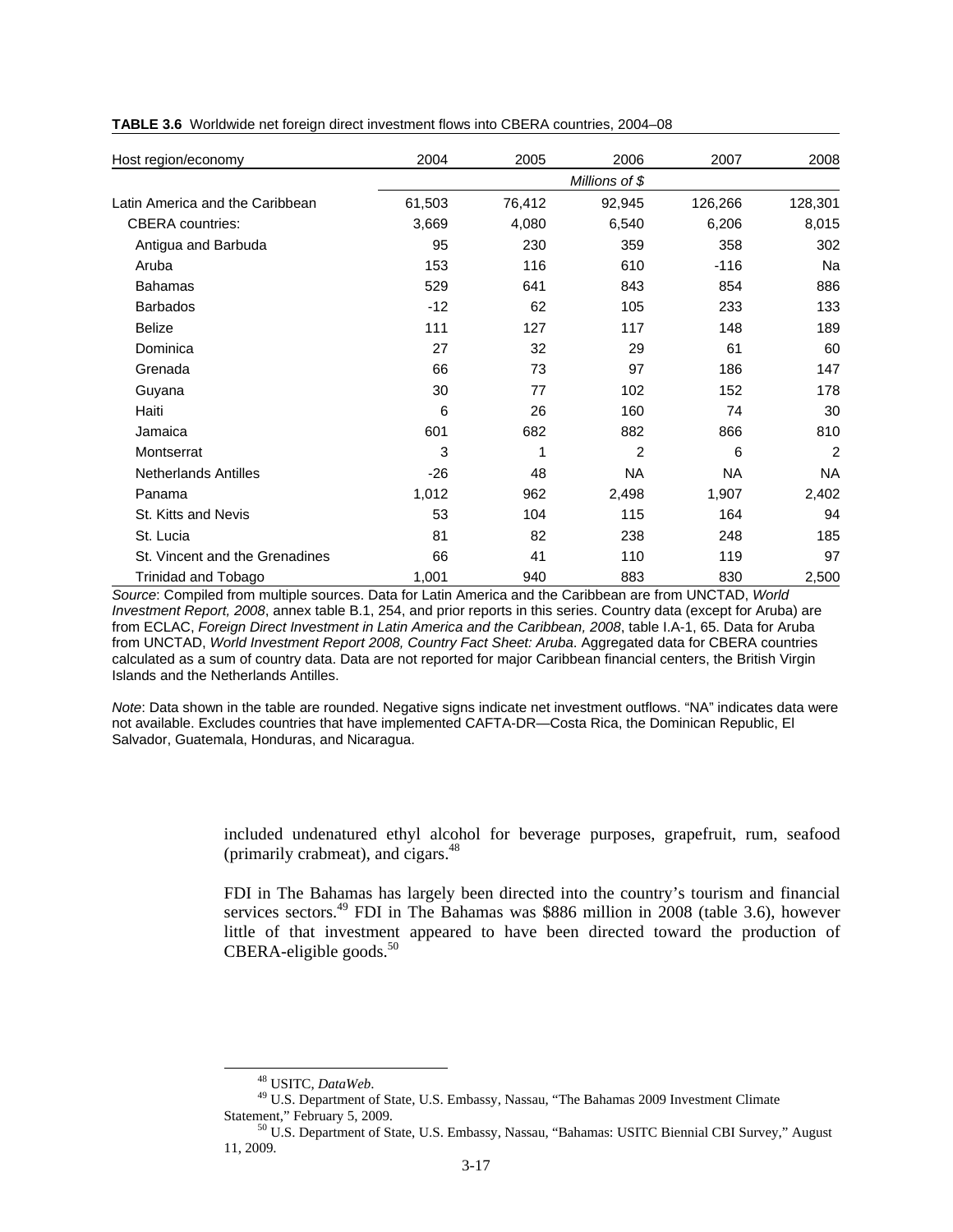#### **Belize**

As with The Bahamas, the future effects of any increase in imports under CBERA from Belize on the U.S. economy are likely to be minimal because Belize is a very small supplier to the U.S market. Belize was the sixth largest supplier of imports under CBERA in 2008. Leading imports from Belize under CBERA that year were light crude oil (HTS 2709.00.20), frozen concentrated orange juice (HTS 2009.11.00), and fresh papayas (HTS 8072.00.00). Oil imports increased from \$15.5 million in 2006 to \$90.7 million in 2008, while orange juice imports increased from \$13.3 million in 2006 to \$25.6 million in 2008. Imports of papayas, however, decreased from \$15.6 million in 2006 to \$10.9 million in 2008 (table E.6).

FDI in Belize was a record-high \$189 million in 2008 (table 3.6). The services sector received most of the FDI in Belize during 2006–08, followed by the natural resources sector; no FDI was reported for the manufacturing sector during that period.<sup>51</sup> The U.S. embassy in Belize reported that four papaya exporting firms benefited from CBERA during 2007–08, and that two of those firms received additional investment to expand their operations during the period.<sup>52</sup> However, the embassy noted that the papaya industry in Belize had sustained significant damage as a result of Hurricane Dean in 2007 and crop disease in 2008. The embassy also reported that the sole remaining apparel company operating in Belize closed during 2008.<sup>53</sup>

#### **Guyana**

The future effects of any increase in imports under CBERA from Guyana on the U.S. economy are likely to be minimal because Guyana is, and is likely to remain, a very small supplier to the U.S. market. Guyana was the eighth largest supplier of imports under CBERA in 2008. Leading CBERA imports from Guyana in 2008 were nonmonetary gold (HTS 7108.12.50), plywood sheets (HTS 4412.32.31), and various apparel articles (table E.6). Services are of increasing importance to Guyana's economy, particularly offshore services operations that make use of Guyana's large English-speaking population.<sup>54</sup> The government of Guyana is actively promoting the country as a low-cost location suitable for offshore business services such as call centers.<sup>55</sup>

FDI in Guyana was a record-high \$178 million in 2008 (table 3.6). According to the U.S. Embassy in Guyana, the energy sector received the most investment, followed by the information and communication technology sector (which includes offshore IT and call center operations), wood and wood products, tourism, and mining.<sup>56</sup> The Commission identified one new CBERA-related apparel investment and one CBERA-related expansion investment project in Guyana during  $2007-08$ <sup>57</sup> One source reported that plans are underway for eventual sugar-ethanol production in Guyana using local feedstock as the base for ethanol production.<sup>58</sup>

<sup>&</sup>lt;sup>51</sup> ECLAC, *Foreign Direct Investment in Latin America and the Caribbean*, 2008, table I.A-2, 66.<br><sup>52</sup> U.S. Department of State, U.S. Embassy, Belmopan, Belize, "Response to Biennial Caribbean Basin Investment Survey," July 15, 2009. 53 Ibid.

<sup>54</sup> Ibid., 93.

<sup>55</sup> Ibid., 93 and 124.

<sup>56</sup> U.S. Department of State, U.S. Embassy, Georgetown, "Guyana Submission for USITC Biennial Caribbean Basin Investment Survey," July 21, 2009. 57 Ibid.

<sup>58</sup> Trinidad Bulk Traders, Ltd., written submission to the USITC, July 7, 2009, 7.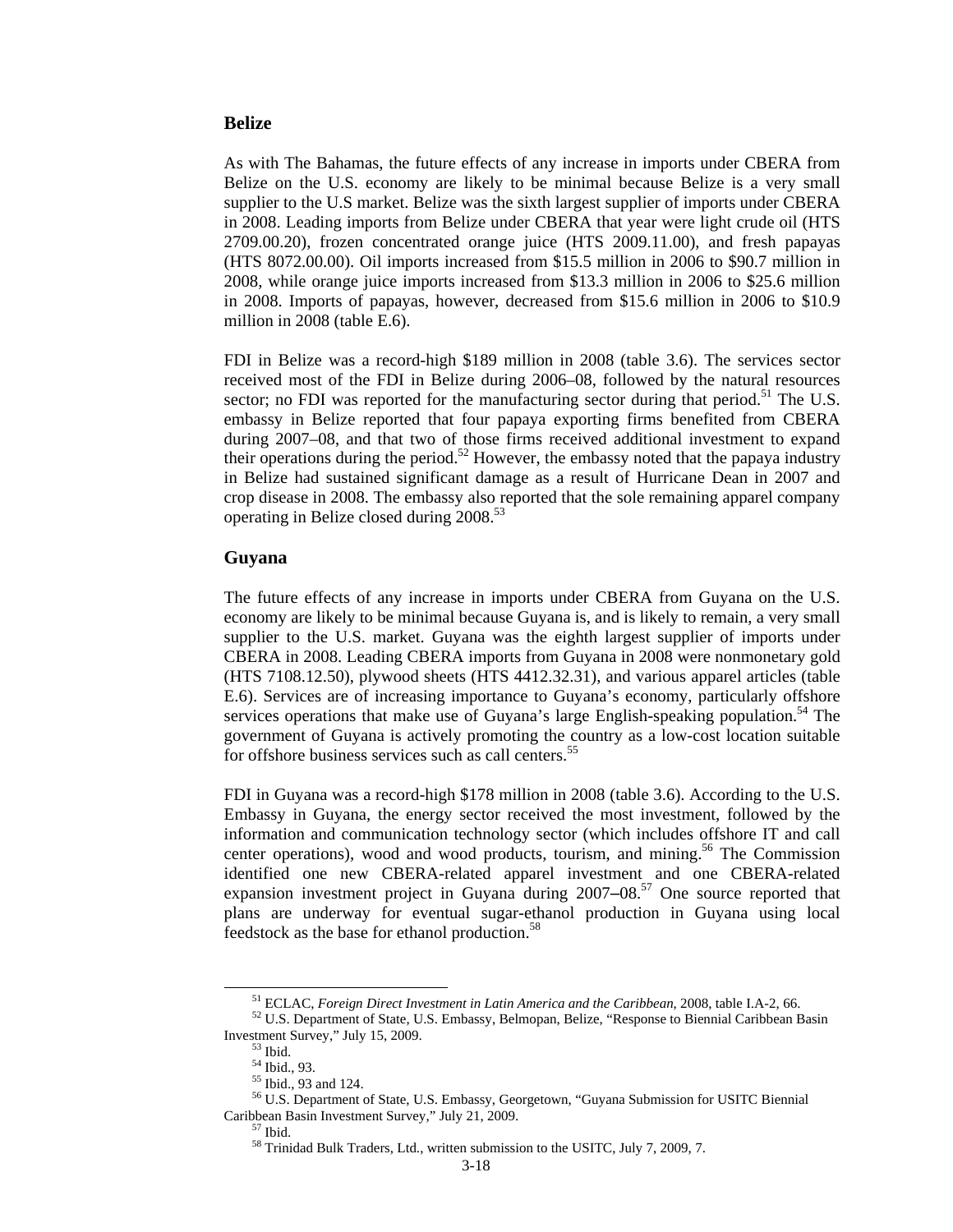The U.S. Embassy in Guyana reported that CBERA is particularly important for Guyana's exports of seafood (including fresh, chilled, and frozen fish); nontraditional agriculture (including guava, mango, cassava, jicama, and eggplant); lumber, wood, and wood products; and light manufacturing (primarily textiles and apparel).<sup>59</sup> The U.S. Embassy also reported that the government of Guyana is pleased with the extension of CBTPA until 2010, and thinks that this extension will benefit Guyana's apparel industry because that sector generates jobs for "thousands of people, especially women" in Guyana. However, the government reportedly thinks that the expiration of the act will create hardship for Guyana and other Caribbean countries.<sup>60</sup>

## Haiti<sup>61</sup>

Haiti was the third largest supplier of imports under CBERA in 2008. However, the future effects of any increase in imports under CBERA from Haiti are likely to be minimal because almost all U.S. imports under CBERA from Haiti are apparel, and Haiti is likely to remain a relatively small supplier of apparel due to the overall state of its economy; its poor physical infrastructure, which deters increases in production and exports; foreign investors' concerns about committing additional resources to produce goods in Haiti; and increased global competition from low-cost apparel suppliers in Asia.<sup>62</sup> Haiti is a relatively small supplier of textile and apparel articles to the U.S. market, even though it ranked as the largest CBERA textile and apparel supplier in 2008. Moreover, despite implementation of HOPE I and HOPE II, textile and apparel imports from Haiti under CBERA declined from \$420.8 million in 2007 to \$394.4 million in 2008  $(table 2.10).$ <sup>63</sup>

The limited amount of trade and new investment under the HOPE Acts to date can be partly attributed to the brief time the provisions have been in effect. However, Haiti's apparel sector also faces considerable challenges that remain disincentives for investors. For example, Haiti's underdeveloped infrastructure slows transport and delivery times and makes Haiti's shipping costs the highest in the region.<sup>64</sup> Insufficient access to water and electricity also prevent Haiti's apparel sector from increasing production. Despite competitive labor rates that average \$2.50–\$3.75 per day, bank interest rates ranging as high as 30 percent reportedly discourage Haitian apparel producers from taking out loans to expand production.<sup>65</sup> Haiti has no weaving facilities; middle management and technical personnel are in short supply; and its workers have limited training.<sup>66</sup> Such constraints likely outweigh the benefits that the HOPE Acts offer, and prevent Haiti's textile and apparel sector from taking full advantage of the programs.<sup>67</sup>

 $^{59}$  U.S. Department of State, U.S. Embassy, Georgetown, "Guyana Submission for USITC Biennial Caribbean Basin Investment Survey," July 21, 2009; USITC, *DataWeb*.

<sup>&</sup>lt;sup>60</sup> U.S. Department of State, U.S. Embassy, Georgetown, "Guyana Submission for USITC Biennial

Caribbean Basin Investment Survey," July 21, 2009.<br><sup>61</sup> For additional information on Haiti, see the economic profile of Haiti in chap. 4 of this report.<br><sup>62</sup> U.S. Department of State, Bureau of Economic, Energy and Busine

 $^{63}$  For additional information, see the discussion of textile and apparel imports in chap. 2 of this report.<br> $^{64}$  Industry representative, telephone interview by Commission staff, June 17, 2009.<br> $^{65}$  U.S. Departmen

Research—November 2008," December 24, 2008.<br><sup>66</sup> Carana Corporation, "Garment Manufacturing in Haiti," June 16, 2009, 15.<br><sup>67</sup> USITC, *Textiles and Apparel: Effects of Special Rules for Haiti on Trade Markets and Industrie* 

<sup>2008,</sup> ES-3.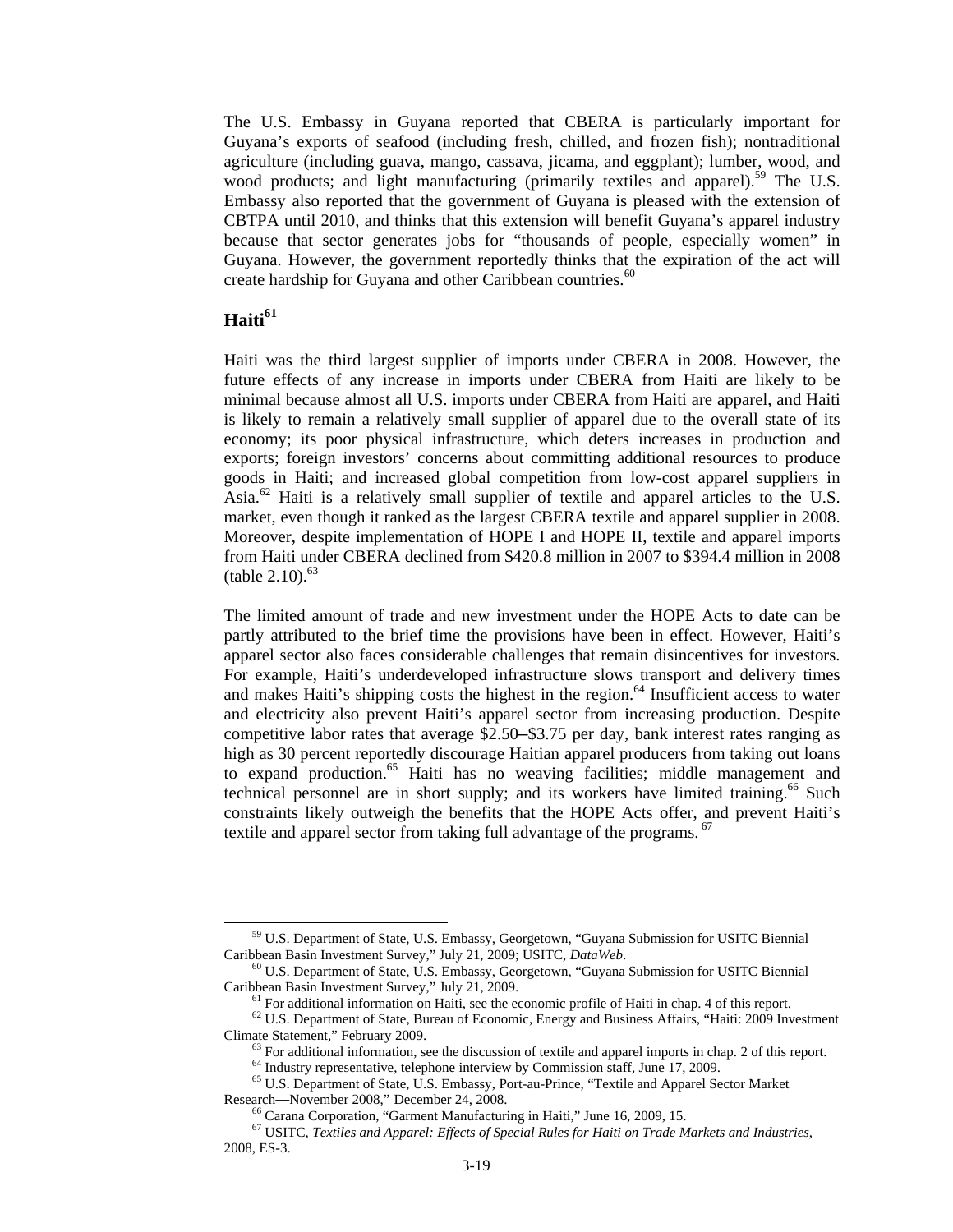## Jamaica<sup>68</sup>

The future effects of any increase in imports under CBERA from Jamaica on the U.S. economy are likely to be minimal as well. Jamaica is a small supplier to the U.S. market, and 79.3 percent of U.S. imports under CBERA from Jamaica were fuel ethanol produced from Brazilian feedstock—such imports face a statutory U.S. quantitative restriction.<sup>69</sup> A new ethanol dehydration plant that came on line in the second half of 2007 further increased Jamaica's processing capacity.70 In 2008, the Government of Jamaica announced its intention to sell its government-owned sugar company and associated ethanol plant to a Brazilian company.71 CBERA-related investments in Jamaica identified by the Commission during 2007–08 included facilities producing veneer, plaster, and construction material; fresh produce (including papaya and pimento); aluminum extrusion and scrap; and processed foods (including food flavorings and hot pepper sauces). $^{72}$ 

#### **Panama**

The future effects of any increase in imports under CBERA from Panama on the U.S. economy are likely to be minimal because Panama is likely to remain a services-based economy and a small supplier of imports under CBERA. Panama was the seventh-leading supplier of imports under CBERA in 2008. Leading CBERA imports from Panama in 2008 were raw cane sugar (HTS 1701.11.10), nonmonetary gold (HTS 7108.13.70 and HTS 7108.12.50), fuel oil (HTS 2710.19.50), and pineapples in crates (HTS 8043040).

The bulk of FDI in Panama historically has been in that country's services sector.<sup>73</sup> FDI in Panama totaled \$2.4 billion in 2008, the second highest after Trinidad and Tobago. However, Panama is a major global financial center that hosts many multinational subsidiaries; hence, FDI recorded for Panama may not be ultimately destined for Panama.<sup>74</sup> The Commission identified three CBERA-related expansion investments in Panama during 2007–08 involving investments for the production of cut flowers, glass products, and seafood.<sup>75</sup>

<sup>&</sup>lt;sup>68</sup> For additional information on Jamaica, see the economic profile of Jamaica in chap. 4 of this report. <sup>69</sup> As discussed in chap. 2 of this report, such imports are subject to a quota of 7 percent of U.S.

consumption, which was 453 million gallons in 2008. The quota has never been filled. An additional quota of 35 million gallons for ethanol processed from at least 30 percent indigenous feedstocks has never been used. Unlimited duty-free access is granted to ethanol processed from at least 50 percent indigenous feedstocks, though CBERA countries have yet to use indigenous feedstocks to process ethanol for shipment to the United

States. See also table E.6. 70 Industry representative, e-mail message to Commission staff, July 15, 2009. 71 *Caribbean Update*, "Jamaica," August 2008, 14. Negotiations reportedly were terminated in early 2009 after the Brazilian company was unable to obtain the financing for the deal. *Biofuels Digest*, "Acquisition of Sugar Company of Jamaica, Petrojam Ethanol Plant by Brazil's Infinity BioEnergy Fails," February 10, 2009. 72 U.S. Department of State, U.S. Embassy, Kingston, "Jamaica's Response: U.S. Biennial Caribbean

Basin Investment Survey," July 13, 2009.<br><sup>73</sup> ECLAC, *Foreign Direct Investment in Latin America and the Caribbean*, 2008, table I.A-2, 67.<br><sup>74</sup> Ibid., 59.

<sup>75</sup> U.S. Department of State, U.S. Embassy, Panama, "Panama Data for U.S. Biennial Caribbean Basin Investment Survey," July 23, 2009.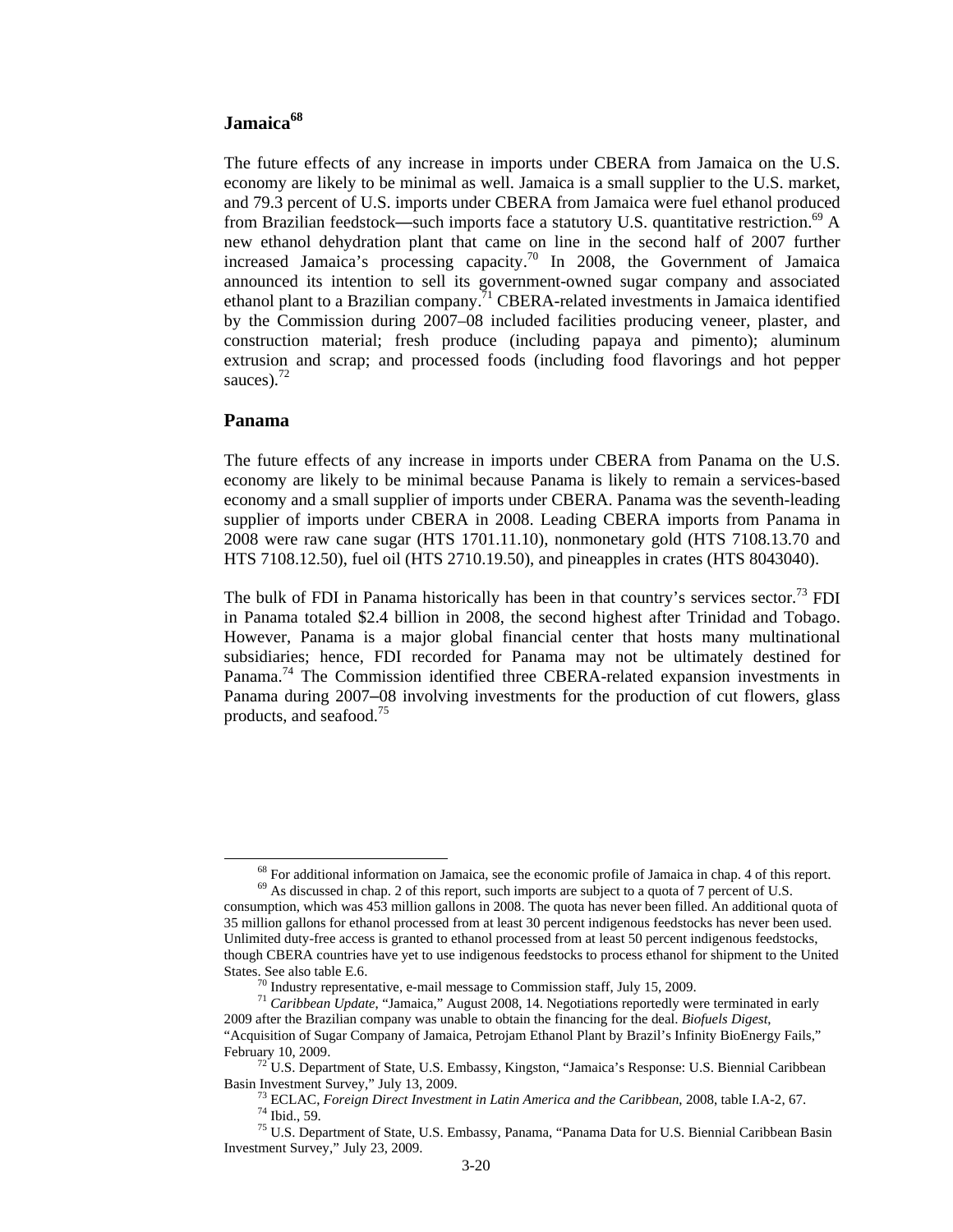### **Trinidad and Tobago<sup>76</sup>**

The future effects of any increase in imports under CBERA from Trinidad and Tobago on the U.S. economy are likely to be minimal with the possible exception of methanol, as discussed above. Apart from methanol, Trinidad and Tobago is a relatively small U.S. supplier (table E.6), although it was the source for more than 90 percent of the imports of petroleum and petroleum products (HS 2709 and 2710) under CBERA, as discussed in chapter 2 of this report.

FDI in Trinidad and Tobago averaged about \$90 million annually during 2004–07, but rose sharply to \$2.5 billion in 2008. The large increase in FDI in 2008 was the result of a \$2.5 billion purchase of RBTT Financial Holdings, Ltd. by Royal Bank of Canada in what was one of the largest transactions in the region that year.<sup>77</sup> In recent years, nearly 90 percent or more of annual FDI in Trinidad and Tobago has been in natural resources, primarily energy industries.<sup>78</sup> In March 2007, a German company was reported to have secured a \$1.1 billion contract to build a petrochemicals complex in the country.<sup>79</sup> Other CBERA-related investments identified in Trinidad and Tobago included a 2007–08 expansion of an ethanol production facility.<sup>80</sup>

#### **Eastern Caribbean Countries**

The future effects of any increase in imports under CBERA from the eastern Caribbean countries—Antigua and Barbuda, Barbados, Dominica, Grenada, Montserrat, St. Kitts and Nevis, St. Lucia, and St. Vincent and the Grenadines—on the U.S. economy are likely to be minimal. The eastern Caribbean countries are very small suppliers to the U.S. market. St. Kitts and Nevis and St. Lucia were the leading suppliers from this subregion in 2008 (table 2.7). Leading imports from the region under CBERA included television antennas (HTS 8529.10.20), electrical parts (HTS 8504.90.95), and machinery parts (HTS 8503.00.95).

According to ECLAC data, FDI in the eastern Caribbean countries is relatively low compared with FDI in other Caribbean Basin countries, but it represents a larger proportion of the eastern Caribbean countries' GDP. <sup>81</sup> FDI to the eastern Caribbean countries has increased significantly since 2004, peaking at more than \$1.2 billion in 2007 before declining to \$978 million in 2008.<sup>82</sup> The United States supplied 23 percent of FDI during 2000–2008, ranking it as the region's single largest source of FDI. The region's tourism sector received more than one-half of all FDI during  $2000-2008$ ;<sup>83</sup> for Antigua and Barbuda, Barbados, Dominica, Grenada, St. Kitts, St. Lucia, and St. Vincent and the Grenadines, almost all FDI during  $2007-08$  was in the tourism sector.<sup>84</sup> The U.S. embassy in Bridgetown, Barbados reported that there were "no significant CBERA-

<sup>&</sup>lt;sup>76</sup> For additional information on Trinidad and Tobago, see the economic profile of Trinidad and Tobago in chap. 4 of this report.

<sup>&</sup>lt;sup>77</sup> ECLAC, *Foreign Direct Investment in Latin America and the Caribbean*, 2008, 30. <sup>78</sup> Ibid., table I.A-2, 67. *Thithean Polate*, "Trinidad & Tobago," March 2007, 21.

<sup>&</sup>lt;sup>80</sup> U.S. Department of State, U.S. Embassy, Port of Spain, "2009 Report for Biennial Caribbean Basin Investment Survey—Trinidad and Tobago," July 17, 2009. 81 Investment trends are based on aggregate data for the Eastern Caribbean Currency Union (ECCU)

countries. Members of the ECCU are Anguilla, Antigua and Barbuda, Dominica, Grenada, Montserrat, St. Kitts and Nevis, St. Lucia, and St. Vincent and the Grenadines. ECLAC, *Foreign Direct Investment in Latin America and the Caribbean*, 2008, box I.3, 35. 82 Ibid., box I.3, 35.

<sup>83</sup> Ibid., box I.3, 36.

<sup>84</sup> Ibid., table I.A-2, 67.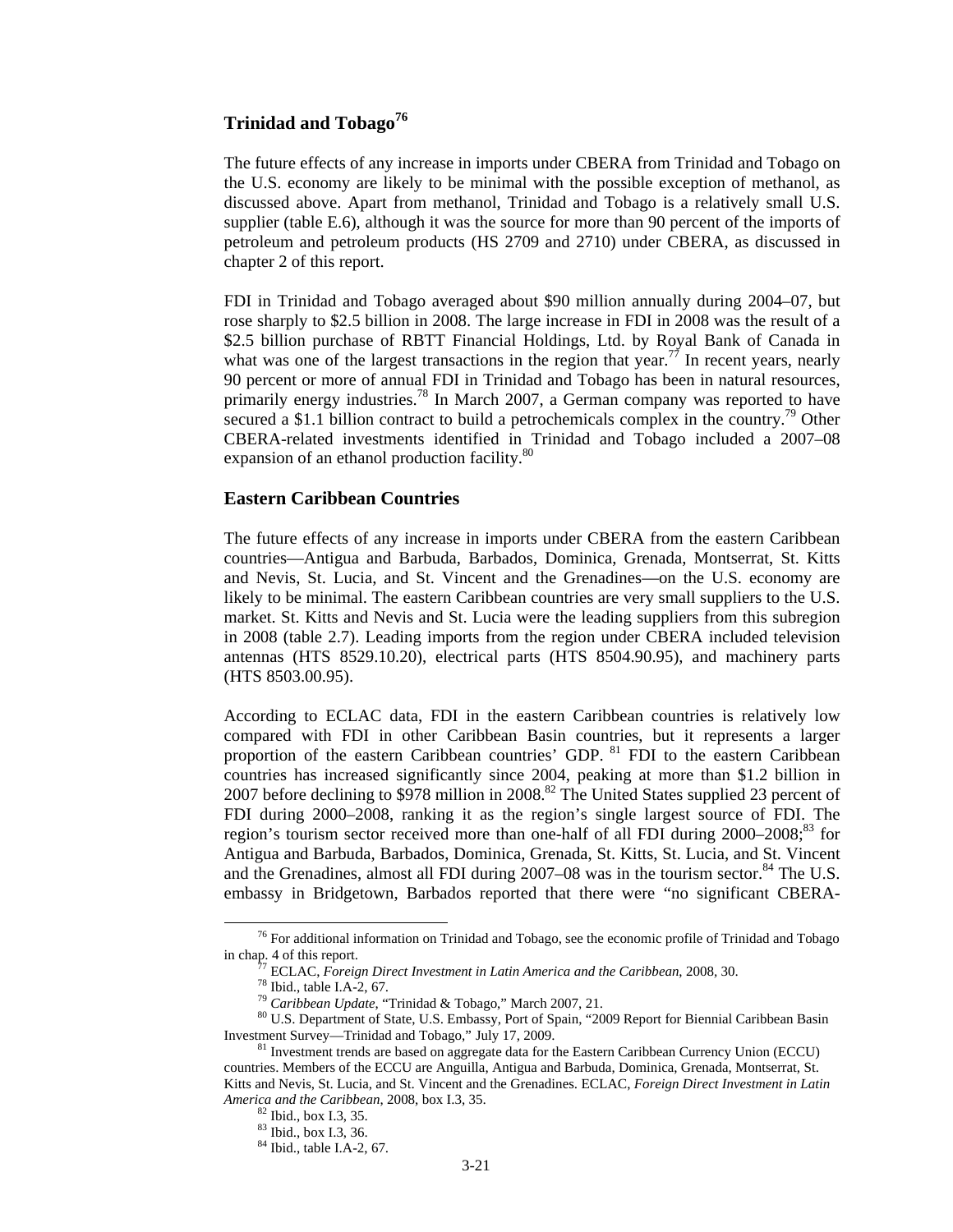related investments" in the eastern Caribbean countries during 2008, and that virtually all investment went into the services sectors.<sup>85</sup>

 <sup>85</sup> U.S. Department of State, U.S. Embassy, Bridgetown, Barbados "CBERA Biennial Survey—Eastern Caribbean," July 22, 2009.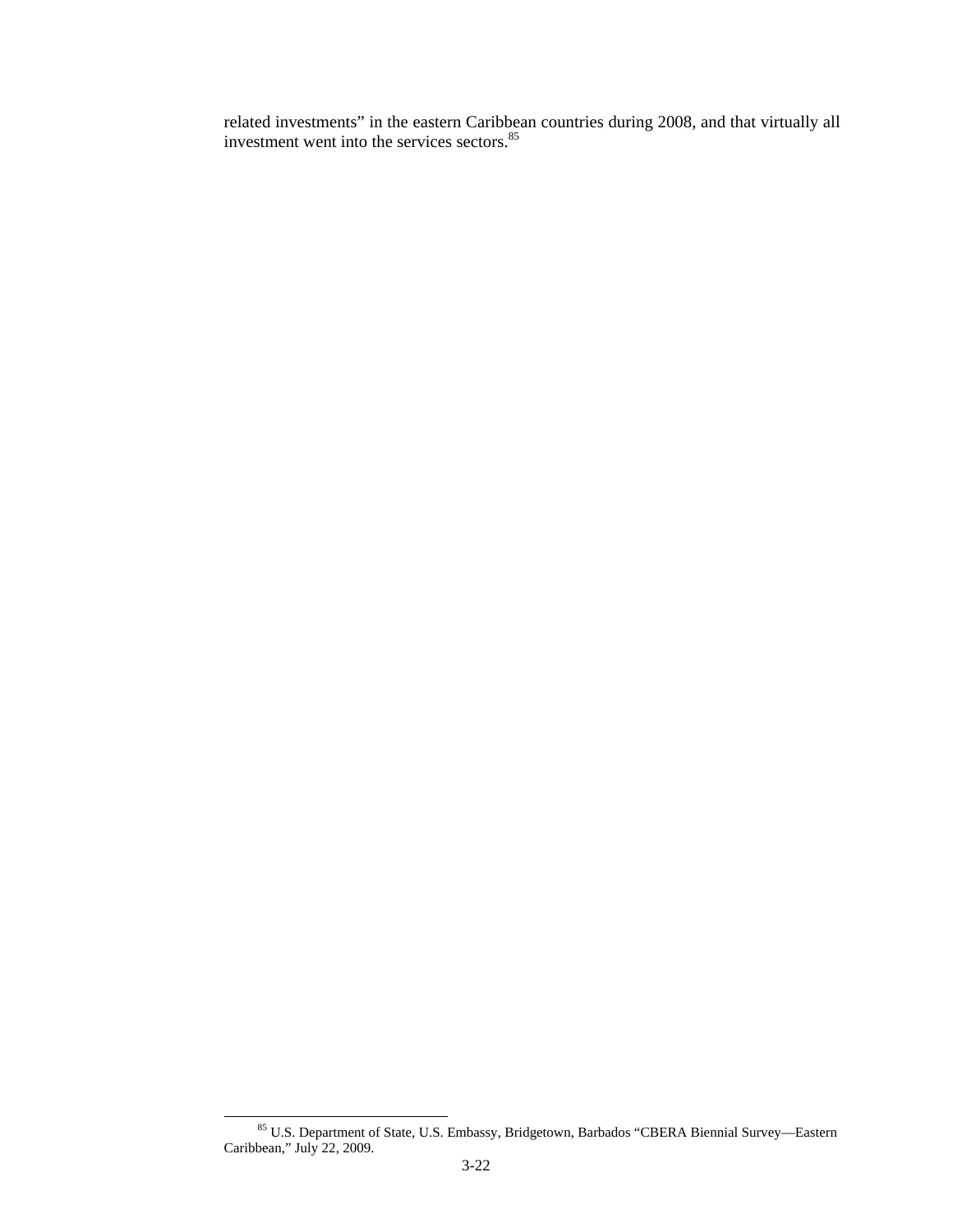# **CHAPTER 4 Impact of CBERA on the Beneficiary Countries**

This chapter assesses the economic impact of CBERA on the beneficiary countries during 2007–08. The first section describes some of the economic and non-economic factors that influence the impact of CBERA trade preferences on the beneficiary countries. The second section assesses the economic impact of CBERA on the beneficiary countries in meeting the CBI goals of encouraging economic growth and development by promoting investment in nontraditional sectors and expanding the production and export of nontraditional products. The final section includes economic profiles for the countries that were the leading suppliers of imports under CBERA in 2008: Haiti, Jamaica, and Trinidad and Tobago.<sup>1</sup>

# **Key Findings**

l

This series of reports and other recent economic studies on the effects of preferential trade agreements on the economies of the Caribbean Basin countries have generally found that such arrangements have had a small positive effect on Caribbean exports. However, those effects largely have been concentrated in a few countries and focused on a few products. Despite the limited use some CBERA countries have made of the program, sources in several countries reported that CBERA is nevertheless important both as an incentive for trade and investment and as an indication of continued U.S. engagement with the Caribbean Basin region.

The Caribbean countries appear to have become less integrated with the global economy even though most Caribbean countries have had preferential access to North American and European markets for 30 years. The World Bank and the Organization of American States (OAS) recently reported that this decline in global integration was due to the Caribbean region's weak global economic competitiveness, concentration of exports on a few key commodities, and weak national trade policies.<sup>2</sup> To achieve greater trade-led economic diversification, the U.S. Agency for International Development (USAID) has recommended that Caribbean countries undertake policy improvements in the following areas: development of globally competitive production; support for public and private sector institutions to provide needed services such as research and development, credit,

<sup>&</sup>lt;sup>1</sup> As discussed in chap. 2 of this report, Trinidad and Tobago, Costa Rica, Haiti, and Jamaica (in that order) were the principal sources of imports under CBERA in 2008, and these countries combined accounted for more than 90 percent of all U.S. imports under CBERA in that year. Although Costa Rica also ranked as a leading supplier of imports under CBERA in 2008, it is not included in this chapter because Costa Rica ceased being a CBERA country after it implemented CAFTA-DR effective January 1, 2009; hence, conducting an assessment of the impact of CBERA with respect to Costa Rica is no longer appropriate. 2

World Bank and OAS, *Caribbean: Accelerating Trade and Integration*, December 2008, iii.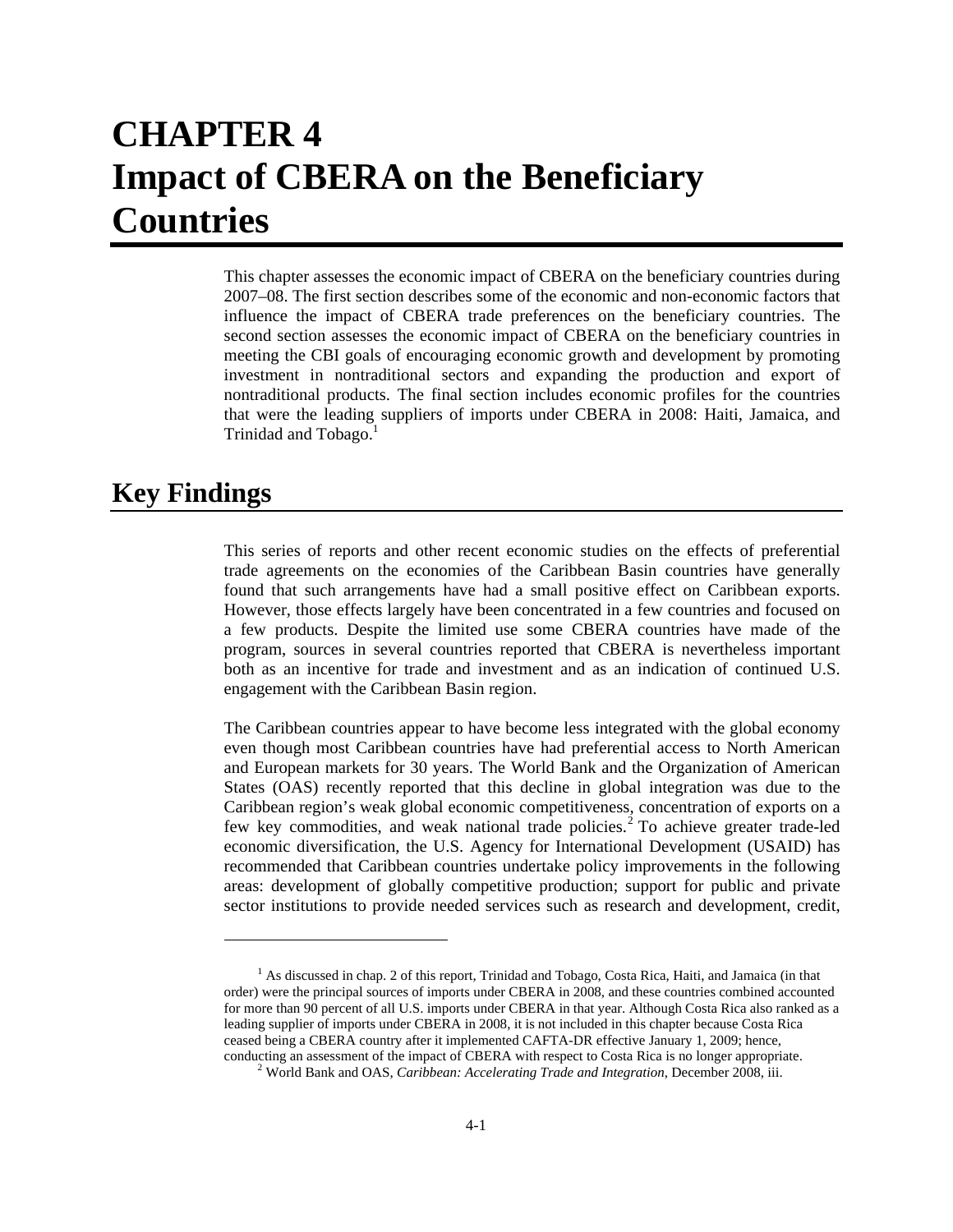and marketing assistance; infrastructure development, particularly with respect to roads, electricity, and access to water; and the educational levels of rural workers.<sup>3</sup> These reports are discussed in more detail at the end of this chapter.

# **Factors That Influence the Impact of CBERA**

Several economic and non-economic factors influence the impact CBERA trade preferences may have on the beneficiary countries. Some of these factors include:

- *Domestic economic policies and macroeconomic conditions:* Country-specific economic conditions and macroeconomic policies influence the overall economic and investment climate. Investment is generally drawn to countries with stable economies and pro-business investment regimes. While all of the CBERA countries are generally open to foreign trade and investment, there is significant variation in their macroeconomic policies, economic performance, and business climates and there is room for improvement in all or most of these areas.<sup>4</sup>
- *External economic conditions:* The CBERA countries have small economies, and their economic output is low, making access to foreign markets for trade in goods and services important for their economic growth and development.<sup>5</sup> The income CBERA countries earn from exporting goods and services helps them create jobs and purchase imports.<sup>6</sup> FDI is an important source of capital for future growth in the CBERA countries.<sup>7</sup> However, because of the important role trade plays for these countries, they are particularly vulnerable to fluctuations in the international business cycle—especially that of the United States. They also are highly sensitive to global price changes for their key imports and exports, especially for key commodities such as fuel and food items—changes that they cannot influence.<sup>8</sup>
- *Preferential trade programs offered by the European Union (EU), Canada, and other countries:* The United States is by far the closest and, for most CBERA countries, the largest export market; but for others (The Bahamas, Barbados, Belize, Guyana, St. Lucia, and St. Vincent and the Grenadines), the EU ranks as a larger export market.<sup>9</sup> Thus, for the CBERA countries as a whole, it can be

<sup>&</sup>lt;sup>3</sup> USAID, "Optimizing the Economic Growth and Poverty Reduction Benefits of CAFTA-DR," September 2008.

For an overview and assessment of country-specific economic conditions and macroeconomic policies in selected CBERA countries, see ECLAC, *Economic Survey of Latin America and the Caribbean, 2007– 2008*; ECLAC, *Preliminary Overview*, 2008; and World Bank and OAS, *Caribbean: Accelerating Trade and Integration*, December 2008.

World Bank and OAS, *Caribbean: Accelerating Trade and Integration*, vii, 52–53. 6

 $6$  Ibid., 52.

<sup>&</sup>lt;sup>7</sup> FDI in the CBERA countries is discussed in chap. 3 of this report.

World Bank and OAS, *Caribbean: Accelerating Trade and Integration*, December 2008, xv. 9

 $9$  For Guyana, both the EU and Canada were larger export markets than the United States in 2007. In

the case of Grenada, Jamaica was the destination for 93.0 percent of its exports in 2007. For Panama, exports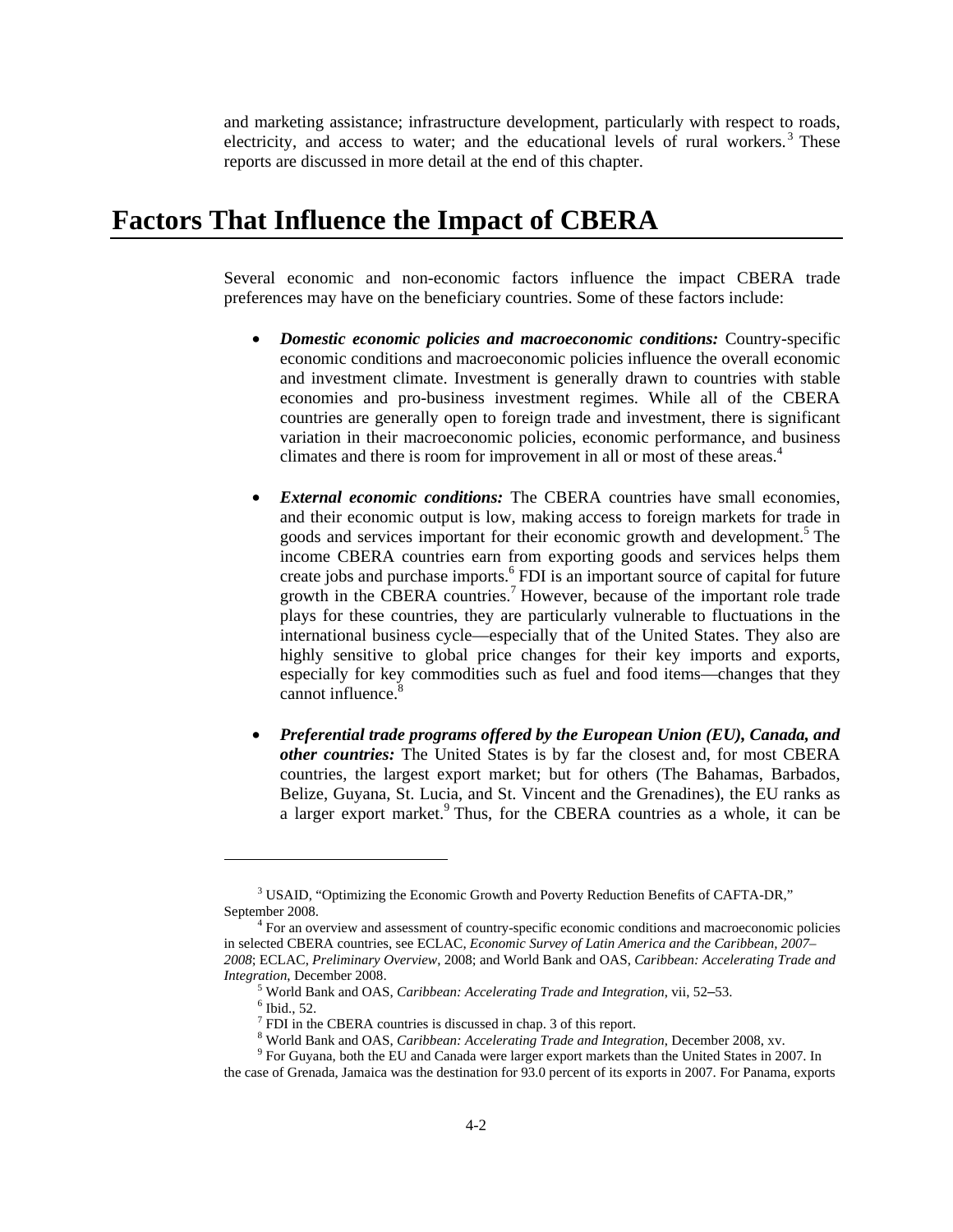difficult to isolate the impact of CBERA and the trends in their exports to the U.S. market versus the impact of non-U.S trade preferences and the trends in exports to non-U.S. markets. It is particularly difficult to isolate the impact of CBERA for CBERA countries with relatively high levels of trade with the EU and Canada. EU-Caribbean trade, Canada-Caribbean trade, and GSP programs offered by other countries are discussed in box 4.1.

- **Preference erosion:** As discussed in the Commission's previous reports on CBERA,10 the margins of tariff preference under CBERA have eroded over time as a result of (1) the phased reduction of tariffs globally under the Uruguay Round; (2) the end of the textile and apparel quotas, which has increased global competition from low-cost producers in China, India, and other Asian countries;  $11$  and (3) enhanced access to the U.S. market offered to other U.S. trading partners under NAFTA, CAFTA-DR, and various bilateral FTAs, as well as under the African Growth and Opportunity Act (AGOA) and the Andean Trade Preference Act (ATPA).<sup>12</sup>
- *Primarily services-driven economies:* Tourism and financial services are the primary economic activity for many CBERA countries.<sup>13</sup> For these countries, exports of goods and hence CBERA trade preferences play a limited—although in some cases still consequential—role in the economy.
- *Low international competitiveness:* According to the World Bank/OAS report, the Caribbean region ranks low relative to other regions in terms of global economic competitiveness, reflecting the high costs of doing business, labor market rigidities, and high transportation costs in the Caribbean region.<sup>14</sup> Low competitiveness limits the ability of many export-oriented CBERA countries to take full advantage of CBERA preferences. Such countries may be hindered by a variety of factors, including high production  $costs$ ,<sup>15</sup> low industrial production capacity,  $^{16}$  and supply-side constraints such as poor physical infrastructure (e.g.,

to the EU (valued at \$379.9 million) were nearly equal to exports to the United States (valued at \$400.2 million). IMF, *Direction of Trade Statistics Yearbook 2008*, 2009<br><sup>10</sup> See USITC, *The Impact of CBERA: 18th Report*, 2007, 4-1 to 4-2.<br><sup>11</sup> Under the WTO Agreement on Textiles and Clothing (ATC), WTO members committed th

to remove quotas on textiles and apparel by January 1, 2005, by integrating the sector fully into GATT rules. Before the ATC took effect, a large portion of textiles and apparel exports from developing countries to the industrial countries was subject to quotas under a special regime outside normal GATT rules. WTO, Textiles

Monitoring Body (TMB), "The Agreement on Textiles and Clothing."<br><sup>12</sup> Much like CBERA, AGOA and ATPA offer preferential tariff treatment to certain U.S. imports from countries eligible under those programs.<br><sup>13</sup> For the purposes of this report, primarily service-based (services account for 75 percent or more of

GDP) CBERA countries are defined as Antigua and Barbuda, The Bahamas, Barbados, British Virgin Islands, Grenada, Montserrat, Netherlands Antilles, Panama, St. Lucia, and St. Vincent and the Grenadines. Data

from USITC, *Caribbean Region: Review of Economic Growth and Development*, 2008, chap. 4.<br><sup>14</sup> World Bank and OAS, *Caribbean: Accelerating Trade and Integration*, December 2008, iv.<br><sup>15</sup> Embassy of Jamaica, written submis

<sup>&</sup>lt;sup>16</sup> U.S. Department of State, U.S. Embassy, Kingston. "Jamaica's Response: U.S. Biennial Caribbean Basin Investment Survey," July 13, 2009.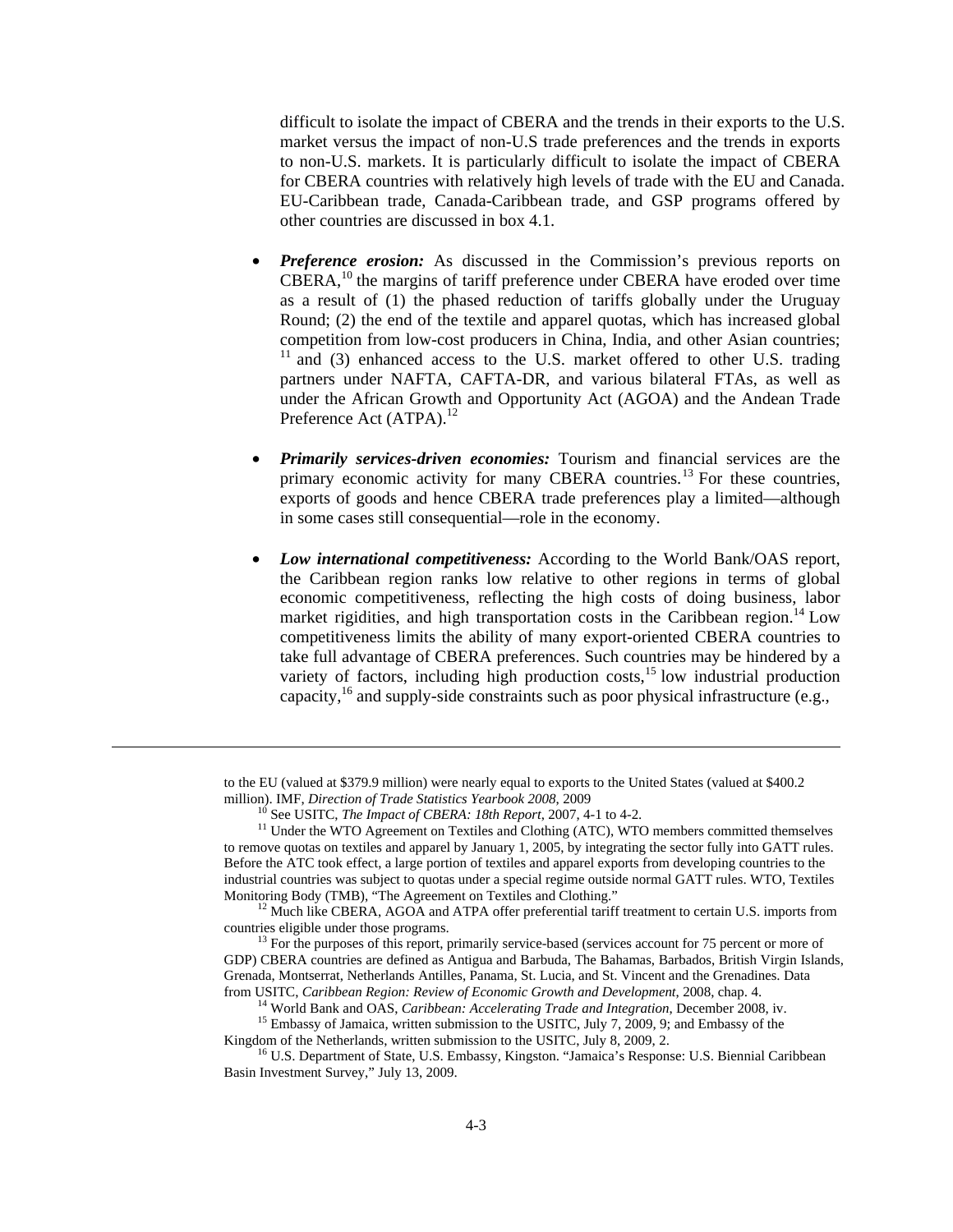#### **BOX 4.1** Other Preferential Trade Programs for the Caribbean Basin Countries

Preferential trade programs offered by the EU, Canada, and other countries to products of Caribbean Basin countries make it difficult to isolate the impact of CBERA on the economies of the beneficiary countries. These trade programs are summarized below.

#### *EU-Caribbean trade*

The EU has offered unilateral preferential access to its market for products of African, Caribbean, and Pacific (ACP) countries for many years. Preferential access to the single European market dates to the Lomé Convention, which became operative in 1976, and the Cotonou Agreement, which became operative in 2003. Under these arrangements, the EU afforded unilateral duty-free treatment to certain industrial, agricultural, and fishery products of ACP countries.<sup>1</sup> The EU and various regional groups of ACP countries subsequently began negotiating to replace the unilateral preferences granted under the Cotonou Agreement with reciprocal preferences through Economic Partnership Agreements (EPAs).<sup>2</sup> EU negotiations with the Caribbean Forum of ACP States (CARIFORUM)<sup>3</sup> began in 2004, and an agreement had been signed by all of the parties except Haiti by year-end 2008. The EPA liberalizes bilateral merchandise trade, including the immediate elimination of certain tariff and nontariff measures; bilaterally liberalizes and opens markets for trade in services; establishes new rules to facilitate the flow of investment across borders; and provides for new cooperation strategies to develop the Caribbean tourism sector.

#### Canada-Caribbean trade

Canada has offered unilateral preferential access to its market under the Caribbean-Canada Trade Agreement (CARIBCAN) since 1986.<sup>4</sup> CARIBCAN gives benefits similar to those of CBERA, but generally excludes textiles, clothing, and footwear; certain luggage and handbag products; leather garments; lubricating oils; and methanol.<sup>5</sup> The CARIBCAN program currently has a WTO waiver, required for preferential trade arrangements that are offered on a non-MFN basis, through 2011. Separate from CARIBCAN, Canada has afforded duty-free and quota-free entry to all products of Haiti since 2002 under a Canadian unilateral duty-free trade initiative with 48 developing countries (Haiti was the only country in the Western Hemisphere included in this program).<sup>6</sup> Canada launched free trade negotiations with Caribbean Community (CARICOM) in October 2007 for a comprehensive reciprocal agreement that is to cover trade in goods and services as well as investment.

#### GSP programs

In addition to the U.S. GSP program, Australia, Belarus, Bulgaria, Canada, Estonia, the EU, Japan, New Zealand, Norway, the Russian Federation, Switzerland, and Turkey have all notified GSP schemes to the United Nations Conference on Trade and Development (UNCTAD).<sup>7</sup> All of these GSP schemes offer unilateral preferential access to their markets for eligible products of most Caribbean Basin countries. $8$ 

 $1$  WTO, Trade Policy Review: European Communities, Report by the Secretariat, 2009, 27.

<sup>&</sup>lt;sup>2</sup> For more detailed information on the transition from the Cotonou Agreement to the EPAs, see ibid.  $3 \text{ CADI EOB}$  IM members are: Astigue and Berbude. The Behames, Berbades, Belize, Deminise, the

<sup>&</sup>lt;sup>3</sup> CARIFORUM members are: Antigua and Barbuda, The Bahamas, Barbados, Belize, Dominica, the Dominican Republic, Grenada, Jamaica, St. Kitts and Nevis, St. Lucia, St. Vincent and the Grenadines, Suriname, and Trinidad and Tobago.

<sup>4</sup> CARIBCAN beneficiaries are Anguilla, Antigua and Barbuda, The Bahamas, Barbados, Belize, Bermuda, the British Virgin Islands, the Cayman Islands, Dominica, Grenada, Guyana, Haiti, Montserrat, St. Kitts and Nevis, St. Lucia, St. Vincent and the Grenadines, Trinidad and Tobago, and the Turks and Caicos Islands. 5

WTO, Trade Policy Review: Jamaica, Report by Jamaica, December 15, 2004.

<sup>&</sup>lt;sup>6</sup> ECLAC, Canada's Trade and Investment with Latin America and the Caribbean, Jan. 23, 2003, 5.

For more detailed information on these GSP programs, see UNCTAD, *Handbooks on the GSP Schemes*. 8

Haiti is the only CBERA country eligible for Australia's GSP scheme. UNCTAD, *GSP: Handbook of the Scheme of Australia*, UNCTAD/ITCD/TSB/Misc.56, June 2000.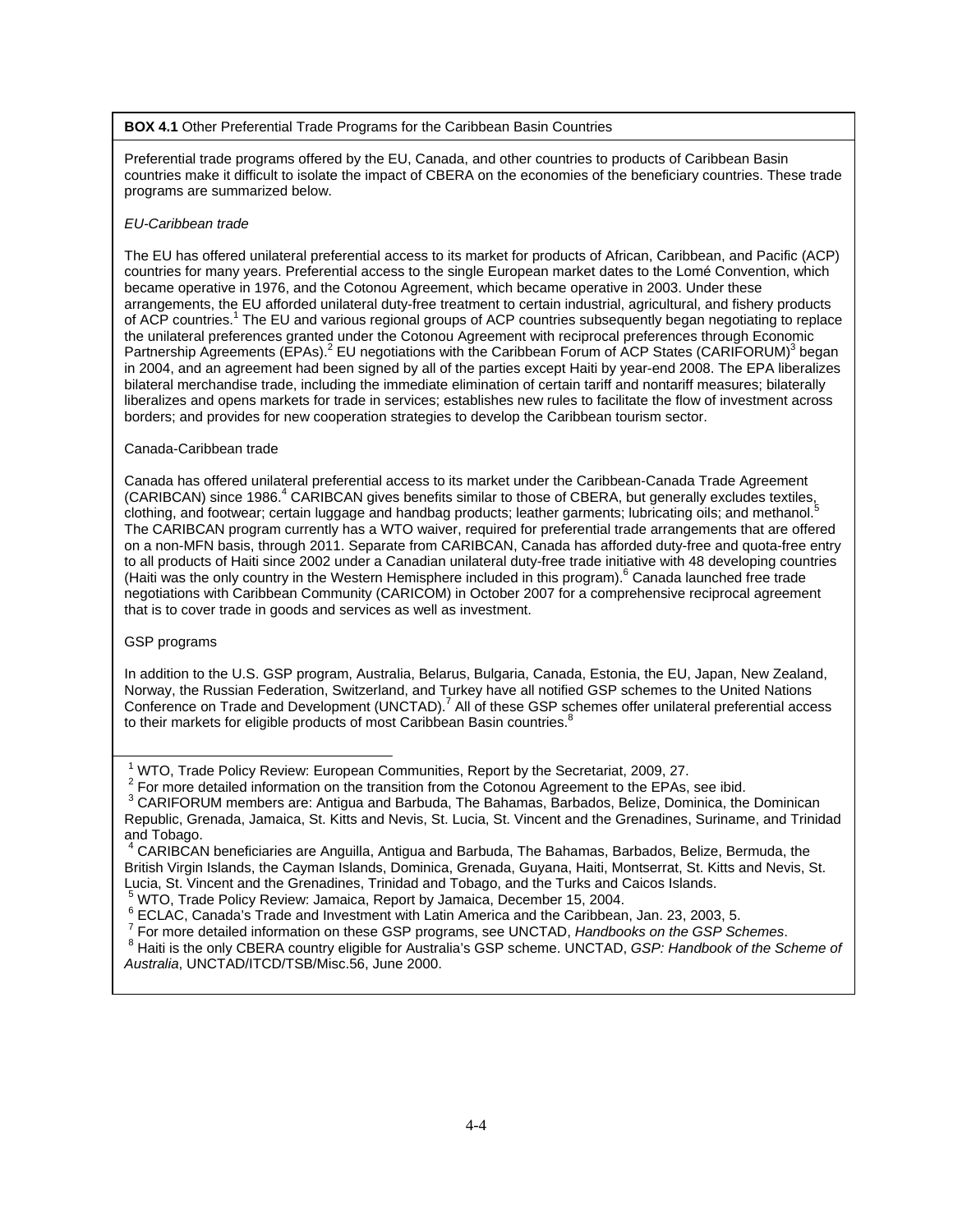- roads, telecommunications, and electricity).<sup>17</sup> Due to their small economies, CBERA countries generally have limited export capacity, making it difficult to diversify and expand their production and to move beyond exporting small quantities for niche segments of the U.S. market. $18$  In addition, some sources reported that CBERA was underused because beneficiary countries need technical assistance and more accessible information on supplying the U.S. market.<sup>19</sup>
- *Non-economic events:* Their location makes many CBERA countries vulnerable to frequent tropical storms and hurricanes that can destroy crops and damage property and the country's physical infrastructure. Severe weather events causing damage to CBERA countries during 2007–08 included Tropical Storm Hanna (September 2008), Hurricane Gustav (August 2008), Tropical Storm Fay (August 2008), and Hurricane Dean (August 2007).20 A major volcanic eruption in 1997 devastated much of Montserrat and forced a significant portion of the population to evacuate the island; the country's economy still has not recovered.

## **Impact of CBERA**

l

As stated in chapter 1 of this report, CBERA was enacted as the trade component of the Caribbean Basin Initiative  $(CBI)$ <sup>21</sup>. The goals of the CBI are to encourage economic growth and development in the Caribbean Basin countries by promoting increased production and exports of nontraditional products. According to the U.S. Department of Commerce,

Prior to the mid-1980's, U.S. imports from CBI countries traditionally consisted of agricultural products, raw materials, and their derivatives—namely, petroleum products, sugar cane, coffee, cocoa, bananas, and aluminum ores and concentrates. The deterioration in the terms of trade for these export items and a quest for economic growth prompted CBI countries to seek diversification in their export profile. The encouragement of such diversification of the Caribbean Basin economies was one of the intended goals of the United States in implementing the CBI program. $^{22}$ 

Thus, the Commission's assessment of the impact of CBERA in this chapter addresses the extent to which CBERA countries are diversifying their exports and are using the

<sup>&</sup>lt;sup>17</sup> World Bank and OAS, *Caribbean: Accelerating Trade and Integration*, December 2008, xv–xvi. <sup>18</sup> The problems associated with moving beyond niche products into more mainstream exports are

discussed in U.S. Department of State, "Jamaica's Response: U.S. Biennial Caribbean Basin Investment

Survey."<br><sup>19</sup> Embassy of the Kingdom of the Netherlands, written submission to the USITC, July 8, 2009, 3; U.S.<br>Department of State, "Jamaica's Response: U.S. Biennial Caribbean Basin Investment Survey," July 13, 2009.

<sup>&</sup>lt;sup>20</sup> Embassy of Jamaica, written submission to the USITC, July 7, 2009, 9.<br><sup>21</sup> CBI dates to 1983, although CBERA did not enter into force until 1984. For information on CBI in the context of U.S. trade policy, see USTR,

<sup>&</sup>lt;sup>22</sup> U.S. Department of Commerce, International Trade Administration, Guide to the Caribbean Basin *Initiative*, 2000, 1–2.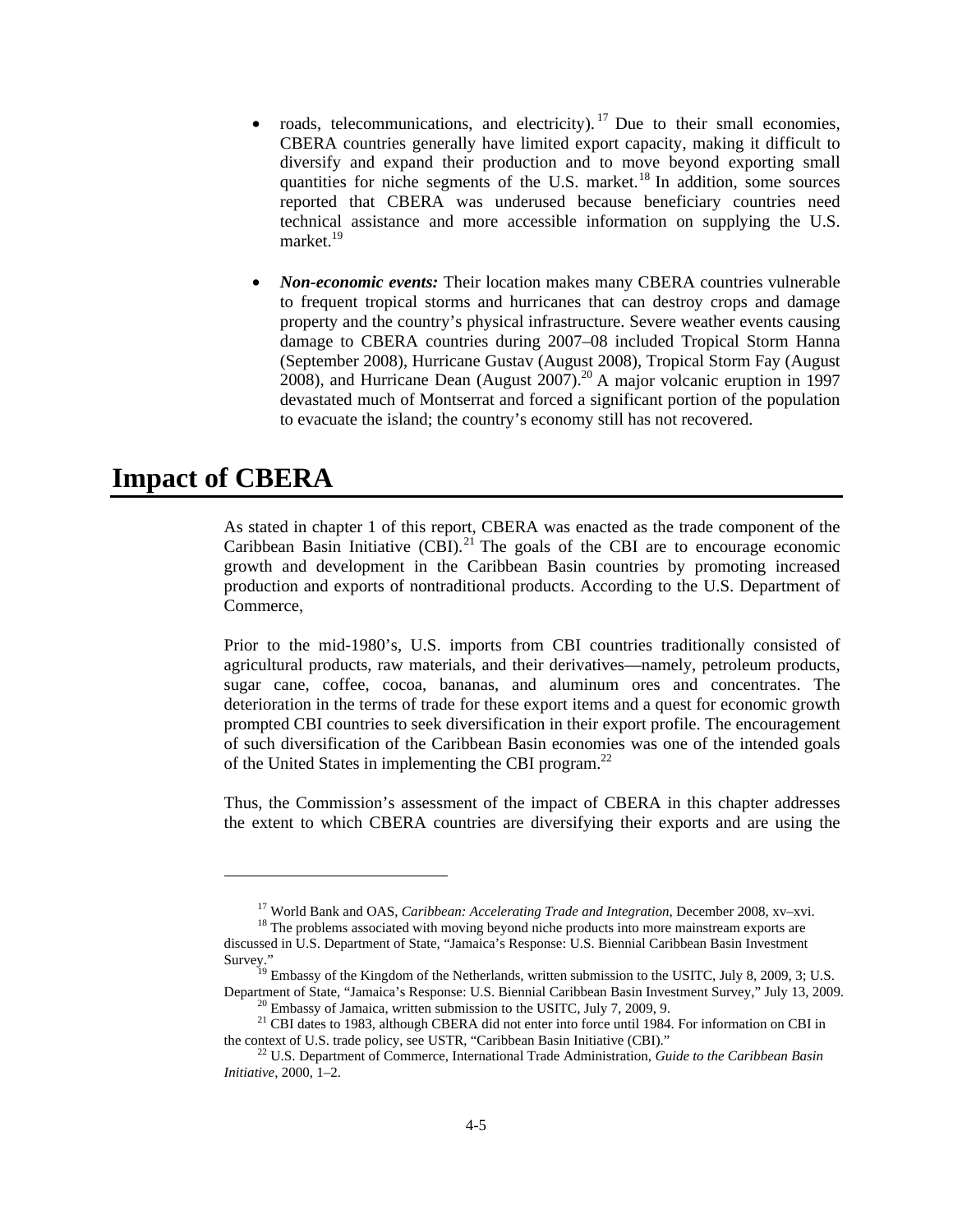production of CBERA-eligible exports as part of an overall strategy for attaining sustainable economic growth.

Like other recent economic studies on the effects of preferential trade agreements on the economies of the countries of the Caribbean Basin region, this series of reports has generally found that such arrangements have had a small positive effect on Caribbean exports.<sup>23</sup> However, to the extent that they exist, those effects largely have been concentrated in a few countries and focused on a few products. Haiti, Jamaica, and Trinidad and Tobago offer examples of how the economic impact of CBERA has been felt throughout the region:

*Haiti:* CBERA—in particular, as enhanced by HOPE I and HOPE II (the HOPE  $Acts)<sup>24</sup>$ —remains an important factor promoting apparel production and exports in Haiti. Indeed, the impact of CBERA has been almost exclusively focused on Haiti's apparel assembly sector, which employs more than 30 percent of Haiti's manufacturing labor force.<sup>25</sup> Foreign investment in other sectors of the economy has been constrained by the country's prolonged political instability and economic stagnation. <sup>26</sup> Reportedly, there has been little additional foreign investment since the HOPE Acts were enacted.<sup>27</sup> Haiti's ability to achieve sustainable economic growth is linked to stabilization of the domestic security situation and improvements in governance.<sup>28</sup>

Imports under CBERA from Haiti accounted for 90.1 percent of all U.S. imports from Haiti in 2008, with six apparel categories accounting for 91.6 percent of those CBERA imports. Leading apparel imports under CBERA included cotton T-shirts (HTS 6109.10.00), cotton sweaters (HTS 6110.20.20), men's or boys' cotton trousers (HTS 6203.42.40), T-shirts of manmade fibers (HTS 6109.90.10), men's or boys' trousers of manmade fibers (HTS 6203.43.40), and men's or boys' shirts of manmade fibers (HTS 6105.20.20) (table E.6). Additional information on Haiti is provided in the country profile at the end of this chapter.

*Jamaica:* While CBERA remains an important incentive for export diversification in Jamaica, CBERA-eligible exports make up a small part of Jamaica's economy, which is largely based on services and, increasingly, on

-

<sup>&</sup>lt;sup>23</sup> The Commission's 15th report undertook an econometric analysis of the original CBERA preference program. Results suggested that CBERA may have had an overall impact on income growth in the region, but that effect was small, and significant only when combined with trade and foreign exchange reforms on the part of the beneficiary countries themselves. The analysis confirmed that another preferential program that focused on apparel (the production-sharing program) did spur growth and investment in CBERA countries. For further information, see USITC, *Caribbean Region: Review of Economic Growth and Development*, 2008, and *The Impact of CBERA, 15th Report*, 2002. See also Hornbeck, *U.S .Trade Policy and the Caribbean*, 2007; Dean, "Is Trade Preference Erosion Bad for Development?" 2006; and World Bank, *A Time to Choose*, 2005.<br><sup>24</sup> HOPE I and HOPE II are described in chap. 1 of this report.<br><sup>24</sup> HOPE I and HOPE II are described in chap. 1 of this report.

<sup>&</sup>lt;sup>25</sup> U.S. Department of State, U.S. Embassy Port-au-Prince, "Textile and Apparel Sector Market Research—November 2008," December 24, 2008 26 Ibid.

<sup>27</sup> Industry representative, telephone interview by Commission staff, June 17, 2009; USITC, *Textiles and Apparel: Effects of Special Rules for Haiti*, 2008, ES-1, ES-2. 28 EIU, *Haiti: Country Report*, May 2009, 12.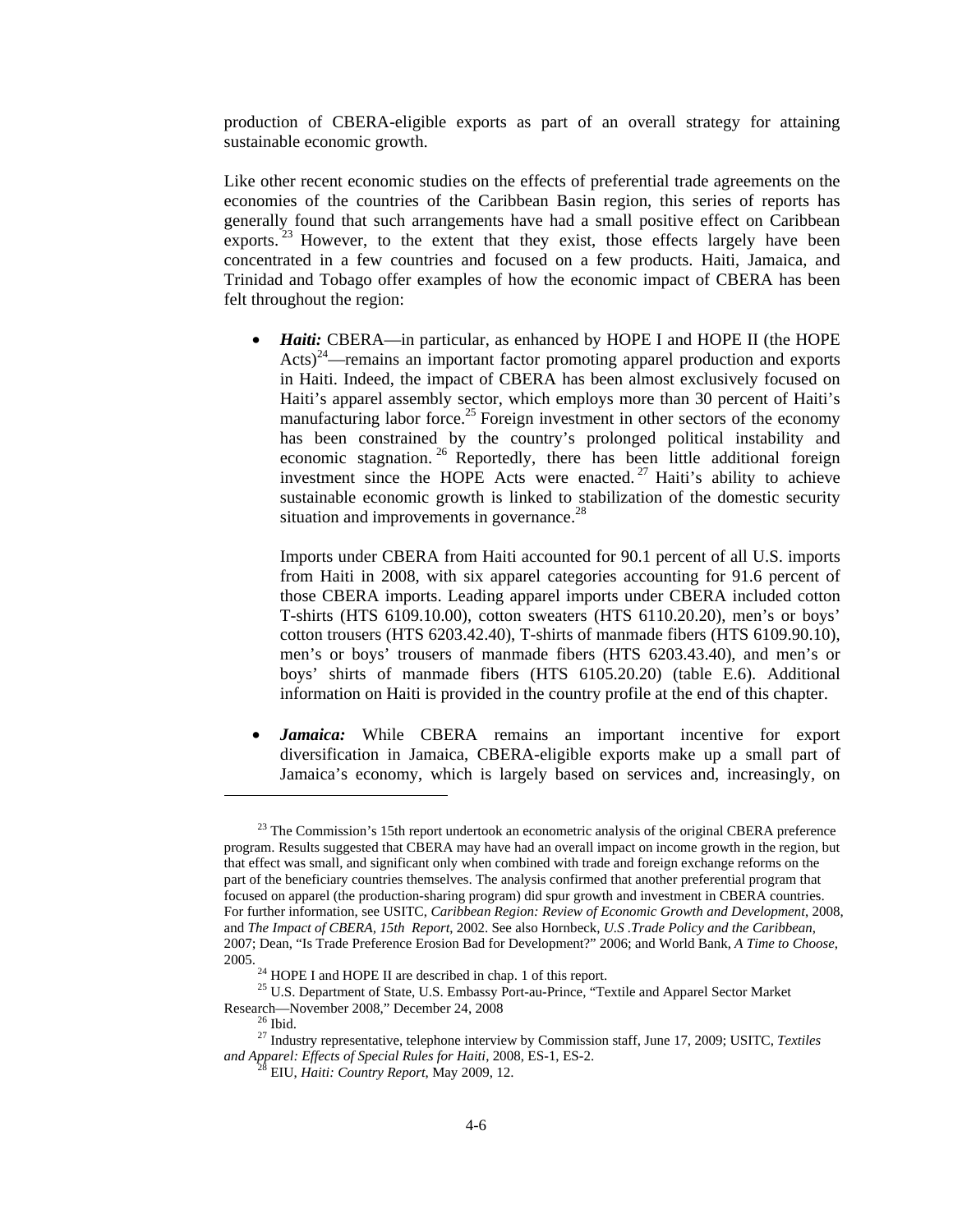exports of ethanol. Undenatured ethanol (HTS 2207.10.60), or fuel ethanol, accounted for 79.3 percent of U.S. imports under CBERA from Jamaica in 2008. These imports increased by 54.0 percent during 2006–08 as a result of increased U.S. demand and higher world fuel prices (table E.6). Ethanol was the only product benefiting exclusively from CBERA<sup>29</sup> for which Jamaica was a significant supplier. Jamaica supplied 52.5 percent of U.S. imports of ethanol entered under CBERA, valued at \$253.5 million, in 2008. Jamaica currently processes (dehydrates) ethanol from imported feedstock, but plans to process locally grown sugarcane in the future. $30$ 

Textiles and apparel accounted for 5.3 percent of imports under CBERA from Jamaica in 2008, down from 20.0 percent in 2006—a decline of more than 50 percent in terms of value. Jamaica's apparel assembly sector has contracted sharply in recent years in the face of increasing global competition and, consequently, Jamaica plans to refocus its apparel assembly industry to service the haute couture market.<sup>31</sup> Other imports under CBERA from Jamaica include fresh produce, processed foods, alcoholic and non-alcoholic beverages, and electrical parts. However, Jamaica industries have limited production capacity to expand exports of these items, and they are low-value or niche products for which there is limited demand.<sup>32</sup> Foreign investment in Jamaica is largely directed at the country's dynamic services industries<sup>33</sup> and, more recently, at the ethanol industry. Additional information on Jamaica appears in the country profile at the end of this chapter.

• *Trinidad and Tobago:* Energy products, including methanol (HTS 2905.11.20), crude petroleum (HTS 2709.00.20), and naphthas (HTS 2710.11.25), accounted for 98.4 percent of imports under CBERA from Trinidad and Tobago in 2008 (table E.6). Trinidad and Tobago was the sole supplier of methanol and naphthas entered under CBERA in 2008 and supplied 90.0 percent of the crude petroleum entered under the program that year. With a few notable exceptions, investment in Trinidad and Tobago has focused largely on the energy sector.<sup>34</sup> Just  $26.3$ percent of total U.S. imports from Trinidad and Tobago entered under CBERA in 2008. Thus, the impact of CBERA has been almost exclusively on the energy sector of Trinidad and Tobago. However, the government of Trinidad and Tobago is focusing on the development of non-energy exports to promote greater diversification of the economy.<sup>35</sup> Additional information on Trinidad and Tobago is provided in the country profile at the end of this chapter.

<sup>&</sup>lt;sup>29</sup> Products that benefited exclusively from CBERA are discussed in chap. 3 of this report. <sup>30</sup> Embassy of Jamaica, written submission to the USITC, July 7, 2009, 4–5.

<sup>31</sup> Ibid., 9.

<sup>&</sup>lt;sup>32</sup> U.S. Department of State, U.S. Embassy, Kingston, "Jamaica's Response: U.S. Biennial Caribbean Basin Investment Survey," July 13, 2009.

<sup>&</sup>lt;sup>33</sup> U.S. Department of State, U.S. Embassy, Kingston, "Jamaica: Investment Climate Statement 2009,"

December 10, 2008.<br><sup>34</sup> U.S. Department of State, Bureau of Economic, Energy, and Business Affairs, "Trinidad and Tobago:<br>Investment Climate Statement 2009," February 2009.

<sup>&</sup>lt;sup>35</sup> U.S. Department of State, U.S. Embassy, Port of Spain, "2009 Report for Biennial Caribbean Basin Investment Survey—Trinidad and Tobago," July 17, 2009.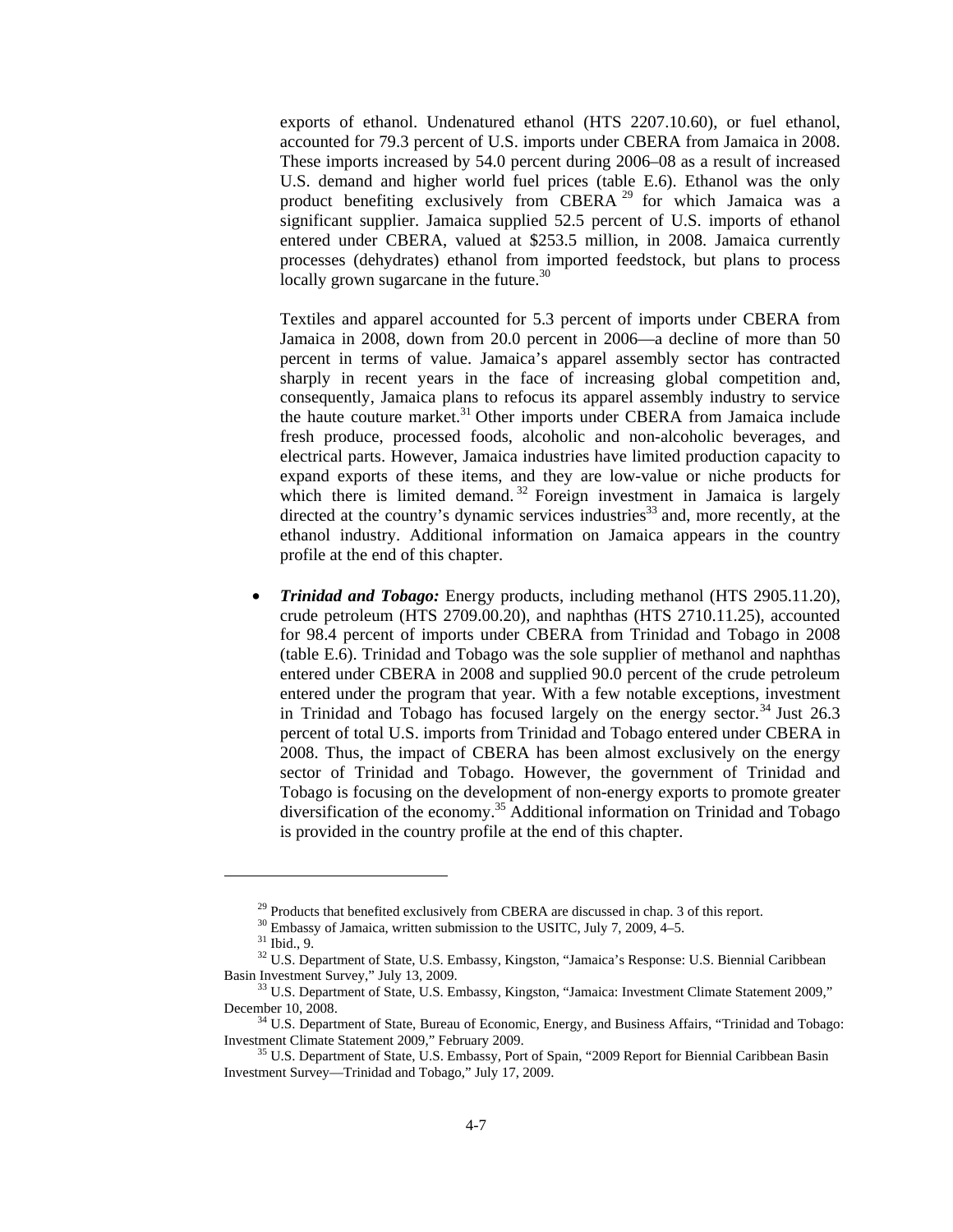• *Other countries in the region:* Although some CBERA countries made limited use of CBERA, several countries stated that the program remains important. For exporters operating in Aruba and the Netherlands Antilles,

[T]he favourable conditions of CBERA and CBI allows them to maintain competitive businesses, despite the fact that operational costs on the islands are comparatively high. Not having the CBERA or CBI would have an immediate negative impact on the exports of the Netherlands Antilles and Aruba to the United States.<sup>36</sup>

According to the government of The Bahamas,

[CBERA] has the added value of buttressing, supporting and promoting democratic values, respect for human rights and fundamental freedom, the respect for the rule of law and recognizing common values and traditional friendship between the United States and the countries of the Caribbean Basin.<sup>37</sup>

The U.S. embassy in Bridgetown, Barbados summarized the impact of CBERA on the eastern Caribbean countries as follows:

The actual economic impact of CBERA on the economies of the eastern Caribbean has been modest. . . . Nevertheless, CBERA remains an important political and psychological benefit for the eastern Caribbean countries. While few companies utilize the trade preference program or do not export products that benefit from it, having even symbolic preferential access to the U.S. market is an important sign of commitment to the region. Loss of the eastern Caribbean's preferential access to European markets for agricultural products (chiefly bananas) has led to a rise in the anti-globalization sentiment in some circles.<sup>38</sup>

The U.S. embassy in Belmopan, Belize reported that CBERA has benefited the production of papayas in Belize. However, the embassy stated that investment in the papaya sector "would have been established in the absence of CBERA/CBTPA," that CBERA is "not believed to have had an impact on generating employment" in Belize, and that it had "not observed a diversification away from traditional agricultural products for export from Belize."<sup>39</sup>

<sup>&</sup>lt;sup>36</sup> Embassy of the Kingdom of the Netherlands, written submission to the USITC, July 8, 2009, 2.<br><sup>37</sup> Embassy of the Commonwealth of The Bahamas, written submission to the USITC, July 7, 2009, 1.<br><sup>38</sup> U.S. Department of

Caribbean," July 22, 2009. The U.S. embassy in Bridgetown, Barbados is responsible for foreign relations with Antigua and Barbuda, Barbados, Dominica, Grenada, St. Kitts and Nevis, St. Lucia, and St. Vincent and the Grenadines. U.S. Embassy, Bridgetown, Barbados,

http://barbados.usembassy.gov/about\_the\_embassy.html.<br><sup>39</sup> U.S. Department of State, U.S. Embassy, Belmopan, Belize, "Response to Biennial Caribbean Basin Investment Survey," July 15, 2009.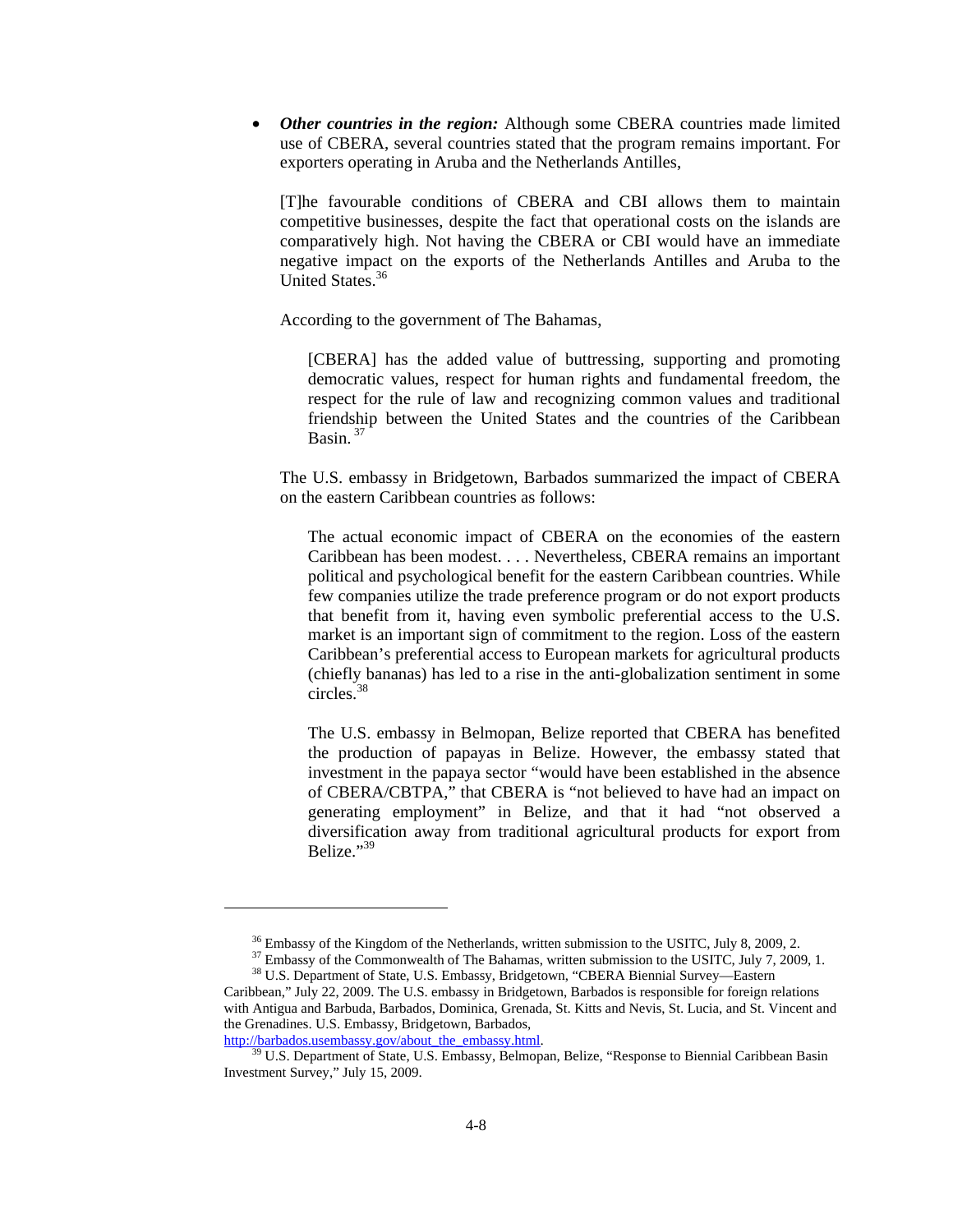A recent World Bank/OAS report described some of the challenges Latin American and Caribbean countries have had in achieving sustainable economic growth, particularly relative to other high-performing developing countries in Asia and Africa.<sup>40</sup> According to the report, preferential trade arrangements generally "have not delivered expected results . . . [and] they have not helped overall trade performance" despite having been established as a development tool to stimulate and diversify Caribbean exports.<sup>41</sup> Despite three decades of preferential access to North American and European markets, the report finds that Caribbean countries have experienced declining integration with the global economy. The report identified several characteristics of CBERA countries to explain this, including:

- *Weak global competitiveness:* High wages, low labor productivity, poor physical infrastructure, high utility costs, and high freight and insurance costs in Caribbean countries result in production costs that are generally higher than in other developing and newly industrializing countries. Caribbean countries generally scored lower than Mauritius, Hong Kong, Malaysia, and Singapore on factors including time for and cost to export, time for and cost to import, wage and nonwage costs, and technological intensity of exports (reflecting the level of foreign investment in the diversification of the economies into high-quality, highvalue-added manufacturing).<sup>42</sup>
- *Export concentration:* Trade preferences have failed to stimulate export diversification. While some new products have been exported under CBERA, expanded exports of existing goods account for the largest share of trade growth. Moreover, Caribbean countries' exports have been moving "down the value ladder," increasingly becoming more similar to one another, more concentrated among a few primary commodity products, and less globally competitive.<sup>43</sup> According to the World Bank and OAS, Caribbean countries could better diversify their production by helping their labor force become more mobile and by improving physical infrastructure such as roads.<sup>44</sup>
- *Weak national trade policies:* Despite a "significant tariff reductions and tariff alignment" that has occurred throughout in the Caribbean region in recent years, 45 customs administration and procedures remain weak, the general business climate is still less favorable than in other regions, and governments lack the trade and commercial policy expertise required to develop and globally implement policies that enhance Caribbean global competitiveness. Moreover,

<sup>40</sup> World Bank and OAS, *Caribbean: Accelerating Trade and Integration*, December 2008. 41 World Bank, *A Time to Choose,* 2005, 76, cited in World Bank and OAS, *Caribbean: Accelerating* 

<sup>&</sup>lt;sup>42</sup> World Bank and OAS, *Caribbean: Accelerating Trade and Integration*, December 2008, i–vii. <sup>43</sup> Ibid., iv.

<sup>44</sup> Ibid., 17.

<sup>&</sup>lt;sup>45</sup> "Average applied MFN tariffs fell from over 20 percent in 1996 to just below 10 percent in 2005. Still, there is some tariff dispersion, with average tariffs on 10 percent of goods over 20 percent. While the progress to date is admirable, there is still room for further reduction of tariffs and more uniformity in some of the countries." Ibid., vi.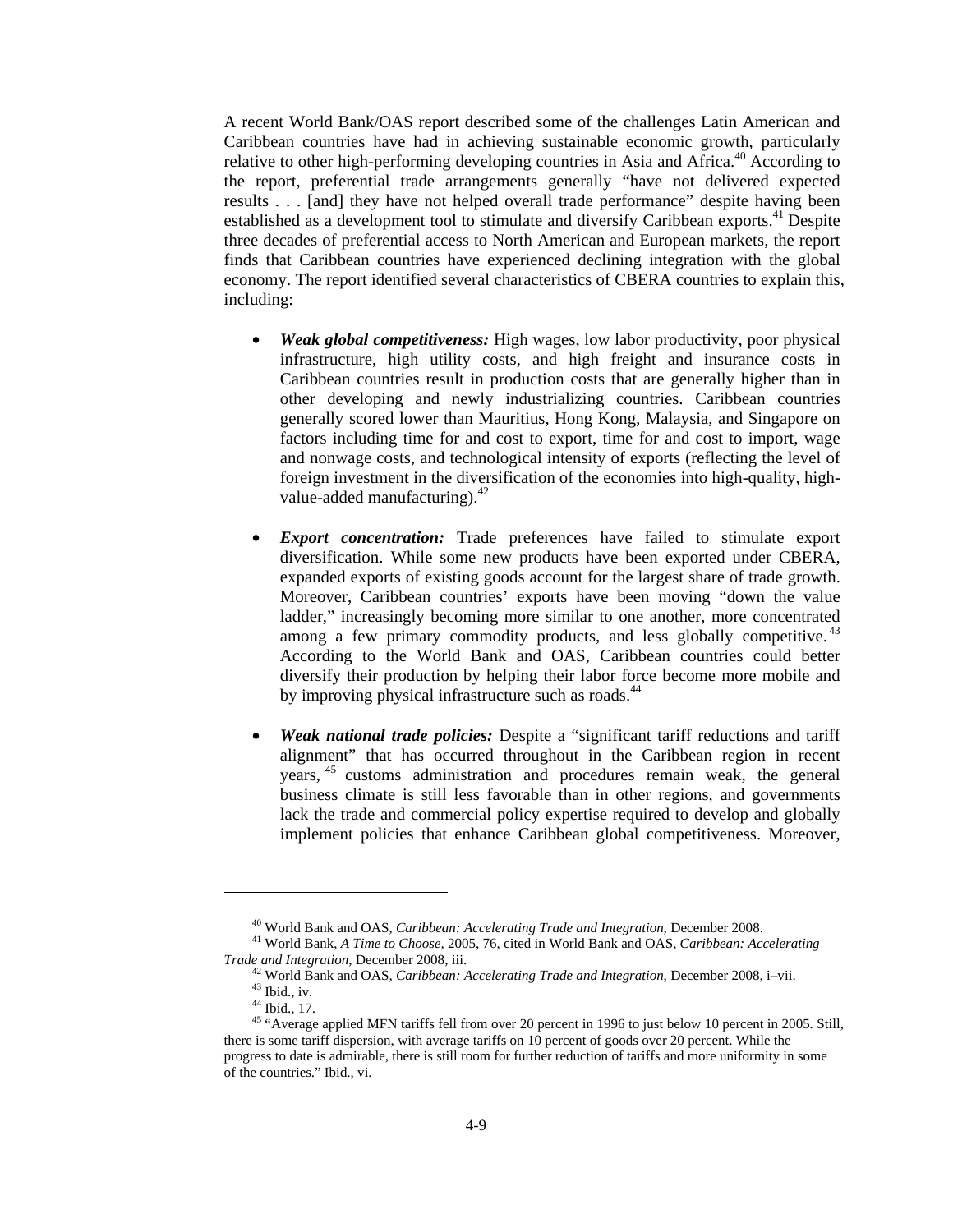few Caribbean countries have comprehensive competition policy legislation in place to facilitate trade and business.46

A recent report by USAID identified several key areas for improvements in order to achieve trade-led economic diversification in the Caribbean Basin countries.<sup>47</sup> These included macroeconomic policies to support the development of globally competitive production; public and private sector institutions to provide needed services such as research and development, credit, and marketing assistance; policies to address infrastructure deficiencies, particularly with respect to roads, electricity, and access to water; and the educational levels of rural workers.<sup>48</sup> The report also stated that CBERA, even as amended by CBTPA, "never provided full market access, since the legislation did not include sensitive agricultural products<sup>"49</sup> and did not address U.S. non-tariff measures affecting imports of agricultural products such as sanitary and phytosanitary measures, standards, labeling, and rules of origin.<sup>50</sup>

The Commission received written submissions for this investigation that discussed why countries had not been able to fully use CBERA preferences; some of the submissions also provided suggestions for improvements to CBERA that would help increase exports by the beneficiaries. A submission from the Embassy of Jamaica stated that U.S nontariff measures were one reason why Jamaica had not been able to fully utilize CBERA.<sup>51</sup> A submission on behalf of the government of Trinidad and Tobago recommended that the CBERA qualifying rules be changed to reduce the 35 percent local-value-content requirement to 20 percent<sup>52</sup> to "provide incentives for the assembly of high priced components in the Caribbean."  $5^3$  The submission from Trinidad and Tobago also recommended that CBERA qualifying rules be changed to allow "duty-free treatment for third country products packaged in the Caribbean from packaging materials produced by the Caribbean petrochemicals industry," such as polypropylene and polyethylene.<sup>54</sup>

<sup>46</sup> Ibid., i–vii.

<sup>&</sup>lt;sup>47</sup> USAID, "Optimizing the Economic Growth and Poverty Reduction Benefits of CAFTA-DR," September 2008. 48 Ibid., 33–35.

<sup>49</sup> Ibid., 39.

<sup>&</sup>lt;sup>50</sup> Ibid., and Embassy of Jamaica, written submission to the USITC, July 7, 2009, 9.<br><sup>51</sup> Embassy of Jamaica, written submission to the USITC, July 7, 2009, 9.<br><sup>52</sup> CBERA qualifying rules are discussed in chap. 1 of this

<sup>&</sup>lt;sup>53</sup> Embassy of the Republic of Trinidad and Tobago (represented by AGA Group LLC), written submission to the USITC, July 13, 2009, 5.<br> $^{54}$  Ibid., 4.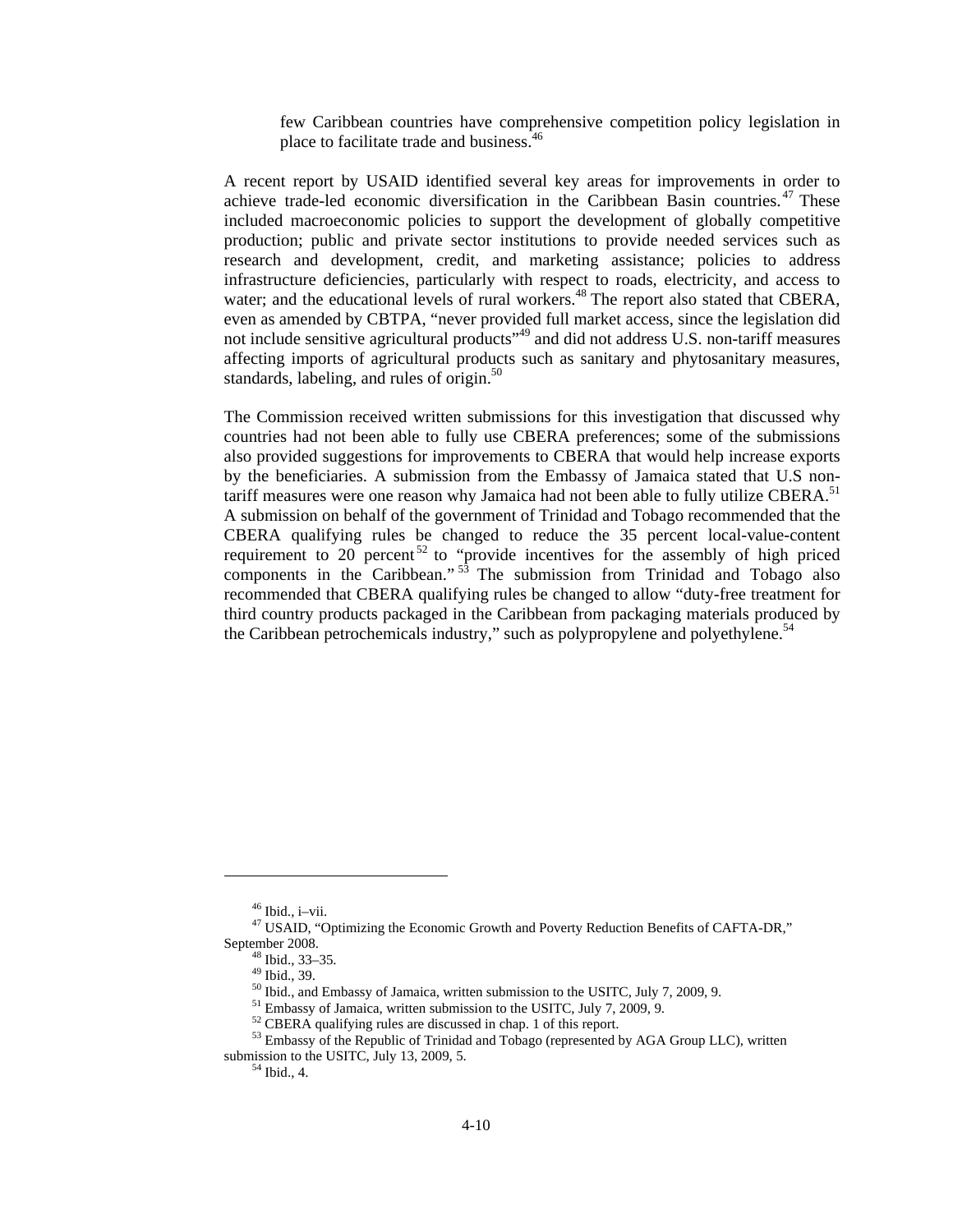# **HAITI Economic Profile**

# **Overview**

Haiti is the most populous CBERA beneficiary and, with a per capita GDP of \$702 I 2008, is the poorest and least-developed country in the Western Hemisphere. Haiti's economy continues to suffer from the legacy of political instability and weak political institutions, lack of investment in economic and social infrastructure, and widespread poverty and unemployment. Haiti's economic growth rate increased from 2.3 percent to 3.4 percent during 2006–07, but growth slowed to 1.3 percent in 2008 (table 4.1). The cumulative damage caused by Tropical Storm Hanna (September 2008), Hurricane Gustav (August 2008), and Tropical Storm Fay (August 2008) was a significant setback to Haiti in its struggle for economic recovery during 2007–08. Haiti was also battered by global commodity price shocks during 2008, as price increases for imported food and fuel drove up Haiti's 2008 import bill. The increase in global food prices and domestic food shortages were sources of domestic unrest in Haiti in early 2008.<sup>55</sup>

|  | <b>TABLE 4.1 Haiti: Selected economic indicators, 2006–08</b> |  |  |  |
|--|---------------------------------------------------------------|--|--|--|
|--|---------------------------------------------------------------|--|--|--|

|                                         | 2006     | 2007     | 2008     |
|-----------------------------------------|----------|----------|----------|
| GDP (nominal, US \$ bn)                 | 5.0      | 6.2      | 6.9      |
| Real GDP growth (%)                     | 2.3      | 3.4      | 1.3      |
| Population (mn)                         | 9.6      | 9.7      | 9.9      |
| GDP per capita (\$)                     | 517      | 642      | 702      |
| Inflation $(\%)$                        | 13.1     | 8.5      | 15.5     |
| Goods exports (US \$ mn)                | 494      | 522      | 490      |
| Goods imports (US \$ mn)                | 1,548    | 1.618    | 2,107    |
| Trade balance (US \$ mn)                | $-1,054$ | $-1,096$ | $-1,617$ |
| Current account balance (US \$ mn)      | $-449$   | $-407$   | $-611$   |
| Total international reserves (US \$ mn) | 336      | 554      | 707      |
| Total external debt (US \$ bn)          | 1.5      | 1.5      | 1.5      |
| Public debt (% GDP)                     | ΝA       | NA.      | NА       |
| Foreign direct investment (US \$ mn)    | 160      | 74       | 30       |

*Sources*: ECLAC, "Haiti," *Economic Survey,* 2008, 267–270; ECLAC, *Statistical Yearbook, 2008*, 2009; EIU, *Country Report: Haiti*, May 2009; Government of Haiti, Ministry of Economy and Finance, Institut Haïtien de Statistique et d'Informatique, "Economic Statistics" (accessed July 12, 2009); and World Bank, *Haiti: Trade Brief*, 2008.

*Note*: NA = Not available.

 <sup>55</sup> ECLAC, "Haiti," *Economic Survey*, 2008; ECLAC, "Haiti," *Preliminary Overview*, 2008, 137; and EIU, *Country Report: Haiti*, May 2009, 10 and 12.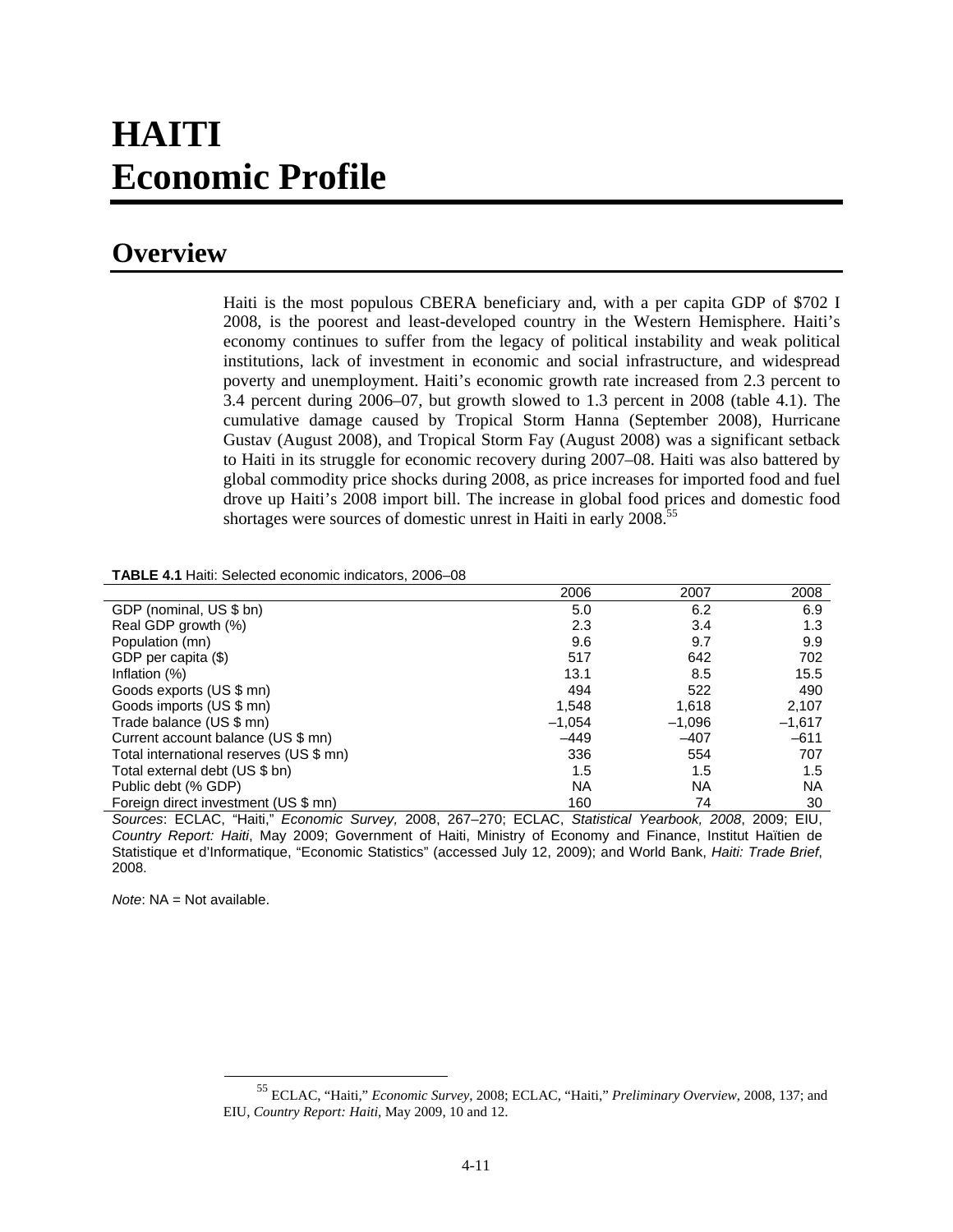International assistance and remittances from Haitians living abroad play important roles in keeping the economy afloat. Aid donors pledged \$750 million for July 2006– September 2007, the most recent period for which data are available, and remittances were valued at approximately \$1.6 billion in 2008.<sup>56</sup> The Haitian government has called on donors to back its job-creation effort by providing assistance in four key areas: strategic infrastructure investments in transportation, export zones, electricity generation, and ports; targeted measures to improve economic governance and the business environment; improved provision of basic services—in particular, health care and education, especially in the geographical areas most affected by the 2007–08 hurricane and tropical storms; and environmental sustainability to meet Haiti's current and future physical, social, and economic needs. According to one source, Haiti currently receives too little international assistance to fund its government's economic recovery and development plan.<sup>57</sup>

The World Bank classifies Haiti as a low-income economy.<sup>58</sup> Comparative social and economic indicators show Haiti falling behind other low-income countries since the 1980s. Haiti ranked 148th of 179 countries on the UN 2008 human development index, a broad measure of the well-being of a country's population.59 Haiti ranked the lowest in the Western Hemisphere for both its 61 percent literacy rate (adults aged 15 and over) and its 60 years of life expectancy. USAID reported that Haiti's health situation did not appreciably improve during 2008—indeed, Haiti's health and nutrition indicators deteriorated due to increasing problems obtaining food for the population.<sup>60</sup> As a result of the serious economic and social challenges it faces, Haiti remains heavily reliant on international aid and debt relief, and it continues to work to prevent deterioration in the domestic security situation and to maintain the confidence of international aid donors to keep up the inflow of development assistance and debt relief.<sup>61</sup> Haiti qualified for debt relief under the IMF/World Bank initiative for heavily indebted poor countries (HIPC) in early 2009, and has subsequently received \$1.2 billion under this program.<sup>62</sup>

Haiti's natural resources include bauxite, copper, calcium carbonate, gold, and marble. Although about two-thirds of Haiti's population is engaged in subsistence-level agriculture, agriculture accounts for only about one-fifth of the country's GDP. Haiti's main agricultural crops include coffee, mangoes, sugarcane, rice, corn, cacao, sorghum, pulses, and other fruits and vegetables. Agricultural output is hampered by poor soil, low productivity, and hilly and flood-prone terrain, forcing Haiti to rely extensively on food imports. During 2008, agricultural output declined by 6 percent as a result of hurricane and tropical storm-related crop destruction that occurred during 2007–08. USAID has identified mangoes as a crop with potential large-scale export potential. The U.S. Department of Agriculture and USAID are assisting Haitian mango producers and exporters in improving the quality of their product and the efficiency of pre-export clearance requirements.<sup>63</sup>

 <sup>56</sup> U.S. Department of State, Bureau of Western Hemisphere Affairs, "Background Note: Haiti," October 2008.

<sup>57</sup> EIU, *Country Report: Haiti*, May 2009, 17–18.

<sup>58</sup> World Bank, *World Trade Indicators 2008 Database*, updated December 2008.

<sup>59</sup> UN, *2007/2008 Human Development Report*, "Country Tables, 2007/2008 Report."

<sup>60</sup> USAID, *Haiti*, "Overview," June 12, 2008.

 $61$  Ibid.

<sup>62</sup> World Bank, *Haiti Country Brief*, updated November 2008.

<sup>63</sup> USAID, *Haiti*, "Overview," June 12, 2008.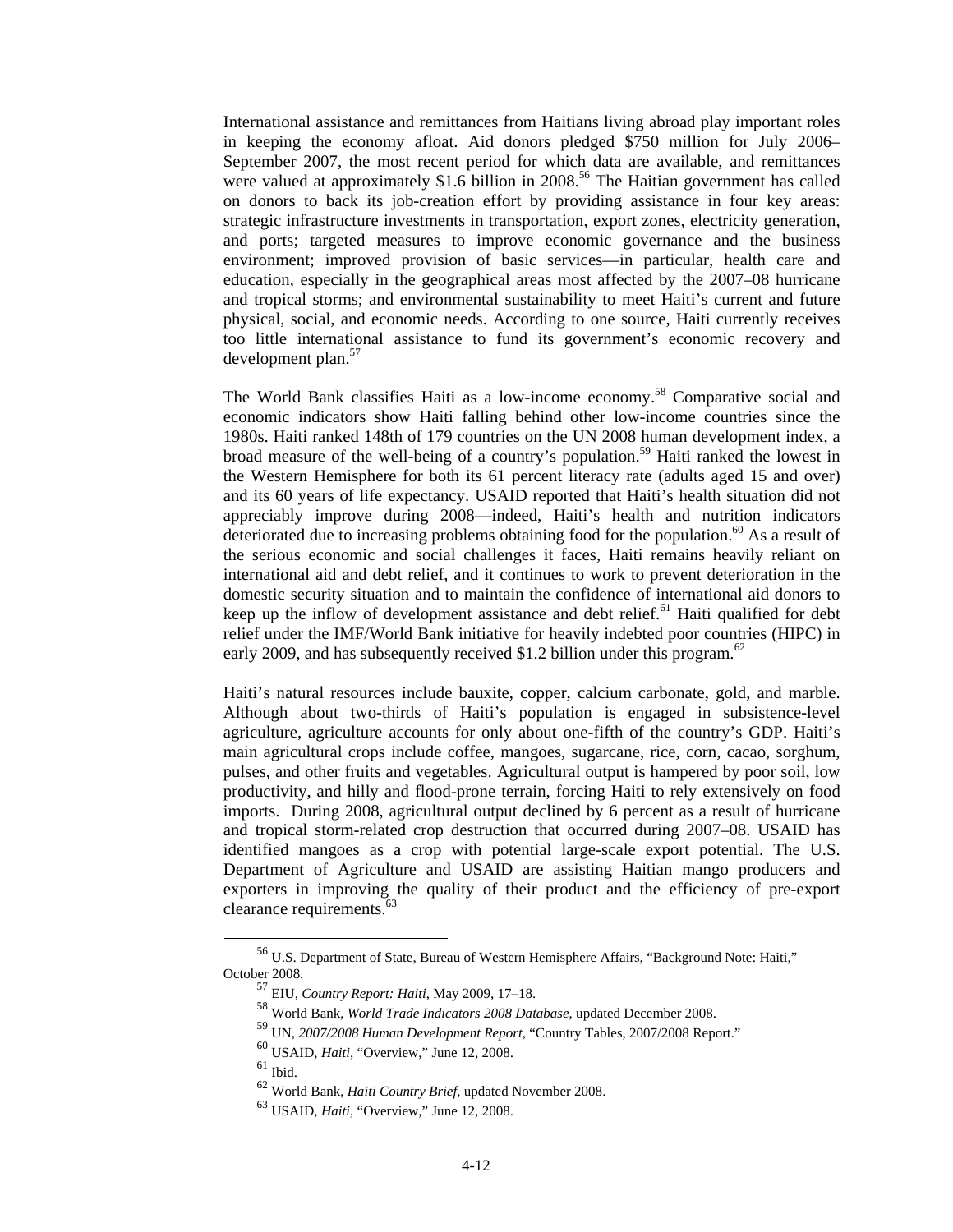Service industries account for most of Haiti's domestic economic output (figure 4.1). The two leading services sectors are the construction, electricity, and transportation services category, and the hotel, restaurant, and wholesale/retail trade category.<sup>64</sup> Haiti's tourism sector has not recovered from two decades of political and economic instability, which caused a sharp downturn in the number of tourist visits. Nonetheless, Haiti had a 6 percent increase in the tourism sector in 2008, aided by a rise in the number of cruise ship passengers.<sup>65</sup>





*Source*: ECLAC, *Statistical Yearbook, 2008*, 2009; EIU, *Country Report: Haiti*, May 2009, 6. *Note*: GDP share data are for 2007.

Leading industries include light assembly industries, sugar refining, flour milling, and cement. Textile and apparel assembly enterprises account for most of the Haitian assembly sector, with some 46 textile and apparel businesses working under contracts to supply the U.S. market. Apparel assembly output declined by about 0.5 percent in 2008 as a result of the U.S. economic downturn, which reduced U.S. demand for apparel.<sup>66</sup> Other key light assembly industries include the nine enterprises making up the industrial arts and crafts sector, and the eight enterprises making up the electronics sector.<sup>67</sup>

 <sup>64</sup> U.S. Department of State, Bureau of Western Hemisphere Affairs, "Background Note: Haiti," October 2008.

 $^{65}$  Government of Haiti, Ministry of Economy and Finance, Institut Haïtien de Statistique et d'Informatique, *Les comptes économiques en 2008,* April 2009.

 $66$  Ibid

<sup>67</sup> U.S. Department of State, Bureau of Western Hemisphere Affairs, "Background Note: Haiti," October 2008.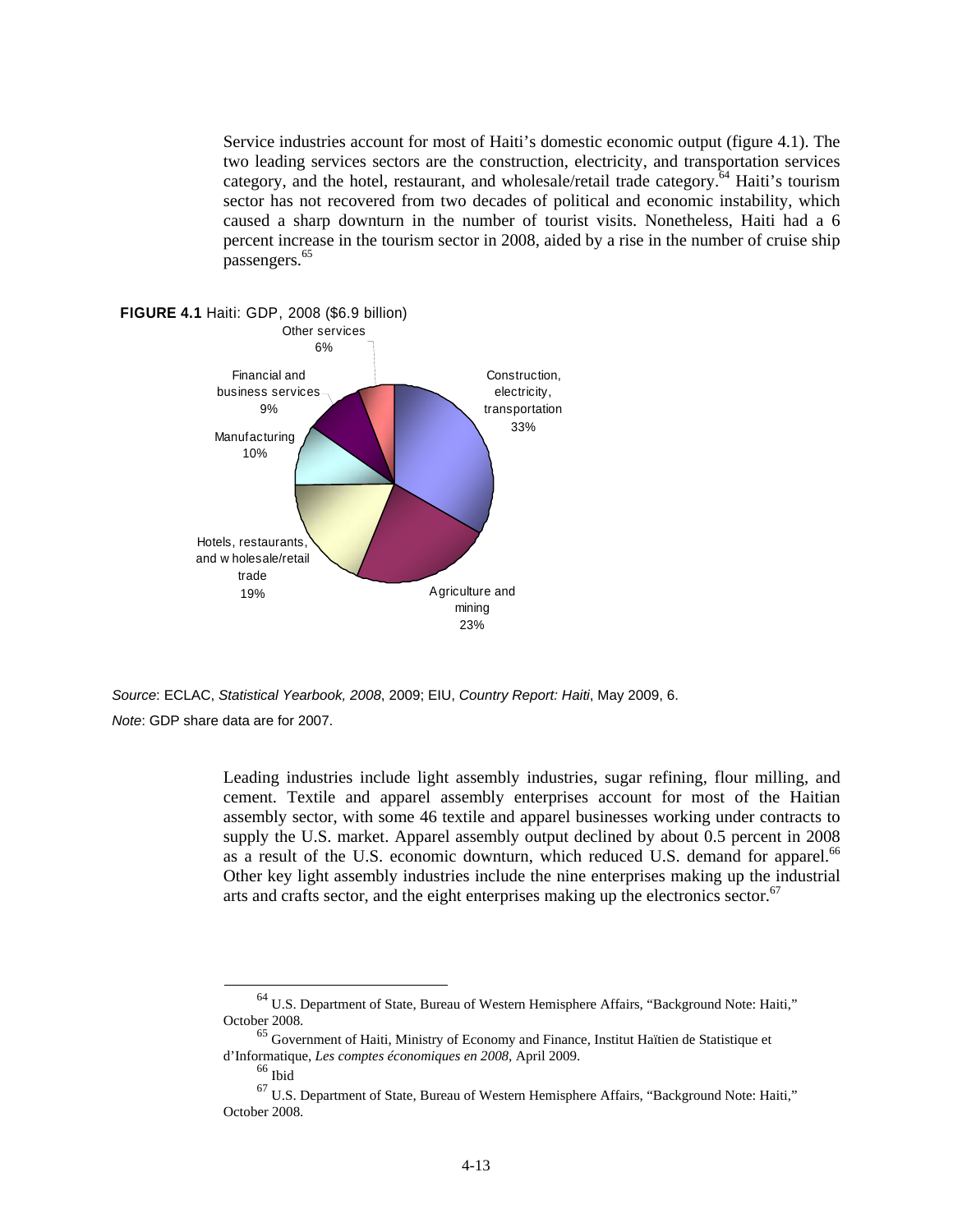# **Trade Profile**

Haiti's merchandise exports to the world increased from \$494 million in 2006 to \$522 million in 2007, then declined to \$490 million in 2008. Leading exports included assembled industry articles (primarily apparel), cocoa, essential oils, and coffee. According to World Bank data for 2006, the rest-of-the-world average weighted tariff on Haiti's exports was 10.5 percent, one of the highest among the Caribbean countries.<sup>68</sup> World Bank data also indicate that only about 4 percent of Haiti's global exports were MFN duty free, one of the lowest percentages among Caribbean countries and substantially lower than the average for Latin America and the Caribbean as a whole (28.1 percent). Hence, tariff preferences are important export incentives for Haiti. Haiti's exports are generally eligible for GSP preferential tariffs in a number of industrialized country markets, as well as for preferential tariff treatment from the United States, Canada, and the EU (box 4.1).

Haiti's merchandise imports from the world increased from \$1.5 billion in 2006 to \$2.1 billion in 2008. Leading imports included manufactured goods and food. Haiti's merchandise trade deficit, already in excess of \$1.0 billion in 2006, widened to \$1.6 billion in 2008.

The United States is Haiti's primary trade partner (table 4.2). U.S. exports to Haiti were valued at \$921.7 million in 2008, about 44 percent of Haiti's total imports for that year. Leading U.S. exports to Haiti in 2008 included rice, items donated for relief or charity, wheat, and medical or pharmaceutical products donated for relief or charity. The United States received 69 percent of Haiti's total exports in 2008. Total U.S. imports from Haiti in 2008 were valued at \$449.7 million and were mainly apparel articles.

U.S. imports from Haiti under CBERA were valued at \$405.1 million in 2008, compared with \$430.4 million in 2007 and \$379.3 million in 2006. Imports under CBERA accounted for 90.0 percent of total U.S. imports from Haiti in 2008. Most of these were apparel: the leading six apparel articles accounted for 91.6 percent of all imports under CBERA from Haiti (table E.6). Shipments of cotton T-shirts (HTS 6109.10.00), valued at \$154.7 million in 2008, fell 3.1 percent from 2006. However, shipments of cotton sweaters (HTS 6110.20.20), valued at \$144.3 million, increased 72.7 percent from 2006. Other leading apparel imports in 2008 were men's or boys' cotton trousers (HTS 6203.42.40) valued at \$32.7 million, T-shirts of manmade fibers (HTS 6109.90.10) valued at \$17.4 million, men's or boys' trousers of manmade fibers (HTS 6203.43.40) valued at \$14.2 million, and men's or boys' shirts of manmade fibers (HTS 6105.20.20) valued at \$7.7 million.

 <sup>68</sup> World Bank, *Haiti: Trade Brief*, 2008.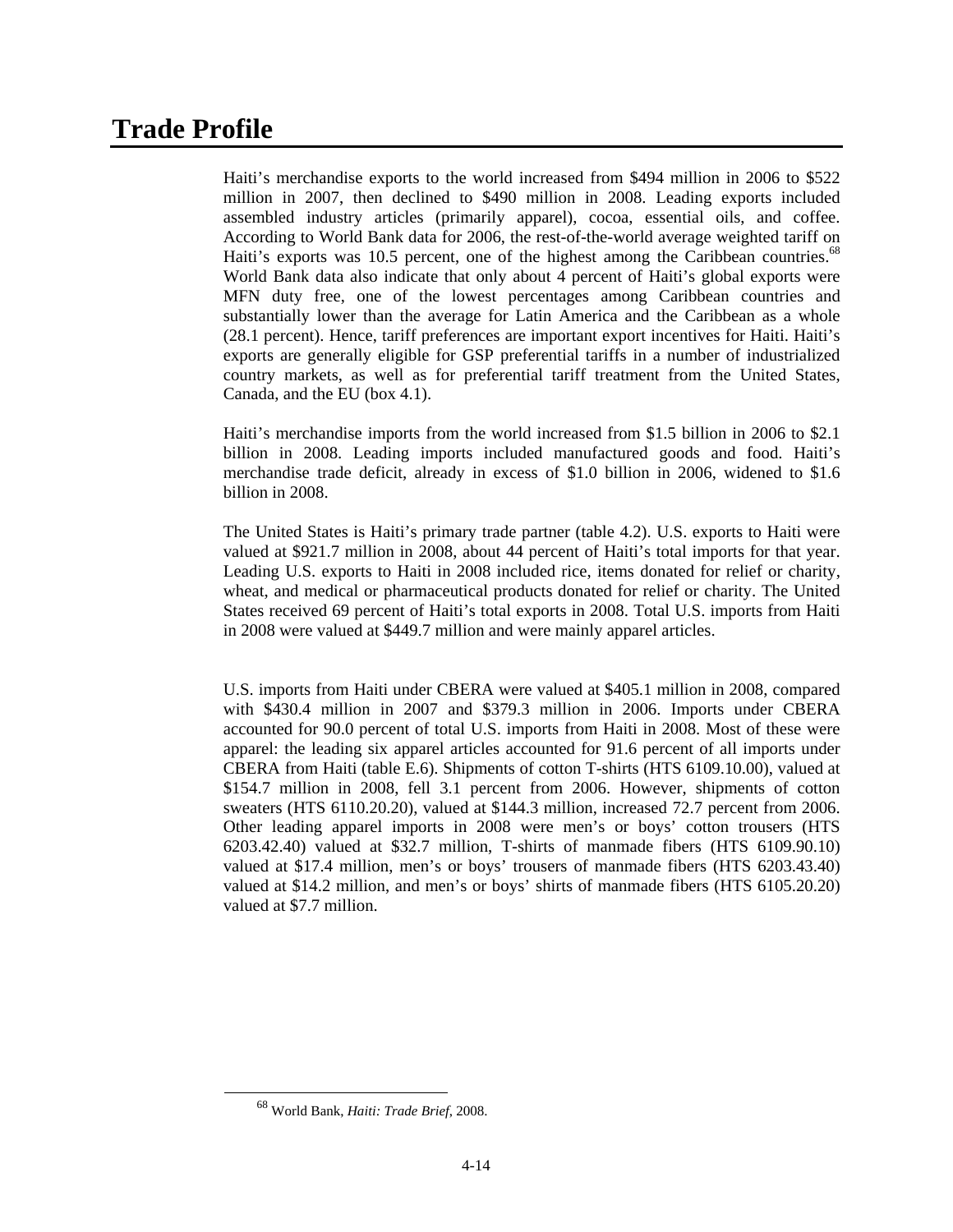**TABLE 4.2** Haiti: Main trade partners, 2008

| Leading markets for exports and share (%): |    | Leading sources of imports and share (%): |    |
|--------------------------------------------|----|-------------------------------------------|----|
| <b>United States</b>                       | 69 | <b>United States</b>                      | 44 |
| Dominican Republic                         | 10 | China                                     |    |
| Canada                                     |    | Brazil                                    |    |
| Mexico                                     |    | Colombia                                  |    |

*Sources:* EIU, *Country Report: Haiti*, May 2009; Government of Haiti. Ministry of Economy and Finance, Institut Haïtien de Statistique et d'Informatique, "Economic Statistics"; IMF, *Direction of Trade Statistics Yearbook 2008*.

# **Investment Profile**

Haiti's investment regime is open to FDI, although a World Bank/OAS report ranks Haiti as the Caribbean country that is least open to international trade. In 2002, Haiti implemented a new investment code that prohibits discrimination against foreign investors, gives foreign investors the same rights as Haitian investors, and explicitly recognizes the crucial role of FDI in spurring economic growth. Most sectors of the economy are open to foreign investors, although prior government approval is required for investment in certain sensitive sectors, including some utilities, public health, agriculture, and mining.69 Nonetheless, political and economic risk factors continue to discourage FDI in Haiti, despite progress made in recent years to improve the legal framework, create and strengthen core public institutions, and enhance economic governance. Urban crime and violence continues to undermine investor interest in Haiti, but domestic security has improved since the UN peacekeeping force and Haitian police began launching direct operations against criminal gangs in December 2006. To address other investor concerns, the government of Haiti launched a high-profile campaign in  $2007$  to eliminate corruption in the public and private sectors.<sup>70</sup>

According to the World Bank's 2009 "Ease of Doing Business Index," Haiti ranked 154th of 181 countries overall in the degree to which its regulatory environment is conducive to the operation of business. This was the lowest overall score for CBERA countries—only Venezuela ranked lower among all Latin American and Caribbean countries.71 Haiti ranked very low in ease of starting a business, getting credit, protecting investors, and trading across borders. The ease of doing business in Haiti worsened in almost all categories compared with one year ago, with marginal improvements in ease of dealing with construction permits and registering property.<sup>72</sup> Transparency International ranked Haiti 177th out of 180 countries in 2008, indicating that corruption is a factor that further stifles economic growth.73

The small amounts of FDI in Haiti reflect the country's lack of attractiveness to foreign capital, particularly in comparison to other more politically and economically stable Caribbean Basin countries. With FDI inflows of \$30 million in 2008 (table 3.6), Haiti was among the least favored CBERA destinations for FDI, outranking only Montserrat.<sup>74</sup>

 <sup>69</sup> U.S. Department of State, Bureau of Western Hemisphere Affairs, "Background Note: Haiti," October 2008.

 $^{70}$  U.S. Department of State, Bureau of Economic, Energy, and Business Affairs, "Haiti: 2009 Investment Climate Statement," February 2009.

<sup>71</sup> World Bank, Doing Business 2009: Economy Rankings, 2008.

<sup>72</sup> Ibid.

<sup>73</sup> Transparency International, *2008 Corruption Perceptions Index*, 2009.

<sup>74</sup> ECLAC, *Foreign Direct Investment*, 2008, table I.A-1, 65.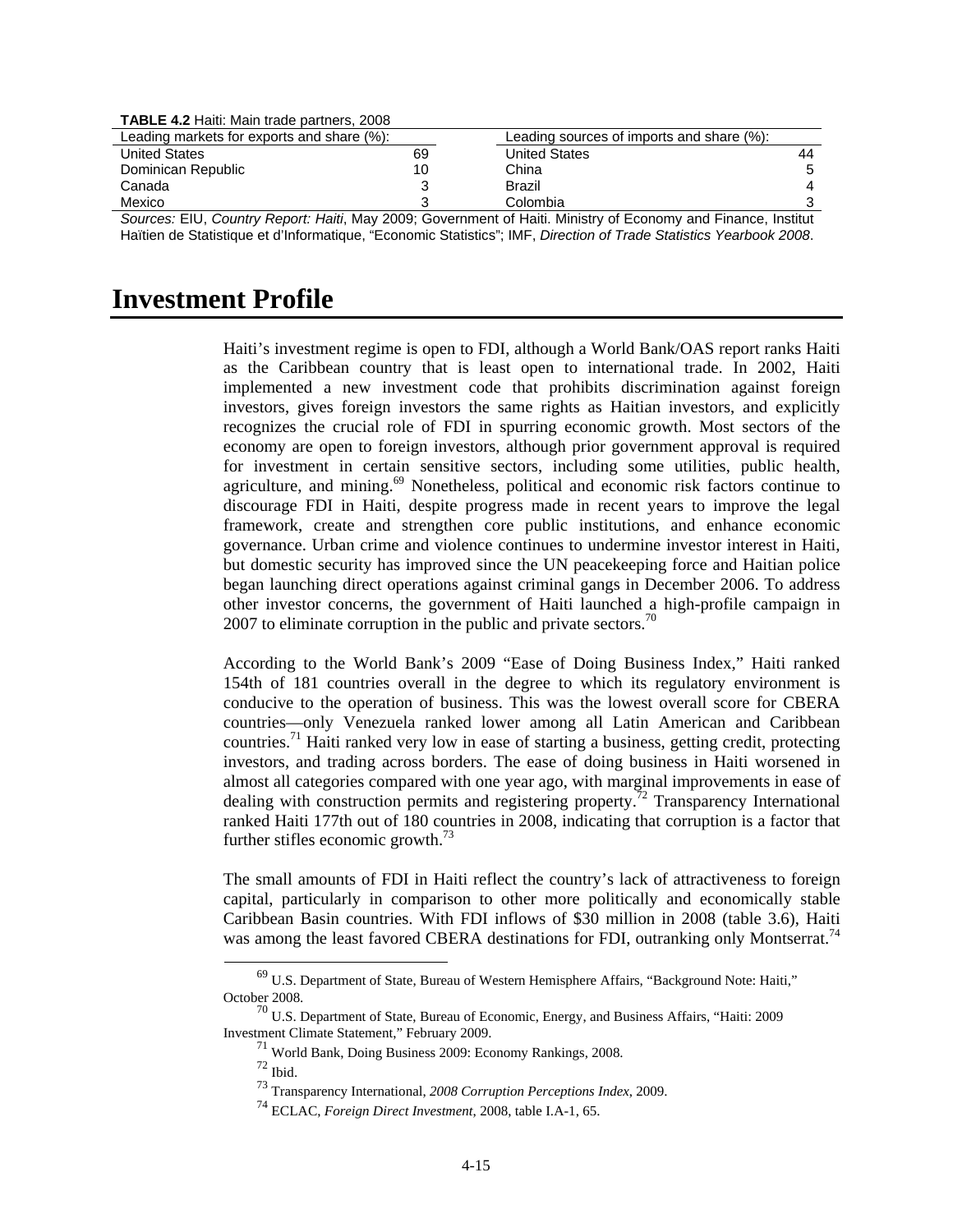A large increase in FDI in 2006 occurred due to Digicel (Jamaica) investments in Haiti's mobile telecommunications sector. FDI inflows contracted in 2008, reflecting the impact of the global and U.S. economic downturn, 2007–08 weather-related damage in Haiti, and food price increases leading to riots in 2008.75

The United States is the main source of FDI in Haiti. The United States and Haiti signed a bilateral investment treaty in 1983, but the agreement's entry into force remains on hold pending ratification by both parties and the exchange of instruments of ratification. Many of the manufacturing assembly sector plants operating in Haiti are owned by resident U.S. citizens or operate as subsidiaries of U.S. manufacturing companies.<sup>76</sup> One of the goals of HOPE II was to attract long-term investment to Haiti's export-oriented textile and apparel assembly industry as part of a broader strategy to achieve sustainable economic growth and stability.<sup>77</sup> However, the U.S. Embassy in Port-au-Prince reported that some Haitian apparel manufacturers are reluctant to expand their operations because of high domestic interest rates. The U.S. Embassy also reported that the number of apparel firms operating in Haiti decreased from 46 in 2000 to 29 in 2008, partly due to a lack of government assistance and incentives.<sup>78</sup>

# **Impact of CBERA**

The apparel sector has been the main beneficiary of CBERA in Haiti. Particularly as enhanced by CBTPA and the HOPE Acts, CBERA has been an important factor in promoting apparel production and exports in Haiti. The share of imports under CBERA from Haiti relative to total U.S. imports from Haiti has steadily increased, rising from 58.9 percent in 2004 to 90.1 percent in 2008 (figure 4.2). This gives Haiti the highest CBERA utilization rate of all CBERA countries in 2008. Given the low socioeconomic indicators for Haiti, CBERA has helped Haiti offset its lack of global competitiveness. However, as discussed above and in chapter 3 of this report, Haiti's continued challenges with limited infrastructure, insufficient access to water and electricity, high bank interest rates, and lack of managerial expertise remain strong disincentives for investors in Haiti.

Despite CBERA's positive impact on Haiti's export-oriented apparel sector, the World Bank and the OAS reported that CBERA as amended has not promoted export diversification in Haiti.<sup>79</sup> Haiti ranks among the CBERA countries that have experienced export growth largely through increased exports of existing goods—largely apparel destined for the U.S. market—rather than increased exports of new types of goods. Moreover, according to the World Bank and the OAS, Haiti remains ill-equipped to take advantage of new trade opportunities because of significant supply-side constraints. The development of export-oriented industries in Haiti is impeded by institutional weaknesses, inefficient regulatory structures, lack of access to credit, poor physical infrastructure, and investor concerns about domestic security in Haiti.<sup>80</sup>

 <sup>75</sup> U.S. Department of State, Bureau of Western Hemisphere Affairs, "Background Note: Haiti," October 2008.

<sup>76</sup> Ibid.

<sup>77</sup> Ibid.

<sup>78</sup> U.S. Department of State, U.S. Embassy, Port-au-Prince, "Textile and Apparel Sector Market Research—November 2008," December 24, 2008.

 $79$  World Bank and OAS, Caribbean: Accelerating Trade and Integration, 2008, xv.  $^{80}$  Ibid.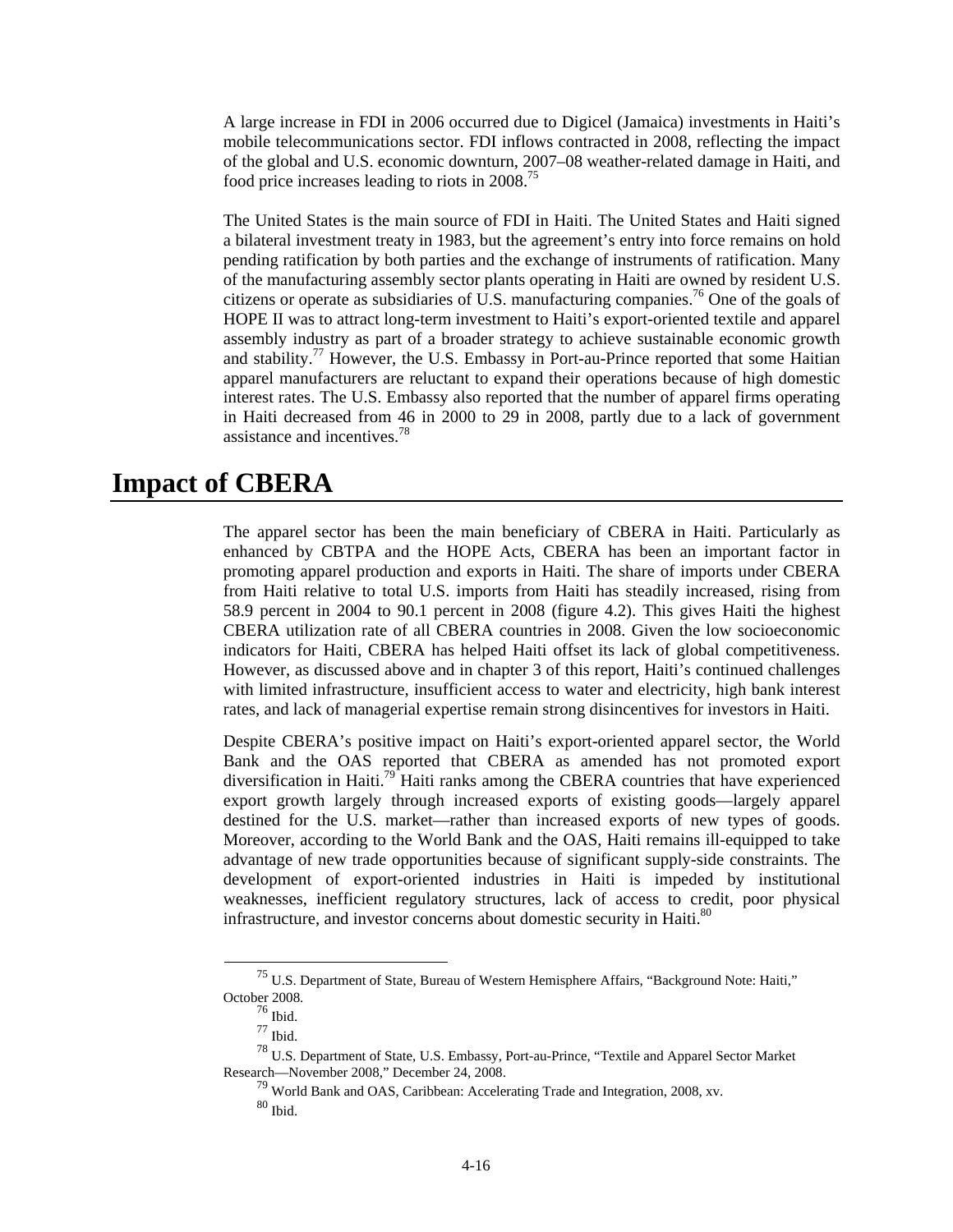

*Source*: Compiled from official statistics of the U.S. Department of Commerce.

*Note*: In this figure, apparel includes only the six leading apparel imports from Haiti in 2008: cotton T-shirts (HTS 6109.10.00), cotton sweaters (HTS 6110.20.20), men's or boys' cotton trousers (HTS 6203.42.40) , T-shirts of manmade fibers (HTS 6109.90.10), men's or boys' trousers of manmade fibers (HTS 6203.43.40), and men's or boys' shirts of manmade fibers (HTS 6105.20.20).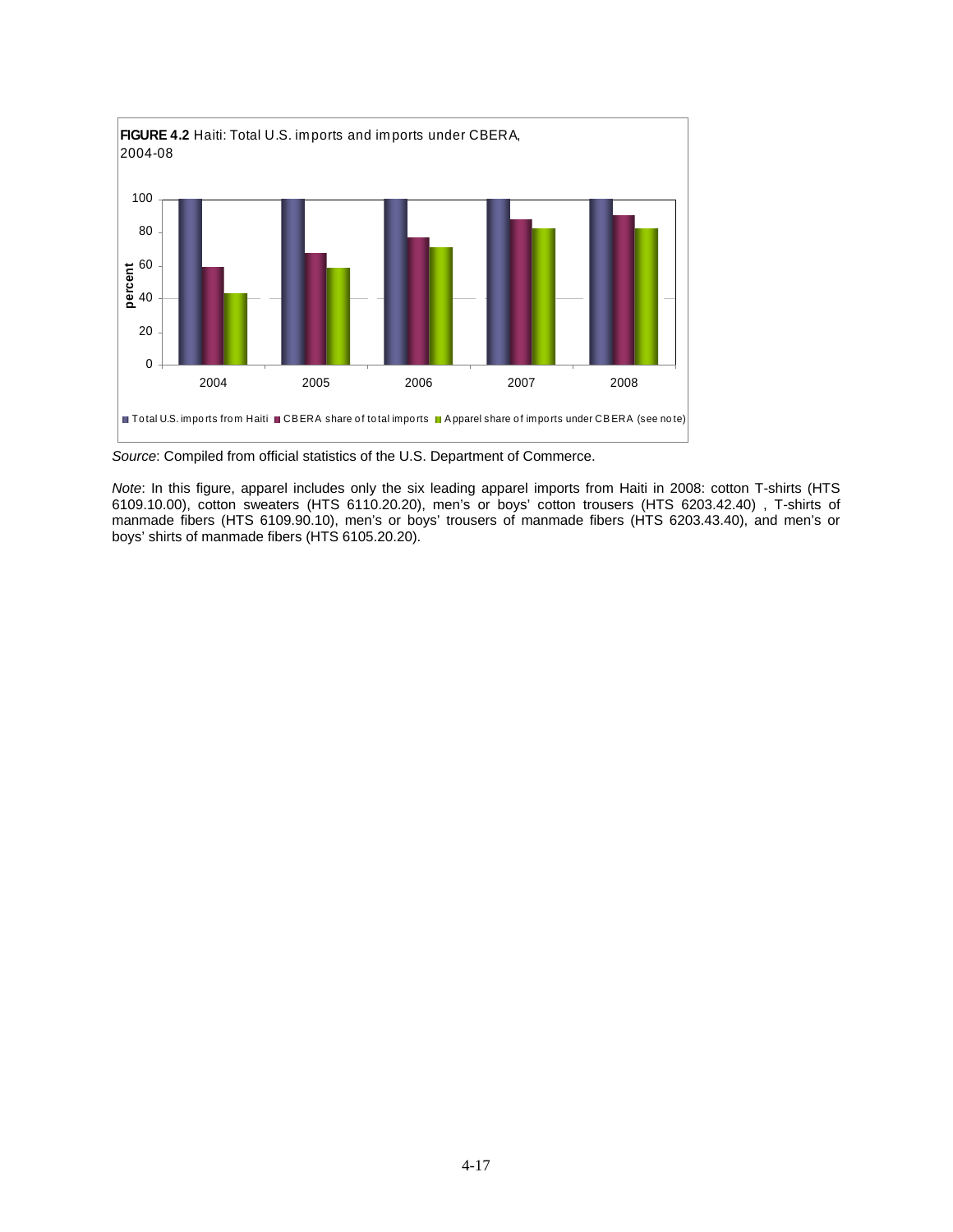# **JAMAICA Economic Profile**

## **Overview**

With a GDP of almost \$15 billion, Jamaica ranked as the third largest CBERA economy in 2008 after Trinidad and Tobago and Panama (table 4.3). To fuel its economic growth, Jamaica's small, open economy relies heavily on earnings from the tourism sector; exports of bauxite and a bauxite derivative, alumina (aluminum oxide); remittances from Jamaicans abroad; and imports of fuel and food. Jamaica's economy is extensively linked to that of the United States—which is Jamaica's leading trade partner and source of most of its tourists and remittances. As a result, Jamaica is extremely vulnerable to external economic shocks from changes in global prices of key commodities, downturns in the U.S business cycle, and disruptions to international tourism, as well as periodic severe weather events that destroy productive assets of the Jamaican economy.<sup>81</sup>

| TABLE 4.3 Jamaica: Selected economic indicators, 2006-08 |
|----------------------------------------------------------|
|----------------------------------------------------------|

|                                         | 2006   | 2007   | 2008   |
|-----------------------------------------|--------|--------|--------|
| GDP (nominal, US \$ bn)                 | 12.0   | 12.9   | 14.8   |
| Real GDP growth (%)                     | 2.7    | 1.4    | $-0.6$ |
| Population (mn)                         | 2.6    | 2.6    | 2.7    |
| GDP per capita (\$ at PPP)              | 4,690  | 4,862  | 4,913  |
| Inflation (%)                           | 5.7    | 16.8   | 16.9   |
| Goods exports (US \$ bn)                | 2.1    | 2.2    | 2.6    |
| Goods imports (US \$bn)                 | 5.0    | 5.8    | 7.2    |
| Trade balance (US \$ bn)                | $-2.9$ | $-3.6$ | -4.6   |
| Exchange rate (J\$: US \$1)             | 67.03  | 70.62  | 80.22  |
| Tourism (US \$bn)                       | 1.9    | 1.9    | 2.0    |
| Remittances (net US \$ bn)              | 1.5    | 1.7    | 1.7    |
| Current account balance (US \$ bn)      | $-1.2$ | $-1.7$ | $-2.9$ |
| Total international reserves (US \$ bn) | 2.3    | 1.9    | 1.8    |
| Total external debt (US \$ bn)          | 8.0    | 9.7    | 10.2   |
| Public debt (% GDP)                     | 113    | 107    | 110    |
| Foreign direct investment (US \$ mn)    | 882    | 866    | 810    |

*Sources:* Bank of Jamaica, *Economic Statistics*, April 2009; Bank of Jamaica, *Remittances Update*, April 2009; ECLAC, "Jamaica," *Preliminary Overview*, 2008; EIU, *Jamaica: Country Report*, July 2009; Statistical Institute of Jamaica, "Jamaican Statistics," June 2009.

> The Jamaican economy contracted by 0.6 percent in 2008, down from 2.7 percent growth in 2006 (table 4.3). Jamaica's economic performance reflected the impact of the 2008 global economic downturn and contraction of the U.S. economy. A steep rise in world oil prices during the first half of 2008 helped drive up Jamaica's annual fuel import bill, and a sharp drop in global demand for aluminum beginning in the second half of 2008 had an adverse impact on Jamaica's bauxite/alumina exports. Jamaica's economic performance during 2007–08 also was undermined by the damage caused by hurricanes Dean (August 2007) and Gustav (August 2008), which destroyed property and key export crops. While depreciation of the Jamaican currency tended to improve the global competitiveness of

 <sup>81</sup> EIU, *Jamaica: Country Report*, July 2009, 6–7.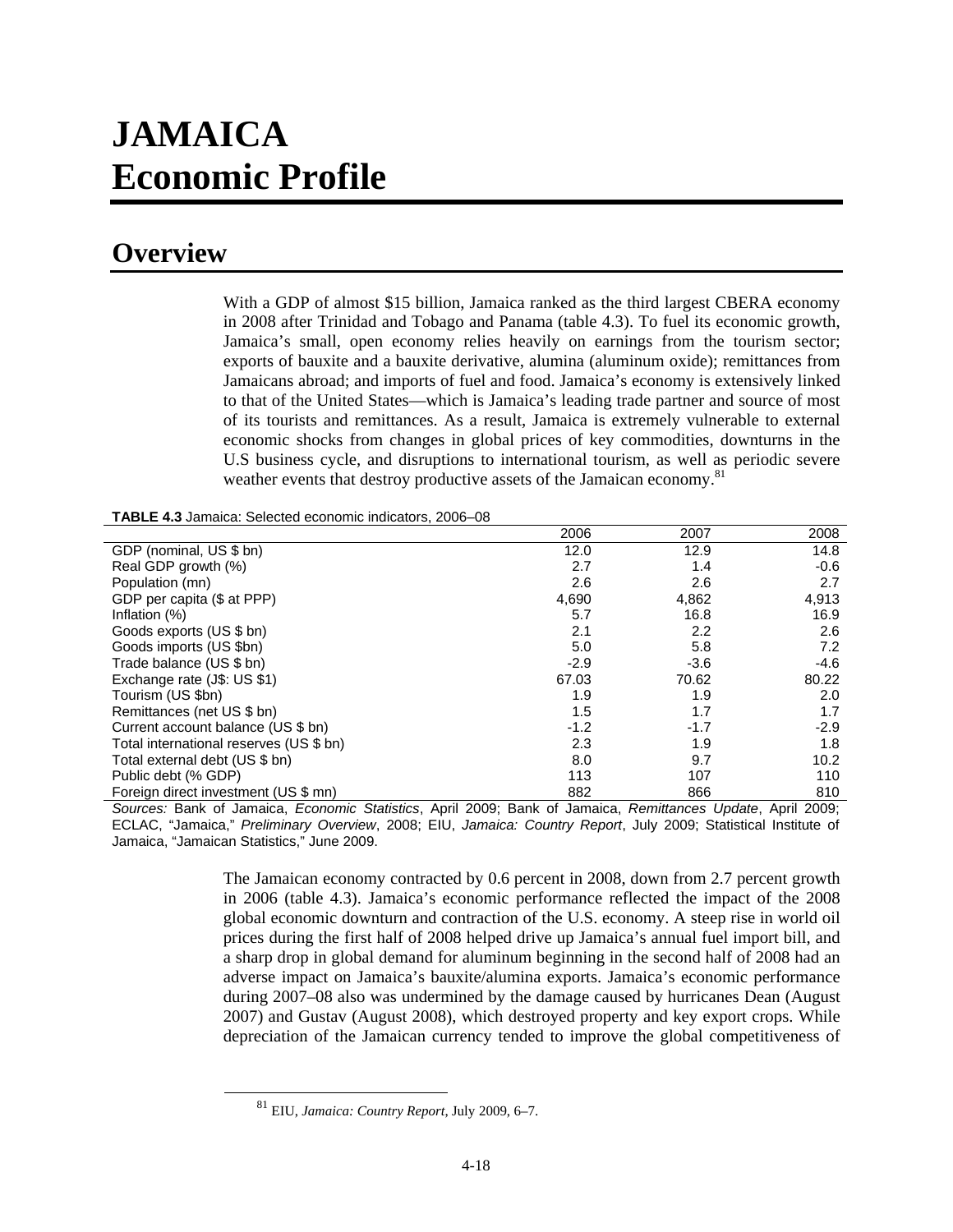Jamaican exports, it made imports more expensive and contributed to rising domestic inflation $82$ 

The third most populous CBERA country after Haiti and Panama, Jamaica has a number of natural resource and geographic advantages that offset in large part pressing domestic economic problems. Jamaica's natural resources include bauxite, gypsum, limestone, marble, sand, and silica. Its geographic location, proximity to the U.S. and Canadian markets, and English-speaking population are conducive to the development of tourism and offshore services on the island. The World Bank classifies Jamaica as an uppermiddle-income country (gross national income per capita of  $$3,856-$11,905$ ).<sup>83</sup> Jamaica's labor force (number of employed individuals) stood at 1.3 million at the end of 2008, with an official unemployment rate of 10.2 percent. However, despite nearuniversal primary and secondary education enrollment, Jamaica's adult (age 15 and over) literacy rate of 79.9 percent ranks second-lowest among CBERA countries, according to UN data.<sup>84</sup> Jamaica ranked 87th of 179 countries on the UN 2008 human development index, a broad measure of the well-being of a country's population. Jamaica has limited energy resources and imports petroleum from Mexico, Trinidad and Tobago, Venezuela, and Ecuador to meet 90 percent of its domestic energy consumption.<sup>85</sup>

Jamaica's domestic economic output is dominated by services industries (figure 4.3). The hotel-restaurant-wholesale/retail trade category is the economy's single largest sector, accounting for one-fifth of Jamaica's GDP and employing more than 23 percent of the labor force in 2007. Other services combined (including electricity; transportation and communication; and community, social and personal services) accounted for about onethird of the Jamaican economy. Mining, Jamaica's largest exporting sector, accounted for just 5 percent of domestic economic activity and employed less than 2 percent of the labor force. Agriculture has declined from about 8 percent of GDP in 1995 to 5 percent of GDP in 2008, employing about 20 percent of the labor force. Jamaica's manufacturing sector has declined from nearly 15 percent of GDP in 1995 to just under 12 percent of GDP in 2008, employing less than 10 percent of the labor force.

Jamaica's revenue from tourism and net remittances was not sufficient to offset the country's \$4.6 billion trade deficit in 2008. As a result, Jamaica's current account deficit more than doubled, going from \$1.2 billion in 2006 to \$2.9 billion in 2008.<sup>86</sup> Jamaica's public finances deteriorated further in 2008 as tax collection, which provides almost 90 percent of total government revenue, stagnated due to Jamaica's economic downturn. As of year-end 2008, Jamaica's foreign debt totaled \$10.2 billion, with FY 2009–10 debt service payments scheduled to be in excess of \$300 million, or more than 55 percent of the government's budget.<sup>87</sup> Jamaica's national debt in 2008 stood at more than 110 percent of GDP, leading two major international credit rating agencies to downgrade

 <sup>82</sup> EIU, *Jamaica: Country Report*, July 2009, 6–8; U.S. Department of State, U.S. Embassy, Kingston, "Will Financial Crisis Rock Jamaica?" October 9, 2008.

<sup>83</sup> World Bank, World Trade Indicators 2008 Database.

<sup>84</sup> UN, *2007/2008 Human Development Report,* "Country Tables, 2007/2008 Report."

<sup>85</sup> U.S. Department of State, Bureau of Western Hemisphere Affairs, "Background Note: Jamaica," June 2009.

<sup>86</sup> EIU, Jamaica: Country Report, July 2009, 9.

<sup>87</sup> Bank of Jamaica, *Economic Statistics*, May 2009; Bank of Jamaica, *Statistical Digest*, April 2009; and EIU, *Jamaica: Country Report*, June 2009, 5, 6, 9, and 14.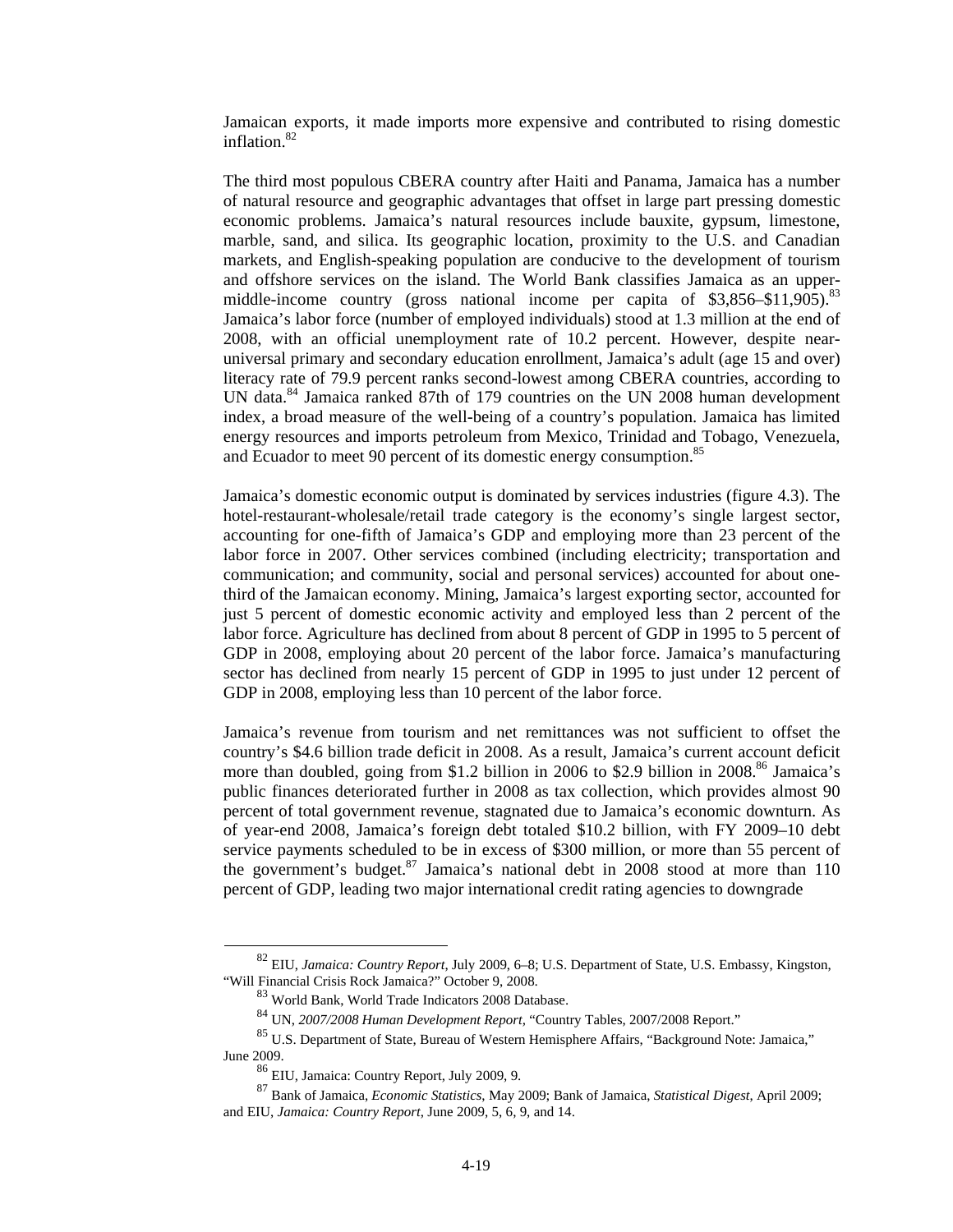#### **FIGURE 4.3** Jamaica: GDP, 2008 (\$14.8 billion)



*Source:* ECLAC, *Statistical Yearbook, 2008*, 2009; EIU, *Country Report: Jamaica*, July 2009, 14. *Note:* GDP share data are for 2007.

Jamaica's already below-investment-grade rating in late 2008 in light of Jamaica's worsening current account deficit and rising debt-servicing costs.<sup>88</sup>

## **Sector-specific Developments**

### *Tourism and Remittances*

Tourism is Jamaica's leading source of foreign exchange. Gross foreign exchange earnings from tourism totaled approximately \$2 billion in 2008, an increase of about 3 percent from 2007. The total number of visitors to Jamaica rose from 1.7 million in 2007 to 1.8 million in 2008, with the number of visitors from the United States increasing from 1.1 million to almost 1.2 million, or by 1.6 percent. This represented a slowdown in the growth of the number of visitors from the United States, compounded by a decline in visitors from Europe and Asia; however, it was offset by a 24 percent increase in visitors from Canada.89 Jamaica's net remittances (primarily inbound remittances from Jamaicans living abroad, less outbound remittances) in 2008 totaled \$1.7 billion in 2008, a small increase from  $2006$ .<sup>90</sup> Sources reported that remittances fell in the second half of  $2008$ 

 <sup>88</sup> U.S. Department of State, U.S. Embassy, Kingston, "Jamaica: November Economic Review," December 1, 2008.

<sup>89</sup> Bank of Jamaica, *Statistical Digest*, April 2009; EIU, *Jamaica: Country Report*, July 2009, 12.

<sup>90</sup> Bank of Jamaica, *Remittances Update*, May 2009; and U.S. Department of State, U.S. Embassy, Kingston, "Jamaica: November Economic Review," December 1, 2008.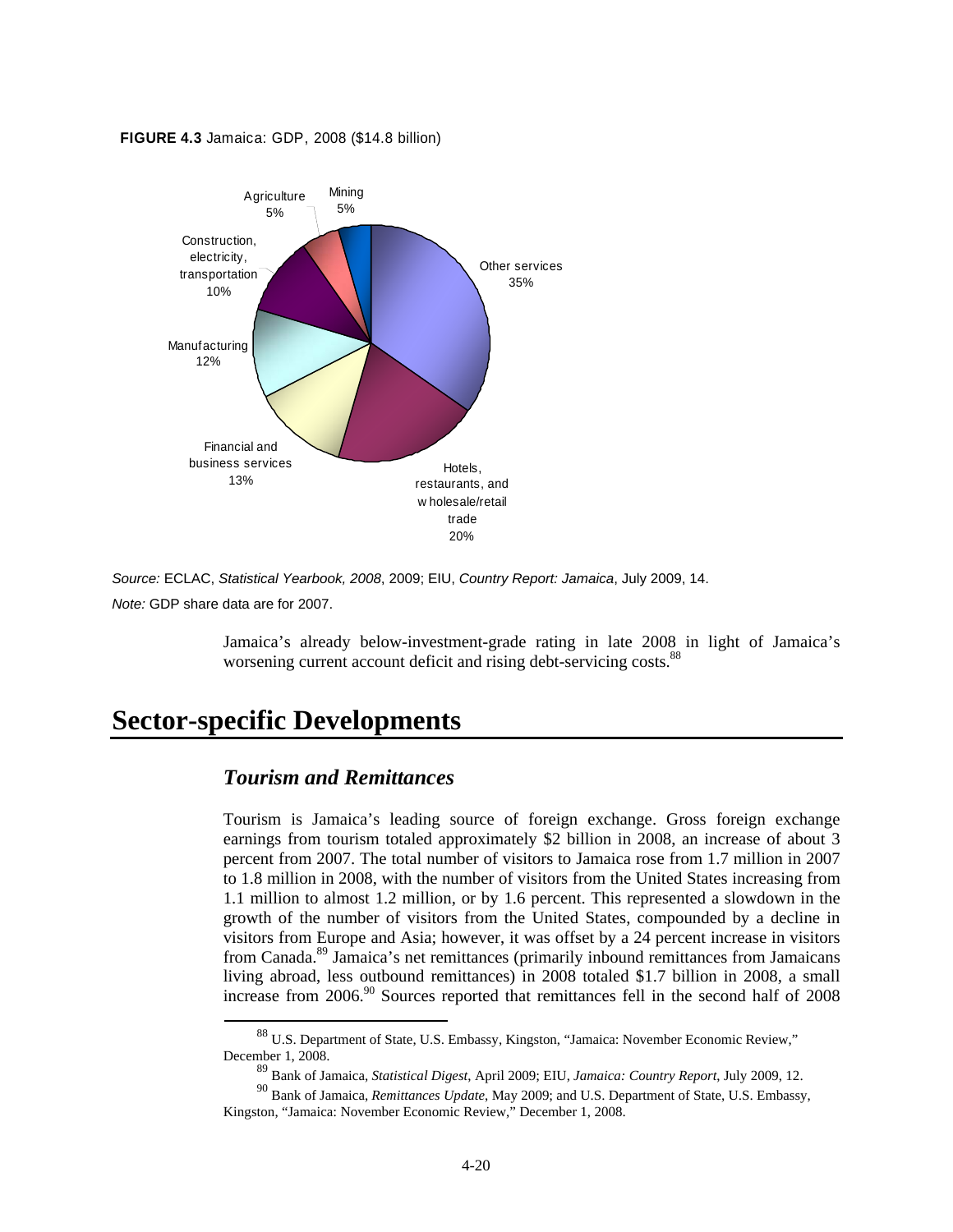and into early 2009 as the impact of the global economic downturn was felt by overseas Jamaican workers<sup>91</sup>

### *Information and Communications Technology*

Business process outsourcing to Jamaica has increased significantly in recent years. Key activities include data processing (e.g., payroll processing), call centers and telemarketing, IT consulting, web design, and software development. Recent infrastructure improvements include an increase in broadband Internet connectivity and the establishment of a submarine fiber cable connection with the United States.<sup>92</sup>

### *Mining*

Jamaica traditionally has ranked as one of the world's leading producers and exporters of bauxite/alumina and as a leading U.S. supplier of both bauxite and alumina.<sup>93</sup> World prices for metallurgical-grade alumina peaked by mid-2008 and declined afterward as a result of declining global demand for aluminum, particularly by the U.S., European, and Asian automobile and construction sectors. By early 2009, declining demand and falling prices, along with Jamaica's high energy costs, forced bauxite/alumina producers in Jamaica to cut output and suspend some of their operations. Three Jamaican alumina plants have closed and announced plans to curtail capital projects, and Jamaica's only bauxite exporter has announced a 30 percent reduction in its production.<sup>94</sup>

### *Manufacturing*

The decline in manufacturing activity from almost 14 percent of GDP in 2002 to 12 percent in 2007 reflects the gradual downturn in Jamaica's apparel assembly industry—a downturn tied to the end of textile and apparel quotas in 2005 and to increased competition from lower-cost Caribbean, Central America, and Asian suppliers.<sup>95</sup> Jockey International, reportedly the last multinational apparel assembly company operating in Jamaica, closed its remaining factory in Jamaica in 2007 and transferred that production to facilities in Costa Rica and Honduras.<sup>96</sup> Most of the manufacturing done in Jamaica is

<sup>&</sup>lt;sup>91</sup> U.S. Department of State, U.S. Embassy, Kingston, "Will Financial Crisis Rock Jamaica?" October 9, 2008.

<sup>92</sup> ECLAC, *Foreign Direct Investment*, 2008, 93, 103, and 109; EIU, *Jamaica: Country Report*, July 2009, 8.

<sup>&</sup>lt;sup>93</sup> U.S. Department of the Interior, U.S. Geological Survey, *Mineral Commodity Summaries 2009*.<br><sup>94</sup> EIU, *Jamaica: Country Report*, July 2009, 13; EIU, "Jamaica Industry: Bauxite Sector Under Pressures as Plants Close," *ViewsWire*, June 22, 2009; "How Bauxite Downturn May Affect Budget," *Jamaica Gleaner Online*, April 8, 2009; EIU, "Jamaica Business: Alpart to Close Alumina Plant," *ViewsWire*, April 17, 2009; EIU, "Jamaica Industry: Falling Prices Lead to Cutbacks in Alumina Production," *ViewsWire*, February 10, 2009; "Alpart Job Cuts to Cost \$2 billion—PM Seeking Cheap Energy for Jamalco," *Jamaica Gleaner Online*, April 3, 2009; and "Unsettled Time for Bauxite/Alumina," *Jamaica Gleaner Online*, May 25, 2008.

<sup>&</sup>lt;sup>95</sup> U.S. Department of State, Bureau of Western Hemisphere Affairs, "Background Note: Jamaica," June 2009.

<sup>96 &</sup>quot;Jockey Plant on the Market for US\$5.6m—No Takers for Lucea Factory Space," *Jamaica Gleaner Online*, January 28, 2009; "Within the Embers of the Garment," *Jamaica Gleaner Online*, July 4, 2008; EIU, "Jamaica Industry: Jockey Clothing Maker to Close Operations," *ViewsWire*, March 20, 2007.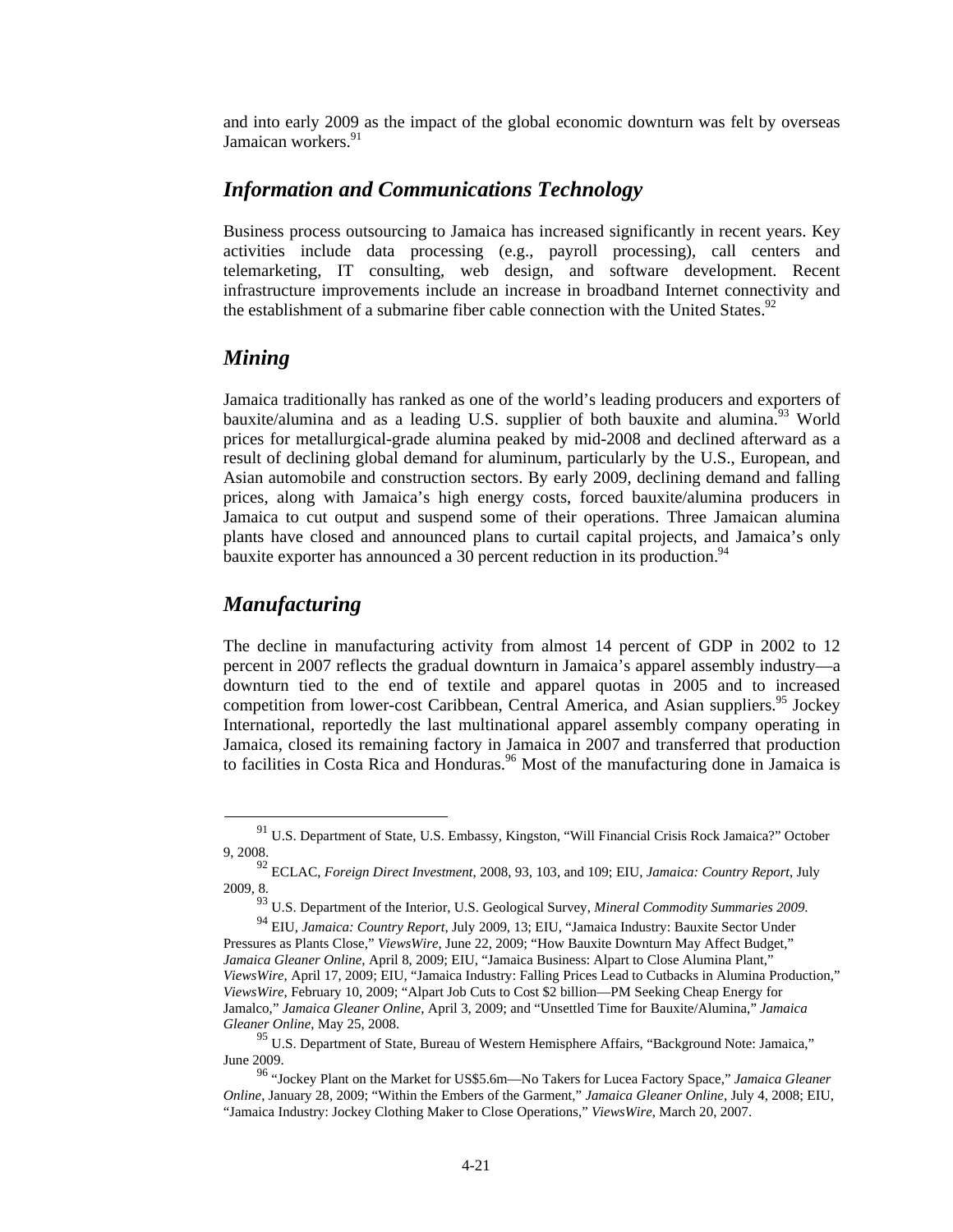geared to the domestic market, and many consumer goods sold in Jamaica are supplied by other Caribbean countries, particularly Trinidad and Tobago.<sup>97</sup>

### *Agriculture*

Jamaica's agricultural sector suffered from hurricanes Dean (August 2007) and Gustav (August 2008). Traditional export crops include sugar, bananas, coffee, cocoa, citrus (including oranges, grapefruit, and ugli fruit), and pimentos. Nontraditional crops include root crops, yams and sweet potatoes, exotic fruits and vegetables, herbs, and spices. Agricultural production is generally hampered by the need to import fertilizer, machinery, and other farming inputs. $\frac{98}{8}$  The competitiveness problems of four important traditional crops—sugar, bananas, coffee, and cocoa—are examined in more detail below:

- Jamaica's economy historically was based on the production and export of sugar. The government-owned Sugar Company of Jamaica (SCJ) has long been considered a high-cost and inefficient producer of sugar and molasses. Lacking international competitiveness, SCJ has relied on preferential access to the EU market to remain operational.99 After the EU's 2005 announcement of a plan to reduce its reference price for sugar imported from its traditional suppliers, Jamaica began seeking ways to diversify its sugar sector. Four processing facilities in Jamaica currently process (dehydrate) ethanol from Brazilian hydrous ethanol feedstock because Jamaica does not produce sufficient quantities of sugar at competitive prices to support its ethanol industry. (Ethanol produced from Brazilian feedstock is subject to U.S. quantity restrictions.) In 2007, the Jamaican government announced plans to privatize SCJ in response to increasing global interest in ethanol production, with the goal of using Jamaican feedstock; ethanol produced from Jamaican feedstock would be eligible for duty-free, quota-free entry into the United States.<sup>100</sup>
- Banana production was just recovering from damaging storms in 2007 before hurricane Gustav in August 2008 destroyed the two plantations that produced 90 percent of Jamaica's banana export volume. In addition, Jamaican banana exports to the EU were facing increasing competition from Latin American banana producers, which gained greater access to the EU market under the new EU banana import regime. Because of Jamaica's declining global competitiveness in bananas, in 2008 Jamaica's leading banana producer announced its decision to end banana production for export, with the intention of producing bananas only for the domestic market.<sup>101</sup>

 <sup>97</sup> Bank of Jamaica, *Balance of Payments of Jamaica 2007*, 2008, 34; "Jamaica's Energy Challenges— Part III," *Jamaican Gleaner*, March 30, 2008.

 $^{98}$  U.S. Department of State, U.S. Embassy, Kingston, "Jamaica: November Economic Review," December 1, 2008; U.S. Department of State, U.S. Embassy, Kingston, "Recovery Assistance for Storm Gustav," September 10, 2008.

<sup>&</sup>lt;sup>99</sup> European Commission, "European Commission Disburses \$365 Million to Support the Transformation of the Jamaican Sugar Industry," November 27, 2008.

<sup>100</sup> Government of Jamaica, Ministry of Agriculture, "Jamaica Leads Caribbean Sugar Production, Despite Setbacks," April 7, 2009; and *Caribbean Net News*, "Jamaican PM Announces Sugar Industry Rehabilitation Measures," October 31, 2005.

<sup>&</sup>lt;sup>101</sup> U.S. Department of State, U.S. Embassy, Kingston, "Jamaica: November Economic Review," December 1, 2008; U.S. Department of State, U.S. Embassy, Kingston, "Will Financial Crisis Rock Jamaica?" October 9, 2008; and Tufton, Statement to the House of Representatives, September 2008.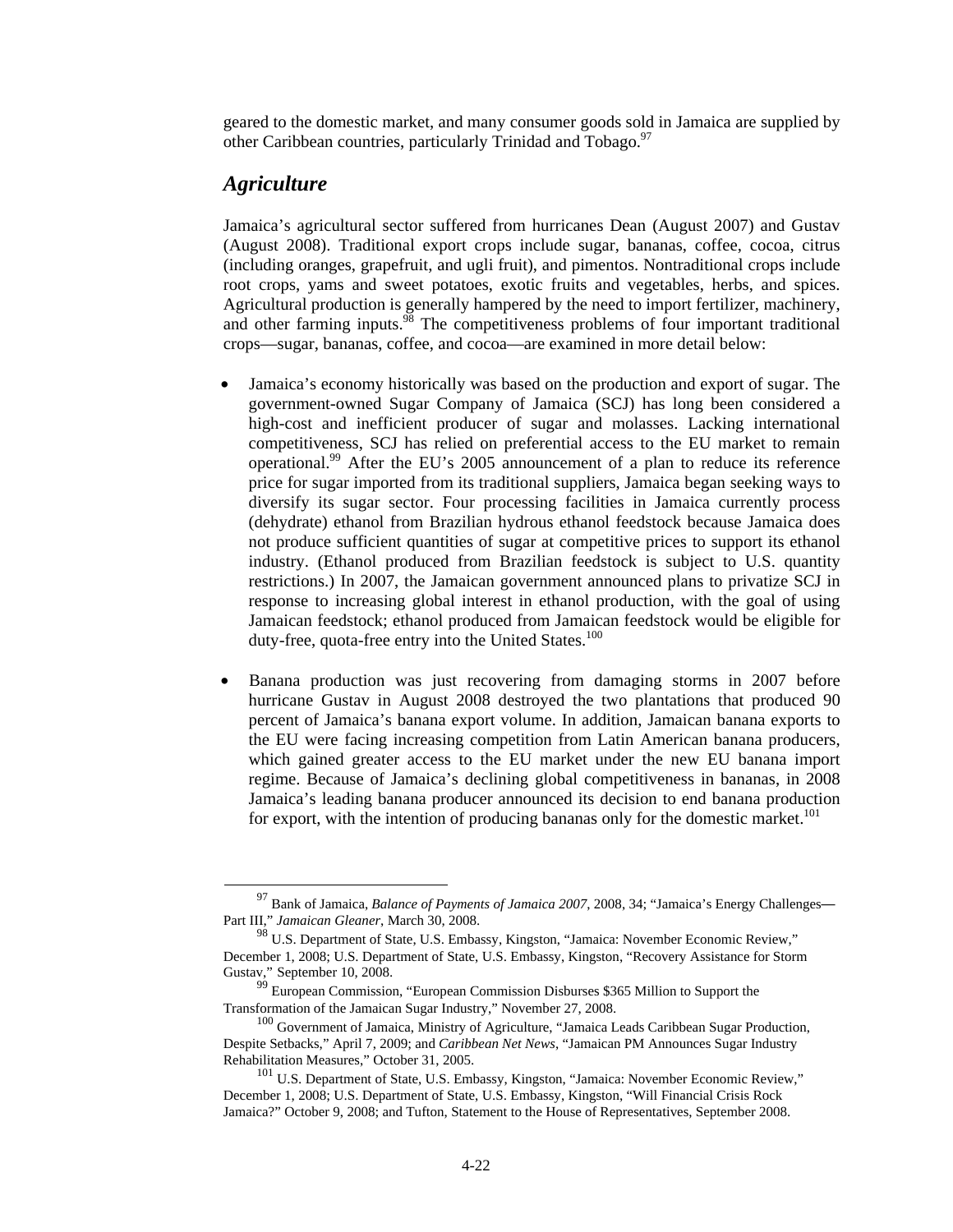• As with bananas, Jamaica's coffee and cocoa production has been hampered by severe weather and declining international competitiveness in recent years. The Jamaican Government has been unable to adequately fund road maintenance and the acquisition of transport equipment needed to support coffee production on Jamaica's steep, remote mountainsides. Despite the high premiums Asian, North American, and European consumers pay for Jamaican-branded arabica coffee, the high costs of farm inputs make coffee farming in Jamaica a low-profit activity. Cocoa production also is low as a result of low international prices and a shortage of workers in this sector.<sup>102</sup>

## **Trade Profile**

Jamaica's merchandise exports to the world increased from \$2.1 billion in 2006 to \$2.6 billion in 2008. Jamaica's exports were mainly crude materials (excluding fuels). Alumina and bauxite accounted for about one-half of the value of Jamaica's exports to the world in 2008, with alumina exports valued at \$1.2 billion and bauxite exports valued at \$115 million. Other leading Jamaican exports (based on 2007 data) included refined/reexported petroleum products, raw sugar, iron/steel scrap, fuel ethanol, rum and other distilled alcoholic beverages, beer, coffee, and root crops. According to World Bank data for 2006, the rest-of-the-world average weighted tariff on Jamaica's exports was 1.3 percent, much lower than the average for Latin America and the Caribbean as a whole (3 percent).103 Jamaica's exports are generally eligible for GSP preferential tariffs in a number of industrialized country markets, as well as for preferential tariff treatment from the United States, Canada, and the EU, as discussed earlier in this chapter.

Jamaica's merchandise imports from the world increased from \$5.0 billion in 2006 to \$7.2 billion in 2008. Jamaica's leading imports in 2008 were mineral fuels, machinery and transportation equipment, chemicals, and agricultural products. Its merchandise trade deficit has grown from \$2.9 billion in 2006 to \$4.6 billion in 2008.

The United States is Jamaica's primary trade partner (table 4.4). The United States supplied approximately 40 percent of Jamaica's total imports in 2008, valued at \$2.6 billion. Leading U.S. exports to Jamaica in 2008 included petroleum products, chemicals, donated articles, wheat, donated medical and pharmaceutical products, and corn. Total U.S. imports from Jamaica in 2008 were valued at \$704.2 million (table 2.2). Leading U.S. imports from Jamaica included fuel grade ethanol, alumina, bauxite, and beer.

U.S. imports from Jamaica under CBERA were valued at \$319.6 million in 2008 (table 2.6), accounting for 45.4 percent of total U.S. imports from Jamaica that year. Jamaica supplied 52.5 percent of U.S. imports of undenatured ethyl alcohol (HTS 2207.10.60), one of the categories of fuel ethanol, entered under CBERA in 2008; imports of undenatured ethyl alcohol were valued at \$253.5 million in 2008, a 54.0 percent increase since 2006. Jamaica also supplied 52.1 percent of yams entered under CBERA; imports of yams were valued at \$15.6 million, a 53.7 percent increase since 2006 (table 2.8). Other leading CBERA imports from Jamaica in 2008 included cotton T-shirts (HTS 6109.10.00), valued at \$6.7 million, a 70.3 percent decrease since 2006, and parts of gas

 <sup>102</sup> U.S. Department of State, U.S. Embassy, Kingston, "Jamaica: November Economic Review," December 1, 2008.

<sup>103</sup> World Bank, *Jamaica Trade Brief*, 2008.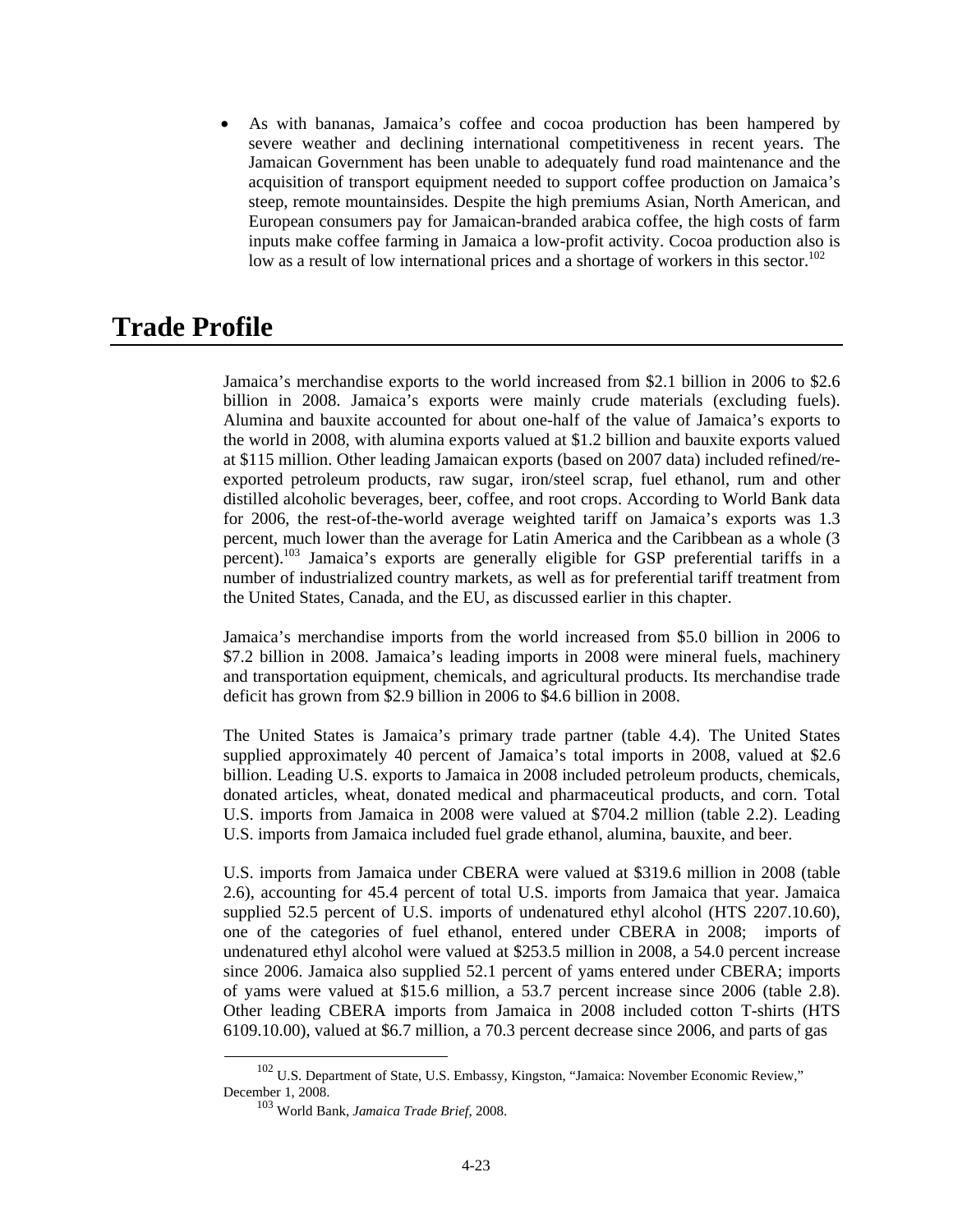**TABLE 4.4** Jamaica: Main trade partners, 2008

| Leading markets for exports and share (%): |    | Leading sources of imports (2006) and share (%): |    |  |
|--------------------------------------------|----|--------------------------------------------------|----|--|
| <b>United States</b>                       | 26 | United States                                    | 39 |  |
| Canada                                     |    | Trinidad and Tobago                              | 14 |  |
| China                                      |    | Venezuela                                        |    |  |
| United Kingdom                             |    | Brazil                                           |    |  |

*Sources*: IMF, *Direction of Trade Statistics Yearbook 2008*; EIU, *Jamaica: Historical Data—Main Trading Partners*, February 15, 2008.

turbines (HTS 8411.99.90), valued at \$5.0 million, a new export since 2006 (table E.6). With increased global competition, U.S. imports of apparel articles from Jamaica declined from \$46.6 million in 2006 to \$15.7 million in 2008 (table 2.10).

## **Investment Profile**

Over the years, the Jamaican government has implemented a wide range of policies to encourage foreign investment.<sup>104</sup> Foreign investors in Jamaica receive national treatment and face no investment impediments and no constraints on foreign exchange or on profit repatriation. Jamaican policies encourage foreign investment in areas that earn or save foreign exchange, generate employment, and use local raw materials. Companies located in Jamaica's free trade zones are eligible for a variety of incentives, including tax holidays and duty-free importation of all capital goods and raw materials used in production. Manufacturing companies operating in free trade zones are allowed to sell 15 percent of their production on the local market with prior approval. Jamaica also allows for the establishment of single-entity free trade zones, with individual companies designated as free trade zones. The country offers many industry-specific investment incentives as well, including for the hotel, motion picture, finance, shipping, and export industries. Jamaica has been able to attract record levels of foreign investment in the last decade, especially in the tourism and telecommunications sectors.<sup>105</sup>

A number of longstanding problems work against Jamaica's ability to improve its investment climate. According to one recent assessment, the large public debt burden restricts the Jamaican government's ability to make key investments needed to improve the country's economic infrastructure and social services that are needed to improve Jamaica's global competitiveness.<sup>106</sup> The U.S. Embassy in Kingston reported that illicit drug trafficking and a high crime rate in some parts of Jamaica make for high security costs, which also detract from Jamaica's investment climate.<sup>107</sup> A recent study by the World Economic Forum on tourism competitiveness cited crime as a major impediment to enhancing the competitiveness of Jamaica's tourism sector.<sup>108</sup> Migration to the United States, Canada, and the United Kingdom has created a shortage of skilled workers, which

<sup>&</sup>lt;sup>104</sup> U.S. Department of State, U.S. Embassy, Kingston, "Jamaica: Investment Climate Statement 2009," December 10, 2008.

 $105$  Ibid.

<sup>106</sup> EIU, Jamaica: Country Report, July 2009, 5.

<sup>&</sup>lt;sup>107</sup> U.S. Department of State, U.S. Embassy, Kingston, "Jamaica: Investment Climate Statement 2009," December 10, 2008.

<sup>108</sup> World Economic Forum, The Travel & Tourism Competitiveness Report, 2009, 231.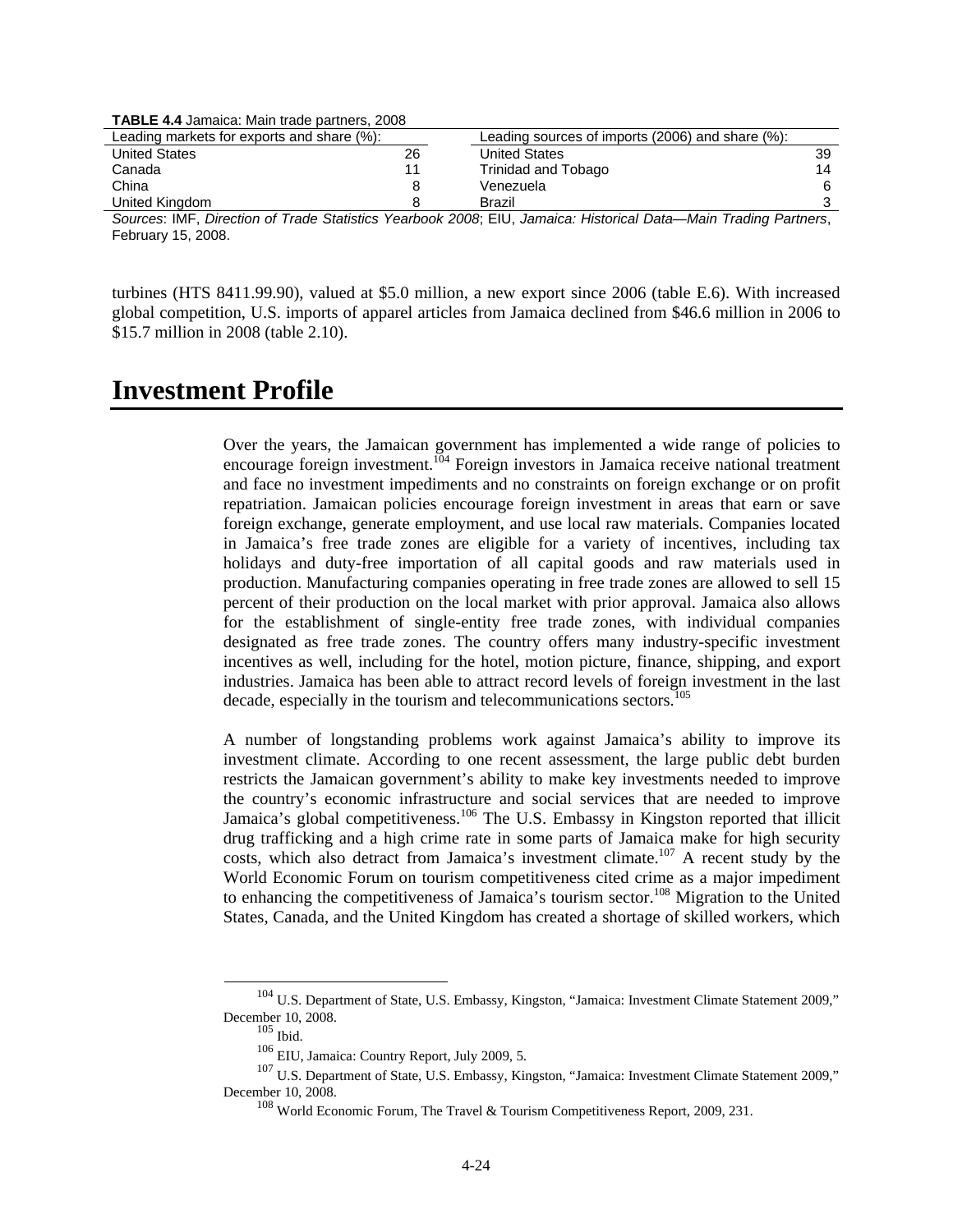can also be a deterrent for investors.<sup>109</sup> The 2008 global economic downturn added further pressure to the economic challenges Jamaica faces in boosting investor  $\text{confidence}^{110}$ 

Jamaica has a mixed record in various international indices of business climate attractiveness. According to the World Bank's 2009 "Ease of Doing Business Index," Jamaica ranked 63rd of 181 countries overall in having a regulatory environment conducive to the operation of business—the third highest overall score for CBERA countries after Antigua and Barbuda and the Bahamas.<sup>111</sup> Jamaica ranked 11th in ease of starting a business, the highest for CBERA countries, and made a significant improvement in the ease of dealing with construction permits compared to one year ago. However, Jamaica ranked 127th with respect to enforcing contracts, one of the lowest rankings for the CBERA countries, and 173rd of 181 countries with respect to paying taxes.112 In 2008, Jamaica received a loan from the Inter-American Development Bank to support measures to improve the business climate through policy and institutional reforms to reduce costs and increase benefits for businesses.<sup>113</sup>

The United States and Jamaica signed a bilateral intellectual property rights agreement in 1994, and a bilateral investment treaty has been in force since 1997. Nevertheless, Jamaica remains on the U.S. special 301 "watch list" largely because the Jamaican patent law is not compliant with the WTO Agreement on Trade-Related Aspects of Intellectual Property Rights.<sup>114</sup>

Despite its mixed investment climate record, Jamaica ranks as one of the CBERA countries most consistently receiving relatively high levels of FDI on a regular basis.<sup>115</sup> However, FDI appears to have had little impact on GDP growth and job creation, indicating that Jamaica has not been able to use FDI to benefit the domestic economy.116 FDI inflows into Jamaica peaked in 2006 at \$882 million, declining somewhat to \$810 million in 2008.<sup>117</sup> The bauxite/alumina sector ranked as the leading destination for FDI in Jamaica during  $2002-07$ .<sup>118</sup> The United States is the leading source of FDI in Jamaica, and most of that investment is in the areas of tourism and information and communications technology.<sup>119</sup> The Jamaica Promotions Agency (JAMPRO) is a Jamaican governmental business advisory agency established to promote and encourage private FDI and export production. JAMPRO facilitated FDI valued at \$265 million in 2006–07, including investments totaling \$170 million in the tourism sector, \$56 million

<sup>&</sup>lt;sup>109</sup> U.S. Department of State, U.S. Embassy, Kingston, "Jamaica: Investment Climate Statement 2009," December 10, 2008.

<sup>&</sup>lt;sup>110</sup> U.S. Department of State, U.S. Embassy, Kingston, "Will Financial Crisis Rock Jamaica?" October 9, 2008.

<sup>111</sup> World Bank, *Doing Business 2009: Economy Rankings* (accessed July 20, 2009).

 $112$  Ibid.

<sup>113</sup> IADB, "JA-L1001: Competitiveness Enhancement Program" (accessed July 21, 2009).

<sup>114</sup> U.S. Department of State, Bureau of Western Hemisphere Affairs, "Background Note: Jamaica,"

June 2009; USTR, *2008 Special 301 Report,* 2008; and USTR, *2007 Special 301 Report,* 2007.

<sup>115</sup> ECLAC, *Foreign Direct Investment*, 2008, table I.A-1, 65.

<sup>116</sup> U.S. Department of State, U.S. Embassy, Kingston, "Jamaica: Investment Climate Statement 2009," December 10, 2008.

<sup>117</sup> ECLAC, *Foreign Direct Investment*, 2008, table I.A-1, 65.

<sup>118</sup> U.S. Department of State, U.S. Embassy, Kingston, "Jamaica: Investment Climate Statement 2009," December 10, 2008.

 $\frac{119}{119}$  Ibid.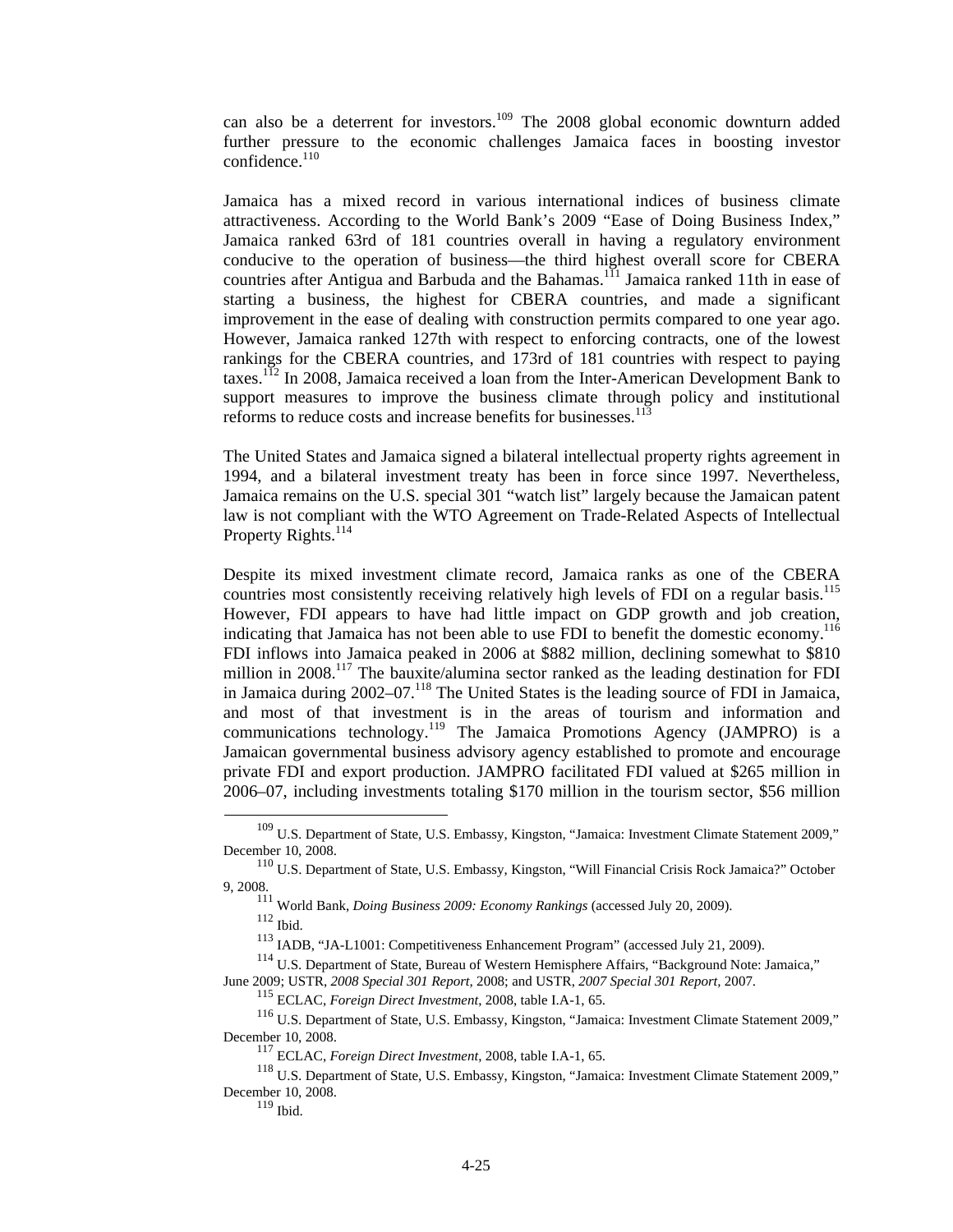in the information technology sector, and \$39 million in manufacturing.<sup>120</sup> Free trade zones successfully stimulated investment in apparel assembly for many years, but recent export-oriented apparel production has been significantly curtailed as a result of Jamaica's declining global competitiveness in that sector. $121$ 

## **Impact of CBERA**

The share of imports under CBERA from Jamaica relative to total U.S. imports from Jamaica has declined from 55.1 percent in 2004 to 45.4 percent in 2008 (figure 4.4). The range of imports from Jamaica under CBERA remains limited and, since 2006, continues to be dominated by ethanol. Ethanol was the only product benefiting exclusively from CBERA for which Jamaica was a significant supplier; it accounted for 79.3 percent of the value of U.S. imports under CBERA from Jamaica in 2008. This large share reflected continued high U.S. demand for ethanol and high world fuel prices. While imports of yams have increased by 53.7 percent since 2004, yams accounted for less than 5.0 percent of imports under CBERA from Jamaica in 2008. Apparel articles no longer figure prominently in Jamaican exports as a result of competition from lower-cost regional producers, such as Haiti, and other global apparel suppliers.



*Source:* Compiled from official statistics of the U.S. Department of Commerce.

*Note:* In this figure, apparel includes only the leading three apparel imports from Jamaica in 2008: cotton T-shirts (HTS 6109.10.00), women's or girls' cotton briefs and panties (HTS 6108.21.00), and men's or boys' cotton underpants (HTS 6107.11.00).

 $^{120}$  Ibid.

<sup>&</sup>lt;sup>121</sup> U.S. Department of State, Bureau of Western Hemisphere Affairs, "Background Note: Jamaica," June 2009.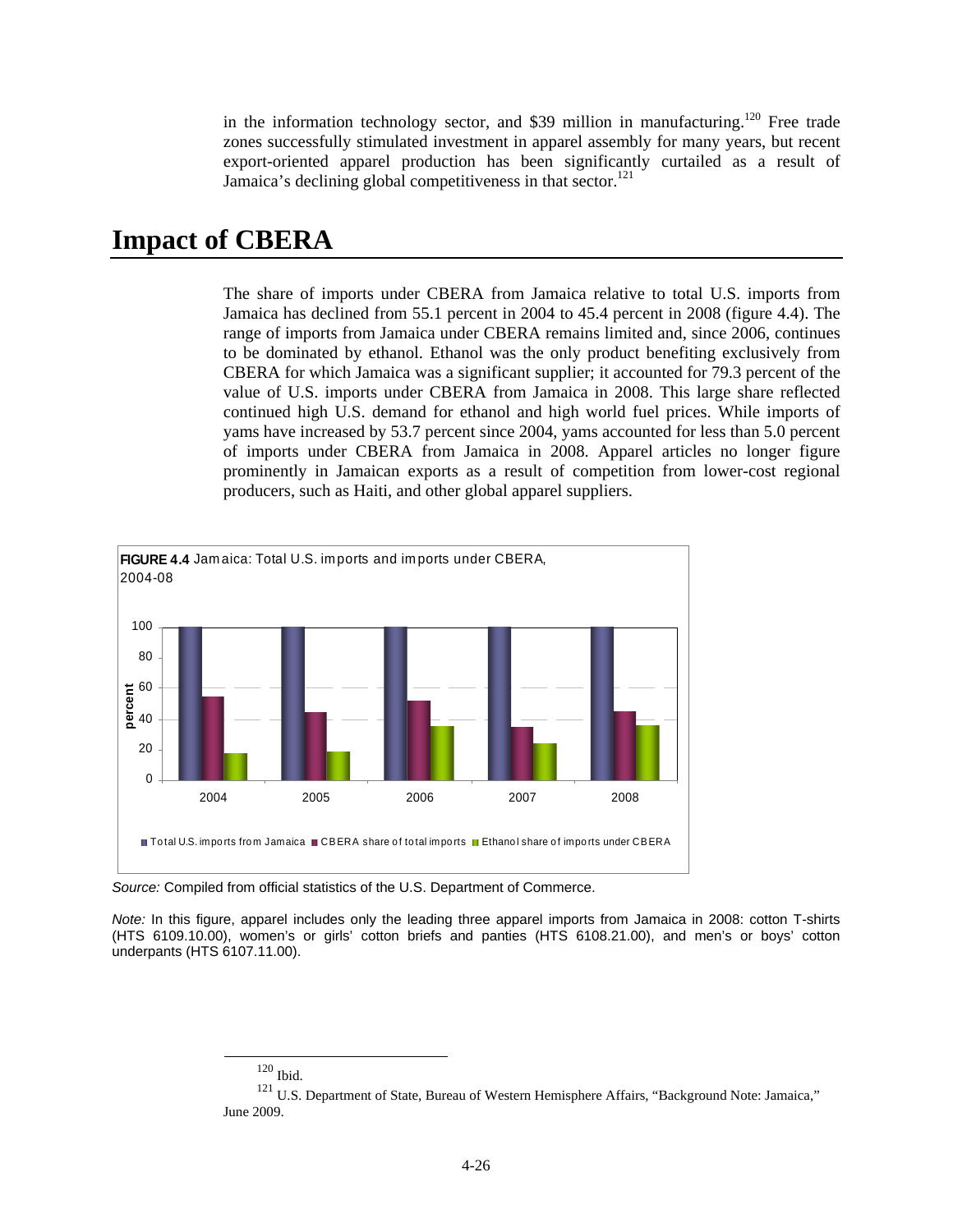Despite CBERA preferences (as well as preferences offered by the EU and Canada), Jamaica has not been able to expand its exports fast enough to keep pace with domestic demand for imports. As reflected in the trade data, ethanol producers were the leading CBERA beneficiaries in Jamaica in 2008. Based on industry survey data collected by the U.S. Embassy in Jamaica,<sup>122</sup> the expanding ethanol industry is a Jamaican success story in terms of the industry's ability to generate foreign exchange, improve workers' technical skill sets, and provide a good livelihood for sector employees. The survey also reported that limited production capacity in Jamaica was a key impediment to increasing ethanol exports and taking full advantage of CBERA during 2008. Other factors reported to be constraining Jamaica's full use of CBERA included a lack of awareness of CBERA and a lack of knowledge about the U.S. market. $123$ 

 <sup>122</sup> U.S. Department of State, U.S. Embassy, Kingston, "Jamaica's Response: U.S. Biennial Caribbean Basin Investment Survey," July 13, 2009. 123 Ibid.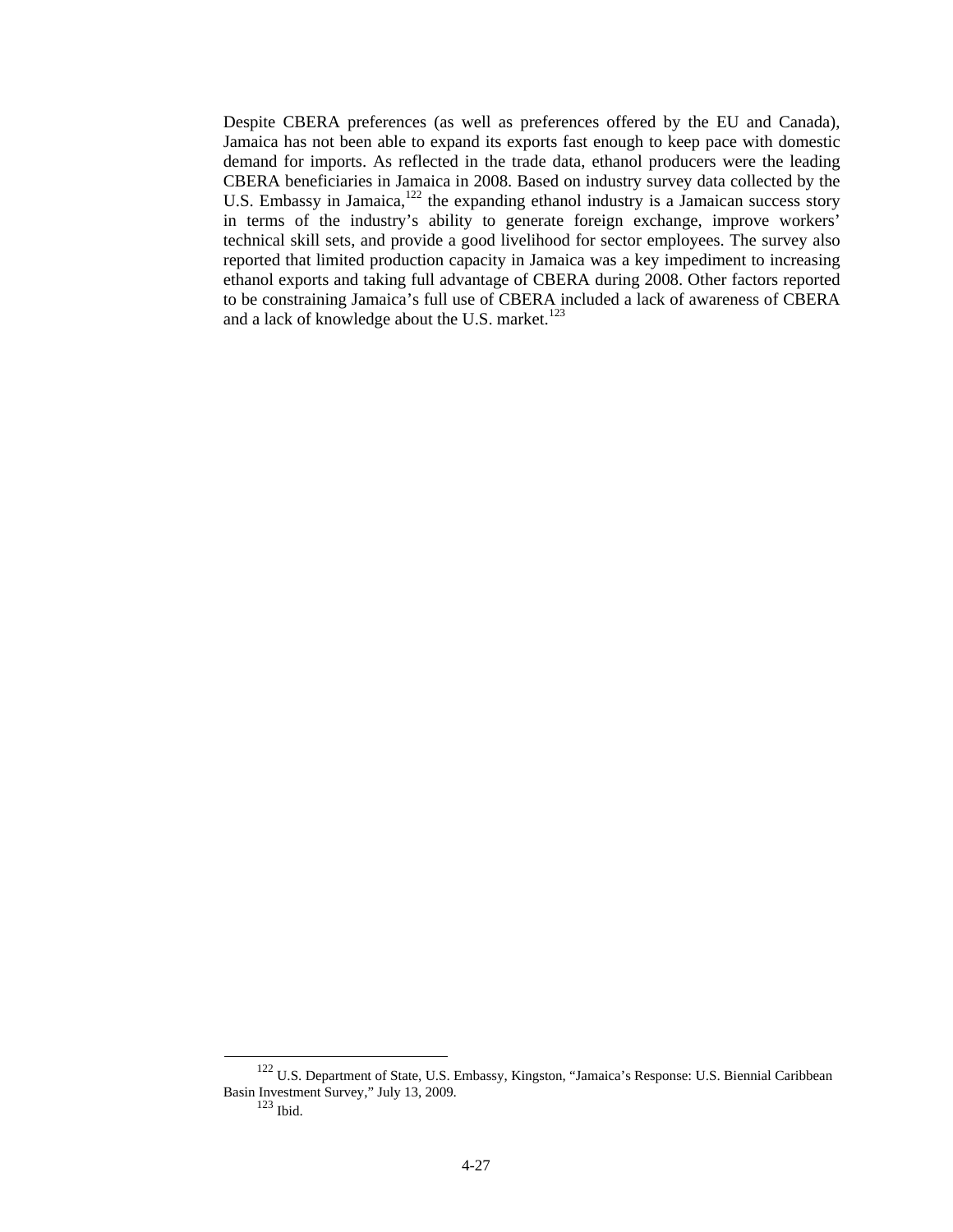# **TRINIDAD AND TOBAGO Economic Profile**

## **Overview**

With a GDP of almost \$25 billion, Trinidad and Tobago ranked as the largest CBERA economy in 2008 (table 4.5). Its economy is primarily industrial-based: unlike many other Caribbean countries that depend on low-cost labor to export assembled apparel or other articles, a large portion of Trinidad and Tobago's manufacturing sector is made up of heavy industries and petrochemicals that use inexpensive and plentiful energy. It is the only Caribbean Basin country that is self-sufficient in fossil fuels energy, and its economy relies heavily on exports of petroleum and petrochemicals. An additional advantage aiding the country's economy is that Trinidad and Tobago largely lies outside of the Caribbean hurricane belt and is therefore often spared the climate shocks from severe storms that hit many Caribbean countries and cause damage to property and crops.<sup>124</sup>

Despite these competitive advantages, Trinidad and Tobago faces some significant economic challenges. With most of its oilfields considered mature and crude oil production declining, Trinidad and Tobago is shifting to natural gas-based production and implementing plans to diversify its economic structure. Until greater economic diversification is achieved, however, Trinidad and Tobago remains highly dependent on energy exports and highly vulnerable to downturns in the global economy that depress energy demand and drive down global energy prices.<sup>125</sup>

The economy of Trinidad and Tobago has experienced 14 years of continuous economic expansion, with an average annual growth rate of 7.1 percent over the past 5 years. The economic growth rate was 3.5 percent in 2008, down from 12.2 percent in  $2006$ .<sup>126</sup> This sharply lower growth reflected the end of a period of rising global energy prices that allowed Trinidad and Tobago to build large trade and current account surpluses.<sup>127</sup> When energy prices were high, Trinidad and Tobago transferred excess revenue into sovereign wealth "stabilization" funds to provide a cushion against future economic downturn as well as into a funding source for infrastructure improvement projects. The stabilization fund totaled \$2.8 billion in 2008, equivalent to more than 10 percent of GDP.<sup>128</sup> This strong economic performance allowed Trinidad and Tobago to acquire one of the strongest credit ratings in the Caribbean Basin region, with the country's long-term

 <sup>124</sup> EIU, *Trinidad and Tobago: Country Report*, June 2009; U.S. Department of State, Bureau of Western Hemisphere Affairs, "Background Note: Trinidad and Tobago," June 2009.

<sup>125</sup> ECLAC, "Trinidad and Tobago," *Economic Survey*, 2008; ECLAC, "Trinidad and Tobago," *Preliminary Overview*, 2008, 143–44; EIU, *Trinidad and Tobago: Country Report*, June 2009; UNCTAD, *World Investment Report 2008*; U.S. Department of State, Bureau of Western Hemisphere Affairs, "Background Note: Trinidad and Tobago," June 2009; and World Bank, *Trinidad and Tobago: Trade Brief*, 2008.

<sup>126</sup> EIU, *Trinidad and Tobago: Country Report*, June 2009, 8 and 13.

<sup>127</sup> ECLAC, "Trinidad and Tobago," *Preliminary Overview*, 2008, 144.

<sup>128</sup> Ibid.; IMF, *Trinidad and Tobago: Staff Report for the 2008 Article IV Consultation*, 2008, table 2, 22.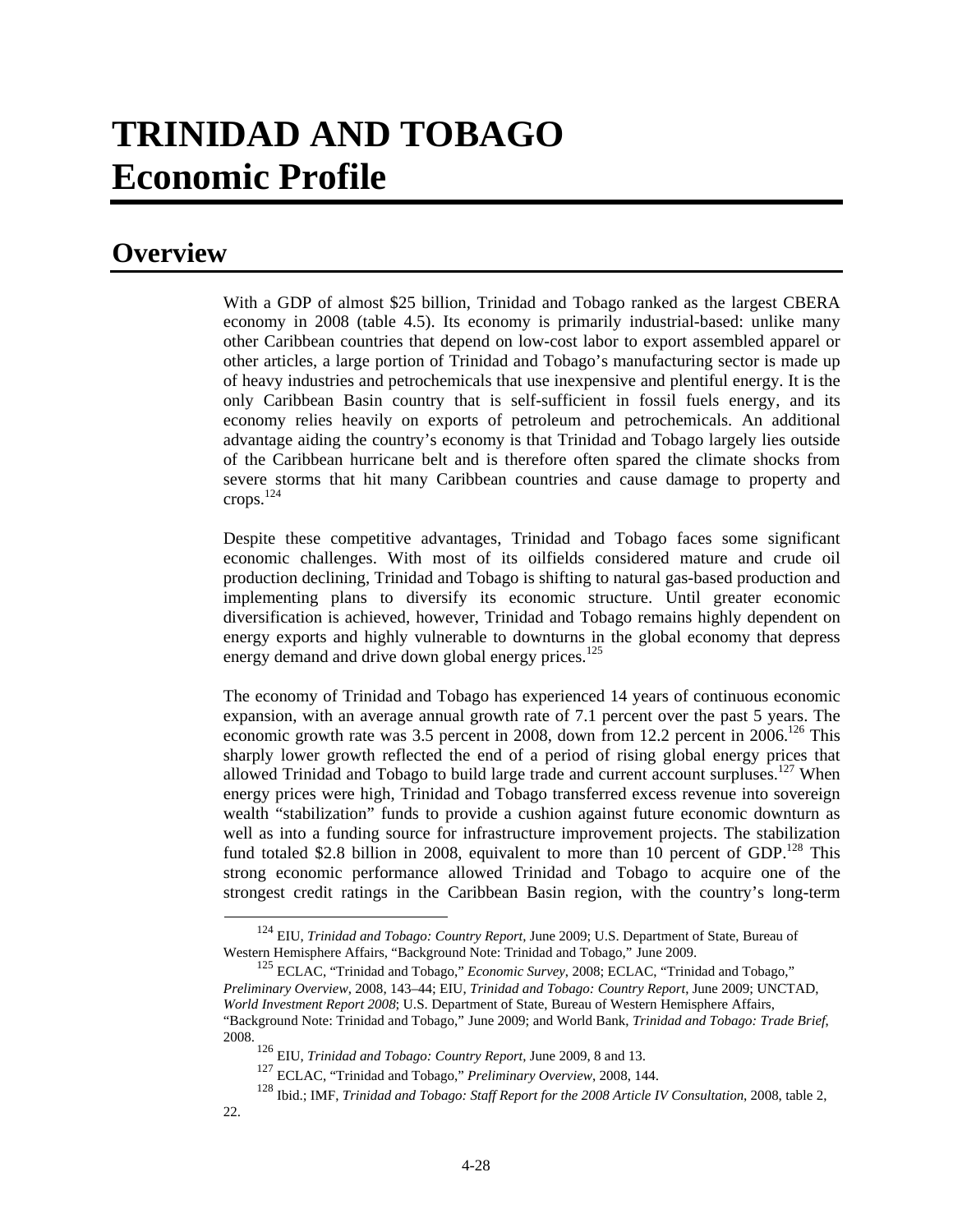foreign currency sovereign credit rating upgraded from A- to A in September  $2008$ <sup>129</sup> Trinidad and Tobago's nominal exchange rate has remained relatively stable versus the U.S. dollar since 2006, but showed a slight appreciation during 2008, making exports less competitive and imports less costly.<sup>130</sup> A March 2009 IMF assessment found that Trinidad and Tobago, while not immune from contagion, is better positioned than many countries to weather the 2008–09 global economic downturn because of the country's strong financial position.<sup>131</sup>

| <b>IABLE 4.5</b> Trinidad and Tobago: Selected economic indicators, 2006–08 |        |        |        |
|-----------------------------------------------------------------------------|--------|--------|--------|
|                                                                             | 2006   | 2007   | 2008   |
| GDP (nominal, US \$ bn)                                                     | 18.1   | 21.1   | 24.7   |
| Real GDP growth (%)                                                         | 12.2   | 5.5    | 3.5    |
| Population (mn)                                                             | 1.3    | 1.3    | 1.3    |
| GDP per capita (\$ at PPP)                                                  | 16,302 | 17,528 | 18,538 |
| Inflation $(\%)$                                                            | 9.1    | 7.6    | 14.5   |
| Goods exports (US \$ bn)                                                    | 14.2   | 13.4   | 15.9   |
| Goods imports (US \$bn)                                                     | 6.5    | 7.7    | 9.8    |
| Trade balance (US \$ bn)                                                    | 7.7    | 5.7    | 6.1    |
| Exchange rate (TT\$: US \$1)                                                | 6.31   | 6.34   | 6.30   |
| Current account balance (US \$ bn)                                          | 7.3    | 5.4    | 5.4    |
| Total international reserves (US \$ bn)                                     | 6.6    | 6.7    | 9.5    |
| Stabilization fund (US \$ bn)                                               | 1.4    | 1.8    | 2.8    |
| Total external debt (US \$ bn)                                              | 2.6    | 2.9    | 3.3    |
| Public debt (% GDP)                                                         | 33     | 28     | 26     |
| Foreign direct investment (US \$ mn)                                        | 883    | 830    | 2,500  |

**TABLE 4.5** Trinidad and Tobago: Selected economic indicators, 2006–08

*Sources*: ECLAC, "Trinidad and Tobago," *Economic Survey,2*008; ECLAC, "Trinidad and Tobago," *Preliminary Overview,* 2008; ECLAC, *Statistical Yearbook*, 2009; EIU, *Trinidad and Tobago: Country Report*, June 2009; UNCTAD, *World Investment Report 2008*; U.S. Department of State, "Background Note: Trinidad and Tobago," June 2009; and World Bank, *Trinidad and Tobago: Trade Brief*, 2008.

> The fourth most populous CBERA country after Haiti, Panama, and Jamaica, Trinidad and Tobago rates well on many international indices of prosperity. Unemployment stood at 4.2 percent at midyear 2008, a record low. In 2007, the World Bank upgraded its classification of Trinidad and Tobago's economy from upper-middle-income to highincome—i.e., one with a gross national income per capita of \$11,906 or higher. (As a result of this re-classification, U.S. law requires that goods imported from Trinidad and Tobago no longer be eligible for benefits under the U.S. GSP program; the country is to be graduated from the GSP program effective January 1,  $2010^{132}$  Trinidad and Tobago ranked 87th of 179 countries on the UN 2008 human development index, a broad measure of the well-being of a country's population.<sup>133</sup> Trinidad and Tobago's adult (age 15 and over) literacy rate of 98.4 percent ranked as one of the highest among the CBERA countries. The government's Vision 2020 program aims to achieve developed country status by the year 2020 using the stabilization fund to support socioeconomic

<sup>&</sup>lt;sup>129</sup> U.S. Department of State, U.S. Embassy, Port of Spain, "Trinidad and Tobago Economic Highlights for Mid-July through Mid-August 2008," September 2, 2008.

<sup>130</sup> ECLAC, "Trinidad and Tobago," *Preliminary Overview*, 2008, 144.

<sup>131</sup> IMF, *Trinidad and Tobago: Staff Report for the 2008 Article IV Consultation*, December 23, 2008, 6.

<sup>&</sup>lt;sup>132</sup> U.S. Department of State, U.S. Embassy, Port of Spain, "Trinidad and Tobago GSP Graduation," press release, July 2, 2008.

<sup>133</sup> UN, *2007/2008 Human Development Report*, "Country Tables, 2007/2008 Report."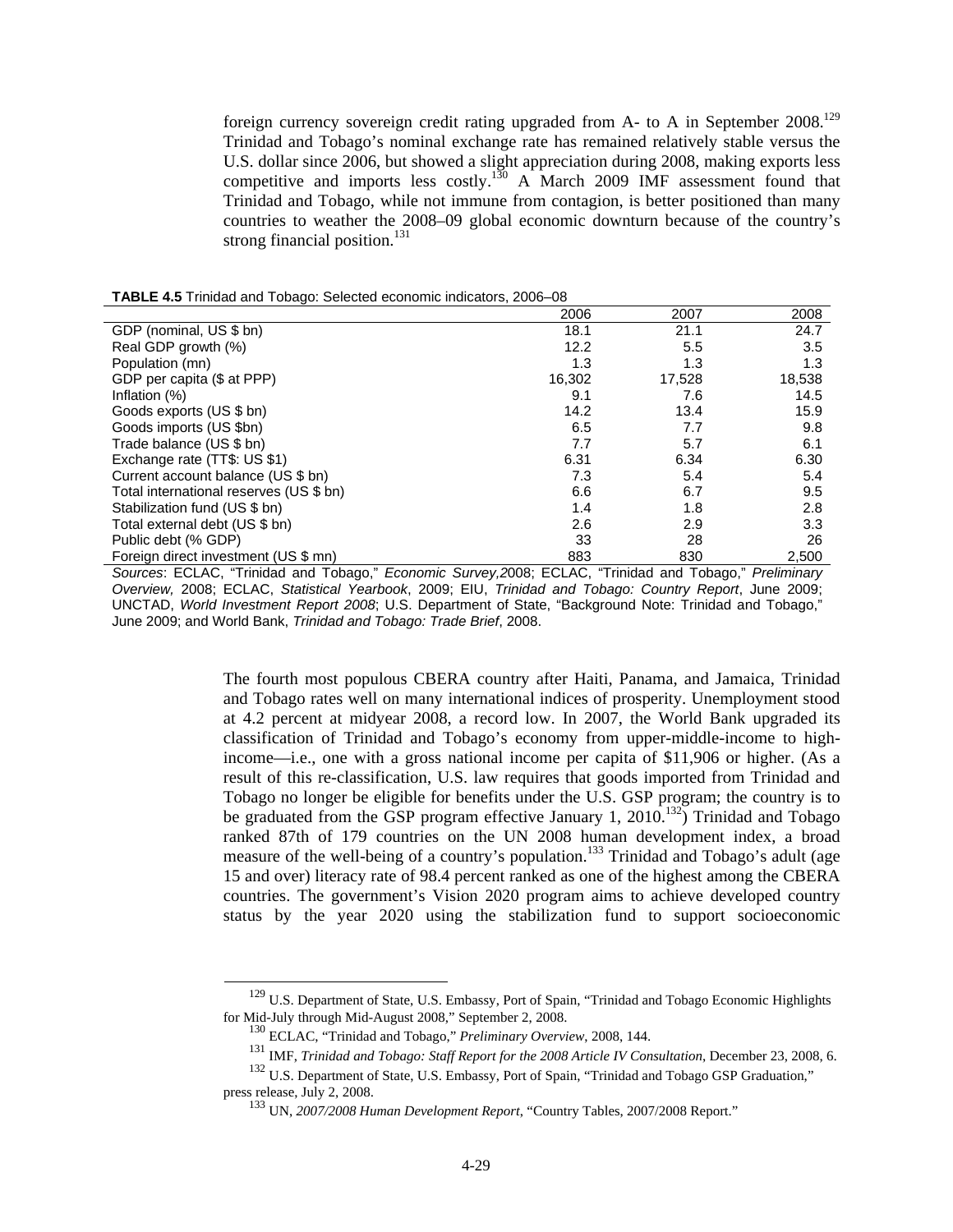development and diversification of the economy through public investment in infrastructure, education, and social programs. $134$ 

Natural resources available to Trinidad and Tobago include offshore petroleum and natural gas reserves, timber, and fish. Leading agricultural cash crops are sugar and cacao, which are grown on more than one-half of the agricultural land currently under cultivation.135 Trinidad and Tobago is one of the most industrially diversified CBERA countries and is a major exporter of energy products and consumer goods to other Caribbean countries. Tourism revenue and remittances from citizens living and working abroad are also important components of the economy, but Trinidad and Tobago relies less on tourism and remittances than many other Caribbean countries because of the large role played by the energy sector.

Trinidad and Tobago's domestic economic output is largely dominated by the energy sector, including the petroleum, natural gas, and petrochemicals industries (figure 4.5). Energy production has accounted for about one-half of GDP, almost 90 percent of export earnings, and almost 60 percent of central government revenue in recent years. The sector directly employs about 5 percent of the labor force, making it a relatively small contributor to national employment. Trinidad and Tobago is the largest Caribbean petroleum producer. The upstream (exploration and production) sector is dominated by multinational companies that have invested billions of dollars in Trinidad and Tobago over the last 30 years. Petroleum extraction, mostly done offshore, has declined from in excess of 200,000 barrels/day (b/d) during the 1970s to 120,000 b/d by 2007. Current estimates are that Trinidad and Tobago's proven petroleum reserves will be depleted over the next 20 years. Natural gas production, however, has steadily increased, allowing Trinidad and Tobago to become the fifth-largest exporter of liquefied natural gas (LNG) in the world and the single largest supplier of LNG to the United States. The petrochemical sector includes plants producing methanol, ammonia, and urea.

The non-energy sector accounts for just over one-half of the domestic economy (figure 4.5), although the energy-related activities drive some non-energy activities, such as construction and financial services. The share of manufacturing has declined from about 7 percent of GDP in 2005 to 5 percent of GDP in 2008. This decline reflected the strong growth of the energy industry, rather than a decline in manufacturing activity. The importance of agricultural production to the economy in recent years has dropped to less than 1 percent of GDP in  $2008$ <sup>136</sup>

 <sup>134</sup> IMF, *Trinidad and Tobago: Staff Report for the 2008 Article IV Consultation*, 2008, 2, 5.

<sup>&</sup>lt;sup>135</sup> U.S. Department of State, Bureau of Western Hemisphere Affairs, "Background Note: Trinidad and Tobago," June 2009.

<sup>136</sup> EIU, *Trinidad and Tobago: Country Report*, June 2009; and U.S. Department of State, Bureau of Western Hemisphere Affairs, "Background Note: Trinidad and Tobago," June 2009.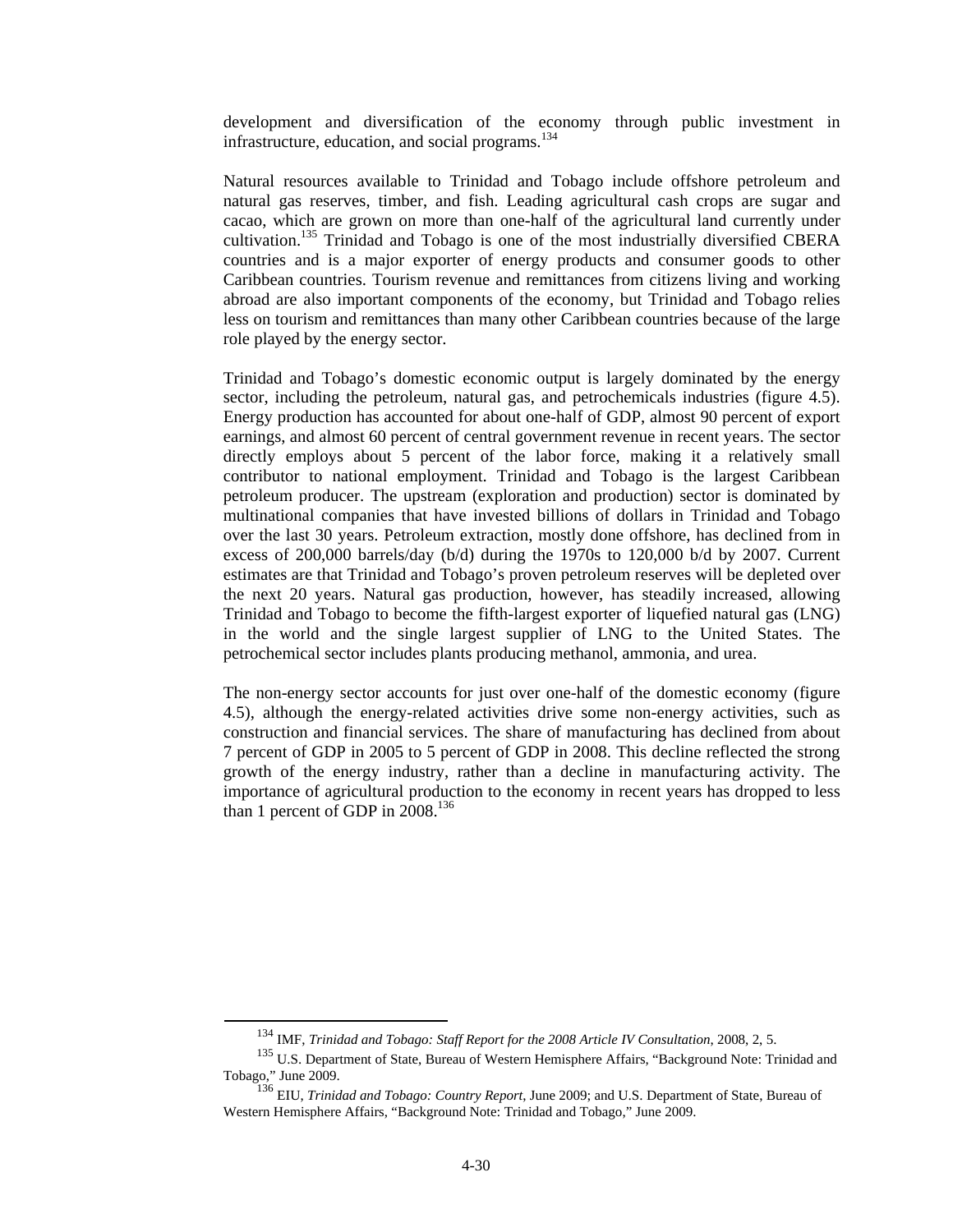

#### **FIGURE 4.5** Trinidad and Tobago: GDP, 2008 (\$24.7 billion)

*Source*: ECLAC, *Statistical Yearbook, 2008*, 2009; EIU, *Country Report: Trinidad and Tobago*, June 2009.

## **Trade Profile**

Merchandise exports from Trinidad and Tobago to the world increased from \$14.2 billion in 2006 to \$15.9 billion in 2008. Natural gas accounted for more than one-third of the value of Trinidad and Tobago's exports to the world in 2007, coming to approximately \$5.0 billion. Other leading exports by Trinidad and Tobago included petroleum products and crude petroleum valued at \$29.1 million, anhydrous ammonia (using natural gas as the feedstock) valued at \$8.9 million, and methanol (also using natural gas as the feedstock) valued at \$7.2 million. According to World Bank data for 2006, the rest-ofthe-world average weighted tariff on exports from Trinidad and Tobago was 1 percent, much lower than the average for Latin America and the Caribbean as a whole (3 percent).<sup>137</sup> In addition to preferential tariff treatment afforded under CBERA, exports of Trinidad and Tobago are generally eligible for GSP and other preferential tariff programs offered by a number of industrialized country markets. However, as discussed above, Trinidad and Tobago is to graduate from the U.S. GSP program beginning January 1, 2010.

Trinidad and Tobago's merchandise imports from the world increased from \$6.5 billion in 2006 to \$9.8 billion in 2008. Leading imports in 2007 were food commodities, mineral fuels and lubricants, and machinery and transportation equipment. Despite its agricultural potential, Trinidad and Tobago imports a significant portion of its food, including 95 percent of all domestically consumed grains.

 <sup>137</sup> World Bank, *Trinidad and Tobago: Trade Brief*, 2008.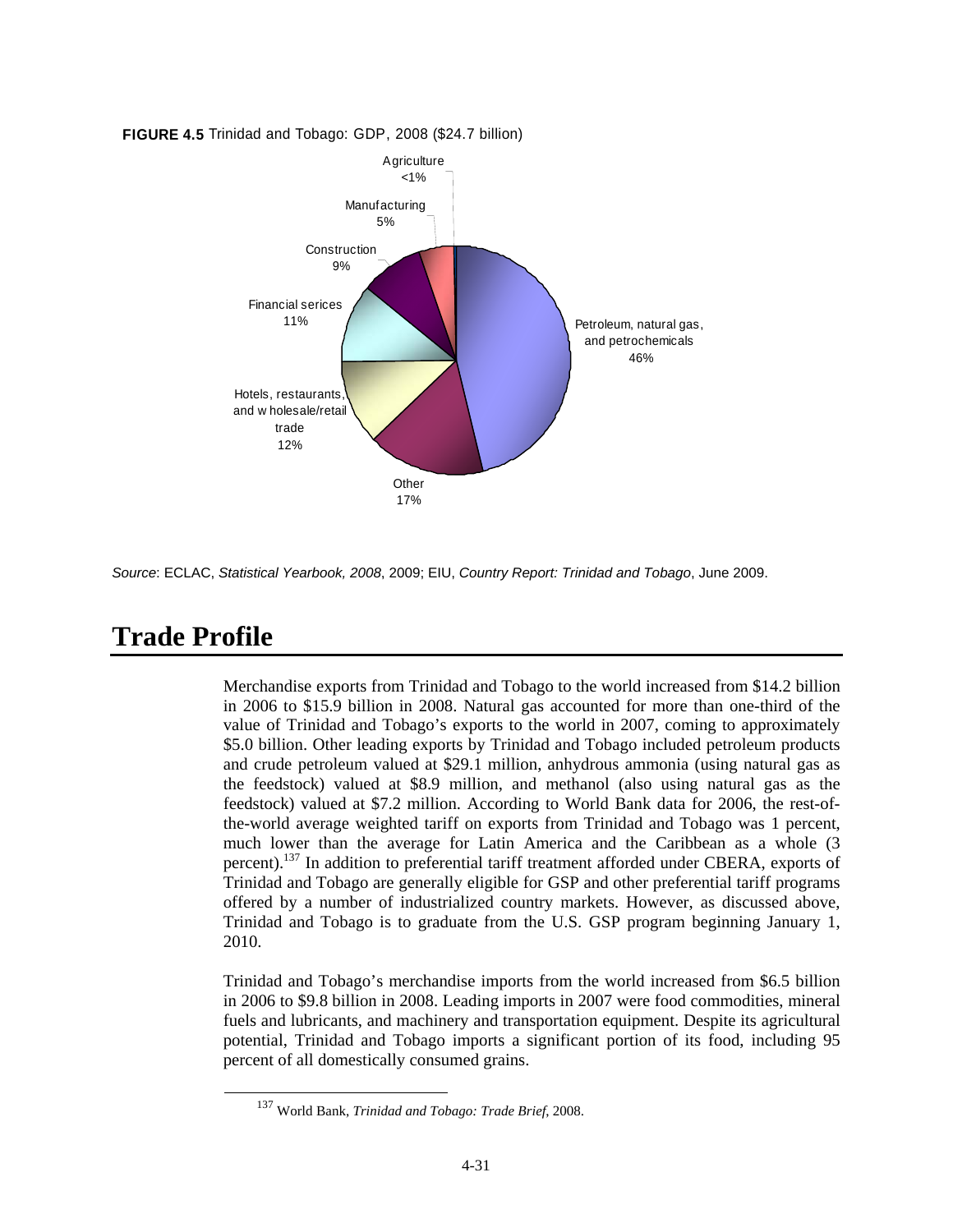The United States is Trinidad and Tobago's largest single trade partner (table 4.6). U.S. exports to Trinidad and Tobago were valued at \$2.1 billion in 2008, amounting to approximately 28 percent of the country's total imports in 2008.138 Leading U.S. exports to Trinidad and Tobago in 2008 included machinery parts, wheat, petroleum, aircraft, and cellular/wireless telephones. Total U.S. imports from Trinidad and Tobago in 2008 were valued at almost \$9.0 billion. Leading U.S. imports from Trinidad and Tobago included LNG, anhydrous ammonia, methanol, and petroleum and petroleum products.

| <b>TABLEL 4.6 Trinidad and Tobago: Main trade partners, 2008</b> |                                    |                                           |        |
|------------------------------------------------------------------|------------------------------------|-------------------------------------------|--------|
| Leading markets for exports and share (%):                       |                                    | Leading sources of imports and share (%): |        |
| <b>United States</b>                                             | 48                                 | <b>United States</b>                      | 28     |
| Spain                                                            |                                    | <b>Brazil</b>                             | 10     |
| <b>Netherlands</b>                                               |                                    | Venezuela                                 |        |
| Jamaica                                                          |                                    | Colombia                                  |        |
| _  .<br>$\sim$<br>_<br>$ -$                                      | $\sim$<br>$\overline{\phantom{a}}$ | --------<br>- -                           | .<br>. |

*Sources*: EIU, *Trinidad and Tobago: Country Report*, June 2009; IMF, *Direction of Trade Statistics Yearbook 2008*.

> U.S. imports from Trinidad and Tobago under CBERA were valued at \$2.4 billion in 2008, accounting for 26.3 percent of total U.S. imports from that country in 2008. Energy products made up 98.4 percent of those imports (tables 2.7 and 2.8). Trinidad and Tobago was the sole supplier of methanol (HTS 2905.11.20) and naphthas (HTS 2710.11.25), supplied 90.0 percent of crude petroleum (HTS 2709.00.20), and supplied almost onethird of fuel ethanol ((HTS 2207.10.60) entered under CBERA in 2008. Shipments of methanol, valued at \$1.2 billion in 2008, increased 14.1 percent in value from 2006. Shipments of crude petroleum, valued at \$813.3 million in 2008, decreased 51.5 percent in value from 2006. Shipments of naphthas, valued at \$143.6 million in 2008, more than doubled from 2006 (table E.6). Shipments of fuel ethanol, valued at \$160.4 million in 2008, increased by more than 400 percent from 2006 as a result of a significant expansion of ethanol dehydration capacity in Trinidad and Tobago using Brazilian hydrous ethanol feedstock (table  $2.8$ ).<sup>139</sup>

## **Investment Profile**

Sources report an overall mixed review of investment experiences in Trinidad and Tobago. Trinidad and Tobago has an open investment regime with no currency or capital controls. Since 1992, almost all investment barriers have been eliminated. Trinidad and Tobago offers free trade zones and provides many industry-specific investment incentives, including duty exemptions for machinery and raw materials used in certain industries. The U.S. bilateral investment treaty with Trinidad and Tobago has been in force since 1996. U.S. commercial ties with Trinidad and Tobago have been consistently strong and have grown substantially in the last 10 years as a result of economic liberalization underway in Trinidad and Tobago since the  $1990s$ .<sup>140</sup>

 <sup>138</sup> EIU, *Trinidad and Tobago: Country Report*, June 2009; and IMF, *Direction of Trade Statistics Yearbook 2008*. <sup>139</sup> See the discussion of ethanol in chap. 2 of this report for additional information.

<sup>&</sup>lt;sup>140</sup> U.S. Department of State, Bureau of Western Hemisphere Affairs, "Background Note: Trinidad and Tobago," June 2009.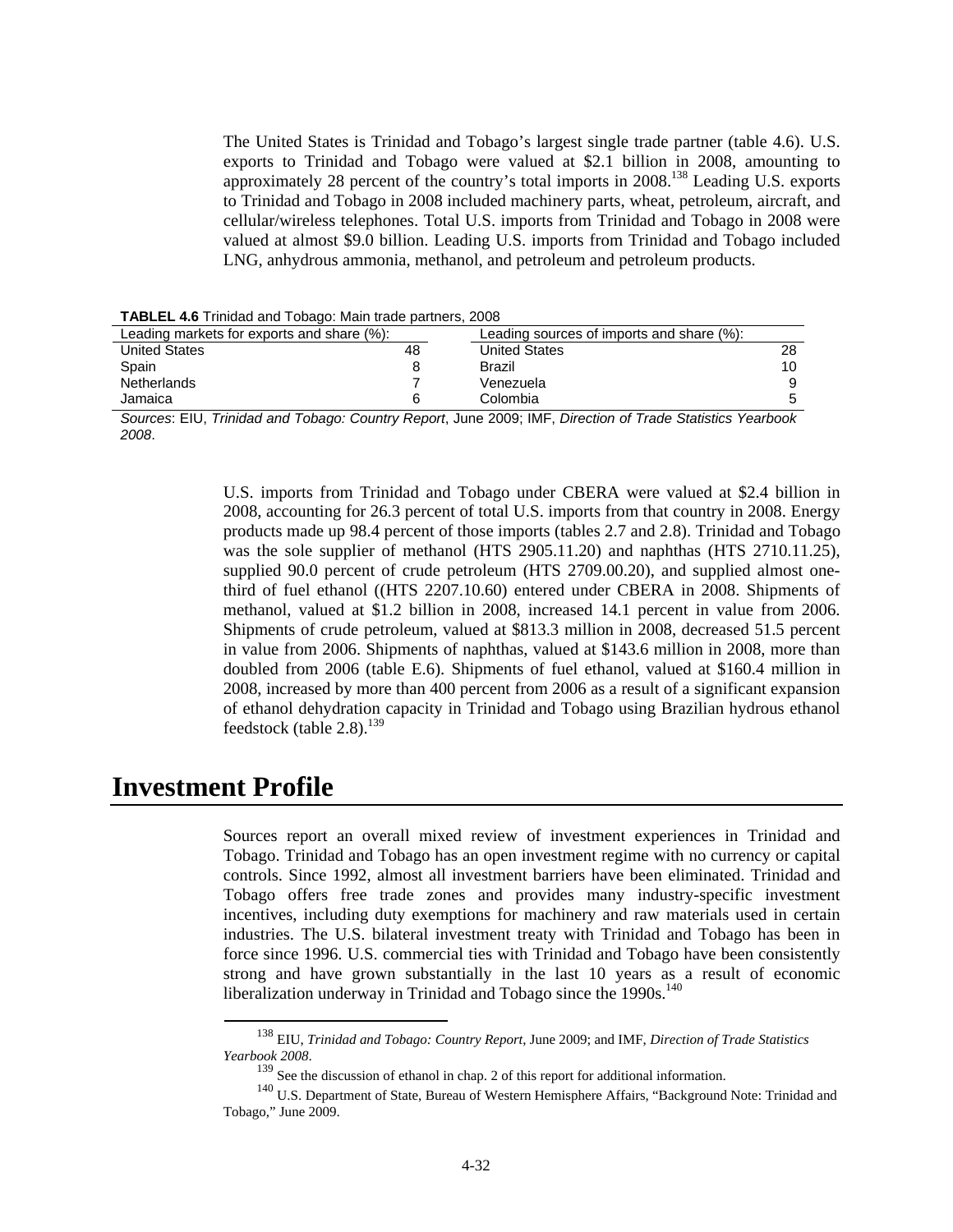While Trinidad and Tobago welcomes investment and has secured large amounts of FDI in recent years, several sources have reported serious concerns with Trinidad and Tobago's general business climate. According to the World Bank's 2009 "Ease of Doing Business Index," Trinidad and Tobago ranked 80th of 181 countries overall in having a regulatory environment conducive to the operation of business—only Panama, Grenada, Guyana, and Haiti scored lower among the CBERA countries. Trinidad and Tobago ranked significantly lower than other CBERA countries in ease of starting a business.<sup>141</sup> Trinidad and Tobago's overall ranking was lower than the previous year. Compared to 2008, Trinidad and Tobago lost ground in ease of registering property, getting credit, and protecting investors. Trinidad and Tobago continued to rank low relative to all countries with respect to ease of enforcing contracts, but marginally improved in that area over the previous year. Trinidad and Tobago ranked last among all countries in ease of closing a business.<sup>142</sup>

In its June 2007 report on investment policy for the period 2007–12, the Ministry of Trade and Industry acknowledged the need for Trinidad and Tobago to further consolidate the investment regime to promote greater international competitiveness and encourage more growth in the non-energy sectors.<sup>143</sup> According to the report, the government of Trinidad and Tobago has targeted the following sectors for new FDI: information and communications technology; downstream energy (including adhesives, asphalt products, cosmetics, feedstock chemicals, industrial chemicals, industrial gases, paints, petrochemicals, pharmaceuticals, and plastics); yachting; fish and fish processing; merchant marine; printing and packing; music and entertainment; film; food and beverage; and services.<sup>144</sup>

Trinidad and Tobago has had specific problems in encouraging oil sector FDI, and international oil companies have lobbied the government for improved conditions for oil sector investors. Specific concerns included the need for tax incentives to encourage exploration, confusing exploration contract terms, and long waiting times to sign contracts. Trinidad and Tobago received only one bid at its December 2006 auction for oil exploration rights for eight Atlantic deep-water blocks. After that auction, the government of Trinidad and Tobago pledged to be more responsive to industry concerns in order to elicit greater investor interest. $145$ 

Despite these problems, Trinidad and Tobago received more FDI than any other CBERA country in 2008. Worldwide FDI flows into Trinidad and Tobago were valued at \$2.5 billion in 2008, more than double the investment in recent years.<sup>146</sup> The spike in FDI in Trinidad and Tobago was due to two large foreign acquisitions—the \$2.2 billion acquisition of a Trinidad and Tobago-based commercial bank by a Canadian bank in one of the largest transactions in the Caribbean region; and the \$900 million acquisition of a Trinidad and Tobago-based wine and spirits producer by a Jamaica-based company. The

 <sup>141</sup> World Bank, *Doing Business 2009: Economy Rankings,* 2009.

 $^{142}$  Ibid.

<sup>143</sup> Government of Trinidad and Tobago, Ministry of Trade and Investment, *Trinidad and Tobago Investment Policy, 2007–2012*, June 2007.

 $144$  Ibid.

<sup>145</sup> EIU, *Energy Briefing*, "Trinidad and Tobago Oil: Better Terms," February 17, 2009; and *Energy Caribbean*, "New Trinidad Blocks: Ultra Deep-water Blocks Will Be Back Soon," June 2007.

<sup>146</sup> ECLAC, *Foreign Direct Investment*, 2008, table I.A-1, 65; and UNCTAD, *World Investment Report*, 2008.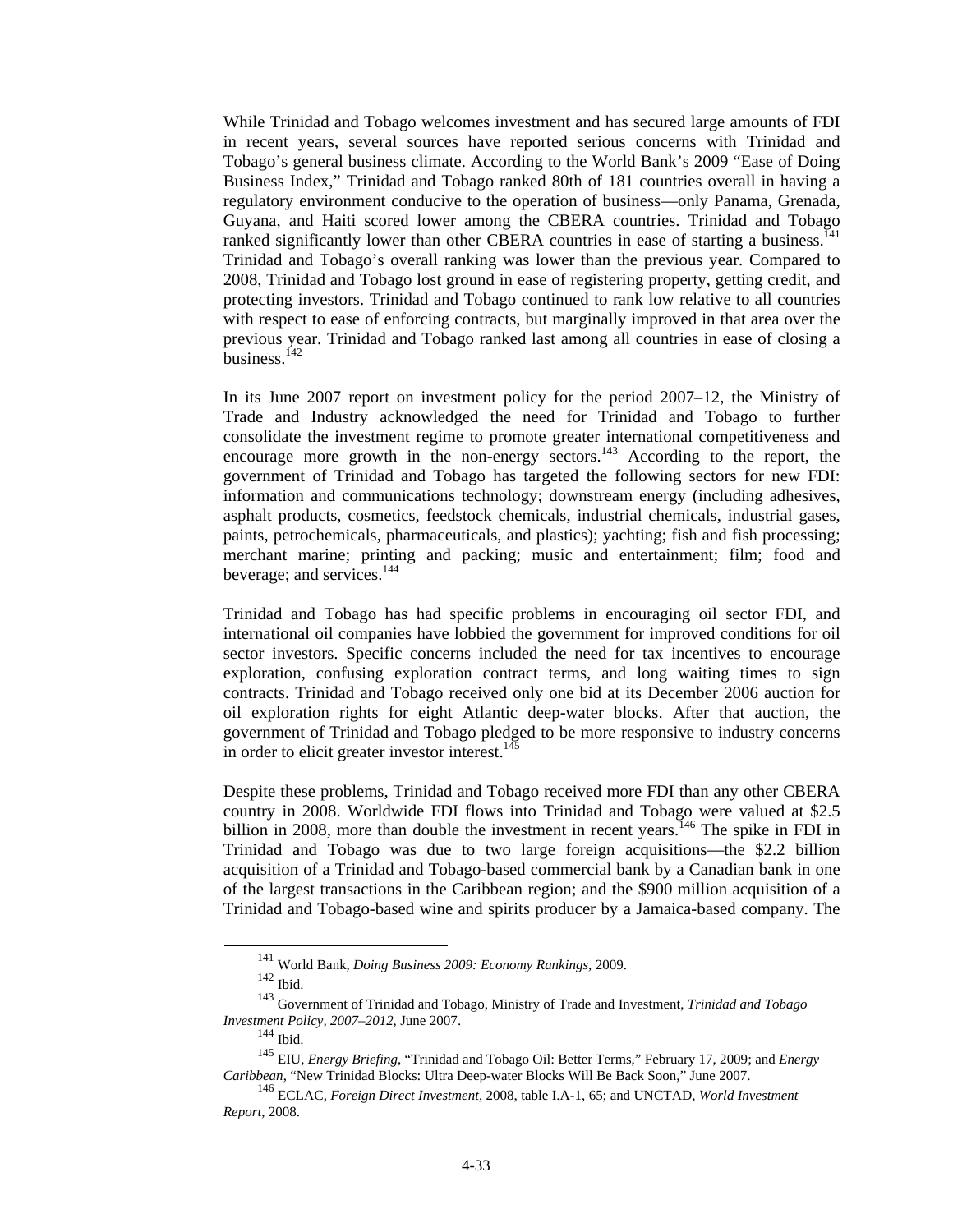stock of U.S. direct investment in Trinidad and Tobago reached a book value of \$3.8 billion as of 2007. Trinidad and Tobago was the leading recipient of U.S. FDI in CBERA countries in 2008, with most U.S.-origin investment concentrated in hydrocarbons, petrochemicals, and tourism.<sup>147</sup>

## **Impact of CBERA**

The share of imports under CBERA relative to total U.S. imports from Trinidad and Tobago peaked at 43.8 percent in 2006, and has subsequently declined. In 2008, imports under CBERA accounted for only 26.3 percent of total U.S. imports from Trinidad and Tobago (figure 4.6).<sup>148</sup> Energy products constitute the majority of imports under CBERA from Trinidad and Tobago. Trinidad and Tobago was the sole supplier of methanol and naphthas, and it supplied 90.0 percent of crude petroleum imported under CBERA during 2008. These three products accounted for 90.1 percent of the total value of imports under CBERA from Trinidad and Tobago in 2008.

These trends suggest that the role of CBERA with respect to Trinidad and Tobago's exports to the United States has been largely confined to exports of energy products. The U.S. Embassy in Port of Spain reported that public and private sector individuals in Trinidad and Tobago believe that CBERA preferences with respect to methanol have allowed the country to become one of the world's leading methanol producers and the leading supplier of methanol to the United States, while producers of fuel ethanol reported that they would not be operating in Trinidad and Tobago but for CBERA preferences.149 The U.S. Embassy also reported that officials in Trinidad and Tobago viewed CBI non-trade provisions permitting U.S. business travelers to deduct the cost of attending conferences in the Caribbean Basin region have contributed to promote Trinidad and Tobago as a conference destination.<sup>150</sup> According to the U.S. Embassy, CBERA has contributed to the growth of manufactured exports from Trinidad and Tobago to the United States.<sup>151</sup> Nevertheless, any impact CBERA has had in promoting export diversification in Trinidad and Tobago away from non-energy exports has yet to be reflected in U.S. import data. While energy exports are an important source of foreign exchange, they have had only a limited direct impact on the domestic economy of Trinidad and Tobago.

 $^{147}$  Ibid.

<sup>&</sup>lt;sup>148</sup> As discussed in footnote 8 of chap. 2 of this report, imports of fuel oil (HTS 2710.11 and 2710.19) under CBERA from Trinidad and Tobago declined during 2007–08, although total imports of light and heavy oils from bituminous minerals from Trinidad and Tobago actually increased 1.6 percent.

<sup>&</sup>lt;sup>149</sup> U.S. Department of State, U.S. Embassy, Port of Spain, "2009 Report for Biennial Caribbean Basin Investment Survey—Trinidad and Tobago," July 17, 2009.

<sup>150</sup> Ibid.

<sup>151</sup> Ibid.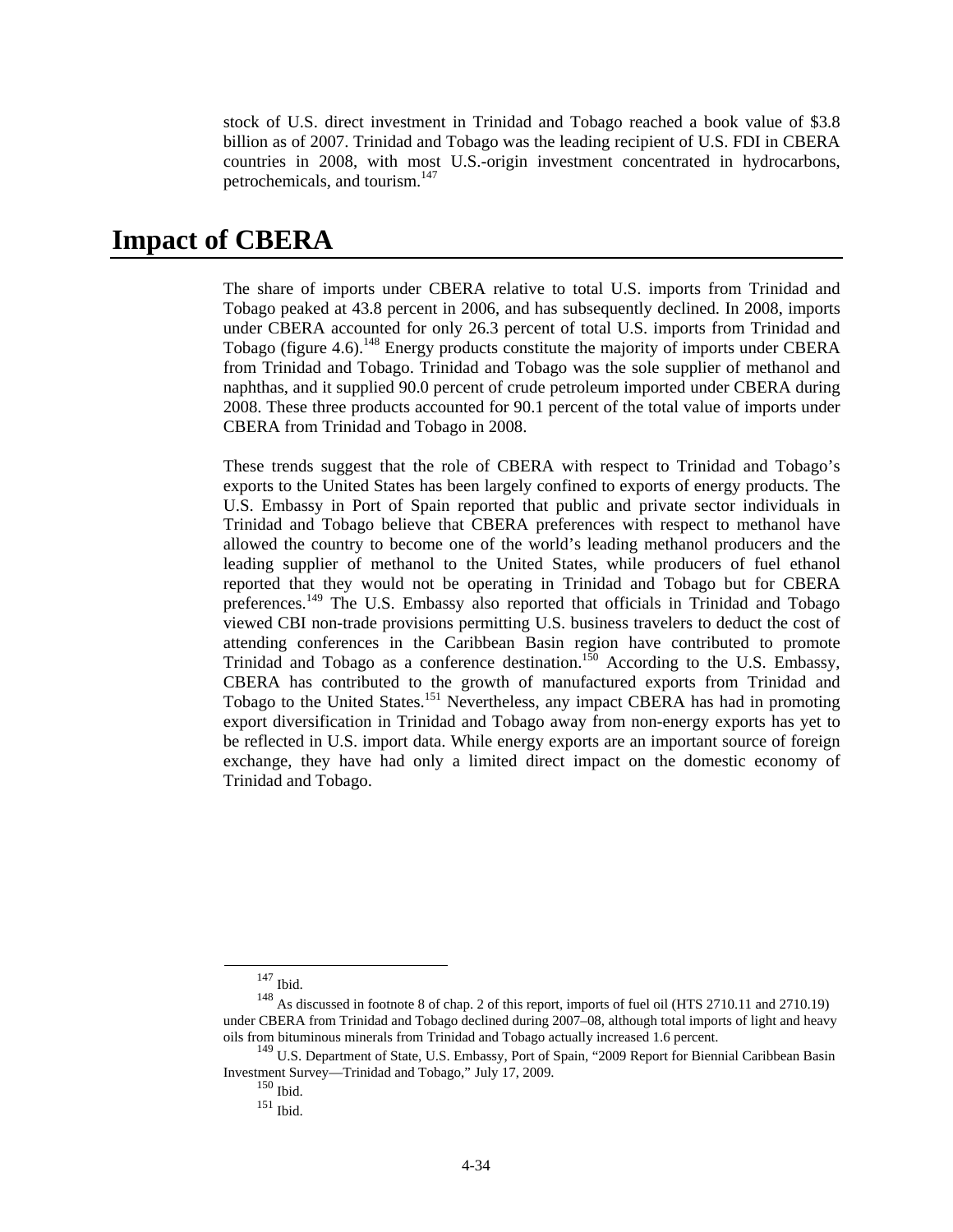

*Source*: Compiled from official statistics of the U.S. Department of Commerce.

*Note*: In this figure, energy includes only the leading three energy imports from Trinidad and Tobago in 2008: methanol (HTS 2905.11.20), light crude oil (HTS 2709.00.20), and naphthas (HTS 2710.11.25).

> Trinidad and Tobago has one of the most developed industrial manufacturing sectors in the Caribbean region. It is the leading Caribbean intra-regional exporter, with exports to other CARICOM countries valued at \$1.0 billion in 2006.152 In addition to fuel oils, leading exports to other Caribbean countries included cement, carbonated beverages, and cigarettes. With an export-oriented manufacturing sector already operational, Trinidad and Tobago appears to be well positioned to develop a more diversified range of exports for the U.S. market. Based on industry survey data collected by the U.S. Embassy in Port of Spain, officials in Trinidad and Tobago believe that the United States is a viable market for a number of the country's signature products, such as aromatic bitters, fish, flowers, beer, sugar confectionery, rum, and flavored water, and that CBERA can play a role in promoting greater diversification of the economy.<sup>153</sup> Some of these products are already exported to the United States, but in very small quantities.<sup>154</sup>

 <sup>152</sup> Caricom Secretariat, *Caricom's Intra-Regional Trade: 2001–2006*, n.d.

<sup>&</sup>lt;sup>153</sup> U.S. Department of State, U.S. Embassy, Port of Spain, "2009 Report for Biennial Caribbean Basin Investment Survey—Trinidad and Tobago," July 17, 2009.

<sup>&</sup>lt;sup>154</sup> USITC, DataWeb.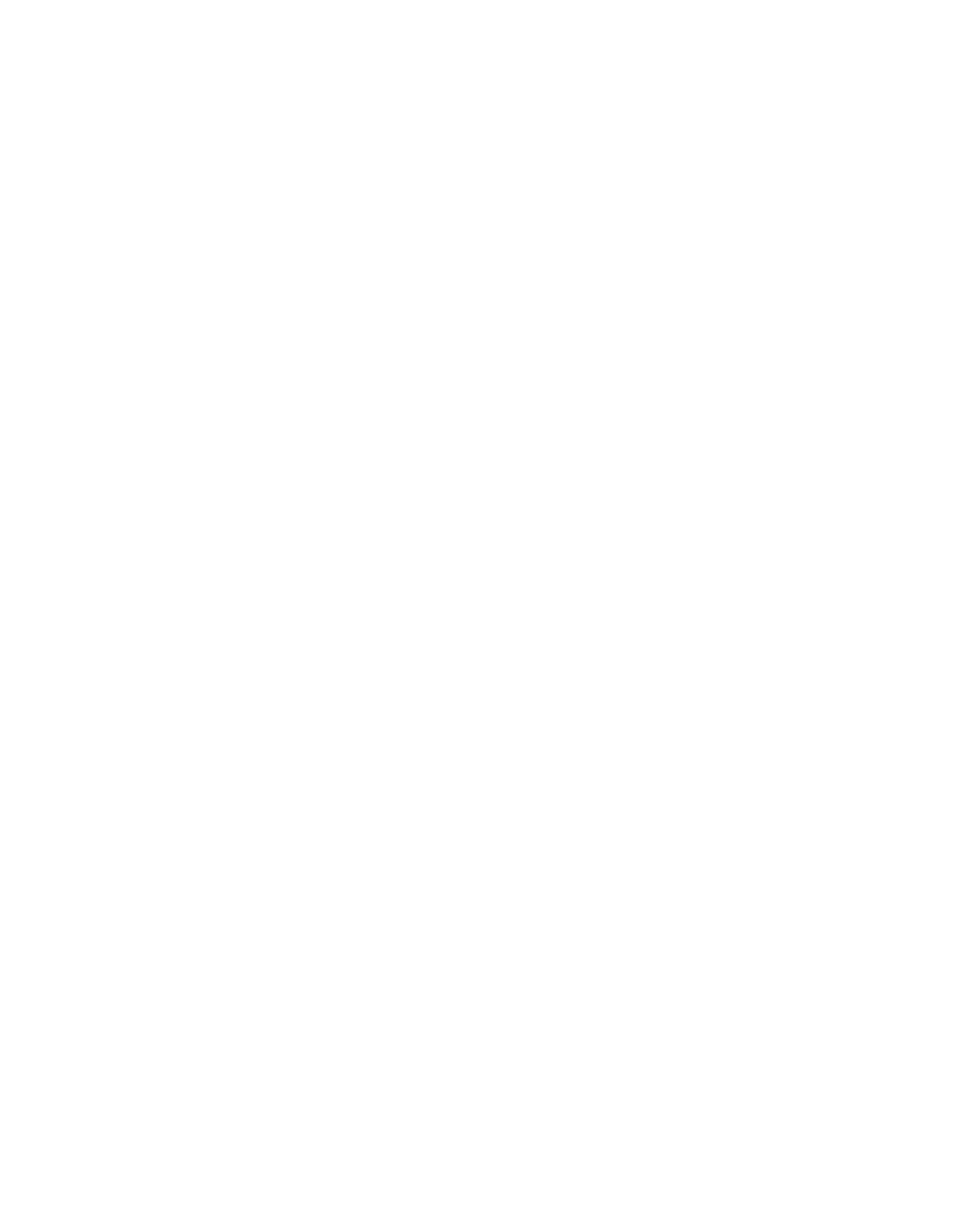# **BIBLIOGRAPHY**

*Allbusiness.com*. "Providence Energy Group Signs Petroleum Concessions in Belize, C.A.," November 1, 2007.

http://www.allbusiness.com/energy-utilities/oil-gas-industry-oil-processing/5293009-1.html.

American Chemistry Council. *Natural Gas Costs Around the World*. 2005.

- ———. "Testimony of the American Chemistry Council on the Impact of High Energy Costs on Consumers and Public." Presented to the United States House Natural Resources Energy and Mineral Resources Subcommittee, May 19, 2005. http://www.americanchemistry.com/s\_acc/bin.asp?SID=1&DID=807&CID=206&DOC=File.PDF
- Bank of Jamaica. *Balance of Payments of Jamaica 2007,* 2008. http://www.boj.org.jm/uploads/pdf/bop\_annual/bop\_annual\_2007.pdf.
- –––––. *Economic Statistics*. May 2009. http://www.boj.org.jm/uploads/pdf/econ\_stats/econ\_stats\_may2009.pdf.
- –––––. *Remittances Update*. May 2009. http://www.boj.org.jm/uploads/pdf/rem\_updates/rem\_updates\_may2009.pdf.
- –––––. *Statistical Digest*, April 2009. http://www.boj.org.jm/uploads/pdf/stats\_digest/stats\_digest\_apr2009.pdf.
- *Biofuels Digest*. "Acquisition of Sugar Company of Jamaica, Petrojam Ethanol Plant by Brazil's Infinity BioEnergy Fails," February 10, 2009. http://www.biofuelsdigest.com/blog2/2009/02/10/acquisition-of-sugar-company-of-jamaicapetrojam-ethanol-plant-by-brazils-infinity-bioenergy-fails.
	- ———. "Merconsult and Destillint Form JV to Produce Sugarcane Ethanol in Belize," November 9, 2007. http://biofuelsdigest.com/blog2/2007/11/09/merconsult-and-destillint-form-jv-to-producesugarcane-ethanol-in-belize/.
- Cable Bahamas, Ltd. Written submission to the U.S. International Trade Commission in connection with inv. no. 332-227, *Caribbean Basin Economic Recovery Act: Impact on U.S. Industries and Consumers and on the Beneficiary Countries*, July 14, 2009.
- California Energy Commission. "Energy Commission MTBE Study." http://energyarchive.ca.gov/mtbe/index.html (accessed June 20, 2009).
- CARANA Corporation. "Garment Manufacturing in Haiti: An Economic Analysis of the Cost Structure and Recommendations for the Way Forward." June 16, 2009.
- Caribbean Community (CARICOM). Secretariat. *CARICOM'S Intra-Regional Trade: 2001–2006*. http://www.caricomstats.org/Files/Publications/Quick\_Ref2008/CARICOM.pdf.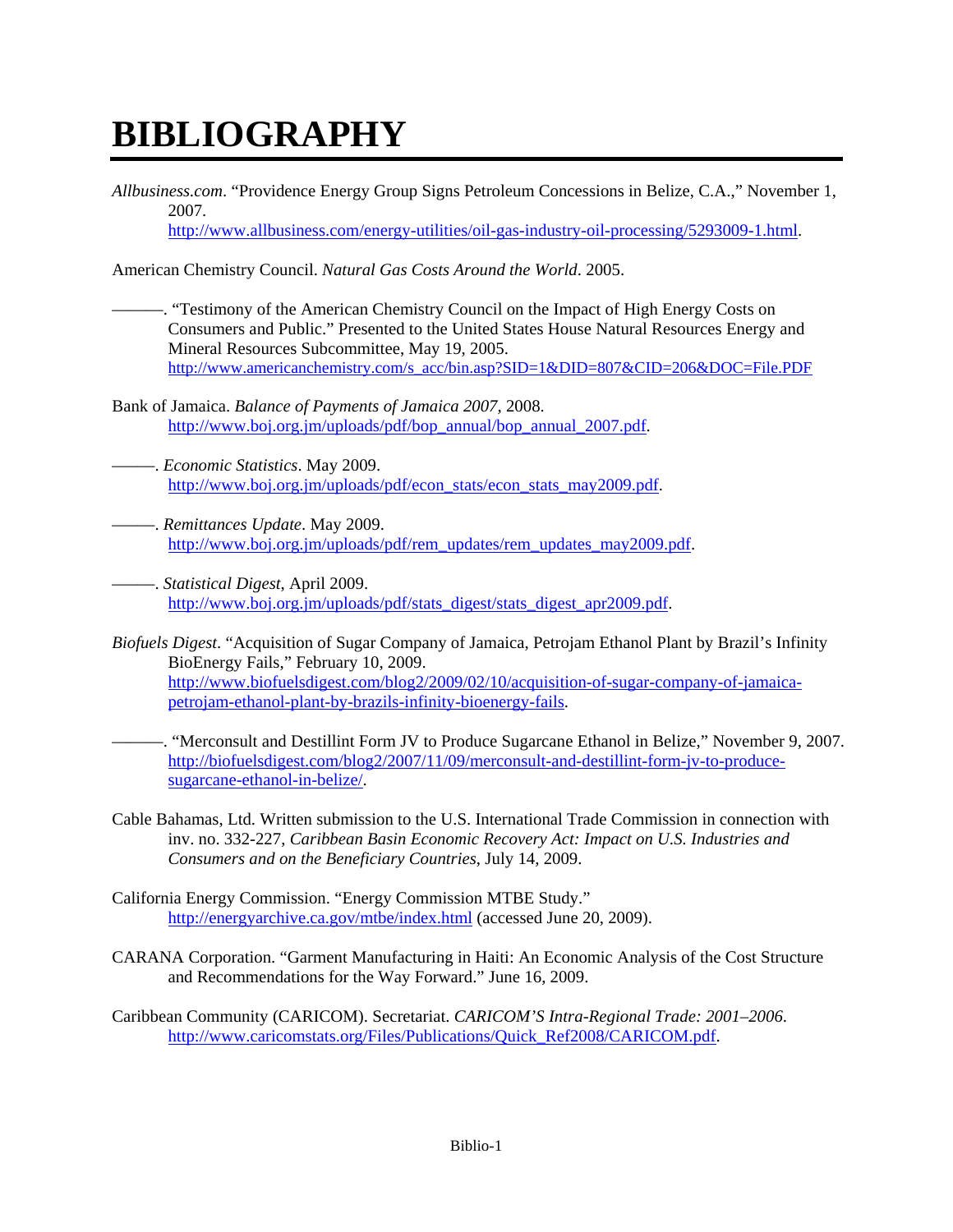———. "Chapter 1: CARICOM's Total Trade with Principal Trading Partner and the Rest of the World." *CARICOM'S Trade: A Quick Reference to Some Summary Data, 2001–2006.*  http://www.caricomstats.org/Files/Publications/Quick\_Ref2008/CARICOMs%20Total%20Trade. pdf.

- *Caribbean Net News*. "Jamaican PM Announces Sugar Industry Rehabilitation Measures," October 31, 2005. http://www.caribbeannetnews.com/2005/10/31/sugar.shtml.
- *Caribbeanpressreleases.com*. "Belize & Chinese Petroleum Corporation (CPC) of Taiwan Sign Exploration Agreement," January 16, 2009. http://www.caribbeanpressreleases.com/articles/4454/1/Belize-amp-Chinese-Petroleum-Corporation-CPC-of-Taiwan-Sign-Exploration-Agreement/Page1.html.
- *Caribbean Update, Including Central America*, edited by Kal Wagenheim. Various editions.
- Chemical Economics Handbook Program. *Methanol Market Report*. Menlo Park, CA: SRI Consulting, June 2008. http://www.sriconsulting.com/CEH/Public/Reports/674.5000/.
- Dean, Judith. "Is Trade Preference Erosion Bad for Development?" U.S. International Trade Commission, Office of Economics working paper, No. 2006-11-A, November 2006.
- Economic Commission for Latin America and the Caribbean (ECLAC). *Canada's Trade and Investment with Latin America and the Caribbean*. LC/WAS/L.61, Jan. 23, 2003. http://www.eclac.org/publicaciones/xml/0/11960/lclwasl61.pdf.
- ———. *Economic Survey of Latin America and the Caribbean, 2007-2008*. Santiago, Chile: United Nations, 2008. http://www.eclac.org/publicaciones/xml/3/33873/2008-382- EEI\_COMPLETO\_WEB.pdf.
- ———. *Foreign Direct Investment in Latin America and the Caribbean, 2008*. Briefing Paper, 2008. http://www.eclac.org/publicaciones/xml/4/36094/LCG2406i.pdf.
	- ———. *Foreign Investment in Latin America and the Caribbean, 2007*. LC/G.2360. Santiago, Chile: United Nations, 2008. http://www.eclac.org/publicaciones/xml/1/32931/lcg2360i\_f2.pdf.
- ———. *Preliminary Overview of the Economies of Latin America and the Caribbean, 2008*. Santiago, Chile: United Nations, 2008. http://www.eclac.org/publicaciones/xml/4/34844/LCG2401i.pdf.
- ———. *Statistical Yearbook for Latin America and the Caribbean, 2008*. Chapter 2, "Economic Statistics." LC/G.2399-P. Santiago, Chile: United Nations, 2009. http://www.eclac.org/publicaciones/xml/7/35437/LCG2399B\_2.pdf.

Economist Intelligence Unit (EIU). *Country Report: Haiti*. May 2009. Available for a fee, www.eiu.com.

- ———. *Country Report: Jamaica*. July 2009. Available for a fee, www.eiu.com.
- ———. *Country Report: Trinidad and Tobago*. July 2009. Available for a fee, www.eiu.com.
- ———. *Jamaica: Historical Data—Main Trading Partners*, February 15, 2008. Available for a fee, www.eiu.com.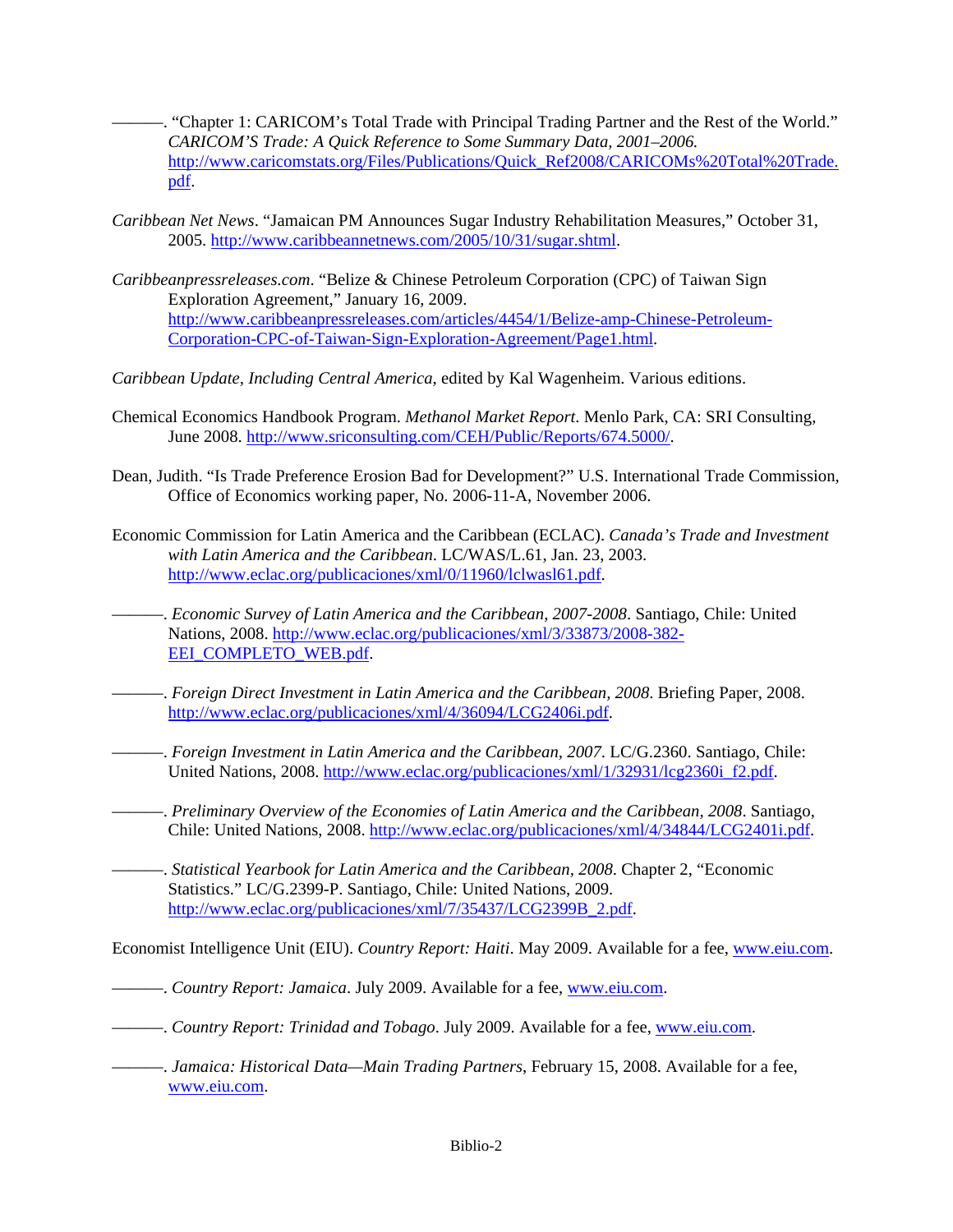———. *Energy Briefing.* "Trinidad and Tobago Oil: Better Terms," February 17, 2009. Available for a fee, www.eiu.com.

- Ellis, Jim. "Fla. Orange Crop Expected To Be Lower This Year." *Savannah Morning News*, March 11, 2007. http://savannahnow.com/node/241582.
- Embassy of Jamaica. Written submission to the U.S. International Trade Commission in connection with inv. no. 332-227, *Caribbean Basin Economic Recovery Act: Impact on U.S. Industries and Consumers and on the Beneficiary Countries*, July 7, 2009.
- Embassy of the Commonwealth of The Bahamas. Written submission to the U.S. International Trade Commission in connection with inv. no. 332-227, *Caribbean Basin Economic Recovery Act: Impact on U.S. Industries and Consumers and on the Beneficiary Countries*, July 7, 2009.
- Embassy of the Kingdom of The Netherlands. Written submission to the U.S. International Trade Commission in connection with inv. no. 332-227, *Caribbean Basin Economic Recovery Act: Impact on U.S. Industries and Consumers and on the Beneficiary Countries*, July 8, 2009.
- Embassy of the Republic of Guyana. Written submission to the U.S. International Trade Commission in connection with inv. no. 332-227, *Caribbean Basin Economic Recovery Act: Impact on U.S. Industries and Consumers and on the Beneficiary Countries*, July 6, 2009.
- *Energy Caribbean*. "New Trinidad Blocks: Ultra Deep-water Blocks Will Be Back Soon," June 2007. Available for a fee, http://www.meppublishers.com/online/energy/issues/index.php?pid=1014&print=1.
- European Commission Delegation to Jamaica, Belize, The Bahamas, Turks and Caicos Islands and the Cayman Islands. "European Commission Disburses \$365 Million to Support the Transformation of the Jamaican Sugar Industry," press release, November 27, 2008. http://www.deljam.ec.europa.eu/en/infosources/press/2008/November/November%2027.htm.
- Gallaway, Michael P., Christine A. McDaniel, and Sandra A. Rivera. "Short-Run and Long-Run Estimates of U.S. Armington Elasticities." *North American Journal of Economics and Finance* 14 (2003), 49–68.
- Government of Haiti. Ministry of Economy and Finance. Institut Haïtien de Statistique et d'Informatique. "Economic Statistics." http://www.ihsi.ht/produit\_economie\_comptes\_na\_pib.htm (accessed July 12, 2009).
- ———. Ministry of Economy and Finance. Institut Haïtien de Statistique et d'Informatique. *Les comptes économiques en 2008,* April 2009. http://www.ihsi.ht/pdf/compte\_economique/ce\_rd\_2008.pdf
- ———. Ministry of Foreign Affairs and Foreign Trade, Foreign Trade Department. Written statement submitted to the United States International Trade Commission, in connection with the public hearing on the Caribbean Region: Review of Economic Growth and Development. Washington, DC, January 28, 2008.
- Government of Jamaica. Ministry of Agriculture. "Jamaica Leads Caribbean Sugar Production, Despite Setbacks," April 7, 2009. http://www.jis.gov.jm/agriculture/html/20090407t000000-0500\_19089\_jis\_jamaica\_leads\_caribbean\_sugar\_production\_\_despite\_setbacks.asp (accessed September 24, 2009).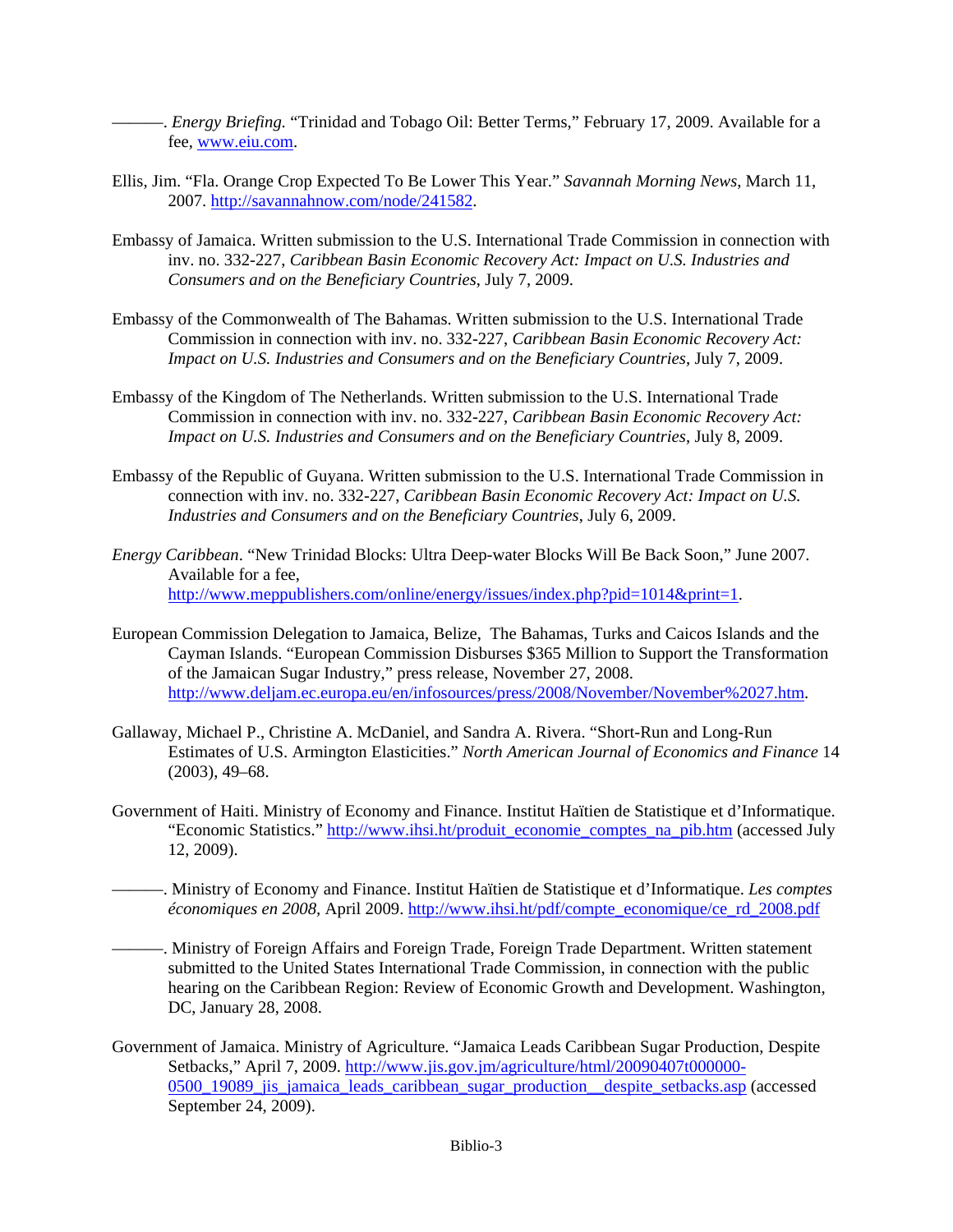- Government of Trinidad and Tobago. Ministry of Trade and Investment. *Trinidad and Tobago Investment Policy, 2007–2012*. June 2007. http://www.tradeind.gov.tt/misc/Investment%20Policy%20Green%20Paper%20(updated).pdf.
- ———. Government of Trinidad and Tobago (represented by The AGA Group, LLC). Written submission to the U.S. International Trade Commission in connection with inv. no. 332-227, *Caribbean Basin Economic Recovery Act: Impact on U.S. Industries and Consumers and on the Beneficiary Countries*, July 13, 2009.
- HBO Latin America Group. Written submission to the U.S. International Trade Commission in connection with inv. no. 332-227, *Caribbean Basin Economic Recovery Act: Impact on U.S. Industries and Consumers and on the Beneficiary Countries*, July 21, 2009.
- Heritage Foundation and the Wall Street Journal. *2009 Index of Economic Freedom World Rankings*. "Ranking the Countries." http://www.heritage.org/Index/Ranking.aspx.
- Hornbeck, J.F. *The Haitian Economy and the HOPE Act*. CRS Report for Congress. Washington, DC: Congressional Research Service (CRS), October 1, 2008. RL34687. http://assets.opencrs.com/rpts/RL34687\_20081001.pdf.
- ———.*U.S .Trade Policy and the Caribbean: From Trade Preferences to Free Trade Agreements*. CRS Report for Congress. Washington, DC: CRS, April 4, 2007. RL33951. http://assets.opencrs.com/rpts/RL33951\_20070404.pdf.
- Inter-American Development Bank (IADB). "JA-L1001 : Competitiveness Enhancement Program." http://www.iadb.org/projects/project.cfm?id=JA-L1001&lang=en (accessed July 21, 2009).
- International Intellectual Property Alliance. Written submission to the U.S. International Trade Commission in connection with inv. no. 332-227, *Caribbean Basin Economic Recovery Act: Impact on U.S. Industries and Consumers and on the Beneficiary Countries*, July 2, 2009.
- International Monetary Fund (IMF). *Direction of Trade Yearbook 2008*. Washington, DC: IMF, 2009.
- ———. *Trinidad and Tobago: Staff Report for the 2008 Article IV Consultation*. Washington, DC: IMF, December 23, 2008. http://www.imf.org/external/pubs/ft/scr/2009/cr0978.pdf.
- Jamaican Gleaner. "Jamaica's Energy Challenges—Part III." March 30, 2008. http://www.jamaicagleaner.com/gleaner/20080330/focus/focus3.html.
- *Jamaica Observer*. "Jamaican Export Opportunities and Canada." May 7, 2008. http://www.jamaicaobserver.com/magazines/Business/html/20080506T200000- 0500\_135313\_OBS\_JAMAICAN\_EXPORT\_OPPORTUNITIES\_AND\_CANADA.asp.
- *Just-style.com.* "CANADA: Gildan Activewear Posts 3% Q3 Profit Rise," August 13, 2008. http://www.just-style.com/article.aspx?id=101676&lk=fs.
- Methanex. "Company Profile." http://www.methanex.com/ourcompany/profile.html (accessed July 25, 2009).
	- ——. "Our Company." http://www.methanex.com/ourcompany/locations\_canada.html (accessed July 25, 2009).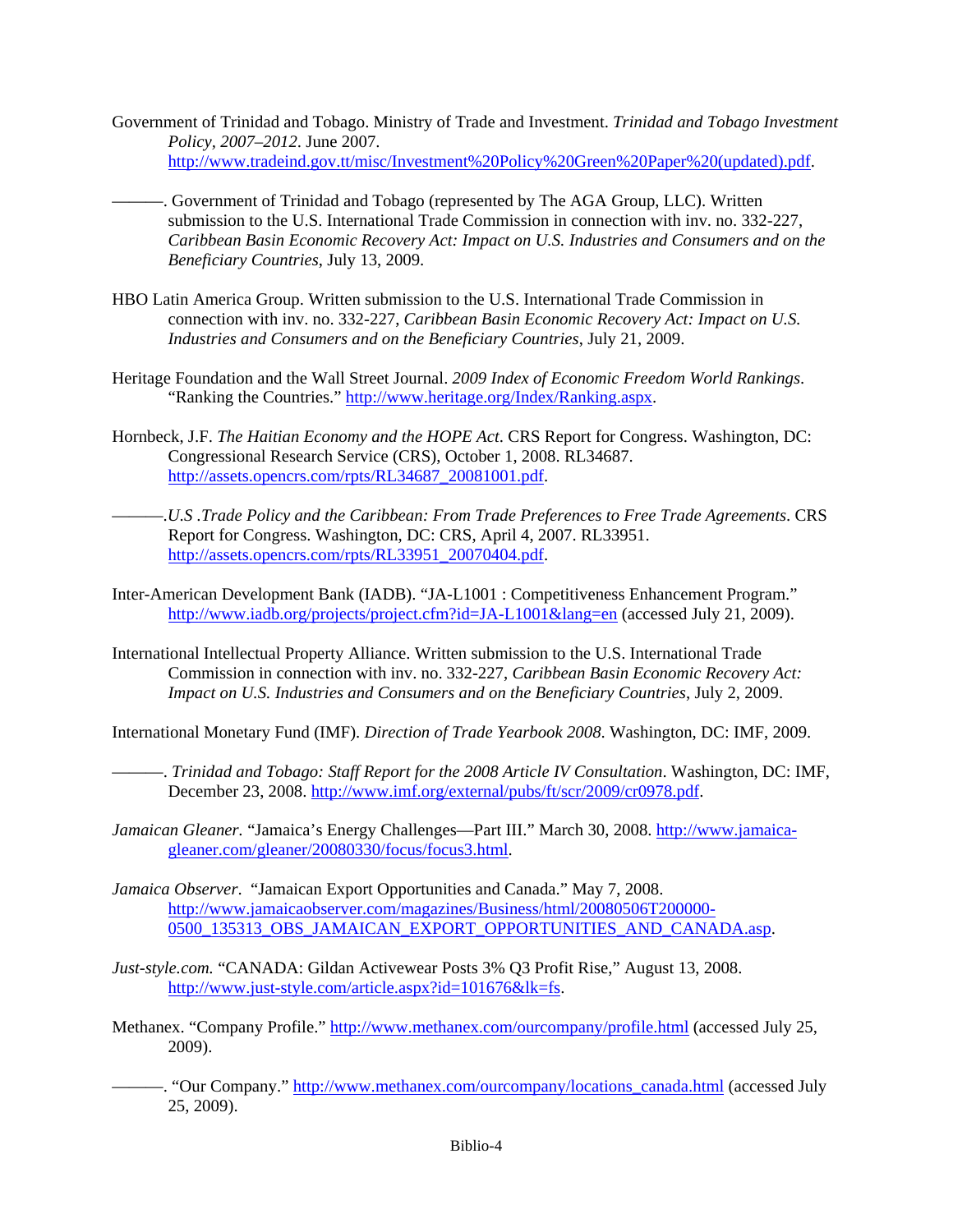- Methanol Holdings (Trinidad), Ltd. Web site home page. http://www.ttmethanol.com/web/index.htm (accessed July 25, 2009).
- Motion Picture Association, Inc. Written submission to the U.S. International Trade Commission in connection with inv. no. 332-227, *Caribbean Basin Economic Recovery Act: Impact on U.S. Industries and Consumers and on the Beneficiary Countries*, July 7, 2009.
- Nicholson, Walter. *Microeconomic Theory: Basic Principles and Extensions.* New York: Dryden Press, 1989.
- Saudi Basic Industries Corporation (SABIC). *Report and Accounts 2008*. Riyadh: Sabic, 2009. http://www.sabic.com/corporate/en/binaries/EnglishAnnualReport2008\_tcm4-4458.pdf.
- Shiells, Clinton R., Robert M. Stern, and Alan V. Deardorff, "Estimates of the Elasticities of Substitution Between Imports and Home Goods for the United States." *Weltwirtschaftliches Archiv* 122, no. 3 (1986), 497–519.
- Statistical Institute of Jamaica. *Jamaican Statistics*. June 2009. http://www.statinja.com/stats.html (accessed July 20, 2009).
- Television Association of Programmers (TAP) Latin America. Written submission to the U.S. International Trade Commission in connection with inv. no. 332-227, *Caribbean Basin Economic Recovery Act: Impact on U.S. Industries and Consumers and on the Beneficiary Countries*, June 23, 2009.
- Transparency International. 2008 *Corruption Perceptions Index*, 2009. http://www.transparency.org/news\_room/in\_focus/2008/cpi2008/cpi\_2008\_table.
- Trinidad Bulk Traders, Ltd. Written submission to the U.S. International Trade Commission in connection with inv. no. 332-227, *Caribbean Basin Economic Recovery Act: Impact on U.S. Industries and Consumers and on the Beneficiary Countries*, July 7, 2009.
- Tufton, Christopher. Statement to the House of Representatives [of Jamaica] by Dr. the Honourable Christopher Tufton, Minister of Agriculture, on the Post Tropical Storm Gustav Banana Industry Situation. September 2008. http://www.moa.gov.jm/files/statement%20to%20parliment%2008%20september.pdf.
- United Nations (UN). "Country Tables, 2007/2008 Report." *2007/2008 Human Development Report*. .http://hdrstats.undp.org/en/countries/.
	- ———. "Jamaica" and "Trinidad and Tobago." *UN Commodity Trade Statistics Database*. http://comtrade.un.org/pb/CountryPagesNew.aspx?y=2008 (accessed July 7, 2009).
- United Nations Conference on Trade and Development (UNCTAD). *Handbooks on the GSP Schemes*. http://www.unctad.org/Templates/Page.asp?intItemID=1421&lang=1 (accessed August 21, 2009).
- ———. *World Investment Report 2008*. United Nations: New York, 2008. http://www.unctad.org/en/docs/wir2008\_en.pdf.
- ———. *World Investment Report 2008, Country Fact Sheet: Aruba*. http://www.unctad.org/sections/dite\_dir/docs/wir08\_fs\_aw\_en.pdf (accessed July 20, 2009).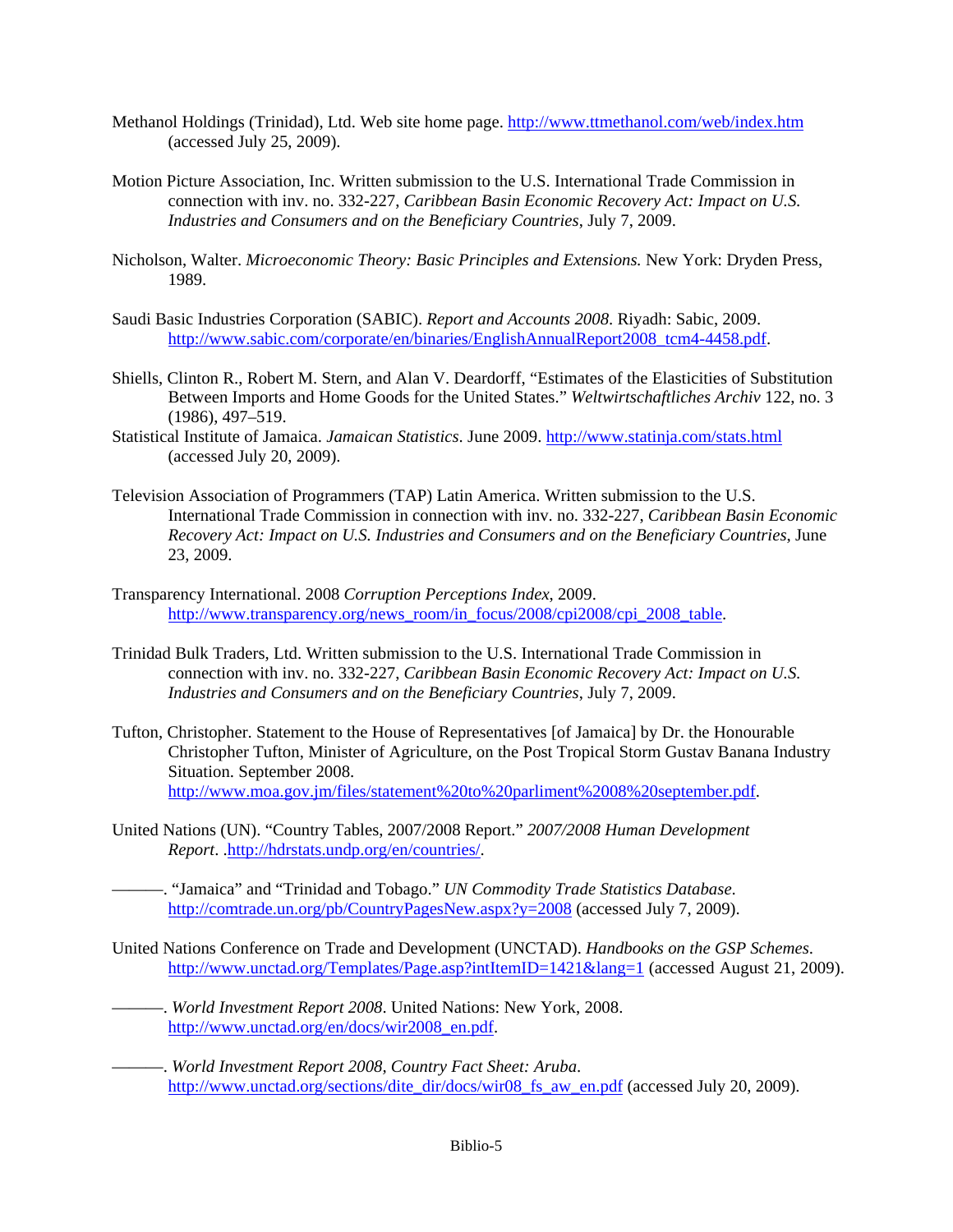- U.S. Agency for International Development (USAID). *Haiti*. "Overview." June 12, 2008. http://www.usaid.gov/locations/latin\_america\_caribbean/country/haiti/ (accessed June 24, 2009).
- ———. *Jamaica Country Assistance Strategy*. May 2009. http://jamaica.usaid.gov/proxy/Document.1188.aspx.
	- ———. *Optimizing the Economic Growth and Poverty Reduction Benefits of CAFTA-DR, vol. 1*. Washington, DC: USAID, September 2008. http://www.usaid.gov/locations/latin\_america\_caribbean/trade/T-LAD\_Volume\_1.pdf.
- U.S. Department of Commerce. International Trade Administration. *Guide to the Caribbean Basin Initiative*. Washington, DC: International Trade Administration, November 2000. http://www.trade.gov/media/publications/pdf/cbi2000.pdf.
- U.S. Department of Energy. Energy Information Administration. "Country Energy Profiles: Belize." http://tonto.eia.doe.gov/country/index.cfm (accessed July 2, 2009).
	- ———. "MTBE, Oxygenates, and Motor Gasoline," modified March 6, 2000. http://www.eia.doe.gov/emeu/steo/pub/special/mtbe.html.
- ———. "Status and Impact of State MTBE Bans," revised March 27, 2003. http://tonto.eia.doe.gov/FTPROOT/service/mtbe.pdf.
- U.S. Department of the Interior. U.S. Geological Survey. *Mineral Commodity Summaries 2009*. Washington, DC: GPO, 2009. http://minerals.usgs.gov/minerals/pubs/mcs/2009/mcs2009.pdf.
- U.S. Department of State. Bureau of Economic, Energy, and Business Affairs. "Haiti: 2009 Investment Climate Statement," February 2009. http://www.state.gov/e/eeb/rls/othr/ics/2009/117840.htm.
- ———. Bureau of Economic, Energy, and Business Affairs. "Trinidad and Tobago: 2009 Investment Climate Statement," February 2009. http://www.state.gov/e/eeb/rls/othr/ics/2009/117849.htm.
- ———. Bureau of Economic, Energy, and Business Affairs. "United States Bilateral Investment Treaties (Updated March 3, 2008)." http://www.state.gov/e/eeb/ifd/bit/117402.htm.
- ———. Bureau of Western Hemisphere Affairs. "Background Note: Haiti," October 2008. http://www.state.gov/r/pa/ei/bgn/1982.htm.
- ———. Bureau of Western Hemisphere Affairs. "Background Note: Jamaica," June 2009. http://www.state.gov/r/pa/ei/bgn/2032.htm.
- ———. Bureau of Western Hemisphere Affairs. "Background Note: Trinidad and Tobago," June 2009. http://www.state.gov/r/pa/ei/bgn/35638.htm.
- ———. U.S. Consulate, Sao Paolo, Brazil. "Brazilian Biofuels: Ethanol Production Expanding (Sao Paolo 000269)," June 2, 2008.
- ———. U.S. Embassy, Belmopan, Belize. "Response to Biennial Caribbean Basin Investment Survey (Belmopan 000277)," July 15, 2009.
- ———. U.S. Embassy, Bridgetown, Barbados. "CBERA Biennial Survey—Eastern Caribbean (Bridgetown 000406)," July 22, 2009.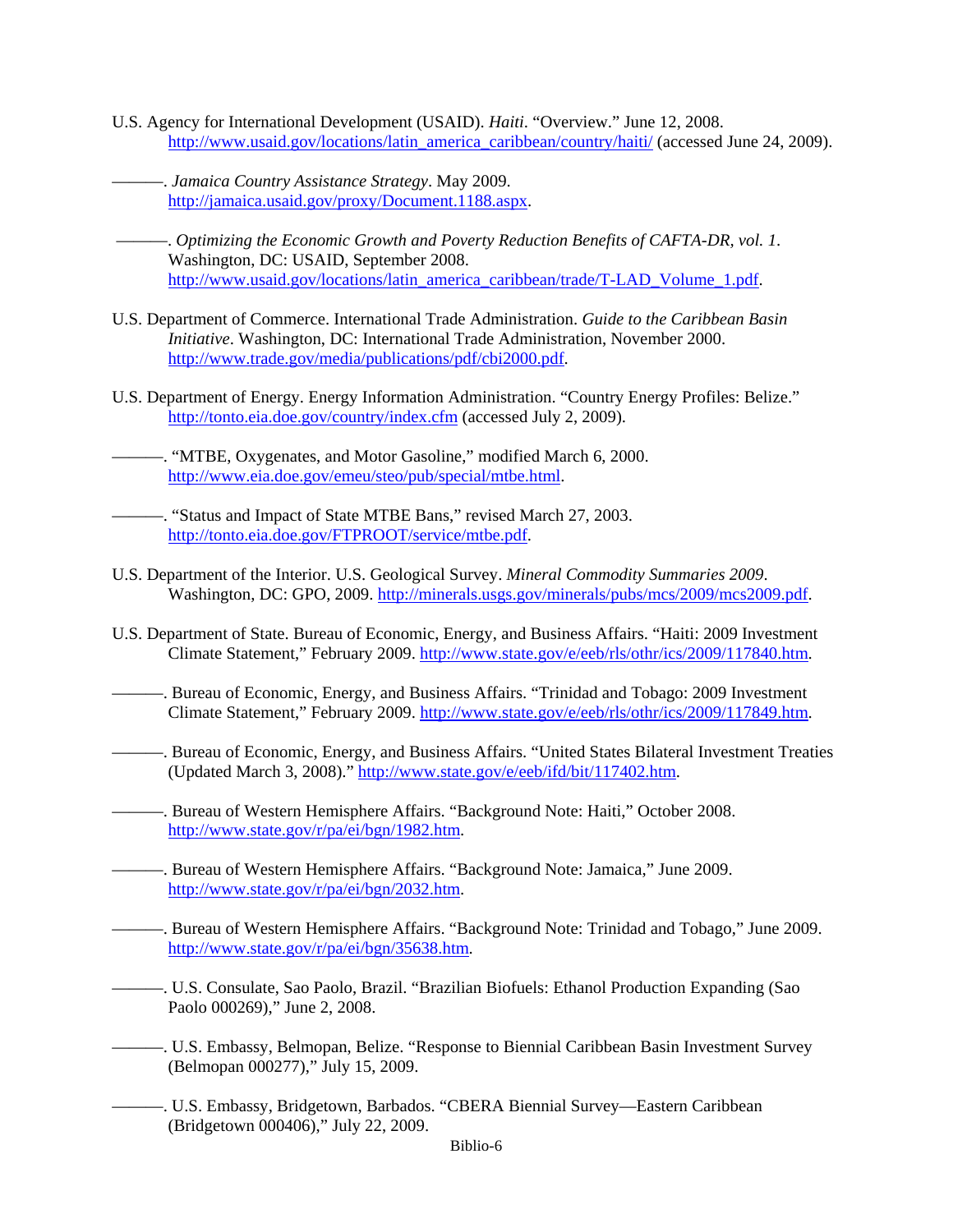- ———. U.S. Embassy, Georgetown, Guyana. "Guyana Submission for USITC Biennial Caribbean Basin Investment Survey (Georgetown 000401)," July 21, 2009.
- ———. U.S. Embassy, Kingston, Jamaica. "Jamaica: Investment Climate Statement 2009 (Kingston 001039)," December 10, 2008.
- ———. U.S. Embassy, Kingston, Jamaica. "Jamaica: November Economic Review (Kingston 001016)," December 1, 2008.
- ———. U.S. Embassy, Kingston, Jamaica. "Jamaica's Response: U.S. Biennial Caribbean Basin Investment Survey (Kingston 000536)," July 13, 2009.
- ———. U.S. Embassy, Kingston, Jamaica. "Recovery Assistance for Storm Gustav (Kingston 000795)," September 10, 2008.
- ———. U.S. Embassy, Kingston, Jamaica. "Will Financial Crisis Rock Jamaica? (Kingston 000883)," October 9, 2008.
- ———. U.S. Embassy, Nassau, The Bahamas. "Bahamas: USITC Biennial CBI Survey (Nassau 000471)," August 11, 2009.
- -. U.S. Embassy, Panama City, Panama. "Panama Data for U.S. Biennial Caribbean Basin Investment Survey (Panama 000584)," July 23, 2009.
- ———. U.S. Embassy, Port-au-Prince, Haiti. "Textile and Apparel Sector Market Research—November 2008 (Port-au-Prince 001756)," December 24, 2008.
- ———. U.S. Embassy, Port of Spain, Trinidad and Tobago. "2009 Report for Biennial Caribbean Basin Investment Survey—Trinidad and Tobago (Port of Spain 000294)," July 17, 2009.
- ———. U.S. Embassy, Port of Spain, Trinidad and Tobago. "Trinidad and Tobago Economic Highlights for Mid-July through Mid-August 2008 (Port of Spain 000398)," September 2, 2008.
- ———. U.S. Embassy, Port of Spain, Trinidad and Tobago. "Trinidad and Tobago GSP Graduation." Press Release, July 2, 2008. http://trinidad.usembassy.gov/gsp\_graduation.html.
- U.S. International Trade Commission (USITC). *Caribbean Basin Economic Recovery Act: Impact on U.S. Industries and Consumers, Tenth Report, 1994*. USITC Publication 2927. Washington, DC: USITC, 1995. http://www.usitc.gov/publications/docs/pubs/332/pub2927/pub2927.pdf.
	- ———. *Caribbean Region: Review of Economic Growth and Development*. USITC Publication 4000. Washington, DC: USITC, 2008. http://www.usitc.gov/publications/332/pub4000.pdf
- ———. DataWeb. Interactive tariff and trade database*.* http://dataweb.usitc.gov.
- ———. Hearing transcript in connection with inv. no. 332-227, *Caribbean Basin Economic Recovery Act: Impact on U.S. Industries and Consumers and on the Beneficiary Countries*, June 30, 2009.
- ———. *The Impact of the Caribbean Basin Economic Recovery Act, Eighteenth Report, 2005–2006*. USITC Publication 3954. Washington, DC: USITC, 2007. http://www.usitc.gov/publications/docs/pubs/332/pub3954.pdf.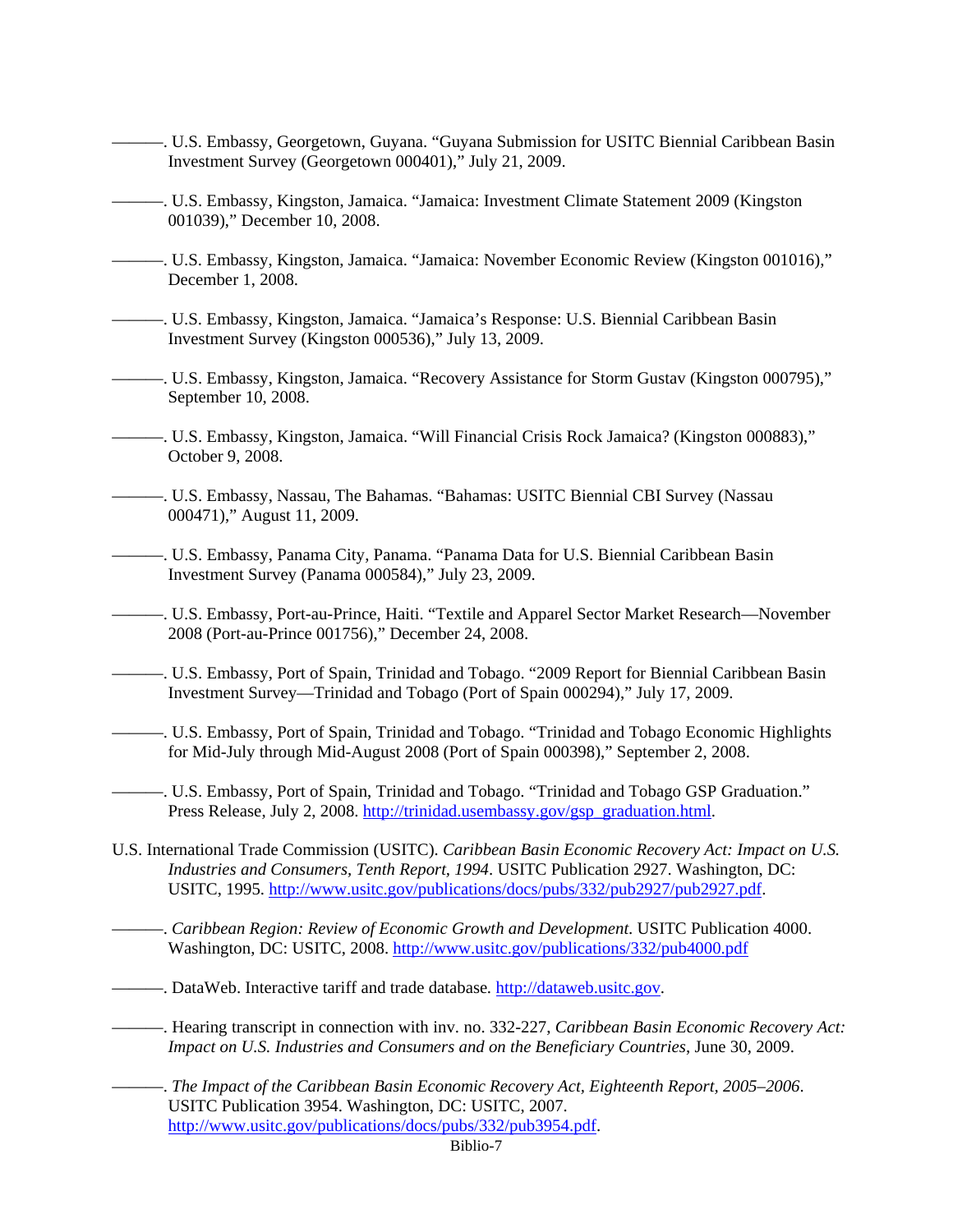- ———. *The Impact of the Caribbean Basin Economic Recovery Act, Fifteenth Report, 1999–2000*. USITC Publication 3538. Washington, DC: USITC, 2002. http://www.usitc.gov/publications/332/pub3538.pdf.
- ———. *The Impact of the Caribbean Basin Economic Recovery Act, Seventeenth Report, 2003–2004*. USITC Publication 3804. Washington, DC: USITC, 2005. http://www.usitc.gov/publications/332/pub3804.pdf.
- ———. *The Impact of the Caribbean Basin Economic Recovery Act: The First Ten Years of CBERA, Ninth Report, 1993*. USITC Publication 2813. Washington, DC: USITC, 1994.
- ———. *The Impact of the Caribbean Basin Economic Recovery Act, Thirteenth Report, 1997*. USITC Publication 3132. Washington, DC: USITC, 1998.
- ———. *The Impact of the Caribbean Basin Economic Recovery Act, Twelfth Report, 1996*. USITC Publication 3058. Washington, DC: USITC, 1997. http://www.usitc.gov/publications/332/pub3058.pdf.
- ———. *Report on the Impact of the Caribbean Basin Economic Recovery Act on U.S. Industries and Consumers, Seventh Report, 1991*. USITC Publication 2553. Washington, DC: USITC, 1992.
- ———. *Report on the Impact of the Caribbean Basin Economic Recovery Act on U.S. Industries and Consumers, Sixth Report, 1990*. USITC Publication 2432. Washington, DC: USITC, 1991.
	- ———. *Textiles and Apparel: Effects of Special Rules for Haiti on Trade Markets and Industries.* USITC Publication 4016. Washington, DC: USITC, 2008.

———. *U.S.-Central America-Dominican Republic Free Trade Agreement: Potential Economywide and Selected Sectoral Effects*. USITC Publication 3717. Washington, DC: USITC, 2004. http://www.usitc.gov/publications/332/pub3717.pdf.

- U.S. Trade Representative (USTR). "Caribbean Basin Initiative (CBI)." http://www.ustr.gov/tradetopics/trade-development/preference-programs/caribbean-basin-initiative-cbi (accessed August 21, 2009.
	- ———. "Free Trade with Central America and the Dominican Republic: Highlights of the CAFTA." May 25, 2004. http://www.ustr.gov/sites/default/files/uploads/factsheets/2004/asset\_upload\_file582\_5688.pdf.
	- ———. *2008 Special 301 Report*. Washington, DC: USTR, 2008. http://www.ustr.gov/sites/default/files/asset\_upload\_file553\_14869.pdf.
	- ———. *2005 Trade Policy Agenda and 2004 Annual Report*. Washington. DC: USTR, March 2005. http://www.ustr.gov/Document\_Library/Reports\_Publications/2005/2005\_Trade\_Policy\_Agenda/ Section\_Index.htm (accessed June 20, 2009).
		- ———. *2007 Special 301 Report*. Washington, DC: USTR, 2007. http://www.ustr.gov/sites/default/files/asset\_upload\_file230\_11122.pdf.
	- ———. "United States and Central America Sign Historic Free Trade Agreement." Press release, May 28, 2004.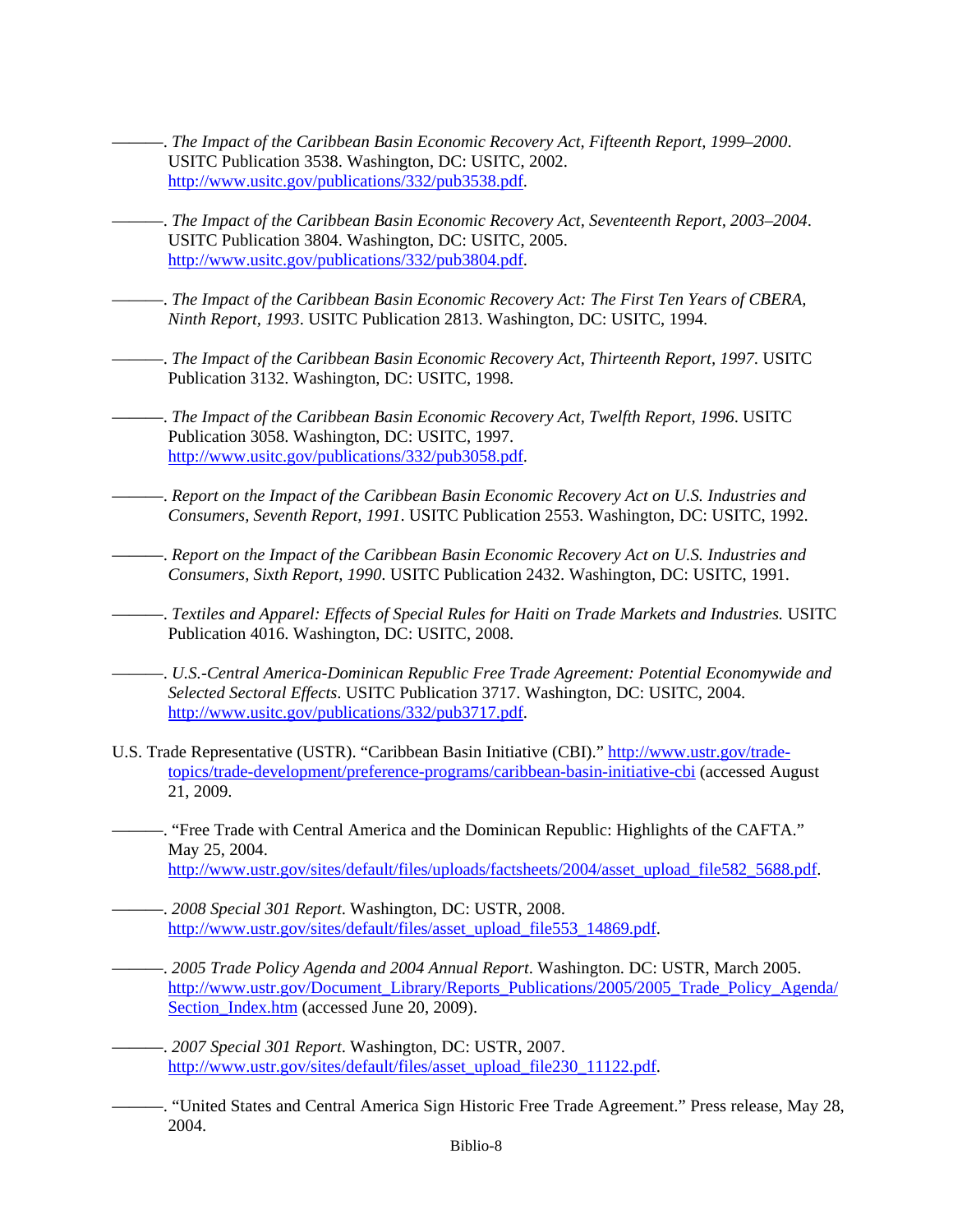———. "U.S., Central American Nations to Sign Free Trade Agreement." Press release, May 13, 2004.

- World Bank. *A Time to Choose: Caribbean Development in the 21st Century*. Report No. 31725-LAC. Washington, DC: World Bank, April 27, 2005. http://siteresources.worldbank.org/LACEXT/Resources/317250LAC.pdf.
- ———. *Doing Business 2009: Comparing Regulation in 181 Economies*. Washington, DC: World Bank, 2008. http://www.doingbusiness.org/Documents/FullReport/2009/DB\_2009\_English.pdf.
	- ———. "Doing Business 2009: Economy Rankings." Extract from *Doing Business 2009.*  http://www.doingbusiness.org/EconomyRankings/?direction=Asc&sort=10 (accessed July 20, 2009).
- -. "Haiti Country Brief." Updated November 2008. http://web.worldbank.org/WBSITE/EXTERNAL/COUNTRIES/LACEXT/HAITIEXTN/0,,conte ntMDK:21040686~pagePK:141137~piPK:141127~theSitePK:338165,00.html.
- ———. "Haiti: Trade Brief." 2008. http://info.worldbank.org/etools/wti2008/docs/brief81.pdf.
- ———. "Jamaica: Trade Brief." 2008. http://info.worldbank.org/etools/wti2008/docs/brief94.pdf.
- ———. "Trinidad and Tobago: Trade Brief." 2008. http://info.worldbank.org/etools/wti2008/docs/brief192.pdf.
- ———. *World Trade Indicators 2008 Database*. Updated December 2008. http://web.worldbank.org/WBSITE/EXTERNAL/TOPICS/TRADE/0,,contentMDK:21393040~p agePK:210058~piPK:210062~theSitePK:239071,00.html (accessed July 20, 2009).
- World Bank and Organization of American States (OAS). *Caribbean: Accelerating Trade and Integration*. 2008. http://www.crnm.org/index.php?option=com\_docman&Itemid=113&task=doc\_download&gid=6 17.
- World Economic Forum. *The Travel & Tourism Competitiveness Report*. Geneva: World Economic Forum, 2009. http://www.weforum.org/pdf/TTCR09/TTCR09\_FullReport.pdf.
- World Trade Organization (WTO). *Trade Policy Review: European Communities, Report by the Secretariat*, WT/TPR/S/214, March 2, 2009. http://www.wto.org/english/tratop\_e/tpr\_e/s214- 00\_e.doc.
	- ———. *Trade Policy Review: Jamaica, Report by Jamaica*, WT/TPR/G/139, December 15, 2004. http://www.wto.org/english/tratop\_e/tpr\_e/s139-0\_e.doc.
	- -. Textiles Monitoring Body (TMB). "The Agreement on Textiles and Clothing." http://www.wto.org/english/tratop\_e/texti\_e/texintro\_e.htm.
- Yacobucci, Brent D. *Ethanol Imports and the Caribbean Basin Initiative*. Congressional Research Service (CRS) RS21930. Washington, DC: CRS, March 18, 2008. http://ncseonline.org/NLE/CRSreports/08Apr/RS21930.pdf.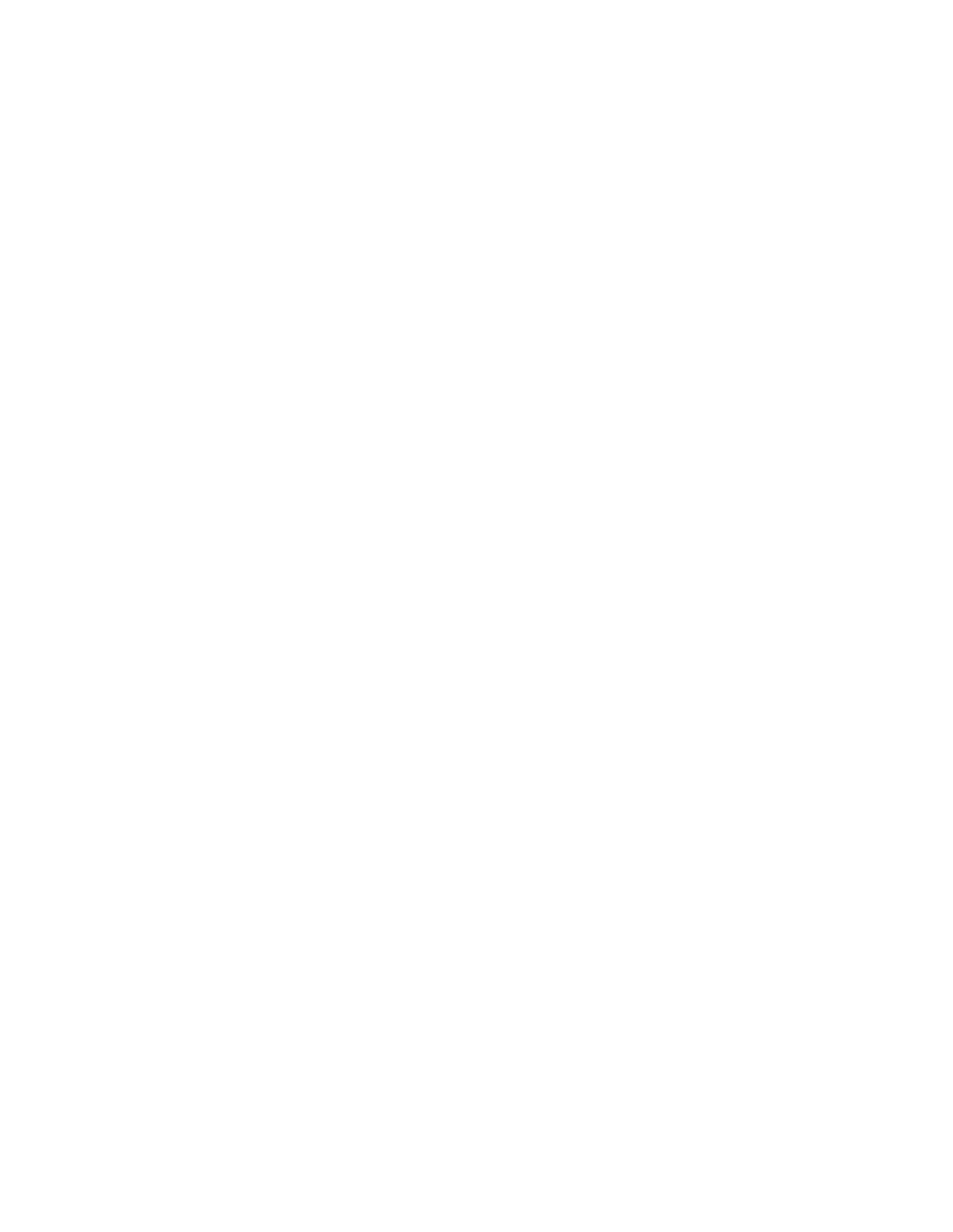# **APPENDIX A Federal Register Notice**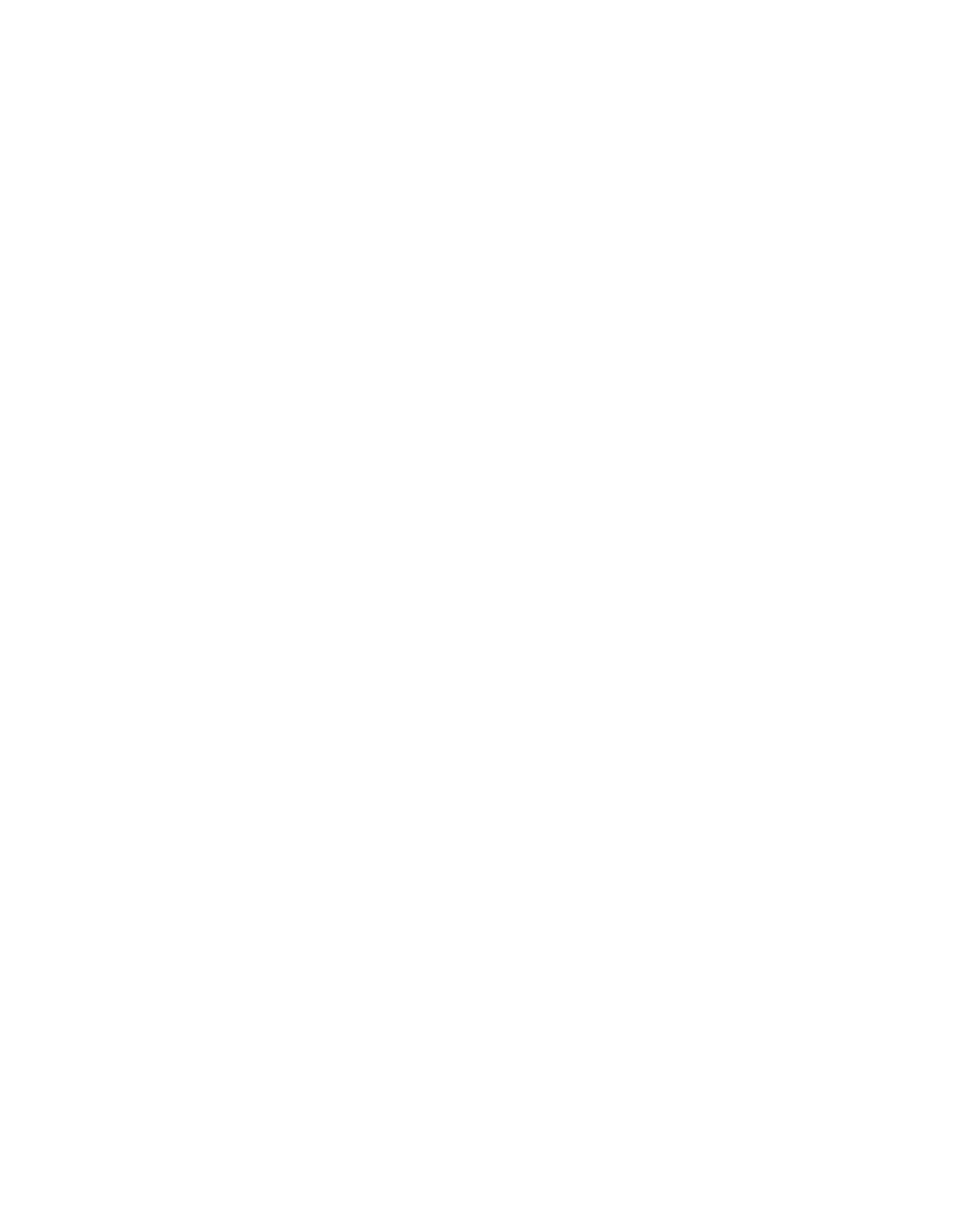#### **DEPARTMENT OF THE INTERIOR**

#### **Bureau of Land Management**

**[MT–066–09–1610–DR–024E]** 

#### **Notice of Availability of the Record of Decision and Approved Resource Management Plan for the Butte Field Office, Montana**

**AGENCY:** Bureau of Land Management, Interior.

**ACTION:** Notice of availability.

**SUMMARY:** The Bureau of Land Management (BLM) announces the availability of the Record of Decision (ROD) and Approved Resource Management Plan (RMP) for the Butte Field Office, Montana. The Montana State Director signed the ROD, which constitutes the final decision of the BLM and makes the Approved RMP effective immediately.

**ADDRESSES:** Copies of the ROD and Approved RMP are available upon request from the Field Manager, Butte Field Office, BLM, 106 North Parkmont, Butte, MT 59401–3388, or via the Internet at *http://www.blm.gov/mt/st/ en/fo/butte*\_*field*\_*office.html.* 

**FOR FURTHER INFORMATION CONTACT:** Tim La Marr, Project Manager, BLM, 106 North Parkmont, Butte, MT 59701; or by calling (406) 533–7645.

**SUPPLEMENTARY INFORMATION:** The Butte Field Office manages about 307,000 acres of public land and about 661,000 acres of Federal mineral estate in Beaverhead, Broadwater, Deerlodge, Gallatin, Jefferson, Lewis and Clark, Park, and Silver Bow Counties in western Montana. The planning process for the RMP addressed the following five major issues: (1) How will vegetation on the BLM lands be managed to achieve healthy ecosystems while providing for a broad range of multiple uses? (2) How will the BLM lands be managed to protect wildlife and fish habitat, and to conserve and recover special status and priority species? (3) How should the BLM manage motorized public travel to meet the needs of public access and resource uses while minimizing user conflicts and impacts to air, soil, watershed, vegetation, wildlife, and other resource values? (4) How should recreation be managed to accommodate the full range of recreational uses enjoyed by the public on the BLM lands? (5) Which areas, if any, should be managed as special designations, and how should such areas be managed to protect values that warrant this status?

The Approved RMP was prepared under the authorities of the Federal

Land Policy and Management Act of 1976 (FLPMA) and the National Environmental Policy Act of 1969 (NEPA). The Approved RMP is nearly identical to the Proposed Plan (Alternative B) presented in the 2008 Proposed RMP/Final Environmental Impact Statement (EIS). Decisions in the ROD are either land use planning decisions that were protestable under the planning regulations (43 CFR subpart 1610), or implementation decisions that are now appealable under the regulations discussed below.

The BLM received six valid protest letters during the 30-day protest period provided for the Proposed RMP/Final EIS in accordance with 43 CFR 1610.5– 2. The BLM Director addressed all the protests without making significant changes to the Proposed RMP; minor corrections and clarifications are included in the ''Clarifications'' section of the ROD.

Site-specific travel route decisions for the Helena Travel Planning Area (TPA), East Helena TPA, Lewis and Clark County NW TPA, Boulder/Jefferson City TPA, and Upper Big Hole River TPA are subject to a separate appeals process. These decisions are implementation decisions contained in the ''Implementation Decisions Covered Under this Record of Decision'' section of the ROD and are appealable under 43 CFR part 4, subpart E. Any party adversely affected by site-specific travel route decisions in these five TPAs may appeal within 30 days of publication of this Notice of Availability. The appeal should state the specific travel route(s), as identified in the ROD and Approved RMP, on which the decision is being appealed. The appeal must be filed with the Butte Field Manager at the above listed address. Please consult the cited regulations for further appeal requirements.

**Authority:** 43 U.S.C. 1712; 42 U.S.C. 4332.

#### **Gene R. Terland,**

*State Director.* 

[FR Doc. E9–11897 Filed 5–21–09; 8:45 am] **BILLING CODE 4310–\$\$–P** 

#### **INTERNATIONAL TRADE COMMISSION**

**[Investigation No. 332–227]** 

#### **Caribbean Basin Economic Recovery Act: Impact on U.S. Industries and Consumers and on Beneficiary Countries**

**AGENCY:** United States International Trade Commission.

**ACTION:** Notice of public hearing and opportunity to submit comments in connection with the nineteenth report on the economic impact of the Caribbean Basin Economic Recovery Act (CBERA).

**SUMMARY:** Section 215 of the CBERA (19 U.S.C. 2704) requires the Commission to report biennially to the Congress and the President by September 30 of each reporting year on the economic impact of the Act on U.S. industries and U.S. consumers and on the economy of the beneficiary countries. This series of biennial reports was instituted as investigation No. 332–227, *Caribbean Basin Economic Recovery Act: Impact on U.S. Industries and Consumers and on Beneficiary Countries*. The Commission has scheduled a public hearing for its 2009 CBERA report, covering trade during calendar years 2007 and 2008, for June 30, 2009.

#### **DATES:**

- June 17, 2009: Deadline for filing requests to appear at the public hearing.
- June 23, 2009: Deadline for filing prehearing briefs and statements.
- June 30, 2009: Public hearing. July 7, 2009: Deadline for filing posthearing briefs and statements and all
- other written submissions. September 30, 2009: Transmittal of Commission report to Congress and the President.

**ADDRESSES:** All Commission offices, including the Commission's hearing rooms, are located in the United States International Trade Commission Building, 500 E Street, SW., Washington, DC. All written submissions should be addressed to the Secretary, United States International Trade Commission, 500 E Street, SW., Washington, DC 20436. The public record for this investigation may be viewed on the Commission's electronic docket (EDIS) at *http://www.usitc.gov/ secretary/edis.htm*.

#### **FOR FURTHER INFORMATION CONTACT:**

Walker Pollard (202–205–3228 or *walker.pollard@usitc.gov*), or James Stamps (202–205–3227 or *james.stamps@usitc.gov*) Country and Regional Analysis Division, Office of Economics, U.S. International Trade Commission, Washington, DC 20436. For information on the legal aspects of this investigation, contact William Gearhart of the Commission's Office of the General Counsel (202–205–3091 or *william.gearhart@usitc.gov*). The media should contact Peg O'Laughlin, Public Affairs Officer (202–205–1819 or *margaret.olaughlin@usitc.gov*). Hearingimpaired individuals may obtain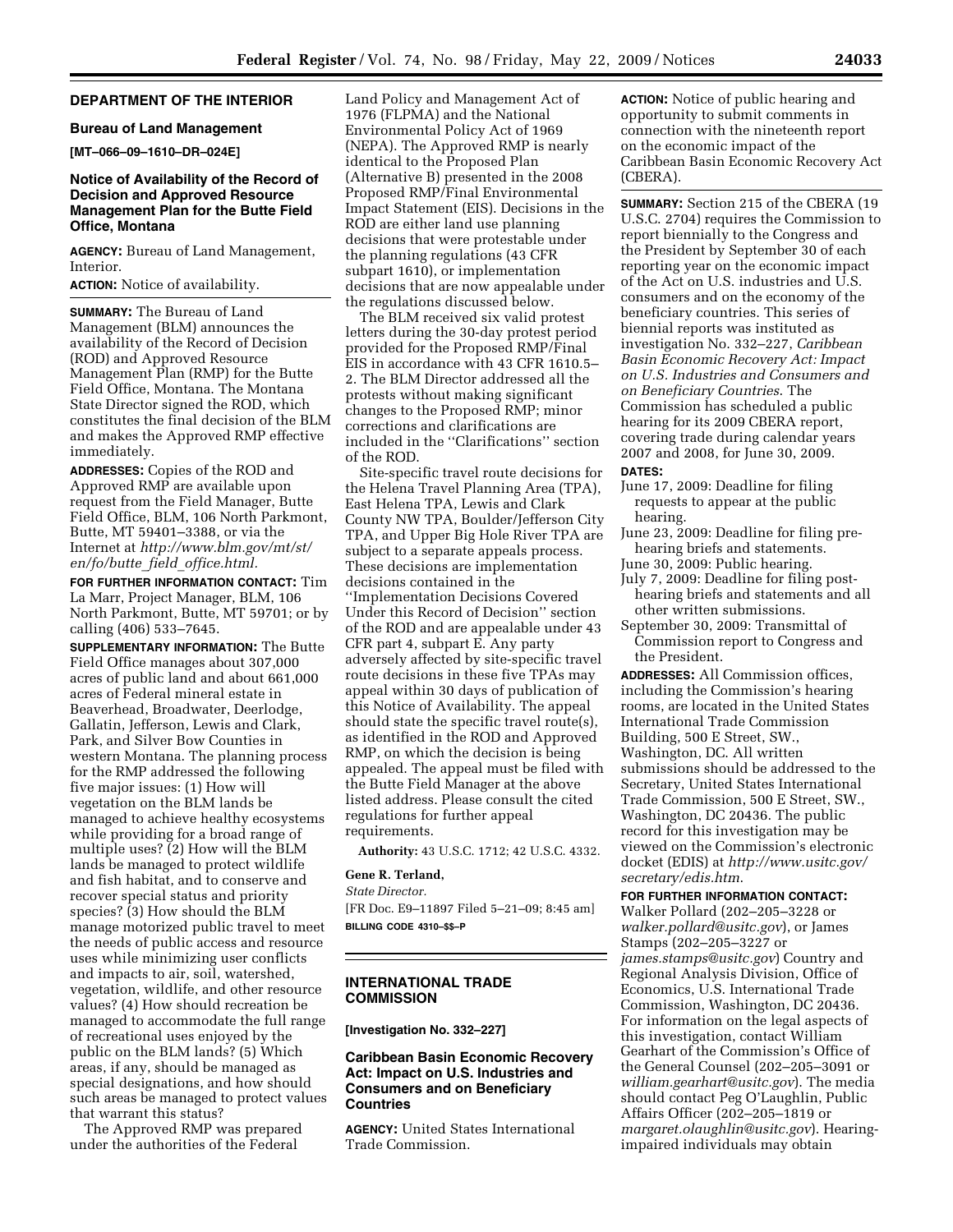information on this matter by contacting the Commission's TDD terminal at 202– 205–1810. General information concerning the Commission may also be obtained by accessing its Internet server (*http://www.usitc.gov*). Persons with mobility impairments who will need special assistance in gaining access to the Commission should contact the Office of the Secretary at 202–205–2000.

*Background:* Section 215(a)(1) of the Caribbean Basin Economic Recovery Act (CBERA) (19 U.S.C. 2704(a)(1)), as amended, requires that the Commission submit biennial reports to the Congress and the President regarding the economic impact of the Act on U.S. industries and consumers, and on the economy of the beneficiary countries. Section 215(b)(1) requires that the reports include, but not be limited to, an assessment regarding:

(A) The actual effect, during the period covered by the report, of [CBERA] on the United States economy generally, as well as on those specific domestic industries which produce articles that are like, or directly competitive with, articles being imported into the United States from beneficiary countries; and

(B) The probable future effect which this Act will have on the United States economy generally, as well as on such domestic industries before the provisions of this Act terminate.

Notice of institution of the investigation was published in the **Federal Register** of May 14, 1986 (51 FR 17678). The nineteenth report, covering calendar years 2007 and 2008, is to be submitted by September 30, 2009.

*Public Hearing:* A public hearing in connection with this investigation will be held at the U.S. International Trade Commission Building, 500 E Street, SW., Washington, DC, beginning at 9:30 a.m. on June 30, 2009. Requests to appear at the public hearing should be filed with the Secretary, no later than 5:15 p.m., June 17, 2009. All pre-hearing briefs and statements should be filed not later than 5:15 p.m., June 23, 2009; and all post-hearing briefs and statements should be filed not later than 5:15 p.m., July 7, 2009. All requests to appear and pre- and post-hearing briefs and statements should be filed in accordance with the requirements in the ''Written Submissions'' section below. In the event that, as of the close of business on June 17, 2009, no witnesses are scheduled to appear at the hearing, the hearing will be canceled. Any person interested in attending the hearing as an observer or nonparticipant may call the Office of the Secretary (202–205–2000) after June 17, 2009, for

information concerning whether the hearing will be held.

*Written Submissions:* In lieu of or in addition to participating in the hearing, interested parties are invited to file written submissions concerning this investigation. All written submissions should be addressed to the Secretary, and should be received not later than 5:15 p.m., July 7, 2009. All written submissions must conform with the provisions of section 201.8 of the Commission's Rules of Practice and Procedure (19 CFR 201.8). Section 201.8 requires that a signed original (or a copy so designated) and fourteen (14) copies of each document be filed. In the event that confidential treatment of a document is requested, at least four (4) additional copies must be filed, in which the confidential information must be deleted (see the following paragraph for further information regarding confidential business information). The Commission's rules authorize filing submissions with the Secretary by facsimile or electronic means only to the extent permitted by section 201.8 of the rules (see Handbook for Electronic Filing Procedures, *http:// www.usitc.gov/secretary/ fed*\_*reg*\_*notices/rules/documents/ handbook*\_*on*\_*electronic*\_*filing.pdf*). Persons with questions regarding electronic filing should contact the Office of the Secretary (202–205–2000).

Any submissions that contain confidential business information (CBI) must also conform with the requirements of section 201.6 of the *Commission's Rules of Practice and Procedure* (19 CFR 201.6). Section 201.6 of the rules requires that the cover of the document and the individual pages be clearly marked as to whether they are the ''confidential'' or ''non-confidential'' version, and that the confidential business information be clearly identified by means of brackets. All written submissions, except for confidential business information, will be made available for inspection by interested parties.

The Commission intends to publish only a public report in this investigation. Accordingly, any CBI received by the Commission in this investigation will not be published in a manner that would reveal the operations of the firm supplying the information. The report will be made available to the public on the Commission's Web site.

Issued: May 18, 2009. By order of the Commission.

#### **Marilyn R. Abbott,**

*Secretary to the Commission.*  [FR Doc. E9–11965 Filed 5–21–09; 8:45 am]

**BILLING CODE 7020–02–P** 

#### **DEPARTMENT OF JUSTICE**

#### **Antitrust Division**

#### **Notice Pursuant to the National Cooperative Research and Production Act of 1993—PXI Systems Alliance, Inc.**

Notice is hereby given that, on April 10, 2009, pursuant to Section 6(a) of the National Cooperative Research and Production Act of 1993, 15 U.S.C. 4301 *et seq.* (''the Act''), PXI Systems Alliance, Inc. has filed written notifications simultaneously with the Attorney General and the Federal Trade Commission disclosing changes in its membership. The notifications were filed for the purpose of extending the Act's provisions limiting the recovery of antitrust plaintiffs to actual damages under specified circumstances. Specifically, DC to Light Limited, Bray County, Wicklow, Ireland; and DGE, Inc., Rochester Hills, MI have been added as parties to this venture. Also, Huntron Inc., Mill Creek, WA; DAWTr0n, Inc., Roswell, GA; and Amplicon, Brighton, East Sussex, United Kingdom have withdrawn as parties to this venture.

No other changes have been made in either the membership or planned activity of the group research project. Membership in this group research project remains open, and PXI Systems Alliance, Inc. intends to file additional written notifications disclosing all changes in membership.

On November 22, 2000, PXI Systems Alliance, Inc. filed its original notification pursuant to Section 6(a) of the Act. The Department of Justice published a notice in the **Federal Register** pursuant to Section 6(b) of the Act on March 8, 2001 (66 FR 13971).

The last notification was filed with the Department on January 21, 2009. A notice was published in the **Federal Register** pursuant to Section 6(b) of the Act on February 26, 2009 (74 FR 8812).

#### **Patricia A. Brink,**

*Deputy Director of Operations, Antitrust Division.* 

[FR Doc. E9–11767 Filed 5–21–09; 8:45 am] **BILLING CODE 4410–11–M** 

#### **DEPARTMENT OF JUSTICE**

#### **Antitrust Division**

#### **Notice Pursuant to the National Cooperative Research and Production Act of 1993—Institute of Electrical and Electronics Engineers**

Notice is hereby given that, on May 1, 2009, pursuant to Section 6(a) of the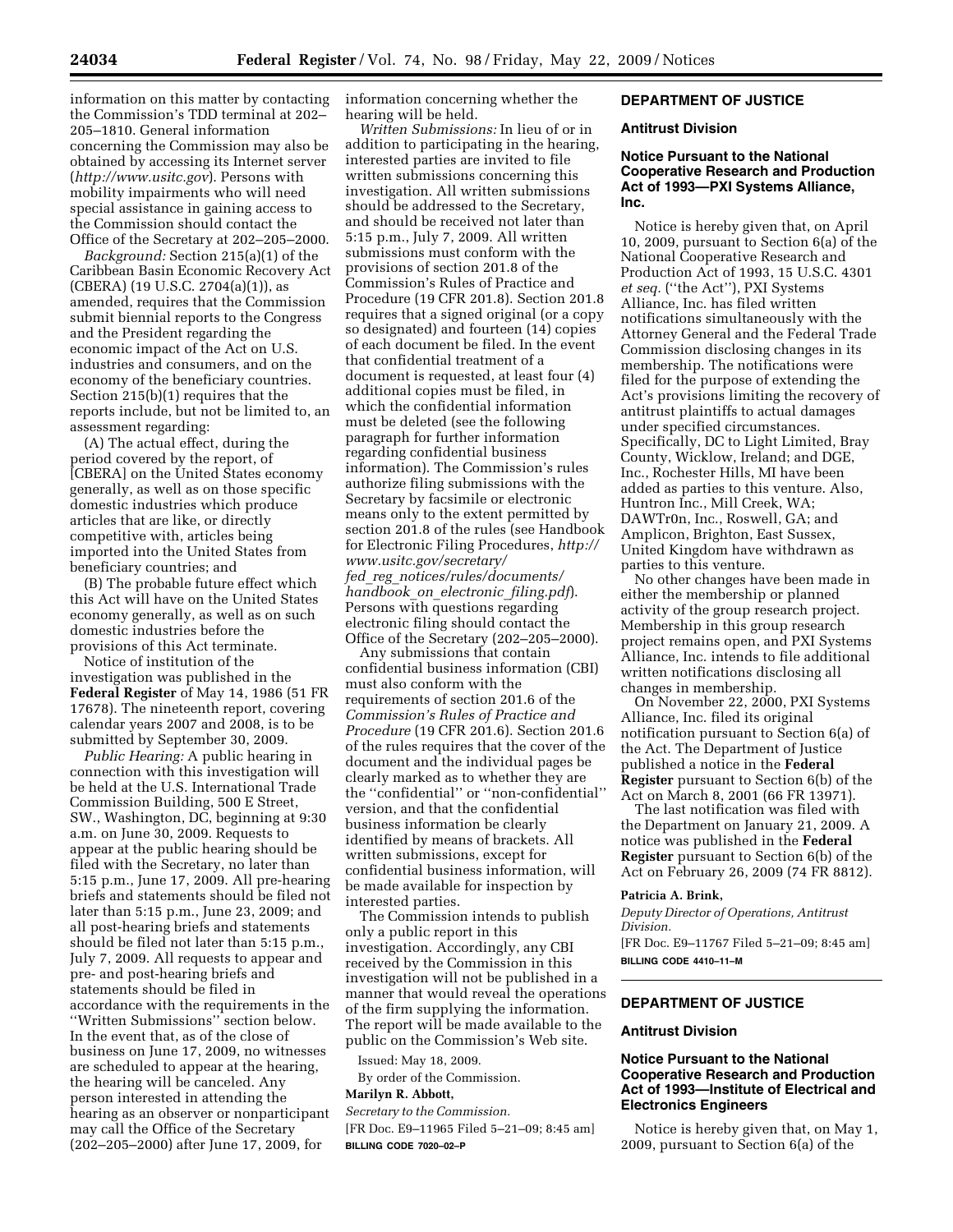# **APPENDIX B Hearing Calendar**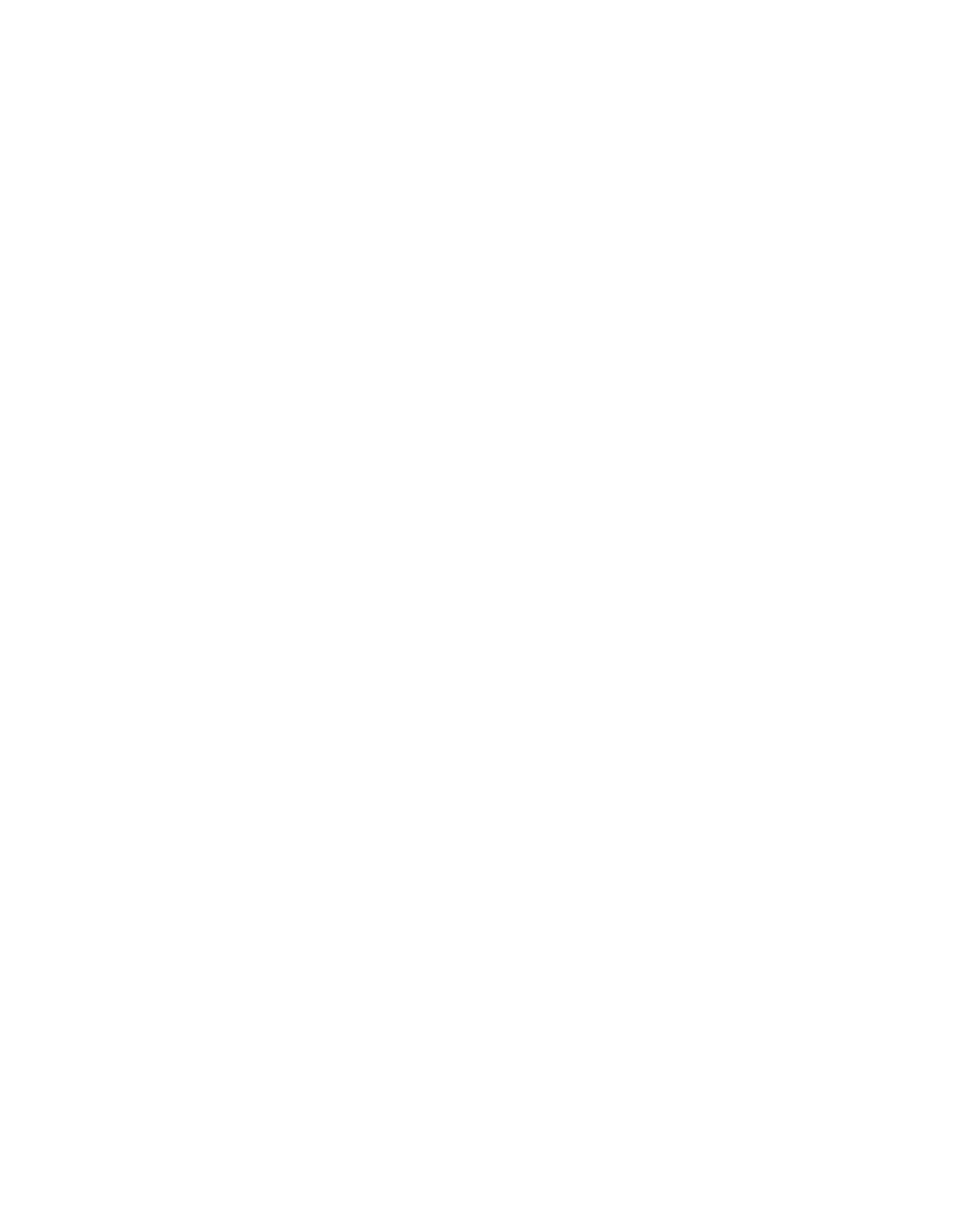### **CALENDAR OF PUBLIC HEARING**

 Those listed below appeared as witnesses at the United States International Trade Commission's hearing:

**Subject:** Caribbean Basin Economic Recovery Act: Impact on U.S. Industries and Consumers and on Beneficiary Countries

 **Inv. No.:** 332-227

 **Date and Time:** June 30, 2009 - 9:30 a.m.

 Sessions were held in connection with this investigation in the Main Hearing Room (room 101), 500 E Street, S.W., Washington, D.C.

### **EMBASSY APPEARANCE:**

**Embassy of Jamaica Washington, D.C.** 

### **His Excellency Anthony Johnson, Ambassador of Jamaica to the United States**

### **ORGANIZATION AND WITNESS:**

Hughes Hubbard & Reed LLP Washington, DC on behalf of

> HBO Latin America Group  **Jose Sariego**, Vice President, Business and Legal Affairs, HBO Latin America Group Kenneth J. Pierce ) ) – OF COUNSEL Victor Mroczka )

### **ORGANIZATION AND WITNESS:**

The AGA Group, LLC Washington, D.C.  **Ian Campbell**, Government Affairs  **Stephen Lande**, Advisor to The AGA Group, LLC

### **-END-**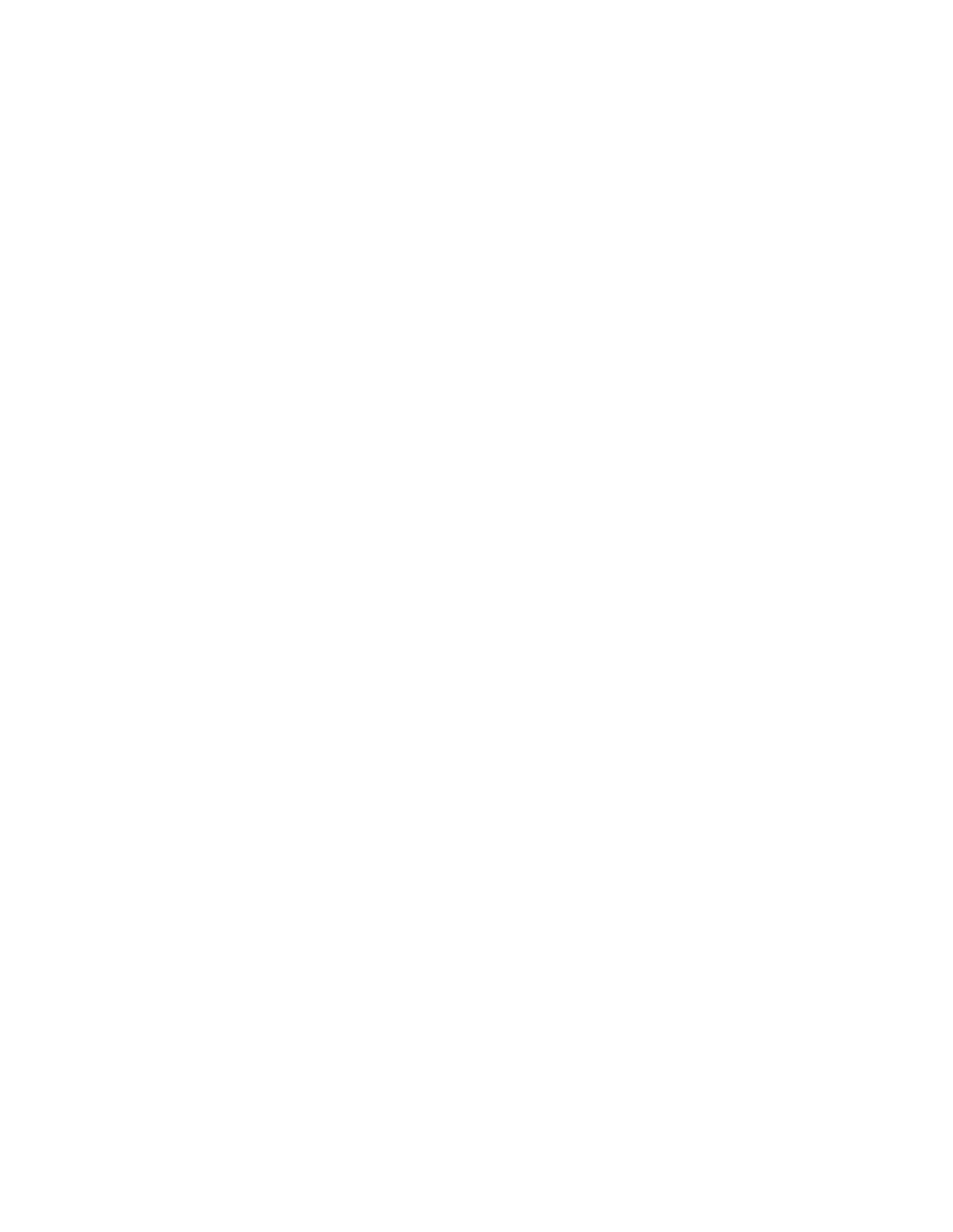# **APPENDIX C Summaries of Positions of Interested Parties**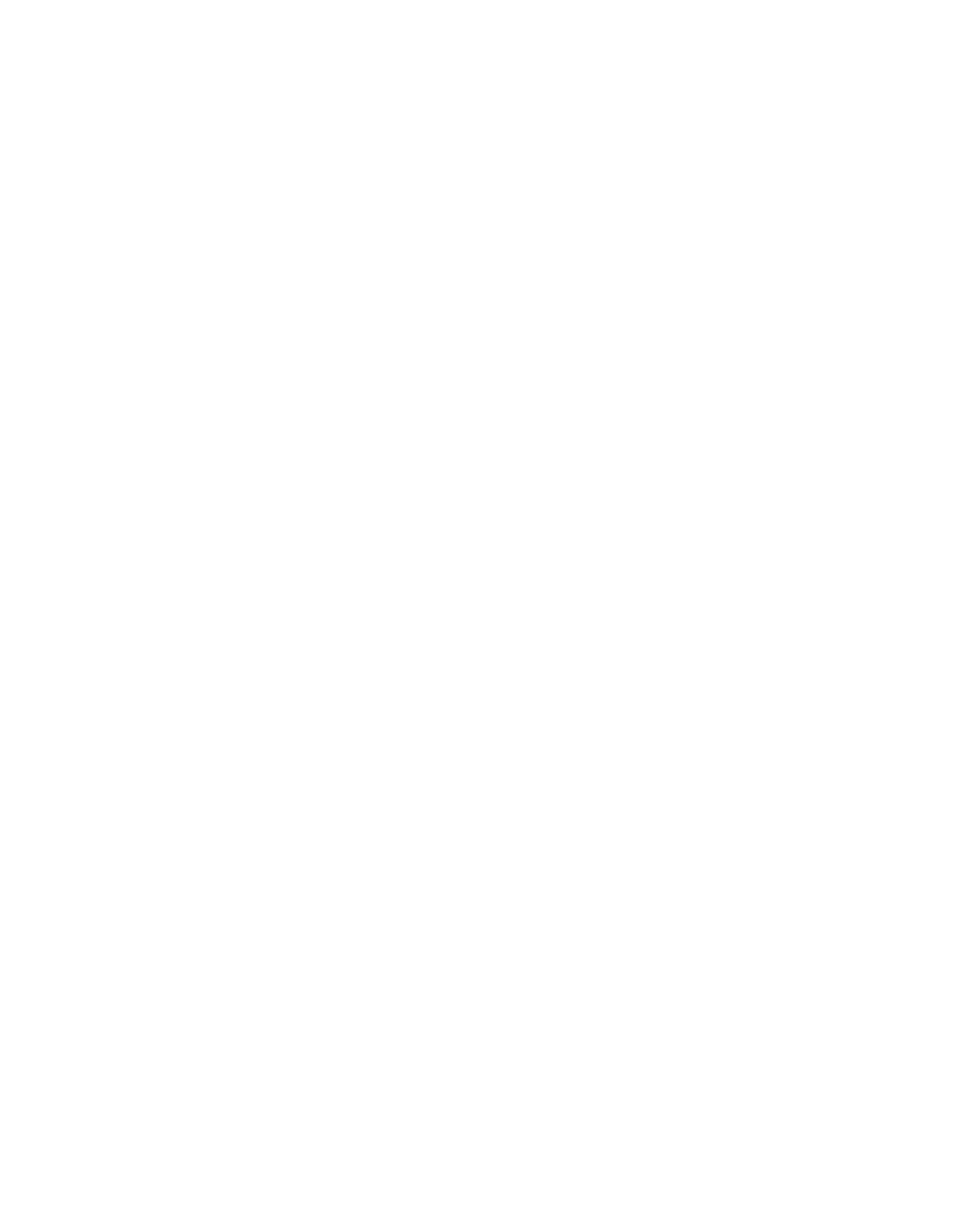# **Summaries of Positions of Interested Parties**

The Commission held a public hearing on June 30, 2009, and also invited interested persons to file written submissions. This appendix provides summaries of hearing testimony and/or written submissions for each interested party.<sup>1</sup>

### **Government of the Republic of Guyana2**

The written submission by the Embassy of the Republic of Guyana provided background data on U.S. imports from Guyana under four different programs: MFN, GSP, CBI, and CBTPA. The submission also listed the main product within each program: MFN (bauxite, gold, shrimps and prawns, diamonds, wood products, and other fish products); GSP (sugar); CBI (raw gold, wood products, and sugar); and CBTPA (garments). The submission stated that CBI/CBTPA is primarily important to the garment industry, because the associated duty preference of 28–32 percent is high. It also added that exports of garments from Guyana would not be competitive without CBTPA, and that the garment industry is economically and socially important, because it employs mostly women and rural inhabitants.

### Government of the Commonwealth of the Bahamas<sup>3</sup>

The government of The Bahamas started its written submission with an overview of CBERA and The Bahamas' economic and trade relationship with the United States. It noted that The Bahamas applied for accession to the WTO in 2001, adding that "[a]s part of the process of fulfilling our commitment under WTO and the European Partnership Agreement, the Government of The Bahamas has mandated a legislative review of all of the laws applicable to Copyright and TRIPS protection, a process which is actively being undertaken."<sup>4</sup> It noted that The Bahamas is a party/member to the Berne Convention, the Universal Copyright Convention, and the World Intellectual Property Organization. In describing the "USTR 301 Process," it stated that Cable Bahamas is not a government-owned monopoly and subsequently described its interactions with USTR, TAPLA, HBOLA, and Cable Bahamas. In conclusion, it stated that "[t]he

 $\frac{1}{1}$  $\frac{1}{1}$  In many instances, this appendix reflects only the principal points made by the particular party. The views summarized are those of the submitting parties and not the Commission. Commission staff did not undertake to confirm the accuracy of, or otherwise correct, the information described. For the full text of hearing testimony and written submissions, see entries associated with investigation no. 332-227 at the Commission's Electronic Docket Information System (https://edis.usitc.gov/edis3-internal/app).

<sup>&</sup>lt;sup>2</sup> Embassy of the Republic of Guyana, written submission to the USITC, July 6, 2009.

 $3$  Embassy of the Commonwealth of The Bahamas, written submission to the USITC, July 7, 2009.

 $<sup>4</sup>$  Ibid., 2.</sup>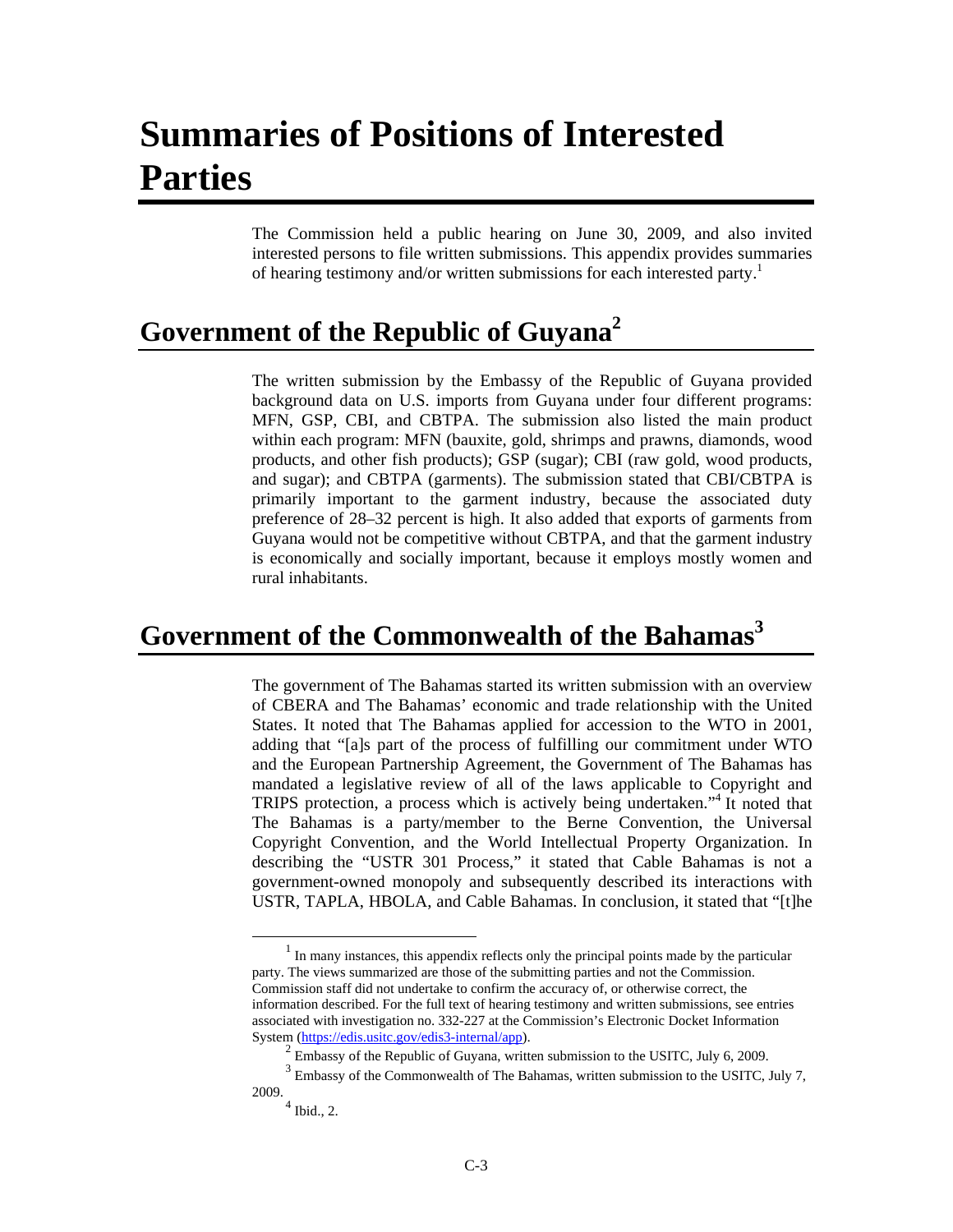Government of The Bahamas wishes to assure the Commission that it will implement its obligations with respect to Copyright protection in The Bahamas."<sup>5</sup>

### Government of Jamaica<sup>6</sup>

The Jamaican ambassador opened his testimony with an overview of Jamaican history, geography, economy, and development goals. He stated that Jamaica "has been attempting to transform its economy from the production of laborintensive, low-value commodities into a balance of high-value, exotic, tropical products, with finished goods of elastic demand and also services in the hospitality, entertainment, and electronic service areas."<sup>7</sup> He provided a summary of CBERA legislation and U.S.-Jamaica trade, noting that apparel, bauxite, and aluminum have figured prominently in Jamaican exports to the United States. He added that NAFTA and continued international liberalization of the textile and apparel industry had contributed to a decline in apparel exports, while contraction of the motor vehicle and construction industries in the United States portended difficulties for Jamaican exports of bauxite and aluminum. With regard to apparel, the government of Jamaica is supporting the development of a local industry geared toward the *haute couture* market.<sup>8</sup> The ambassador also commented that current growth areas tended to produce limited employment and have high imported input content, particularly manufacturing.<sup>9</sup>

The ambassador's testimony also addressed exports of ethanol to the United States under CBERA. He stated that "[t]he success of ethanol depends on the current regime, which allows Jamaica to import feedstock from Brazil for final processing," and that continuation of the program was "critical" to Jamaica's ethanol exports.10 The government of Jamaica's written submission pointed out that it is supporting the development of local ethanol industry that would use locally grown sugar as a feedstock, which would help diversify the economy and employ farm labor.<sup>11</sup> The ambassador explained that the current ethanol regime requires renewal every two years, and that because of this tenuous environment, "every two years the persons who have invested in this business get nervous because if it were not extended, it would mean that their investment of several hundred million dollars would suddenly become obsolete.  $\dots$ <sup>12</sup>. The ambassador stated that, consequently, the government of Jamaica is seeking to make these ethanol benefits permanent in order to facilitate increased investment in the industry.

 $rac{1}{5}$  $<sup>5</sup>$  Ibid., 4.</sup>

<sup>6</sup> USITC, Hearing Transcript, June 30, 2009, 6–19 (testimony of Ambassador Anthony Johnson, Embassy of Jamaica); Embassy of Jamaica, written submission to the USITC, July 7, 2009.

 $^7$  Ibid., 7.

<sup>&</sup>lt;sup>8</sup> Embassy of Jamaica, written submission to the USITC, July 7, 2009, 6.

<sup>&</sup>lt;sup>9</sup> USITC, Hearing Transcript, June 30, 2009, 8-12 (testimony of Ambassador Anthony Johnson, Embassy of Jamaica).

 $10$  Ibid., 13-14.

 $11$  Embassy of Jamaica, written submission to the USITC, July 7, 2009, 4.

 $12$  USITC, Hearing Transcript, June 30, 2009, 15–16 (testimony of Ambassador Anthony Johnson, Embassy of Jamaica).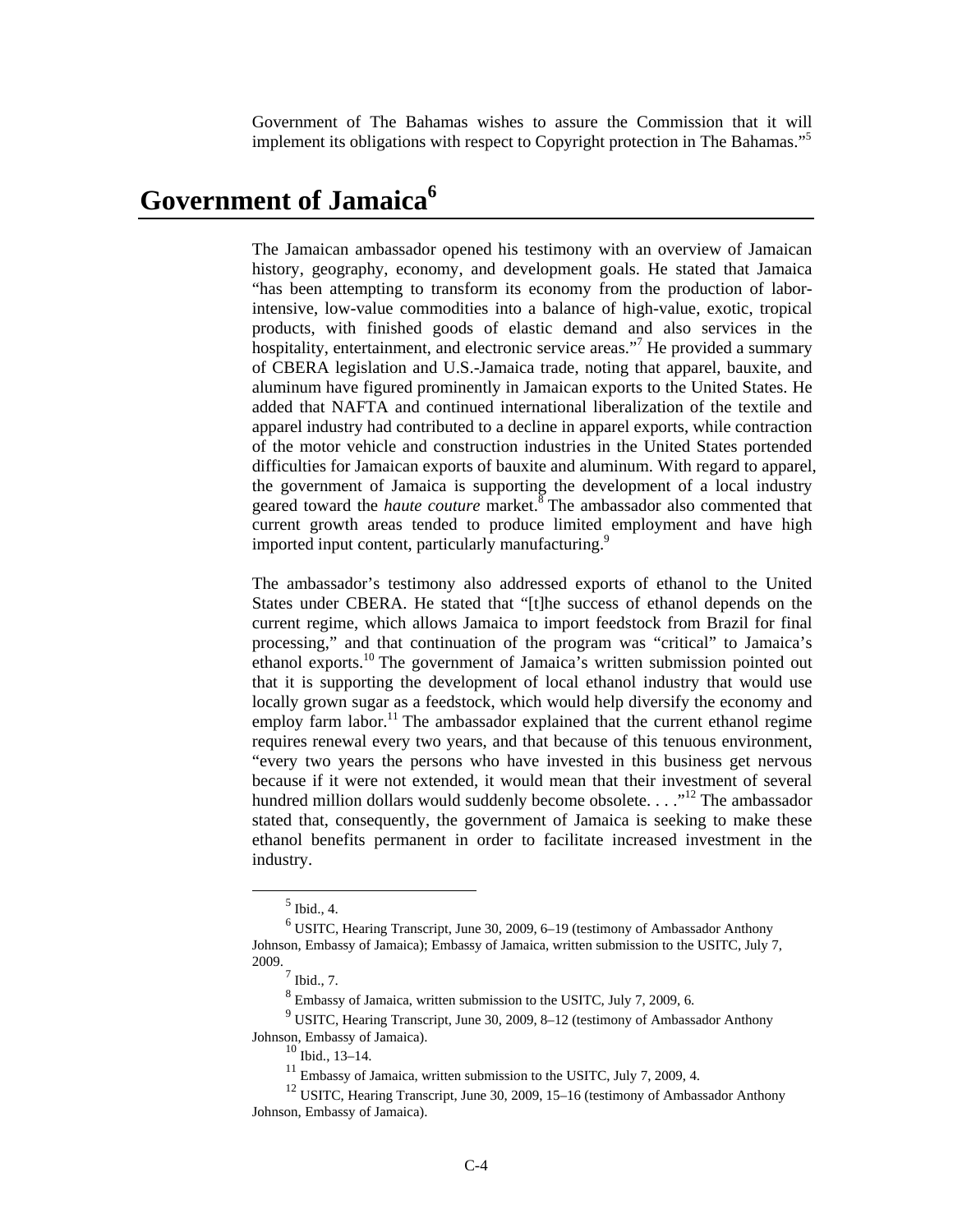### **Government of the Republic of Trinidad and Tobago<sup>13</sup>**

The AGA Group provided a written submission on behalf of the government of Trinidad and Tobago. It listed specific requests of the United States by the government of Trinidad and Tobago:<sup>14</sup>

- i. Make CBTPA preferences permanent under CBERA/CBI,
- ii. Enter into a partial scope agreement<sup>15</sup> for the items granted preferential access under CBTPA that are scheduled to expire on September 30, 2010, and
- iii. Include eligibility for duty-free treatment for certain goods packaged in Trinidad and Tobago.

The written submission also provided background information on five areas:<sup>16</sup>

- i. The impact of ethanol imports from the region and supporting data,
- ii. Proposed Trinidad and Tobago Packaging Agreement,
- iii. The Partial Scope Agreement,
- iv. The U.S.-Singapore Free Trade Agreement–Integrated Source Initiative, and
- v. Products for consideration to be added to the CBERA/CBI or included in a partial scope agreement.

In addressing these five areas, the submission stated that "[e]thanol is important to the United States and has provided opportunities to develop an environmentally friendly industry in the Caribbean.  $\cdot \cdot \cdot$ <sup>17</sup> It also expressed concern that the expiration of CBTPA on September 30, 2010, will subject a number of products to higher tariffs, adversely affecting the export of a number of products, and that a partial scope agreement would lock in these preferences and reduce uncertainty with regard to exporters' access to the U.S. market.<sup>18</sup>

 $^{13}$  Embassy of the Republic of Trinidad and Tobago (represented by AGA Group LLC), written submission to the USITC, July 13, 2009 and July 28, 2009.

 $14$  Ibid., 2.

<sup>&</sup>lt;sup>15</sup> Partial scope agreements generally provide less coverage than free trade agreements; they generally cover trade and economic cooperation in specific sectors and/or provide limited reduction of duties on specific products.

 $16$  Embassy of the Republic of Trinidad and Tobago (represented by AGA Group LLC). written submission to the USITC, July 13, 2009 and July 28, 2009, 3–14.

 $17$  Ibid., 4.

 $18$  Ibid., 7, 8, 13, 14.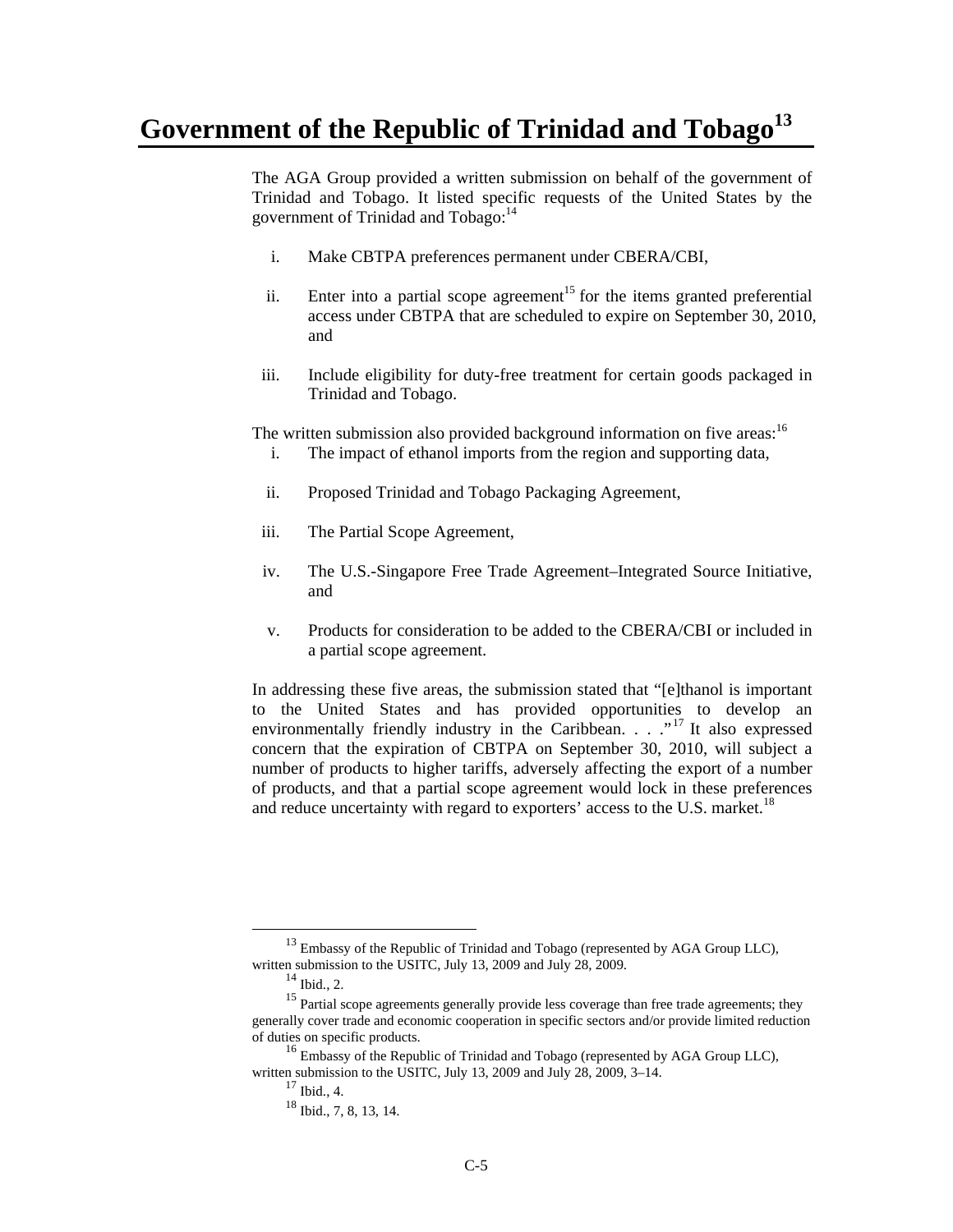### Government of the Kingdom of the Netherlands<sup>19</sup>

The written submission from the Royal Netherlands Embassy addressed three main topics.

- 1) **Constitutional reform.** The written submission provided an overview of the process of constitutional reform currently underway in the Kingdom of the Netherlands, which includes the Caribbean states of Aruba and the Netherlands Antilles. It stated that under a new system, the two largest islands of the Netherlands Antilles (Curacao and St. Maarten) will obtain country status similar to Aruba and the Netherlands Antilles, after which the Kingdom will consist of four, instead of three, separate countries. It noted that the "reforms will have no impact on responsibility for foreign relations."20
- 2) **Current economic relations of Caribbean parts of the Kingdom.** The Embassy's written submission stated that Aruba and the Netherlands Antilles have not been able to make full use of CBERA, primarily because of a lack of capacity. It also noted that, although exporting companies in the countries are small by international standards, the favorable conditions offered by CBERA and CBI allow them to remain competitive despite high operating costs. "Not having the CBERA or CBI would have an immediate negative impact on the exports of the Netherlands Antilles and Aruba to the United States."21
- 3) **Future economic relations of Caribbean parts of the Kingdom.** According to the Embassy, since the United States is the Netherlands Antilles' and Aruba's most important trading partner, better CBERA and CBI utilization would encourage growth and further economic development. It added that exporters in these countries could benefit from technical assistance and information regarding opportunities under CBERA and CBI.

## **The AGA Group, LLC<sup>22</sup>**

Ian Campbell of the AGA Group (AGA) opened his testimony by stating that the AGA's mission is to promote and facilitate international commerce primarily with the United States, Africa, the Caribbean, and Latin America. He added that the AGA is also a registered foreign agent on behalf of the government of Trinidad and Tobago. As such, his comments would address issues related to CBERA, the Caribbean region, and Trinidad and Tobago.

Mr. Campbell provided overviews of CBI and the U.S.-Caribbean trade relationship; Trinidad and Tobago's recent economic history and performance;

 $19$  Embassy of the Kingdom of The Netherlands, written submission to the USITC, July 8, 2009.

 $20$  Ibid., 2.

 $21$  Ibid.

<sup>22</sup> USITC, Hearing Transcript, June 30, 2009, 43–51 (testimony of Ian Campbell and Stephan Lande, AGA Group); AGA Group, written submissions to the USITC, June 30, 2009 and July 28, 2009.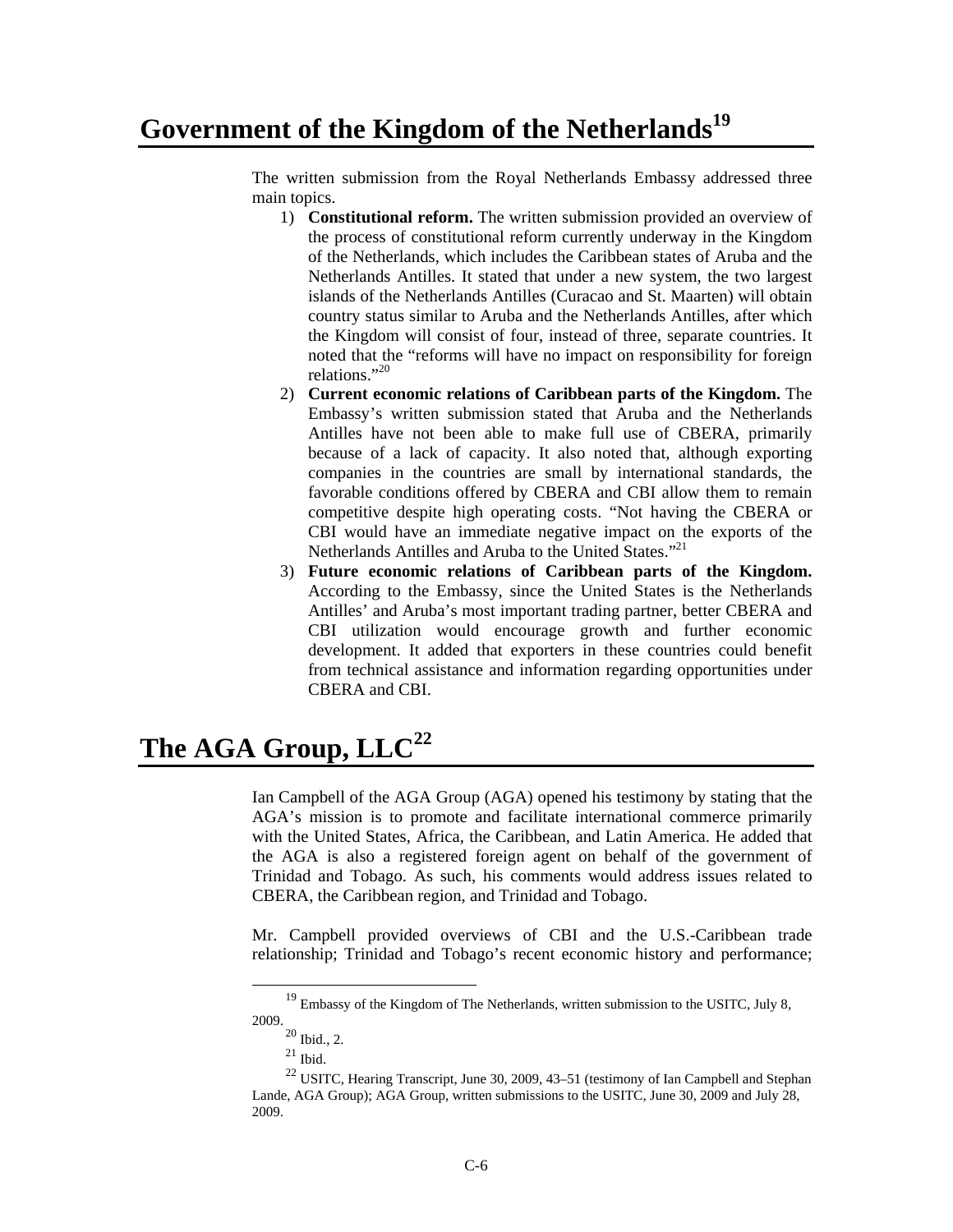and Trinidad and Tobago's participation in the liquefied natural gas, methanol, and ammonia global markets. With regard to U.S. trade policy, he stated the position that "[t]he special duty free allowance should be made available for the shipment of certain products not currently satisfying origin rules for entry under CBI which are packaged in the Caribbean from materials produced by the petrochemical industry, . . . either by modifying the current origin rules under CBI or as a provision under a partial scope agreement."<sup>23</sup> He also put forth the recommendation that the local content requirement of CBERA be reduced from 35 to 20 percent, because "[f]or Caribbean countries, shortages in production materials and components make it difficult to satisfy a 35 percent value added origin requirement. . . . Such a change would provide incentives for the assembly of high priced components in the Caribbean."<sup>24</sup> He also recommended that the CBI ethanol duty regime not be changed. He concluded that, in light of preference erosion as a result of continued U.S. market liberalization, "[c]urrent duty free access must not be disrupted."<sup>25</sup>

## **Cable Bahamas, Ltd.<sup>26</sup>**

In a written submission, Cable Bahamas stated that it "is a publicly-traded company that provides cable television programming and broadband internet service to residences and businesses throughout the islands of The Bahamas," and that "Cable Bahamas is not a government-owned entity."<sup>27</sup> The submission described the company's operations, history providing cable services, and relationships with several entertainment distributing companies. With respect to Television Association of Programmers Latin America (TAPLA) and HBO Latin America Group (HBOLA), it asserted that "for over 5 years, Cable Bahamas has sought a meeting with TAPLA and its members without success. Instead of meeting with Cable Bahamas, HBOLA and TAPLA seek to use the offices of the United States government to coerce settlement of their private business dispute."28 Cable Bahamas expressed the view that the Commission investigation "is not the appropriate proceeding to evaluate The Bahamas' entitlement to CBERA benefits," as the responsibility for determining eligibility is charged to USTR.<sup>29</sup>

Cable Bahamas also stated that The Bahamas meets CBERA eligibility requirements, delineated certain CBERA eligibility requirements with respect to intellectual property rights, and asserted that neither USTR nor any other body has found The Bahamas' copyright law to be inconsistent with international law.<sup>30</sup> It also provided a summary of the government of The Bahamas' past and ongoing efforts in the area of IPR and copyright protection.

 <sup>23</sup> Ibid., 45.

<sup>24</sup> Ibid., 48.

 $25$  Ibid., 50.

 $^{26}$  Cable Bahamas, Ltd., written submission to the USITC, July 14, 2009.

 $^{27}$  Ibid., 1, 6.

 $^{28}$  Ibid., 2–3.

 $^{29}$  Ibid., 4.

<sup>30</sup> Ibid., 5–7.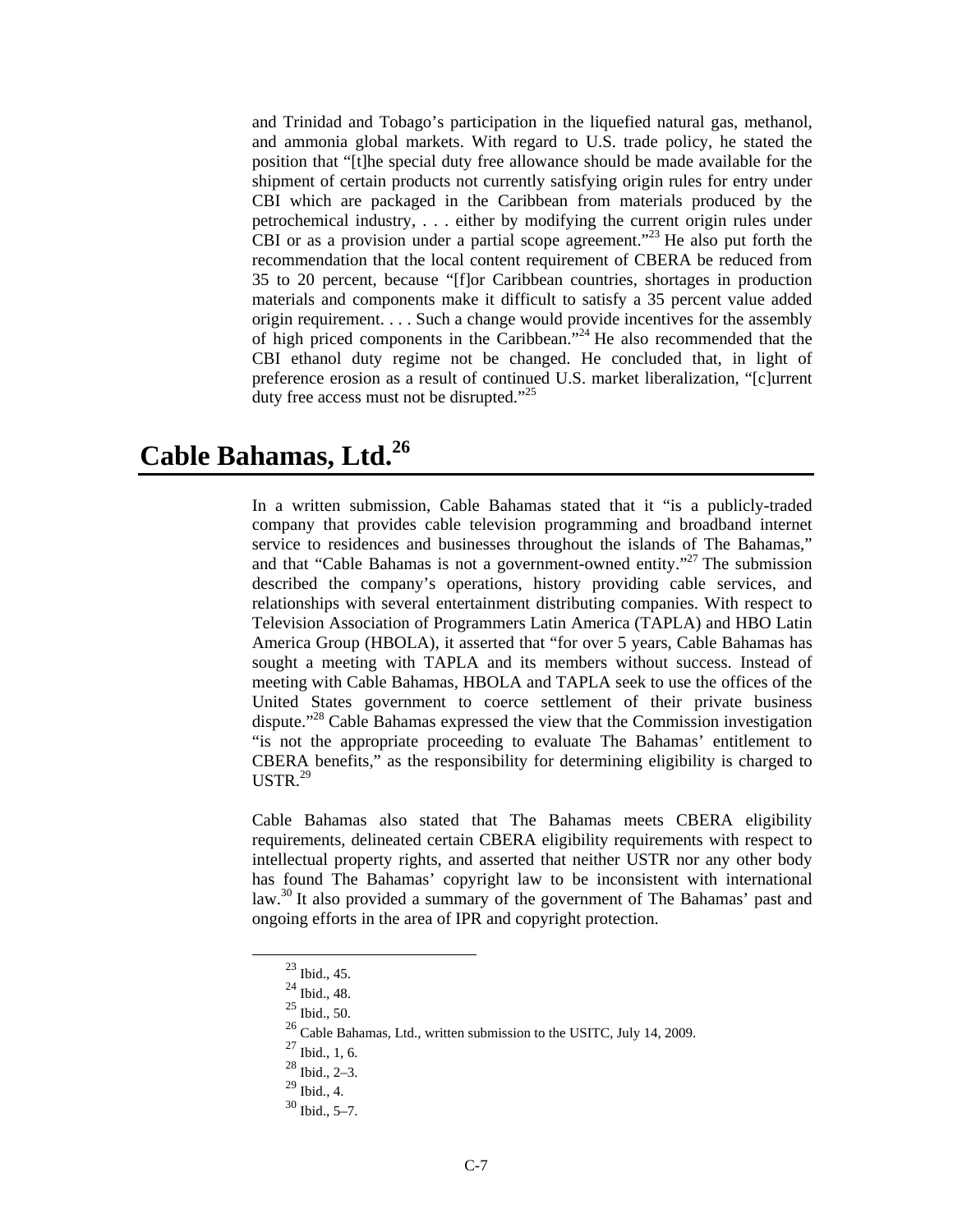Representatives of HBO Latin America Group (HBOLA) said that their purpose in testifying at the Commission's hearing was "to build a record, a record to be used to inform U.S. trade policy-makers so that government-condoned piracy of U.S. programmers' paid television signals by cable behemoths finally will be stopped."<sup>32</sup> In his testimony, Jose Sariego provided an overview of HBOLA and its business operations in the United States and the Caribbean.

Ken Pierce presented the view that "the Bahamas' continued receipt of CBERA duty and tax benefits in the face of its blatant pay-television piracy harms a major U.S. industry and prevents its sizable exports of American intellectual property. This is in direct violation of CBERA's eligibility criteria requiring the protection of U.S. intellectual property rights."33 According to HBOLA, "the governmentowned monopoly, Cable Bahamas, is shielded by a compulsory licensing law that permits the unauthorized reception and resale of the HBO U.S. signal, or the signal of any other pay-television programmer, for that matter, without having to reach a commercial agreement with either HBO U.S. or HBO Latin America."<sup>34</sup> He noted USTR's placement of The Bahamas on the Special 301 watch list in 2001. HBOLA representatives also expressed their concern that the situation with The Bahamas would encourage similar action in other Caribbean countries and negatively affect their ability to negotiate market agreements with cable operators in the region.35 HBOLA also provided a written submission in order "to respond to Cable Bahamas' arguments," which addresses the Berne Convention, ownership of Cable Bahamas, and actions by Cable Bahamas.<sup>36</sup>

## **International Intellectual Property Alliance37**

The International Intellectual Property Alliance (IIPA) focused its written submission on "developments related to copyright piracy, legal reform and enforcement measures taken by certain CBERA beneficiary countries."<sup>38</sup> IIPA addressed four main areas.

1) IIPA summarized copyright law and enforcement standards in the CBERA region, noting that "[t]he 1983 enactment of the CBERA was a

<sup>&</sup>lt;sup>31</sup> USITC, Hearing Transcript, June 30, 2009, 35–43 (testimony of Jose Sariego and Kenneth J. Pierce, HBO Latin America Group); HBO Latin America Group, written submissions to the USITC, June 17, 2009, July 7, 2009, and July 21, 2009.

<sup>32</sup> Ibid., 36.

 $33$  Ibid.

 $34$  Ibid., 39–40.

 $35$  Ibid., 41–42.

<sup>&</sup>lt;sup>36</sup> HBO Latin America Group, written submissions to the USITC, July 21, 2009, 1-4. According to HBOLA, recent actions by the government of The Bahamas have led to the "resolution of a serious and nearly decade-long problem. . . ." HBO Latin America Group, written submission to the USITC, September 24, 2009, 2.

 $37$  International Intellectual Property Alliance, written submission to the USITC, July 2, 2009.  $38$  Ibid., 1.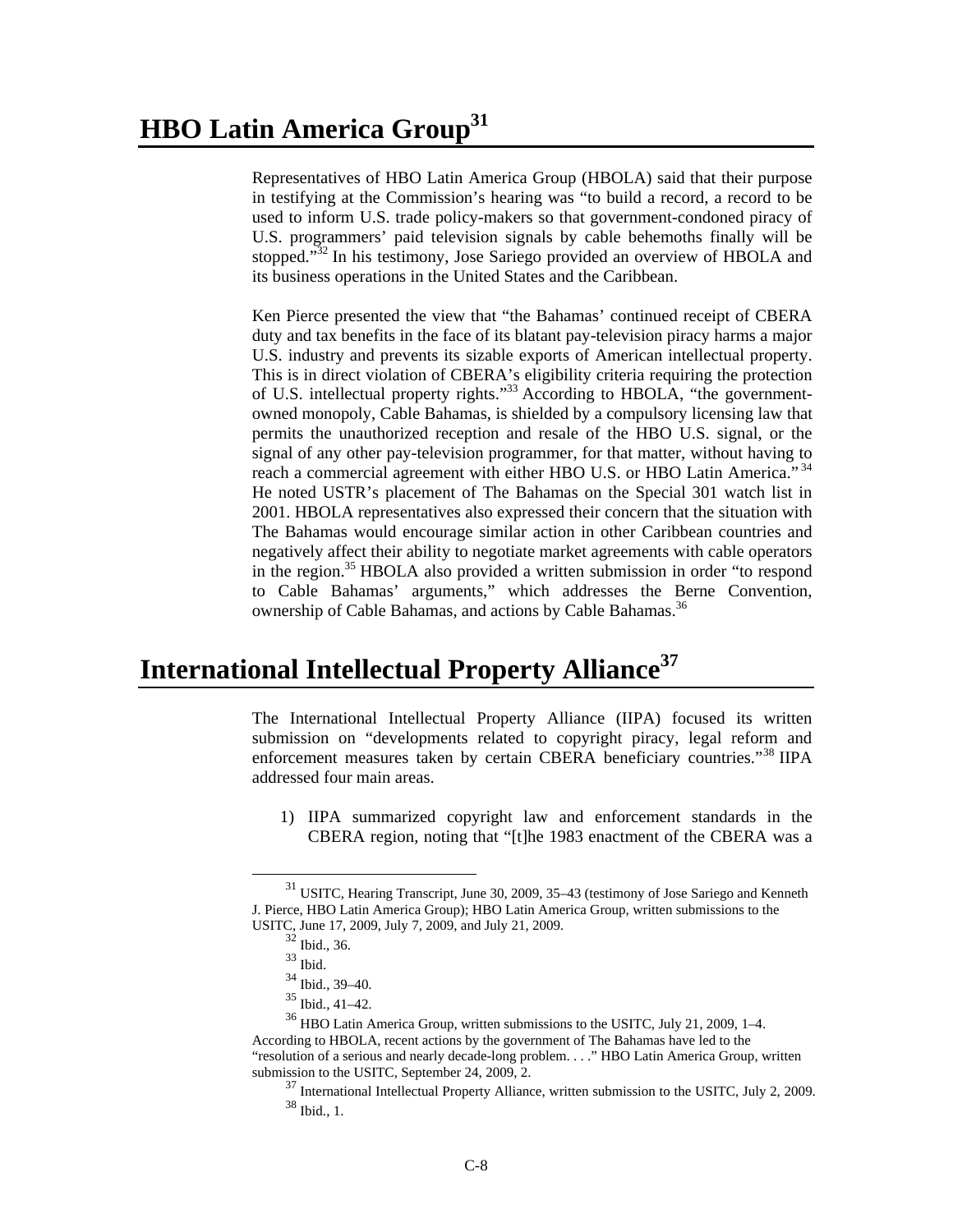pivotal moment in the use of U.S. trade policy to promote exports of products and services protected by copyright, patents, trademarks, and other intellectual property laws because for the first time, Congress explicitly linked trade benefits to intellectual property protection by beneficiary countries."<sup>39</sup>

- 2) IIPA summarized copyright law developments in the region, highlighting notable legislative developments in Costa Rica, Panama, and The Bahamas.<sup>40</sup>
- 3) IIPA listed current trends and problems in copyright piracy and enforcement during the 2007–08 period, including unauthorized "burning" of CDs, increasing challenges to enforce copyright laws, business software piracy, piracy of sound recordings and music, satellite signal theft and cable piracy, unauthorized commercial photocopying, and overall inadequate enforcement.<sup>41</sup>
- 4) IIPA addressed the actual and probable effect of the CBERA on the U.S. economy by stating that "[t]he copyright-based industries are among the fastest growing and most productive of any sector of the U.S. economy."  $42$  It added that as companies increase overseas market presence, the role of CBERA in obliging countries to provide adequate and effective intellectual property rights (IPR) protection has provided a good foundation for countries to improve IPR protection and enforcement.
- IIPA concluded that, although domestic copyright law reform is important in meeting CBERA IPR criteria, one also must take into account adequate and effective enforcement of current copyright laws.

### **Motion Picture Association of America, Inc.43**

The written submission by the Motion Picture Association of America (MPAA) focused on eligibility of The Bahamas for CBERA benefits. The MPAA said that "[s]ince January 2000 when the Government of the Bahamas implemented its Copyright Act, the Bahamas has benefited economically from imposing a compulsory license to justify the retransmission of premium pay television programming to the detriment of US rights holders. This compulsory license allows cable operators in the Bahamas—including the partially governmentowned Cable Bahamas—to essentially steal films and programming from the United States thus destroying the economic viability for US pay television networks that own the rights to sell films and programming to the Bahamas."<sup>44</sup> According to the MPAA, "The Bahamas should not continue to benefit from

 <sup>39</sup> Ibid., 2.

 $40$  Ibid., 4-7.

<sup>41</sup> Ibid., 7–9.

 $42$  Ibid., 9.

<sup>&</sup>lt;sup>43</sup> Motion Picture Association of America, Inc., written submission to the USITC, July 7, 2009.

 $44$  Ibid., 1–2.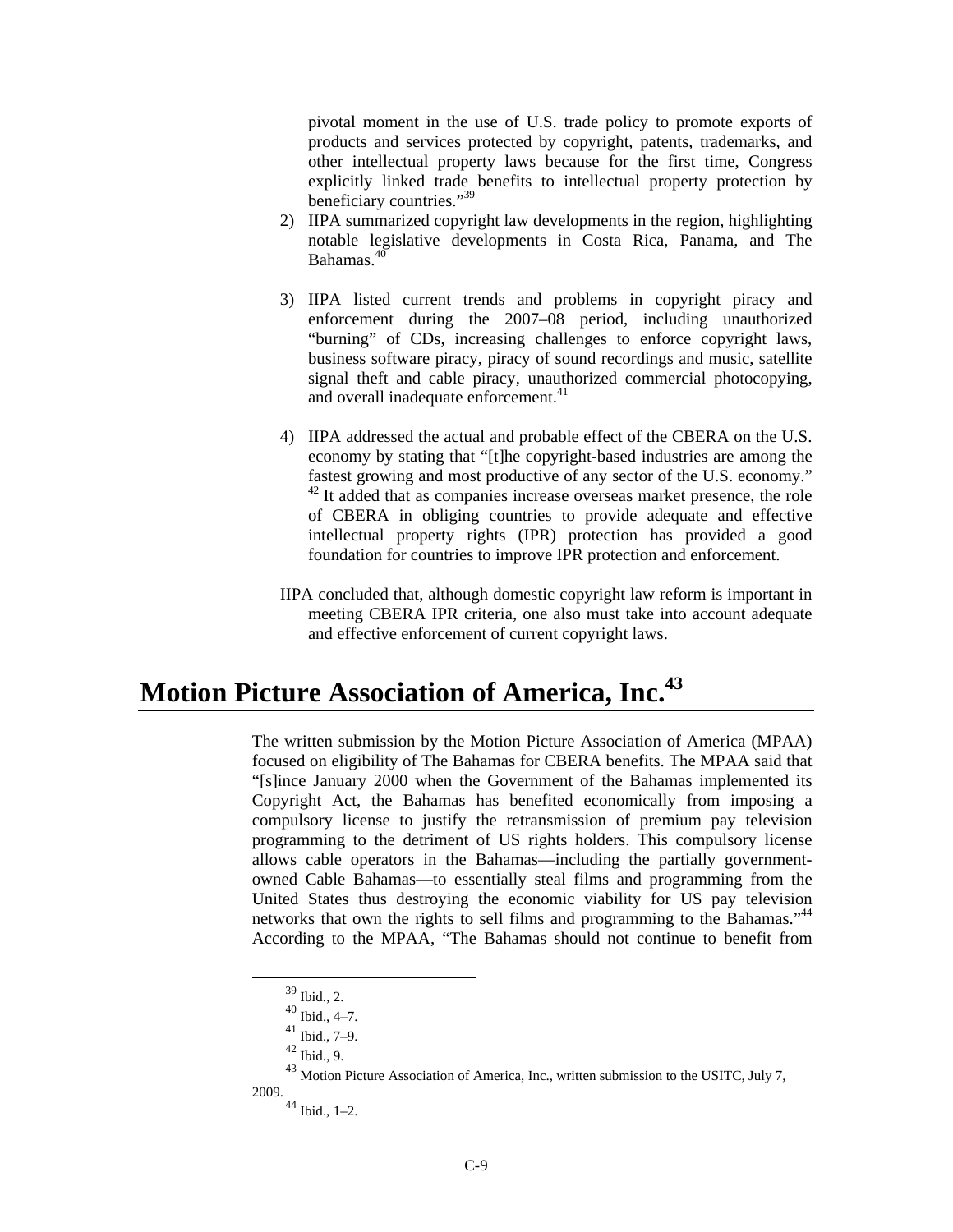preferential access to the US market while it is simultaneously expropriating US rightsholders' property."45

## Television Association of Programmers Latin America<sup>46</sup>

In its written submission, the Television Association of Programmers (TAPLA) Latin America said that it is an industry trade group that represents more than 30 pay channels in Latin America and that its mission includes improving the regulatory and business climate for its members in Latin America. TAPLA stated that its "concern focuses on problems [TAPLA] and its member companies have encountered with copyright legislation that contains an unprecedented compulsory license on international pay television signals, allowing local cable operators to downlink, decrypt and retransmit premium and basic pay television networks from the U.S. without authorization, . . . which [TAPLA] believes violates the intellectual property rights (IPR) provisions in the CBERA—started in 2000 and has not yet been resolved as of this filing in June 2009."47

TAPLA described its concerns in four main areas. First, it summarized the "objectionable compulsory license in the Bahamas," and delineated various legislative and regulatory events by the government of The Bahamas and the U.S. Trade Representative, including a history of USTR placement of The Bahamas on the Special 301 Watch List. 48 Second, TAPLA provided information regarding recent market developments involving pay television programming in The Bahamas, including a history of the request for, and provision of, Englishlanguage programming, and its view that local Bahamian cable operators are "resorting to questionable tactics in expropriating certain satellite signals." <sup>49</sup> Third, TAPLA expressed its belief that the "compulsory license violates the Bahamas' CBERA IPR obligations," and violates the Berne Convention, noting that The Bahamas is not a member of the WIPO Internet treaties or the WTO. $50$ Fourth, regarding the actual or probable effect of CBERA on the U.S. economy, TAPLA stated that the Bahamian legislation and licensing system "represents an extremely dangerous precedent and threatens to erode the foundation of intellectual property protection for the U.S. pay television programming industry," and may encourage other Caribbean countries to draft similar legislation. 51 TAPLA concluded that these problems "significantly" and "adversely" impact its industry's ability to conduct business in The Bahamas.

 $45$  Ibid., 2.

<sup>46</sup> Television Association of Programmers (TAPLA) Latin America, written submission to the USITC, June 23, 2009.

<sup>47</sup> Ibid., 1.

 $48 \overline{\text{Ibid., 3--7.}}$ 

 $49$  Ibid.,  $7-10$ .

<sup>50</sup> Ibid., 10–11.

<sup>51</sup> Ibid., 11–12.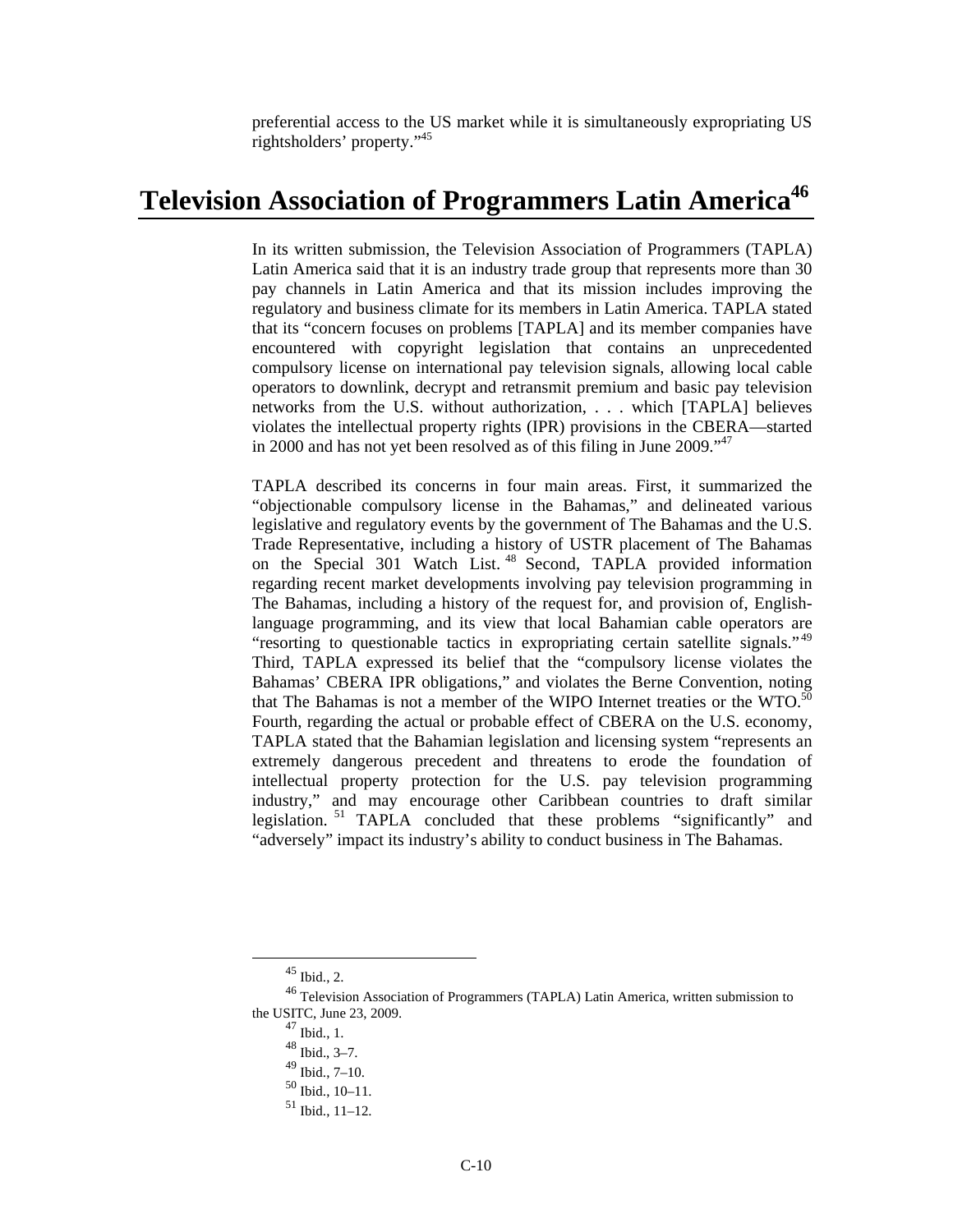The written submission of Trinidad Bulk Traders Ltd. (TBTL) focused on the importance of the ethanol trade regime of CBERA. The submission stated that the TBTL is a producer and exporter of fuel alcohol/ethanol to the United States under CBI/CBERA provisions. The TBTL provided background regarding the CBERA program, noting that ethanol was included for duty-free treatment under the original 1983 CBI/CBERA law.<sup>53</sup> The written submission also provided an overview of the U.S. ethanol trade preference regime and CBI/CBERA ethanol production and performance. According to the TBTL, increased U.S. demand for ethanol, recently announced U.S. renewable energy policy, and expanded focus on renewable energy and climate change have prompted increased investment and production of ethanol in the region. The TBTL added that, because of limited economies of scale in sugar production, CBERA economies have not developed the production capacity for local feedstock.<sup>54</sup> Consequently, if the United States were to allow duty-free treatment for ethanol from Brazil, the CBI/CBERA ethanol industry would be unable to compete on price or volume.<sup>55</sup>

The TBTL concluded that "CBI/CBERA duty exclusions have provided opportunities to develop an environmentally friendly industry in the Caribbean which contributes to fuel efficiency and less fossil fuel pollution in the United States."<sup>56</sup> It added that, as CBI/CBERA suppliers can meet foreseeable U.S. import needs, there is no reason to provide duty-free treatment to another source, especially Brazil. The TBTL also stated that such action would "destroy" the CBI/CBERA industry and undermine investment and employment in the region. $57$ 

 <sup>52</sup> Trinidad Bulk Traders, Ltd., written submission to the USITC, July 7, 2009.

<sup>53</sup> Ibid., 2.

<sup>54</sup> Ibid., 6.

<sup>55</sup> Ibid., 8.

<sup>56</sup> Ibid., 10.

 $^{\rm 57}$  Ibid.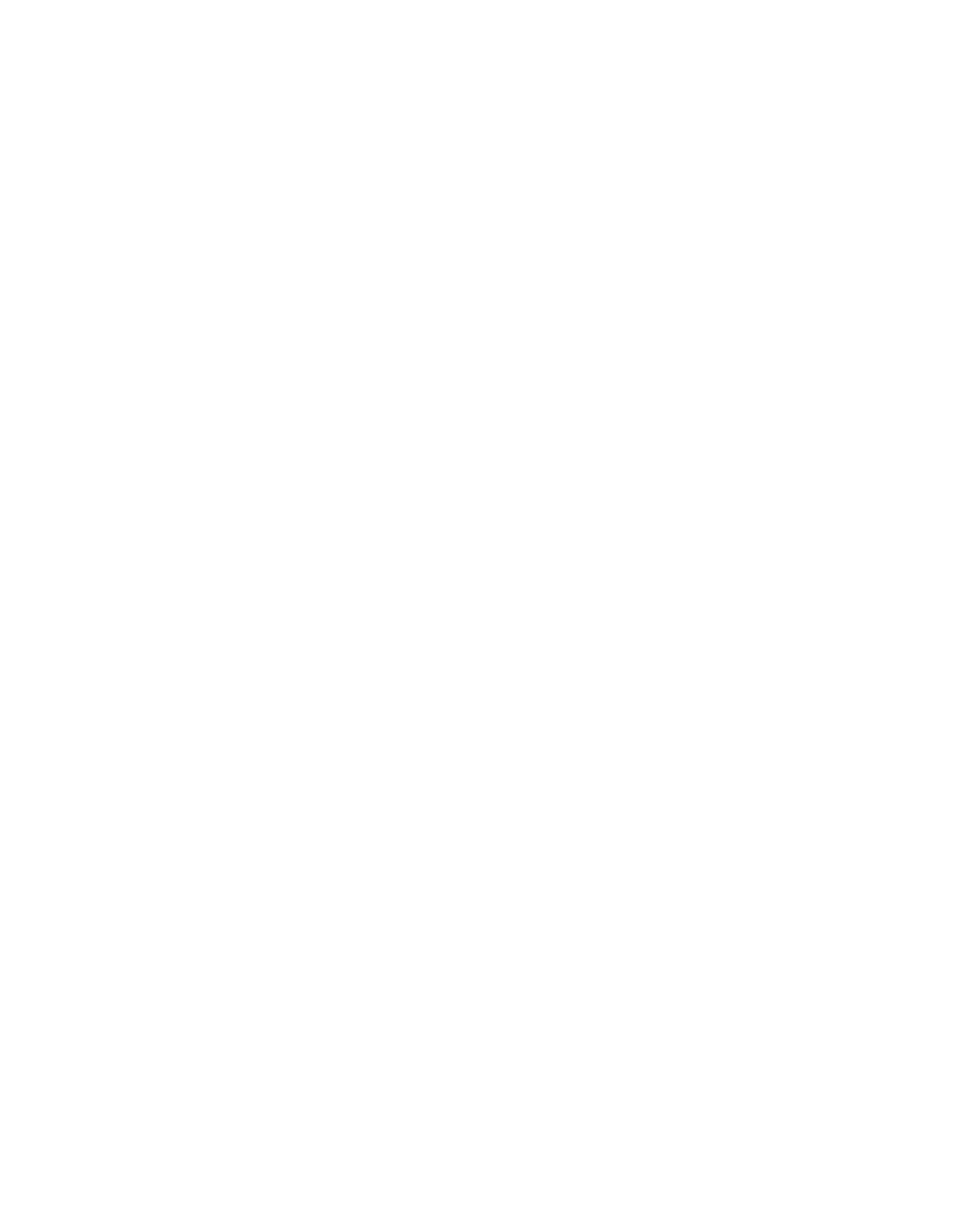# **APPENDIX D Technical Notes to Chapter 3**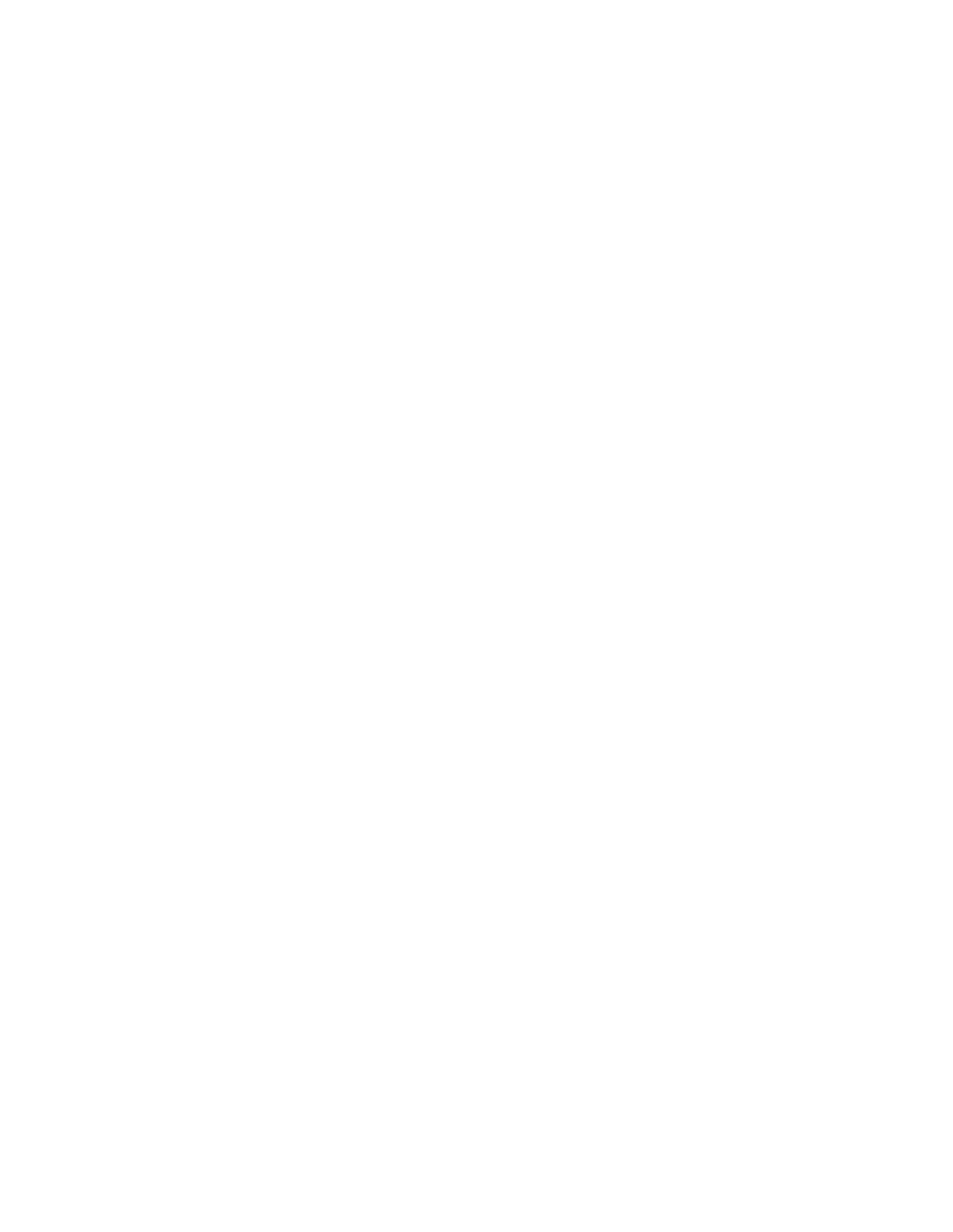## **Technical Notes to Chapter 3**

This section presents the methodology used to estimate the impact of CBERA on the U.S. economy in 2008. The economic effects of CBERA duty reductions<sup>1</sup> were evaluated with a comparative static analysis. Since CBERA tariff preferences were already in effect in 2008, the impact of the program was measured by comparing the market conditions currently present (duty-free or reduced-duty entry for eligible products entered under CBERA provisions) with those that might have existed under full tariffs (i.e., no CBERA tariff preferences). Thus, the analysis provides an estimate of what the potential costs and benefits to the U.S. economy would have been if CBERA had not been in place during 2008. However, the material on welfare and displacement effects in the section titled "Analytical Approach" in the Introduction and in this appendix discusses the impact of CBERA in terms of duty reductions, rather than the "removal" of duty eliminations already in place. $2$  The effects of a duty reduction and a duty imposition are symmetrical and lead to results that are equivalent in magnitude but opposite in sign.<sup>3</sup> Thus, the discussion is framed with respect to the implementation of duty reductions simply for clarity.

A partial equilibrium framework was used to model three different markets in the United States, namely, the markets for CBERA products, competing non-CBERA (foreign) products, and competing domestic products. These three markets are depicted in panels *a* , *b* , and *c* of figure D.1. In the model, imports from CBERA beneficiaries, imports from non-CBERA countries, and competing domestic output are assumed to be imperfect substitutes for each other, and each is characterized by a separate market where different equilibrium prices exist.

The CBERA and non-CBERA import demand curves,  $D_c$  and  $D_n$ , and the demand curve

for domestic output,  $D_d$ , are all assumed to be downward sloping with a constant elasticity of demand.<sup>4</sup> It is assumed that the CBERA import supply curve to the U.S. market, the non-CBERA import supply curve, and the domestic industry supply curve,  $S_c$ ,  $S_n$ , and  $S_d$ , are all horizontal, that is, perfectly elastic. The assumption of perfectly elastic supply curves greatly simplifies computation although it leads to an upward bias in the estimates of the welfare and domestic displacement effects on the U.S. economy.5

 $\frac{1}{1}$  Although the term *duty reduction* is used, the methodology employed in the analysis for this report applies equally to a duty elimination (which is a duty reduction in the full amount of the duty).

 $<sup>2</sup>$  Most comparative static analyses are used to evaluate the effects of an event that has not already</sup> happened— such as a proposed tariff elimination. This comparative analysis evaluates the effects of an event that has already happened—CBERA duty elimination has been in effect since 1984. The method described in this section can be used in either situation.

 $3$  This is technically true only if income effects are negligible. Given the small U.S. expenditure on goods from CBERA countries, income effects are likely to be negligible for the products under consideration. See R. Willig, "Consumer's Surplus Without Apology," *American Economic Review*, 66 (1976), 589-597. 4

<sup>&</sup>lt;sup>4</sup> The subscripts c, n, and d refer to CBERA imports, non-CBERA imports, and U.S. domestic output, respectively.

<sup>&</sup>lt;sup>5</sup> Since CBERA imports account for a very small share of U.S. domestic consumption in most sectors, even the upper range estimates were very small. Assuming upward-sloping supply curves would have resulted in even lower estimates.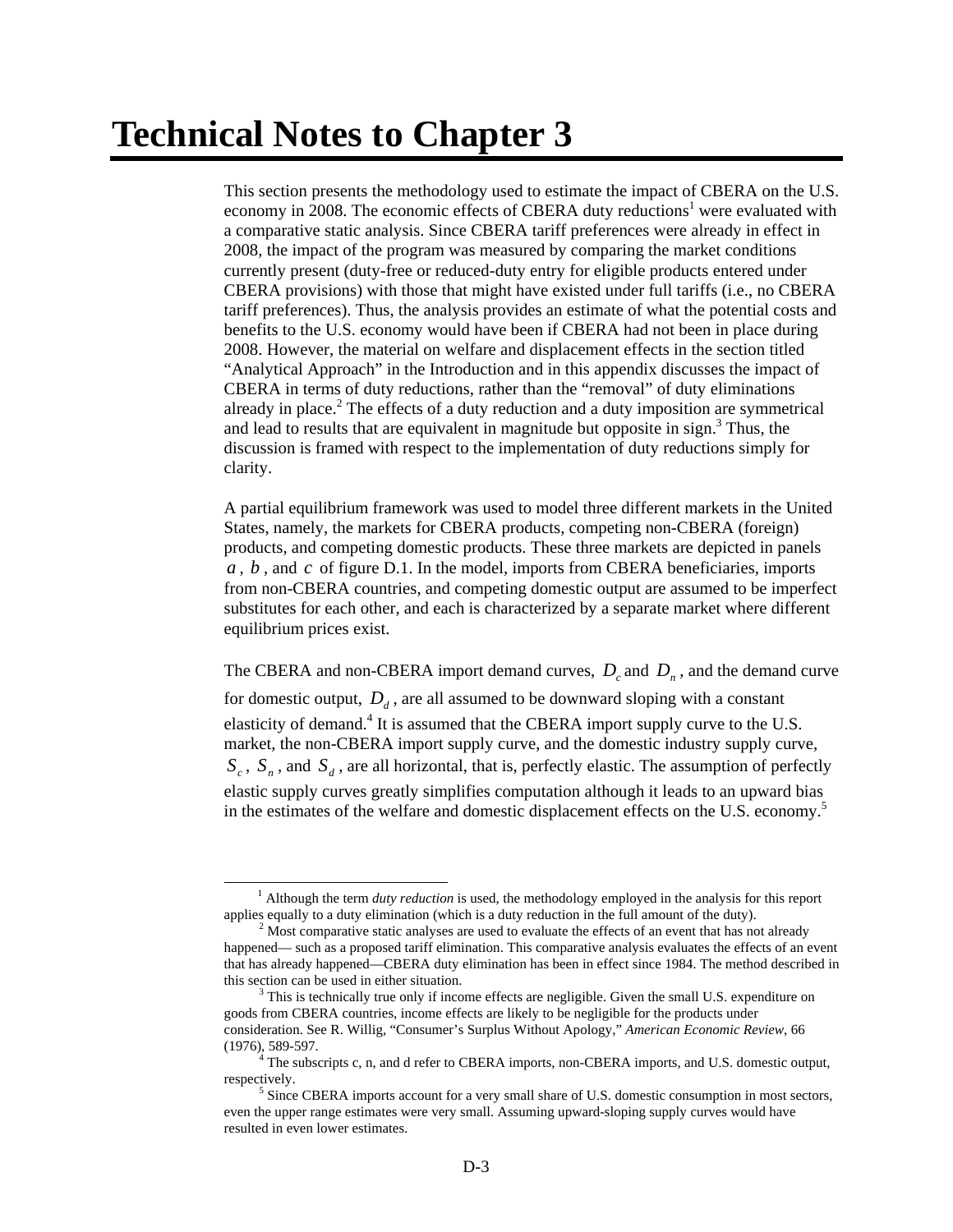

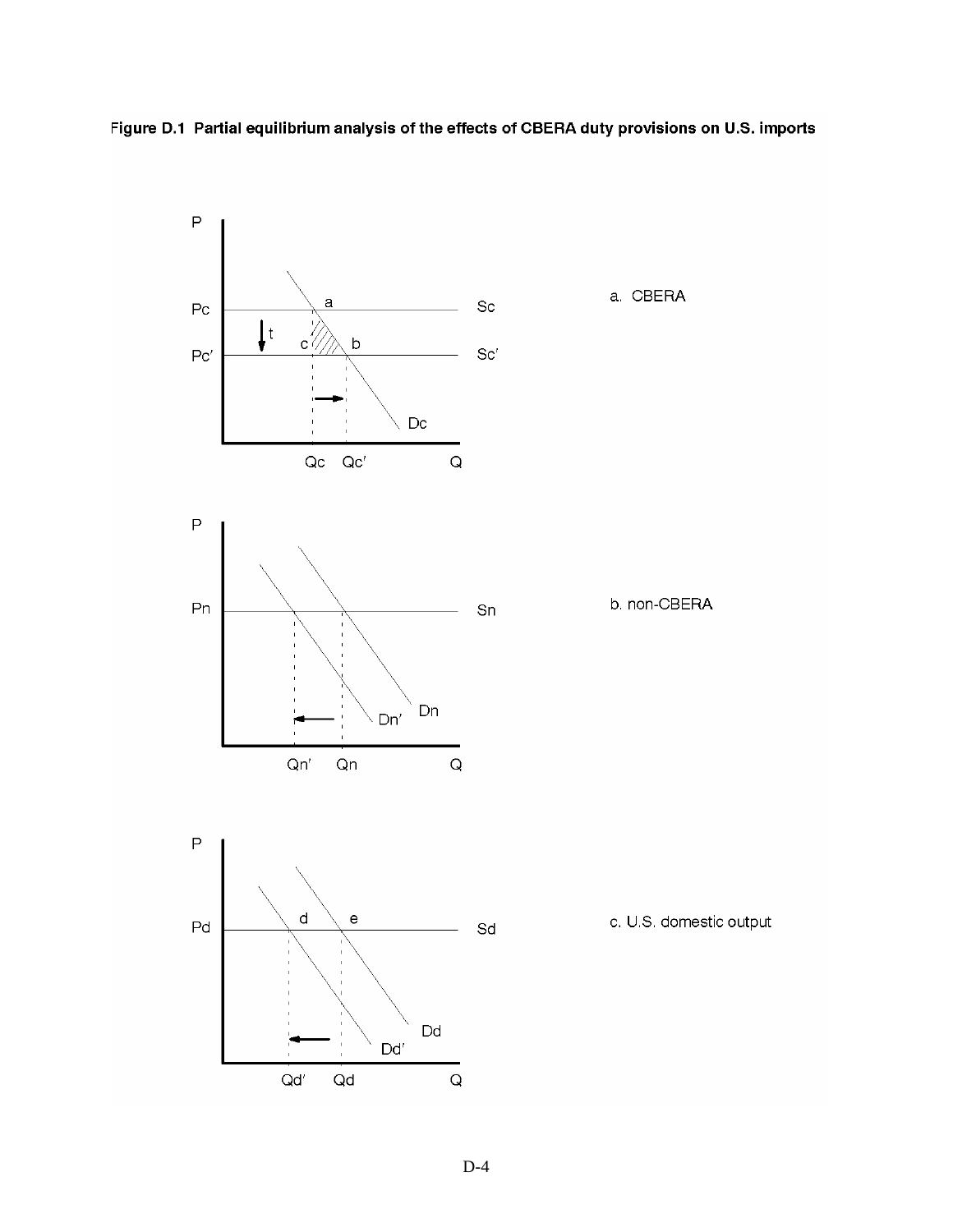The change from full tariffs to duty-free treatment for CBERA imports causes the import supply curve,  $S_c$ , in panel *a* to shift down to  $S_c$  by the amount of the ad valorem tariff, *t*. Thus, the equilibrium price in the U.S. market for CBERA imports decreases from  $P_c$ to  $P'_c$ , whereas the quantity imported increases from  $Q_c$  to  $Q'_c$ . The relationship between the price with the tariff  $(P_c)$  and the tariff-free price  $(P_c')$  is  $P_c = P_c' (1+t)$ .

The decrease in the price of CBERA imports leads to a decrease in demand for similar goods from other countries and domestic U.S. producers. Thus, the demand curves for both non-CBERA imports and domestic output,  $D_n$  and  $D_d$ , shift back to  $D'_n$  and  $D'_d$ , respectively. Since the supply curves in both of these markets are assumed to be perfectly elastic, the equilibrium prices do not change. The equilibrium quantity supplied in each market decreases from  $Q_n$  and  $Q_d$  to  $Q'_n$  and  $Q'_d$ , respectively.

The impact of CBERA on the U.S. economy was measured by examining the welfare effects of the tariff reduction in the market for CBERA imports and the domestic displacement effects of a decrease in demand in the competing U.S. market. The displacement of non-CBERA country imports because of CBERA tariff preferences was not estimated because the focus of the analysis was on the direct effects of CBERA provisions on the United States.

The decrease in the tariff for CBERA imports leads to an increase in consumer surplus for these products. This is measured by the trapezoid  $P_c$  *ab* $P_c$ <sup>*'*</sup> in panel *a*. There is also an accompanying decrease in the tariff revenue collected from CBERA imports. This is measured by the area of the rectangle  $P_c$  *ac* $P_c'$  in panel *a*.

The net welfare effect of CBERA is equal to the increase in consumer surplus plus the decrease in tariff revenue—the trapezoid  $P_cabP_c'$  minus the rectangle  $P_cacP_c'$  in panel  $a$ , that is, triangle  $abc$ .<sup>6</sup> The dollar amount by which CBERA imports displace U.S. output is measured by the rectangle  $Q_d$  *de* $Q_d$  in panel *c*.

Given the above assumptions and the additional assumption of constant elasticity demand curves, the markets for the three goods are described by the following three equations:

$$
(1) \qquad (Q_c/Q_c') = (P_c/P_c')^{\varepsilon_{cc}}
$$

$$
(2) \qquad (Q_n/Q_n') = (P_c/P_c')^{\varepsilon_{nc}}
$$

$$
(3) \qquad \qquad (Q_d/Q_d') = (P_c/P_c')^{\varepsilon_{dc}}
$$

Given that  $P_c = P_c' (1 + t)$ , these can be restated as

 <sup>6</sup> <sup>6</sup> Welfare effects typically include a measure of the change in producer surplus. The change in producer surplus for CBERA producers was not considered in this analysis because the focus of the analysis was on the direct effects of CBERA provisions on the United States.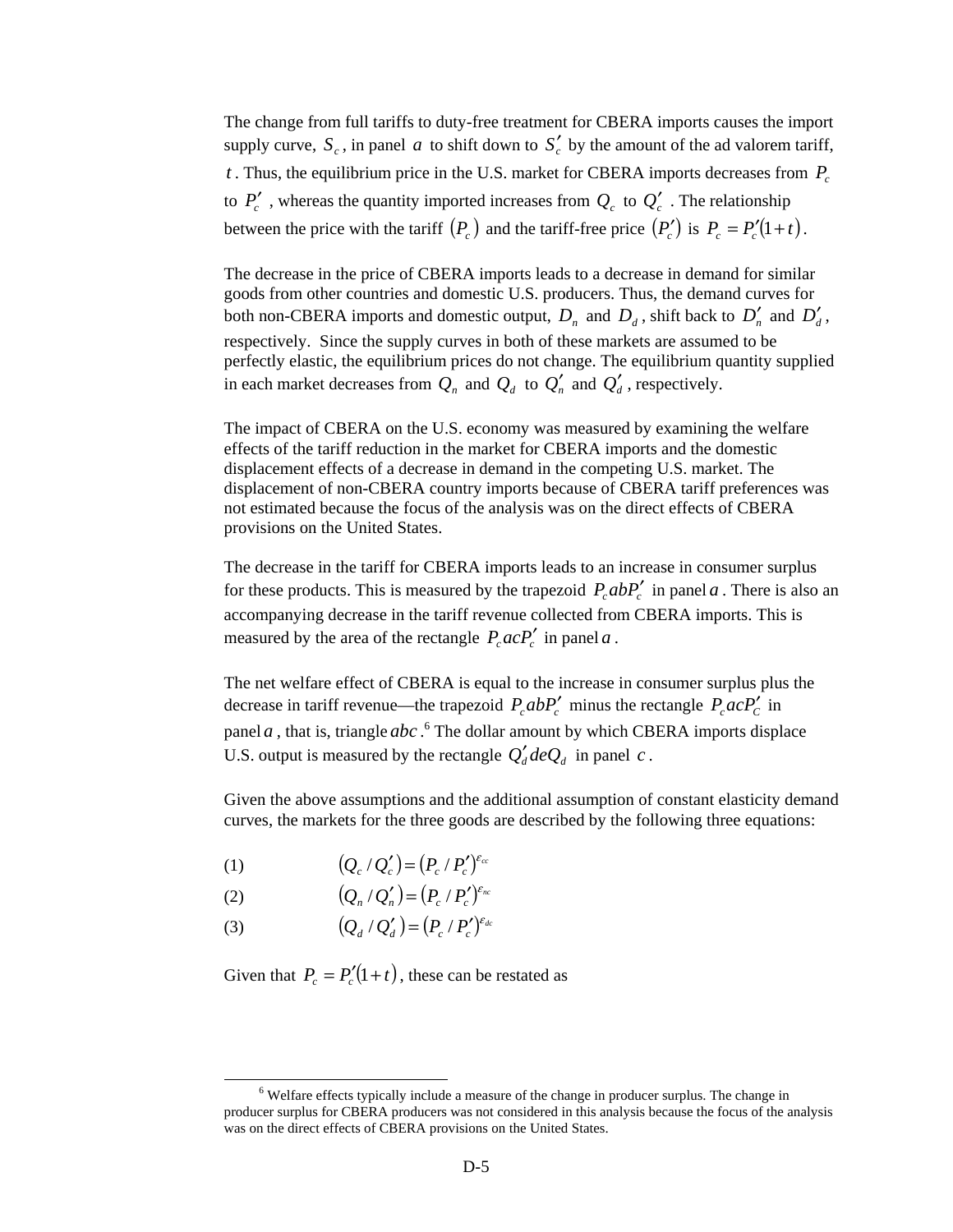$$
(1) \qquad \qquad (Q_c/Q_c') = (1+t)^{\varepsilon_{cc}}
$$

$$
(2) \qquad \qquad (Q_n/Q_n')=(1+t)^{\varepsilon_{nc}}
$$

(3) 
$$
\left(Q_d/Q_d'\right) = \left(1+t\right)^{\varepsilon_{dc}}
$$

where  $\varepsilon_{ij}$  is the uncompensated elasticity of demand for good *i* with respect to price *j*. The values for the elasticities  $\varepsilon_{cc}$ ,  $\varepsilon_{nc}$ , and  $\varepsilon_{dc}$  are derived from the following relations:

$$
(4) \t\t\t\t\mathcal{E}_{cc} = V_c \eta - V_n \sigma_{cn} - V_d \sigma_{cd}
$$

$$
(5) \hspace{1cm} \mathcal{E}_{nc} = V_c \big( \sigma_{nc} + \eta \big)
$$

$$
(6) \hspace{1cm} \mathcal{E}_{dc} = V_c \big( \sigma_{dc} + \eta \big)
$$

where the *V<sub>i</sub>*'s are market shares for CBERA imports, non-CBERA imports, and domestic output, respectively,  $\eta$  is the aggregate demand elasticity, and the  $\sigma_{ij}$ 's are the elasticities of substitution between the  $i$  th and  $j$  th products.<sup>7</sup> Estimates of the aggregate demand elasticities were taken from the literature.<sup>8</sup> Ranges of potential net welfare and industry displacement estimates are reported. The reported ranges reflect a range of assumed substitutabilities between CBERA products and competing U.S. output. The upper range estimates reflect the assumption of high substitution elasticities. The lower range estimates reflect the assumption of low substitution elasticities.<sup>9</sup>

Since the implementation of CBTPA in October 2000, apparel assembled in CBERA countries from U.S.-made fabric and components has come to dominate the list of leading imports benefiting exclusively from CBERA. U.S. producers of such fabric and components benefit from CBERA duty preferences. Where the U.S. value of components can be identified (for example, the U.S. value of components assembled abroad under HTS heading 9802.00.80 is recorded and data are readily available), it is possible to estimate the effect of CBERA tariff preferences on U.S. producers of the components. In the case of cut apparel parts used in the assembly of apparel in CBERA countries, the U.S.-produced cut parts are recorded as apparel production in the United States and the effect of CBERA tariff preferences can be added to the (negative) displacement effects for that industry.

 $\frac{1}{7}$  Equations (4) through (6) are derived from P.R.G. Layard and A.A. Walters, *Microeconomic Theory* (New York: McGraw-Hill, 1978).

The aggregate elasticities were taken from sources referenced in USITC, *Potential Impact on the U.S. Economy and Selected Industries of the North American Free-Trade Agreement*, USITC publication 2596, January 1993.

Commission industry analysts provided evaluations of the substitutability of CBERA products and competing U.S. products, which were translated into a range of substitution elasticities—3 to 5 for high substitutability, 2 to 4 for medium, and 1 to 3 for low. Although there is no theoretical upper limit to elasticities of substitution, a substitution elasticity of 5 is consistent with the upper range of estimates in the economics literature. Estimates in the literature tend to be predominantly lower. See, for example, M. Gallaway, C. McDaniel, and S. Rivera, "Short-Run and Long-Run Estimates of U.S. Armington Elasticities." *North American Journal of Economics and Finance* 14 (2003), 49–68.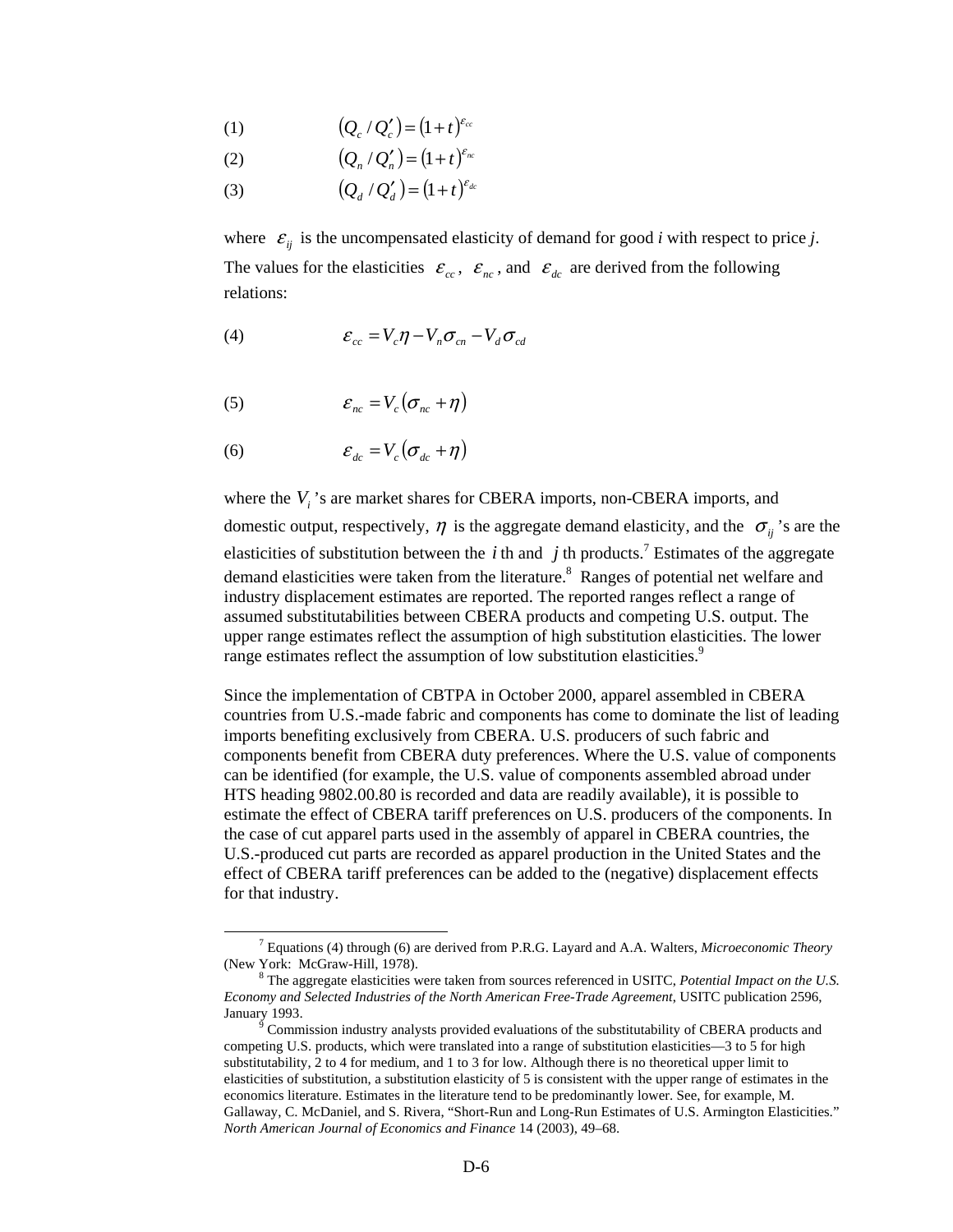Given equations  $(1)$ <sup>'</sup> through  $(4)$ <sup>'</sup>, one can derive the following equations for calculating the changes in consumer surplus, tariff revenue, and domestic output:

*Consumer surplus* (where *k* is a constant)

area of  
\ntrapezoid 
$$
P_c abP_c' = \int_{P_c'}^{P_c} kP_c^{\varepsilon_{cc}} dP_c
$$
  
\n
$$
= [1/(1 + \varepsilon_{cc})][(1+t)^{(1+\varepsilon_{cc})} - 1]P_c'Q_c' \text{ if } \varepsilon_{cc} \neq -1
$$
\n
$$
k \ln(1+t) \text{ if } \varepsilon_{cc} = -1
$$

*Tariff revenue from U.S. imports from CBERA partners*

 area of rectangle  $P_c$   $acP_c' = (P_c - P_c')Q_c$ 

$$
= P_c'tQ_c \qquad \qquad \text{given } P_c = P_c'(1+t)
$$

$$
= t P_c' Q_c' (1+t)^{\varepsilon_{cc}} \qquad \text{given } Q_c = Q_c' (1+t)^{\varepsilon_{cc}}
$$

*Domestic output*

 area of rectangle  $Q'_d$  *de* $Q_d = P_d (Q_d - Q'_d)$ 

$$
= P_d Q'_d \left[ (1+t)^{\varepsilon_{dc}} - 1 \right]
$$

The change in the value of U.S. cut apparel parts =  $uP_c'Q_c'[(1+t')^{\epsilon_{cc}}-1]$ , where *u* is the ratio of the value of U.S. cut apparel parts to total imports under CBERA, and *t* is the ad valorem equivalent of duties paid on imports under HTS 9802.00.80 under CBERA. *t* is opposite in sign to the displacement effect shown above. The net effect of CBERA tariff preferences on domestic output is estimated as

$$
P_dQ'_d\left[(1+t)^{\varepsilon_{dc}}-1\right]+uP'_cQ'_c\left[(1+t')^{\varepsilon_{cc}}-1\right].
$$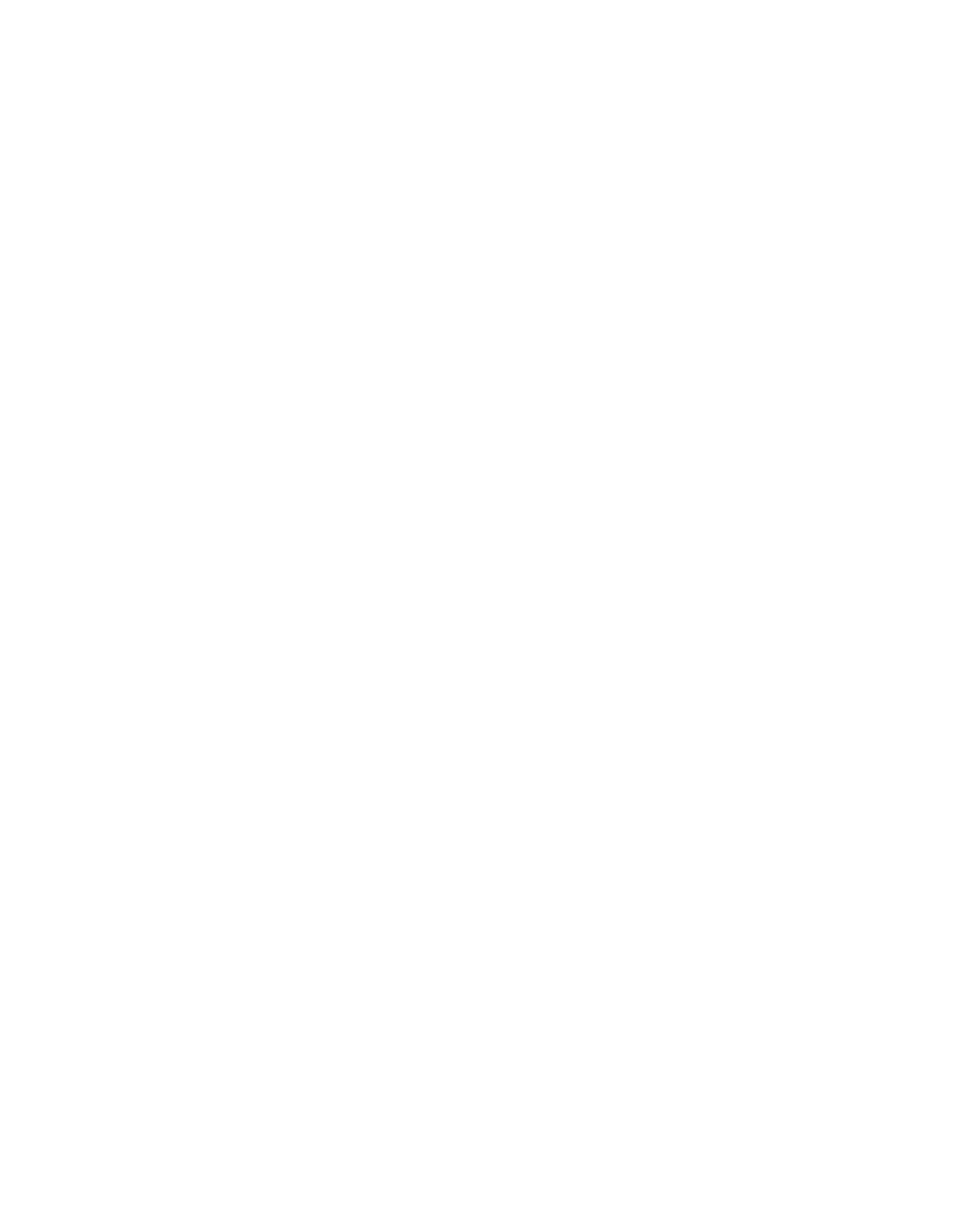# **APPENDIX E Statistical Tables**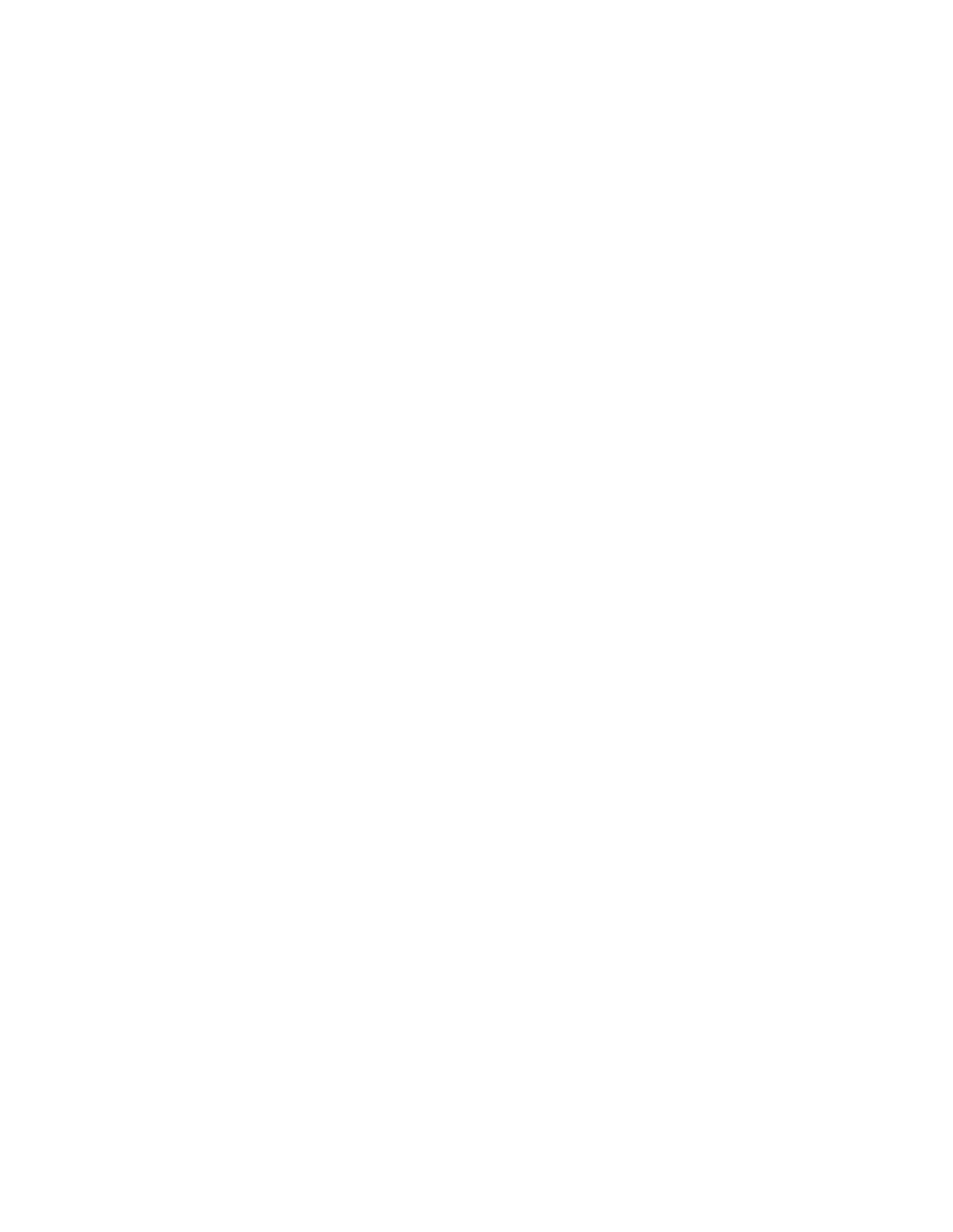| <b>HTS</b> |                                                                                                      |        |        |                  |       |       |
|------------|------------------------------------------------------------------------------------------------------|--------|--------|------------------|-------|-------|
| chapter    | Description                                                                                          | 2004   | 2005   | 2006             | 2007  | 2008  |
|            |                                                                                                      |        |        | Millions of \$   |       |       |
| 29         | Organic chemicals                                                                                    | 467    | 711    | 1,031            | 1,005 | 1,175 |
| 27         | Mineral fuels, mineral oils and products of their distillation; bituminous substances; mineral waxes | 1,355  | 2,108  | 2,674            | 1,720 | 1,090 |
| 22         | Beverages, spirits and vinegar <sup>a</sup>                                                          | 112    | 205    | 307              | 348   | 524   |
| 61         | Articles of apparel and clothing accessories, knitted or crocheted                                   | 4,136  | 4,397  | 1,985            | 648   | 489   |
| 08         | Edible fruit and nuts; peel of citrus fruit or melons                                                | 390    | 453    | 616              | 477   | 471   |
| 39         | Plastics and articles thereof                                                                        | 142    | 182    | 201              | 174   | 168   |
| 62         | Articles of apparel and clothing accessories, not knitted or crocheted                               | 2,351  | 2,180  | 1,198            | 278   | 118   |
| 07         | Edible vegetables and certain roots and tubers                                                       | 175    | 187    | 136              | 94    | 109   |
| 20         | Preparations of vegetables, fruit, nuts, or other parts of plants                                    | 105    | 120    | 114              | 139   | 109   |
| 40         | Rubber and articles thereof                                                                          | 104    | 120    | 121              | 116   | 105   |
|            | All other                                                                                            | 1,599  | 1,674  | 1,533            | 497   | 367   |
|            | Total                                                                                                | 10,937 | 12,336 | 9,915            | 5,496 | 4,726 |
|            |                                                                                                      |        |        | Percent of total |       |       |
| 29         | Organic chemicals                                                                                    | 4.3    | 5.8    | 10.4             | 18.3  | 24.9  |
| 27         | Mineral fuels, mineral oils and products of their distillation; bituminous substances; mineral waxes | 12.4   | 17.1   | 27.0             | 31.3  | 23.1  |
| 22         | Beverages, spirits and vinegar <sup>a</sup>                                                          | 1.0    | 1.7    | 3.1              | 6.3   | 11.1  |
| 61         | Articles of apparel and clothing accessories, knitted or crocheted                                   | 37.8   | 35.6   | 20.0             | 11.8  | 10.4  |
| 08         | Edible fruit and nuts; peel of citrus fruit or melons                                                | 3.6    | 3.7    | 6.2              | 8.7   | 10.0  |
| 39         | Plastics and articles thereof                                                                        | 1.3    | 1.5    | 2.0              | 3.2   | 3.6   |
| 62         | Articles of apparel and clothing accessories, not knitted or crocheted                               | 21.5   | 17.7   | 12.1             | 5.1   | 2.5   |
| 07         | Edible vegetables and certain roots and tubers                                                       | 1.6    | 1.5    | 1.4              | 1.7   | 2.3   |
| 20         | Preparations of vegetables, fruit, nuts, or other parts of plants                                    | 1.0    | 1.0    | 1.1              | 2.5   | 2.3   |
| 40         | Rubber and articles thereof                                                                          | 0.9    | 1.0    | 1.2              | 2.1   | 2.2   |
|            | All other                                                                                            | 14.6   | 13.6   | 15.5             | 9.0   | 7.8   |
|            | Total                                                                                                | 100.0  | 100.0  | 100.0            | 100.0 | 100.0 |

**TABLE E.1** Leading U.S. imports for consumption under CBERA, by major product category, 2004–08

a Includes fuel ethanol.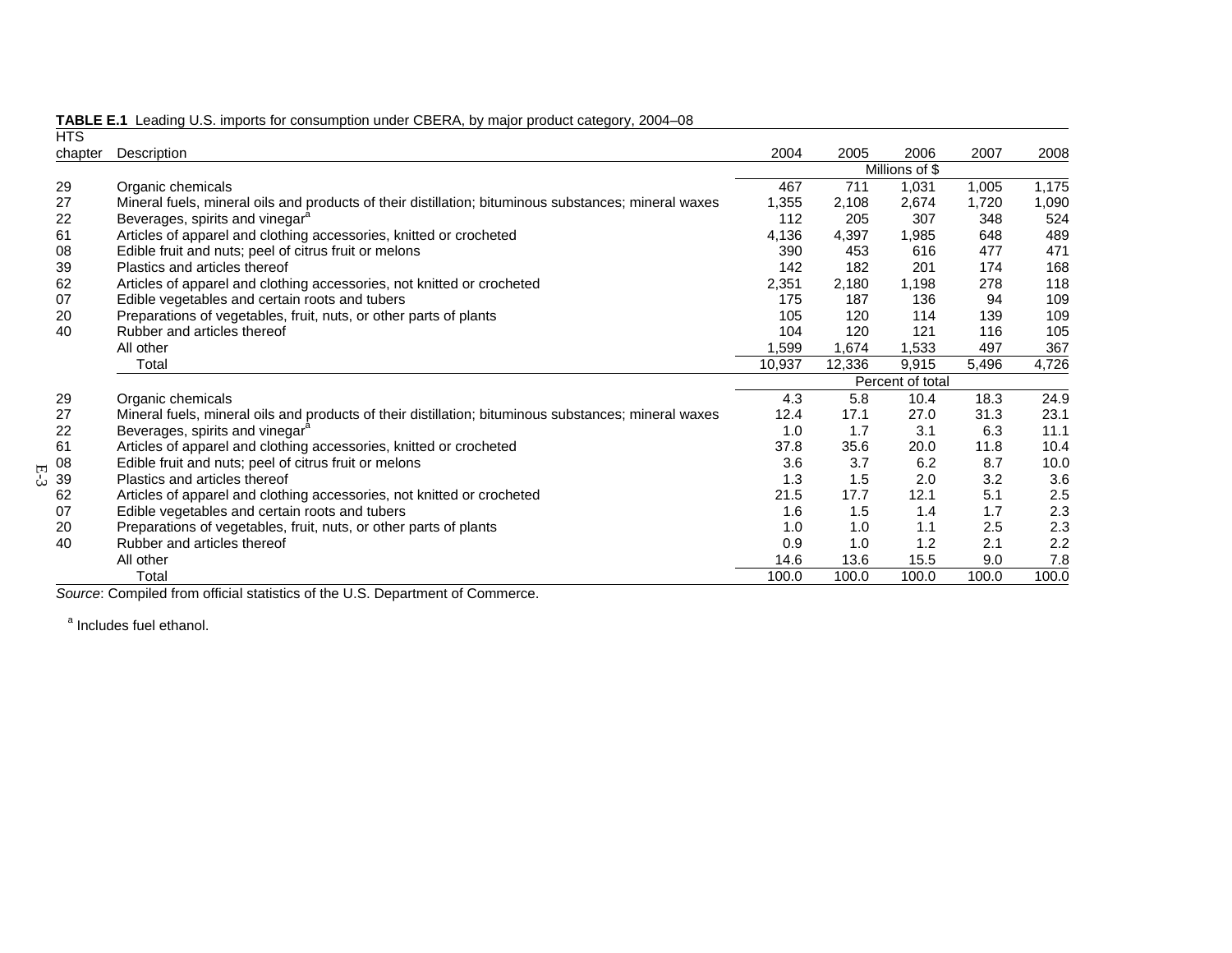|  |  |  |  | <b>TABLE E.2</b> Leading U.S. imports for consumption under CBERA, 2004-08 |  |
|--|--|--|--|----------------------------------------------------------------------------|--|
|--|--|--|--|----------------------------------------------------------------------------|--|

|                         |                                                                                                    |               |       |                |       |       | % change, |
|-------------------------|----------------------------------------------------------------------------------------------------|---------------|-------|----------------|-------|-------|-----------|
| HTS number              | Description                                                                                        | 2004          | 2005  | 2006           | 2007  | 2008  | 2007-08   |
|                         |                                                                                                    |               |       | Millions of \$ |       |       |           |
| 2905.11.20              | Methanol (methyl alcohol), other than imported only for use in producing synthetic natural         |               |       |                |       |       |           |
|                         | gas (sng) or for direct use as fuel                                                                | 460           | 701   | 1.030          | 1.004 | 1.175 | 17.0      |
| 2709.00.20              | Petroleum oils and oils from bituminous minerals, crude, testing 25 degrees a.p.i. or more         | 803           | 1,076 | 1,694          | 1,309 | 904   | $-31.0$   |
| 2207.10.60              | Undenatured ethyl alcohol of 80 percent vol. alcohol or higher, for nonbeverage purposes           | 97            | 184   | 277            | 263   | 483   | 83.4      |
| 0804.30.40              | Pineapples, fresh or dried, not reduced in size, in crates or other packages                       | 99            | 223   | 246            | 378   | 393   | 4.0       |
| 6109.10.00              | T-shirts, singlets, tank tops and similar garments, knitted or crocheted, of cotton                | 1,267         | 1.301 | 607            | 196   | 169   | $-13.7$   |
| 6110.20.20              | Sweaters, pullovers and similar articles, knitted or crocheted, of cotton, nesoi                   | 830           | 1,033 | 393            | 140   | 146   | 4.3       |
| 2710.11.25              | Naphthas (exc. motor fuel/mtr fuel blend. stock) fr petroleum oils & bitumin minerals (o/than      |               |       |                |       |       |           |
|                         | crude) or preps 70%+ by wt. fr petroleum oils                                                      | 126           | 193   | 72             | 227   | 144   | $-36.8$   |
| 3903.11.00              | Polystyrene, expandable, in primary forms                                                          | 87            | 107   | 121            | 133   | 136   | 1.8       |
| 4011.10.10              | New pneumatic radial tires, of rubber, of a kind used on motor cars (including station wagons      |               |       |                |       |       |           |
|                         | and racing cars)                                                                                   | 43            | 59    | 64             | 80    | 92    | 15.3      |
| 2009.11.00              | Orange juice, frozen, unfermented and not containing added spirit                                  | 45            | 46    | 54             | 100   | 65    | $-35.5$   |
| 6115.95.90 <sup>a</sup> | Stockings, socks, etc. nesoi (not surgical and not containing lace or net), knitted or             |               |       |                |       |       |           |
|                         | crocheted, of cotton                                                                               | 233           | 222   | 173            | 69    | 64    | $-6.7$    |
| 6203.42.40              | Men's or boys' trousers and shorts, not bibs, not knitted or crocheted, of cotton, not             |               |       |                |       |       |           |
|                         | containing 15% or more by weight of down, etc.                                                     | 798           | 730   | 449            | 126   | 51    | $-59.7$   |
| 0714.90.20              | Fresh or chilled yams, whether or not sliced or in the form of pellets                             | 20            | 23    | 19             | 23    | 30    | 28.5      |
| 8536.30.80              | Electrical apparatus for protecting electrical circuits, for a voltage not exceeding 1,000 v, nesi | 14            | 23    | 12             | 28    | 29    | 4.0       |
| 0807.19.20              | Cantaloupes, fresh, if entered during the periods from january 1 through july 31 or                |               |       |                |       |       |           |
|                         | september 16 to december 31, inclusive                                                             | 83            | 101   | 95             | 39    | 28    | $-28.9$   |
| 7108.12.50              | Gold, nonmonetary, unwrought (o/than gold bullion and dore)                                        |               | 0     | $\Omega$       |       | 27    | 3,550.0   |
| 0714.10.20              | Cassava (manioc), fresh, chilled or dried, whether or not sliced or in the form of pellets         | 19            | 21    | 16             | 19    | 26    | 37.1      |
| 0602.10.00              | Unrooted cuttings and slips of live plants                                                         | 32            | 34    | 31             | 25    | 23    | $-7.6$    |
| 1701.11.10              | Cane sugar, raw, in solid form, w/o added flavoring or coloring, subject to add. us 5 to ch.17     | 138           | 144   | 140            | 31    | 22    | $-28.1$   |
| 6109.90.10              | T-shirts, singlets, tank tops and similar garments, knitted or crocheted, of man-made fibers       | 155           | 213   | 127            | 65    | 22    | $-65.8$   |
|                         | All other                                                                                          | 5,586         | 5,903 | 4,295          | 1,240 | 699   | $-43.7$   |
|                         | Total                                                                                              | 10,937 12,336 |       | 9,915          | 5,496 | 4,726 | $-14.0$   |

*Note*: U.S. trade for El Salvador (March 1, 2006), Honduras and Nicaragua (April 1, 2006), Guatemala (July 1, 2006), and Dominican Republic (March 1, 2007) is included only for the part of the period 2004-08 during which those countries were eligible for CBERA benefits (date of entry into CAFTA-DR). The abbreviation, "n.e.s.o.i." stands for "not elsewhere specified or otherwise included."

<sup>a</sup> Trade in 2005 and 2006 reported under HTS item 6115.92.90.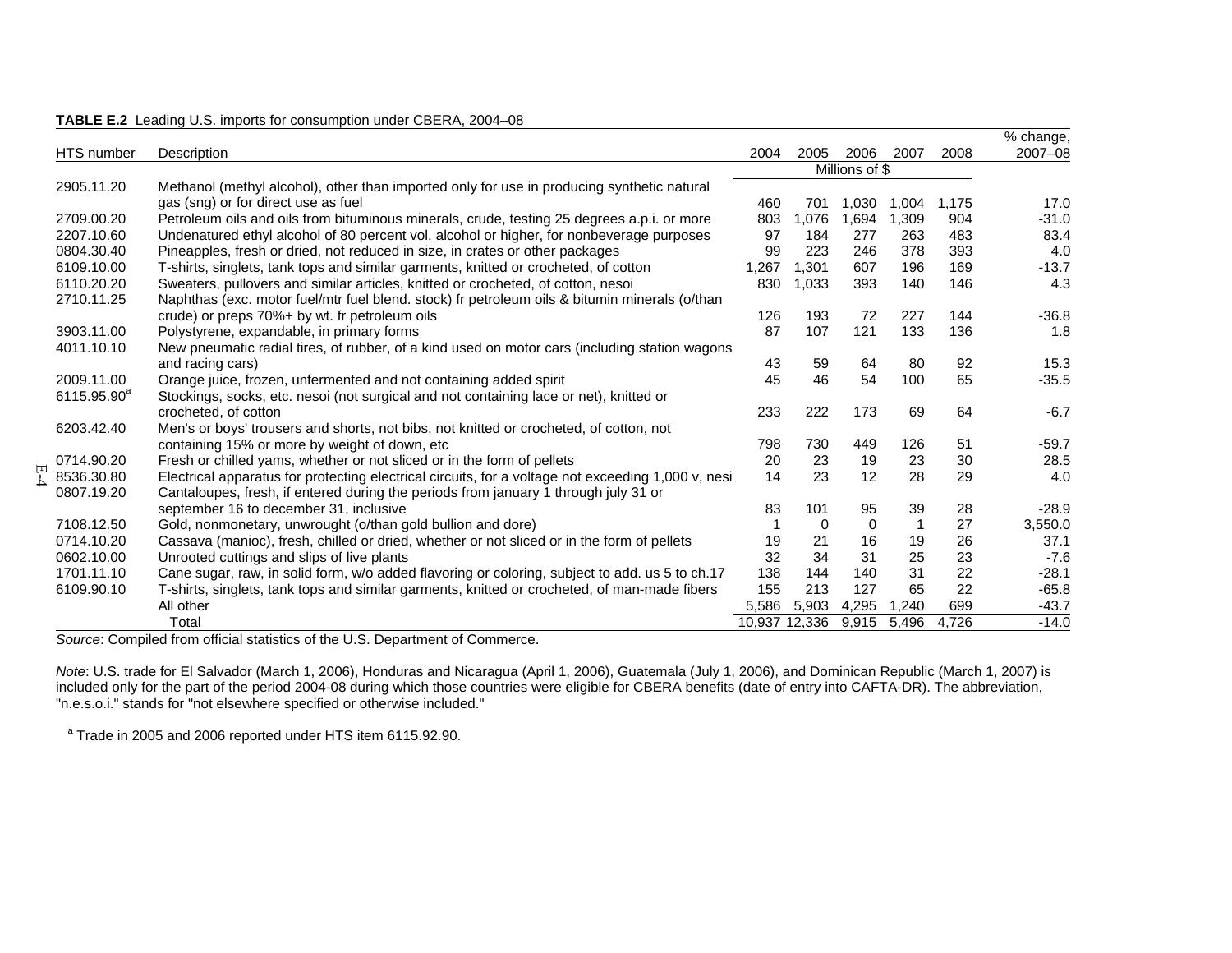| TABLE E.3 U.S. imports for consumption from CBERA countries, by source, 2004-08 |  |  |  |  |  |  |  |  |
|---------------------------------------------------------------------------------|--|--|--|--|--|--|--|--|
|---------------------------------------------------------------------------------|--|--|--|--|--|--|--|--|

|                                           |                 |                |                        |                  |             | % change,          |
|-------------------------------------------|-----------------|----------------|------------------------|------------------|-------------|--------------------|
| Source                                    | 2004            | 2005           | 2006<br>Millions of \$ | 2007             | 2008        | 2007-08            |
| Current CBERA beneficiaries: <sup>a</sup> |                 |                |                        |                  |             |                    |
| <b>Trinidad and Tobago</b>                | 5,842.3         | 7,792.6        | 8,398.5                | 8,764.2          | 8,996.4     | 2.6                |
| Costa Rica                                | 3,297.3         | 3,377.3        | 3,813.5                | 3,915.7          | 3,926.4     | 0.3                |
| Aruba                                     | 1,642.1         | 2,817.2        | 2,605.7                | 2,747.4          | 3,185.5     | 15.9               |
| Netherlands Antilles                      | 445.8           | 944.5          | 1,100.6                | 710.7            | 787.7       | 10.8               |
| Jamaica                                   | 308.1           | 341.4          | 470.9                  | 685.4            | 704.2       | 2.8                |
| <b>Bahamas</b>                            | 632.7           | 697.7          | 435.7                  | 394.4            | 595.7       | 51.0               |
| Haiti                                     | 370.5           | 447.1          | 496.1                  | 487.6            | 449.7       | $-7.8$             |
| Panama                                    | 297.5           | 319.9          | 337.6                  | 361.4            | 373.7       | 3.4                |
| <b>Belize</b>                             | 107.2           | 98.4           | 146.4                  | 86.7             | 157.1       | 81.2               |
| Guyana                                    | 119.9           | 119.9          | 125.0                  | 122.9            | 145.8       | 18.6               |
| St. Kitts and Nevis                       | 41.7            | 49.7           | 50.0                   | 53.6             | 54.3        | 1.4                |
| St. Lucia                                 | 14.4            | 64.9           | 37.3                   | 25.3             | 41.6        | 64.0               |
| <b>Barbados</b>                           | 36.4<br>17.4    | 31.6<br>33.7   | 33.0<br>26.3           | 37.8<br>43.2     | 40.8        | 8.1                |
| <b>British Virgin Islands</b><br>Grenada  | 5.1             | 5.9            | 4.5                    | 8.2              | 10.8<br>7.3 | $-75.1$<br>$-10.7$ |
| Antigua and Barbuda                       | 4.4             | 4.4            | 5.8                    | 8.7              | 5.0         | $-43.3$            |
| Dominica                                  | 2.9             | 3.3            | 3.1                    | 1.8              | 2.3         | 32.1               |
| St. Vincent and Grenadines                | 4.1             | 15.6           | 2.0                    | 1.2              | 1.0         | $-16.2$            |
| Montserrat                                | 0.5             | 1.0            | 0.8                    | 0.5              | 0.3         | $-52.2$            |
| Total                                     | 13,190.2        | 17,166.1       | 18,092.7               | 18,456.7         | 19,485.5    | 5.6                |
| Former CBERA beneficiaries: <sup>b</sup>  |                 |                |                        |                  |             |                    |
| Dominican Republic                        | 4,529.0         | 4,602.6        | 4,540.0                | 601.5            | 0.0         | $-100.0$           |
| Guatemala                                 | 3,156.2         | 3,123.2        | 1,560.8                | 0.0              | 0.0         | N/A                |
| Honduras                                  | 3,636.7         | 3,758.4        | 903.3                  | 0.0              | 0.0         | N/A                |
| Nicaragua                                 | 990.2           | 1,181.6        | 383.9                  | 0.0              | 0.0         | N/A                |
| El Salvador                               | 2,053.1         | 1,982.4        | 274.5                  | 0.0              | 0.0         | N/A                |
| Total                                     | 14,365.3        | 14,648.2       | 7,662.5                | 601.5            | 0.0         | $-100.0$           |
| Grand total                               | 27,555.5        | 31,814.3       | 25,755.2               | 19,058.2         | 19,485.5    | 2.2                |
|                                           |                 |                | Percent of total       |                  |             |                    |
| Current CBERA beneficiaries: <sup>a</sup> |                 |                |                        |                  |             |                    |
| Trinidad and Tobago                       | 21.2            | 24.5           | 32.6                   | 46.0             | 46.2        | 0.2                |
| Costa Rica                                | 12.0            | 10.6           | 14.8                   | 20.5             | 20.2        | $-0.4$             |
| Aruba                                     | 6.0             | 8.9            | 10.1                   | 14.4             | 16.3        | 1.9                |
| <b>Netherlands Antilles</b>               | 1.6             | 3.0            | 4.3                    | 3.7              | 4.0         | 0.3                |
| Jamaica                                   | 1.1             | 1.1            | 1.8                    | 3.6              | 3.6         | $\binom{c}{c}$     |
| <b>Bahamas</b>                            | 2.3             | 2.2            | 1.7                    | 2.1              | 3.1         | 1.0                |
| Haiti                                     | 1.3             | 1.4            | 1.9                    | 2.6              | 2.3         | $-0.3$             |
| Panama                                    | 1.1             | 1.0            | 1.3                    | 1.9              | 1.9         | $\binom{c}{ }$     |
| <b>Belize</b><br>Guyana                   | 0.4<br>0.4      | 0.3<br>0.4     | 0.6<br>0.5             | 0.5<br>0.6       | 0.8<br>0.7  | 0.4<br>0.1         |
| St. Kitts and Nevis                       | 0.2             | 0.2            | 0.2                    | 0.3              | 0.3         | $\binom{c}{ }$     |
| St. Lucia                                 | 0.1             | 0.2            | 0.1                    | 0.1              | 0.2         | 0.1                |
| <b>Barbados</b>                           | 0.1             | 0.1            | 0.1                    | 0.2              | 0.2         | $\binom{c}{ }$     |
| <b>British Virgin Islands</b>             | 0.1             | 0.1            | 0.1                    | 0.2              | 0.1         | $-0.2$             |
| Grenada                                   |                 |                |                        |                  |             |                    |
| Antigua and Barbuda                       | (°)<br>(°)      | $\binom{c}{c}$ |                        | (°)<br>(°)       |             | و)<br>(۹)<br>(۹)   |
| Dominica                                  | $(\mathcal{C})$ | (°)            | (°)                    | (°)              |             |                    |
| St. Vincent and Grenadines                | (°)             | (°)            | ိ)                     | $(\mathcal{C})$  |             |                    |
| Montserrat                                | $(^\circ)$      | $(^\circ)$     | $(\mathcal{C})$        | $(\mathcal{C})$  | (ግ          |                    |
| Total                                     | 47.9            | 54.0           | 70.2                   | 96.8             | 100.0       | $\overline{3.2}$   |
| Former CBERA beneficiaries: <sup>b</sup>  |                 |                |                        |                  |             |                    |
| Dominican Republic                        | 16.4            | 14.5           | 17.6                   | 3.2              | 0.0         | $-3.2$             |
| Guatemala                                 | 11.5            | 9.8            | 6.1                    | 0.0              | 0.0         | 0.0                |
| Honduras                                  | 13.2            | 11.8           | 3.5                    | 0.0              | 0.0         | 0.0                |
| Nicaragua                                 | 3.6             | 3.7            | 1.5                    | 0.0              | 0.0         | 0.0                |
| El Salvador                               | 7.5             | 6.2            | 1.1                    | 0.0              | 0.0         | 0.0                |
| Total                                     | 52.1            | 46.0           | 29.8                   | $\overline{3.2}$ | 0.0         | $-3.2$             |
| Grand total                               | 100.0           | 100.0          | 100.0                  | 100.0            | 100.0       | 0.0                |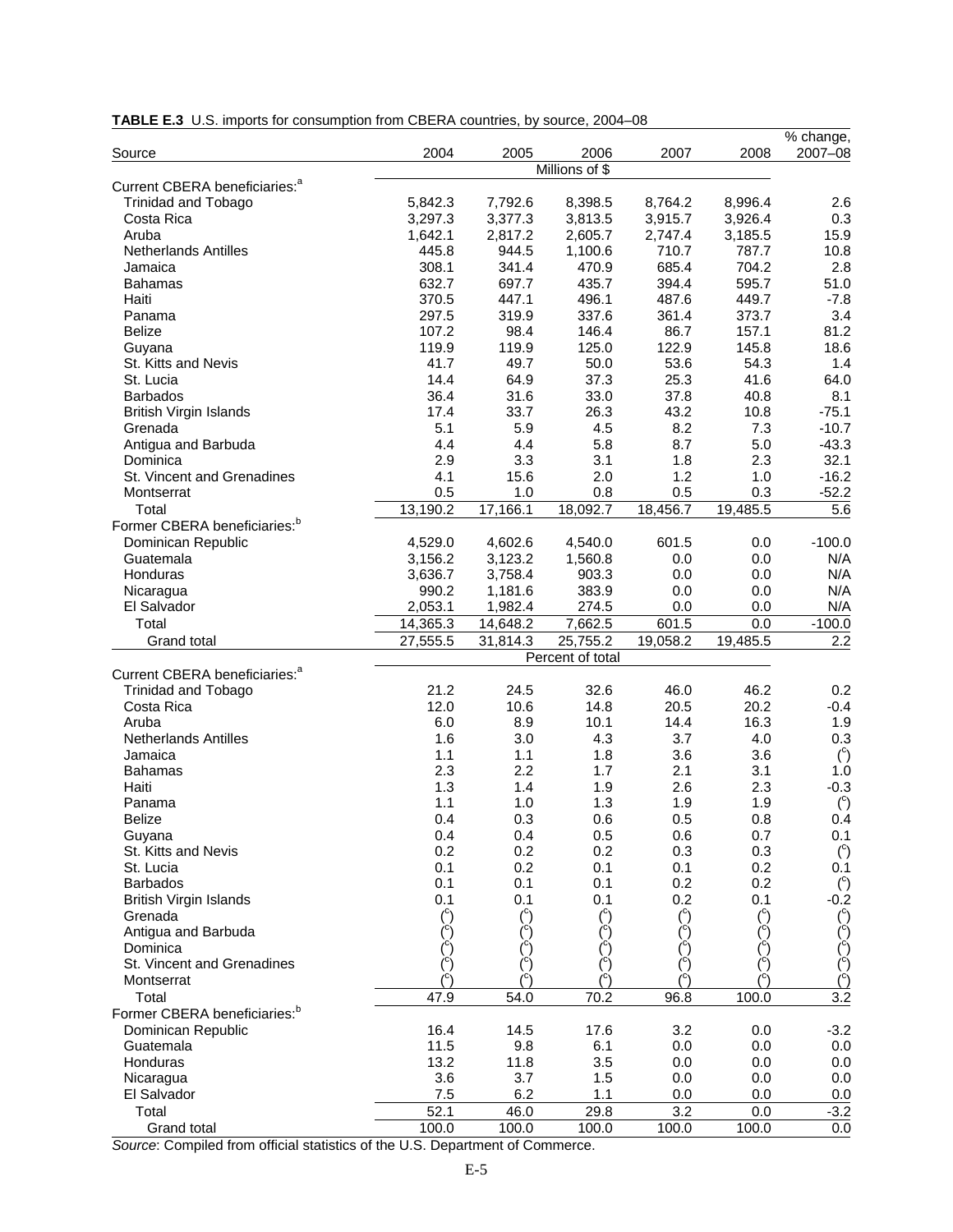**TABLE E.3—***Continued* U.S. imports for consumption from CBERA countries, by source, 2004–08

*Note*: CAFTA-DR entered into force for El Salvador on March 1, 2006; for Honduras and Nicaragua on April 1, 2006; for Guatemala on July 1, 2006; and for the Dominican Republic on March 1, 2007. CAFTA-DR entered into force for Costa Rica on January 1, 2009. Figures for U.S. trade with CBERA countries include trade with El Salvador, Dominican Republic, Guatemala, Honduras, and Nicaragua only for the part of the period 2004-08 during which those countries were eligible for CBERA benefits.

- <sup>a</sup> Countries that were CBERA beneficiaries as of December 31, 2008.
- <sup>b</sup> Countries for which U.S.-CAFTA-DR entered into force before January 1, 2009.
- c Absolute value less than 0.05.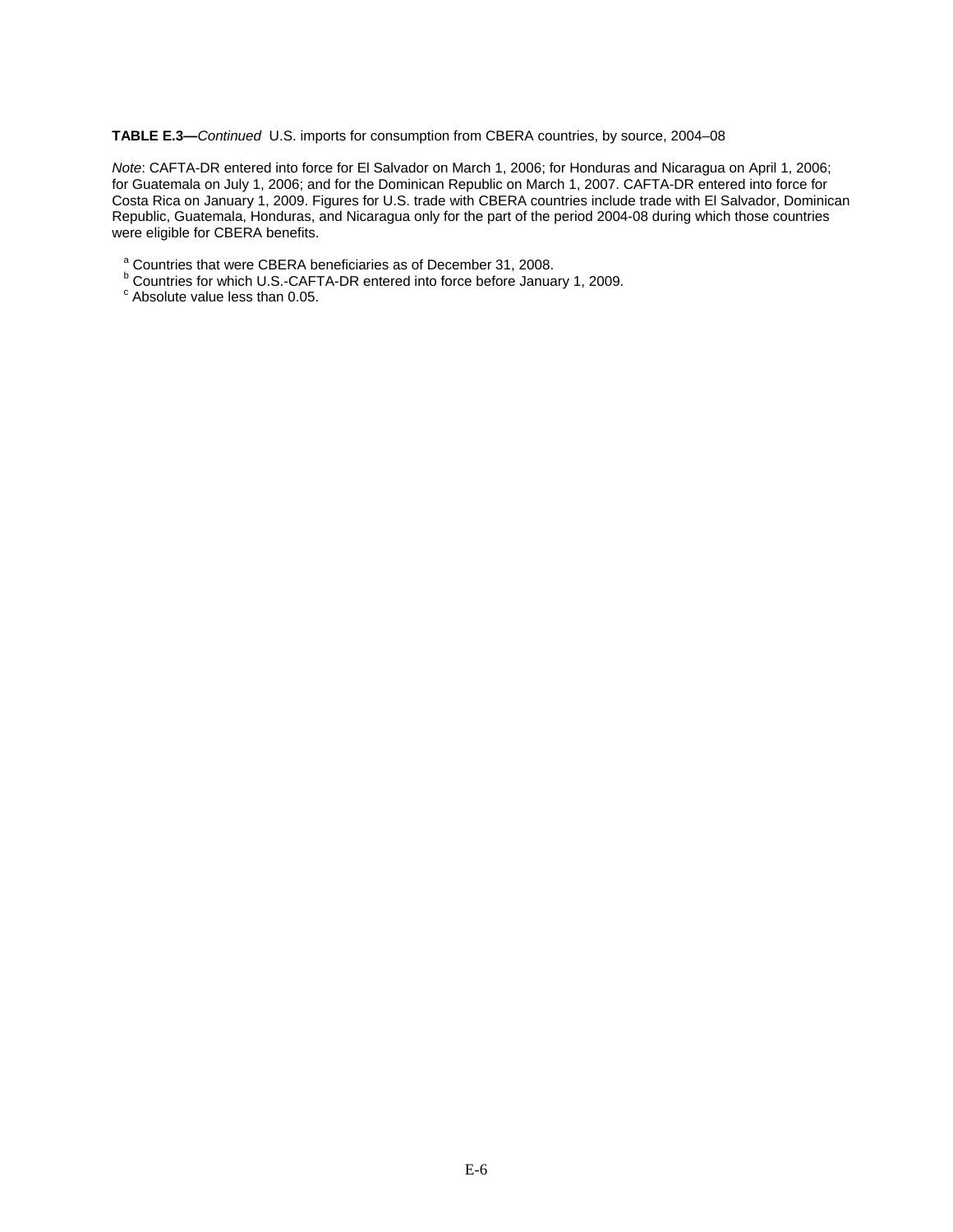| Source                                    | 2004           | 2005           | 2006                        | 2007           | 2008           | % change,<br>2007-08             |
|-------------------------------------------|----------------|----------------|-----------------------------|----------------|----------------|----------------------------------|
|                                           |                |                | Millions of $$$             |                |                |                                  |
| Current CBERA beneficiaries: <sup>a</sup> |                |                |                             |                |                |                                  |
| <b>Trinidad and Tobago</b>                | 1,674.4        | 2,734.5        | 3,677.7                     | 2,832.3        | 2,365.4        | $-16.5$                          |
| Costa Rica                                | 1,079.0        | 1,157.8        | 1,382.1                     | 1,417.9        | 1,252.8        | $-11.6$                          |
| Haiti                                     | 218.3          | 303.4          | 379.3                       | 430.4          | 405.1          | $-5.9$                           |
| Jamaica                                   | 166.7          | 152.2          | 245.8                       | 235.9          | 319.6          | 35.5                             |
| <b>Bahamas</b>                            | 92.7           | 111.3          | 125.1                       | 137.4          | 141.0          | 2.7                              |
| <b>Belize</b>                             | 44.5           | 54.7           | 72.2<br>33.8                | 54.5           | 129.5          | 137.8                            |
| Panama                                    | 32.8<br>21.0   | 40.8<br>6.7    | 5.1                         | 31.2<br>10.1   | 46.5<br>20.6   | 49.0<br>104.1                    |
| Guyana<br><b>St. Kitts-Nevis</b>          | 29.7           | 25.2           | 24.8                        | 16.2           | 14.1           | $-13.1$                          |
| <b>Netherlands Antilles</b>               | 5.2            | 6.8            | 2.2                         | 3.6            | 11.9           | 231.6                            |
| St. Lucia                                 | 5.8            | 6.4            | 7.1                         | 8.6            | 11.1           | 28.9                             |
| <b>Barbados</b>                           | 3.5            | 3.9            | 4.8                         | 7.1            | 6.9            | $-2.6$                           |
| <b>British Virgin Islands</b>             | 0.3            | 0.2            | 0.2                         | 0.1            | 0.4            | 577.5                            |
| Aruba                                     | $\binom{b}{b}$ | $\binom{b}{b}$ | 0.2                         | 0.3            | 0.2            | $-22.3$                          |
| Dominica                                  | 0.4            | 0.1            | 0.1                         | $\binom{b}{b}$ | 0.2            | 345.8                            |
| St. Vincent and Grenadines                | 2.9            | 0.5            | 0.2                         | 0.2            | 0.2            | $-20.8$                          |
| Grenada                                   | $\binom{b}{b}$ | $\binom{b}{b}$ | 0.1                         | $\binom{b}{b}$ | 0.1            | 411.5                            |
| Antigua and Barbuda                       | 0.1            | $\binom{b}{b}$ | $b$                         | 0.1            | 0.1            | $-29.1$                          |
| Montserrat                                | 0.0            | 0.0            | 0.0                         | 0.0            | 0.0            | N/A                              |
| Total                                     | 3,377.3        | 4,604.5        | 5,960.6                     | 5,185.9        | 4,725.7        | $-8.9$                           |
| Former CBERA beneficiaries: <sup>c</sup>  |                |                |                             |                |                |                                  |
| Dominican Republic                        | 2,598.3        | 2,483.6        | 2,481.0                     | 310.1          | 0.0            | $-100.0$                         |
| Guatemala                                 | 1,189.5        | 1,246.2        | 652.8                       | 0.0            | 0.0            | N/A                              |
| Honduras                                  | 2,314.5        | 2,372.3        | 555.9                       | 0.0            | 0.0            | N/A                              |
| El Salvador                               | 1,125.8        | 1,226.0        | 154.1                       | 0.0            | 0.0            | N/A                              |
| Nicaragua                                 | 331.2          | 403.8          | 111.0                       | 0.0            | 0.0            | N/A                              |
| Total                                     | 7,559.3        | 7,731.9        | 3,954.9                     | 310.1          | 0.0<br>4,725.7 | $-100.0$                         |
| Grand total                               | 10,936.6       | 12,336.4       | 9,915.5<br>Percent of total | 5,496.0        |                | $-14.0$                          |
| Current CBERA beneficiaries: <sup>a</sup> |                |                |                             |                |                |                                  |
| <b>Trinidad and Tobago</b>                | 15.3           | 22.2           | 37.1                        | 51.5           | 50.1           | $-1.5$                           |
| Costa Rica                                | 9.9            | 9.4            | 13.9                        | 25.8           | 26.5           | 0.7                              |
| Haiti                                     | 2.0            | 2.5            | 3.8                         | 7.8            | 8.6            | 0.7                              |
| Jamaica                                   | 1.5            | 1.2            | 2.5                         | 4.3            | 6.8            | 2.5                              |
| <b>Bahamas</b>                            | 0.8            | 0.9            | 1.3                         | 2.5            | 3.0            | 0.5                              |
| <b>Belize</b>                             | 0.4            | 0.4            | 0.7                         | 1.0            | 2.7            | 1.7                              |
| Panama                                    | 0.3            | 0.3            | 0.3                         | 0.6            | 1.0            | 0.4                              |
| Guyana                                    | 0.2            | 0.1            | 0.1                         | 0.2            | 0.4            | 0.3                              |
| St. Kitts andNevis                        | 0.3            | 0.2            | 0.2                         | 0.3            | 0.3            | $\binom{d}{ }$                   |
| <b>Netherlands Antilles</b>               | $\binom{d}{ }$ | 0.1            | $\binom{d}{ }$              | 0.1            | 0.3            | 0.2                              |
| St. Lucia                                 | 0.1            | 0.1            | 0.1                         | 0.2            | 0.2            | 0.1                              |
| <b>Barbados</b>                           |                |                |                             | 0.1            | 0.1            |                                  |
| <b>British Virgin Islands</b>             |                |                |                             |                |                |                                  |
| Aruba<br>Dominica                         |                |                |                             |                |                | $\binom{d}{d}$<br>$\binom{d}{d}$ |
| St. Vincent and Grenadines                |                |                |                             |                |                |                                  |
| Grenada                                   |                |                |                             |                |                |                                  |
| Antigua and Barbuda                       |                |                | $(\mathsf{q})$              |                |                |                                  |
| Montserrat                                | 0.0            | 0.0            | 0.0                         | 0.0            | 0.0            | 0.0                              |
| Total                                     | 30.9           | 37.3           | 60.1                        | 94.4           | 100.0          | $\overline{5.6}$                 |
| Former CBERA beneficiaries: <sup>c</sup>  |                |                |                             |                |                |                                  |
| Dominican Republic                        | 23.8           | 20.1           | 25.0                        | 5.6            | 0.0            | $-5.6$                           |
| Guatemala                                 | 10.9           | 10.1           | 6.6                         | 0.0            | 0.0            | 0.0                              |
| Honduras                                  | 21.2           | 19.2           | 5.6                         | 0.0            | 0.0            | 0.0                              |
| El Salvador                               | 10.3           | 9.9            | 1.6                         | 0.0            | 0.0            | 0.0                              |
| Nicaragua                                 | 3.0            | 3.3            | 1.1                         | 0.0            | 0.0            | 0.0                              |
| Total                                     | 69.1           | 62.7           | 39.9                        | 5.6            | 0.0            | $-5.\overline{6}$                |
| Grand total                               | 100.0          | 100.0          | 100.0                       | 100.0          | 100.0          | 0.0                              |

#### **TABLE E.4** U.S. imports for consumption under CBERA, by source, 2004–08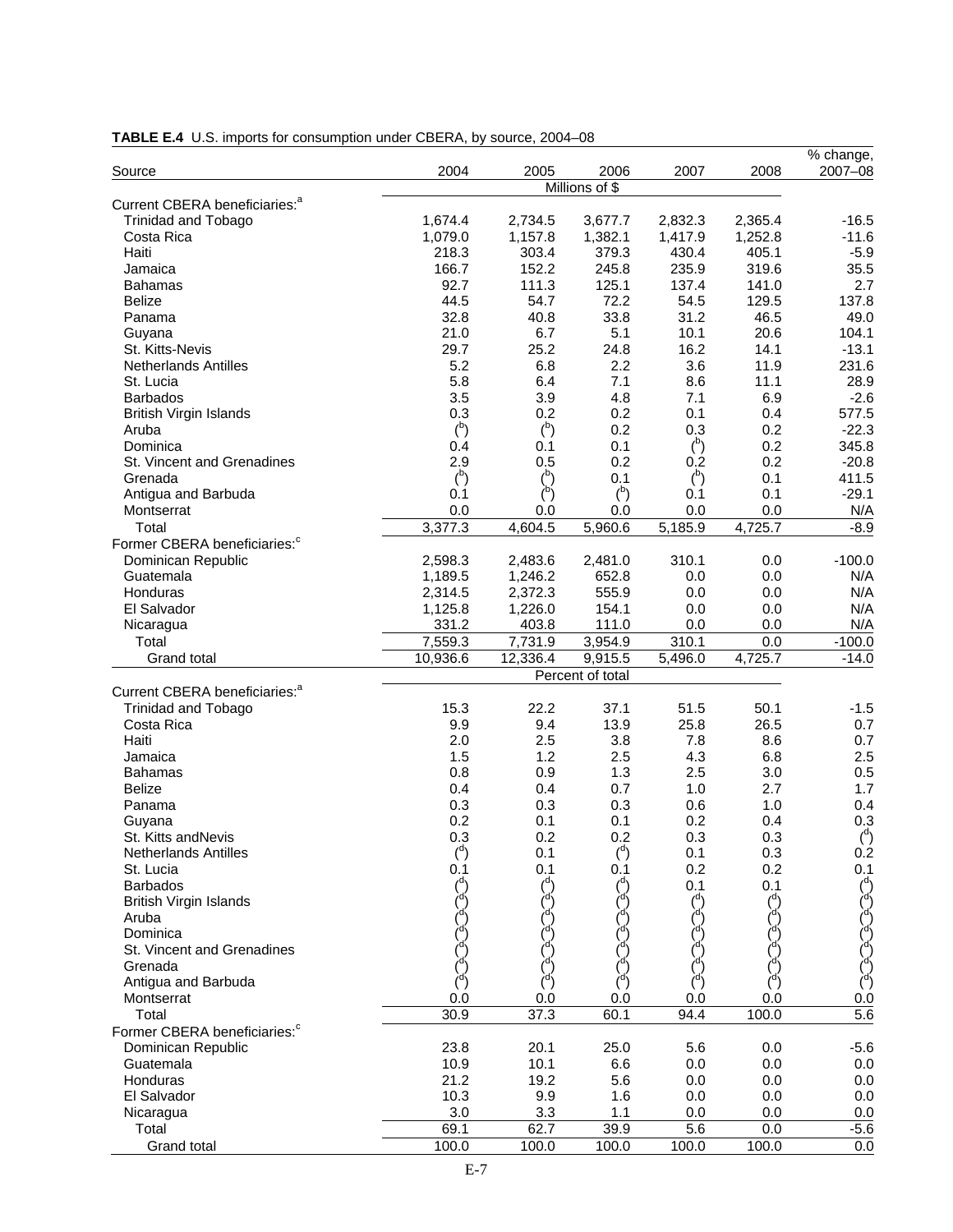**TABLE E.4—***Continued* U.S. imports for consumption under CBERA, by source, 2004–08

*Note*: CAFTA-DR entered into force for El Salvador on March 1, 2006; for Honduras and Nicaragua on April 1, 2006; for Guatemala on July 1, 2006; and for the Dominican Republic on March 1, 2007. CAFTA-DR entered into force for Costa Rica on January 1, 2009. Figures for U.S. trade with CBERA countries include trade with El Salvador, Dominican Republic, Guatemala, Honduras, and Nicaragua only for the part of the period 2004-08 during which those countries were eligible for CBERA benefits.

a Countries that were CBERA beneficiaries as of December 31, 2008.

 $b$  Less than \$50,000.

- <sup>c</sup> Countries for which U.S.-CAFTA-DR entered into force before January 1, 2009.
- <sup>d</sup> Absolute value less than 0.05.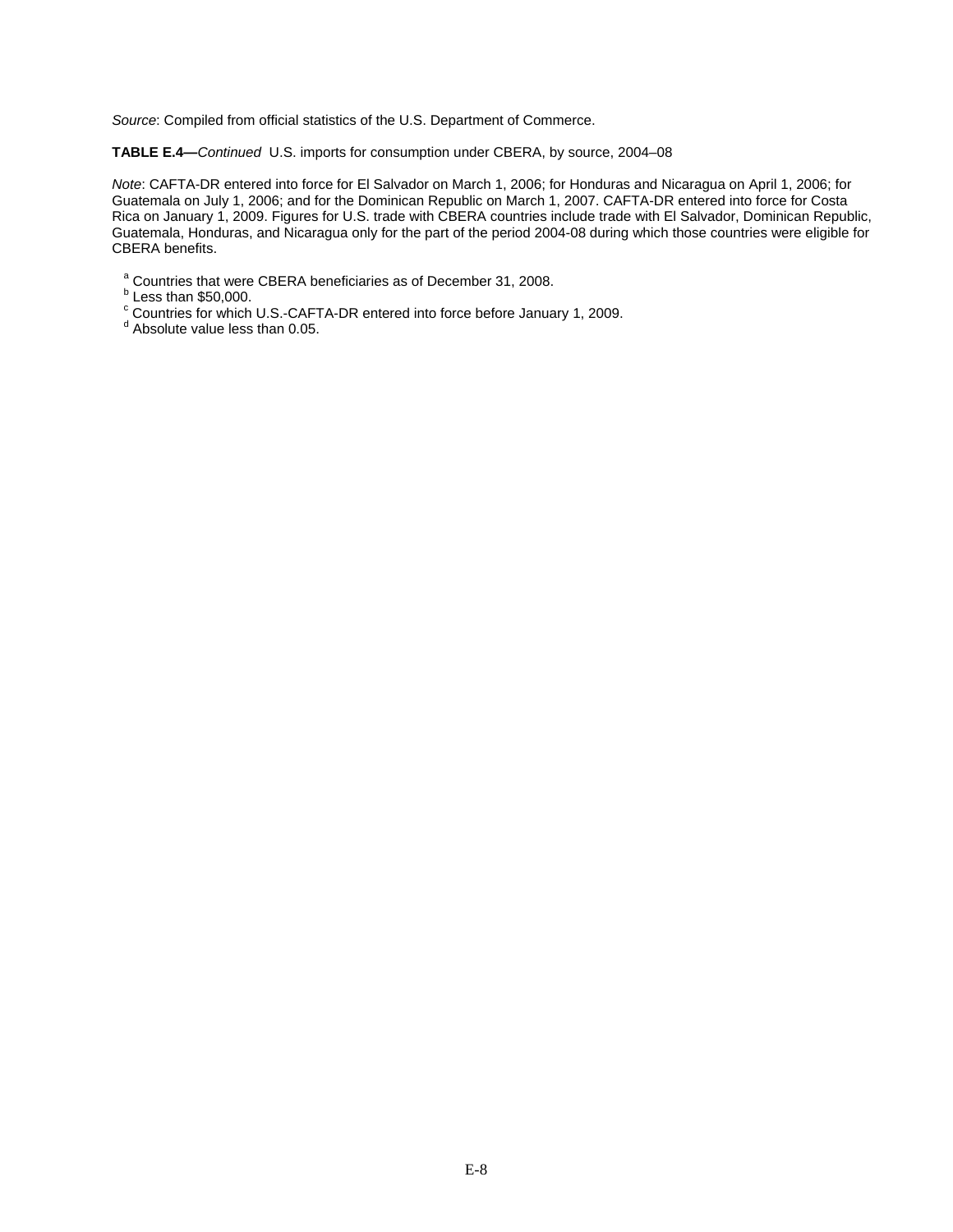|  |  | TABLE E.5 U.S. exports to CBERA countries, by source, 2004-08 |  |  |
|--|--|---------------------------------------------------------------|--|--|
|--|--|---------------------------------------------------------------|--|--|

|                                           |          |          |                              |          |                    | % change, |
|-------------------------------------------|----------|----------|------------------------------|----------|--------------------|-----------|
| Market                                    | 2004     | 2005     | 2006                         | 2007     | 2008               | 2007-08   |
|                                           |          |          | Millions of \$               |          |                    |           |
| Current CBERA beneficiaries: <sup>a</sup> |          |          |                              |          |                    |           |
| Costa Rica                                | 3,028.8  | 3,296.8  | 3,877.1                      | 4,224.3  | 5,047.8<br>4,614.6 | 19.5      |
| Panama                                    | 1,642.7  | 1,981.9  | 2,523.6                      | 3,492.4  |                    | 32.1      |
| Netherlands Antilles                      | 717.5    | 974.8    | 1,324.4                      | 1,897.0  | 2,728.6            | 43.8      |
| <b>Bahamas</b>                            | 1,121.4  | 1,703.4  | 2,224.5                      | 2,422.8  | 2,697.0            | 11.3      |
| Jamaica                                   | 1,320.6  | 1,595.6  | 1,944.4                      | 2,236.7  | 2,557.4            | 14.3      |
| <b>Trinidad and Tobago</b>                | 1,150.5  | 1,366.5  | 1,511.6                      | 1,679.1  | 2,146.0            | 27.8      |
| Haiti                                     | 649.9    | 674.7    | 772.9                        | 696.2    | 921.7              | 32.4      |
| Aruba                                     | 338.5    | 502.4    | 481.9                        | 492.5    | 629.2              | 27.8      |
| <b>Barbados</b>                           | 303.1    | 355.2    | 402.2                        | 418.3    | 454.6              | 8.7       |
| <b>Belize</b>                             | 143.7    | 209.8    | 230.0                        | 227.9    | 342.6              | 50.3      |
| <b>British Virgin Islands</b>             | 90.9     | 114.8    | 206.9                        | 161.6    | 287.4              | 77.8      |
| Guyana                                    | 129.6    | 166.5    | 171.6                        | 178.9    | 281.1              | 57.1      |
| St. Lucia                                 | 92.6     | 125.0    | 142.9                        | 155.3    | 232.2              | 49.5      |
| Antigua and Barbuda                       | 114.0    | 180.4    | 180.4                        | 230.8    | 170.0              | $-26.3$   |
| St Kitts and Nevis                        | 55.9     | 86.6     | 121.7                        | 103.4    | 116.7              | 12.9      |
| Dominica                                  | 32.3     | 59.2     | 65.2                         | 81.6     | 99.8               | 22.3      |
| Grenada                                   | 66.2     | 78.9     | 72.5                         | 80.5     | 81.0               | 0.6       |
| St Vincent and Grenadines                 | 43.8     | 43.9     | 55.6                         | 66.8     | 81.0               | 21.2      |
| Montserrat                                | 5.6      | 4.3      | 13.6                         | 4.0      | 8.0                | 101.6     |
| Total                                     | 11,047.6 | 13,520.8 | 16,322.9                     | 18,850.3 | 23,496.7           | 24.6      |
| Former CBERA beneficiaries: <sup>b</sup>  |          |          |                              |          |                    |           |
| Dominican Republic                        | 4,116.1  | 4,351.2  | 5,033.1                      | 874.1    | 0.0                | N/A       |
| Guatemala                                 | 2,436.9  | 2,665.8  | 1,627.3                      | 0.0      | 0.0                | N/A       |
| Honduras                                  | 3,019.2  | 3,155.1  | 831.5                        | 0.0      | 0.0                | N/A       |
| El Salvador                               | 1,811.5  | 1,778.4  | 308.6                        | 0.0      | 0.0                | N/A       |
| Nicaragua                                 | 567.5    | 589.5    | 169.4                        | 0.0      | 0.0                | N/A       |
| Total                                     | 11,951.2 | 12,540.2 | 7,970.0                      | 874.1    | 0.0                | $-100.0$  |
|                                           |          |          |                              | 19,724.4 |                    |           |
| Grand total                               | 22,998.8 | 26,061.0 | 24,292.9<br>Percent of total |          | 23,496.7           | 19.1      |
| Current CBERA beneficiaries: <sup>a</sup> |          |          |                              |          |                    |           |
| Costa Rica                                | 13.2     | 12.7     | 16.0                         | 21.4     | 21.5               | 0.1       |
| Panama                                    | 7.1      | 7.6      | 10.4                         | 17.7     | 19.6               | 1.9       |
| <b>Netherlands Antilles</b>               | 3.1      | 3.7      | 5.5                          | 9.6      | 11.6               | 2.0       |
|                                           |          |          |                              |          |                    |           |
| <b>Bahamas</b>                            | 4.9      | 6.5      | 9.2                          | 12.3     | 11.5               | $-0.8$    |
| Jamaica                                   | 5.7      | 6.1      | 8.0                          | 11.3     | 10.9               | $-0.5$    |
| <b>Trinidad and Tobago</b>                | 5.0      | 5.2      | 6.2                          | 8.5      | 9.1                | 0.6       |
| Haiti                                     | 2.8      | 2.6      | 3.2                          | 3.5      | 3.9                | 0.4       |
| Aruba                                     | 1.5      | 1.9      | 2.0                          | 2.5      | 2.7                | 0.2       |
| <b>Barbados</b>                           | 1.3      | 1.4      | 1.7                          | 2.1      | 1.9                | $-0.2$    |
| Belize                                    | 0.6      | 0.8      | 0.9                          | 1.2      | 1.5                | 0.3       |
| <b>British Virgin Islands</b>             | 0.4      | 0.4      | 0.9                          | 0.8      | 1.2                | 0.4       |
| Guyana                                    | 0.6      | 0.6      | 0.7                          | 0.9      | 1.2                | 0.3       |
| St. Lucia                                 | 0.4      | 0.5      | 0.6                          | 0.8      | 1.0                | 0.2       |
| Antigua and Barbuda                       | 0.5      | 0.7      | 0.7                          | 1.2      | 0.7                | $-0.4$    |
| St Kitts-Nevis                            | 0.2      | 0.3      | 0.5                          | 0.5      | 0.5                | 0.0       |
| Dominica                                  | 0.1      | 0.2      | 0.3                          | 0.4      | 0.4                | 0.0       |
| Grenada                                   | 0.3      | 0.3      | 0.3                          | 0.4      | 0.3                | $-0.1$    |
| St Vincent and Grenadines                 | 0.2      | 0.2      | 0.2                          | 0.3      | 0.3                | 0.0       |
| Montserrat                                | 0.0      | 0.0      | 0.1                          | 0.0      | 0.0                | 0.0       |
| Total                                     | 48.0     | 51.9     | 67.2                         | 95.6     | 100.0              | 4.4       |
| Former CBERA beneficiaries: <sup>b</sup>  |          |          |                              |          |                    |           |
| Dominican Republic                        | 17.9     | 16.7     | 20.7                         | 4.4      | 0.0                | $-4.4$    |
| Guatemala                                 | 10.6     | 10.2     | 6.7                          | 0.0      | 0.0                | 0.0       |
| Honduras                                  | 13.1     | 12.1     | 3.4                          | 0.0      | 0.0                | 0.0       |
| El Salvador                               | 7.9      | 6.8      | 1.3                          | 0.0      | 0.0                | 0.0       |
| Nicaragua                                 | 2.5      | 2.3      | 0.7                          | 0.0      | 0.0                | 0.0       |
| Total                                     | 52.0     | 48.1     | 32.8                         | 4.4      | 0.0                | $-4.4$    |
| Grand total                               | 100.0    | 100.0    | 100.0                        | 100.0    | 100.0              | 0.0       |
|                                           |          |          |                              |          |                    |           |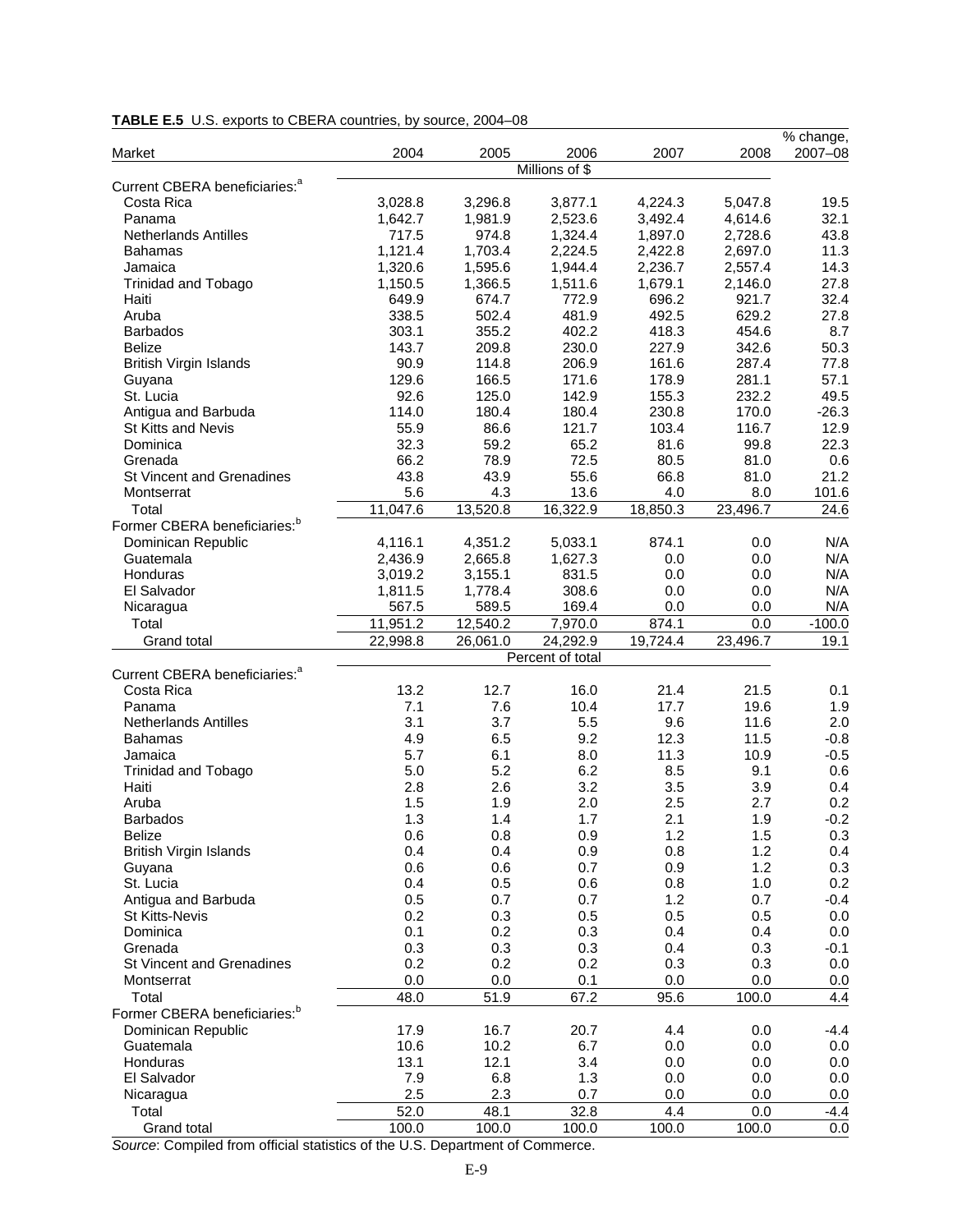**TABLE E.5—***Continued* U.S. exports to CBERA countries, by source, 2004–08

*Note*: CAFTA-DR entered into force for El Salvador on March 1, 2006; for Honduras and Nicaragua on April 1, 2006; for Guatemala on July 1, 2006; and for the Dominican Republic on March 1, 2007. CAFTA-DR entered into force for Costa Rica on January 1, 2009. Figures for U.S. trade with CBERA countries include trade with El Salvador, Dominican Republic, Guatemala, Honduras, and Nicaragua only for the part of the period 2004-08 during which those countries were eligible for CBERA benefits.

<sup>a</sup> Countries that were CBERA beneficiaries as of December 31, 2008.

<sup>b</sup> Countries for which U.S.-CAFTA-DR entered into force before January 1, 2009.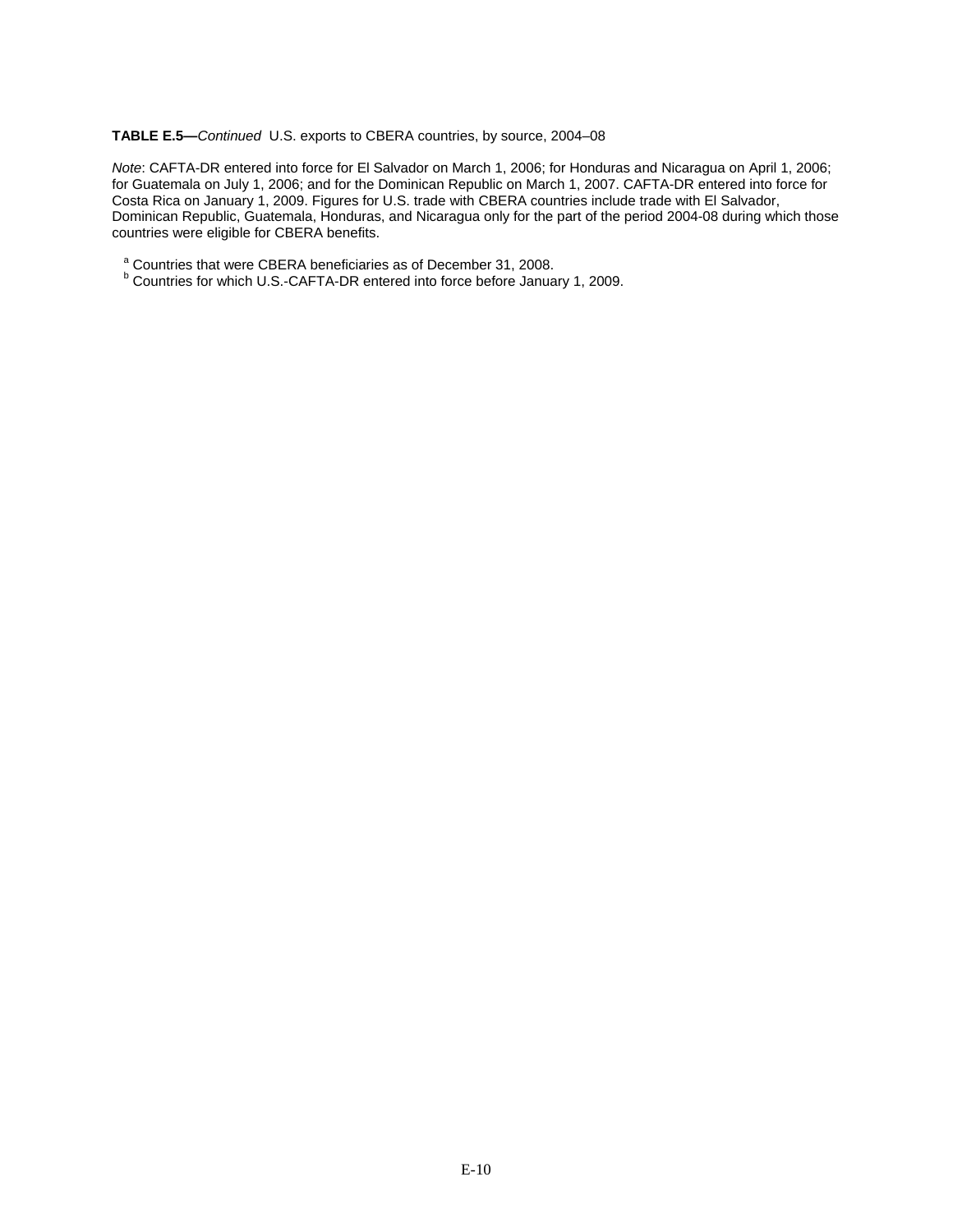| Source          | HTS number Description  |                                                                                  | 2004           | 2005           | 2006            | 2007             | 2008    |
|-----------------|-------------------------|----------------------------------------------------------------------------------|----------------|----------------|-----------------|------------------|---------|
|                 |                         |                                                                                  |                |                | Thousands of \$ |                  |         |
| Antigua         | 7113.19.50              | Precious metal (o/than silver) articles of jewelry and parts thereof, whether or |                |                |                 |                  |         |
| and Barbuda     |                         | not plated or clad with precious metal n.e.s.o.i.                                | 0              | 0              | 0               | 0                | 49      |
|                 | 2103.90.90              | Sauces and preparations therefore, n.e.s.o.i.                                    | 3              | 0              | 0               | $\overline{7}$   | 14      |
|                 | 8504.40.95              | Static converters (for example, rectifiers), n.e.s.o.i.                          | 0              | $\Omega$       | $\Omega$        | 0                | 12      |
|                 | 8543.70.40              | Electric synchros and transducers; flight data recorders; defrosters and         |                |                |                 |                  |         |
|                 |                         | demisters with electric resistors for aircraft                                   | $\Omega$       | $\Omega$       | $\Omega$        | $\mathbf 0$      | 6       |
|                 | 8205.59.80              | Base metal, n.e.s.o.i., handtools (o/than household), and base metal parts       |                |                |                 |                  |         |
|                 |                         | thereof                                                                          | 0              | $\mathbf 0$    | 0               | 0                | 5       |
|                 |                         | All other                                                                        | 48             | 34             | 23              | 125              | 8       |
|                 |                         | Total                                                                            | 51             | 34             | $\overline{23}$ | $\overline{132}$ | 94      |
|                 |                         |                                                                                  |                |                |                 |                  |         |
| Aruba           | 7108.13.70              | Gold (including gold plated with platinum), nonmonetary, in semimanufactured     |                |                |                 |                  |         |
|                 |                         | forms (except gold leaf), n.e.s.o.i.                                             | 0              | $\Omega$       | 0               | 0                | 66      |
|                 | 7114.11.70              | Silversmiths' wares (other than for household/table/kitchen use & toilet and     |                |                |                 |                  |         |
|                 |                         | sanitary wares) of silver, n.e.s.o.i.                                            | 0              | 0              | 0               | $\mathbf 0$      | 52      |
|                 | 7113.19.50              | Precious metal (o/than silver) articles of jewelry and parts thereof, whether or |                |                |                 |                  |         |
|                 |                         | not plated or clad with precious metal, n.e.s.o.i.                               | 9              | 3              | 65              | 62               | 50      |
|                 | 4202.21.90              | Handbags, with or without shoulder strap or without handle, with outer surface   |                |                |                 |                  |         |
|                 |                         | of leather, composition or patent leather, n.e.s.o.i., over \$20 ea.             | 0              | 0              | 0               | 6                | 19      |
|                 | 7104.10.00              | Piezoelectric quartz                                                             | $\Omega$       | $\Omega$       | $\Omega$        | 0                | 17      |
|                 | 7113.19.29              | Gold necklaces and neck chains (o/than of rope or mixed links)                   | $\Omega$       | $\overline{c}$ | 10              | $\Omega$         | 14      |
|                 |                         | All other                                                                        | 20             | 25             | 96              | 227              | 12      |
|                 |                         | Total                                                                            | 29             | 30             | 171             | 295              | 229     |
|                 |                         |                                                                                  |                |                |                 |                  |         |
| The             | 3903.11.00              | Polystyrene, expandable, in primary forms                                        | 86,493         | 107,456        | 121,455         | 133,177          | 135,522 |
| Bahamas         |                         | All other                                                                        | 6,212          | 3,889          | 3,600           | 4,174            | 5,516   |
|                 |                         | Total                                                                            | 92,705         | 111,345        | 125,056         | 137,351          | 141,038 |
| <b>Barbados</b> | 2207.10.30              | Undenatured ethyl alcohol of 80 percent vol. alcohol or higher, for beverage     |                |                |                 |                  |         |
|                 |                         | purposes                                                                         | 1,944          | 2,789          | 2,603           | 4,089            | 4,055   |
|                 | 2208.40.20              | Rum and tafia, in containers each holding not over 4 liters, valued not over     |                |                |                 |                  |         |
|                 |                         | \$3/proof liter                                                                  | 0              | 0              | 0               | 268              | 875     |
|                 | 9030.33.00 <sup>a</sup> | Instruments and apparatus, n.e.s.o.i., for measuring or checking electrical      |                |                |                 |                  |         |
|                 |                         | voltage, current, resistance or power, without a recording device                | 26             | 38             | 524             | 449              | 627     |
|                 | 9030.39.01              | Instruments and apparatus, n.e.s.o.i., for measuring or checking electrical      |                |                |                 |                  |         |
|                 |                         | voltage, current, resistance or power, with a recording device                   | $\binom{b}{b}$ | $b$            | $b$             | 109              | 226     |
|                 | 2201.10.00              | Mineral waters and aerated waters, not containing added sugar or other           |                |                |                 |                  |         |
|                 |                         | sweetening matter nor flavored                                                   | 191            | 84             | 92              | 139              | 140     |
|                 | 2208.40.60              | Rum and tafia, in containers each holding over 4 liters, valued not over         |                |                |                 |                  |         |
|                 |                         | \$0.69/proof liter                                                               | 344            | 203            | 184             | 294              | 109     |
|                 | 2103.90.90              | Sauces and preparations therefor, neosi                                          | 20             | 0              | 3               | 35               | 86      |
|                 |                         |                                                                                  |                |                |                 |                  |         |

#### **TABLE E.6** Leading U.S. imports for consumption under CBERA, by source, 2004–08

E-11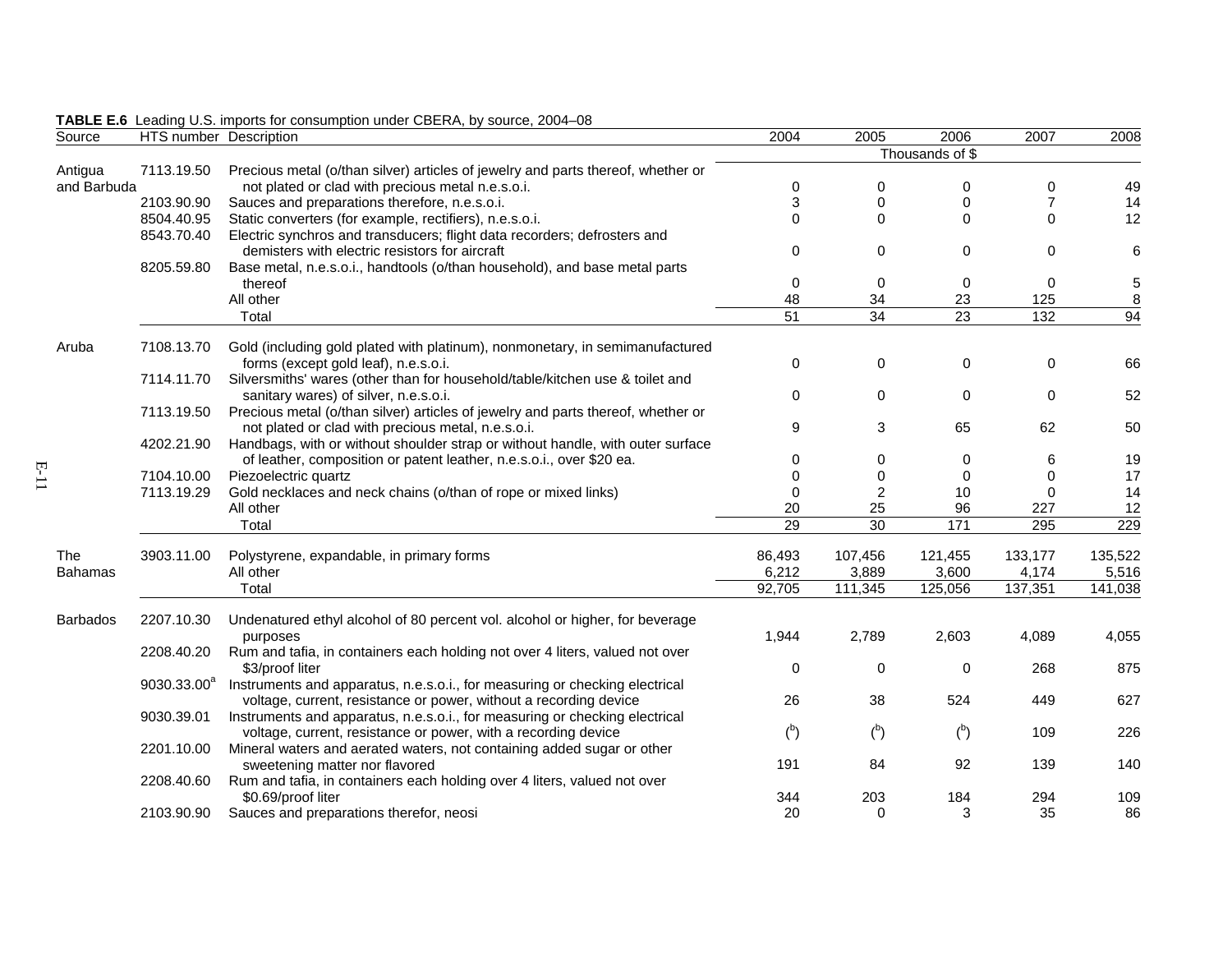| Source                 | HTS number Description    |                                                                                                                                                                | 2004           | 2005            | 2006            | 2007    | 2008    |
|------------------------|---------------------------|----------------------------------------------------------------------------------------------------------------------------------------------------------------|----------------|-----------------|-----------------|---------|---------|
|                        |                           |                                                                                                                                                                |                |                 | Thousands of \$ |         |         |
| Barbados-<br>Continued | 9028.30.00<br>2103.90.80  | Electricity supply or production meters, including calibrating meters thereof<br>Mixed condiments and mixed seasonings, not described in add us note 3 to      | 201            | $\overline{79}$ | 109             | 469     | 85      |
|                        |                           | ch. 21                                                                                                                                                         | 48             | 40              | 104             | 74      | 68      |
|                        |                           | All other                                                                                                                                                      | 764            | 664             | 1,670           | 1,174   | 642     |
|                        |                           | Total                                                                                                                                                          | 3,513          | 3,859           | 4,765           | 7,100   | 6,913   |
|                        |                           |                                                                                                                                                                |                |                 |                 |         |         |
| <b>Belize</b>          | 2709.00.20                | Petroleum oils and oils from bituminous minerals, crude, testing 25 degrees<br>a.p.i. or more                                                                  | 0              | 0               | 15,514          | 10,154  | 90,656  |
|                        | 2009.11.00                | Orange juice, frozen, unfermented and not containing added spirit                                                                                              | 11,769         | 16,553          | 13,293          | 19,246  | 25,597  |
|                        | 0807.20.00                |                                                                                                                                                                | 11,180         | 12,881          | 15,649          | 13,408  | 10,899  |
|                        |                           | Papayas (papaws), fresh<br>All other                                                                                                                           | 21,528         | 25,314          | 27,765          | 11,651  | 2,365   |
|                        |                           |                                                                                                                                                                |                |                 |                 |         |         |
|                        |                           | Total                                                                                                                                                          | 44,477         | 54,749          | 72,221          | 54,460  | 129,517 |
|                        | British Virgin 7202.11.50 | Ferromanganese containing by weight more than 4 percent of carbon                                                                                              | 0              | 0               | 0               | 0       | 418     |
| Islands                |                           | All other                                                                                                                                                      | 319            | 198             | 223             | 65      | 19      |
|                        |                           | Total                                                                                                                                                          | 319            | 198             | 223             | 65      | 437     |
|                        |                           |                                                                                                                                                                |                |                 |                 |         |         |
| Costa Rica             | 0804.30.40<br>4011.10.10  | Pineapples, fresh or dried, not reduced in size, in crates or other packages<br>New pneumatic radial tires, of rubber, of a kind used on motor cars (including | 80,680         | 196,093         | 235,366         | 372,715 | 387,431 |
|                        | 2207.10.60                | station wagons and racing cars)<br>Undenatured ethyl alcohol of 80 percent vol. alcohol or higher, for                                                         | 43,461         | 58,651          | 63,683          | 79,589  | 91,730  |
|                        |                           | nonbeverage purposes                                                                                                                                           | 35,092         | 61,315          | 77,420          | 82,687  | 89,075  |
|                        | 6115.95.90                | Stockings, socks, etc. n.e.s.o.i. (not surgical and not containing lace or net),                                                                               |                |                 |                 |         |         |
|                        |                           | knitted or crocheted, of cotton                                                                                                                                | $\binom{c}{ }$ | $\binom{c}{ }$  | $\binom{c}{ }$  | 58,640  | 63,963  |
|                        | 2009.11.00                | Orange juice, frozen, unfermented and not containing added spirit                                                                                              | 32,299         | 25,032          | 38,079          | 80,742  | 38,926  |
|                        | 8536.30.80                | Electrical apparatus for protecting electrical circuits, for a voltage not                                                                                     |                |                 |                 |         |         |
|                        |                           | exceeding 1,000 v, n.e.s.o.i.                                                                                                                                  | 66             | 0               | 40              | 27,121  | 29,364  |
|                        | 0807.19.20                | Cantaloupes, fresh, if entered during the periods from January 1 through July                                                                                  |                |                 |                 |         |         |
|                        |                           | 31 or September 16 to December 31, inclusive                                                                                                                   | 33,792         | 41,033          | 39,842          | 39,116  | 27,802  |
|                        | 0714.10.20                | Cassava (manioc), fresh, chilled or dried, whether or not sliced or in the form                                                                                |                |                 |                 |         |         |
|                        |                           | of pellets                                                                                                                                                     | 18,888         | 20,279          | 15,455          | 18,588  | 25,500  |
|                        | 0602.10.00                | Unrooted cuttings and slips of live plants                                                                                                                     | 18,837         | 20,063          | 24,168          | 24,467  | 22,666  |
|                        | 3921.12.19                | Nonadhesive plates, sheets, film, foil and strip, cellular, of polymers of vinyl                                                                               |                |                 |                 |         |         |
|                        |                           | chloride, combined with textile materials, n.e.s.o.i.                                                                                                          |                | 5,423           | 17,689          | 19,934  | 20,720  |
|                        | 0603.19.00                | Fresh cut anthuriums, alstroemeria, gypsophilia, lilies, snapdragons and                                                                                       |                |                 |                 |         |         |
|                        |                           | flowers n.e.s.o.i.                                                                                                                                             | 17,675         | 22,046          | 27,714          | 23,271  | 20,699  |
|                        | 0714.10.10                | Cassava (manioc), frozen, whether or not sliced or in the form of pellets                                                                                      | 8,908          | 13,610          | 10,145          | 9,655   | 18,222  |
|                        | 6203.42.40                | Men's or boys' trousers and shorts, not bibs, not knitted or crocheted, of                                                                                     |                |                 |                 |         |         |
|                        |                           | cotton, not containing 15% or more by weight of down, etc.                                                                                                     | 71,688         | 74,698          | 75,625          | 72,354  | 18,180  |
|                        | 2008.99.13                | Banana pulp, otherwise prepared or preserved, n.e.s.o.i.                                                                                                       | 8,388          | 9,228           | 12,515          | 15,136  | 17,116  |

**TABLE E.6—***Continued* Leading U.S. imports for consumption under CBERA, by source, 2004–08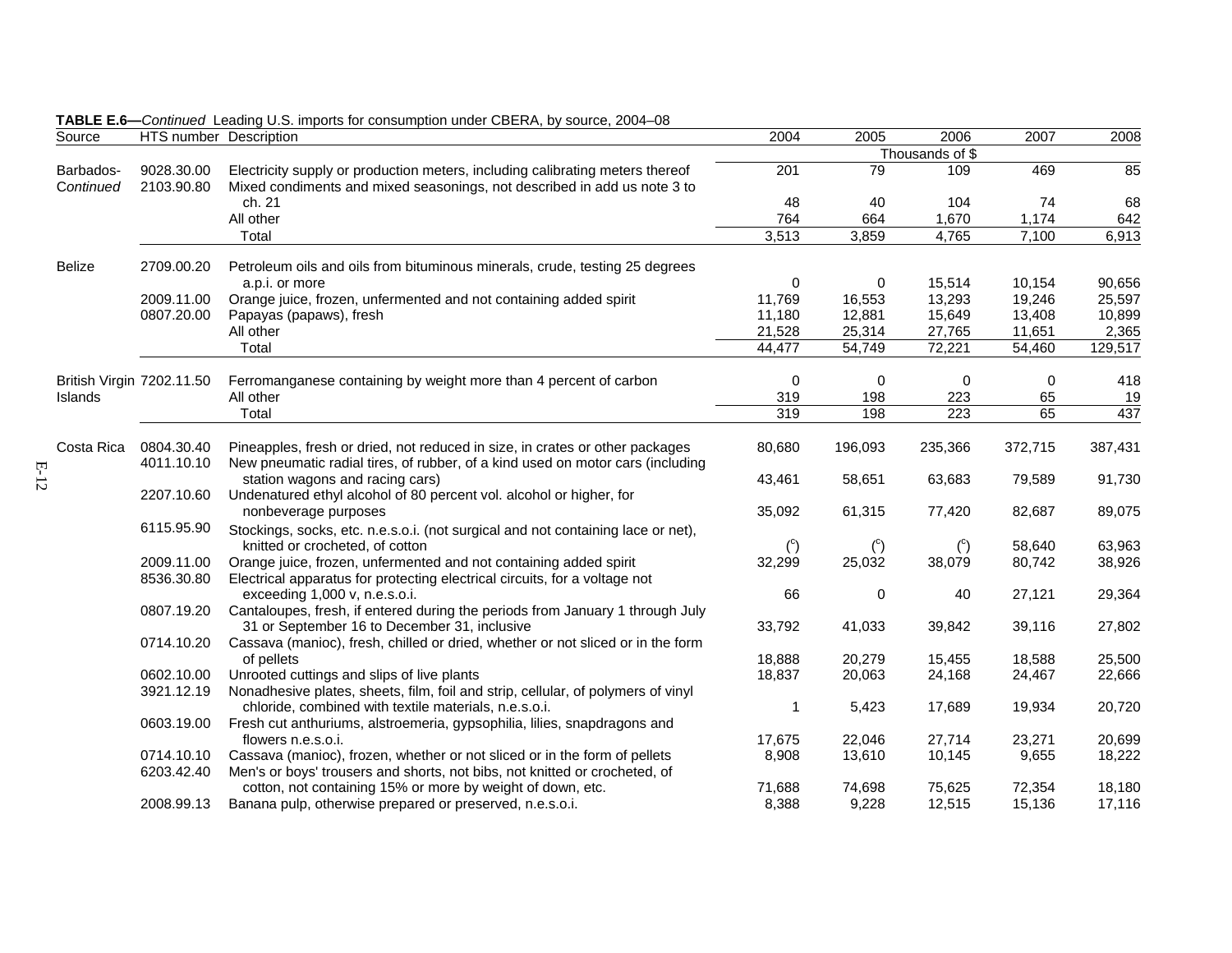| Source      | HTS number Description  |                                                                                   | 2004       | 2005                 | 2006            | 2007   | 2008   |
|-------------|-------------------------|-----------------------------------------------------------------------------------|------------|----------------------|-----------------|--------|--------|
|             |                         |                                                                                   |            |                      | Thousands of \$ |        |        |
| Costa Rica- | 6107.11.00              | Men's or boys' underpants and briefs, knitted or crocheted, of cotton             | 23,470     | 23,457               | 22,090          | 16,240 | 16,402 |
| Continued   | 0202.30.50              | Bovine meat cuts, boneless, not processed, frozen, description in add. U.S.       |            |                      |                 |        |        |
|             |                         | note 3 to ch. 2                                                                   | 13,274     | 14,116               | 11,705          | 10,287 | 15,066 |
|             | 0714.90.20              | Fresh or chilled yams, whether or not sliced or in the form of pellets            | 9,738      | 10,669               | 7,891           | 10,672 | 13,870 |
|             | 4016.93.50              | Gaskets, washers and other seals, of noncellular vulcanized rubber other than     |            |                      |                 |        |        |
|             |                         | hard rubber                                                                       | 47,828     | 49,927               | 51,296          | 34,898 | 12,188 |
|             | 6212.20.00              | Girdles and panty-girdles                                                         | 18,003     | 20,088               | 16,014          | 17,685 | 11,186 |
|             | 1701.11.20              | Cane sugar, raw, in solid form, to be used for certain polyhydric alcohols        | 3,373      | 359                  | 7,413           | 29,705 | 10,683 |
|             | 7113.19.50              | Precious metal (o/than silver) articles of jewelry and parts thereof, whether or  |            |                      |                 |        |        |
|             |                         | not plated or clad with precious metal, n.e.s.o.i.                                | 15,264     | 17,368               | 20,382          | 12,171 | 9,761  |
|             | 0714.90.10              | Fresh or chilled dasheens, whether or not sliced or in the form of pellets        | 8,876      | 8,488                | 8,777           | 10,044 | 9,639  |
|             | 6212.10.50              | Brassieres containing lace, net or embroidery, containing under 70% by            |            |                      |                 |        |        |
|             |                         | weight of silk or silk waste, whether or not knitted or crocheted                 | 8,516      | 7,954                | 7,707           | 6,922  | 9,605  |
|             | 6108.22.90              | Women's or girls' briefs and panties (other than disposable), of manmade          |            |                      |                 |        |        |
|             |                         | fibers, knitted or crocheted                                                      | 6,135      | 6,021                | 11,293          | 16,191 | 9,547  |
|             | 9609.10.00              | Pencils & crayons, with leads encased in a rigid sheath                           | 10,927     | 11,396               | 10,873          | 8,769  | 9,214  |
|             | 7116.20.15              | Jewelry articles of precious or semiprecious stones, valued over \$40 per piece   | 5,845      | 7,170                | 9,451           | 11,857 | 8,272  |
|             | 0602.90.90              | Other live plants n.e.s.o.i., other than those with soil attached to roots        | 5,510      | 4,738                | 6,751           | 8,662  | 8,056  |
|             | 0811.90.50              | Pineapples, frozen, in water or containing added sweetening                       | 3,637      | 5,457                | 5,134           | 6,471  | 7,938  |
|             | 0709.90.10              | Chayote, fresh or chilled                                                         | 5,152      | 4,875                | 5,118           | 7,547  | 7,491  |
|             | 6109.10.00              |                                                                                   |            |                      |                 |        |        |
|             |                         | T-shirts, singlets, tank tops and similar garments, knitted or crocheted, of      | 4,635      |                      |                 |        | 7,402  |
|             |                         | cotton                                                                            |            | 4,366                | 4,688           | 6,625  |        |
|             | 8544.49.30 <sup>d</sup> | Insulated electric conductors n.e.s.o.i., of copper, for a voltage not exceeding  |            |                      |                 |        |        |
|             |                         | 1,000 v, not fitted with connectors                                               | 0          | 0                    | 4,407           | 3,556  | 7,030  |
|             | 6108.21.00              | Women's or girls' briefs and panties, knitted or crocheted, of cotton             | 87,888     | 80,016               | 58,222          | 38,171 | 6,538  |
|             | 1701.11.10              | Cane sugar, raw, in solid form, w/o added flavoring or coloring, subject to add.  |            |                      |                 |        |        |
|             |                         | us 5 to ch.17                                                                     | 9,061      | 3,189                | 1,417           | 7,479  | 6,408  |
|             | 6110.30.30              | Sweaters, pullovers and similar articles, knitted or crocheted, of manmade        |            |                      |                 |        |        |
|             |                         | fibers, n.e.s.o.i.                                                                | 5,601      | 5,375                | 4,433           | 4,989  | 6,170  |
|             | 6115.96.90              | Stockings, socks, etc. n.e.s.o.i., knitted or crocheted, of synthetic fibers (not |            |                      |                 |        |        |
|             |                         | containing lace or net)                                                           | $^{\circ}$ | $($ <sup>e</sup> $)$ | $(^\mathrm{e})$ | 4,628  | 5,705  |
|             | 0807.19.70              | Other melons n.e.s.o.i., fresh, if entered during the period from December 1, in  |            |                      |                 |        |        |
|             |                         | any year, to the following may 31, inclusive                                      | 2,753      | 3,021                | 12,055          | 8,597  | 5,356  |
|             | 0201.30.50              | Bovine meat cuts, boneless, not processed, fresh or chilled., description in      |            |                      |                 |        |        |
|             |                         | add. U.S. note 3 to ch. 2                                                         | 8,023      | 9,742                | 6,274           | 6,741  | 5,314  |
|             | 6204.62.40              | Women's or girls' trousers, breeches and shorts, not knitted or crocheted, of     |            |                      |                 |        |        |
|             |                         | cotton, n.e.s.o.i.                                                                | 40,664     | 35,842               | 41,724          | 23,175 | 5,210  |
|             | 0811.90.10              | Bananas and plantains, frozen, in water or containing added sweetening            | 7,466      | 7,827                | 4,515           | 2,656  | 4,856  |
|             | 6203.43.40              | Men's or boys' trousers, breeches & shorts, of synthetic fibers, con under 15%    |            |                      |                 |        |        |
|             |                         | wt down etc., cont under 36% wt wool, n/water resist, not k/c                     | 7,014      | 5,396                | 4,240           | 5,855  | 4,827  |
|             | 6109.90.10              | T-shirts, singlets, tank tops and similar garments, knitted or crocheted, of man- |            |                      |                 |        |        |
|             |                         | made fibers                                                                       | 782        | 1,021                | 1,721           | 2,962  | 4,703  |
|             |                         |                                                                                   |            |                      |                 |        |        |

#### **TABLE E.6—***Continued* Leading U.S. imports for consumption under CBERA, by source, 2004–08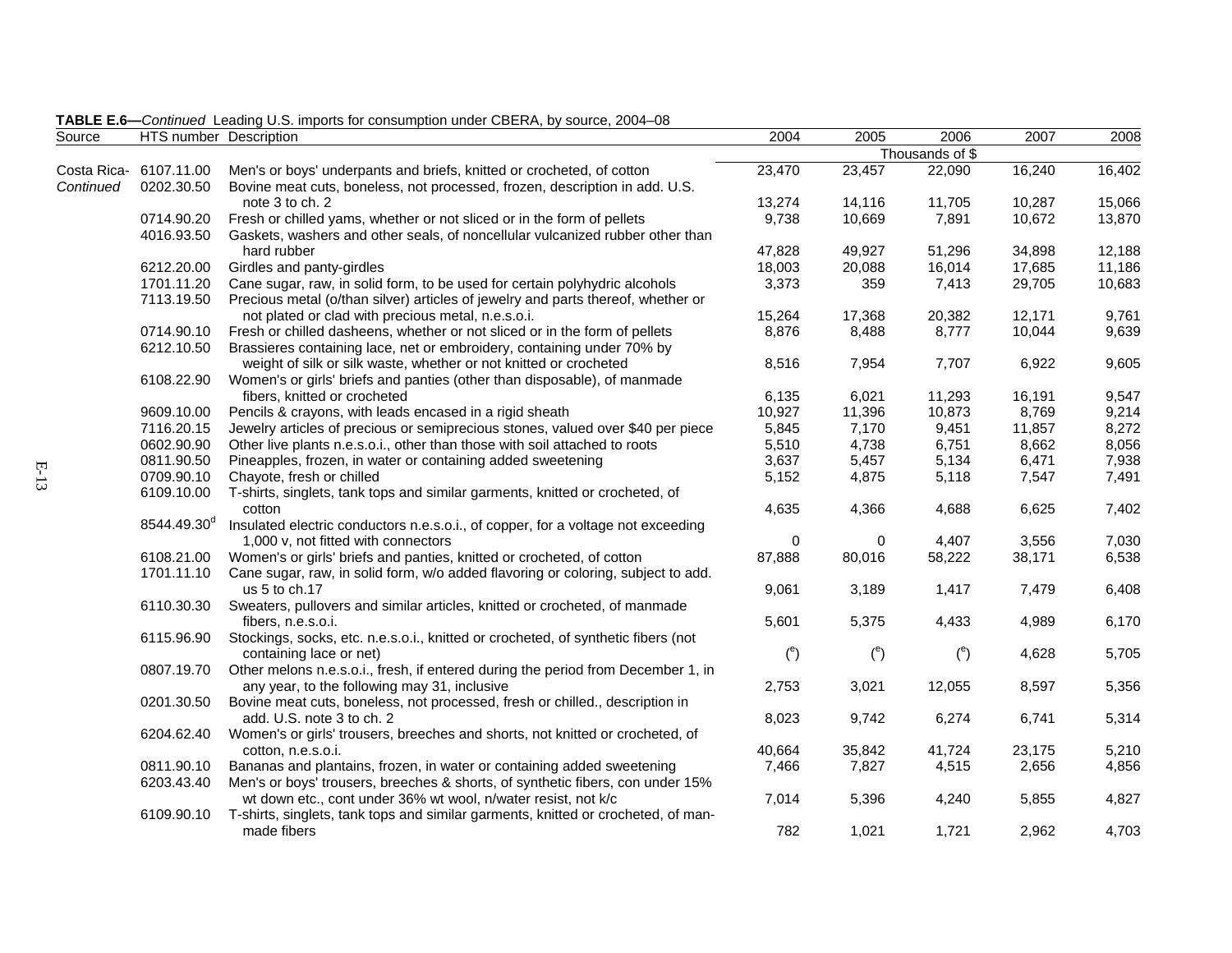| Source      | HTS number Description |                                                                                                     | 2004            | 2005           | 2006            | 2007      | 2008      |
|-------------|------------------------|-----------------------------------------------------------------------------------------------------|-----------------|----------------|-----------------|-----------|-----------|
|             |                        |                                                                                                     |                 |                | Thousands of \$ |           |           |
| Costa Rica- | 9507.90.70             | Artificial baits and flies                                                                          | 4,339           | 4,565          | 3,974           | 5,724     | 4,703     |
| Continued   | 6910.90.00             | Ceramic (o/than porcelain or china) sinks, washbasins, baths, bidets, water                         |                 |                |                 |           |           |
|             |                        | closet bowls, urinals & siml. sanitary fixtures                                                     | 4,748           | 8,680          | 6,578           | 6,937     | 4,484     |
|             | 3824.90.92             | Chemical products, preparations, and residual products of the chemical or                           |                 |                |                 |           |           |
|             |                        | allied products industries, n.e.s.o.i.                                                              | $\binom{f}{k}$  | $\binom{t}{0}$ | $\binom{f}{ }$  | 3,506     | 3,765     |
|             | 6114.30.30             | Garments n.e.s.o.i., knitted or crocheted, of manmade fibers                                        | 4,825           | 3,201          | 4,285           | 4,847     | 3,384     |
|             | 2009.41.40             | Pineapple juice, of a brix value not exceeding 20, concentrated (in degree of                       |                 |                |                 |           |           |
|             |                        | concentration greater than 3.5), unfermented                                                        | 1,641           | 2,394          | 2,238           | 2,337     | 3,335     |
|             | 7019.90.10             | Woven glass fiber articles (other than fabrics), n.e.s.o.i.                                         | 2,844           | 3,208          | 2,068           | 2,053     | 2,852     |
|             | 2007.10.00             | Homogenized cooked preparations of fruit put up for retail sale as infant food                      |                 |                |                 |           |           |
|             |                        | or for dietetic purposes, in cont. not over 250 grams, net                                          | 1,505           | $\Omega$       | 452             | 300       | 2,754     |
|             | 7610.10.00             | Aluminum, doors, windows and their frames and thresholds for doors                                  | 4               | $\Omega$       | $\Omega$        | 2,566     | 2,704     |
|             |                        | All other                                                                                           | 347,526         | 262,415        | 411,261         | 142,026   | 124,943   |
|             |                        | Total                                                                                               | 1,078,966       | 1,157,763      | 1,382,065       | 1,417,864 | 1,252,756 |
|             |                        |                                                                                                     |                 |                |                 |           |           |
| Dominica    | 0714.90.10             | Fresh or chilled dasheens, whether or not sliced or in the form of pellets                          | 89              | 22             | 23              | 0         | 133       |
|             | 3307.10.20             | Pre-shave, shaving or after-shave preparations, containing alcohol                                  | 34              | 28             | 35              | 27        | 49        |
|             |                        | All other                                                                                           | 246             | 28             | 9               | 18        | 18        |
|             |                        | Total                                                                                               | 369             | 79             | 66              | 45        | 200       |
| Grenada     | 0709.90.91             | Vegetables, not elsewhere specified or included, fresh or chilled                                   | 0               | $\Omega$       | 18              | 6         | 96        |
|             | 0910.99.60             | Spices, n.e.s.o.i.                                                                                  | 0               | 0              | 0               | 0         | 13        |
|             | 6307.90.85             | Wall banners, of man-made fibers                                                                    | $\Omega$        | $\mathbf 0$    | $\mathbf 0$     | 0         | 6         |
|             |                        | All other                                                                                           | 11              | 9              | 39              | 19        | 10        |
|             |                        | Total                                                                                               | $\overline{11}$ | 9              | 56              | 25        | 126       |
|             |                        |                                                                                                     |                 |                |                 |           |           |
| Guyana      | 7108.12.50             | Gold, nonmonetary, unwrought (o/than gold bullion and dore)                                         | $\Omega$        | 0              | 0               | 0         | 13,080    |
|             |                        | 4412.32.31 <sup>9</sup> Plywood sheet n/o 6 mm thick, at least one outer ply of nonconiferous wood, |                 |                |                 |           |           |
|             |                        | with face ply n.e.s.o.i., not surface covered beyond clear/transparent                              | 3,554           | 507            | 0               | 1,945     | 2,713     |
|             | 6114.30.20             | Bodysuits and bodyshirts, knitted or crocheted, of man-made fibers                                  | 0               | $\Omega$       | 358             | 461       | 702       |
|             | 6103.43.15             | Men's or boys' trousers, breeches and shorts, knitted or crocheted, of                              |                 |                |                 |           |           |
|             |                        | synthetic fibers, n.e.s.o.i.                                                                        | 3,155           | 3,552          | 1,986           | 1,516     | 662       |
|             | 6114.30.30             | Garments n.e.s.o.i., knitted or crocheted, of man-made fibers                                       | 0               | 219            | 0               | 0         | 602       |
|             | 6104.63.20             | Women's or girls' trousers, breeches and shorts, knitted or crocheted, of                           |                 |                |                 |           |           |
|             |                        | synthetic fibers, n.e.s.o.i.                                                                        | 15              | 108            | 625             | 315       | 372       |
|             | 6103.42.10             | Men's or boys' trousers, breeches and shorts, knitted or crocheted, of cotton                       | 213             | $\Omega$       | 0               | 256       | 344       |
|             | 6114.20.00             | Garments n.e.s.o.i., knitted or crocheted, of cotton                                                | $\Omega$        | $\Omega$       | 0               | 0         | 334       |
|             |                        | All other                                                                                           | 14,110          | 2,335          | 2,129           | 5,606     | 1,804     |
|             |                        | Total                                                                                               | 21,048          | 6,721          | 5,098           | 10.099    | 20,613    |

**TABLE E.6—***Continued* Leading U.S. imports for consumption under CBERA, by source, 2004–08

E-14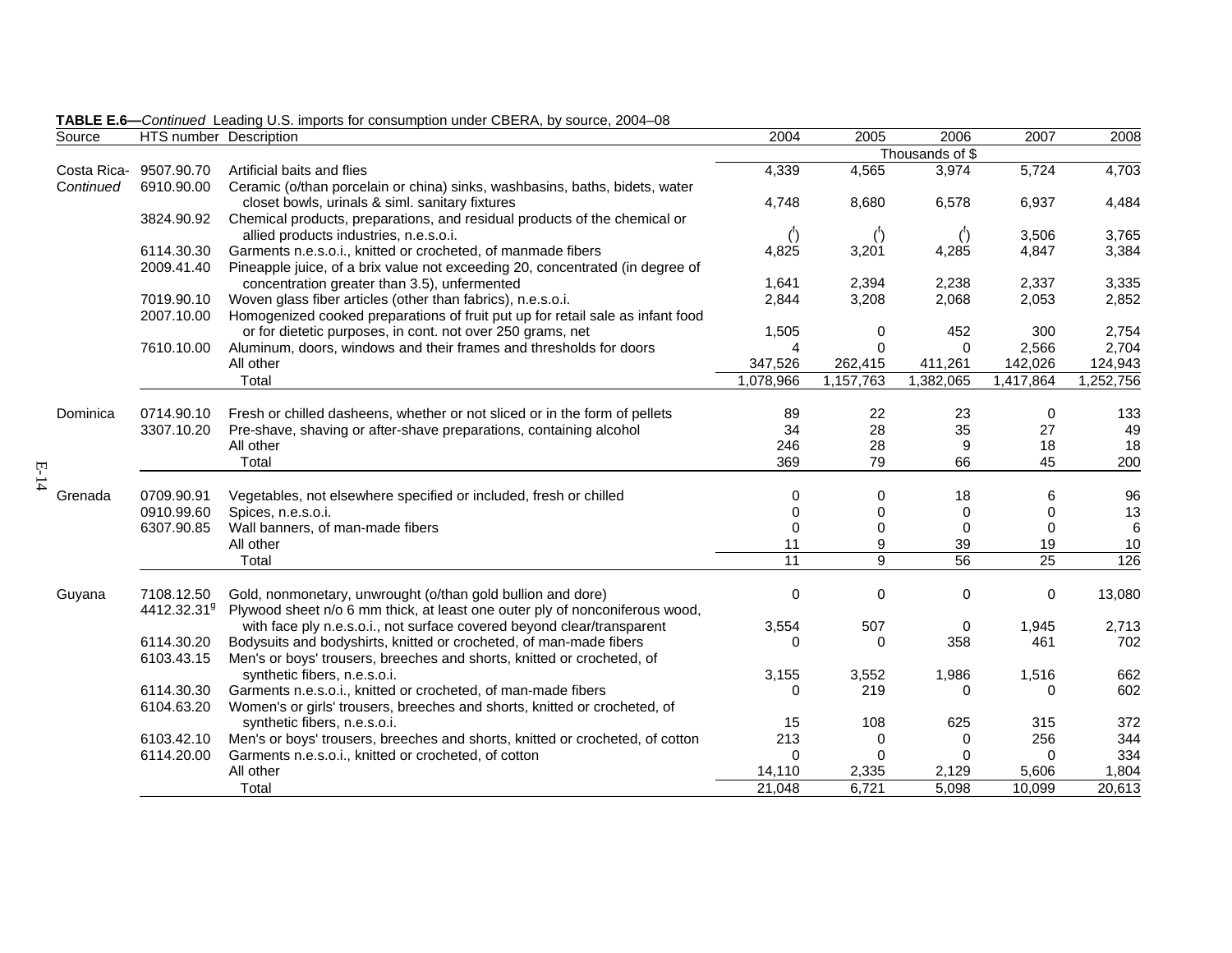| Source   | HTS number Description  |                                                                                                | 2004     | 2005             | 2006            | 2007     | 2008    |
|----------|-------------------------|------------------------------------------------------------------------------------------------|----------|------------------|-----------------|----------|---------|
|          |                         |                                                                                                |          |                  | Thousands of \$ |          |         |
| Haiti    | 6109.10.00              | T-shirts, singlets, tank tops and similar garments, knitted or crocheted, of                   |          |                  |                 |          |         |
|          |                         | cotton                                                                                         | 67,635   | 99,846           | 159,570         | 148,937  | 154,660 |
|          | 6110.20.20              | Sweaters, pullovers and similar articles, knitted or crocheted, of cotton,                     |          |                  |                 |          |         |
|          |                         | n.e.s.o.i.                                                                                     | 46,252   | 88,242           | 83,563          | 132,797  | 144,283 |
|          | 6203.42.40              | Men's or boys' trousers and shorts, not bibs, not knitted or crocheted, of                     |          |                  |                 |          |         |
|          |                         | cotton, not containing 15% or more by weight of down, etc.                                     | 11,918   | 17,793           | 22,593          | 27,789   | 32,694  |
|          | 6109.90.10              | T-shirts, singlets, tank tops and similar garments, knitted or crocheted, of man-              |          |                  |                 |          |         |
|          |                         | made fibers                                                                                    | 20,043   | 34,481           | 67,829          | 60,061   | 17,366  |
|          | 6203.43.40              | Men's or boys' trousers, breeches & shorts, of synthetic fibers, con under 15%                 |          |                  |                 |          |         |
|          |                         | wt down etc., cont under 36% wt wool, n/water resist, not k/c                                  | 9.305    | 12,966           | 16,616          | 18,278   | 14,235  |
|          | 6105.20.20              | Men's or boys' shirts, knitted or crocheted, of manmade fibers, n.e.s.o.i.                     | 3,864    | 7,588            | 3,061           | 12,376   | 7,750   |
|          |                         | All other                                                                                      | 59.246   | 42.473           | 26,089          | 30,152   | 34,131  |
|          |                         | Total                                                                                          | 218,264  | 303,390          | 379,321         | 430,389  | 405,118 |
|          |                         |                                                                                                |          |                  |                 |          |         |
| Jamaica  | 2207.10.60              | Undenatured ethyl alcohol of 80 percent vol. alcohol or higher, for                            |          |                  |                 |          |         |
|          | 0714.90.20              | nonbeverage purposes<br>Fresh or chilled yams, whether or not sliced or in the form of pellets | 53,827   | 63,006<br>10,642 | 164,640         | 161,912  | 253,546 |
|          | 6109.10.00              | T-shirts, singlets, tank tops and similar garments, knitted or crocheted, of                   | 9,828    |                  | 10,139          | 12,096   | 15,580  |
|          |                         | cotton                                                                                         | 44,790   | 22,486           | 22,445          | 17,816   | 6,676   |
|          | 8411.99.90              | Parts of gas turbines n.e.s.o.i., other than those of subheading 8411.99.10                    | 0        | $\Omega$         | 0               | $\Omega$ | 5,000   |
|          | 6108.21.00              | Women's or girls' briefs and panties, knitted or crocheted, of cotton                          | 11,738   | 12,338           | 10,530          | 8,561    | 4,697   |
|          | 6107.11.00              | Men's or boys' underpants and briefs, knitted or crocheted, of cotton                          | 6,586    | 7,457            | 9,269           | 8,422    | 3,723   |
|          |                         | All other                                                                                      | 39,939   | 36,233           | 28,732          | 27,142   | 30,377  |
|          |                         | Total                                                                                          | 166,708  | 152,163          | 245,755         | 235,947  | 319,600 |
|          |                         |                                                                                                |          |                  |                 |          |         |
| The      | 7108.12.50              | Gold, nonmonetary, unwrought (o/than gold bullion and dore)                                    | $\Omega$ | $\mathbf 0$      | 0               | 0        | 10,295  |
|          | Netherlands 8544.42.90h | Insulated electric conductors n.e.s.o.i., for a voltage not exceeding 1,000 v,                 |          |                  |                 |          |         |
| Antilles |                         | fitted with connectors, n.e.s.o.i.                                                             | 63       | 786              | 1,417           | 789      | 971     |
|          |                         | All other                                                                                      | 5,144    | 5,977            | 740             | 2,810    | 666     |
|          |                         | Total                                                                                          | 5,206    | 6,763            | 2,157           | 3,598    | 11,933  |
|          |                         |                                                                                                |          |                  |                 |          |         |
| Panama   | 1701.11.10              | Cane sugar, raw, in solid form, w/o added flavoring or coloring, subject to add.               |          |                  |                 |          |         |
|          |                         | U.S. 5 to ch.17                                                                                | 8,225    | 9,452            | 7,485           | 6,251    | 15,892  |
|          | 2710.19.05              | Distillate and residual fuel oil (including blends) derived from petroleum or oils             |          |                  |                 |          |         |
|          |                         | from bituminous minerals, testing under 25 degrees a.p.i.                                      | $\Omega$ | 0                | 0               | 0        | 6,236   |
|          | 0804.30.40              | Pineapples, fresh or dried, not reduced in size, in crates or other packages                   | 1,481    | 2,818            | 2,320           | 5,139    | 5,707   |
|          | 7108.13.70              | Gold (including gold plated with platinum), nonmonetary, in semimanufactured                   |          |                  |                 |          |         |
|          |                         | forms (except gold leaf), n.e.s.o.i.                                                           | $\Omega$ | $\mathbf 0$      | 0               | 0        | 3,575   |
|          | 7108.12.50              | Gold, nonmonetary, unwrought (o/than gold bullion and dore)                                    | 168      | $\Omega$         | $\Omega$        | 731      | 3,402   |
|          | 0807.19.70              | Other melons n.e.s.o.i., fresh, if entered during the period from December 1, in               |          |                  |                 |          |         |
|          |                         | any year, to the following May 31, inclusive                                                   | 4,471    | 4,850            | 6,273           | 5.471    | 2,544   |

**TABLE E.6—***Continued* Leading U.S. imports for consumption under CBERA, by source, 2004–08

E-15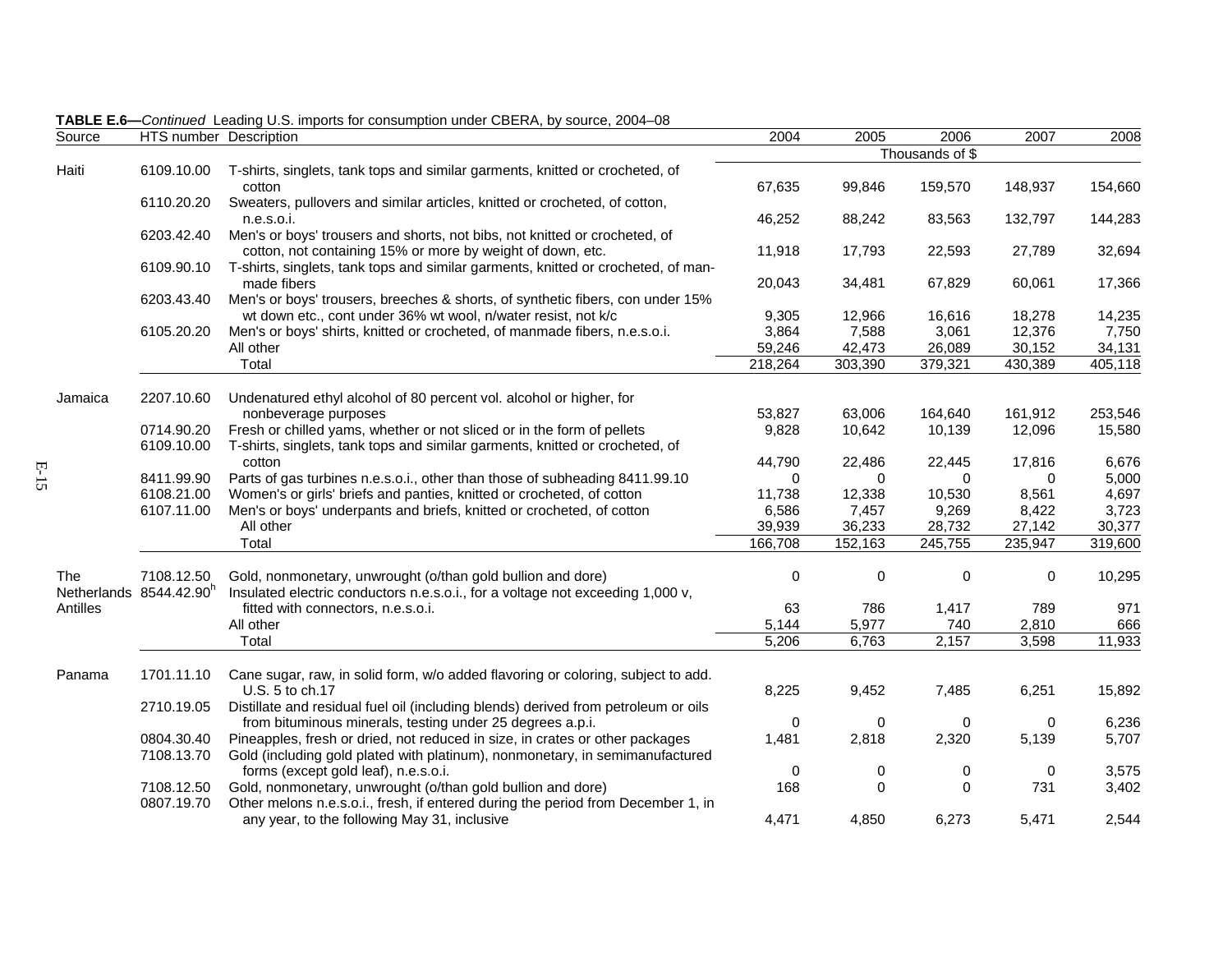| Source      | HTS number Description   |                                                                                      | 2004     | 2005        | 2006             | 2007        | 2008             |
|-------------|--------------------------|--------------------------------------------------------------------------------------|----------|-------------|------------------|-------------|------------------|
|             |                          |                                                                                      |          |             | Thousands of $$$ |             |                  |
| Panama-     | 0709.90.05               | Jicamas, pumpkins and breadfruit, fresh or chilled                                   | 2,136    | 1,969       | 1,968            | 1,432       | 1,242            |
| Continued   | 0807.20.00               | Papayas (papaws), fresh                                                              | 0        | 14          | 0                | 141         | 1,130            |
|             | 0709.90.20               | Squash, fresh or chilled                                                             | 384      | 503         | 582              | 823         | 852              |
|             | 2202.90.90               | Nonalcoholic beverages, n.e.s.o.i., not including fruit or vegetable juices of       |          |             |                  |             |                  |
|             |                          | heading 2009                                                                         | $\Omega$ | $\Omega$    | $\mathbf 0$      | 0           | 666              |
|             | 7113.19.50               | Precious metal (o/than silver) articles of jewelry and parts thereof, whether or     |          |             |                  |             |                  |
|             |                          | not plated or clad with precious metal, n.e.s.o.i.                                   | 410      | 62          | 183              | 459         | 536              |
|             | 0714.90.20               | Fresh or chilled yams, whether or not sliced or in the form of pellets               | 243      | 1,717       | 908              | 513         | 465              |
|             |                          | All other                                                                            | 15,274   | 19,367      | 14,110           | 10,232      | 4,220            |
|             |                          | Total                                                                                | 32,791   | 40,751      | 33,828           | 31,191      | 46,466           |
|             | St. Kitts and 8504.90.95 | Parts (other than printed circuit assemblies) of electrical transformers, static     |          |             |                  |             |                  |
| Nevis       |                          | converters and inductors                                                             | 2,214    | 2,200       | 4,651            | 3,303       | 3,854            |
|             | 8503.00.95               | Other parts, n.e.s.o.i., suitable for use solely or principally with the machines in |          |             |                  |             |                  |
|             |                          | heading 8501 or 8502                                                                 | 2,731    | 3,399       | 4,220            | 3,829       | 3,252            |
|             | 8536.50.90               | Switches n.e.s.o.i., for switching or making connections to or in electrical         |          |             |                  |             |                  |
|             |                          | circuits, for a voltage not exceeding 1,000 v                                        | 17,355   | 16,064      | 11,456           | 4,852       | 2,504            |
|             | 8529.10.90               | Antennas and antenna reflectors of all kinds and parts, for use solely or            |          |             |                  |             |                  |
|             |                          | principally with apparatus of headings 8525 to 8528, n.e.s.o.i.                      | 0        | $\Omega$    | 12               | 1,335       | 1,806            |
|             | 8504.31.40               | Electrical transformers other than liquid dielectric, having a power handling        |          |             |                  |             |                  |
|             |                          | capacity less than 1 kva                                                             | 3        | 0           | 0                | 70          | 792              |
|             | 8503.00.65               | Stators and rotors for electric motors & generators of heading 8501, n.e.s.o.i.      | 790      | 772         | 983              | 1,060       | 719              |
|             |                          | All other                                                                            | 6,571    | 2,776       | 3,430            | 1.740       | 1,145            |
|             |                          | Total                                                                                | 29,663   | 25,211      | 24,750           | 16,189      | 14,071           |
| St. Vincent | 3923.30.00               | Carboys, bottles, flasks and similar articles for the conveyance or packing of       |          |             |                  |             |                  |
| and the     |                          | goods, of plastics                                                                   | $\Omega$ | $\mathbf 0$ | $\mathbf 0$      | $\mathbf 0$ | 67               |
|             | Grenadines 0714.90.10    | Fresh or chilled dasheens, whether or not sliced or in the form of pellets           | 113      | 178         | 169              | 86          | 33               |
|             | 0809.40.40               | Plums, prunes and sloes, fresh, if entered during the period from June 1             |          |             |                  |             |                  |
|             |                          | through December 31, inclusive                                                       | 0        | 0           | 0                | 33          | 28               |
|             | 8504.50.80               | Other inductors, n.e.s.o.i.                                                          | 3        | 20          | 18               | 38          | 27               |
|             | 2202.90.90               | Nonalcoholic beverages, n.e.s.o.i., not including fruit or vegetable juices of       |          |             |                  |             |                  |
|             |                          | heading 2009                                                                         | 0        | 0           | 10               | 11          | 9                |
|             |                          | All other                                                                            | 2,809    | 323         | 13               | 49          | 8                |
|             |                          | Total                                                                                | 2,925    | 521         | 210              | 216         | $\overline{171}$ |
| St. Lucia   | 8529.10.20               |                                                                                      |          |             |                  |             |                  |
|             |                          | Television antennas and antenna reflectors, and parts suitable for use<br>therewith  | 3,427    | 2,357       | 2,804            | 4,802       | 7,623            |
|             | 9025.19.80               | Thermometers, for direct reading, not combined with other instruments, other         |          |             |                  |             |                  |
|             |                          | than liquid-filled thermometers                                                      | 659      | 2,370       | 2,499            | 2,578       | 1,910            |

## **TABLE E.6—***Continued* Leading U.S. imports for consumption under CBERA, by source, 2004–08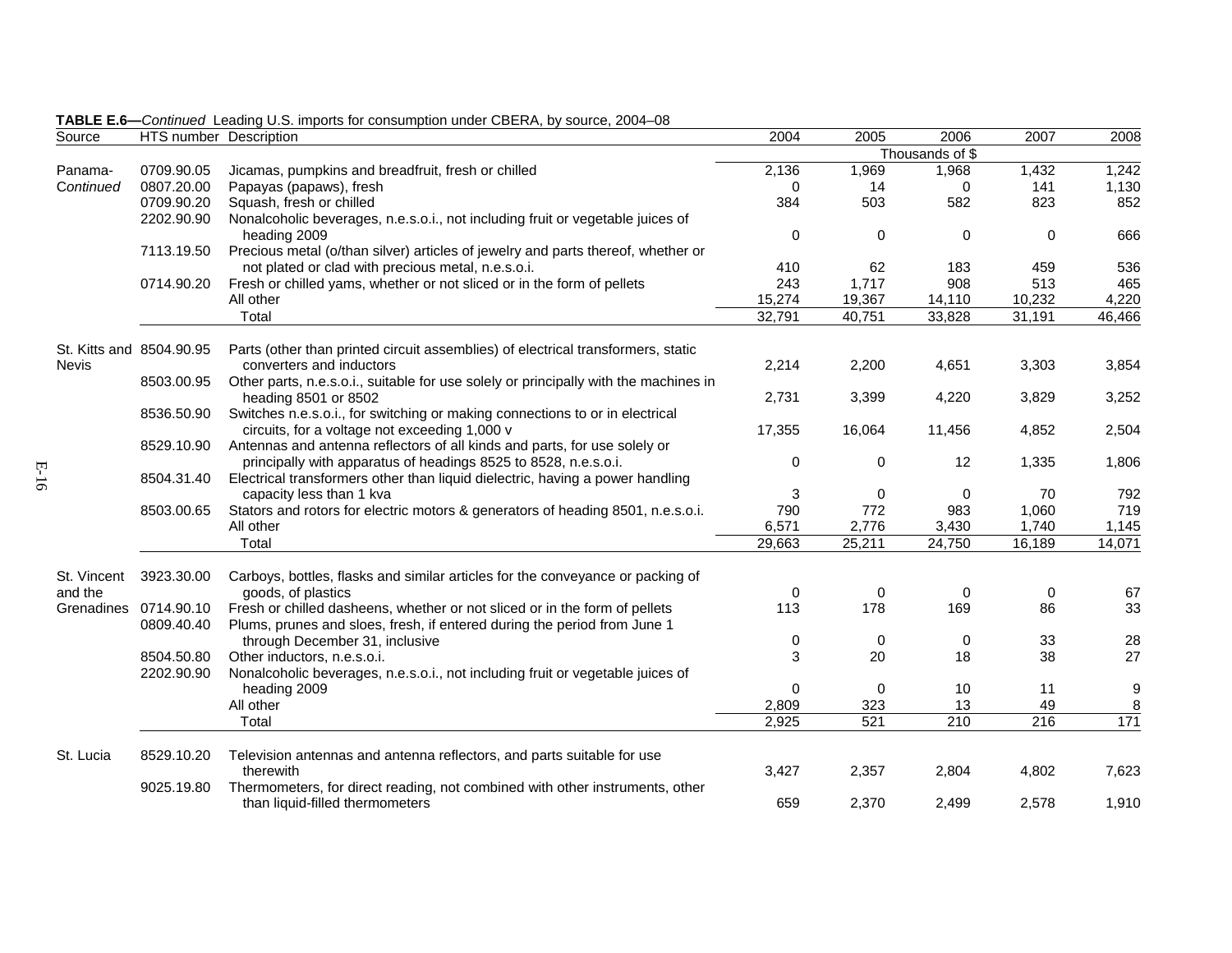| Source                            | HTS number Description |                                                                                                                                   | 2004      | 2005            | 2006      | 2007      | 2008      |
|-----------------------------------|------------------------|-----------------------------------------------------------------------------------------------------------------------------------|-----------|-----------------|-----------|-----------|-----------|
|                                   |                        |                                                                                                                                   |           | Thousands of \$ |           |           |           |
| St. Lucia-                        | 8544.20.00             | Insulated (including enameled or anodized) coaxial cable and other coaxial                                                        |           |                 |           |           |           |
| Continued                         |                        | conductors                                                                                                                        | 387       | 553             | 647       | 531       | 539       |
|                                   |                        | All other                                                                                                                         | 1,363     | 1,073           | 1,127     | 683       | 1,009     |
|                                   |                        | Total                                                                                                                             | 5,836     | 6,353           | 7,076     | 8,594     | 11,081    |
| Trinidad and 2905.11.20<br>Tobago |                        | Methanol (methyl alcohol), other than imported only for use in producing<br>synthetic natural gas (SNG) or for direct use as fuel | 460,208   | 700,604         | 1,029,652 | 1,004,212 | 1,175,155 |
|                                   | 2709.00.20             | Petroleum oils and oils from bituminous minerals, crude, testing 25 degrees<br>a.p.i. or more                                     | 802,713   | 1,076,028       | 1,678,309 | 1,299,319 | 813,330   |
|                                   | 2710.11.25             | Naphthas (exc. motor fuel/mtr fuel blend. stock) fr petroleum oils & bitumin                                                      |           |                 |           |           |           |
|                                   |                        | minerals (o/than crude) or preps 70%+ by wt. fr petroleum oils                                                                    | 126.377   | 193.451         | 71.540    | 227,205   | 143,645   |
|                                   |                        | All other                                                                                                                         | 285,132   | 764,441         | 898,224   | 301,560   | 233,256   |
|                                   |                        | Total                                                                                                                             | 1,674,430 | 2,734,524       | 3,677,726 | 2,832,296 | 2,365,386 |
|                                   |                        | <b>Grand total</b>                                                                                                                | 3.377.311 | 4,604,463       | 5.960.567 | 5,185,856 | 4,725,747 |

**TABLE E.6—***Continued* Leading U.S. imports for consumption under CBERA, by source, 2004–08

*Source*: Compiled from official statistics of the U.S. Department of Commerce.

*Note*: The abbreviation n.e.s.o.i. stands for "not elsewhere specified or otherwise included".

E-17

<sup>a</sup> Trade in 2004-06 reported under HTS 9030.39.00.<br><sup>b</sup> Trade in 2004-06 reported under part of HTS 9030.83.00.

 $^{\circ}$  Trade in 2004-06 reported under part of HTS 6115.92.90.<br><sup>d</sup> Trade in 2004-06 reported under HTS 8544.59.20.

<sup>e</sup> Trade in 2004-06 reported under part of HTS 6115.93.90.<br><sup>f</sup> Trade in 2004-06 reported under part of HTS 3824.90.91.

<sup>g</sup> Trade in 2004-06 reported under HTS 4412.14.31.<br><sup>h</sup> Trade in 2004-06 reported under HTS 8544.41.80 and 8544.51.90.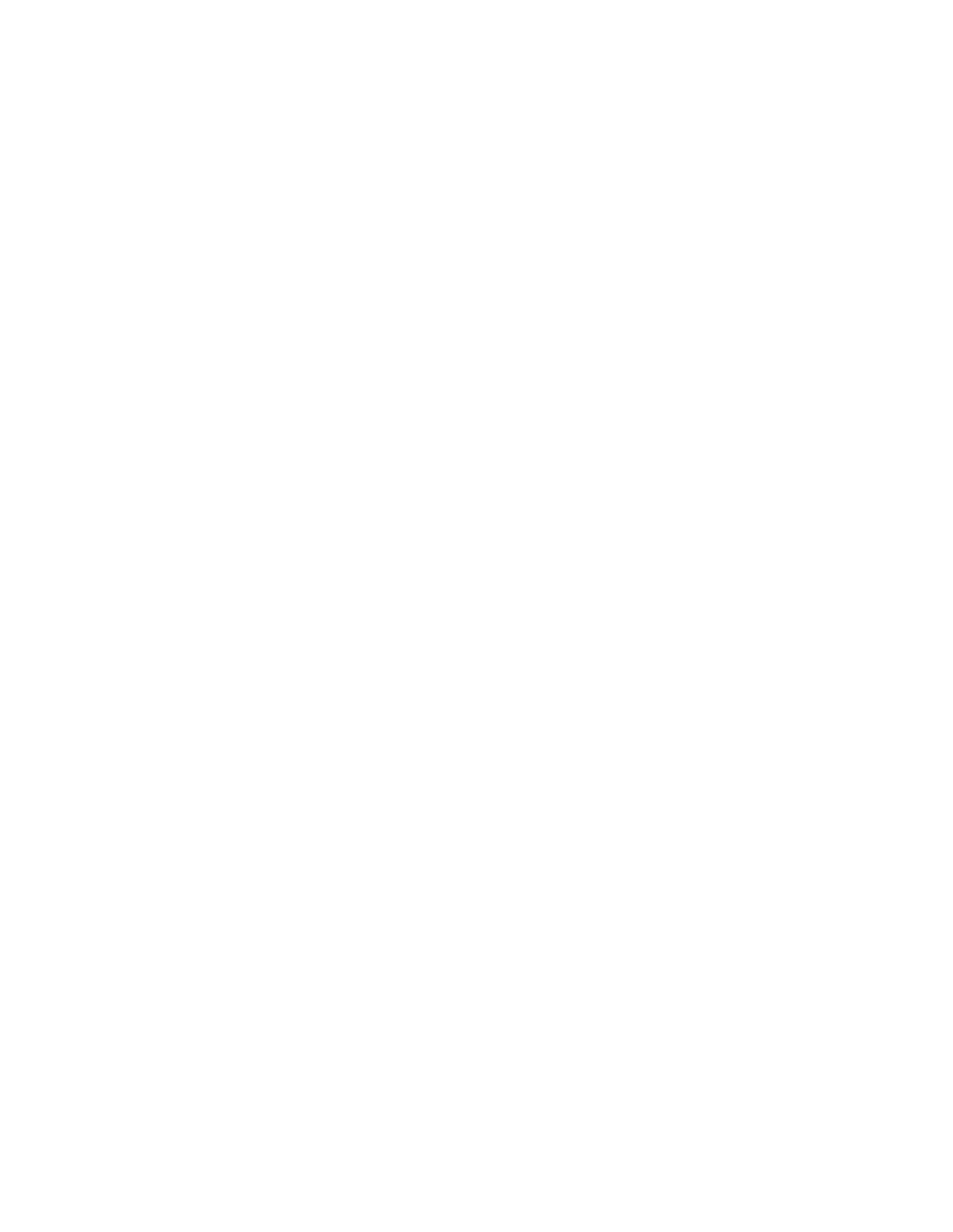## **APPENDIX F Leading Imports that Benefited Exclusively from CBERA in 2007**